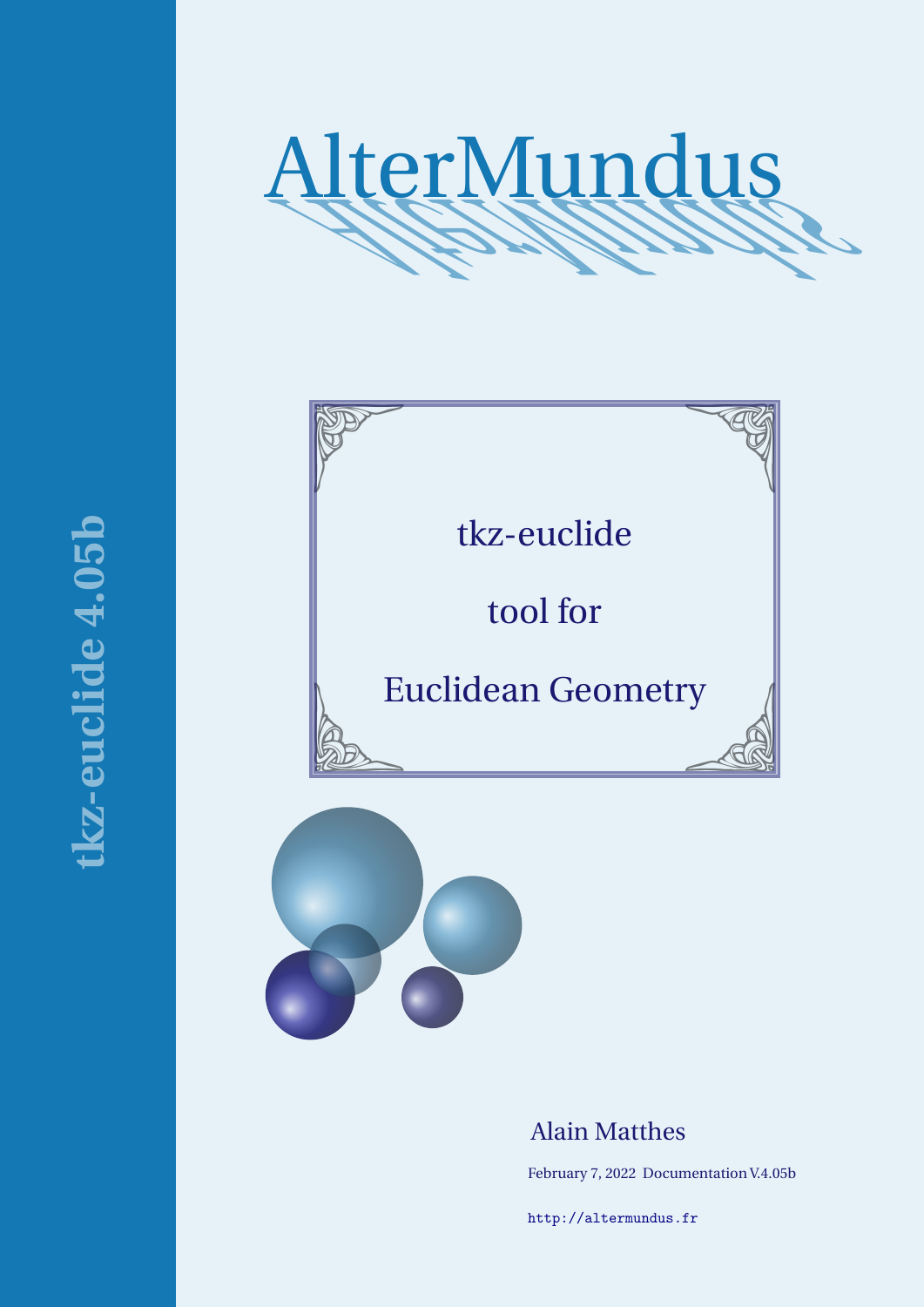# tkz-euclide

# [Alain Matthes](mailto:al.ma@mac.com)

M **tkz-euclide** 4.00 is now independent of tkz-base. It is a set of convenient macros for drawing in a plane (fundamental two-dimensional object) with a Cartesian coordinate system. It handles the most classic situations in Euclidean Geometry. **tkz-euclide** is built on top of PGF and its associated frontend TikZ and is a (La)TeX-friendly drawing package. The aim is to provide a high-level user interface to build graphics relatively simply. The idea is to allow you to follow step by step a construction that would be done by hand as naturally as possible.

English is not my native language so there might be some errors.

M Firstly, I would like to thank **Till Tantau** for the beautiful LATEX package, namely [Ti](http://sourceforge.net/projects/pgf/)kZ.

M Acknowledgements : I received much valuable advice, remarks, corrections and examples from **Jean-Côme Charpentier**, **Josselin Noirel**, **Manuel Pégourié-Gonnard**, **Franck Pastor**, **David Arnold**, **Ulrike Fischer**, **Stefan Kottwitz**, **Christian Tellechea**, **Nicolas Kisselhoff**, **David Arnold**, **Wolfgang Büchel**,**John Kitzmiller**, **Dimitri Kapetas**, **Gaétan Marris**, **Mark Wibrow**, **Yves Combe** for his work on a protractor, **Paul Gaborit**, **Laurent Van Deik** for all his corrections, remarks and questions and **Muzimuzhi Z** for the code about the option "dim".

 $\mathbb{G}$  I would also like to thank Eric Weisstein, creator of MathWorld: [MathWorld.](http://mathworld.wolfram.com/about/author.html)

MYou can find some examples on my site: [altermundus.fr.](http://altermundus.fr) under construction!

Please report typos or any other comments to this documentation to: [Alain Matthes.](mailto:al.ma@mac.com)

This file can be redistributed and/or modified under the terms of the EIFX Project Public License Distributed from [CTAN](http://www.ctan.org/) archives.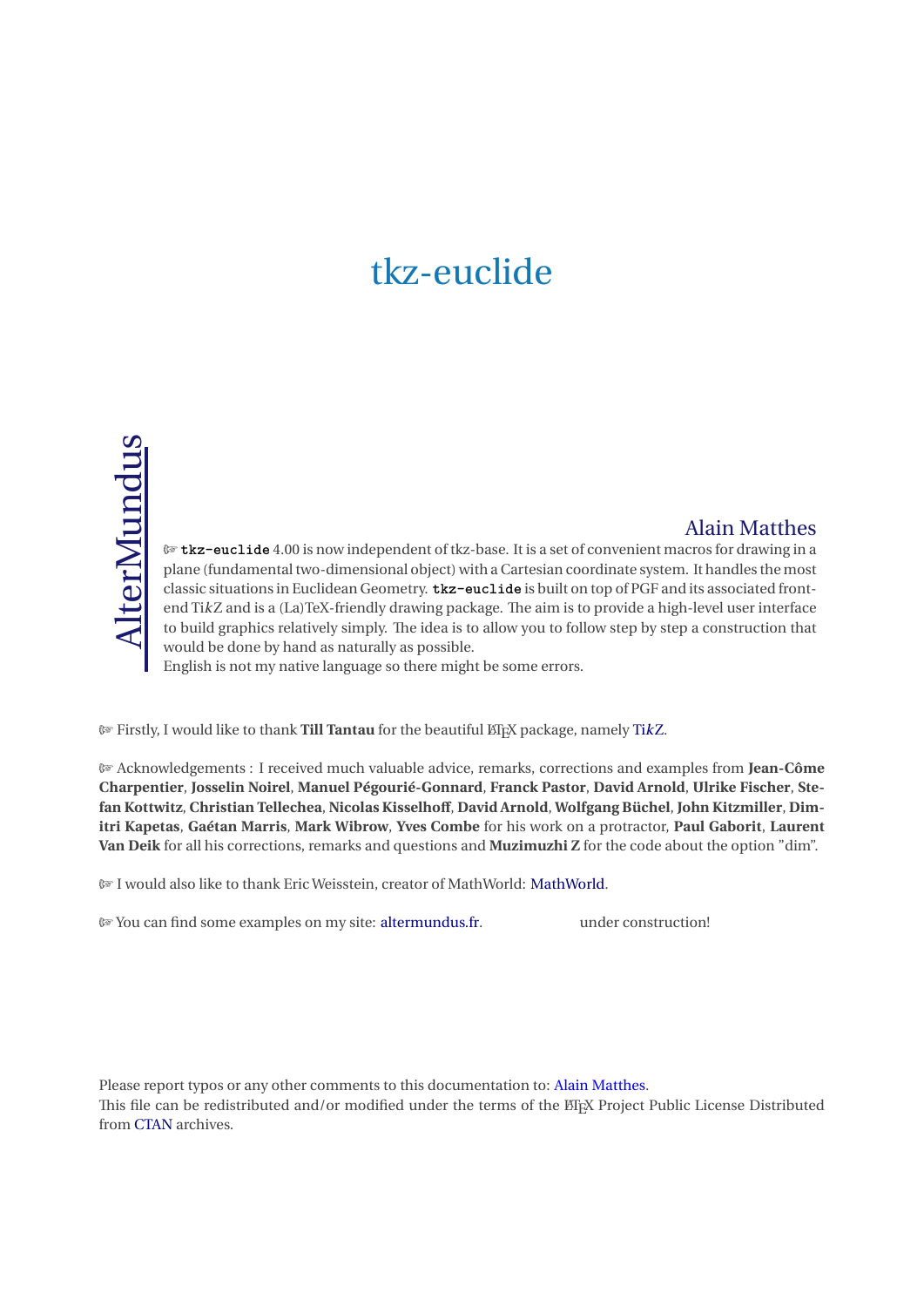#### **Contents**

| Ι.    |                                      | General survey : a brief but comprehensive review                                                                                                                                                 | 14                                                                         |
|-------|--------------------------------------|---------------------------------------------------------------------------------------------------------------------------------------------------------------------------------------------------|----------------------------------------------------------------------------|
| 1.    |                                      | Installation                                                                                                                                                                                      | 15                                                                         |
| 2.    | 2.1.<br>2.2.<br>2.3.<br>2.4.         | Presentation and Overview<br>Book I, proposition I _Euclid's Elements_<br>2.2.1.<br>2.2.2.<br>2.4.1.<br>2.4.2.<br>Part II: two others methods with golden and euclid triangle<br>2.4.3.<br>2.4.4. | 16<br>16<br>16<br>16<br>17<br>20<br>20<br>20<br>22<br>23<br>24             |
| 3.    | 3.1.<br>3.2.<br>3.3.                 | The Elements of tkz code                                                                                                                                                                          | 27<br>27<br>28<br>29                                                       |
| $4$ . |                                      | News and compatibility                                                                                                                                                                            | 30                                                                         |
| II.   |                                      | Setting                                                                                                                                                                                           | 32                                                                         |
| 5.    |                                      | First step: fixed points                                                                                                                                                                          | 33                                                                         |
| 6.    | 6.1.<br>6.2.<br>6.3.<br>6.4.<br>6.5. | Definition of a point : \tkzDefPoint or \tkzDefPoints<br>6.1.1.<br>6.1.2.<br>6.1.3.<br>6.1.4.<br>6.2.1.<br>6.2.2.<br>6.2.3.                                                                       | 33<br>34<br>34<br>35<br>35<br>35<br>35<br>36<br>36<br>36<br>37<br>37<br>37 |
|       | III.                                 | Calculating                                                                                                                                                                                       | 38                                                                         |
| 7.    | 7.1.<br>7.2.                         | Auxiliary tools                                                                                                                                                                                   | 39<br>39<br>39                                                             |
| 8.    | 8.1.                                 | Special points<br>8.1.1.                                                                                                                                                                          | 40<br>40<br>40                                                             |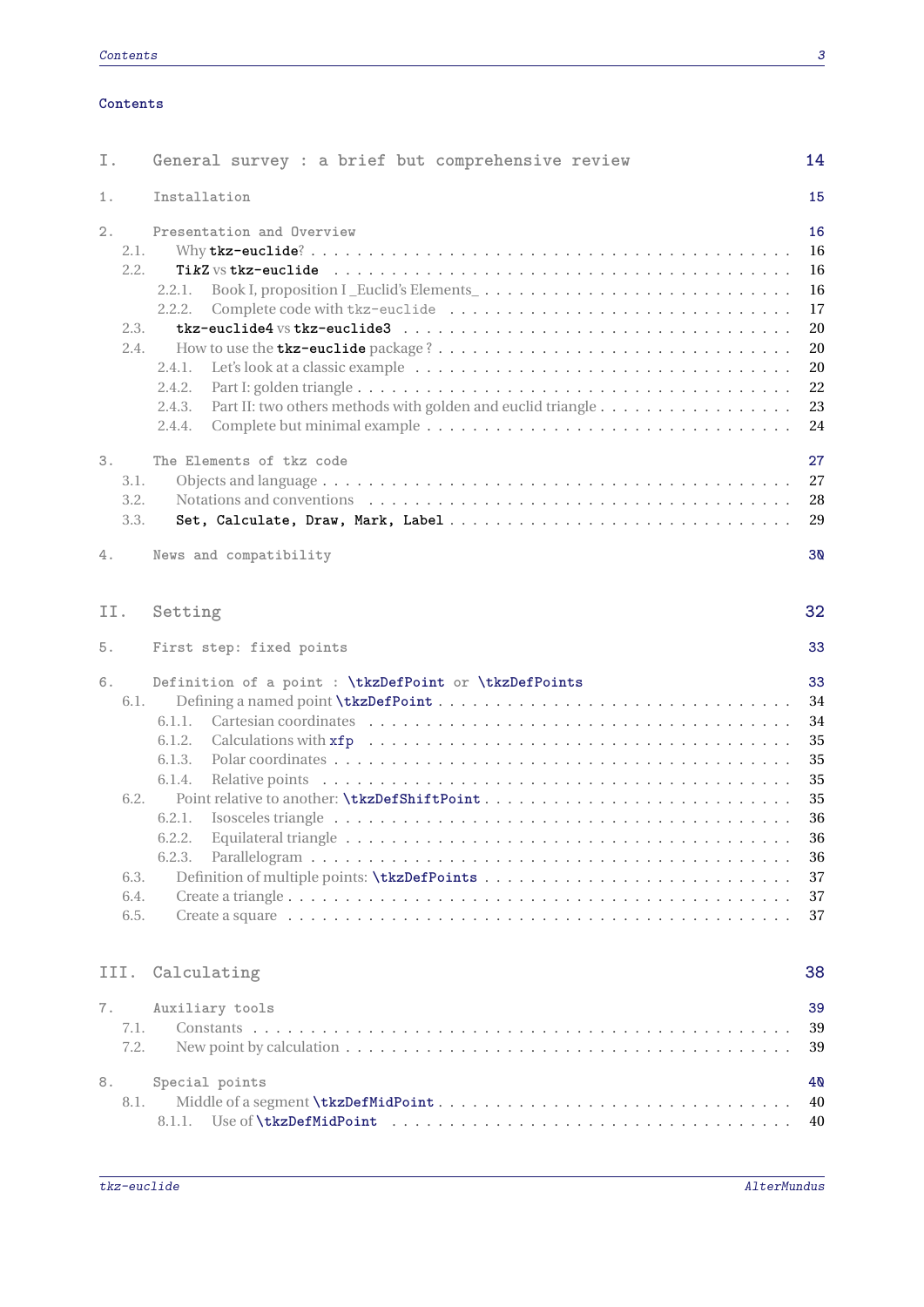| 8.2.  |        |                                                                                                                                           | 40 |
|-------|--------|-------------------------------------------------------------------------------------------------------------------------------------------|----|
|       | 8.2.1. | Use the golden ratio to divide a line segment $\dots \dots \dots \dots \dots \dots \dots \dots \dots \dots$                               | 41 |
| 8.3.  |        |                                                                                                                                           | 41 |
|       | 8.3.1. |                                                                                                                                           | 41 |
|       | 8.3.2. |                                                                                                                                           | 42 |
| 8.4.  |        |                                                                                                                                           | 42 |
|       | 8.4.1. |                                                                                                                                           | 43 |
|       | 8.4.2. |                                                                                                                                           | 43 |
| 8.5.  |        |                                                                                                                                           | 44 |
|       | 8.5.1. |                                                                                                                                           | 44 |
|       | 8.5.2. |                                                                                                                                           | 44 |
| 8.6.  |        |                                                                                                                                           | 44 |
|       | 8.6.1. |                                                                                                                                           | 44 |
|       | 8.6.2. |                                                                                                                                           | 45 |
|       |        |                                                                                                                                           |    |
| 9.    |        | Point on line or circle                                                                                                                   | 45 |
| 9.1.  |        |                                                                                                                                           | 45 |
|       | 9.1.1. |                                                                                                                                           | 45 |
| 9.2.  |        |                                                                                                                                           | 45 |
|       | 9.2.1. |                                                                                                                                           | 46 |
|       | 9.2.2. |                                                                                                                                           | 46 |
|       |        |                                                                                                                                           |    |
| 10.   |        | Special points relating to a triangle                                                                                                     | 47 |
| 10.1. |        |                                                                                                                                           | 47 |
|       |        |                                                                                                                                           | 47 |
|       |        |                                                                                                                                           | 48 |
|       |        |                                                                                                                                           | 48 |
|       |        |                                                                                                                                           | 48 |
|       |        |                                                                                                                                           | 48 |
|       |        |                                                                                                                                           | 49 |
|       |        |                                                                                                                                           | 49 |
|       |        |                                                                                                                                           | 50 |
|       |        |                                                                                                                                           | 50 |
|       |        |                                                                                                                                           | 51 |
|       |        |                                                                                                                                           | 51 |
|       |        | 10.1.12. Relation between gergonne, centroid and mittenpunkt                                                                              | 52 |
|       |        |                                                                                                                                           |    |
| 11.   |        | Definition of points by transformation : \tkzDefPointBy                                                                                   | 53 |
| 11.1. |        |                                                                                                                                           | 54 |
|       |        |                                                                                                                                           | 54 |
|       |        | 11.1.2. reflection (orthogonal symmetry) $\dots \dots \dots \dots \dots \dots \dots \dots \dots \dots \dots \dots$                        | 54 |
|       |        |                                                                                                                                           | 54 |
|       |        |                                                                                                                                           | 55 |
|       |        |                                                                                                                                           | 55 |
|       |        |                                                                                                                                           | 56 |
|       |        |                                                                                                                                           | 56 |
|       |        |                                                                                                                                           | 56 |
|       |        |                                                                                                                                           | 56 |
|       |        | 11.1.10. Inversion of lines $\dots \dots \dots \dots \dots \dots \dots \dots \dots \dots \dots \dots \dots \dots \dots \dots \dots \dots$ | 58 |
|       |        |                                                                                                                                           | 59 |
|       |        |                                                                                                                                           | 59 |
|       |        |                                                                                                                                           | 59 |
|       |        |                                                                                                                                           | 60 |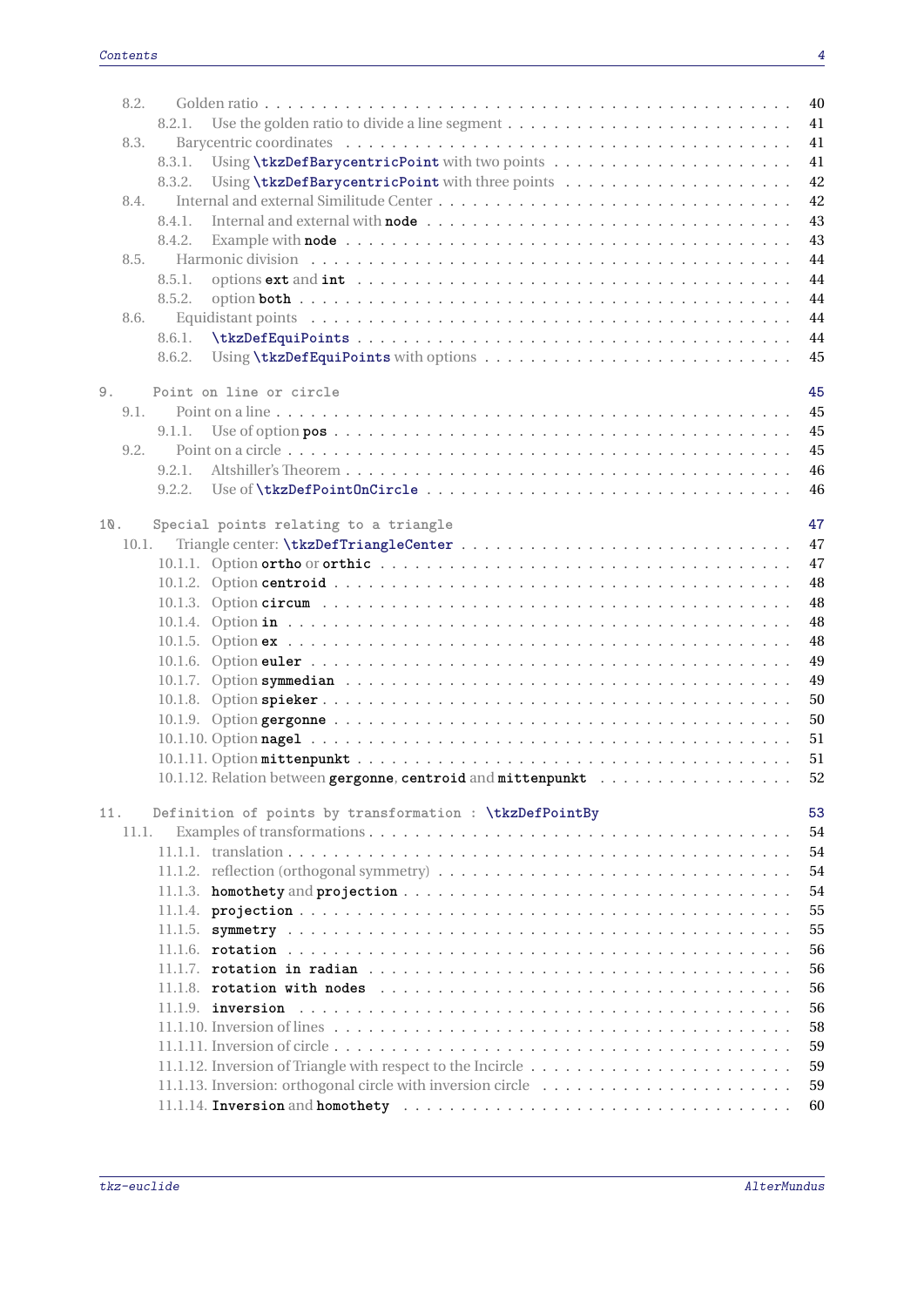|                  | 60                                                                                                                         |
|------------------|----------------------------------------------------------------------------------------------------------------------------|
| 11.2.            | 62                                                                                                                         |
|                  | 62                                                                                                                         |
|                  | 63                                                                                                                         |
| 12.              | Defining points using a vector<br>64                                                                                       |
| 12.1.            | 64                                                                                                                         |
|                  | 64                                                                                                                         |
|                  | 65                                                                                                                         |
|                  | 65                                                                                                                         |
|                  | 66                                                                                                                         |
|                  | 66                                                                                                                         |
|                  | 66                                                                                                                         |
|                  | 67                                                                                                                         |
|                  | 67                                                                                                                         |
|                  | 67                                                                                                                         |
|                  | 67                                                                                                                         |
|                  | 68                                                                                                                         |
|                  | 68                                                                                                                         |
|                  |                                                                                                                            |
| 12.2.            | 68                                                                                                                         |
|                  | 69                                                                                                                         |
| 13.              | Straight lines<br>70                                                                                                       |
| 13.1.            | 70                                                                                                                         |
|                  | 70                                                                                                                         |
|                  | 71                                                                                                                         |
|                  | 13.1.3. Example with orthogonal and parallel<br>71                                                                         |
|                  | 71                                                                                                                         |
|                  | 72                                                                                                                         |
| 13.2.            | 72                                                                                                                         |
|                  | 13.2.1. Example of a tangent passing through a point on the circle $\dots \dots \dots \dots \dots$<br>73                   |
|                  | 13.2.2. Choice of contact point with tangents passing through an external point<br>73                                      |
|                  | 74                                                                                                                         |
|                  | 74                                                                                                                         |
|                  | 75                                                                                                                         |
|                  |                                                                                                                            |
| 14.<br>Triangles | 76                                                                                                                         |
| 14.1.            | 76                                                                                                                         |
|                  | 77                                                                                                                         |
|                  | 77                                                                                                                         |
|                  | 77                                                                                                                         |
|                  | 77                                                                                                                         |
|                  | 78                                                                                                                         |
|                  | 78                                                                                                                         |
|                  | 78                                                                                                                         |
|                  | 79                                                                                                                         |
|                  | 79                                                                                                                         |
| 14.2.            | 79                                                                                                                         |
|                  | 80                                                                                                                         |
| 14.3.            | 80                                                                                                                         |
|                  | 80                                                                                                                         |
|                  | 14.3.2. Option ex or excentral $\dots \dots \dots \dots \dots \dots \dots \dots \dots \dots \dots \dots \dots \dots$<br>81 |
|                  | 81                                                                                                                         |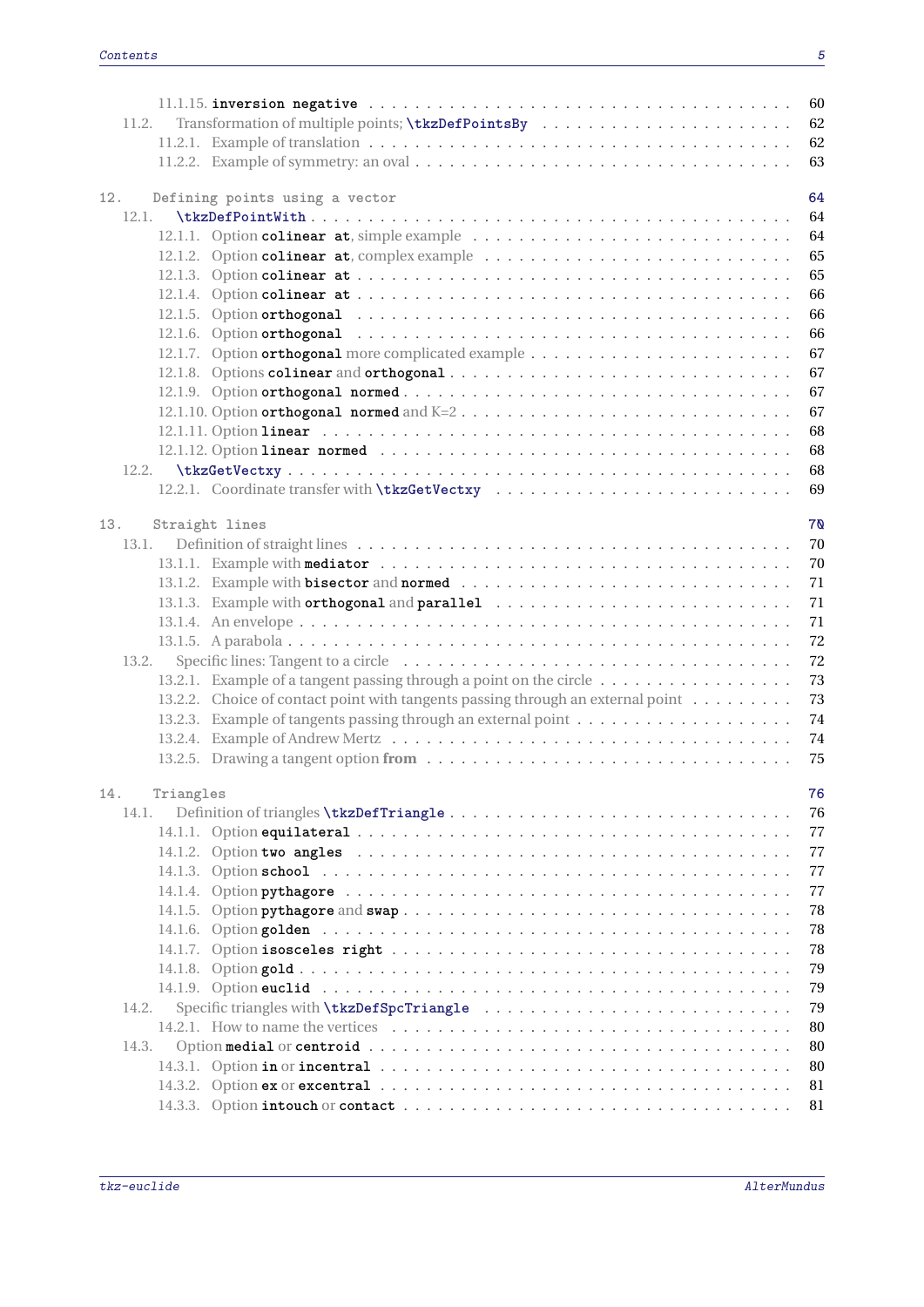|       |         |                                                                                                                        | 81       |
|-------|---------|------------------------------------------------------------------------------------------------------------------------|----------|
|       |         |                                                                                                                        | 82       |
|       |         |                                                                                                                        | 83       |
|       |         |                                                                                                                        | 83       |
|       |         |                                                                                                                        | 83       |
|       |         |                                                                                                                        | 85       |
|       |         |                                                                                                                        | 86       |
| 14.4. |         |                                                                                                                        | 86       |
|       |         |                                                                                                                        | 86       |
| 15.   |         | Definition of polygons                                                                                                 | 88       |
| 15.1. |         |                                                                                                                        | 88       |
|       |         |                                                                                                                        | 88       |
|       |         | 15.1.2. Use of <b>\tkzDefSquare</b> to obtain an isosceles right-angled triangle                                       | 88       |
|       |         |                                                                                                                        | 89       |
| 15.2. |         |                                                                                                                        | 89       |
|       |         |                                                                                                                        | 89       |
| 15.3. |         |                                                                                                                        | 89       |
|       |         |                                                                                                                        | 90       |
| 15.4. |         | The golden rectangle $\dots \dots \dots \dots \dots \dots \dots \dots \dots \dots \dots \dots \dots \dots \dots \dots$ | 90       |
|       |         |                                                                                                                        | 90       |
|       |         | 15.4.2. Construction of the golden rectangle                                                                           | 90       |
| 15.5. |         |                                                                                                                        | 91       |
|       |         |                                                                                                                        | 91       |
|       |         |                                                                                                                        | 92       |
|       |         |                                                                                                                        |          |
|       |         |                                                                                                                        |          |
| 16.   | Circles |                                                                                                                        | 93       |
| 16.1. |         |                                                                                                                        | 93       |
|       |         |                                                                                                                        | 94       |
|       |         |                                                                                                                        | 94       |
|       |         |                                                                                                                        | 94       |
|       |         |                                                                                                                        | 94<br>95 |
|       |         |                                                                                                                        | 96       |
|       |         | 16.1.6. Apollonius circles for a given segment option apollonius                                                       | 96       |
|       |         |                                                                                                                        | 96       |
|       |         |                                                                                                                        | 97       |
| 16.2. |         |                                                                                                                        | 98       |
|       |         |                                                                                                                        | 99       |
| 16.3. |         |                                                                                                                        | 101      |
|       |         |                                                                                                                        | 102      |
|       | 16.3.2. |                                                                                                                        | 102      |
|       |         |                                                                                                                        | 102      |
|       |         |                                                                                                                        | 102      |
|       |         |                                                                                                                        | 103      |
|       |         |                                                                                                                        | 103      |
|       |         |                                                                                                                        | 103      |
|       |         |                                                                                                                        | 103      |
|       |         |                                                                                                                        | 104      |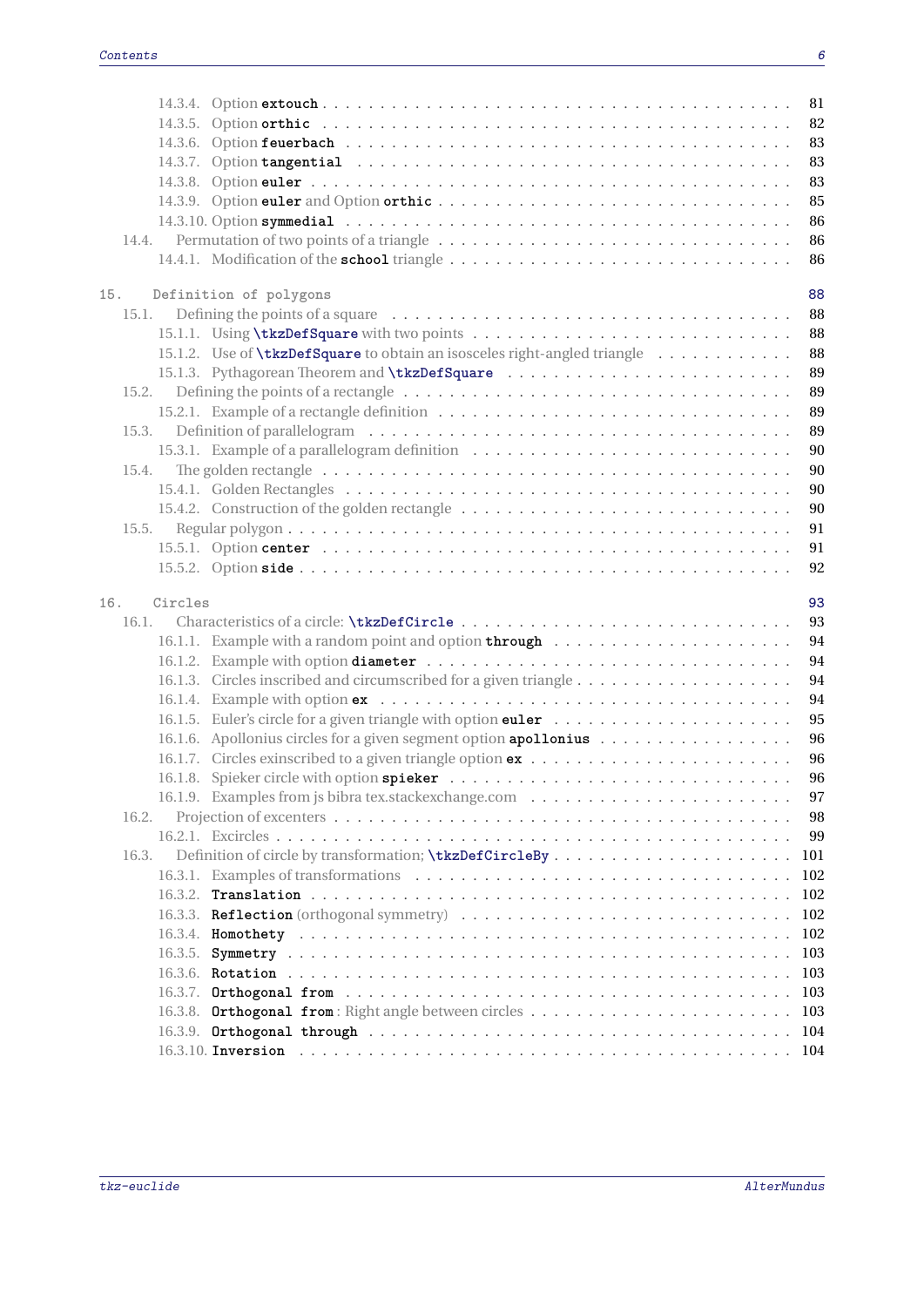| 17. | Intersections                                                                                   | 105  |
|-----|-------------------------------------------------------------------------------------------------|------|
|     | 17.1.                                                                                           | 105  |
|     |                                                                                                 |      |
|     | 17.2.                                                                                           |      |
|     |                                                                                                 |      |
|     |                                                                                                 |      |
|     |                                                                                                 |      |
|     |                                                                                                 |      |
|     |                                                                                                 |      |
|     |                                                                                                 |      |
|     |                                                                                                 |      |
|     |                                                                                                 |      |
|     | 17.2.9. Circle defined by a center and a measure, and special cases 109                         |      |
|     |                                                                                                 |      |
|     |                                                                                                 |      |
|     | 17.3.                                                                                           |      |
|     |                                                                                                 |      |
|     |                                                                                                 |      |
|     |                                                                                                 |      |
|     |                                                                                                 |      |
|     |                                                                                                 |      |
|     |                                                                                                 |      |
|     |                                                                                                 |      |
|     |                                                                                                 |      |
|     |                                                                                                 |      |
| 18. | Angles                                                                                          | 116  |
|     | 18.1.                                                                                           |      |
|     | 18.2.                                                                                           |      |
|     | 18.3.                                                                                           |      |
|     |                                                                                                 |      |
|     |                                                                                                 |      |
|     |                                                                                                 |      |
|     | Angle formed by a straight line with the horizontal axis <b>\tkzFindSlopeAngle</b> 118<br>18.4. |      |
|     |                                                                                                 |      |
|     |                                                                                                 |      |
|     |                                                                                                 |      |
|     |                                                                                                 |      |
| 19. | Random point definition                                                                         | 120  |
|     | 19.1.                                                                                           | 120  |
|     |                                                                                                 |      |
|     |                                                                                                 |      |
|     |                                                                                                 |      |
|     |                                                                                                 |      |
|     |                                                                                                 |      |
| IV. | Drawing and Filling                                                                             | 122  |
| 20. | Drawing                                                                                         | 123  |
|     | 20.1.                                                                                           | 123  |
|     |                                                                                                 | -123 |
|     |                                                                                                 |      |
|     |                                                                                                 |      |

[20.1.3. Example](#page-123-0) . . . . . . . . . . . . . . . . . . . . . . . . . . . . . . . . . . . . . . . . . . . . . 124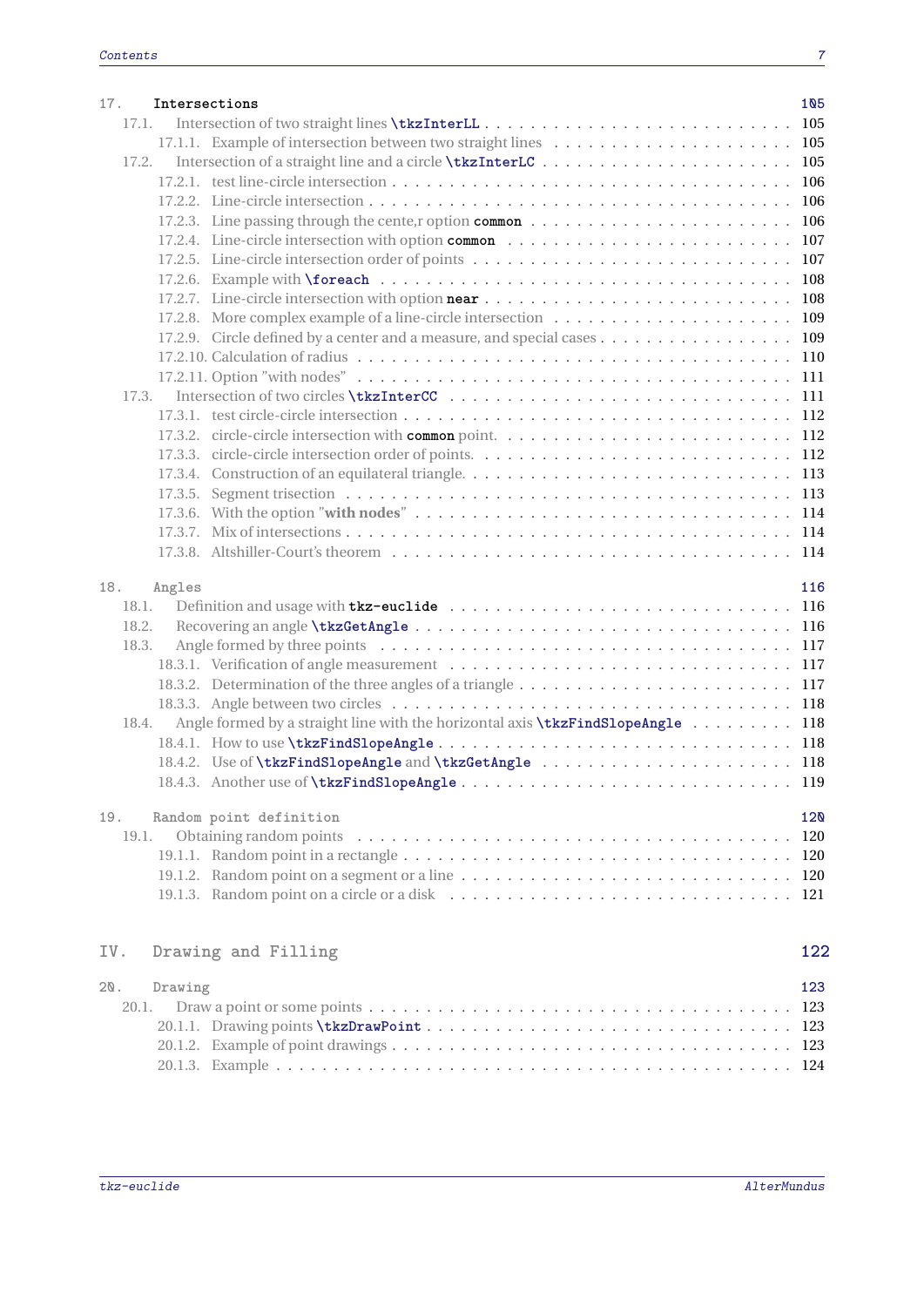|     | 21.<br>21.1.                                                         |              | Drawing the lines                                                                                                         | 124                                     |
|-----|----------------------------------------------------------------------|--------------|---------------------------------------------------------------------------------------------------------------------------|-----------------------------------------|
| 22. | 22.2.<br>22.3.                                                       |              | Drawing a segment<br>22.1.3. Adding dimensions with option dim new code from Muzimuzhi Z 126                              | 125<br>130                              |
|     | 22.5.                                                                |              | 22.5.2. The idea is to inscribe two squares in a semi-circle. $\dots \dots \dots \dots \dots \dots \dots \dots \dots$ 131 |                                         |
| 23. | 23.1.<br>23.2.<br>23.4.                                              |              | Draw a circle with \tkzDrawCircle                                                                                         | 131                                     |
| 24. | 24.1.<br>24.2.<br>24.3.<br>24.4.<br>24.5.<br>24.6.<br>24.7.<br>24.8. | Drawing arcs |                                                                                                                           | 135<br>-136<br>136<br>137<br>137<br>137 |
| 25. | 25.1.                                                                |              | Drawing a sector or sectors                                                                                               | 139<br>139                              |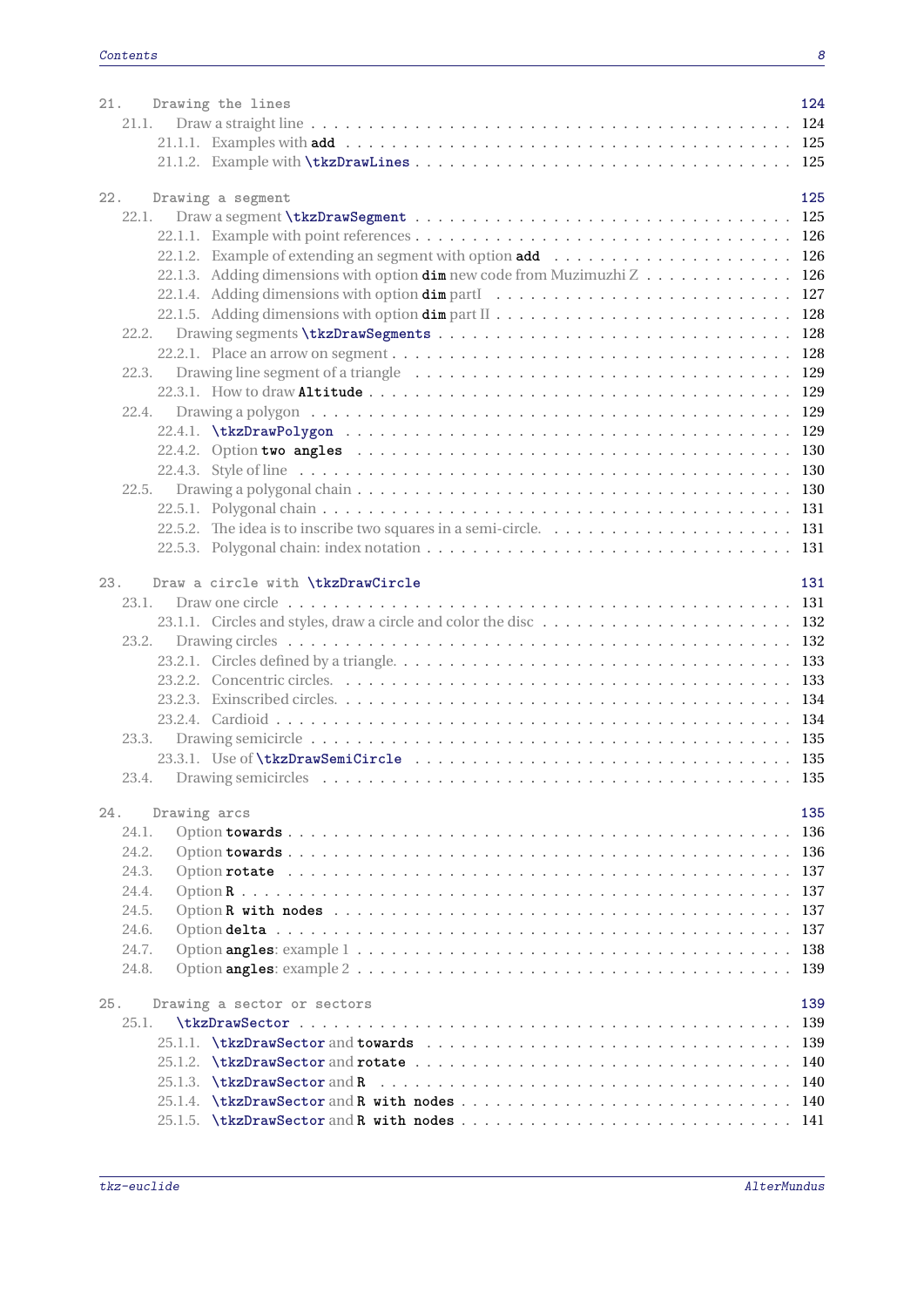|                | 25.2.<br>25.2.3. Clipping and filling part $1 \ldots \ldots \ldots \ldots \ldots \ldots \ldots \ldots \ldots \ldots \ldots \ldots \ldots$ 143<br>25.3.<br>25.4.<br>25.4.1. \tkzFillSector and towards $\dots \dots \dots \dots \dots \dots \dots \dots \dots \dots \dots \dots \dots \dots \dots \dots$<br>25.5. |     |
|----------------|------------------------------------------------------------------------------------------------------------------------------------------------------------------------------------------------------------------------------------------------------------------------------------------------------------------|-----|
|                | 26.<br>Controlling Bounding Box<br>26.1.<br>26.2.<br>26.3.<br>26.4.<br>26.5.<br>26.6.                                                                                                                                                                                                                            | 148 |
| 27.            | Clipping different objects<br>27.1.<br>27.2.<br>27.3.<br>27.4.<br>27.5.<br>27.6.<br>TikZ Controls \pgfinterruptboundingbox and \endpgfinterruptboundingbox  154<br>27.7.<br>27.8.                                                                                                                                | 151 |
| V <sub>1</sub> | Marking<br>27.9.                                                                                                                                                                                                                                                                                                 | 157 |

[27.10.1. Marks for an isosceles triangle](#page-157-4) . . . . . . . . . . . . . . . . . . . . . . . . . . . . . . . . . 158 [27.11. Another marking](#page-158-0) . . . . . . . . . . . . . . . . . . . . . . . . . . . . . . . . . . . . . . . . . . . 159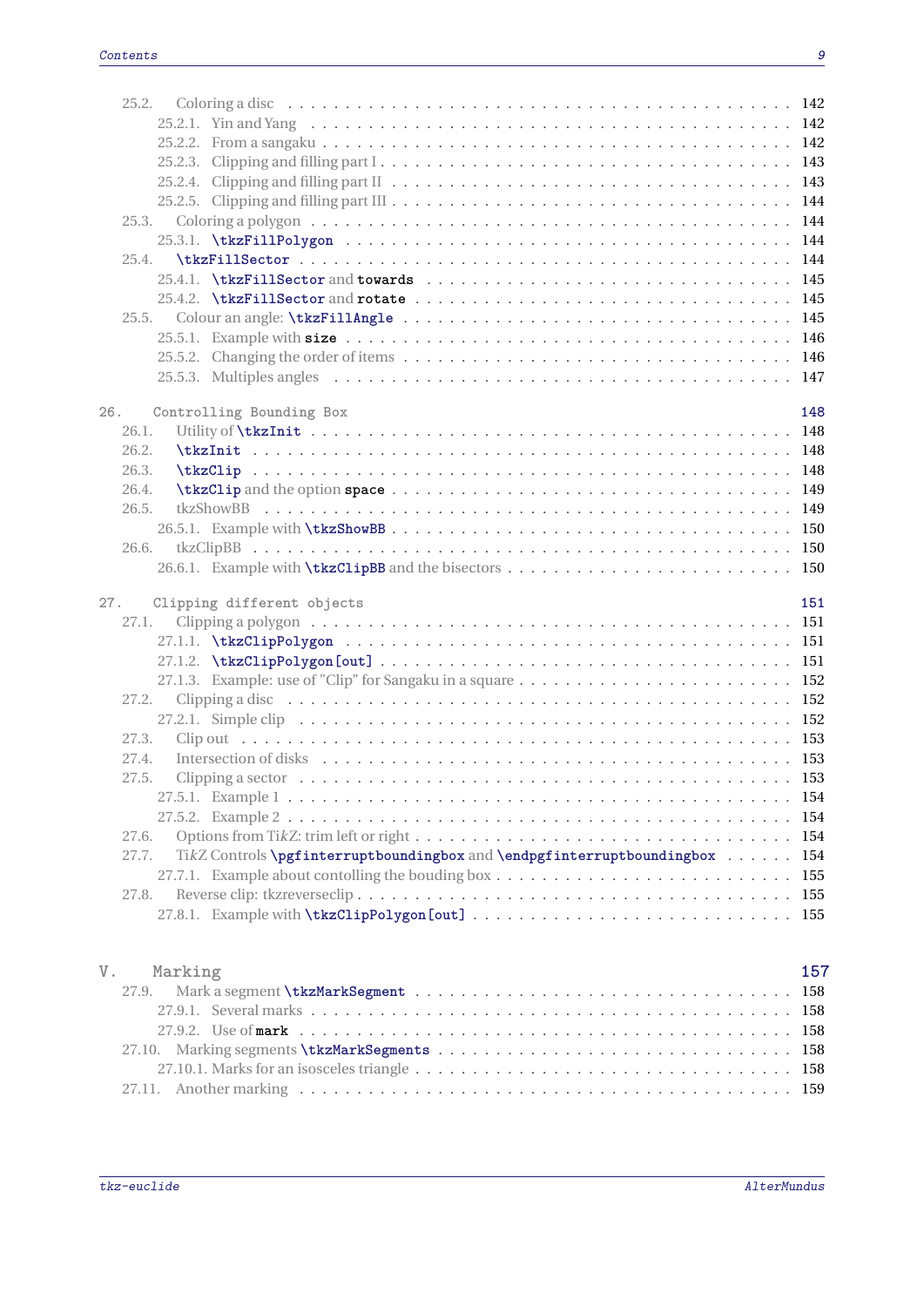# **[VI. Labelling](#page-162-0) 163**

| 28.                   | Labelling                                                                  | 164               |
|-----------------------|----------------------------------------------------------------------------|-------------------|
| 28.1.                 |                                                                            |                   |
| 29.                   | Label for a segment                                                        | 165               |
| 30.<br>30.1.<br>31.   | Add labels on a straight line \tkzLabelLine<br>Label for an arc            | 167<br>170<br>170 |
| VII.                  | Complements                                                                | 171               |
| 32.<br>32.1.<br>32.2. | Using the compass                                                          | 172               |
| 33.<br>33.1.          | The Show<br>33.1.1. Example of <b>\tkzShowLine</b> and <b>parallel</b> 174 | 174               |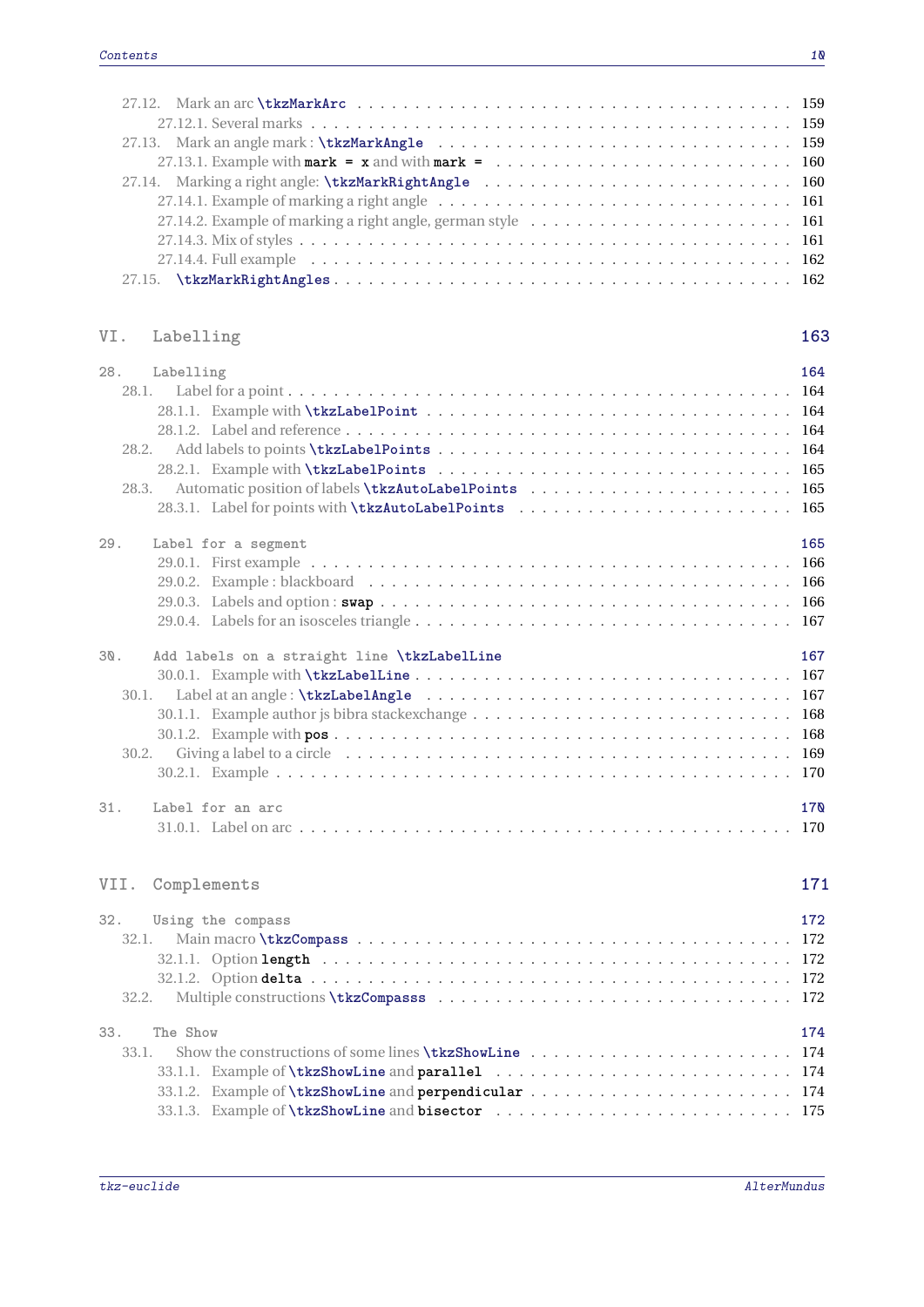| 33.2.                                                     | Constructions of certain transformations \tkzShowTransformation 175<br>33.2.2. Another example of the use of <b>\tkzShowTransformation</b> 176                                                                                                        |                   |
|-----------------------------------------------------------|-------------------------------------------------------------------------------------------------------------------------------------------------------------------------------------------------------------------------------------------------------|-------------------|
| 34.<br>34.1.<br>34.2.                                     | Protractor                                                                                                                                                                                                                                            | 177               |
| 35.<br>35.1.<br>35.2.<br>35.3.<br>35.4.<br>35.5.<br>35.6. | Miscellaneous tools<br>Change of unit in the set of the set of the set of the set of the set of the set of the set of the set of the set of the set of the set of the set of the set of the set of the set of the set of the set of the set of the se | 178               |
|                                                           | VIII. Working with style                                                                                                                                                                                                                              | 183               |
| 36.                                                       | Predefined styles                                                                                                                                                                                                                                     | 184               |
| 37.                                                       | Points style<br>37.0.2. Global style or local style $\ldots \ldots \ldots \ldots \ldots \ldots \ldots \ldots \ldots \ldots \ldots \ldots \ldots$ 185                                                                                                  | 184               |
| 38.                                                       | Lines style<br>$38.0.1.$ Use of $\texttt{tkzSetUpdate} \dots \dots \dots \dots \dots \dots \dots \dots \dots \dots \dots \dots \dots$                                                                                                                 | 186               |
| 39.                                                       | Arc style                                                                                                                                                                                                                                             | 187               |
| 40.                                                       | Compass style, configuration macro \tkzSetUpCompass                                                                                                                                                                                                   | 188<br>188<br>189 |
| 41.                                                       | Label style                                                                                                                                                                                                                                           | 189               |
| 42.                                                       | Own style                                                                                                                                                                                                                                             | 189               |
| 43.<br>43.1.                                              | How to use arrows                                                                                                                                                                                                                                     | 190<br>190        |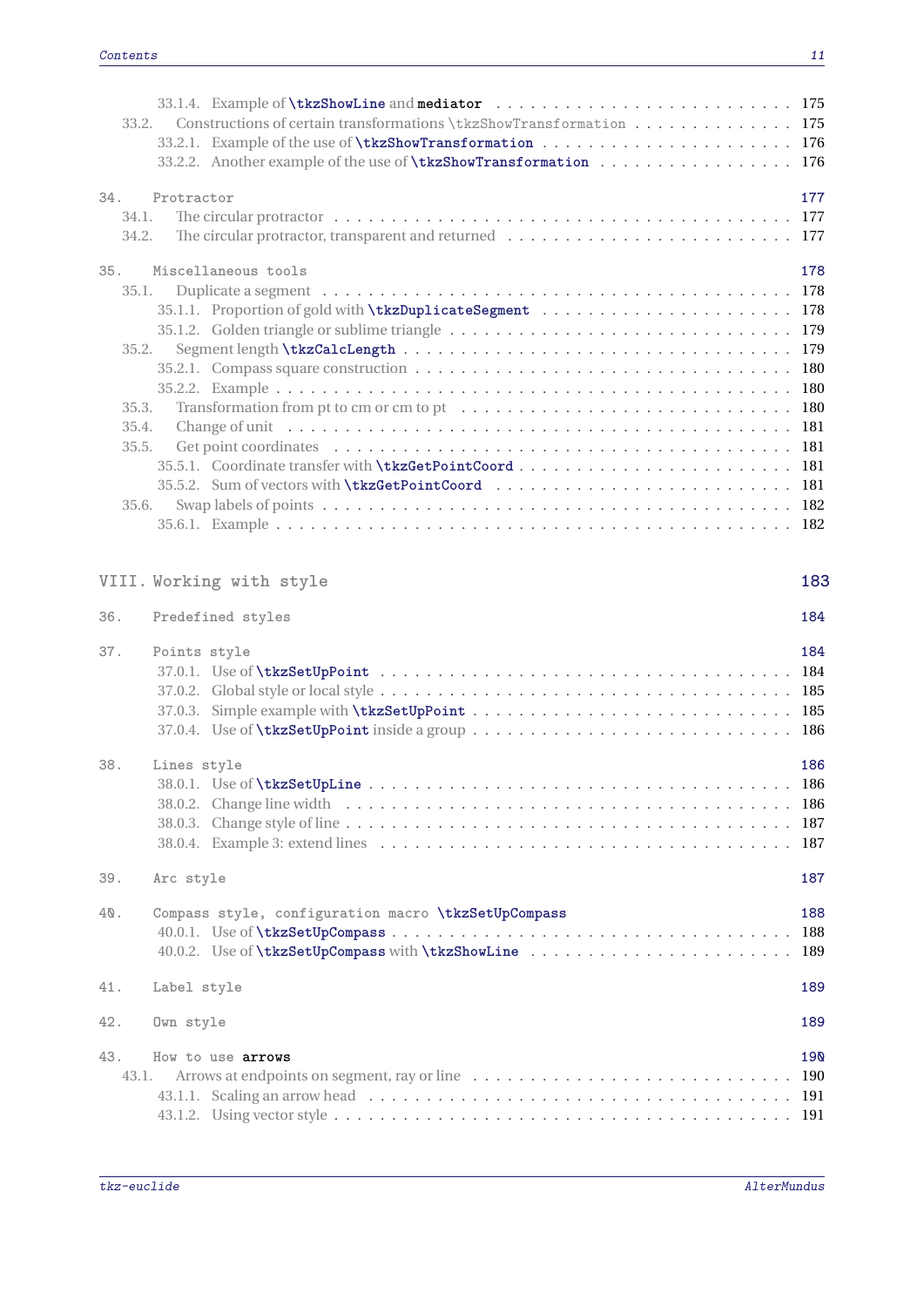| 43.3.1. Arrow on each segment with tkz arrows  193 |  |
|----------------------------------------------------|--|
|                                                    |  |

# **[IX. Examples](#page-193-0) 194**

| 44. |        | Different authors         | 195 |
|-----|--------|---------------------------|-----|
|     | 44.1.  |                           | 195 |
|     | 44.2.  |                           |     |
|     | 44.3.  |                           |     |
|     | 44.4.  |                           |     |
|     | 44.5.  |                           |     |
|     | 44.6.  |                           |     |
|     | 44.7.  |                           |     |
|     | 44.8.  |                           |     |
|     |        |                           |     |
| 45. |        | Some interesting examples | 204 |
|     | 45.1.  |                           |     |
|     | 45.2.  |                           |     |
|     | 45.3.  |                           |     |
|     |        |                           |     |
|     |        |                           |     |
|     | 45.4.  |                           |     |
|     | 45.5.  |                           |     |
|     | 45.6.  |                           |     |
|     | 45.7.  |                           |     |
|     | 45.8.  |                           |     |
|     | 45.9.  |                           |     |
|     | 45.10. |                           |     |
|     | 45.11. |                           |     |
|     | 45.12. |                           |     |
|     | 45.13. |                           |     |
|     | 45.14. |                           |     |
|     | 45.15. |                           |     |
|     | 45.16. |                           |     |
|     | 45.17. |                           |     |
|     | 45.18. |                           |     |
|     | 45.19. |                           |     |
|     | 45.20. |                           |     |
|     | 45.21. |                           |     |
|     | 45.22. |                           |     |
|     | 45.23. |                           |     |
|     | 45.24. |                           |     |
|     | 45.25. |                           |     |
|     | 45.26. |                           |     |
|     | 45.27. |                           |     |
|     | 45.28. |                           | 231 |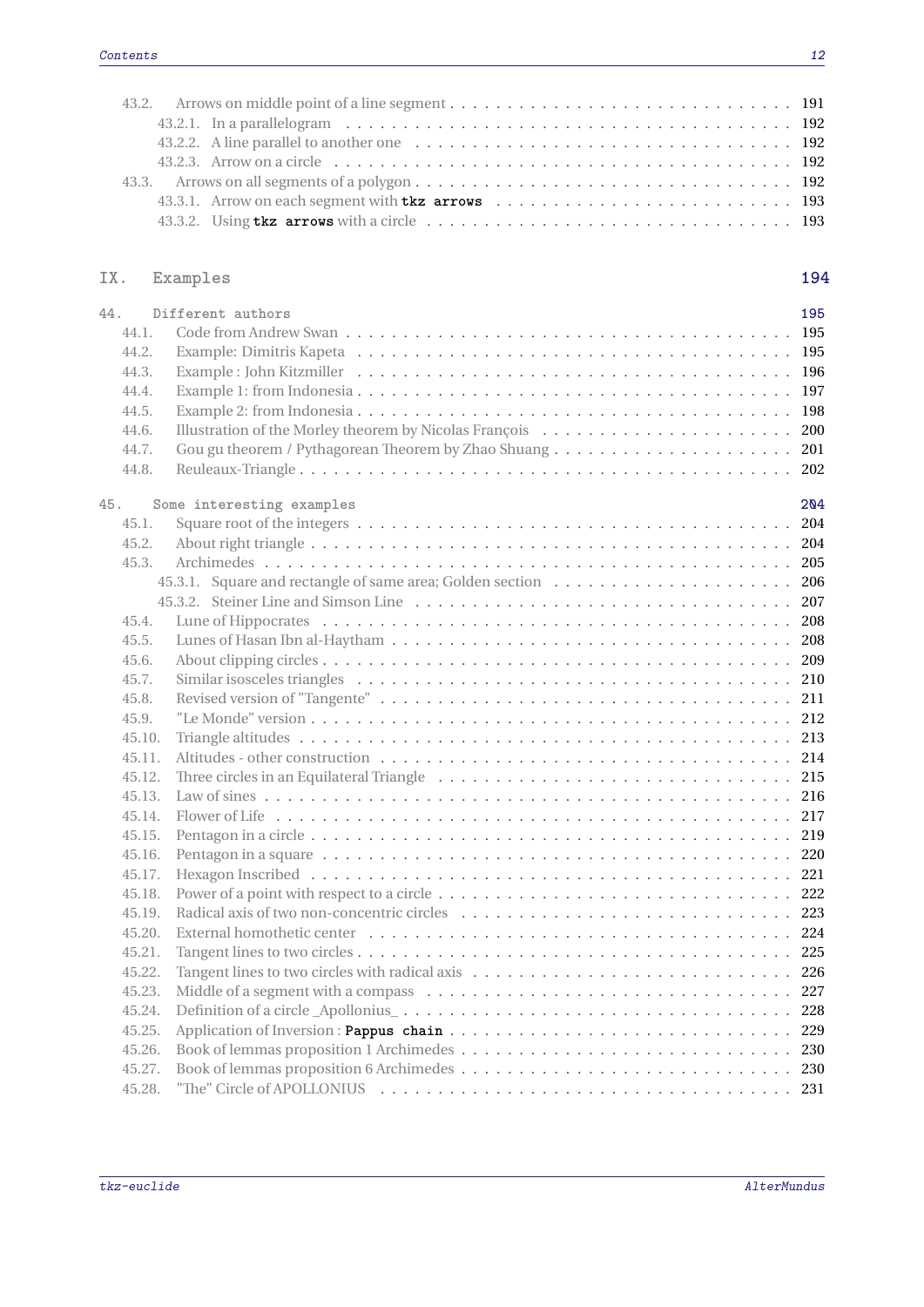| X. FAQ  |                                                                                                                                      | 235 |
|---------|--------------------------------------------------------------------------------------------------------------------------------------|-----|
| 46. FAQ | 46.1. Most common errors $\dots \dots \dots \dots \dots \dots \dots \dots \dots \dots \dots \dots \dots \dots \dots \dots \dots$ 236 | 236 |
| Index   |                                                                                                                                      | 237 |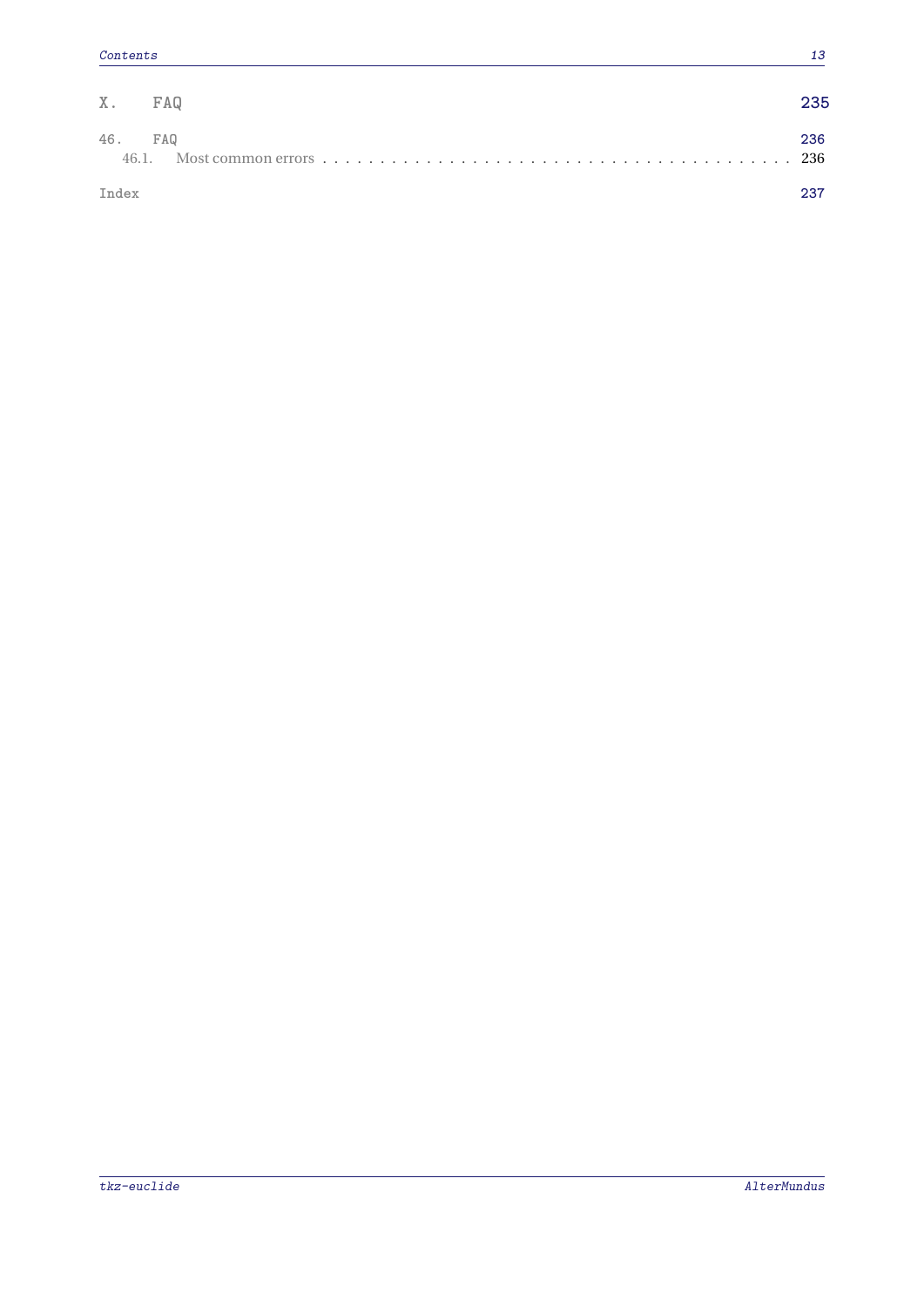**Part I.**

<span id="page-13-0"></span>**General survey : a brief but comprehensive review**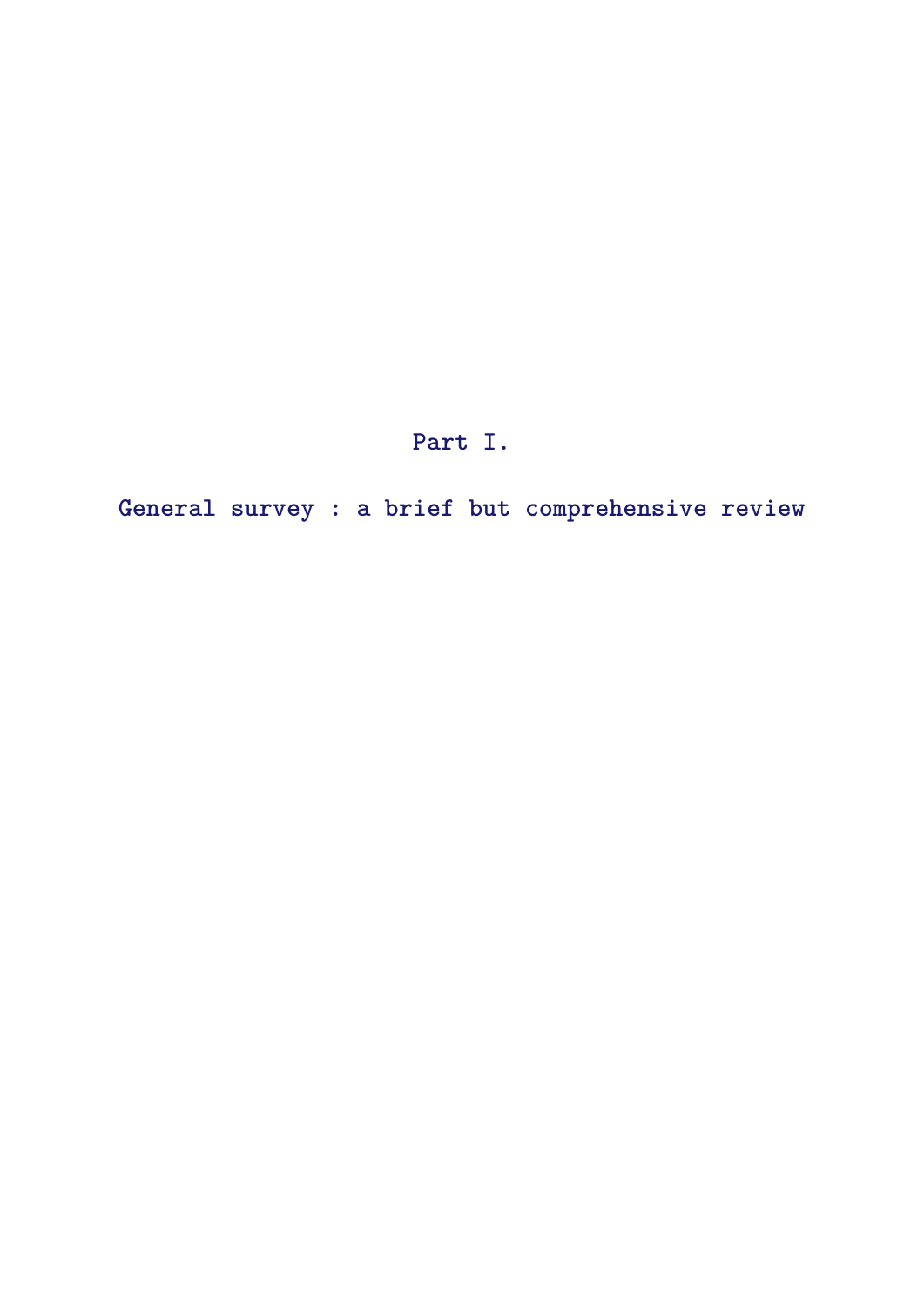#### <span id="page-14-0"></span>**1. Installation**

**tkz-euclide** is on the server of the **CTAN**[1](#page-14-1) . If you want to test a beta version, just put the following files in a texmf folder that your system can find. You will have to check several points:

- The **tkz-euclide** folder must be located on a path recognized by **latex**.
- The **tkz-euclide** uses xfp.
- This documentation and all examples were obtained with **lualatex** but **pdflatex** or **xelatex** should be suitable.

<span id="page-14-1"></span><sup>1</sup> **tkz-euclide** is part of TeXLive and **tlmgr** allows you to install them. This package is also part of MiKTeX under Windows.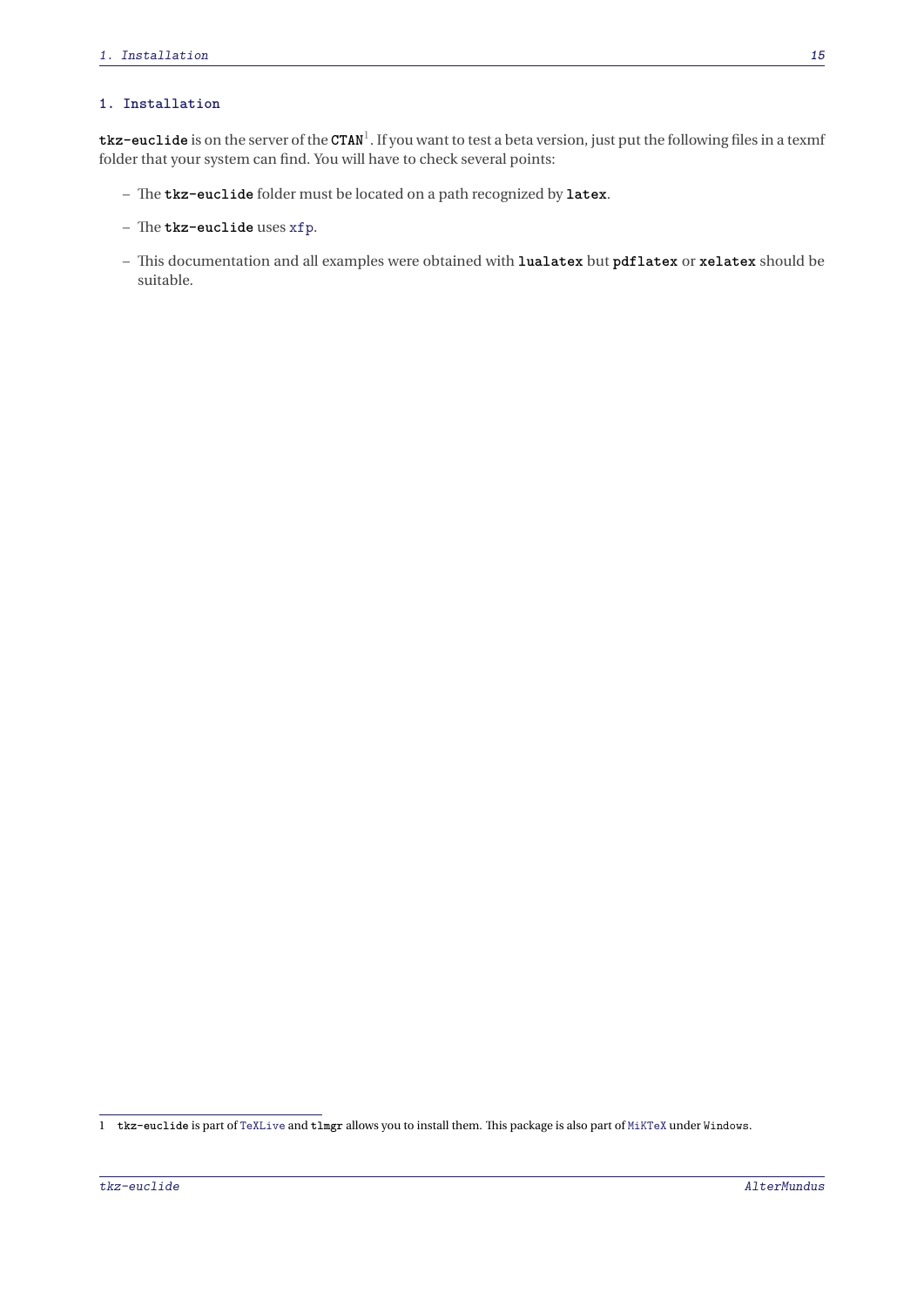#### <span id="page-15-0"></span>**2. Presentation and Overview**



#### <span id="page-15-1"></span>**2.1. Why tkz-euclide?**

My initial goal was to provide other mathematics teachers and myself with a tool to quickly create Euclidean geometry figures without investing too much effort in learning a new programming language. Of course, **tkzeuclide** is for math teachers who use *E*IFX and makes it possible to easily create correct drawings by means of LATEX.

It appeared that the simplest method was to reproduce the one used to obtain construction by hand. To describe a construction, you must, of course, define the objects but also the actions that you perform. It seemed to me that syntax close to the language of mathematicians and their students would be more easily understandable; moreover, it also seemed to me that this syntax should be close to that of EIEX. The objects, of course, are points, segments, lines, triangles, polygons and circles. As for actions, I considered five to be sufficient, namely: define, create, draw, mark and label.

The syntax is perhaps too verbose but it is, I believe, easily accessible. As a result, the students like teachers were able to easily access this tool.

#### <span id="page-15-2"></span>**2.2. TikZ vs tkz-euclide**

I love programming with TikZ, and without TikZ I would never have had the idea to create **tkz-euclide** but never forget that behind it there is TikZ and that it is always possible to insert code from TikZ. **tkz-euclide** doesn't prevent you from using TikZ. That said, I don't think mixing syntax is a good thing.

There is no need to compare TikZ and **tkz-euclide**. The latter is not addressed to the same audience as TikZ. The first one allows you to do a lot of things, the second one only does geometry drawings. The first one can do everything the second one does, but the second one will more easily do what you want.

The main purpose is to define points to create geometrical figures. **tkz-euclide** allows you to draw the essential objects of Euclidean geometry from these points but it may be insufficient for some actions like coloring surfaces. In this case you will have to use TikZ which is always possible.

Here are some comparisons between **TikZ** and **tkz-euclide** 4. For this I will use the geometry examples from the PGFManual. The two most important Euclidean tools used by early Greeks to construct different geometrical shapes and angles were a compass and a straightedge. My idea is to allow you to follow step by step a construction that would be done by hand (with compass and straightedge) as naturally as possible.

#### <span id="page-15-3"></span>**2.2.1. Book I, proposition I \_Euclid's Elements\_**

#### Book I, proposition I \_Euclid's Elements\_

*To construct an equilateral triangle on a given finite straight line.*

Explanation :

The fourth tutorial of the *PgfManual* is about geometric constructions. *T. Tantau* proposes to get the drawing with its beautiful tool Ti*k*Z. Here I propose the same construction with *tkz-elements*. The color of the Ti*k*Z code is green and that of *tkz-elements* is red.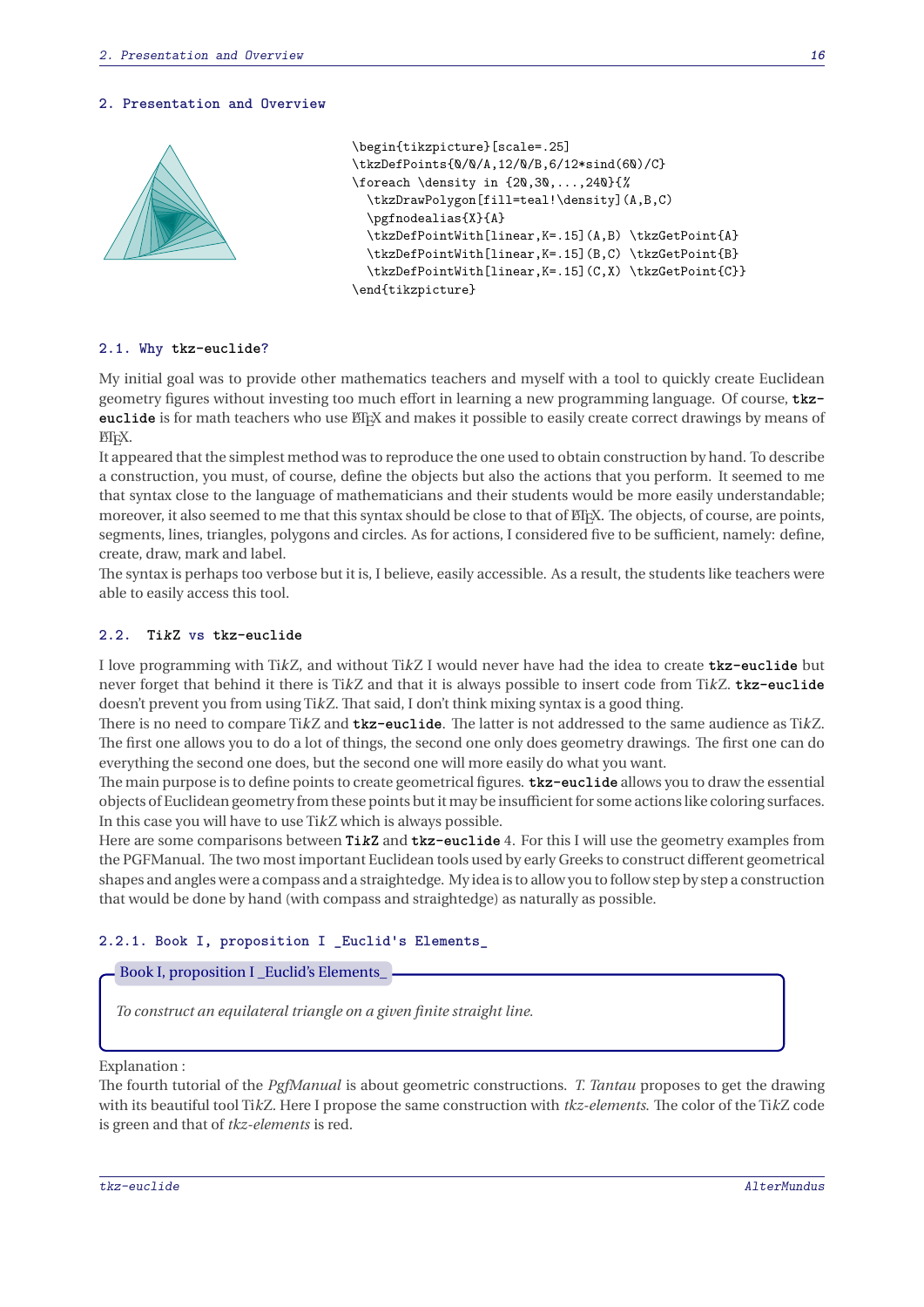```
\usepackage{tikz}
\usetikzlibrary{calc,intersections,through,backgrounds}
\usepackage{tkz-euclide}
```
How to get the line AB ? To get this line, we use two fixed points.

```
\coordinate [label=left:$A$] (A) at (0,0);
\coordinate [label=right:$B$] (B) at (1.25,0.25);
\langle \text{draw } (A) \text{ -- } (B);
\tkzDefPoint(0,0){A}
\tkzDefPoint(1.25, 0.25){B}
\tkzDrawSegment(A,B)
\tkzLabelPoint[left](A){$A$}
\tkzLabelPoint[right](B){$B$}
```
We want to draw a circle around the points <sup>A</sup> and <sup>B</sup> whose radius is given by the length of the line AB.

```
\draw let \pl = (\$ (B) - (A) \$),\ln 2 = \{ \text{veclen}(\x1, \y1) \} in
            (A) circle (\n2)
            (B) circle (\nabla n2);
```
\tkzDrawCircles(A,B B,A)

```
The intersection of the circles \mathscr D and \mathscr Edraw [name path=A--B] (A) -- (B);
     node (D) [name path=D,draw,circle through=(B),label=left:$D$] at (A) {};
     node (E) [name path=E,draw,circle through=(A),label=right:$E$] at (B) {};
     path [name intersections={of=D and E, by={[label=above:$C$]C, [label=below:$C'$]C'}}];
     draw [name path=C--C',red] (C) -- (C');
     path [name intersections={of=A--B and C--C',by=F}];
     node [fill=red,inner sep=1pt,label=-45:$F$] at (F) {};
```

```
\tkzInterCC(A,B)(B,A) \tkzGetPoints{C}{X}
```
How to draw points :

\foreach \point in {A,B,C} \fill [black,opacity=.5] (\point) circle (2pt);

\tkzDrawPoints[fill=gray,opacity=.5](A,B,C)

#### <span id="page-16-0"></span>**2.2.2. Complete code with** tkz-euclide

We need to define colors \colorlet{input}{red!80!black} \colorlet{output}{red!70!black} \colorlet{triangle}{orange!40}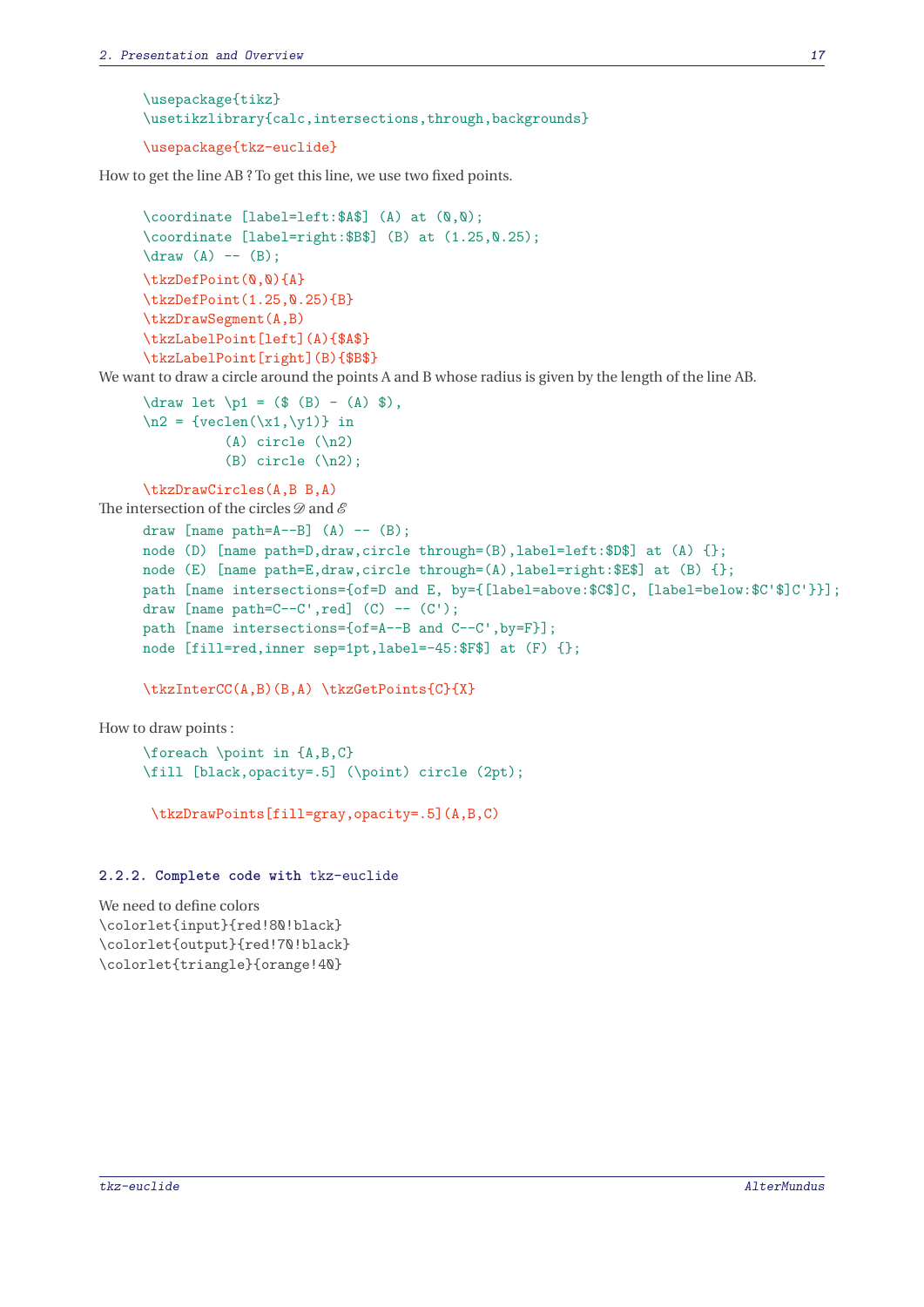```
A
                                  ٢
  D
                                                E
                  \epsilon\colorlet{input}{red!80!black}
  \colorlet{output}{red!70!black}
  \colorlet{triangle}{orange!40}
  \begin{tikzpicture}[scale=1.25,thick,help lines/.style={thin,draw=black!50}]
  \tkzDefPoint(0,0){A}
  \tkzDefPoint(1.25+rand(),0.25+rand()){B}
  \tkzInterCC(A,B)(B,A) \tkzGetPoints{C}{X}
  \tkzFillPolygon[triangle,opacity=.5](A,B,C)
  \tkzDrawSegment[input](A,B)
  \tkzDrawSegments[red](A,C B,C)
  \tkzDrawCircles[help lines](A,B B,A)
  \tkzLabelPoints(A,B)
  \tkzLabelCircle[below=12pt](A,B)(180){$D$}
  \tkzLabelCircle[above=12pt](B,A)(180){$E$}
  \tkzLabelPoint[above,red](C){$C$}
  \tkzDrawPoints[fill=gray,opacity=.5](A,B,C)
  \end{tikzpicture}
Book I, Proposition II _Euclid's Elements_
  Book I, Proposition II _Euclid's Elements_
```
*To place a straight line equal to a given straight line with one end at a given point.*

Explanation

In the first part, we need to find the midpoint of the straight line AB. With TikZ we can use the calc library

```
\coordinate [label=left:$A$] (A) at (0,0);
\coordinate [label=right:$B$] (B) at (1.25,0.25);
\langle \text{draw} (A) -- (B) ;\node [fill=red,inner sep=1pt,label=below:$X$] (X) at ($ (A)!.5!(B) $) {};
```
With tkz-euclide we have a macro **\tkzDefMidPoint**, we get the point X with **\tkzGetPoint** but we don't need this point to get the next step.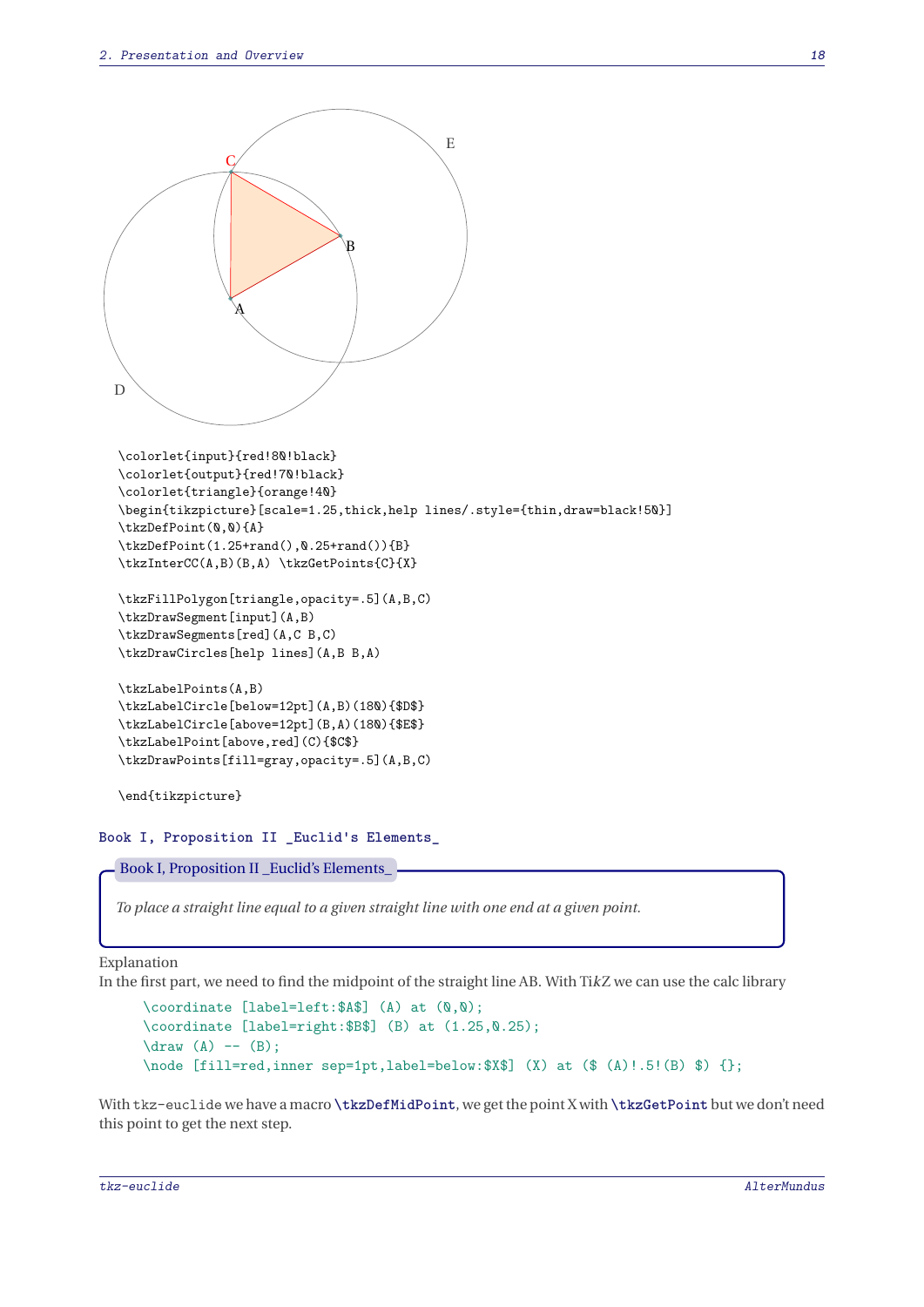\tkzDefPoints{0/0/A,0.75/0.25/B,1/1.5/C} \tkzDefMidPoint(A,B) \tkzGetPoint{X}

Then we need to construct a triangle equilateral. It's easy with tkz-euclide . With TikZ you need some effort because you need to use the midpoint <sup>X</sup> to get the point <sup>D</sup> with trigonometry calculation.

```
\node [fill=red,inner sep=1pt,label=below:3X$] (X) at ($$(A)!, 5!(B) $) {};\node [fill=red,inner sep=1pt,label=above:$D$] (D) at
($ (X) : {sin(6Q) * 2} : 9Q:(B) $);\langle \text{draw} (A) -- (D) -- (B);
```
\tkzDefTriangle[equilateral](A,B) \tkzGetPoint{D}

We can draw the triangle at the end of the picture with

\tkzDrawLines[add=0 and 2](D,A D,B)

```
\tkzDrawPolygon{A,B,C}
```
We know how to draw the circle  $\mathcal{H}$  around B through C and how to place the points E and F

```
\node (H) [label=135:$H$,draw,circle through=(C)] at (B) {};
\draw (D) -- ($ (D) ! 3.5 ! (B) $) coordinate [label=below:$F$] (F);
\draw (D) -- ($ (D) ! 2.5 ! (A) $) coordinate [label=below:$E$] (E);
\tkzDrawCircle(B,C)
```
We can place the points E and F at the end of the picture. We don't need them now.

Intersecting a Line and a Circle : here we search the intersection of the circle around <sup>B</sup> through <sup>C</sup> and the line DB. The infinite straight line DB intercepts the circle but with TikZ we need to extend the lines DB and that can be done using partway calculations. We get the point <sup>F</sup> and BF or DF intercepts the circle

```
\node (H) [label=135:$H$,draw,circle through=(C)] at (B) {};
\path let \pl = (\$ (B) - (C) \$) incoordinate [label=left;G$] (G) at ($ (B) ! \text{vcclen}(\chi_1,\chi_1) ! (F) $);
\fill[red,opacity=.5] (G) circle (2pt);
```
Like the intersection of two circles, it's easy to find the intersection of a line and a circle with tkz-euclide. We don't need <sup>F</sup>

\tkzInterLC(B,D)(B,C)\tkzGetFirstPoint{G}

There are no more difficulties. Here the final code with some simplications. We draw the circle  $\mathcal{K}$  with center D and passing through G. It intersects the line AD at point L.  $AL = BC$ .

```
\tkzDrawCircle(D,G)
\tkzInterLC(D,A)(D,G)\tkzGetSecondPoint{L}
```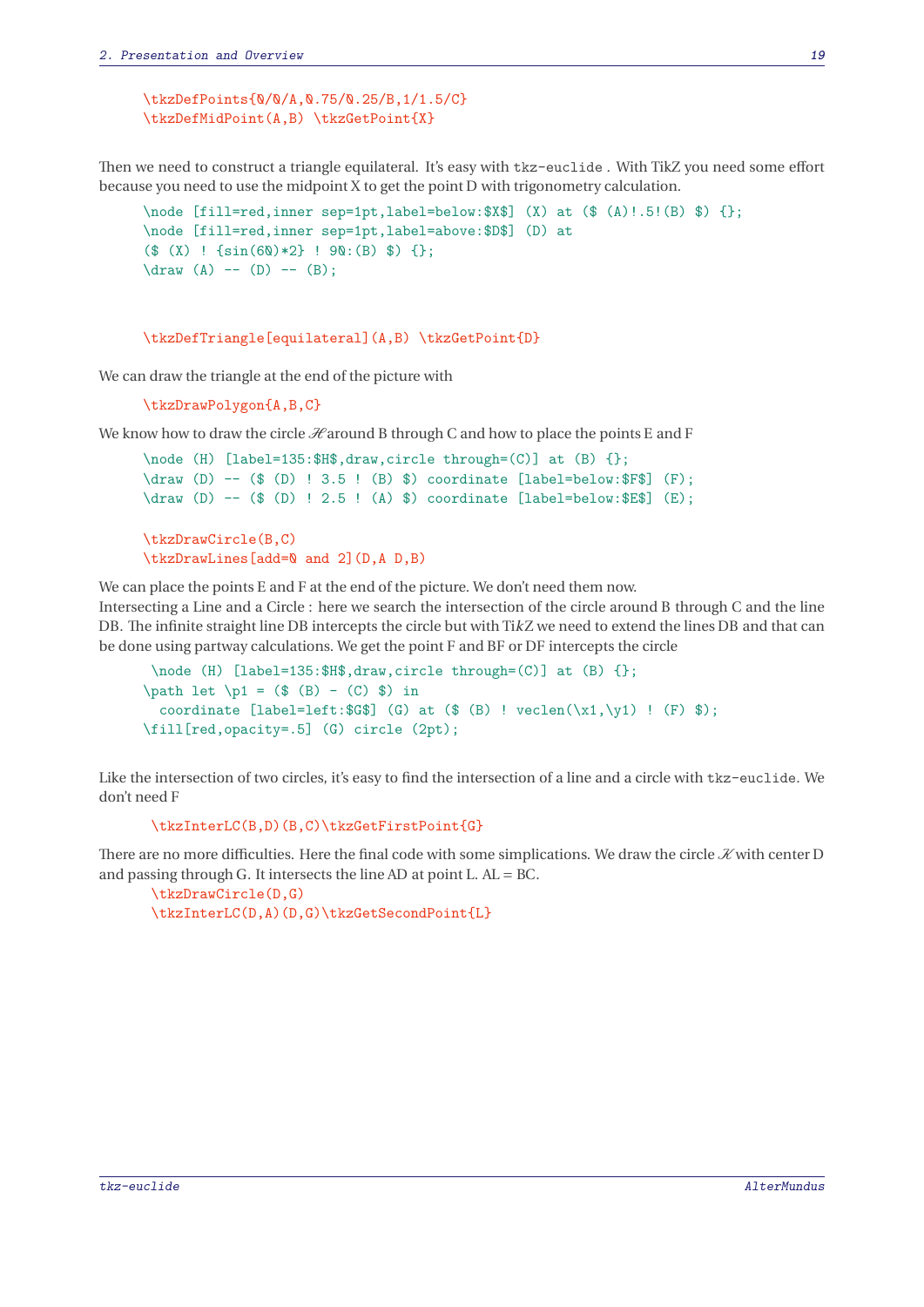

```
\begin{tikzpicture}[scale=1.5]
\tkzDefPoint(0,0){A}
\tkzDefPoint(0.75,0.25){B}
\tkzDefPoint(1,1.5){C}
\tkzDefTriangle[equilateral](A,B) \tkzGetPoint{D}
\tkzInterLC(B,D)(B,C)\tkzGetFirstPoint{G}
\tkzInterLC(D,A)(D,G)\tkzGetSecondPoint{L}
\tkzDrawCircles(B,C D,G)
\tkzDrawLines[add=0 and 2](D,A D,B)
\tkzDrawSegment(A,B)
\tkzDrawSegments[red](A,L B,C)
\tkzDrawPoints[red](D,L,G)
\tkzDrawPoints[fill=gray](A,B,C)
\tkzLabelPoints[left,red](A)
\tkzLabelPoints[below right,red](L)
\tkzLabelCircle[above=12pt](B,G)(90){$\mathcal{H}$}
\tkzLabelPoints[above left](D)
\tkzLabelPoints[below](G)
\tkzLabelPoints[above,red](C)
\tkzLabelPoints[right,red](B)
\tkzLabelCircle[above=12pt](D,G)(90){$\mathcal{K}$}
\end{tikzpicture}
```
#### <span id="page-19-0"></span>**2.3. tkz-euclide4 vs tkz-euclide3**

Now I am no longer a Mathematics teacher, and I only spend a few hours studying geometry. I wanted to avoid multiple complications by trying to make **tkz-euclide** independent of **tkz-base**. Thus was born **tkz-euclide** 4. The latter is a simplified version of its predecessor. The macros of **tkz-euclide 3** have been retained. The unit is now **cm**. If you need some macros from **tkz-base**, you may need to use the **\tkzInit**.

#### <span id="page-19-1"></span>**2.4. How to use the tkz-euclide package ?**

#### <span id="page-19-2"></span>**2.4.1. Let's look at a classic example**

In order to show the right way, we will see how to build an equilateral triangle. Several possibilities are open to us, we are going to follow the steps of Euclid.

– First of all, you have to use a document class. The best choice to test your code is to create a single figure with the class **standalone**.

\documentclass{standalone}

– Then load the **tkz-euclide** package:

```
\usepackage{tkz-euclide}
```
You don't need to load TikZ because the **tkz-euclide** package works on top of TikZ and loads it.

– Start the document and open a TikZ picture environment:

\begin{document} \begin{tikzpicture}

– Now we define two fixed points:

\tkzDefPoint(0,0){A} \tkzDefPoint(5,2){B}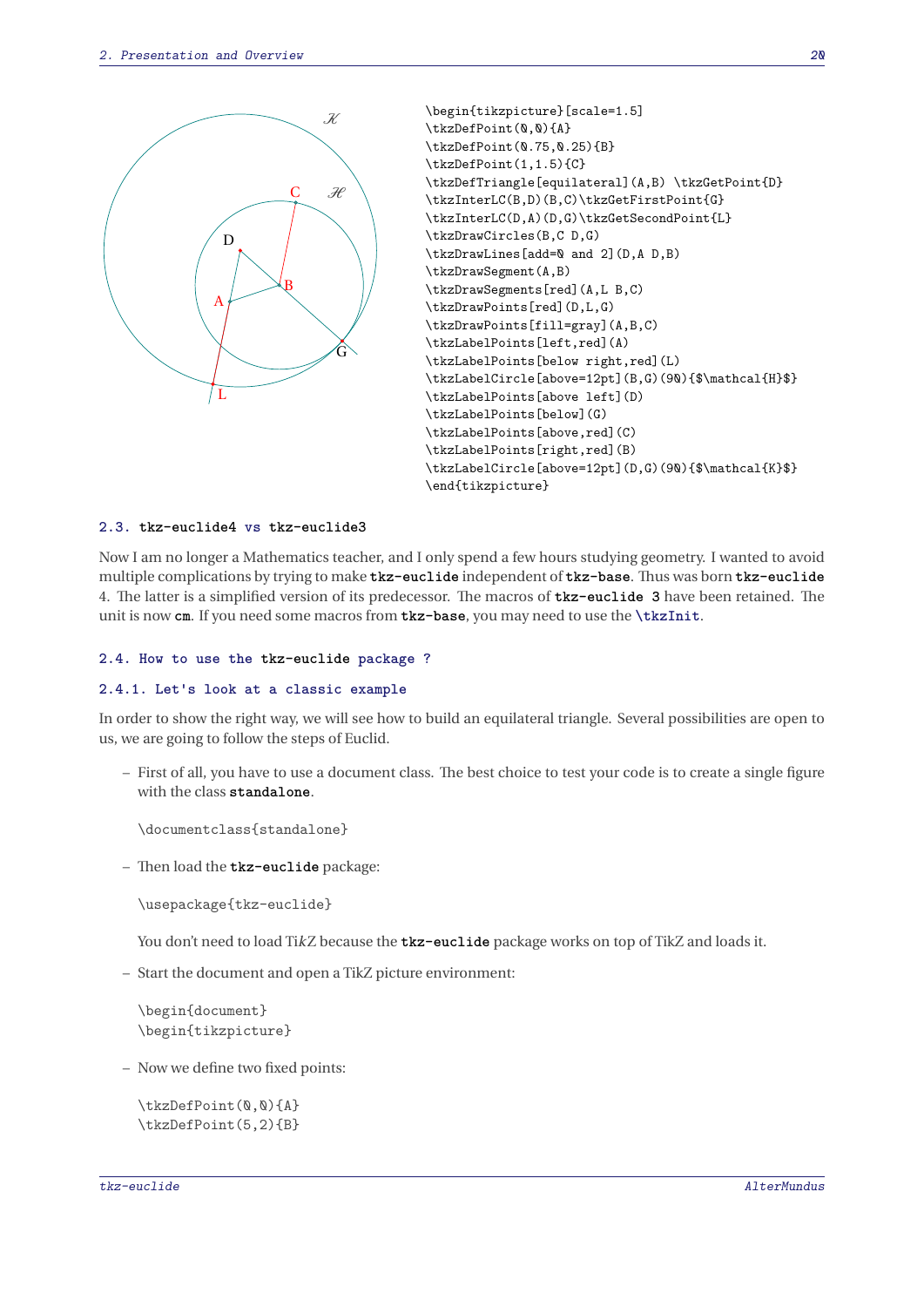– Two points define two circles, let's use these circles:

circle with center <sup>A</sup> through <sup>B</sup> and circle with center <sup>B</sup> through <sup>A</sup>. These two circles have two points in common.

\tkzInterCC(A,B)(B,A)

We can get the points of intersection with

\tkzGetPoints{C}{D}

– All the necessary points are obtained, we can move on to the final steps including the plots.

\tkzDrawCircles[gray,dashed](A,B B,A) \tkzDrawPolygon(A,B,C)% The triangle

– Draw all points <sup>A</sup>, <sup>B</sup>, <sup>C</sup> and <sup>D</sup>:

\tkzDrawPoints(A,...,D)

– The final step, we print labels to the points and use options for positioning:

\tkzLabelSegments[swap](A,B){\$c\$} \tkzLabelPoints(A,B,D) \tkzLabelPoints[above](C)

– We finally close both environments

\end{tikzpicture} \end{document}

– The complete code



```
\begin{tikzpicture}[scale=.5]
  % fixed points
 \tkzDefPoint(0,0){A}
 \tkzDefPoint(5,2){B}
 % calculus
 \tkzInterCC(A,B)(B,A)
 \tkzGetPoints{C}{D}
 % drawings
 \tkzDrawCircles(A,B B,A)
  \tkzDrawPolygon(A,B,C)
 \tkzDrawPoints(A,...,D)
 % marking
 \tkzMarkSegments[mark=s||](A,B B,C C,A)
 % labelling
 \tkzLabelSegments[swap](A,B){$c$}
 \tkzLabelPoints(A,B,D)
 \tkzLabelPoints[above](C)
\end{tikzpicture}
```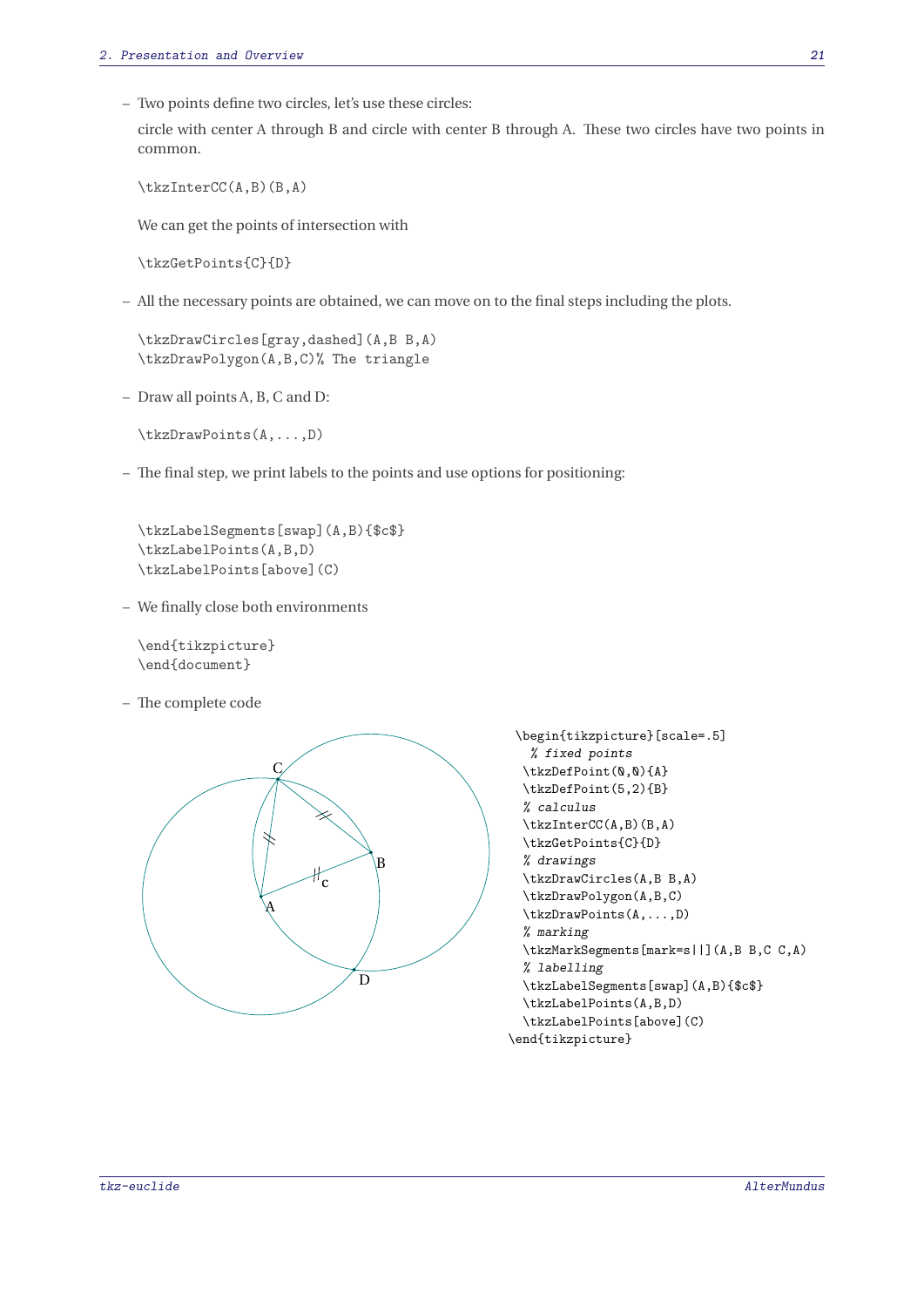#### <span id="page-21-0"></span>**2.4.2. Part I: golden triangle**



Let's analyze the figure

- 1. CBD and DBE are isosceles triangles;
- 2. BC = BE and (BD) is a bisector of the angle CBE;
- 3. From this we deduce that the CBD and DBE angles are equal and have the same measure  $\alpha$

 $\widehat{\text{BAC}} + \widehat{\text{ABC}} + \widehat{\text{BCA}} = 180^\circ$  in the triangle BAC

 $3\alpha + \overline{BCA} = 180^\circ$  in the triangle CBD

then

4. Finally

or  
\n
$$
\alpha + 2\widehat{BCA} = 180^{\circ}
$$
\n
$$
\widehat{BCA} = 90^{\circ} - \alpha/2
$$
\nFinally\n
$$
\widehat{CBD} = \alpha = 36^{\circ}
$$

the triangle CBD is a "gold" triangle.

How construct a gold triangle or an angle of <sup>36</sup><sup>∘</sup> ?

- 1. We place the fixed points C and D. \tkzDefPoint(0,0){C} and \tkzDefPoint(4,0){D};
- 2. We construct a square CDef and we construct the midpoint <sup>m</sup> of [Cf]; We can do all of this with a compass and a rule;
- 3. Then we trace an arc with center <sup>m</sup> through <sup>e</sup>. This arc cross the line (Cf) at <sup>n</sup>;
- 4. Now the two arcs with center <sup>C</sup> and <sup>D</sup> and radius Cn define the point <sup>B</sup>.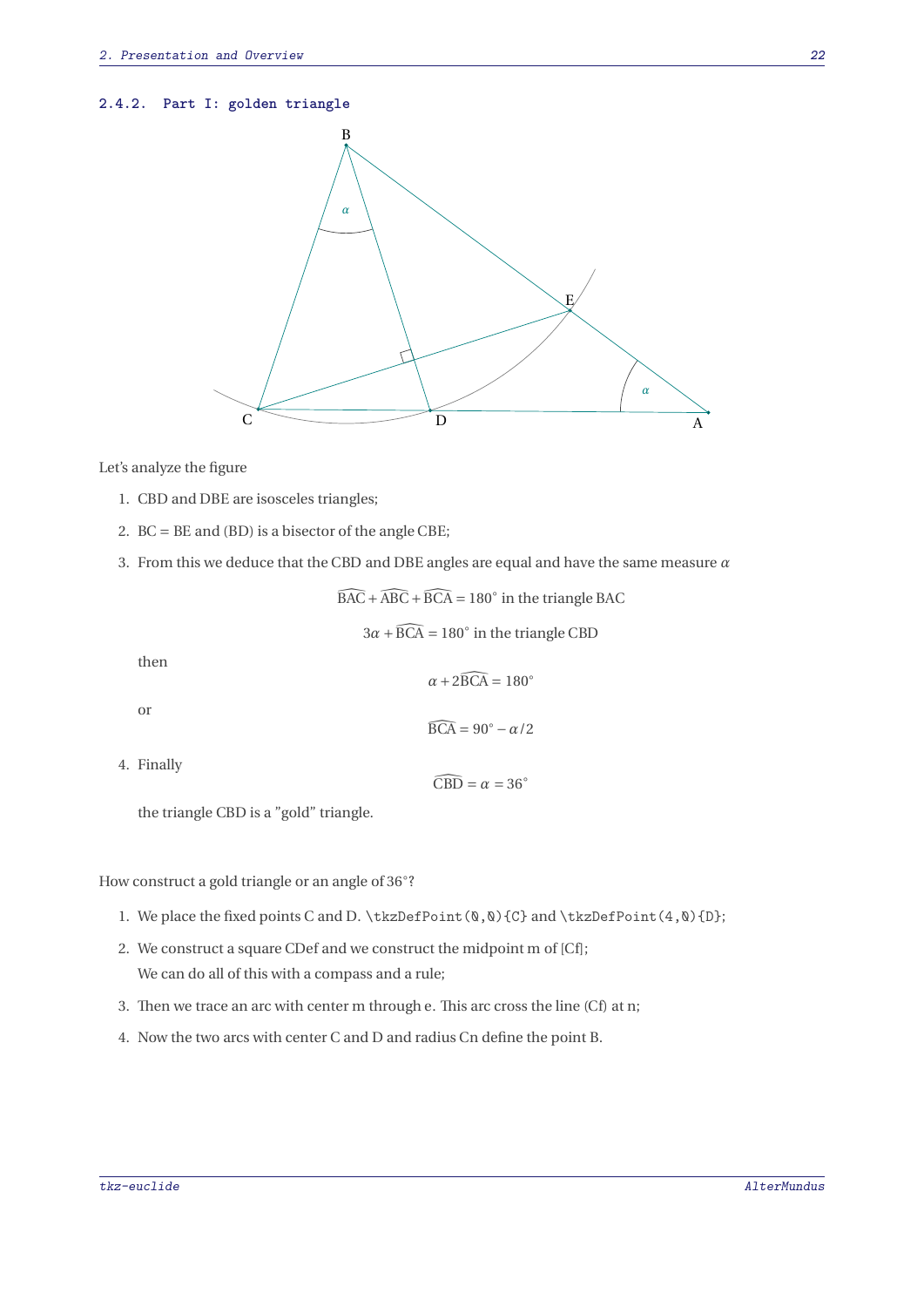

```
\begin{tikzpicture}
\tkzDefPoint(0,0){C}
\tkzDefPoint(4,0){D}
\tkzDefSquare(C,D)
\tkzGetPoints{e}{f}
\tkzDefMidPoint(C,f)
\tkzGetPoint{m}
\tkzInterLC(C,f)(m,e)
\tkzGetSecondPoint{n}
\tkzInterCC[with nodes](C,C,n)(D,C,n)
\tkzGetFirstPoint{B}
\tkzDrawSegment[brown,dashed](f,n)
\tkzDrawPolygon[brown,dashed](C,D,e,f)
\tkzDrawArc[brown,dashed](m,e)(n)
\tkzCompass[brown,dashed,delta=20](C,B)
\tkzCompass[brown,dashed,delta=20](D,B)
\tkzDrawPoints(C,D,B)
\tkzDrawPolygon(B,...,D)
\end{tikzpicture}
```
After building the golden triangle BCD, we build the point A by noticing that  $BD = DA$ . Then we get the point E and finally the point <sup>F</sup>. This is done with already intersections of defined objects (line and circle).

```
\begin{tikzpicture}
  \tkzDefPoint(0,0){C}
 \tkzDefPoint(4,0){D}
 \tkzDefSquare(C,D)
  \tkzGetPoints{e}{f}
  \tkzDefMidPoint(C,f)
  \tkzGetPoint{m}
  \tkzInterLC(C,f)(m,e)
  \tkzGetSecondPoint{n}
  \tkzInterCC[with nodes](C,C,n)(D,C,n)
  \tkzGetFirstPoint{B}
  \tkzInterLC(C,D)(D,B) \tkzGetSecondPoint{A}
  \tkzInterLC(B,A)(B,D) \tkzGetSecondPoint{E}
  \tkzInterLL(B,D)(C,E) \tkzGetPoint{F}
  \tkzDrawPoints(C,D,B)
  \tkzDrawPolygon(B,...,D)
  \tkzDrawPolygon(B,C,D)
  \tkzDrawSegments(D,A A,B C,E)
  \tkzDrawArc[delta=10](B,C)(E)
 \tkzDrawPoints(A,...,F)
  \tkzMarkRightAngle(B,F,C)
  \tkzMarkAngles(C,B,D E,A,D)
 \tkzLabelAngles[pos=1.5](C,B,D E,A,D){$\alpha$}
 \tkzLabelPoints[below](A,C,D,E)
  \tkzLabelPoints[above right](B,F)
\end{tikzpicture}
```
#### <span id="page-22-0"></span>**2.4.3. Part II: two others methods with golden and euclid triangle**

**tkz-euclide** knows how to define a "golden" or "euclide" triangle. We can define BCD and BCA like gold triangles.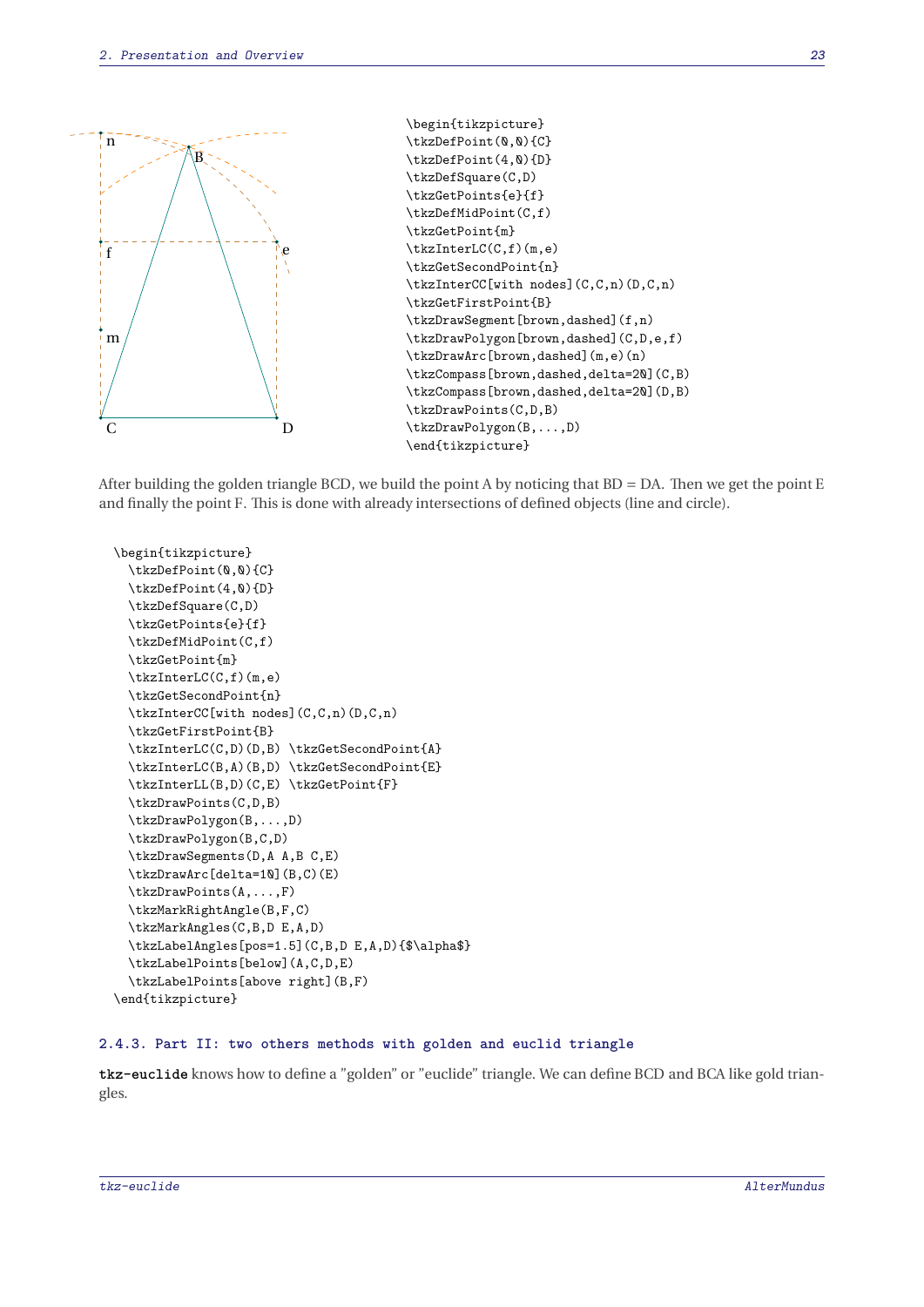```
\begin{tikzpicture}
  \tkzDefPoint(0,0){C}
 \tkzDefPoint(4,0){D}
 \tkzDefTriangle[euclid](C,D)
  \tkzGetPoint{B}
  \tkzDefTriangle[euclid](B,C)
  \tkzGetPoint{A}
  \tkzInterLC(B,A)(B,D) \tkzGetSecondPoint{E}
  \tkzInterLL(B,D)(C,E) \tkzGetPoint{F}
  \tkzDrawPoints(C,D,B)
  \tkzDrawPolygon(B,...,D)
  \tkzDrawPolygon(B,C,D)
  \tkzDrawSegments(D,A A,B C,E)
  \tkzDrawArc[delta=10](B,C)(E)
  \tkzDrawPoints(A,...,F)
  \tkzMarkRightAngle(B,F,C)
  \tkzMarkAngles(C,B,D E,A,D)
  \tkzLabelAngles[pos=1.5](C,B,D E,A,D){$\alpha$}
  \tkzLabelPoints[below](A,C,D,E)
  \tkzLabelPoints[above right](B,F)
\end{tikzpicture}
```
Here is a final method that uses rotations:

```
\begin{tikzpicture}
\tkzDefPoint(0,0){C} % possible
% \tkzDefPoint[label=below:$C$](0,0){C}
% but don't do this
\tkzDefPoint(2,6){B}
% We get D and E with a rotation
\tkzDefPointBy[rotation= center B angle 36](C) \tkzGetPoint{D}
\tkzDefPointBy[rotation= center B angle 72](C) \tkzGetPoint{E}
% To get A we use an intersection of lines
\tkzInterLL(B,E)(C,D) \tkzGetPoint{A}
\tkzInterLL(C,E)(B,D) \tkzGetPoint{H}
% drawing
\tkzDrawArc[delta=10](B,C)(E)
\tkzDrawPolygon(C,B,D)
\tkzDrawSegments(D,A B,A C,E)
% angles
\tkzMarkAngles(C,B,D E,A,D) %this is to draw the arcs
\tkzLabelAngles[pos=1.5](C,B,D E,A,D){$\alpha$}
\tkzMarkRightAngle(B,H,C)
\tkzDrawPoints(A,...,E)
% Label only now
\tkzLabelPoints[below left](C,A)
\tkzLabelPoints[below right](D)
\tkzLabelPoints[above](B,E)
\end{tikzpicture}
```
#### <span id="page-23-0"></span>**2.4.4. Complete but minimal example**

A unit of length being chosen, the example shows how to obtain a segment of length  $\sqrt{a}$  from a segment of length <sup>a</sup>, using a ruler and a compass.  $IB = a, AI = 1$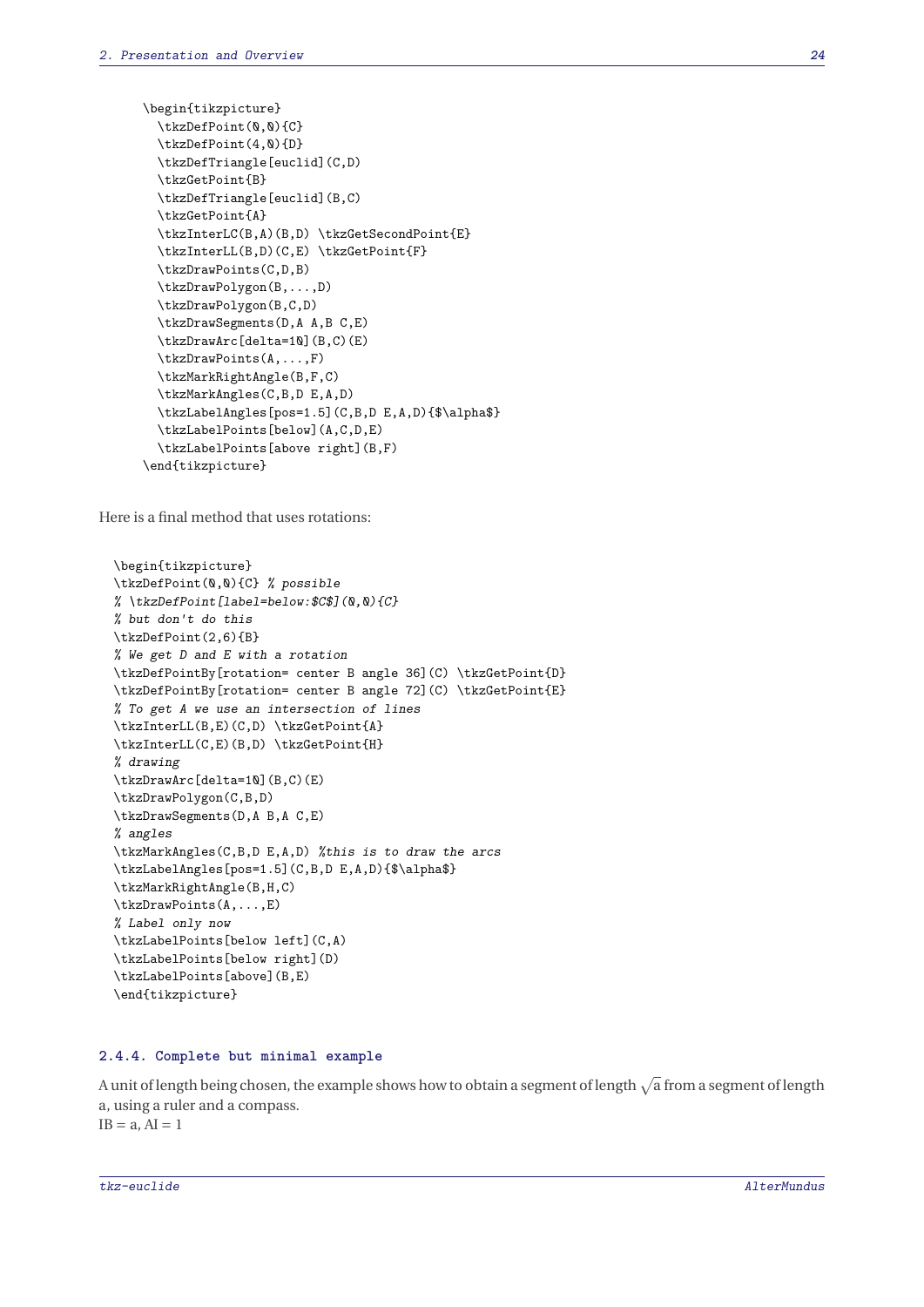

*Comments*

– The Preamble

Let us first look at the preamble. If you need it, you have to load **xcolor** before **tkz-euclide**, that is, before TikZ. TikZ may cause problems with the active characters, but... provides a library in its latest version that's supposed to solve these problems babel.

```
\documentclass{standalone} % or another class
   % \usepackage{xcolor} % before tikz or tkz-euclide if necessary
\usepackage{tkz-euclide} % no need to load TikZ
   % \usetkzobj{all} is no longer necessary
   % \usetikzlibrary{babel} if there are problems with the active characters
```
The following code consists of several parts:

– Definition of fixed points: the first part includes the definitions of the points necessaryfor the construction, these are the fixed points. The macros **\tkzInit** and **\tkzClip** in most cases are not necessary.

\tkzDefPoint(0,0){A} \tkzDefPoint(1,0){I}

– The second part is dedicated to the creation of new points from the fixed points; a <sup>B</sup> point is placed at <sup>10</sup> cm from <sup>A</sup>. The middle of [AB] is defined by <sup>M</sup> and then the orthogonal line to the (AB) line is searched for at the <sup>I</sup> point. Then we look for the intersection of this line with the semi-circle of center <sup>M</sup> passing through A.

```
\tkzDefPointBy[homothety=center A ratio 10 ](I)
   \tkzGetPoint{B}
\tkzDefMidPoint(A,B)
  \tkzGetPoint{M}
\tkzDefPointWith[orthogonal](I,M)
  \tkzGetPoint{H}
\tkzInterLC(I,H)(M,B)
\tkzGetSecondPoint{C}
```
– The third one includes the different drawings;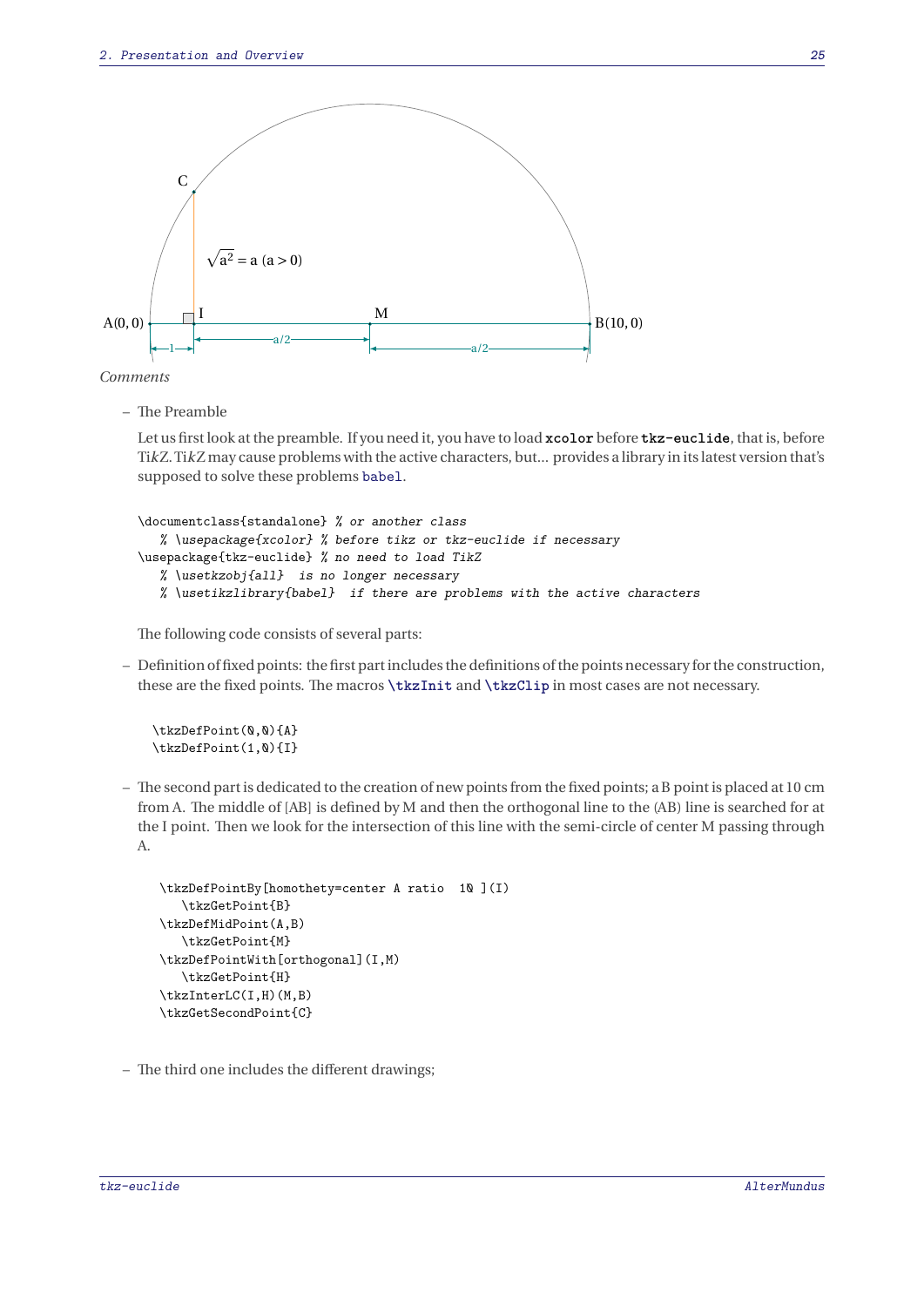```
\tkzDrawSegment[style=orange](I,H)
\tkzDrawPoints(O,I,A,B,M)
\tkzDrawArc(M,A)(O)
\tkzDrawSegment[dim={$1$,-16pt,}](A,I)
\tkzDrawSegment[dim={$a/2$,-10pt,}](I,M)
\tkzDrawSegment[dim={$a/2$,-16pt,}](M,B)
```
– Marking: the fourth is devoted to marking;

```
\tkzMarkRightAngle[ra](A,I,C)
```
– Labelling: the latter only deals with the placement of labels.

```
\tkzLabelPoint[left](A){$A(0,0)$}
\tkzLabelPoint[right](B){$B(10,0)$}
\tkzLabelSegment[right=4pt](I,C){$\sqrt{a^2}=a \ (a>0)$}
```
– The full code:

```
\begin{tikzpicture}[scale=1,ra/.style={fill=gray!20}]
  % fixed points
  \tkzDefPoint(0,0){A}
  \tkzDefPoint(1,0){I}
  % calculation
  \tkzDefPointBy[homothety=center A ratio 10 ](I) \tkzGetPoint{B}
  \tkzDefMidPoint(A,B) \tkzGetPoint{M}
  \tkzDefPointWith[orthogonal](I,M) \tkzGetPoint{H}
  \tkzInterLC(I,H)(M,B) \tkzGetSecondPoint{C}
  \tkzDrawSegment[style=orange](I,C)
  \tkzDrawArc(M,B)(A)
  \tkzDrawSegment[dim={$1$,-16pt,}](A,I)
  \tkzDrawSegment[dim={$a/2$,-10pt,}](I,M)
  \tkzDrawSegment[dim={$a/2$,-16pt,}](M,B)
  \tkzMarkRightAngle[ra](A,I,C)
  \tkzDrawPoints(I,A,B,C,M)
  \tkzLabelPoint[left](A){$A(0,0)$}
  \tkzLabelPoints[above right](I,M)
  \tkzLabelPoints[above left](C)
  \tkzLabelPoint[right](B){$B(10,0)$}
  \tkzLabelSegment[right=4pt](I,C){$\sqrt{a^2}=a \ (a>0)$}
\end{tikzpicture}
```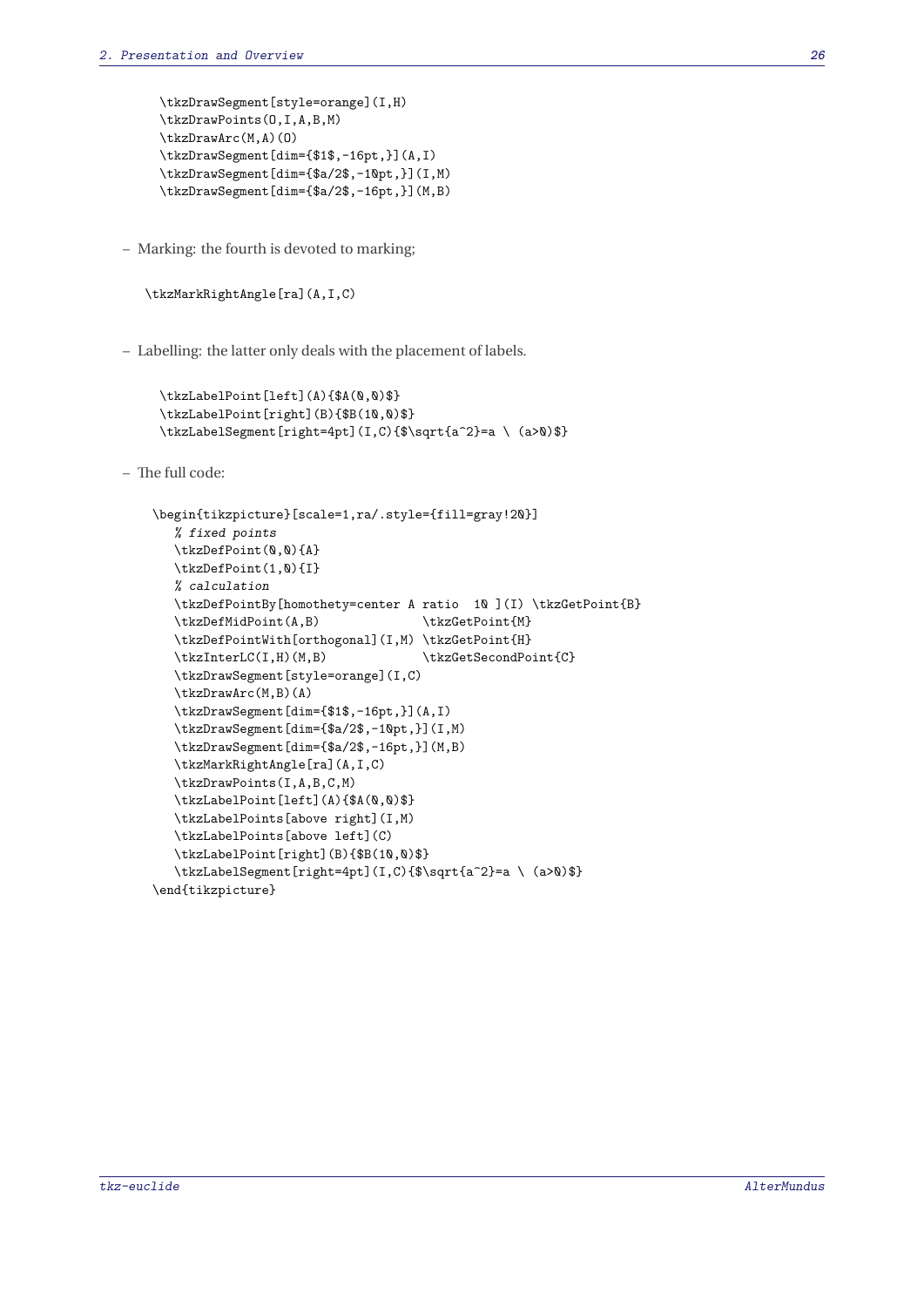#### <span id="page-26-0"></span>**3. The Elements of tkz code**

To work with my package, you need to have notions of BIEX as well as TikZ. In this paragraph, we start looking at the "rules" and "symbols" used to create a figure with **tkz-euclide**.

#### <span id="page-26-1"></span>**3.1. Objects and language**

The primitive objects are points. You can refer to a point at any time using the name given when defining it. (it is possible to assign a different name later on).

To get new points you will use macros. **tkz-euclide** macros have a name beginning with tkz. There are four main categories starting with: \tkzDef... \tkzDraw... \tkzMark... and \tkzLabel.... The used points are passed as parameters between parentheses while the created points are between braces.

The code of the figures is placed in an environment **tikzpicture**

\begin{tikzpicture} code ... \end{tikzpicture}

Contrary to TikZ, you should not end a macro with ";". We thus lose the important notion which is the **path**. However, it is possible to place some code between the macros **tkz-euclide**.

Among the first category, \tkzDefPoint allows you to define fixed points. It will be studied in detail later. Here we will see in detail the macro \tkzDefTriangle.

This macro makes it possible to associate to a pair of points a third point in order to define a certain triangle \tkzDefTriangle(A,B). The obtained point is referenced tkzPointResult and it is possible to choose another reference with \tkzGetPoint{C} for example.

\tkzDefTriangle[euclid](A,B) \tkzGetPoint{C}

Parentheses are used to pass arguments. In  $(A, B)$  A and B are the points with which a third will be defined. However, in {C} we use braces to retrieve the new point.

In order to choose a certain type of triangle among the following choices: equilateral, isosceles right, half, pythagoras, school, golden or sublime, euclid, gold, cheops... and two angles you just have to choose between hooks, for example:



\begin{tikzpicture}[scale=.5] \tkzDefPoints{0/0/A,8/0/B} \foreach \tr in {euclid,gold} {\tkzDefTriangle[\tr](A,B) \tkzGetPoint{C} \tkzDrawPoint(C) \tkzLabelPoint[right](C){\tr} \tkzDrawSegments(A,C C,B)} \tkzDrawPoints(A,B) \tkzDrawSegments(A,B) \tkzLabelPoints(A,B) \end{tikzpicture}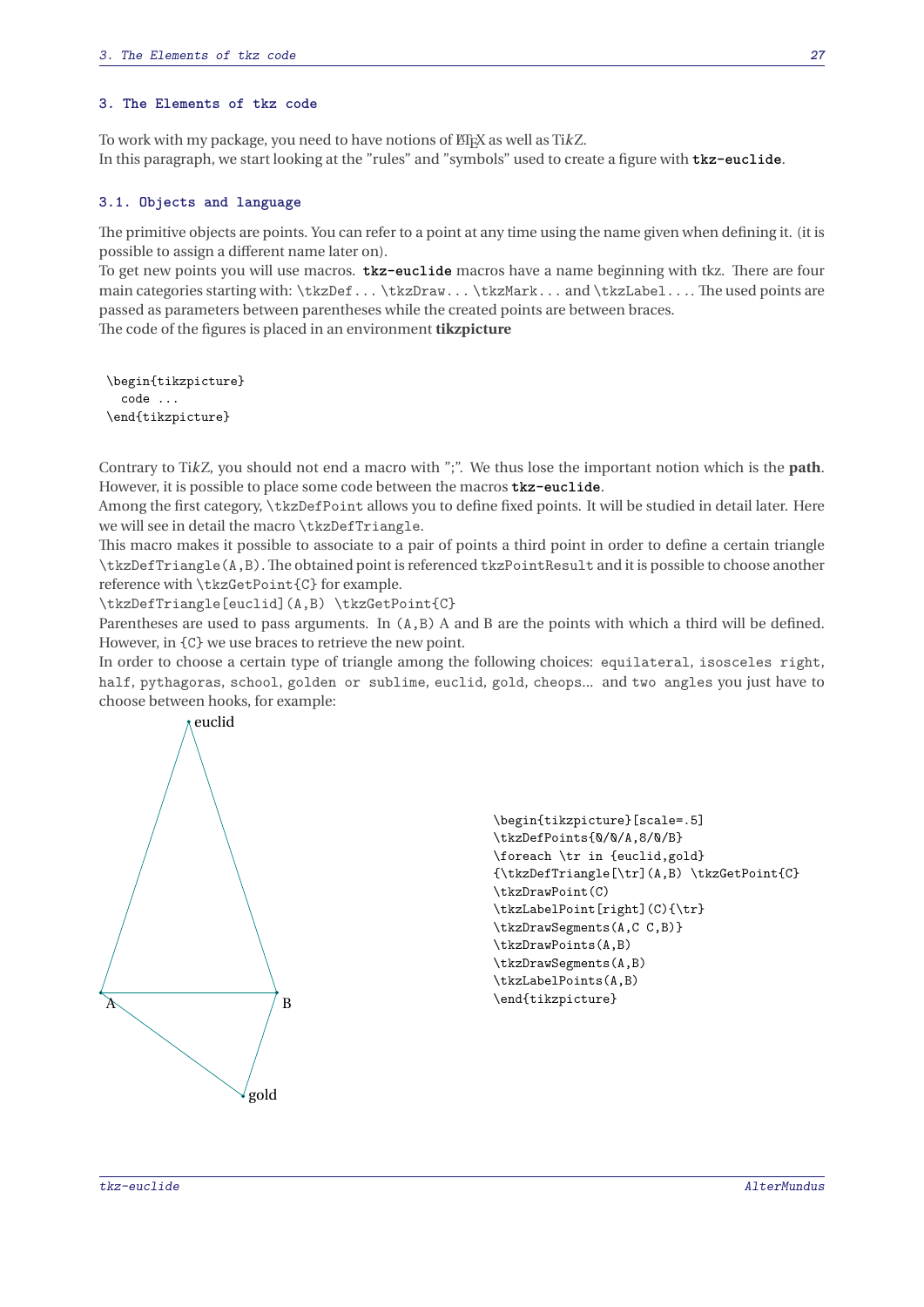#### <span id="page-27-0"></span>**3.2. Notations and conventions**

I deliberately chose to use the geometric French and personal conventions to describe the geometric objects represented. The objects defined and represented by **tkz-euclide** are points, lines and circles located in a plane. They are the primary objects of Euclidean geometry from which we will construct figures.

According to **Euclid**, these figures will only illustrate pure ideas produced by our brain. Thus a point has no dimension and therefore no real existence. In the same way the line has no width and therefore no existence in the real world. The objects that we are going to consider are only representations of ideal mathematical objects. **tkz-euclide** will follow the steps of the ancient Greeks to obtain geometrical constructions using the ruler and the compass.

Here are the notations that will be used:

– The points are represented geometrically either by a small disc or by the intersection of two lines (two straight lines, a straight line and a circle or two circles). In this case, the point is represented by a cross.

```
\cdot<sub>A</sub>
                             \cdot<sub>B</sub>
                                                \begin{tikzpicture}
                                                   \tkzDefPoints{0/0/A,4/2/B}
                                                   \tkzDrawPoints(A,B)
                                                   \tkzLabelPoints(A,B)
                                                 \end{tikzpicture}
or else
\boldsymbol{A}^*B
                                                \begin{tikzpicture}
                                                   \tkzSetUpPoint[shape=cross, color=red]
                                                   \tkzDefPoints{0/0/A,4/2/B}
                                                   \tkzDrawPoints(A,B)
                                                   \tkzLabelPoints(A,B)
                                                   \end{tikzpicture}
```
The existence of a point being established, we can give it a label which will be a capital letter (with some exceptions) of the Latin alphabet such as <sup>A</sup>, <sup>B</sup> or <sup>C</sup>. For example:

- **–** <sup>O</sup> is a center for a circle, a rotation, etc.;
- **–** <sup>M</sup> defined a midpoint;
- **–** <sup>H</sup> defined the foot of an altitude;
- **–** <sup>P</sup> ′ is the image of <sup>P</sup> by a transformation ;

It is important to note that the reference name of a point in the code may be different from the label to designate it in the text. So we can define a point A and give it as label <sup>P</sup>. In particular the style will be different, point A will be labeled <sup>A</sup>.

 $\overline{ }$ 

```
\begin{tikzpicture}
  \tkzDefPoint(0.0){A}
  \tkzDrawPoints(A)
  \tkzLabelPoint(A){$P$}
\end{tikzpicture}
```
Exceptions: some points such as the middle of the sides of a triangle share a characteristic, so it is normal that their names also share a common character. We will designate these points by  $M_a$ ,  $M_b$  and  $M_c$  or  $M_A$ ,<br>Meand M  $M_B$  and  $M_C$ .

In the code, these points will be referred to as: M\_A, M\_B and M\_C.

Another exception relates to intermediate construction points which will not be labelled. They will often be designated by a lowercase letter in the code.

– The line segments are designated by two points representing their ends in square brackets: [AB].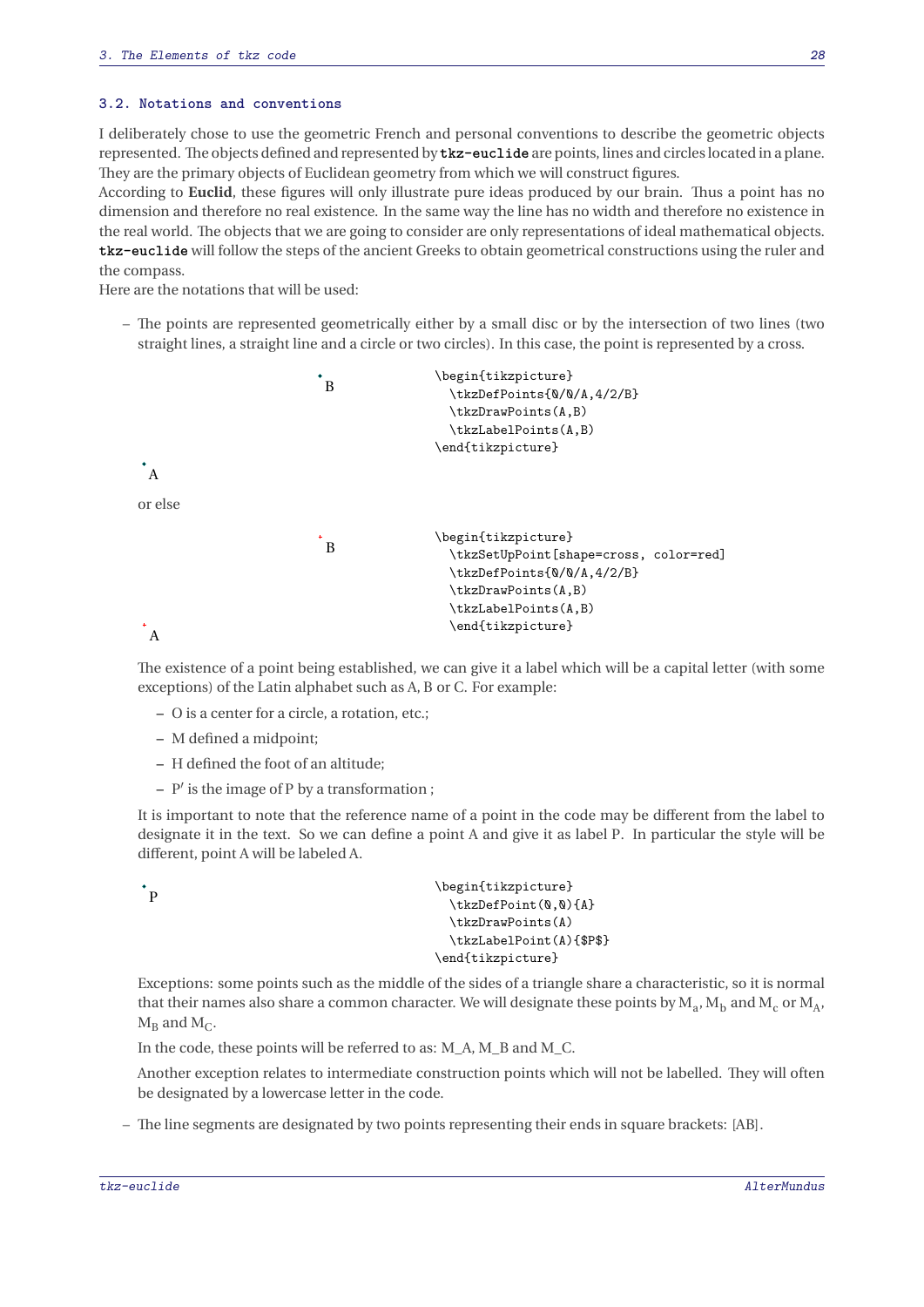- The straight lines are in Euclidean geometry defined by two points so <sup>A</sup> and <sup>B</sup> define the straight line (AB). We can also designate this stright line using the Greek alphabet and name it ( $\delta$ ) or ( $\Delta$ ). It is also possible to designate the straight line with lowercase letters such as d and d'.
- The semi-straight line is designated as follows [AB).
- Relation between the straight lines. Two perpendicular (AB) and (CD) lines will be written (AB)  $\perp$  (CD) and if they are parallel we will write  $(AB)$   $// (CD)$ .
- The lengths of the sides of triangle ABC are AB, AC and BC. The numbers are also designated by a lowercase letter so we will write:  $AB = c$ ,  $AC = b$  and  $BC = a$ . The letter a is also used to represent an angle, and r is frequently used to represent a radius, <sup>d</sup> a diameter, <sup>l</sup> a length, <sup>d</sup> a distance.
- Polygons are designated afterwards by their vertices so ABC is a triangle, EFGH a quadrilateral.
- Angles are generally measured in degrees (ex <sup>60</sup><sup>∘</sup> ) and in an equilateral ABC triangle we will write ABC = ̂  $\widehat{B} = 60^\circ.$
- The arcs are designated by their extremities. For example if <sup>A</sup> and <sup>B</sup> are two points of the same circle then  $\widehat{AB}$ .
- Circles are noted either *C* if there is no possible confusion or  $C(0; A)$  for a circle with center O and passing through the point A or  $\mathcal{C}(O; 1)$  for a circle with center O and radius 1 cm.
- Name of the particular lines of a triangle: I used the terms bisector, bisector out, mediator (sometimes called perpendicular bisectors), altitude, median and symmedian.
- $-$  (x<sub>1</sub>,y<sub>1</sub>) coordinates of the point A<sub>1</sub>, (x<sub>A</sub>,y<sub>A</sub>) coordinates of the point A.

### <span id="page-28-0"></span>**3.3. Set, Calculate, Draw, Mark, Label**

The title could have been: Separation of Calculus and Drawings

When a document is prepared using the EIFX system, the source code of the document can be divided into two parts: the document body and the preamble. Under this methodology, publications can be structured, styled and typeset with minimal effort. I propose a similar methodology for creating figures with **tkz-euclide**.

The first part defines the fixed points, the second part allows the creation of new points. **Set and Calculate** are the two main parts. All that is left to do is to draw (or fill), mark and label. It is possible that **tkz-euclide** is insufficient for some of these latter actions but you can use TikZ

One last remark that I think is important, it is best to avoid introducing coordinates within a code as much as possible. I think that the coordinates should appear at the beginning of the code with the fixed points. Then the use of references is recommended. Most macros have the option **nodes** or **with nodes**.

I also think it's best to define the styles of the different objects from the beginning.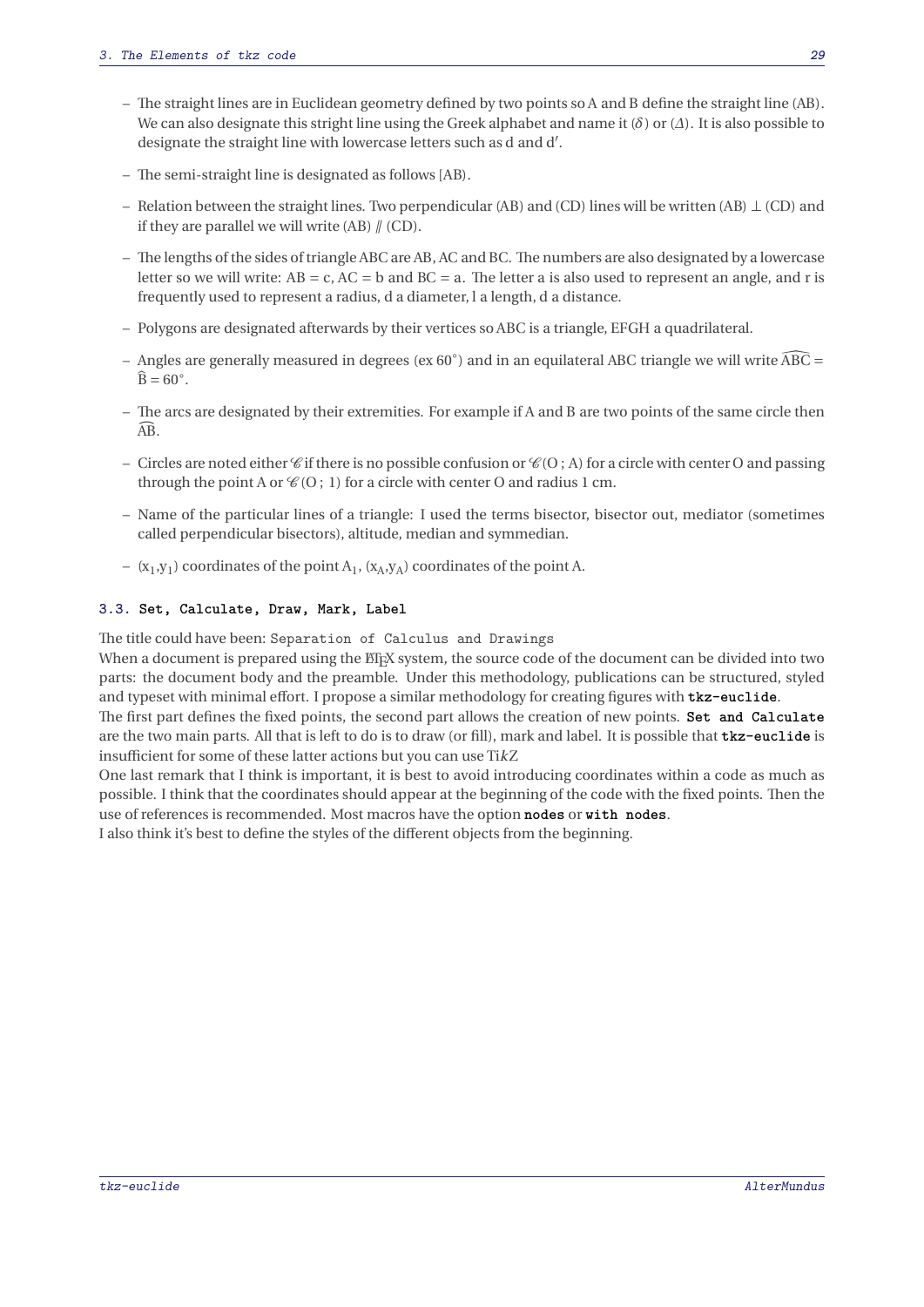#### <span id="page-29-0"></span>**4. News and compatibility**

Some changes have been made to make the syntax more homogeneous and especially to distinguish the definition and search for coordinates from the rest, i.e. drawing, marking and labelling. In the future, the definition macros being isolated, it will be easier to introduce a phase of coordinate calculations using **Lua**. Here are some of the changes. I'm sorry but the list of changes and novelties is made in the greatest disorder!

- $-$  An important novelty is the recent replacement of the fp package by xfp. This is to improve the calculations a little bit more and to make it easier to use;
- Improved code and bug fixes;
- First of all, you don't have to deal with Tik Z the size of the bounding box. Early versions of **tkz-euclide** did not control the size of the bounding box, The bounding box is now controlled in each macro (hopefully) to avoid the use of **\tkzInit** followed by **\tkzClip**;
- With **tkz-euclide** loads all objects, so there's no need to place **\usetkzobj{all}**;
- Added macros for the bounding box: **\tkzSaveBB \tkzClipBB** and so on;
- Logically most macros accept TikZ options. So I removed the "duplicate" options when possible thus the "label options" option is removed;
- The unit is now the cm;
- \tkzCalcLength \tkzGetLength gives result in cm;
- \tkzMarkArc and \tkzLabelArc are new macros;
- Now \tkzClipCircle and \tkzClipPolygon have an option **out**. To use this option you must have a Bounding Box that contains the object on which the Clip action will be performed. This can be done by using an object that encompasses the figure or by using the macro **\tkzInit**;
- The options **end** and **start** which allowed to give a label to a straight line are removed. You now have to use the macro **\tkzLabelLine**;
- Introduction of the libraries quotes and angles; it allows to give a label to a point, even if I am not in favour of this practice;
- The notion of vector disappears, to draw a vector just pass "->" as an option to **\tkzDrawSegment**;
- \tkzDrawMedian, \tkzDrawBisector, \tkzDrawAltitude, \tkzDrawMedians, \tkzDrawBisectors et \tkzDrawAltitudes do not exist anymore. The creation and drawing separation is not respected so it is preferable to first create the coordinates of these points with \tkzDefSpcTriangle[median] and then to choose the ones you are going to draw with \tkzDrawSegments or \tkzDrawLines;
- \tkzDefIntSimilitudeCenter and \tkzDefExtSimilitudeCenter do not exist anymore;
- \tkzDrawTriangle has been deleted. \tkzDrawTriangle[equilateral] was handy but it is better to get the third point with \tkzDefTriangle[equilateral] and then draw with \tkzDrawPolygon; idem for \tkzDrawSquare and \tkzDrawGoldRectangle;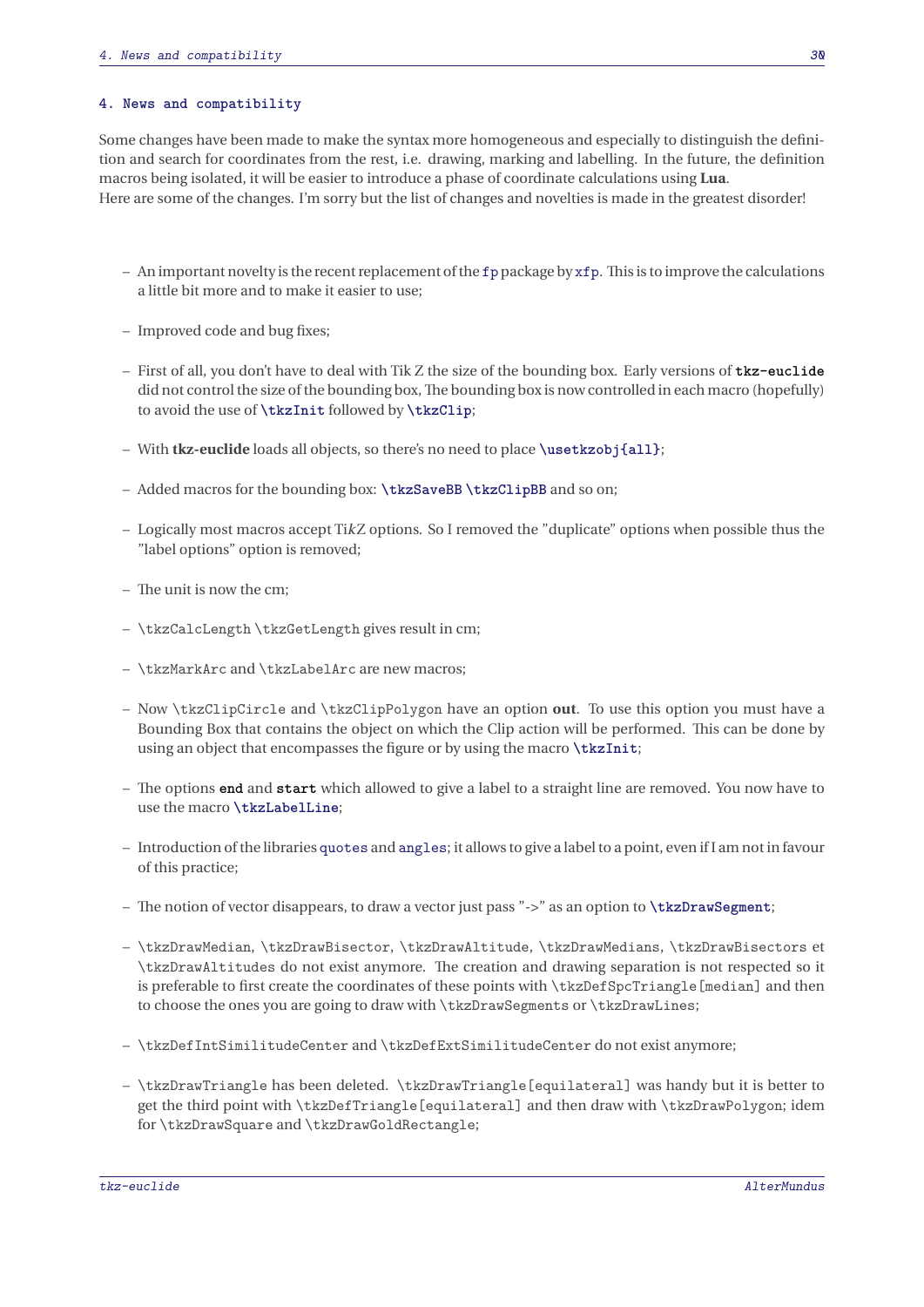- \tkzDefRandPointOn is replaced by \tkzGetRandPointOn;
- now \tkzTangent is replaced by \tkzDefTangent;
- An option of the macro **\tkzDefTriangle** has changed, in the previous version the option was "euclide" with an "e". Now it's "euclid";
- Random points are now in **tkz-euclide** and the macro **\tkzGetRandPointOn** is replaced by **\tkzDefRandPointOn**. For homogeneity reasons, the points must be retrieved with **\tkzGetPoint**;
- New macros have been added : **\tkzDrawSemiCircles**, **\tkzDrawPolygons**, **\tkzDrawTriangles**;
- Option "isosceles right" is a new option of the macro **\tkzDefTriangle**;
- Appearance of the macro **\usetkztool** which allows to load new "tools";
- The styles can be modified with the help of the following macros : **\tkzSetUpPoint**, **\tkzSetUpLine**, **\tkzSetUpArc**, **\tkzSetUpCompass**, **\tkzSetUpLabel** and **\tkzSetUpStyle**. The last one allows you to create a new style.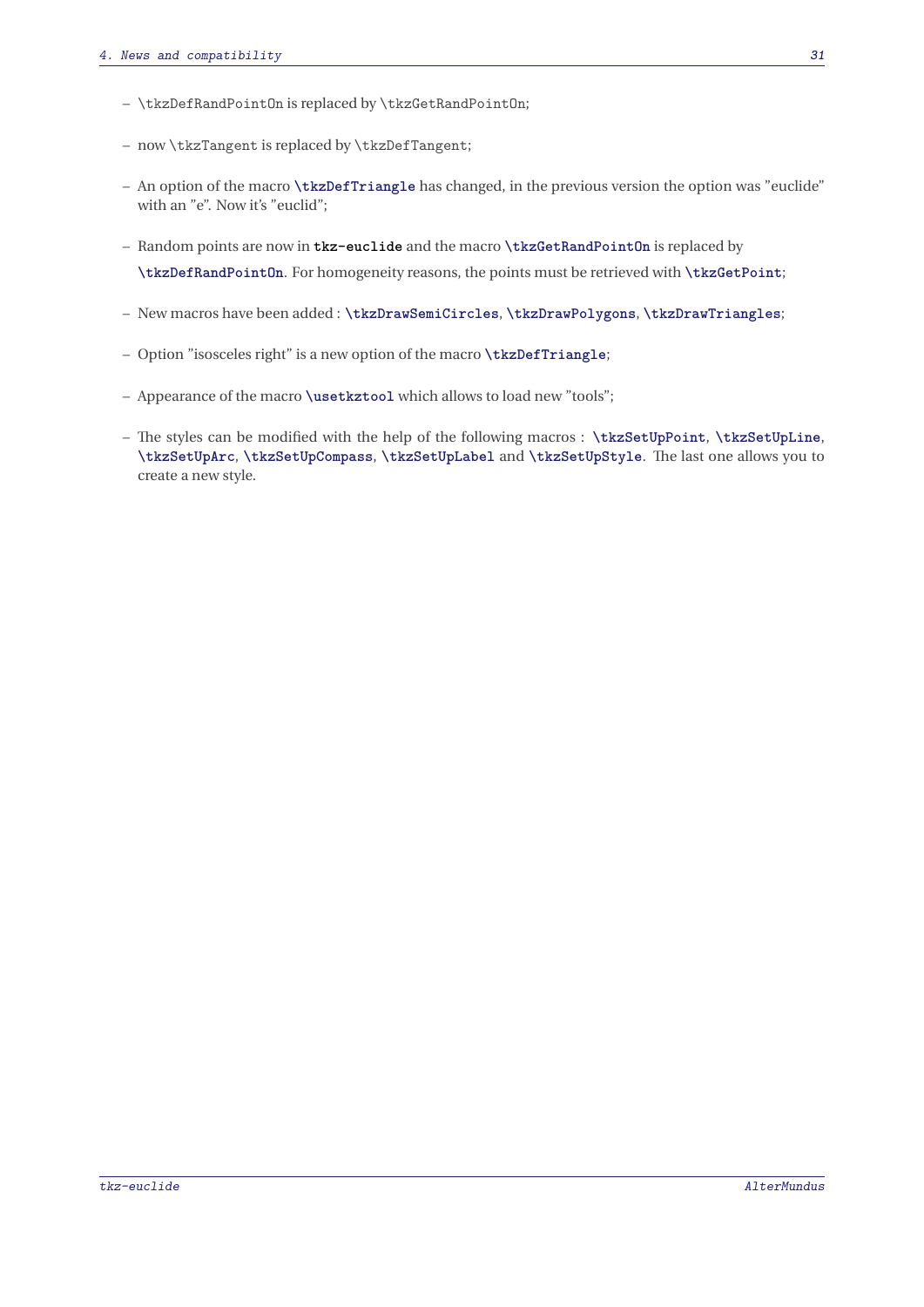<span id="page-31-0"></span>**Part II.**

**Setting**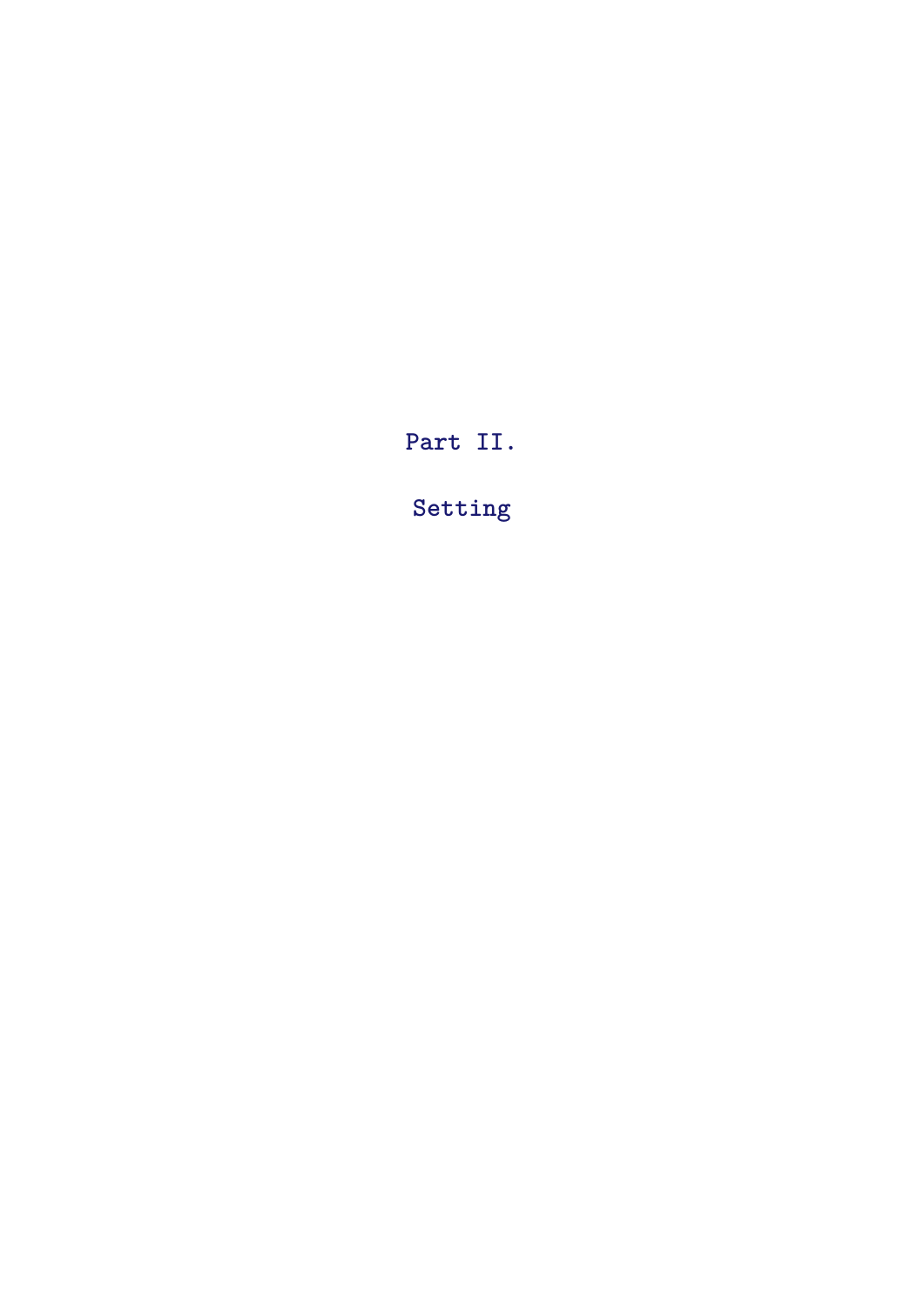#### <span id="page-32-0"></span>**5. First step: fixed points**

The first step in a geometric construction is to define the fixed points from which the figure will be constructed. The general idea is to avoid manipulating coordinates and to prefer to use the references of the points fixed in the first step or obtained using the tools provided by the package. Even if it's possible, I think it's a bad idea to work directly with coordinates. Preferable is to use named points.

**tkz-euclide** uses macros and vocabulary specific to geometric construction. It is of course possible to use the tools of TikZ but it seems more logical to me not to mix the different syntaxes.

A point in **tkz-euclide** is a particular "node" for TikZ. In the next section we will see how to define points using coordinates. The style of the points (color and shape) will not be discussed. You will find some indications in some examples; for more information you can read the following section [36.](#page-183-0)

#### <span id="page-32-1"></span>**6. Definition of a point : \tkzDefPoint or \tkzDefPoints**

Points can be specified in any of the following ways:

- Cartesian coordinates;
- Polar coordinates;
- Named points;
- Relative points.

A point is defined if it has a name linked to a unique pair of decimal numbers. Let  $(x, y)$  or  $(a:d)$  i.e.  $(x$  abscissa, <sup>y</sup> ordinate) or (<sup>a</sup> angle: <sup>d</sup> distance). This is possible because the plan has been provided with an orthonormed Cartesian coordinate system. The working axes are (ortho)normed with unity equal to <sup>1</sup> cm.

The Cartesian coordinate  $(a, b)$  refers to the point a centimeters in the x-direction and b centimeters in the ydirection.

A point in polar coordinates requires an angle  $\alpha$ , in degrees, and a distance d from the origin with a dimensional unit by default it's the cm.

The **\tkzDefPoint** macro is used to define a point by assigning coordinates to it. This macro is based on **\coordinate**, a macro of TikZ. It can use TikZ-specific options such as **shift**. If calculations are required then the xfp package is chosen. We can use Cartesian or polar coordinates.

Polar coordinates

Cartesian coordinates

```
\begin{tikzpicture}[scale=1]
 \tkzInit[xmax=5,ymax=5]
 % necessary to limit
 % the size of the axes
 \tkzDrawX[>=latex]
 \tkzDrawY[>=latex]
 \tkzDefPoints{0/0/O,1/0/I,0/1/J}
 \tkzDefPoint(3,4){A}
 \tkzDrawPoints(0,A)
  \tkzLabelPoint(A){$A_1 (x_1,y_1)$}
  \tkzShowPointCoord[xlabel=$x_1$,
                     ylabel=$y_1$](A)
  \tkzLabelPoints(O,I)
  \tkzLabelPoints[left](J)
  \tkzDrawPoints[shape=cross](I,J)
\end{tikzpicture}
                                              \begin{tikzpicture}[,scale=1]
                                                \tkzInit[xmax=5,ymax=5]
                                                \tkzDrawX[>=latex]
                                                \tkzDrawY[>=latex]
                                                \tkzDefPoints{0/0/O,1/0/I,0/1/J}
                                                \tkzDefPoint(40:4){P}
                                                \tkzDrawSegment[dim={$d$,
                                                               16pt,above=6pt}](O,P)
                                                \tkzDrawPoints(O,P)
                                                \tkzMarkAngle[mark=none,->](I,O,P)
                                                \tkzFillAngle[opacity=.5](I,O,P)
                                                \tkzLabelAngle[pos=1.25](I,O,P){%
                                                                             $\alpha$}
                                                \tkzLabelPoint(P){$P (\alpha : d )$}
                                                \tkzDrawPoints[shape=cross](I,J)
                                                \tkzLabelPoints(O,I)
                                                \tkzLabelPoints[left](J)
                                              \end{tikzpicture}
```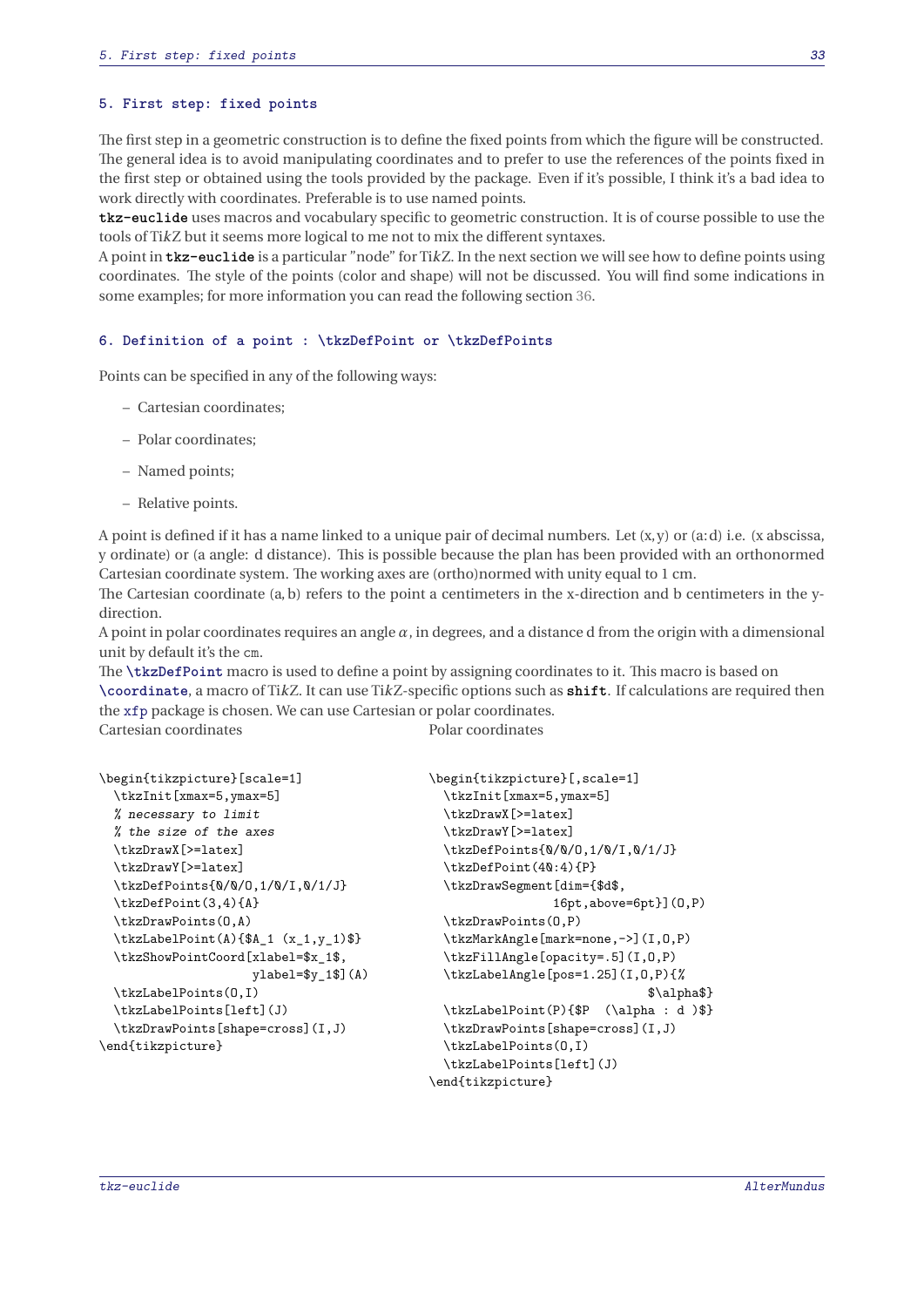

### <span id="page-33-0"></span>**6.1. Defining a named point \tkzDefPoint**

| arguments default | definition                                                         |
|-------------------|--------------------------------------------------------------------|
| (x, y)            | no default x and y are two dimensions, by default in cm.           |
| $(\alpha : d)$    | no default $\alpha$ is an angle in degrees, d is a dimension       |
| $\{ref\}$         | no default Reference assigned to the point: A, $T_a$ , Pl or $P_1$ |

case they are two measures of length, in the second case they are a measure of length and the measure of an angle in degrees. Do not confuse the reference with the name of a point. The reference is used by calculations, but frequently, the name is identical to the reference.

|       | options default | definition                                                        |
|-------|-----------------|-------------------------------------------------------------------|
| label |                 | no default allows you to place a label at a predefined distance   |
|       |                 | shift no default adds $(x, y)$ or $(\alpha:d)$ to all coordinates |

#### <span id="page-33-1"></span>**6.1.1. Cartesian coordinates**

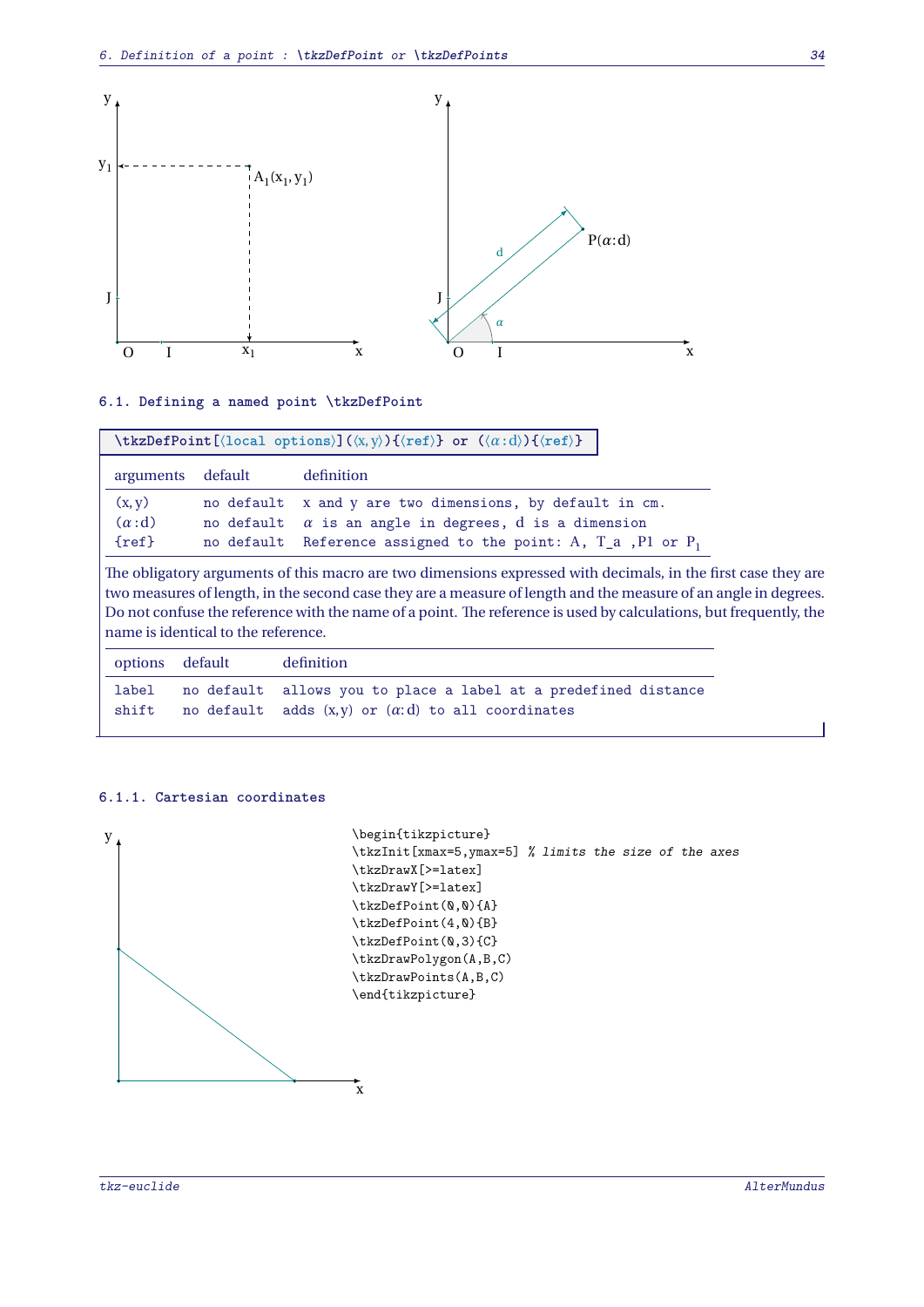#### <span id="page-34-0"></span>**6.1.2. Calculations with xfp**



#### <span id="page-34-1"></span>**6.1.3. Polar coordinates**



\begin{tikzpicture} \foreach \an [count=\i] in  $\{0, 60, \ldots, 300\}$  $\{\ \t\text{DefPoint}(\an:3)\$  {A\_\i}} \tkzDrawPolygon(A\_1,A\_...,A\_6) \tkzDrawPoints(A\_1,A\_...,A\_6) \end{tikzpicture}

#### <span id="page-34-2"></span>**6.1.4. Relative points**

First, we can use the **scope** environment from TikZ. In the following example, we have a way to define an equilateral triangle.



#### <span id="page-34-3"></span>**6.2. Point relative to another: \tkzDefShiftPoint**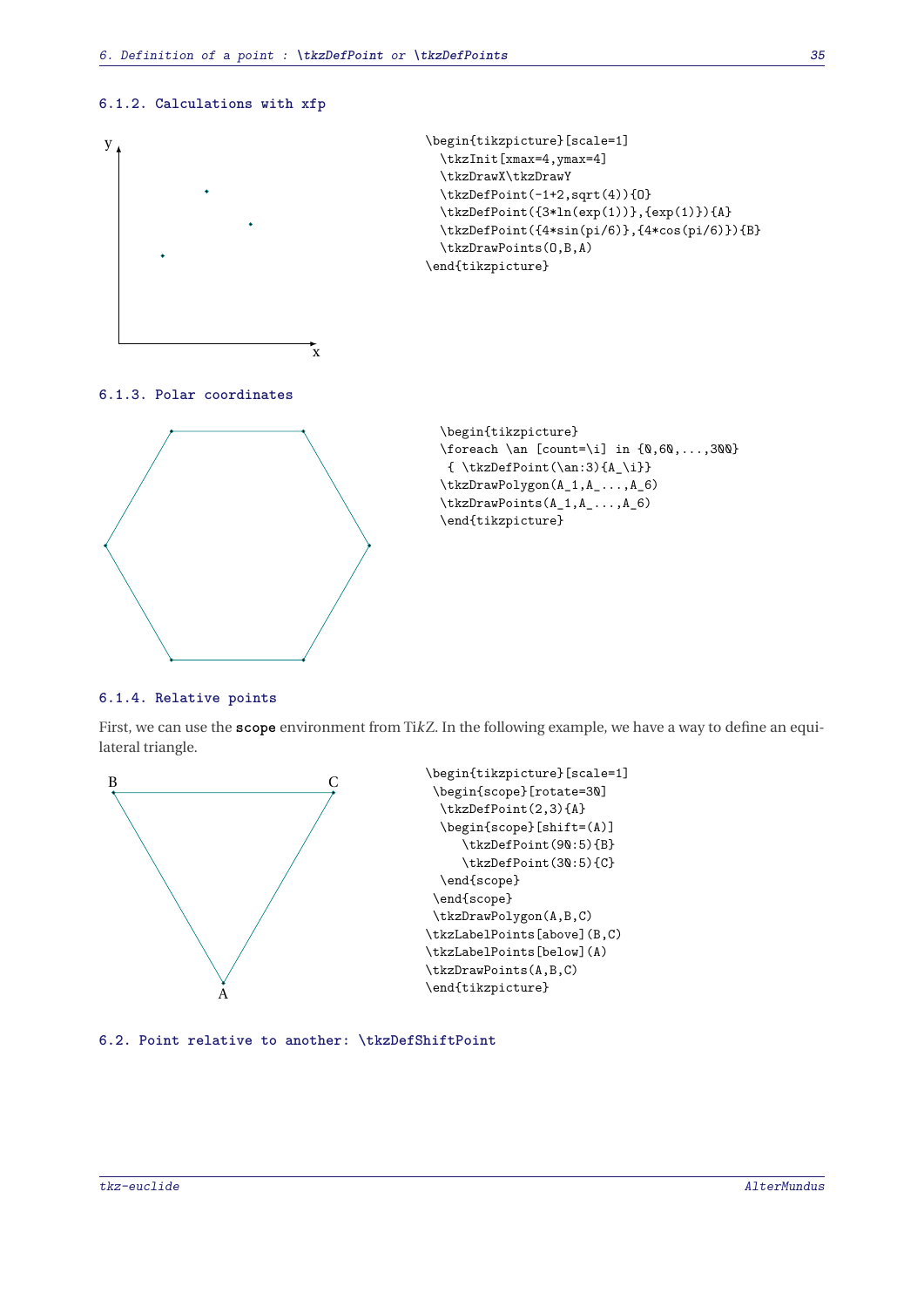| \tkzDefShiftPoint[ $\langle Point \rangle$ ] $(\langle x, y \rangle) {\langle ref \rangle}$ or $(\langle \alpha : d \rangle) {\langle ref \rangle}$ |            |                                                                                                                                                                                                |  |  |
|-----------------------------------------------------------------------------------------------------------------------------------------------------|------------|------------------------------------------------------------------------------------------------------------------------------------------------------------------------------------------------|--|--|
| arguments                                                                                                                                           | default    | definition                                                                                                                                                                                     |  |  |
| (x, y)<br>$(\alpha : d)$<br>$\{ref\}$                                                                                                               |            | no default x and y are two dimensions, by default in cm.<br>no default $\alpha$ is an angle in degrees, d is a dimension<br>no default Reference assigned to the point: A, $T_a$ , Pl or $P_1$ |  |  |
| options                                                                                                                                             | default    | definition                                                                                                                                                                                     |  |  |
| [pt]                                                                                                                                                | no default | \tkzDefShiftPoint[A](0:4){B}                                                                                                                                                                   |  |  |

#### <span id="page-35-0"></span>**6.2.1. Isosceles triangle**

This macro allows you to place one point relative to another. This is equivalent to a translation. Here is how to construct an isosceles triangle with main vertex <sup>A</sup> and angle at vertex of <sup>30</sup><sup>∘</sup> .



\begin{tikzpicture}[rotate=-30] \tkzDefPoint(2,3){A} \tkzDefShiftPoint[A](0:4){B} \tkzDefShiftPoint[A](30:4){C} \tkzDrawSegments(A,B B,C C,A) \tkzMarkSegments[mark=|](A,B A,C) \tkzDrawPoints(A,B,C) \tkzLabelPoints(B,C) \tkzLabelPoints[above left](A) \end{tikzpicture}

#### <span id="page-35-1"></span>**6.2.2. Equilateral triangle**

Let's see how to get an equilateral triangle (there is much simpler)



#### <span id="page-35-2"></span>**6.2.3. Parallelogram**

There's a simpler way



\begin{tikzpicture}[scale=1] \tkzDefPoint(2,3){A} \tkzDefShiftPoint[A](30:3){B} \tkzDefShiftPoint[A](-30:3){C} \tkzDrawPolygon(A,B,C) \tkzDrawPoints(A,B,C) \tkzLabelPoints(B,C) \tkzLabelPoints[above left](A) \tkzMarkSegments[mark=|](A,B A,C B,C) \end{tikzpicture}

\begin{tikzpicture} \tkzDefPoint(0,0){A} \tkzDefPoint(30:3){B} \tkzDefShiftPointCoord[B](10:2){C} \tkzDefShiftPointCoord[A](10:2){D} \tkzDrawPolygon(A,...,D) \tkzDrawPoints(A,...,D) \end{tikzpicture}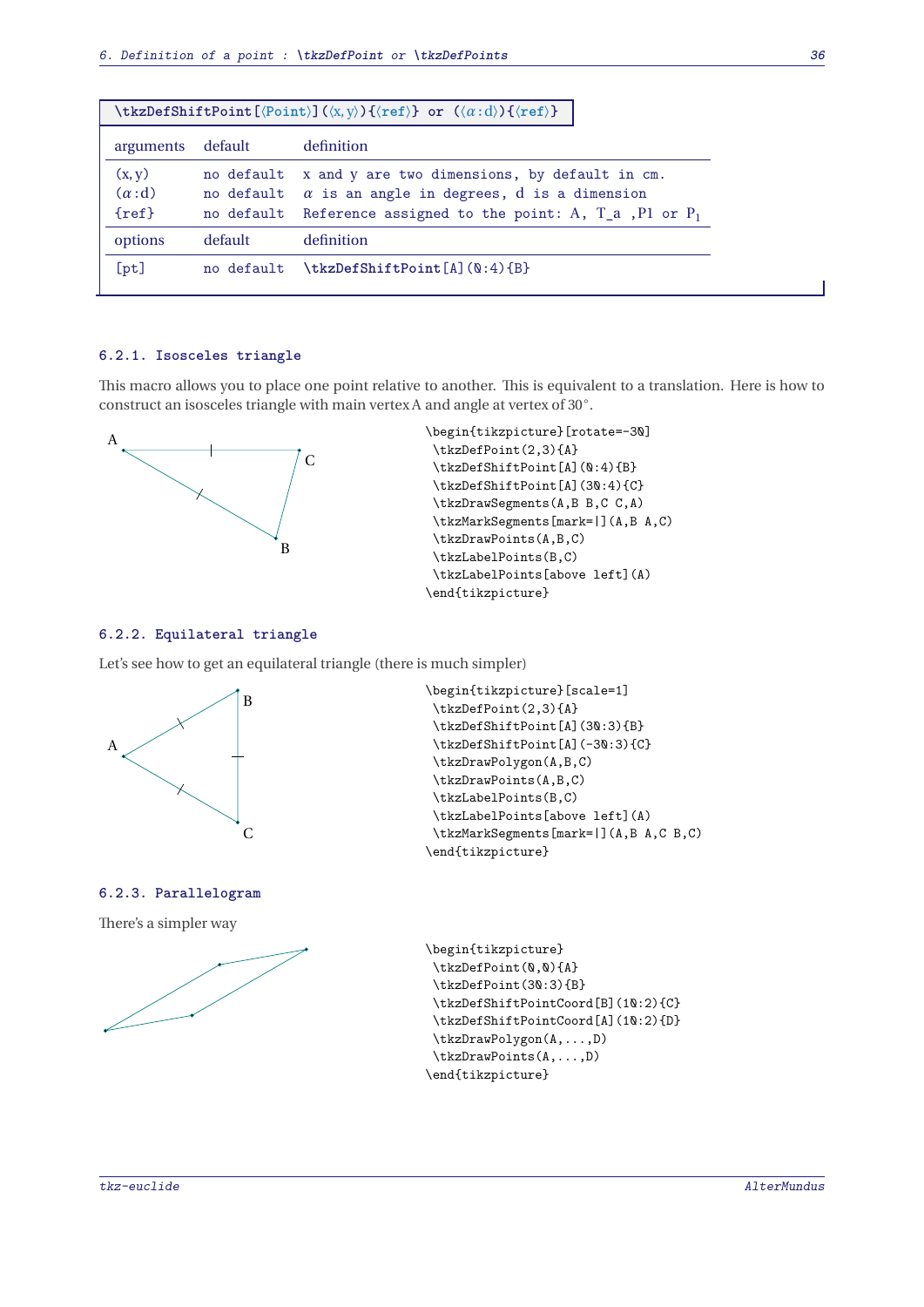# **6.3. Definition of multiple points: \tkzDefPoints**

| \tkzDefPoints[ $\langle$ local options $\rangle$ ] $\{\langle x_1/y_1/n_1, x_2/y_2/r_2, \ldots \rangle\}$ |  |  |  |  |  |
|-----------------------------------------------------------------------------------------------------------|--|--|--|--|--|
| $x_i$ and $y_i$ are the coordinates of a referenced point $r_i$                                           |  |  |  |  |  |
| arguments default<br>example                                                                              |  |  |  |  |  |
| \tkzDefPoints{0/0/0,2/2/A}<br>$x_i/y_i/r_i$                                                               |  |  |  |  |  |
| definition<br>options<br>default                                                                          |  |  |  |  |  |
| shift<br>Adds $(x, y)$ or $(\alpha:d)$ to all coordinates<br>no default                                   |  |  |  |  |  |

### **6.4. Create a triangle**



\begin{tikzpicture}[scale=.75] \tkzDefPoints{0/0/A,4/0/B,4/3/C} \tkzDrawPolygon(A,B,C) \tkzDrawPoints(A,B,C) \end{tikzpicture}

### **6.5. Create a square**

Note here the syntax for drawing the polygon.



\begin{tikzpicture}[scale=1] \tkzDefPoints{0/0/A,2/0/B,2/2/C,0/2/D} \tkzDrawPolygon(A,...,D) \tkzDrawPoints(A,...,D) \end{tikzpicture}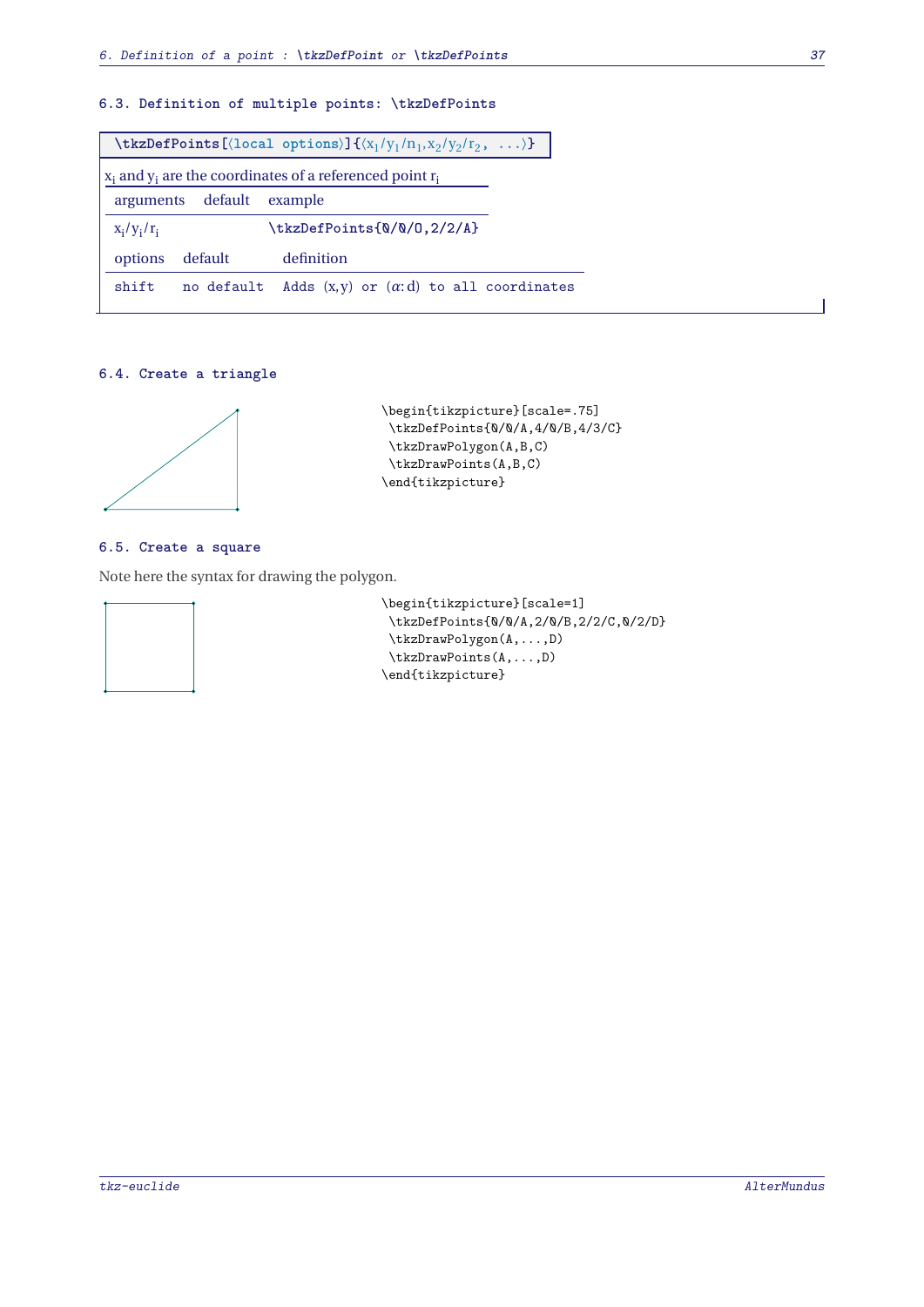**Part III.**

**Calculating**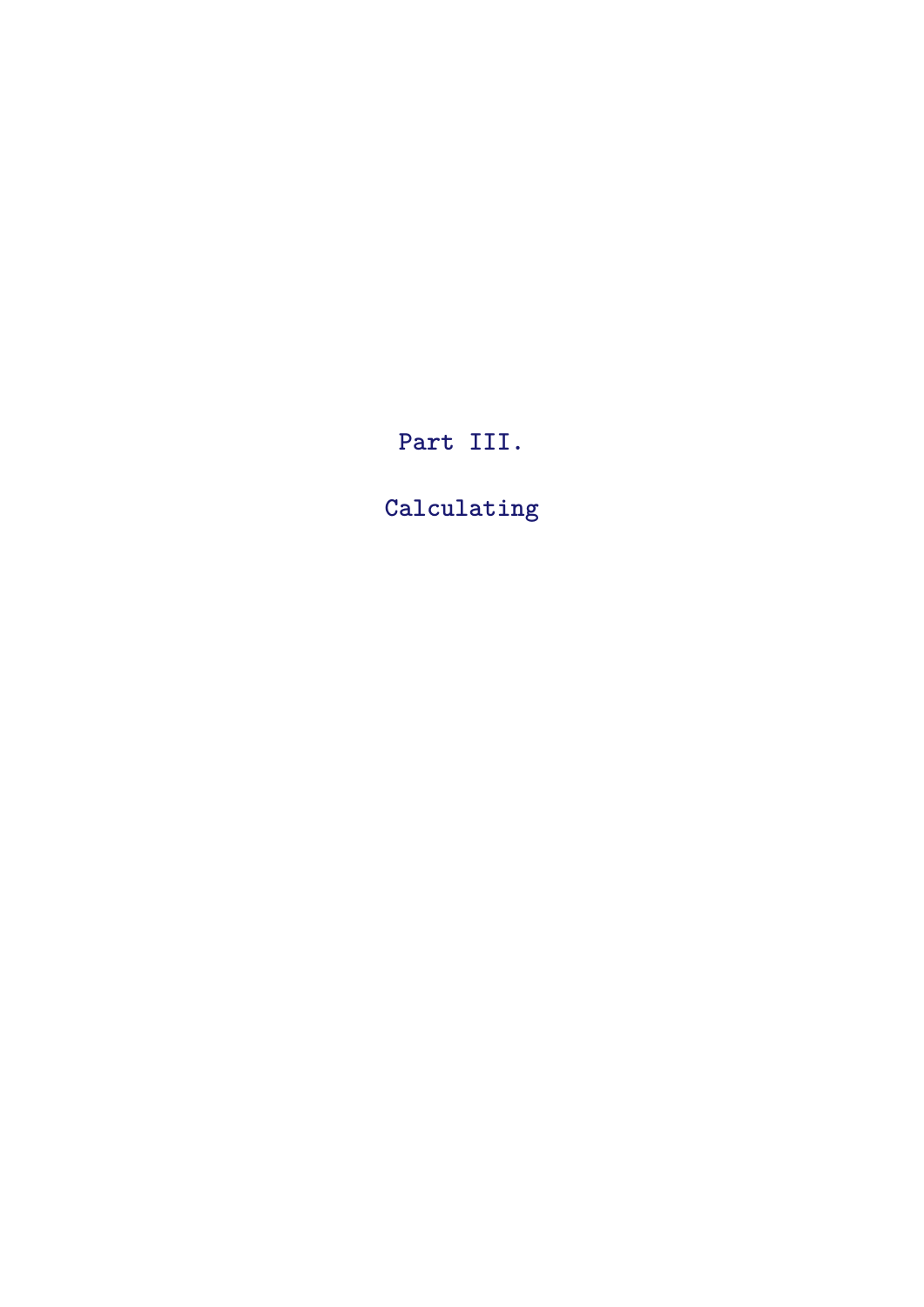Now that the fixed points are defined, we can with their references using macros from the package or macros that you will create get new points. The calculations may not be apparent but they are usually done by the package. You may need to use some mathematical constants, here is the list of constants defined by the package. You may need to use some mathematical constants, here is the list of constants defined by the package.

# **7. Auxiliary tools**

# **7.1. Constants**

**tkz-euclide** knows some constants, here is the list:

```
\def\tkzPhi{1.618034}
\def\tkzInvPhi{0.618034}
\def\tkzSqrtPhi{1.27202}
\def\tkzSqrTwo{1.414213}
\def\tkzSqrThree{1.7320508}
\def\tkzSqrFive{2.2360679}
\def\tkzSqrTwobyTwo{0.7071065}
\def\tkzPi{3.1415926}
\def\tkzEuler{2.71828182}
```
# **7.2. New point by calculation**

When a macro of **tkznameofpack** creates a new point, it is stored internally with the reference **tkzPointResult**. You can assign your own reference to it. This is done with the macro **\tkzGetPoint**. A new reference is created, your choice of reference must be placed between braces.

| If the result is in tkzPointResult, you can access it with \tkzGetPoint.<br>default<br>arguments<br>example<br>\tkzGetPoint{M} see the next example<br>no default<br>ref | \tkzGetPoint{\ref}} |  |  |
|--------------------------------------------------------------------------------------------------------------------------------------------------------------------------|---------------------|--|--|
|                                                                                                                                                                          |                     |  |  |
|                                                                                                                                                                          |                     |  |  |
|                                                                                                                                                                          |                     |  |  |

Sometimes you need to get two points. It's possible with

|                             | $\textsf{r}(\textsf{ref1})\{\textsf{ref2}\}$ |                                                                |                                                    |
|-----------------------------|----------------------------------------------|----------------------------------------------------------------|----------------------------------------------------|
|                             |                                              | The result is in tkzPointFirstResult and tkzPointSecondResult. |                                                    |
| arguments                   | default                                      | example                                                        |                                                    |
| $\{ref1, ref2\}$ no default |                                              |                                                                | \tkzGetPoints{M, N} It's the case with \tkzInterCC |

If you need only the first or the second point you can also use :

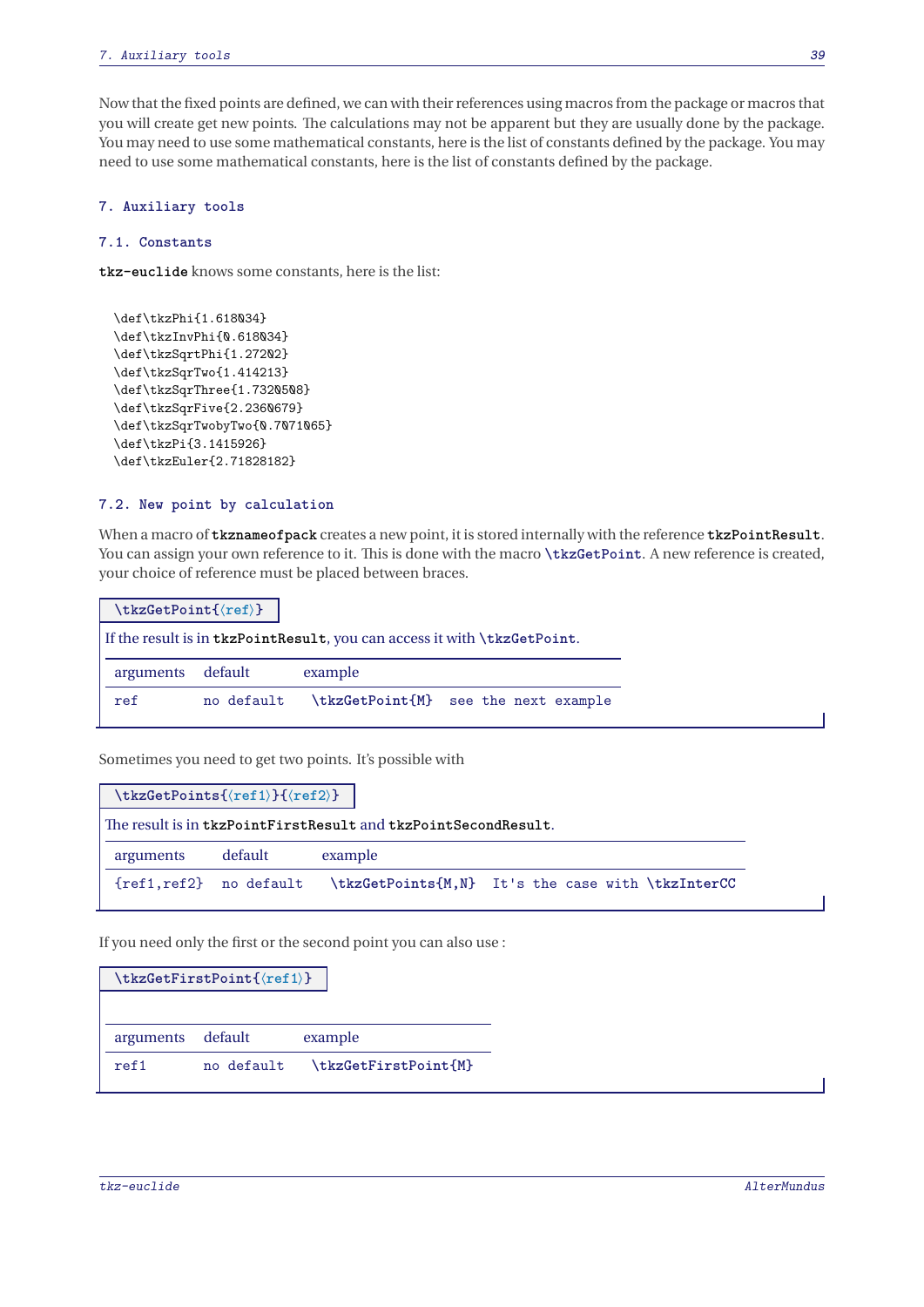| $\texttt{\texttt{kzGetSecondPoint}(\texttt{ref2})}$ |            |                       |  |  |  |
|-----------------------------------------------------|------------|-----------------------|--|--|--|
|                                                     |            |                       |  |  |  |
| arguments                                           | default    | example               |  |  |  |
| ref2                                                | no default | \tkzGetSecondPoint{M} |  |  |  |

Sometimes the results consist of a point and a dimension. You get the point with **\tkzGetPoint** and the dimension with **\tkzGetLength**.

| \tkzGetLength{\name of a macro}} |         |                                                |
|----------------------------------|---------|------------------------------------------------|
|                                  |         |                                                |
| arguments                        | default | example                                        |
| name of a macro no default       |         | \tkzGetLength{rAB} \rAB gives the length in cm |

### **8. Special points**

Here are some special points.

## **8.1. Middle of a segment \tkzDefMidPoint**

It is a question of determining the middle of a segment.

| \tkzDefMidPoint(\pt1,pt2)) |         |                                                                      |  |  |  |  |
|----------------------------|---------|----------------------------------------------------------------------|--|--|--|--|
|                            |         | The result is in tkzPointResult. We can access it with \tkzGetPoint. |  |  |  |  |
| arguments                  | default | definition                                                           |  |  |  |  |
|                            |         | (pt1, pt2) no default pt1 and pt2 are two points                     |  |  |  |  |
|                            |         |                                                                      |  |  |  |  |

### **8.1.1. Use of \tkzDefMidPoint**

Review the use of **\tkzDefPoint**.



```
\begin{tikzpicture}[scale=1]
\tkzDefPoint(2,3){A}
\tkzDefPoint(6,2){B}
\tkzDefMidPoint(A,B)
\tkzGetPoint{M}
\tkzDrawSegment(A,B)
\tkzDrawPoints(A,B,M)
\tkzLabelPoints[below](A,B,M)
\end{tikzpicture}
```
## **8.2. Golden ratio**

From Wikipedia : In mathematics, two quantities are in the golden ratio if their ratio is the same as the ratio of their sum to the larger of the two quantities. Expressed algebraically, for quantities a, b such as  $a > b > 0$ ;  $a + b$  is to <sup>a</sup> as <sup>a</sup> is to <sup>b</sup>.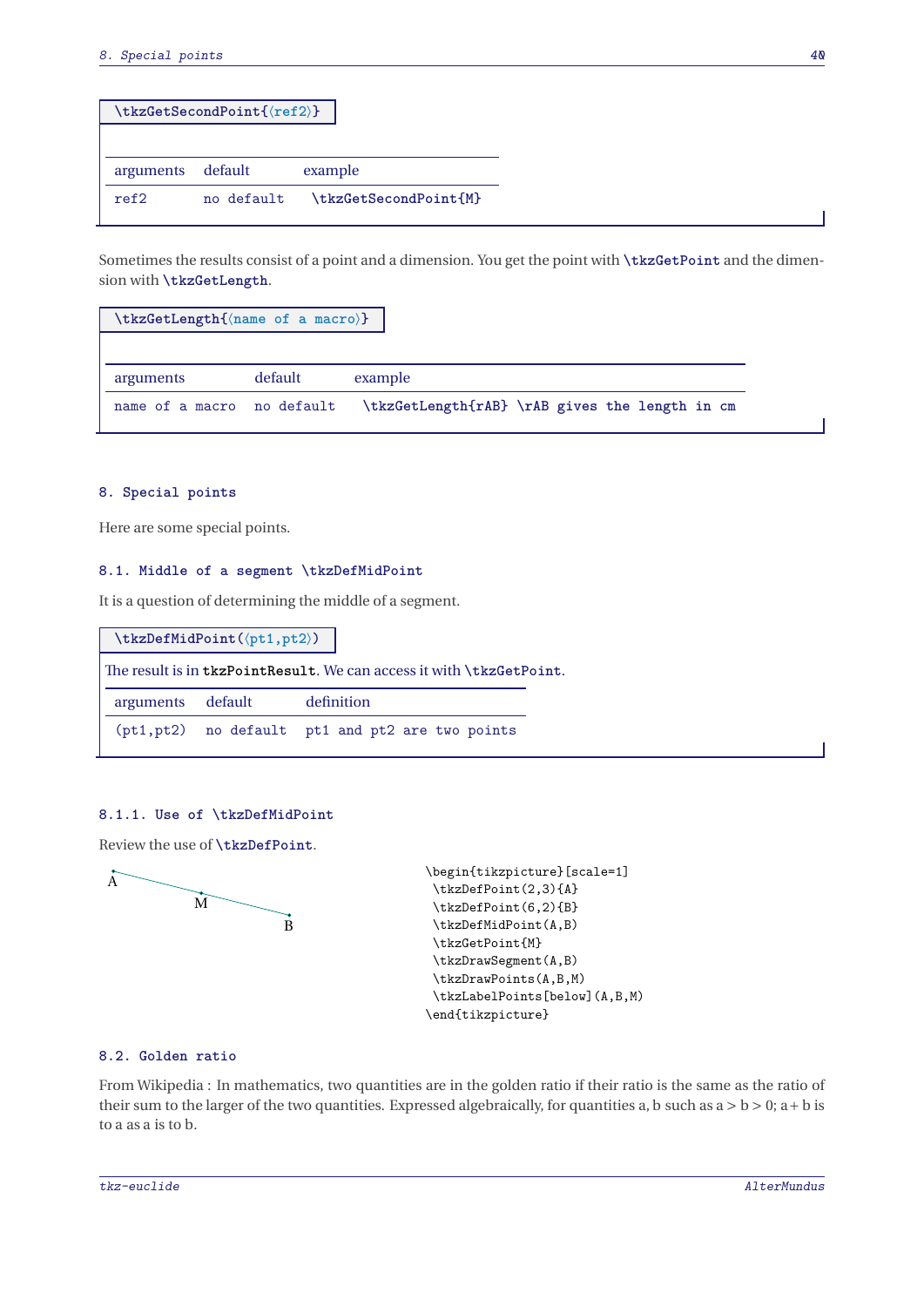$$
\frac{a+b}{a} = \frac{a}{b} = \phi = \frac{1+\sqrt{5}}{2}
$$
  
One of the two solutions to the equation  $x^2 - x - 1 = 0$  is the golden ratio  $\phi$ ,  $\phi = \frac{1+\sqrt{5}}{2}$ .  

$$
\text{ktzDefGoldenRatio}(\langle pt1, pt2 \rangle)
$$
  
arguments default example

(pt1,pt2) no default **\tkzDefGoldenRatio(A,C) \tkzGetPoint**{B}

 $AB = a$ ,  $BC = b$  and  $\frac{AC}{AB} = \frac{AB}{BC} = \phi$ 

# **8.2.1. Use the golden ratio to divide a line segment**



It is also possible to use the following macro.

# **8.3. Barycentric coordinates**

pt<sub>1</sub>, pt<sub>2</sub>, ..., pt<sub>n</sub> being n points, they define n vectors  $\vec{v}_1$ ,  $\vec{v}_2$ , ...,  $\vec{v}_n$  with the origin of the referential as the common endpoint.  $\alpha_1, \alpha_2, \ldots \alpha_n$  are n numbers, the vector obtained by:

$$
\frac{\alpha_1 \overrightarrow{v_1} + \alpha_2 \overrightarrow{v_2} + \dots + \alpha_n \overrightarrow{v_n}}{\alpha_1 + \alpha_2 + \dots + \alpha_n}
$$

defines a single point.

| $\texttt{\texttt{kkzDefBarycentricPoint}}(\texttt{\texttt{pt1=}}\alpha_1,\texttt{\texttt{pt2=}}\alpha_2,\texttt{})$ |         |                                                                              |
|---------------------------------------------------------------------------------------------------------------------|---------|------------------------------------------------------------------------------|
| arguments                                                                                                           | default | definition                                                                   |
|                                                                                                                     |         | $(pt1=\alpha_1, pt2=\alpha_2, )$ no default Each point has a assigned weight |
| You need at least two points. Result in tkzPointResult.                                                             |         |                                                                              |

### **8.3.1. Using \tkzDefBarycentricPoint with two points**

In the following example, we obtain the barycenter of points <sup>A</sup> and <sup>B</sup> with coefficients <sup>1</sup> and <sup>2</sup>, in other words:

$$
\overrightarrow{\text{AI}} = \frac{2}{3} \overrightarrow{\text{AB}}
$$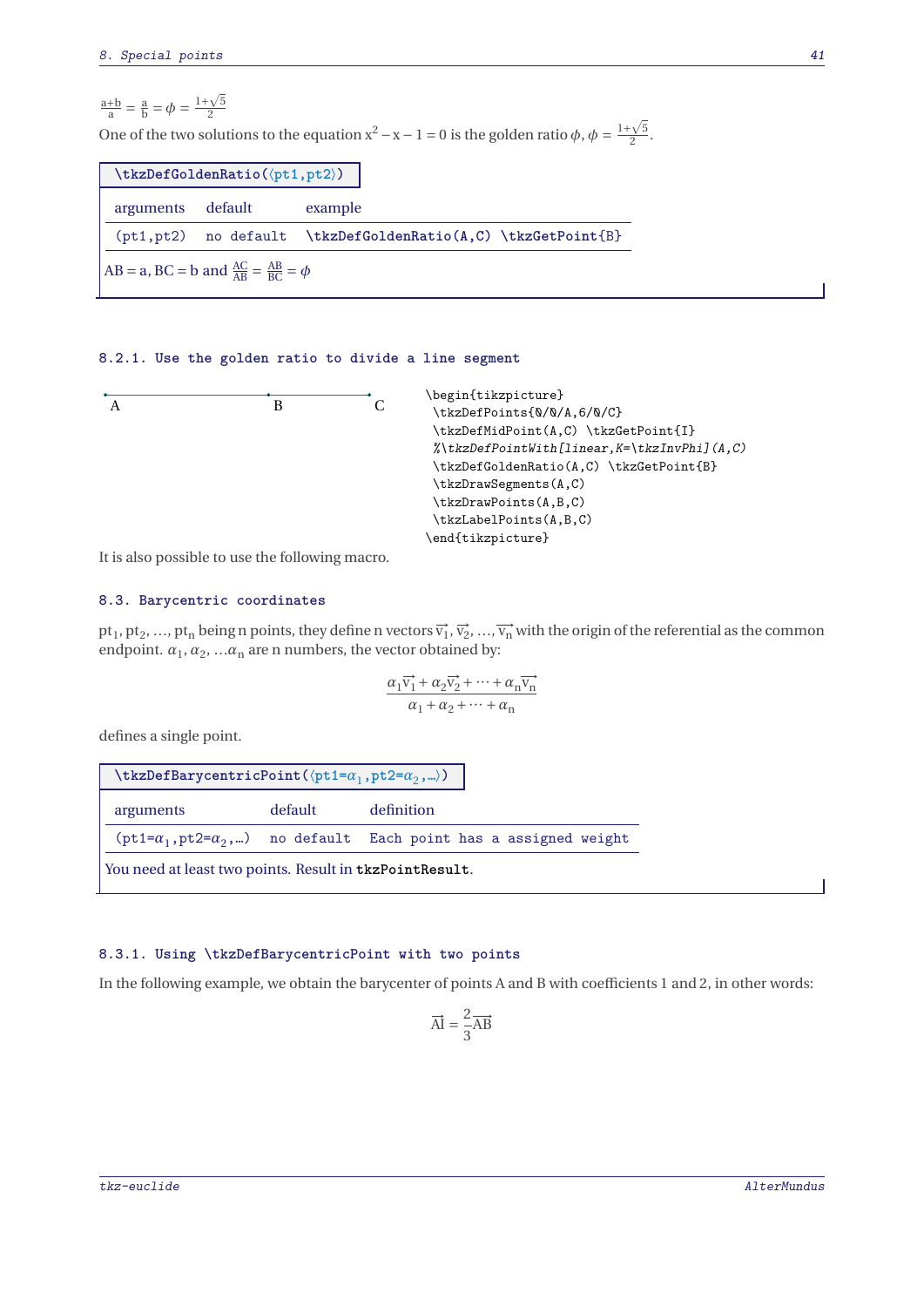

# **8.3.2. Using \tkzDefBarycentricPoint with three points**

This time <sup>M</sup> is simply the center of gravity of the triangle. For reasons of simplification and homogeneity, there is also **\tkzCentroid**.



\end{tikzpicture}

#### **8.4. Internal and external Similitude Center**

The centers of the two homotheties in which two circles correspond are called external and internal centers of similitude. You can use **\tkzDefIntSimilitudeCenter** and **\tkzDefExtSimilitudeCenter** but the next macro is better.

|           |                                                         |            |                 | $\texttt{\texttt{kkzDefSimilar}(\{ \texttt{\texttt{options}} \} \}(\langle 0\,,\mathtt{A} \rangle) (\langle 0\,,\mathtt{B} \rangle) \text{ or } (\langle 0\,,\mathtt{r} \rangle) (\langle 0\,,\mathtt{r} \rangle)$ |  |  |
|-----------|---------------------------------------------------------|------------|-----------------|--------------------------------------------------------------------------------------------------------------------------------------------------------------------------------------------------------------------|--|--|
| arguments |                                                         |            | example         | explanation                                                                                                                                                                                                        |  |  |
|           | $(\langle pt1, pt2 \rangle) (\langle pt3, pt4 \rangle)$ |            |                 | $(O,A)(O',B)$ $r = OA, r' = O'B$                                                                                                                                                                                   |  |  |
|           | $(\langle pt1, r1 \rangle) (\langle pt2, r2 \rangle)$   |            | (A, 1)(B, 2)    |                                                                                                                                                                                                                    |  |  |
| options   | default                                                 | definition |                 |                                                                                                                                                                                                                    |  |  |
| ext       | ext                                                     |            | external center |                                                                                                                                                                                                                    |  |  |
| int       | ext                                                     |            | internal center |                                                                                                                                                                                                                    |  |  |
| node      | node                                                    |            |                 | Circles are defined by two points: center and point on the circle                                                                                                                                                  |  |  |
| R         | node                                                    |            |                 | Circles are defined by the center and the radius                                                                                                                                                                   |  |  |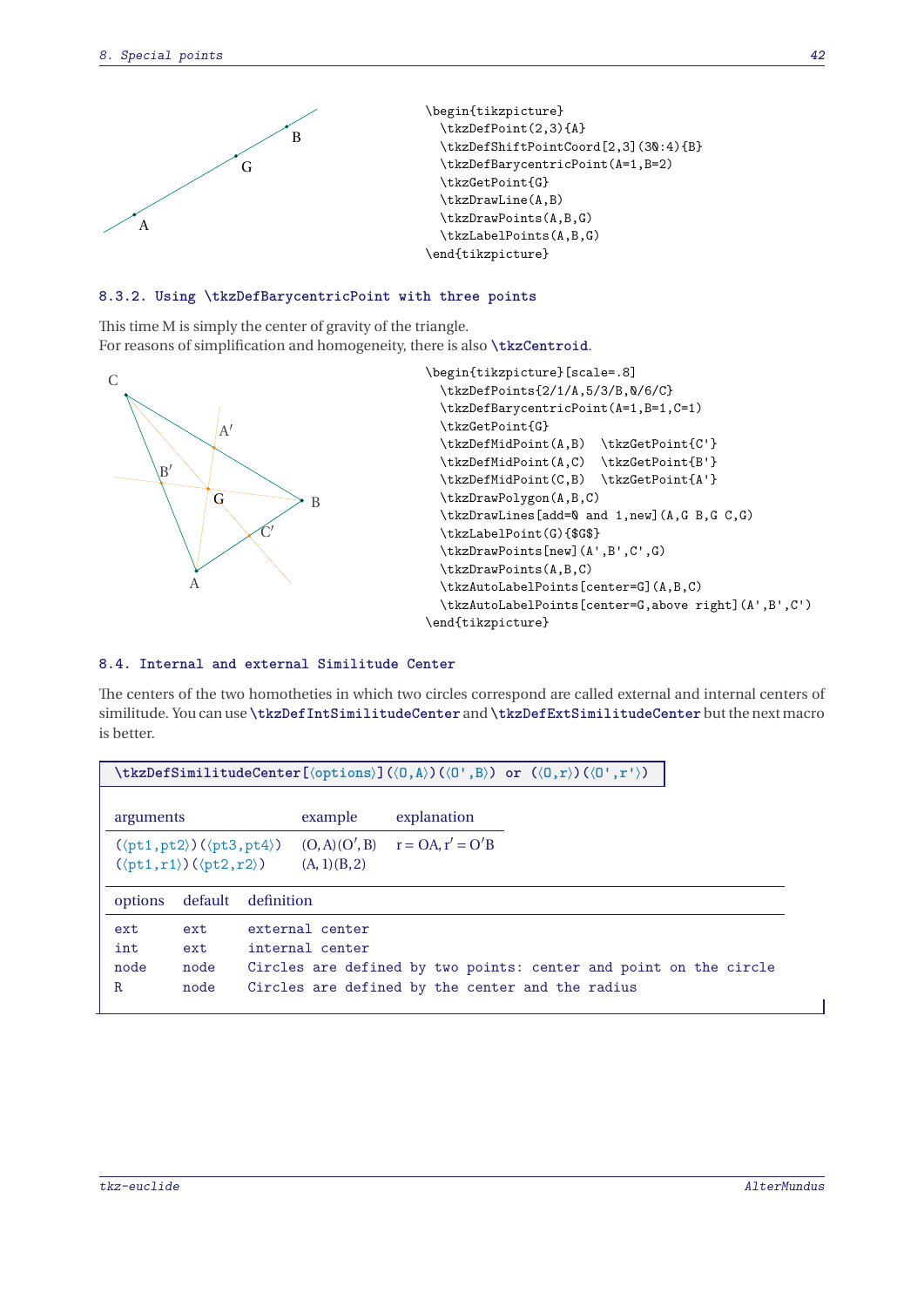### **8.4.1. Internal and external with node**



You can use **\tkzDefBarycentricPoint** to find a homothetic center \tkzDefBarycentricPoint(0=\r,A=\R) \tkzGetPoint{I} \tkzDefBarycentricPoint(O={-\r},A=\R) \tkzGetPoint{J}

### **8.4.2. Example with node**



```
\begin{tikzpicture}[rotate=60,scale=.5]
\tkzDefPoints{0/0/A,5/0/C}
 \tkzDefGoldenRatio(A,C) \tkzGetPoint{B}
\tkzDefSimilitudeCenter(A,B)(C,B) \tkzGetPoint{J}
\tkzDefTangent[from = J](A,B) \tkzGetPoints{F}{G}
\tkzDefTangent[from = J](C,B) \tkzGetPoints{F'}{G'}
\tkzDrawCircles(A,B C,B)
\tkzDrawSegments[add= 0 and 0.25,cyan](J,F J,G)
\tkzDrawPoints(A,J,F,G,F',G')
\tkzLabelPoints[font=\scriptsize](A,J,F,G,F',G')
\end{tikzpicture}
```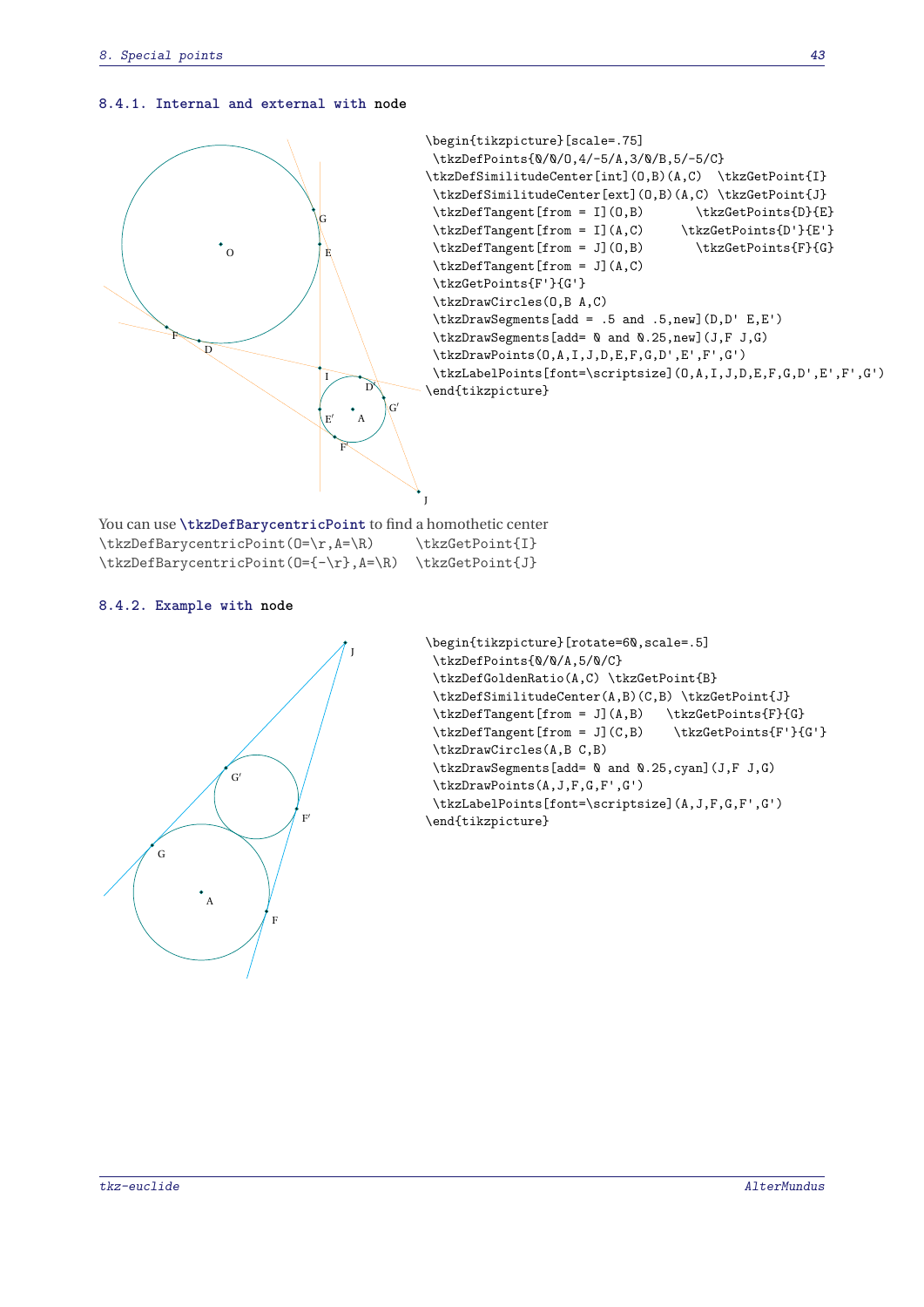ř

# **8.5. Harmonic division**

| $\texttt{\texttt{kkzDefHarmonic}(\text{\texttt{options}})(\texttt{{\texttt{pt1},pt2,pt3}}) \text{ or } (\texttt{{\texttt{pt1,pt2}}})$ |      |                                                                            |  |  |
|---------------------------------------------------------------------------------------------------------------------------------------|------|----------------------------------------------------------------------------|--|--|
| options                                                                                                                               |      | default definition                                                         |  |  |
| both                                                                                                                                  | both | $(\langle A, B \rangle)$ we look for C and D such that $(A, B; C, D) = -1$ |  |  |
| ext                                                                                                                                   | both | $(\langle A, B, C \rangle)$ we look for D such that $(A, B; C, D) = -1$    |  |  |
| int                                                                                                                                   | both | $(\langle A, B, D \rangle)$ we look for C such that $(A, B, C, D) = -1$    |  |  |
|                                                                                                                                       |      |                                                                            |  |  |

# **8.5.1. options ext and int**

|                                                                                                                                                                                                                                                                    | L                                         | $\bf{B}$     |   |  |
|--------------------------------------------------------------------------------------------------------------------------------------------------------------------------------------------------------------------------------------------------------------------|-------------------------------------------|--------------|---|--|
| \begin{tikzpicture}<br>\tkzDefPoints{0/0/A,6/0/B,4/0/C}<br>\tkzDefHarmonic[ext](A,B,C)\tkzGetPoint{J}<br>\tkzDefHarmonic[int](A,B,J)\tkzGetPoint{I}<br>\tkzDrawPoints(A,B,I,J)<br>\tkzDrawLine[add=.5 and 1](A,B)<br>\tkzLabelPoints(A,B,I,J)<br>\end{tikzpicture} |                                           |              |   |  |
| 8.5.2. option both                                                                                                                                                                                                                                                 |                                           |              |   |  |
| both is the default option                                                                                                                                                                                                                                         |                                           |              |   |  |
| J                                                                                                                                                                                                                                                                  | A                                         | $\mathbf{I}$ | B |  |
|                                                                                                                                                                                                                                                                    |                                           |              |   |  |
| \tkzDefHarmonic(A,B,{1/2})\tkzGetPoints{I}{J}<br>\tkzDrawPoints(A,B,I,J)<br>\tkzDrawLine[add=1 and .5](A,B)<br>\tkzLabelPoints(A,B,I,J)<br>\end{tikzpicture}<br>8.6.<br>Equidistant points<br>8.6.1. \tkzDefEquiPoints                                             |                                           |              |   |  |
| \tkzDefEquiPoints[ <a>[</a> (local options>)](()>                                                                                                                                                                                                                  |                                           |              |   |  |
| default<br>arguments                                                                                                                                                                                                                                               | definition                                |              |   |  |
| (pt1, pt2)<br>no default<br>default<br>options                                                                                                                                                                                                                     | unordered list of two items<br>definition |              |   |  |

This macro makes it possible to obtain two points on a straight line equidistant from a given point.

 $\overline{\phantom{a}}$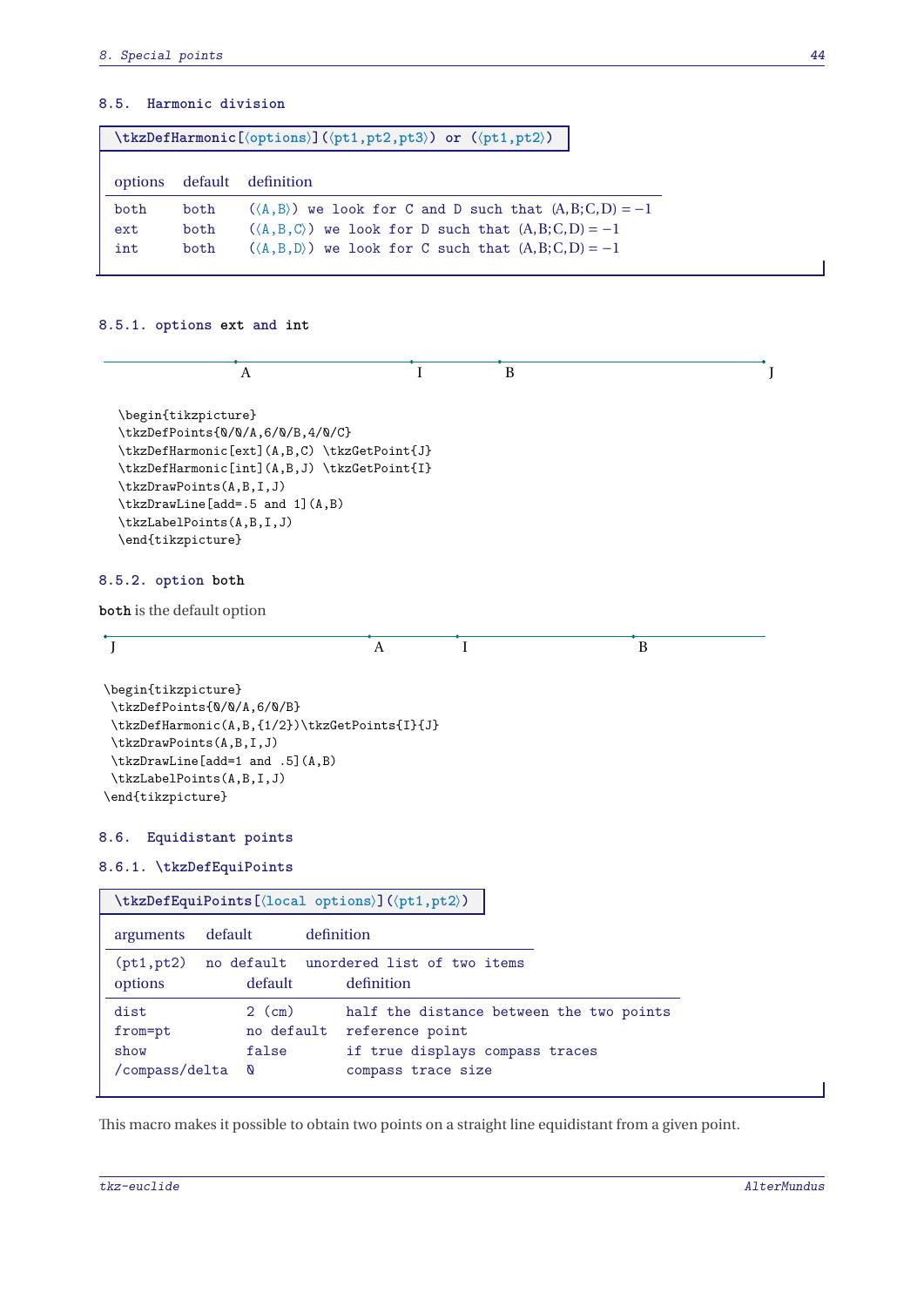#### **8.6.2. Using \tkzDefEquiPoints with options**



\begin{tikzpicture} \tkzSetUpCompass[color=purple,line width=1pt] \tkzDefPoints{0/1/A,5/2/B,3/4/C} \tkzDefEquiPoints[from=C,dist=1,show, /tkzcompass/delta=20](A,B) \tkzGetPoints{E}{H} \tkzDrawLines[color=blue](C,E C,H A,B) \tkzDrawPoints[color=blue](A,B,C) \tkzDrawPoints[color=red](E,H) \tkzLabelPoints(E,H) \tkzLabelPoints[color=blue](A,B,C) \end{tikzpicture}

### **9. Point on line or circle**

# **9.1. Point on a line**

| $\texttt{\texttt{kkzDefPointOnLine}(\texttt{local options})} (\langle A, B \rangle)$ |                    |                                        |  |
|--------------------------------------------------------------------------------------|--------------------|----------------------------------------|--|
| arguments default                                                                    | definition         |                                        |  |
| pt1,pt2                                                                              |                    | no default Two points to define a line |  |
| options                                                                              | default definition |                                        |  |
| pos=nb                                                                               | nb is a decimal    |                                        |  |

### **9.1.1. Use of option pos**

$$
pos=-.2 \tpos=-.5 \tpos=1.2 \t\hbar \tfrac{1}{12} \t\hbar \tfrac{1}{12} \t\hbar \tfrac{1}{12} \t\hbar \tfrac{1}{12} \t\hbar \tfrac{1}{12} \t\hbar \tfrac{1}{12} \t\hbar \tfrac{1}{12} \t\hbar \tfrac{1}{12} \t\hbar \tfrac{1}{12} \t\hbar \tfrac{1}{12} \t\hbar \tfrac{1}{12} \t\hbar \tfrac{1}{12} \t\hbar \tfrac{1}{12} \t\hbar \tfrac{1}{12} \t\hbar \tfrac{1}{12} \t\hbar \tfrac{1}{12} \t\hbar \tfrac{1}{12} \t\hbar \tfrac{1}{12} \t\hbar \tfrac{1}{12} \t\hbar \tfrac{1}{12} \t\hbar \tfrac{1}{12} \t\hbar \tfrac{1}{12} \t\hbar \tfrac{1}{12} \t\hbar \tfrac{1}{12} \t\hbar \tfrac{1}{12} \t\hbar \tfrac{1}{12} \t\hbar \tfrac{1}{12} \t\hbar \tfrac{1}{12} \t\hbar \tfrac{1}{12} \t\hbar \tfrac{1}{12} \t\hbar \tfrac{1}{12} \t\hbar \tfrac{1}{12} \t\hbar \tfrac{1}{12} \t\hbar \tfrac{1}{12} \t\hbar \tfrac{1}{12} \t\hbar \tfrac{1}{12} \t\hbar \tfrac{1}{12} \t\hbar \tfrac{1}{12} \t\hbar \tfrac{1}{12} \t\hbar \tfrac{1}{12} \t\hbar \tfrac{1}{12} \t\hbar \tfrac{1}{12} \t\hbar \tfrac{1}{12} \t\hbar \tfrac{1}{12} \t\hbar \tfrac{1}{12} \t\hbar \tfrac{1}{12} \t\hbar \tfrac{1}{12} \t\hbar \tfrac{1}{12} \t\hbar \tfrac{1}{12} \t\hbar \tfrac{1}{12} \t\hbar \tfrac{1}{12} \t\hbar \tfrac{1}{12} \t\hbar \tfrac{1}{12}
$$

# **9.2. Point on a circle**

|              | \tkzDefPoint0nCircle[\local options\]                                           |
|--------------|---------------------------------------------------------------------------------|
| options      | default examples definition                                                     |
| through<br>R | $through = angle 30 center K1 point B]$<br>$R = angle 30$ center K1 radius \rAp |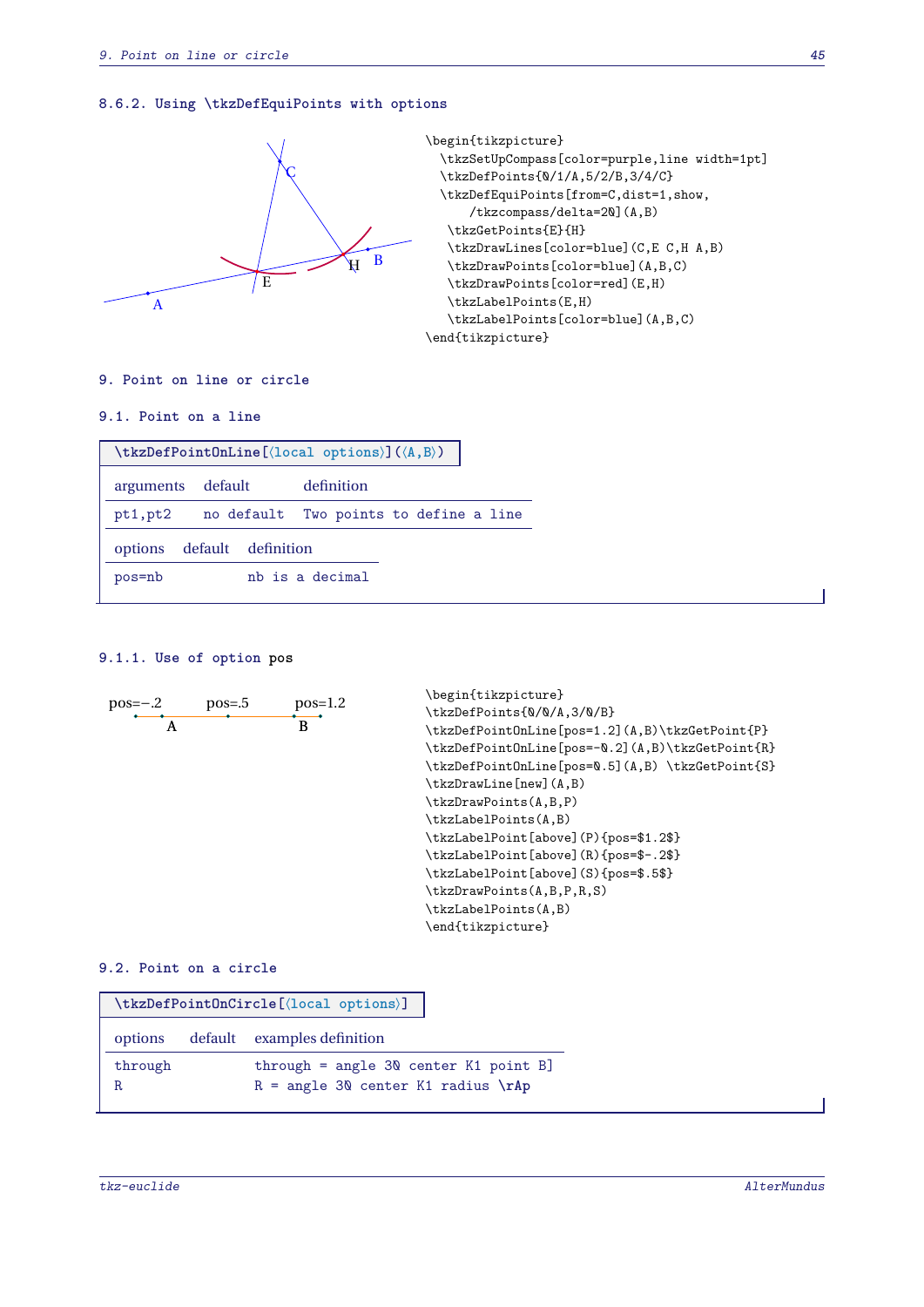### **9.2.1. Altshiller's Theorem**

The two lines joining the points of intersection of two orthogonal circles to a point on one of the circles met the other circle in two diametricaly oposite points. Altshiller p 176



```
\begin{tikzpicture}[scale=.4]
\tkzDefPoints{0/0/P,5/0/Q,3/2/I}
\tkzDefCircleBy[orthogonal from=P](Q,I)
\tkzGetFirstPoint{E}
\tkzDrawCircles(P,E Q,E)
\tkzInterCC[common=E](P,E)(Q,E) \tkzGetFirstPoint{F}
\tkzDefPointOnCircle[through = angle 80 center P point E]
\tkzGetPoint{A}
\tkzInterLC[common=E](A,E)(Q,E) \tkzGetFirstPoint{C}
\tkzInterLL(A,F)(C,Q) \tkzGetPoint{D}
\tkzDrawLines[add=0 and .75](P,Q)
\tkzDrawLines[add=0 and 2](A,E)
\tkzDrawSegments(P,E E,F F,C A,F C,D)
\tkzDrawPoints(P,Q,E,F,A,C,D)
\tkzLabelPoints(P,Q,F,C,D)
\tkzLabelPoints[above](E,A)
\end{tikzpicture}
```
### **9.2.2. Use of \tkzDefPointOnCircle**



```
\begin{tikzpicture}
\tkzDefPoints{0/0/A,4/0/B,0.8/3/C}
\tkzDefPointOnCircle[R = angle 90 center B radius 1]
\tkzGetPoint{I}
\tkzDefCircle[circum](A,B,C)
\tkzGetPoint{G} \tkzGetLength{rG}
\tkzDefPointOnCircle[R = angle 30 center G radius \rG]
\tkzGetPoint{J}
\tkzDrawCircle[R,teal](B,1)
\tkzDrawCircle(G,J)
\tkzDrawPoints(A,B,C,G,I,J)
\tkzAutoLabelPoints[center=G](A,B,C,J)
\tkzLabelPoints[below](G,I)
\end{tikzpicture}
```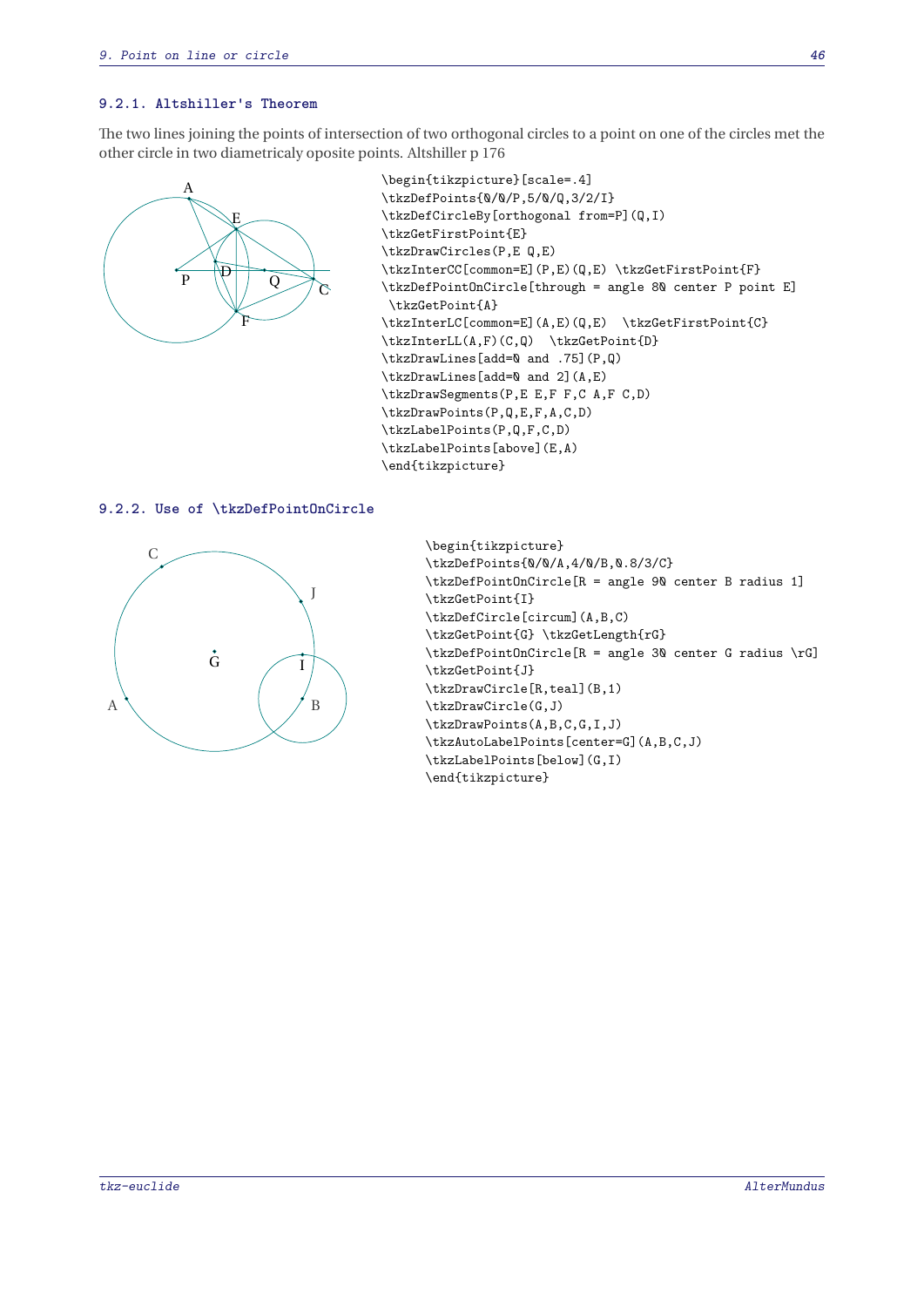### **10. Special points relating to a triangle**

### **10.1. Triangle center: \tkzDefTriangleCenter**

**\tkzDefTriangleCenter[**⟨**local options**⟩**](**⟨**A,B,C**⟩**)**

 $\frac{1}{2}$  This macro allows you to define the center of a triangle.. Be careful, the arguments are lists of three points. This macro is used in conjunction with **\tkzGetPoint** to get the center you are looking for. You can use **tkzPointResult** if it is not necessary to keep the results.

| arguments       | default       | example                                              |
|-----------------|---------------|------------------------------------------------------|
| (pt1, pt2, pt3) | no default    | \tkzDefTriangleCenter[ortho](B,C,A)                  |
| options         | default       | definition                                           |
| ortho           | circum        | intersection of the altitudes                        |
| orthic          | circum        | $\cdots$                                             |
| centroid        | circum        | intersection of the medians                          |
| median          | $c$ i $rc$ um | $\ddotsc$                                            |
| circum          | circum        | circle center circumscribed                          |
| in              | circum        | center of the circle inscribed in a triangle         |
| in              | circum        | intersection of the bisectors                        |
| ex              | circum        | center of a circle exinscribed to a triangle         |
| euler           | circum        | center of Euler's circle                             |
| gergonne        | circum        | defined with the Contact triangle                    |
| symmedian       | circum        | Lemoine's point or symmedian center or Grebe's point |
| lemoine         | circum        |                                                      |
| grebe           | circum        | $\ddotsc$                                            |
| spieker         | circum        | Spieker circle center                                |
| nagel           | circum        | Nagel Center                                         |
| mittenpunkt     | circum        | Or middlespoint                                      |
| feuerbach       | circum        | Feuerbach Point                                      |

# **10.1.1. Option ortho or orthic**

The intersection <sup>H</sup> of the three altitudes of a triangle is called the orthocenter.



```
\begin{tikzpicture}
 \tkzDefPoint(0,0){A}
  \tkzDefPoint(5,1){B}
  \tkzDefPoint(1,4){C}
  \tkzDefTriangleCenter[ortho](B,C,A)
  \tkzGetPoint{H}
  \tkzDefSpcTriangle[orthic,name=H](A,B,C){a,b,c}
  \tkzDrawPolygon(A,B,C)
  \tkzDrawSegments[new](A,Ha B,Hb C,Hc)
 \tkzDrawPoints(A,B,C,H)
  \tkzLabelPoint(H){$H$}
  \tkzAutoLabelPoints[center=H](A,B,C)
 \tkzMarkRightAngles(A,Ha,B B,Hb,C C,Hc,A)
\end{tikzpicture}
```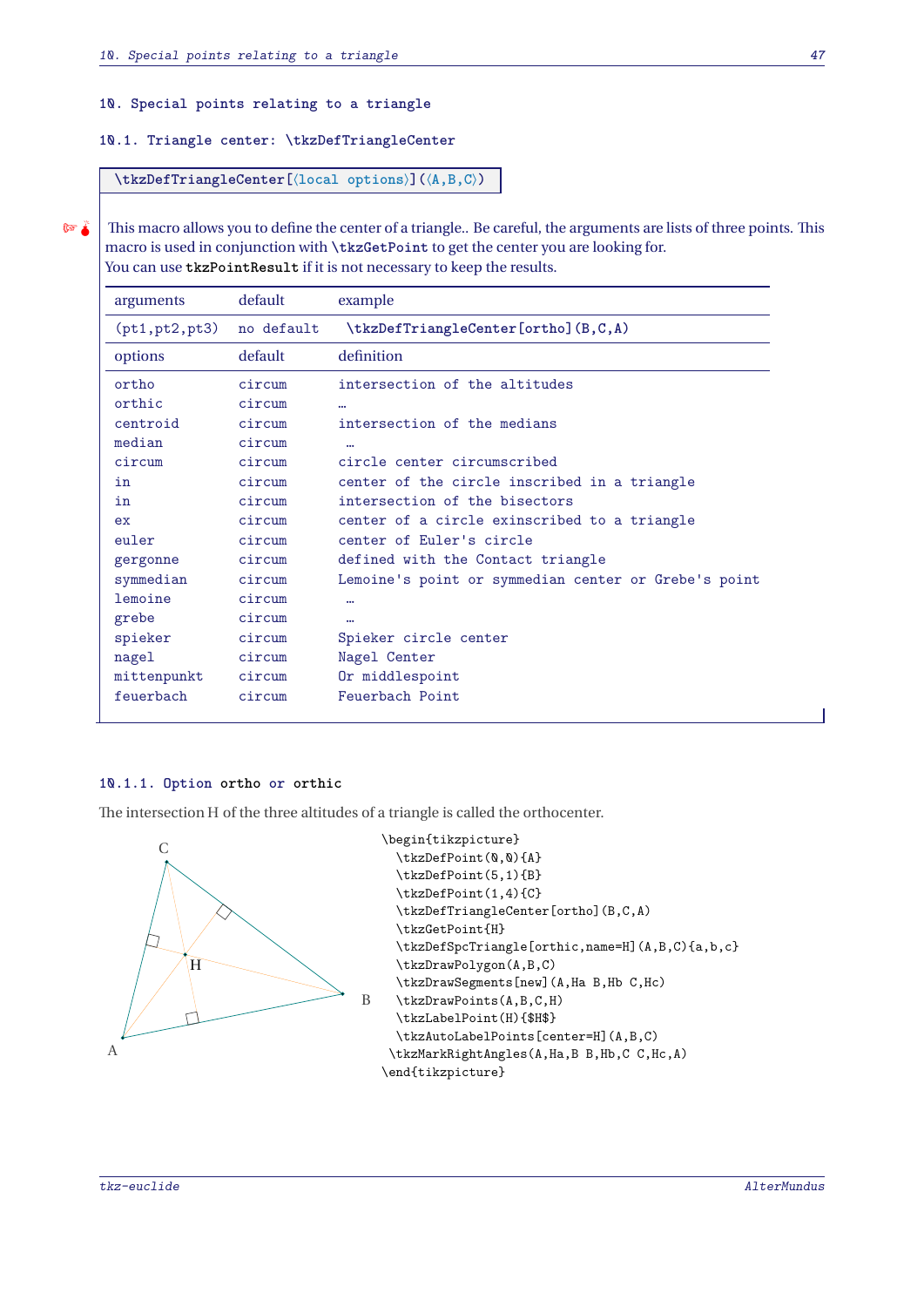#### **10.1.2. Option centroid**



**10.1.3. Option circum**



```
\begin{tikzpicture}[scale=.75]
  \tkzDefPoints{0/0/A,5/0/B,1/4/C}
  \tkzDefTriangleCenter[centroid](A,B,C)
  \tkzGetPoint{G}
  \tkzDrawPolygon(A,B,C)
  \text{tkzDrawLines}[add = \varnothing and 2/3, new](A, G, B, G, C, G)\tkzDrawPoints(A,B,C,G)
  \tkzLabelPoint(G){$G$}
\end{tikzpicture}
```

```
\begin{tikzpicture}
 \tkzDefPoints{0/1/A,3/2/B,1/4/C}
 \tkzDefTriangleCenter[circum](A,B,C)
 \tkzGetPoint{O}
  \tkzDrawPolygon(A,B,C)
  \tkzDrawCircle(O,A)
  \tkzDrawPoints(A,B,C,O)
  \tkzLabelPoint(O){$O$}
\end{tikzpicture}
```
### **10.1.4. Option in**

In geometry, the incircle or inscribed circle of a triangle is the largest circle contained in the triangle; it touches (is tangent to) the three sides. The center of the incircle is a triangle center called the triangle's incenter. The center of the incircle, called the incenter, can be found as the intersection of the three internal angle bisectors. The center of an excircle is the intersection of the internal bisector of one angle (at vertex <sup>A</sup>, for example) and the external bisectors of the other two. The center of this excircle is called the excenter relative to the vertex <sup>A</sup>, or the excenter of <sup>A</sup>. Because the internal bisector of an angle is perpendicular to its external bisector, it follows that the center of the incircle together with the three excircle centers form an orthocentric system. (Article on [Wikipedia\)](https://en.wikipedia.org/wiki/Incircle_and_excircles_of_a_triangle)

We get the center of the inscribed circle of the triangle. The result is of course in **tkzPointResult**. We can retrieve it with **\tkzGetPoint**.



#### **10.1.5. Option ex**

An excircle or escribed circle of the triangle is a circle lying outside the triangle, tangent to one of its sides and tangent to the extensions of the other two. Every triangle has three distinct excircles, each tangent to one of the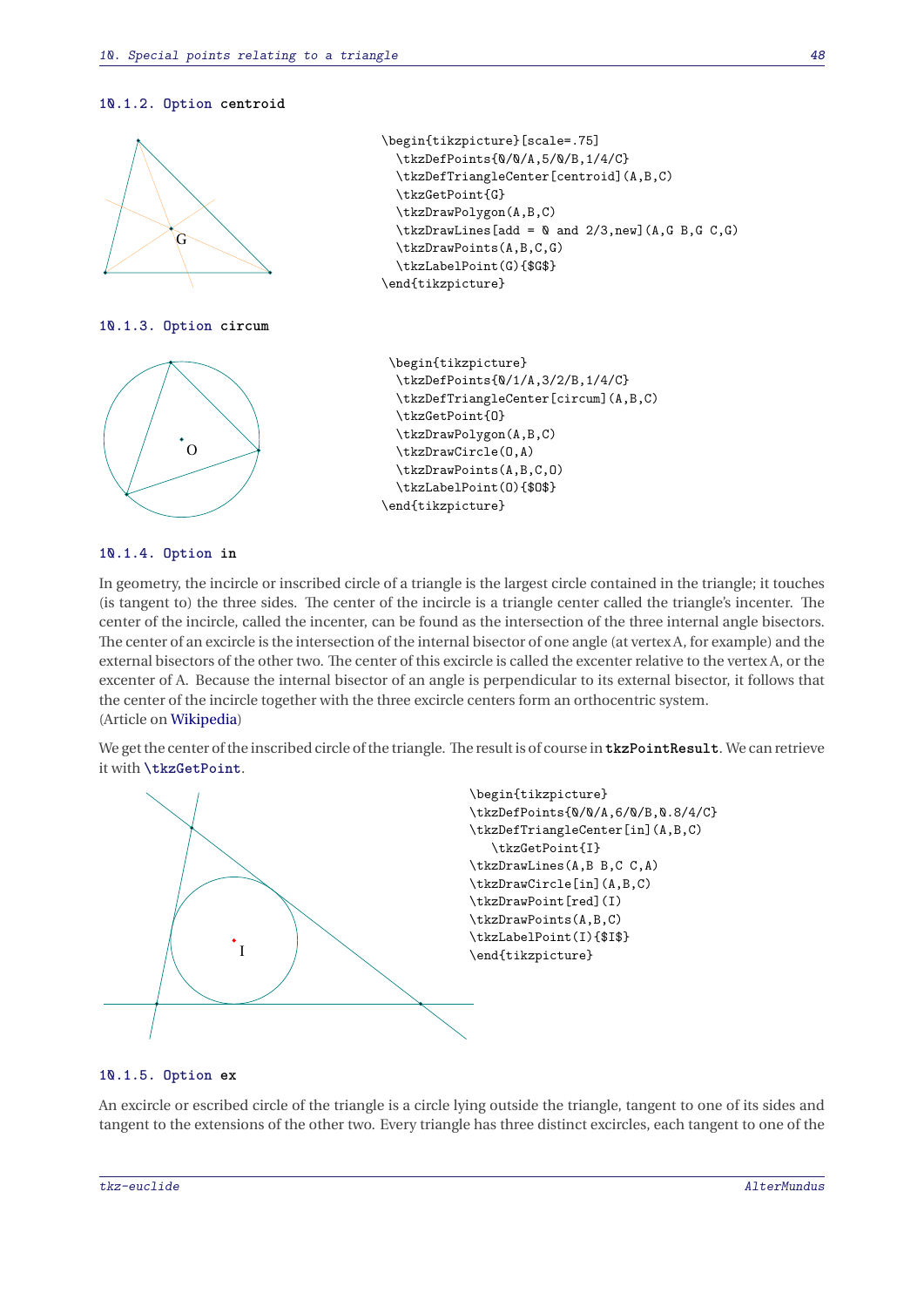### triangle's sides.

(Article on [Wikipedia\)](https://en.wikipedia.org/wiki/Incircle_and_excircles_of_a_triangle)

We get the center of an inscribed circle of the triangle. The result is of course in **tkzPointResult**. We can retrieve it with **\tkzGetPoint**.



```
\begin{tikzpicture}[scale=.5]
 \tkzDefPoints{0/1/A,3/2/B,1/4/C}
 \tkzDefTriangleCenter[ex](B,C,A)
 \tkzGetPoint{J_c}
 \tkzDefPointBy[projection=onto A--B](J_c)
 \tkzGetPoint{Tc}
 \tkzDrawPolygon(A,B,C)
 \tkzDrawCircle[new](J_c,Tc)
 \tkzDrawLines[add=1.5 and 0](A,C B,C)
 \tkzDrawPoints(A,B,C,J_c)
 \tkzLabelPoints(J_c)
\end{tikzpicture}
```
### **10.1.6. Option euler**

This macro allows to obtain the center of the circle of the nine points or euler's circle or Feuerbach's circle. The nine-point circle, also called Euler's circle or the Feuerbach circle, is the circle that passes through the perpendicular feet  $H_A$ ,  $H_B$ , and  $H_C$  dropped from the vertices of any reference triangle ABC on the sides opposite them. Euler showed in 1765 that it also passes through the midpoints  $M_A$ ,  $M_B$ ,  $M_C$  of the sides of ABC. By Feuerbach's<br>the same the sine as interimited also access through the midpoints  $\Gamma$ ,  $\Gamma$ , and  $\Gamma$  as fit as same at theorem, the nine-point circle also passes through the midpoints  $E_A$ ,  $E_B$ , and  $E_C$  of the segments that join the vertices and the orthocenter <sup>H</sup>. These points are commonly referred to as the Euler points. (<https://mathworld.wolfram.com/Nine-PointCircle.html>)



\begin{tikzpicture}[scale=1,rotate=90] \tkzDefPoints{0/0/A,6/0/B,0.8/4/C} \tkzDefSpcTriangle[medial,name=M](A,B,C){\_A,\_B,\_C} \tkzDefTriangleCenter[euler](A,B,C)\tkzGetPoint{N} % I= N nine points \tkzDefTriangleCenter[ortho](A,B,C)\tkzGetPoint{H} \tkzDefMidPoint(A,H) \tkzGetPoint{E\_A} \tkzDefMidPoint(C,H) \tkzGetPoint{E\_C} \tkzDefMidPoint(B,H) \tkzGetPoint{E\_B} \tkzDefSpcTriangle[ortho,name=H](A,B,C){\_A,\_B,\_C} \tkzDrawPolygon(A,B,C) \tkzDrawCircle[new](N,E\_A) \tkzDrawSegments[new](A,H\_A B,H\_B C,H\_C) \tkzDrawPoints(A,B,C,N,H) \tkzDrawPoints[new](M\_A,M\_B,M\_C) \tkzDrawPoints( H\_A,H\_B,H\_C) \tkzDrawPoints[green](E\_A,E\_B,E\_C) \tkzAutoLabelPoints[center=N, font=\scriptsize](A,B,C,M\_A,M\_B,M\_C,H\_A,H\_B,H\_C,E\_A,E\_B,E\_C) \tkzLabelPoints[font=\scriptsize](H,N) \tkzMarkSegments[mark=s|,size=3pt, color=blue,line width=1pt](B,E\_B E\_B,H) \end{tikzpicture}

### **10.1.7. Option symmedian**

The point of concurrence K of the symmedians, sometimes also called the Lemoine point (in England and France) or the Grebe point (in Germany).

[Weisstein, Eric W. "Symmedian Point." From MathWorld–A Wolfram Web Resource.](https://mathworld.wolfram.com/SymmedianPoint.html)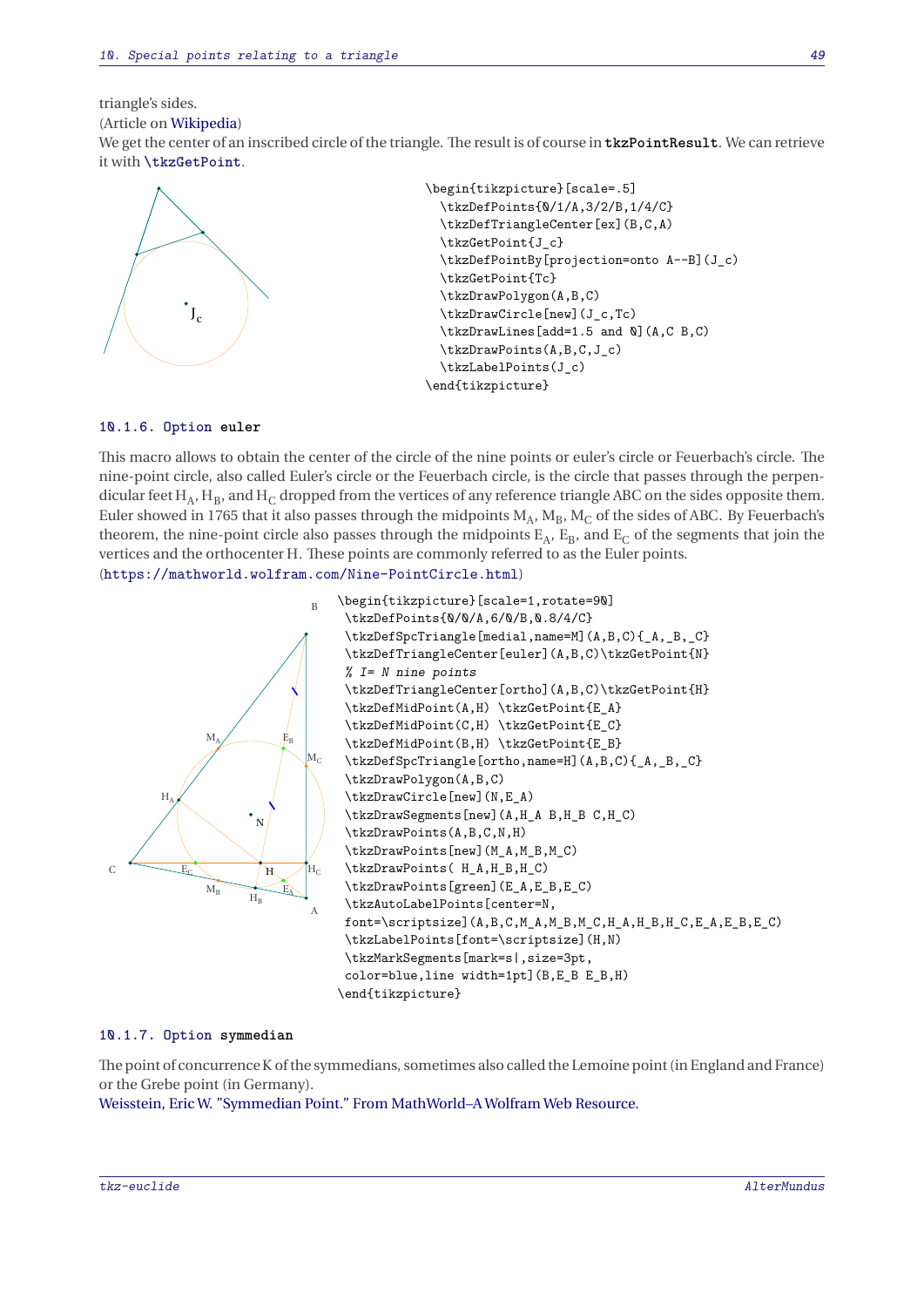

### **10.1.8. Option spieker**

The Spieker center is the center Sp of the Spieker circle, i.e., the incenter of the medial triangle of a reference triangle.

[Weisstein, Eric W. "Spieker Center." From MathWorld–A Wolfram Web Resource.](https://mathworld.wolfram.com/SpiekerCenter.html)





#### **10.1.9. Option gergonne**

The Gergonne Point is the point of concurrency which results from connecting the vertices of a triangle to the opposite points of tangency of the triangle's incircle. (Joseph Gergonne French mathematician )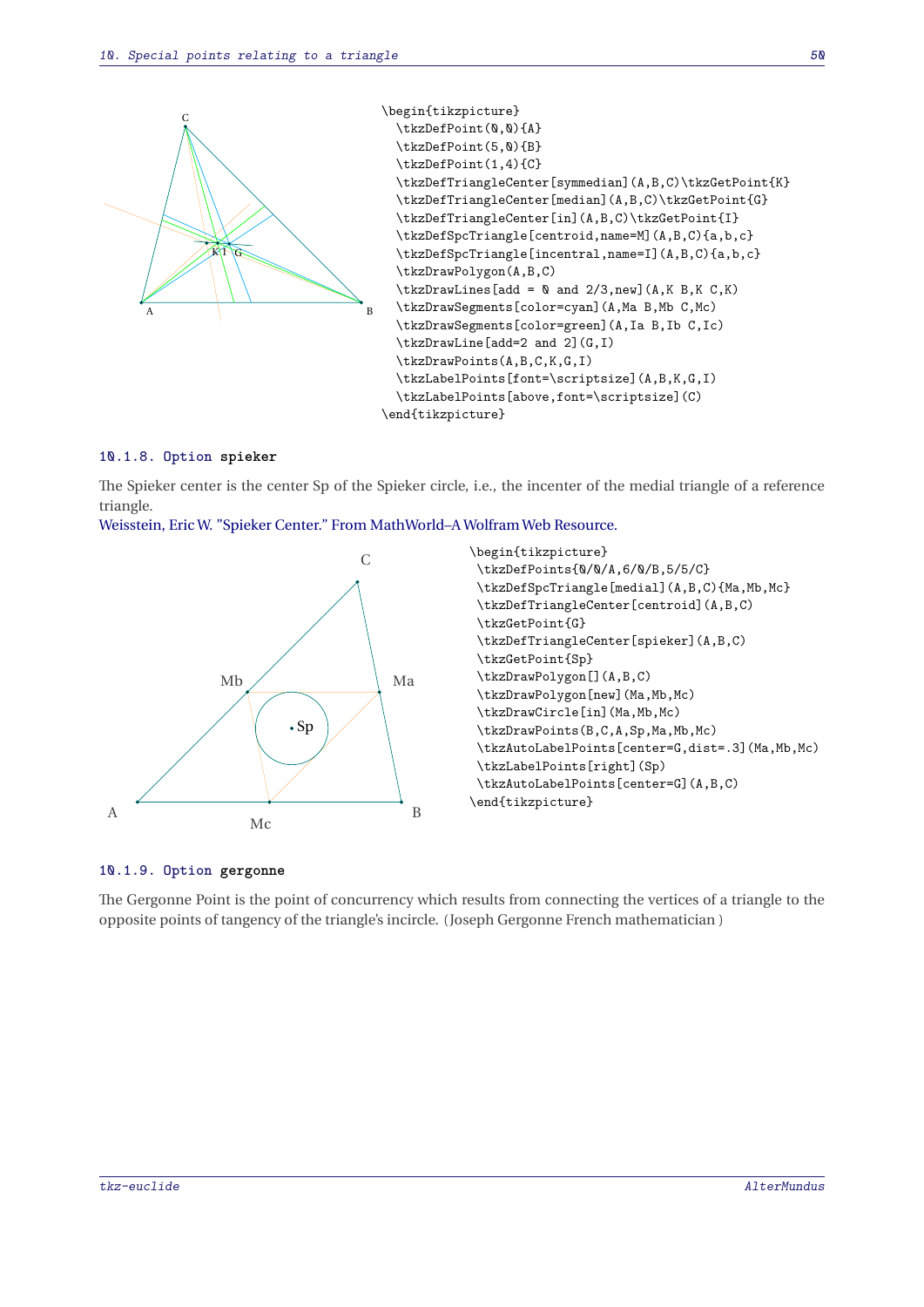

\begin{tikzpicture} \tkzDefPoints{0/0/B,3.6/0/C,2.8/4/A} \tkzDefTriangleCenter[gergonne](A,B,C) \tkzGetPoint{Ge} \tkzDefSpcTriangle[intouch](A,B,C){C\_1,C\_2,C\_3} \tkzDrawCircle[in](A,B,C) \tkzDrawLines[add=.25 and .25,teal](A,B A,C B,C) \tkzDrawSegments[new](A,C\_1 B,C\_2 C,C\_3) \tkzDrawPoints(A,...,C,C\_1,C\_2,C\_3) \tkzDrawPoints[red](Ge) \tkzLabelPoints(A,...,C,C\_1,C\_2,C\_3,Ge) \end{tikzpicture}

### **10.1.10. Option nagel**

Let Ta be the point at which the excircle with center Ja meets the side BC of a triangle ABC, and define Tb and Tc similarly. Then the lines ATa, BTb, and CTc concur in the Nagel point Na. [Weisstein, Eric W. "Nagel point." From MathWorld–A Wolfram Web Resource.](https://mathworld.wolfram.com/NagelPoint.html)





#### **10.1.11. Option mittenpunkt**

The mittenpunkt (also called the middlespoint) of a triangle ABC is the symmedian point of the excentral triangle, i.e., the point of concurrence M of the lines from the excenters through the corresponding triangle side midpoints.

[Weisstein, Eric W. "Mittenpunkt." From MathWorld–A Wolfram Web Resource.](https://mathworld.wolfram.com/Mittenpunkt.html)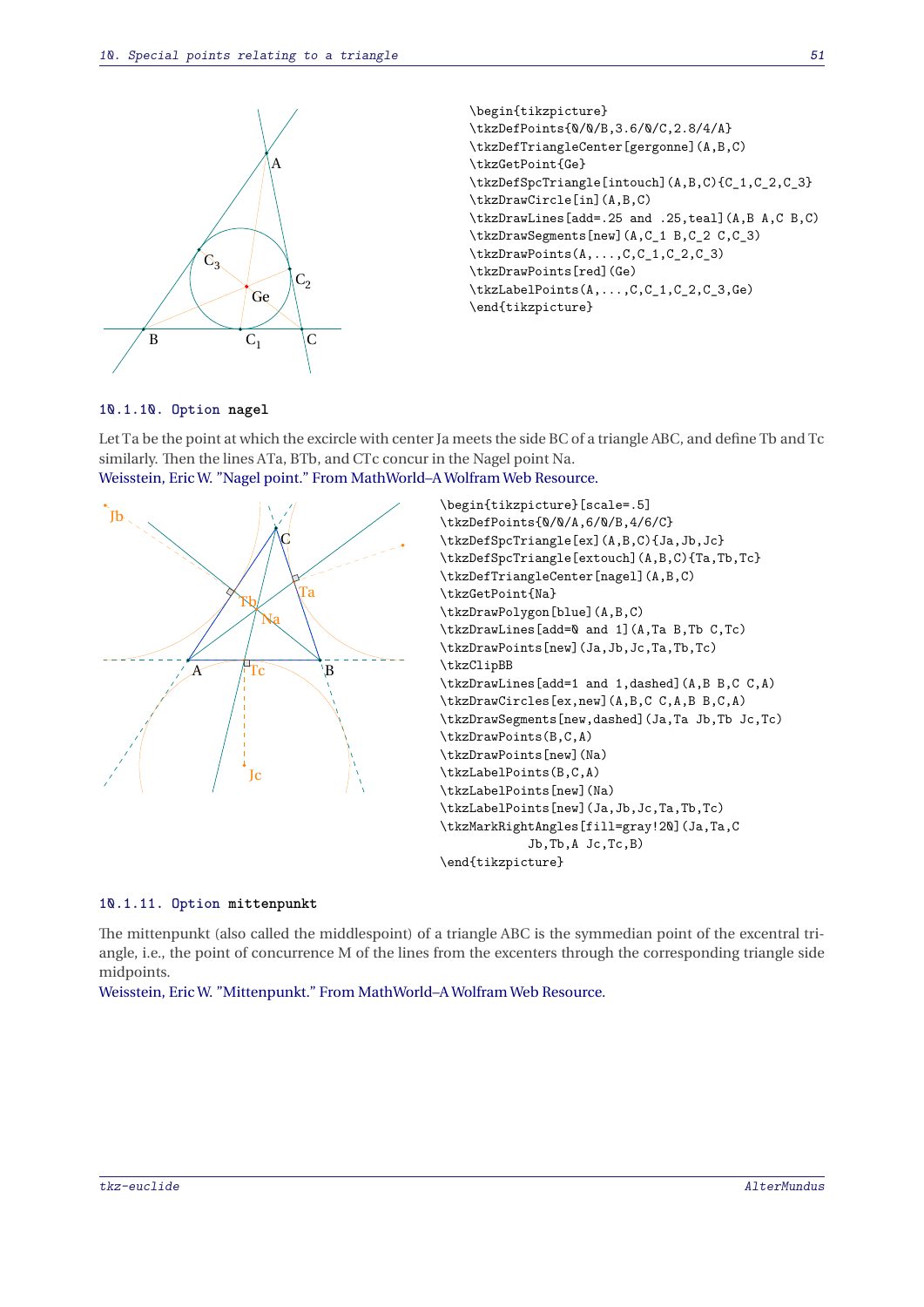



#### **10.1.12. Relation between gergonne, centroid and mittenpunkt**

The Gergonne point Ge, triangle centroid <sup>G</sup>, and mittenpunkt <sup>M</sup> are collinear, with GeG/GM=2.



```
\tkzDefPoints{0/0/A,2/2/B,8/0/C}
\tkzDefTriangleCenter[gergonne](A,B,C) \tkzGetPoint{Ge}
\tkzDefTriangleCenter[centroid](A,B,C)
\tkzGetPoint{G}
\tkzDefTriangleCenter[mittenpunkt](A,B,C)
\tkzGetPoint{M}
\tkzDrawLines[add=.25 and .25,teal](A,B A,C B,C)
\tkzDrawLines[add=.25 and .25,new](Ge,M)
\tkzDrawPoints(A,...,C)
\tkzDrawPoints[red,size=2](G,M,Ge)
\tkzLabelPoints(A,...,C,M,G,Ge)
\tkzMarkSegment[mark=s||](Ge,G)
\tkzMarkSegment[mark=s|](G,M)
\end{tikzpicture}
```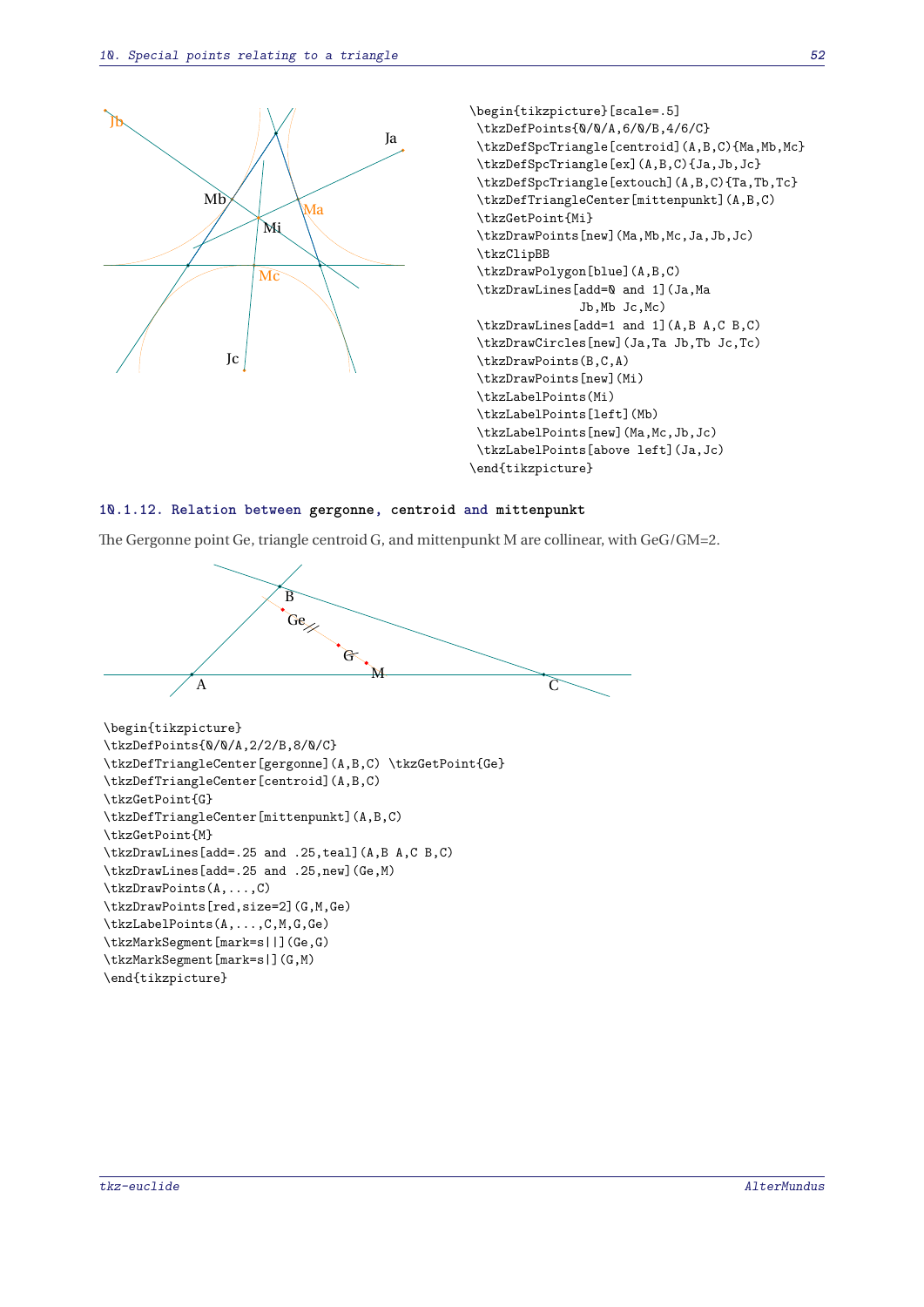### **11. Definition of points by transformation : \tkzDefPointBy**

These transformations are:

- translation;
- homothety;
- orthogonal reflection or symmetry;
- central symmetry;
- orthogonal projection;
- rotation (degrees or radians);
- inversion with respect to a circle.

The choice of transformations is made through the options. There are two macros, one for the transformation of a single point **\tkzDefPointBy** and the other for the transformation of a list of points **\tkzDefPointsBy**. By default the image of <sup>A</sup> is <sup>A</sup> ′ . For example, we'll write:

\tkzDefPointBy[translation= from A to A'](B)

The result is in **tkzPointResult**

## **\tkzDefPointBy[**⟨**local options**⟩**](**⟨**pt**⟩**)**

The argument is a simple existing point and its image is stored in **tkzPointResult**. If you want to keep this point then the macro **\tkzGetPoint{M}** allows you to assign the name **M** to the point.

| definition<br>arguments                  | examples                    |                                                |
|------------------------------------------|-----------------------------|------------------------------------------------|
| pt                                       | (A)<br>existing point name  |                                                |
| options                                  |                             | examples                                       |
| translation                              | $=$ from #1 to #2           | [translation=from A to B](E)                   |
| homothety                                | $=$ center #1 ratio #2      | [homothety=center A ratio .5] $(E)$            |
| reflection                               | $= over #1--#2$             | $[reflection=over A--B](E)$                    |
| symmetry                                 | $=$ center #1               | $[symmetry=center A](E)$                       |
| projection                               | $=$ onto #1--#2             | [projection=onto A--B](E)                      |
| rotation                                 | $=$ center #1 angle #2      | [rotation=center 0 angle 30] (E)               |
| rotation in rad                          | $=$ center #1 angle #2      | [rotation in rad=center $0$ angle $pi/3$ ] (E) |
| rotation with nodes                      | $=$ center #1 from #2 to #3 | [center $0$ from $A$ to $B$ ] $(E)$            |
| inversion                                | $=$ center #1 through #2    | $[inversion =center 0 through A](E)$           |
| inversion negative                       | $=$ center #1 through #2    | $\cdots$                                       |
| The image is only defined and not drawn. |                             |                                                |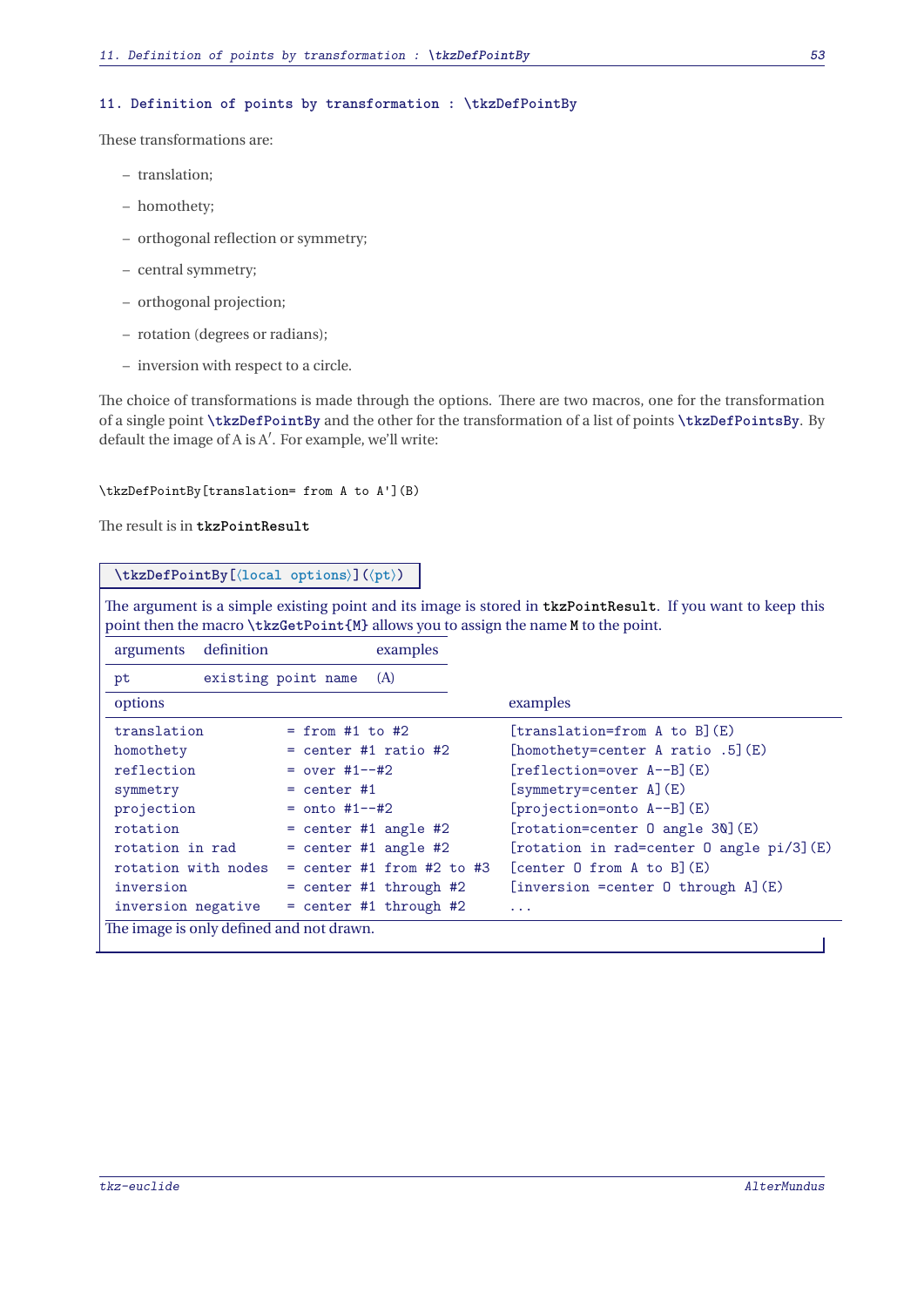### **11.1. Examples of transformations**

#### **11.1.1. translation**



```
\begin{tikzpicture}[>=latex]
\tkzDefPoints{0/0/A,3/1/B,3/0/C}
\tkzDefPointBy[translation= from B to A](C)
\tkzGetPoint{D}
\tkzDrawPoints[teal](A,B,C,D)
\tkzLabelPoints[color=teal](A,B,C,D)
\tkzDrawSegments[orange,->](A,B D,C)
\end{tikzpicture}
```
## **11.1.2. reflection (orthogonal symmetry)**



```
\begin{tikzpicture}[scale=.75]
\tkzDefPoints{-2/-2/A,-1/-1/C,-4/2/D,-4/0/O}
\tkzDrawCircle(O,A)
\tkzDefPointBy[reflection = over C--D](A)
\tkzGetPoint{A'}
\tkzDefPointBy[reflection = over C--D](O)
\tkzGetPoint{O'}
\tkzDrawCircle(O',A')
\tkzDrawLine[add= .5 and .5](C,D)
\tkzDrawPoints(C,D,0,0')
\end{tikzpicture}
```
**11.1.3. homothety and projection**



```
\begin{tikzpicture}
  \tkzDefPoints{0/1/A,5/3/B,3/4/C}
 \tkzDefLine[bisector](B,A,C) \tkzGetPoint{a}
 \tkzDrawLine[add=0 and 0,color=magenta!50 ](A,a)
 \tkzDefPointBy[homothety=center A ratio .5](a)
  \tkzGetPoint{a'}
  \tkzDefPointBy[projection = onto A--B](a')
  \tkzGetPoint{k'}
  \tkzDefPointBy[projection = onto A--B](a)
  \tkzGetPoint{k}
  \tkzDrawLines[add= 0 and .3](A,k A,C)
  \tkzDrawSegments[blue](a',k' a,k)
  \tkzDrawPoints(a,a',k,k',A)
  \tkzDrawCircles(a',k' a,k)
  \tkzLabelPoints(a,a',k,A)
\end{tikzpicture}
```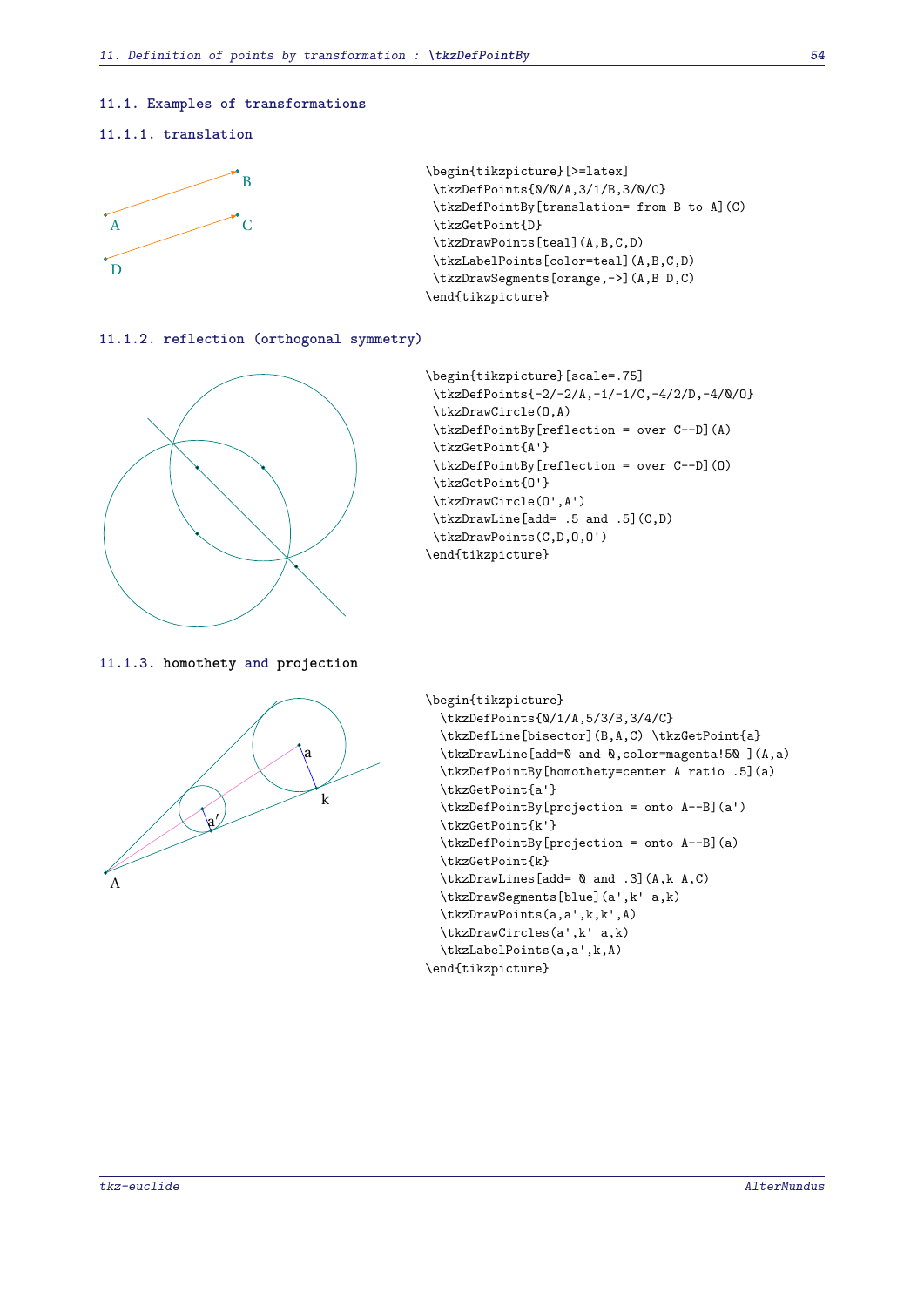# **11.1.4. projection**



\begin{tikzpicture}[scale=1.5] \tkzDefPoints{0/0/A,0/4/B} \tkzDefTriangle[pythagore](B,A) \tkzGetPoint{C} \tkzDefLine[bisector](B,C,A) \tkzGetPoint{c} \tkzInterLL(C,c)(A,B) \tkzGetPoint{D} \tkzDefPointBy[projection=onto B--C](D) \tkzGetPoint{G} \tkzInterLC(C,D)(D,A) \tkzGetPoints{E}{F} \tkzDrawPolygon(A,B,C) \tkzDrawSegment(C,D) \tkzDrawCircle(D,A) \tkzDrawSegment[new](D,G) \tkzMarkRightAngle[fill=orange!10,opacity=.4](D,G,B) \tkzDrawPoints(A,C,F) \tkzLabelPoints(A,C,F) \tkzDrawPoints(B,D,E,G) \tkzLabelPoints[above right](B,D,E) \tkzLabelPoints[above](G) \end{tikzpicture}

```
11.1.5. symmetry
```


```
\begin{tikzpicture}[scale=1]
  \tkzDefPoints{2/-1/A,2/2/B,0/0/O}
  \tkzDefPointsBy[symmetry=center O](B,A){}
  \tkzDrawLine(A,A')
  \tkzDrawLine(B,B')
  \tkzMarkAngle[mark=s,arc=lll,
      size=1.5,mkcolor=red](A,O,B)
  \tkzLabelAngle[pos=2,circle,draw,
   fill=blue!10,font=\scriptsize](A,O,B){$60^{\circ}$}
  \tkzDrawPoints(A,B,O,A',B')
  \tkzLabelPoints(B,B')
  \tkzLabelPoints[below](A,O,A')
\end{tikzpicture}
```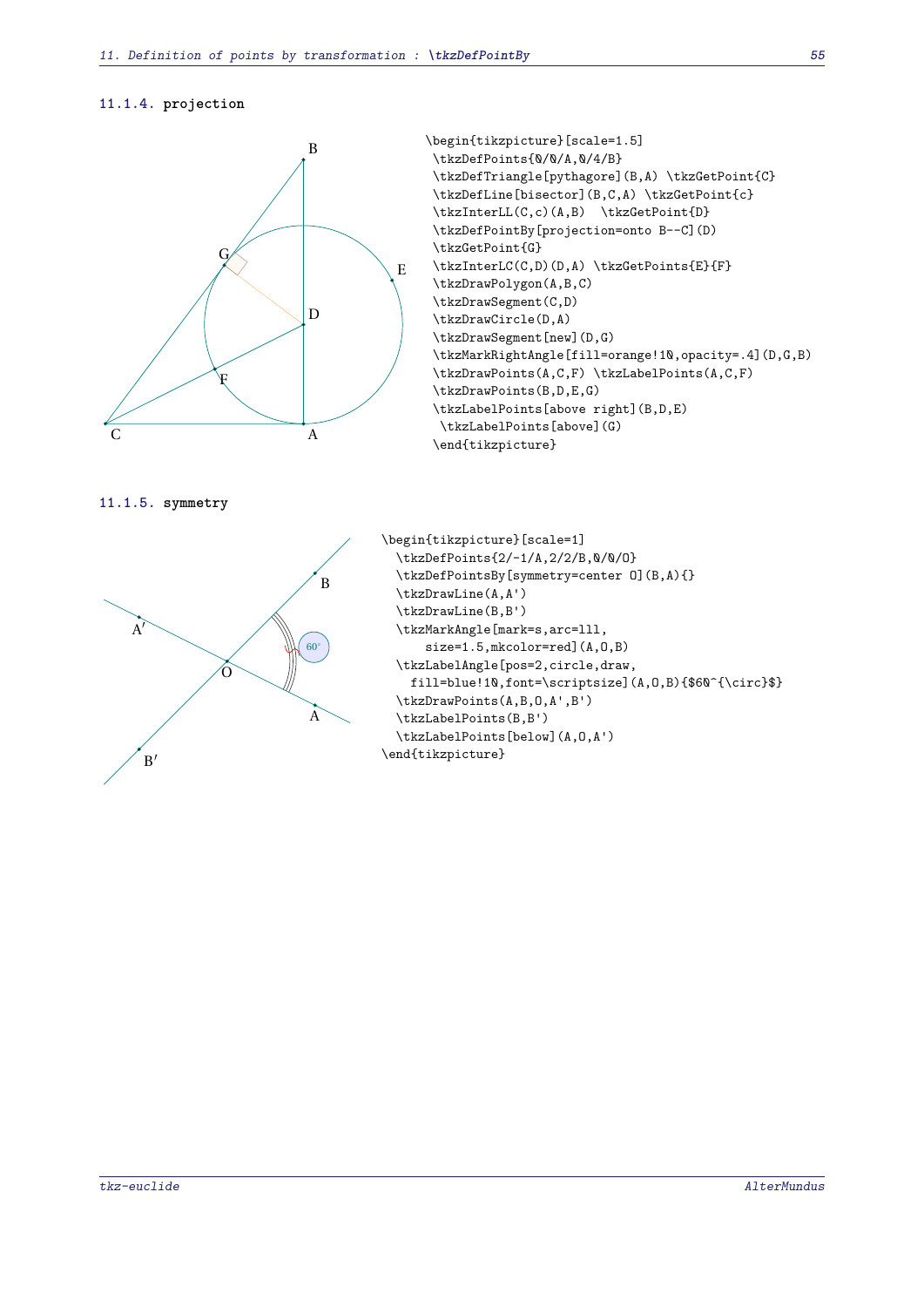# **11.1.6. rotation**



```
\begin{tikzpicture}[scale=0.5]
\tkzDefPoints{0/0/A,5/0/B}
\tkzDrawSegment(A,B)
\tkzDefPointBy[rotation=center A angle 60](B)
\tkzGetPoint{C}
\tkzDefPointBy[symmetry=center C](A)
\tkzGetPoint{D}
\tkzDrawSegment(A,tkzPointResult)
\tkzDrawLine(B,D)
\tkzDrawArc(A,B)(C) \tkzDrawArc(B,C)(A)
\tkzDrawArc(C,D)(D)
\tkzMarkRightAngle(D,B,A)
\tkzDrawPoints(A,B)
\tkzLabelPoints(A,B)
\tkzLabelPoints[above](C)
\tkzLabelPoints[right](D)
\end{tikzpicture}
```
### **11.1.7. rotation in radian**



### **11.1.9. inversion**

Inversion is the process of transforming points to a corresponding set of points known as their inverse points. Two points P and P' are said to be inverses with respect to an inversion circle having inversion center O and inversion radius <sup>k</sup> if <sup>P</sup> ′ is the perpendicular foot of the altitude of OQP, where <sup>Q</sup> is a point on the circle such that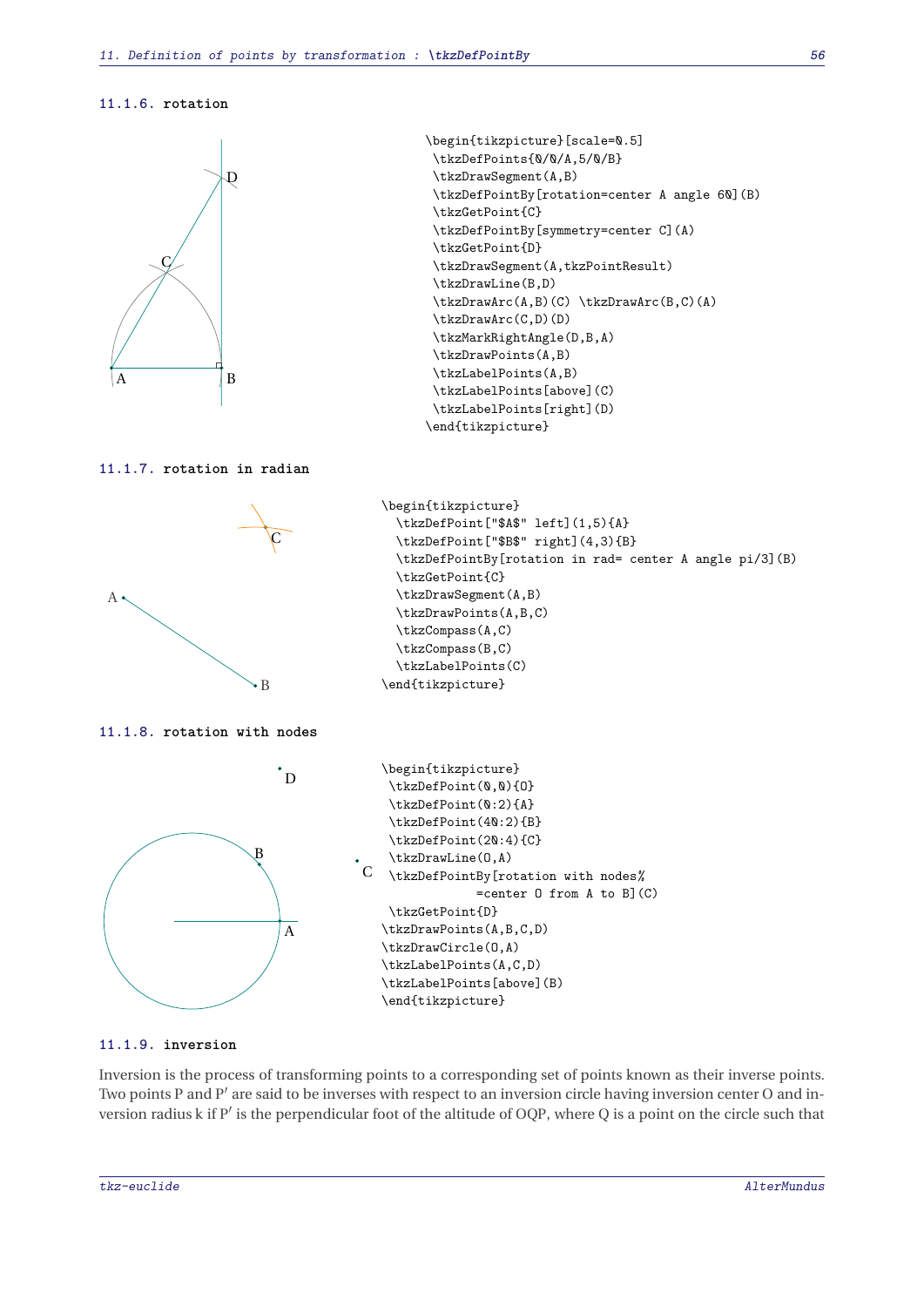### OQ is perpendicular to PQ.

The quantity <sup>k</sup> 2 is known as the circle power (Coxeter 1969, p. 81). ([https://mathworld.wolfram.com/Inversio](https://mathworld.wolfram.com/Inversion.html)n. [html](https://mathworld.wolfram.com/Inversion.html))

Some propositions :

- The inverse of a circle (not through the center of inversion) is a circle.
- The inverse of a circle through the center of inversion is a line.
- The inverse of a line (not through the center of inversion) is a circle through the center of inversion.
- A circle orthogonal to the circle of inversion is its own inverse.
- A line through the center of inversion is its own inverse.
- Angles are preserved in inversion.

### Explanation:

Directly (Center O power= $k^2 = OA^2 = OP \times OP'$ )



P

O P

inversion center

 $P'$ 

```
\begin{tikzpicture}[scale=.5]
              \tkzDefPoints{4/0/A,6/0/P,0/0/O}
              \tkzDefCircle(O,A)
              \tkzDefPointBy[inversion = center O through A](P)
              \tkzGetPoint{P'}
              \tkzDrawSegments(O,P)
              \tkzDrawCircle(O,A)
              \tkzLabelPoints[above right,font=\scriptsize](O,A,P,P')
              \tkzDrawPoints(O,A,P,P')
            \end{tikzpicture}
polar \begin{tikzpicture}[scale=.5]
              \tkzDefPoints{4/0/A,6/0/P,0/0/O}
              \tkzDefCircle(O,A)
              \tkzDefLine[orthogonal=through P](O,P)
              \tkzGetPoint{L}
              \tkzDefTangent[from = P](O,A) \tkzGetPoints{R}{Q}
              \tkzDefPointBy[projection=onto O--A](Q) \tkzGetPoint{P'}
              \tkzDrawSegments(O,P O,A)
              \tkzDrawSegments[new](O,P O,Q P,Q Q,P')
              \tkzDrawCircle(O,A)
              \tkzDrawLines[add=1 and 0](P,L)
              \tkzLabelPoints[below,font=\scriptsize](O,P')
              \tkzLabelPoints[above right,font=\scriptsize](P,Q)
              \tkzDrawPoints(O,P) \tkzDrawPoints[new](Q,P')
              \tkzLabelSegment[above](O,Q){$k$}
              \tkzMarkRightAngles(A,P',Q P,Q,O)
              \tkzLabelCircle[above=.5cm,
                  font=\scriptsize](O,A)(100){inversion circle}
              \tkzLabelPoint[left,font=\scriptsize](O){inversion center}
              \tkzLabelPoint[left,font=\scriptsize](L){polar}
            \end{tikzpicture}
```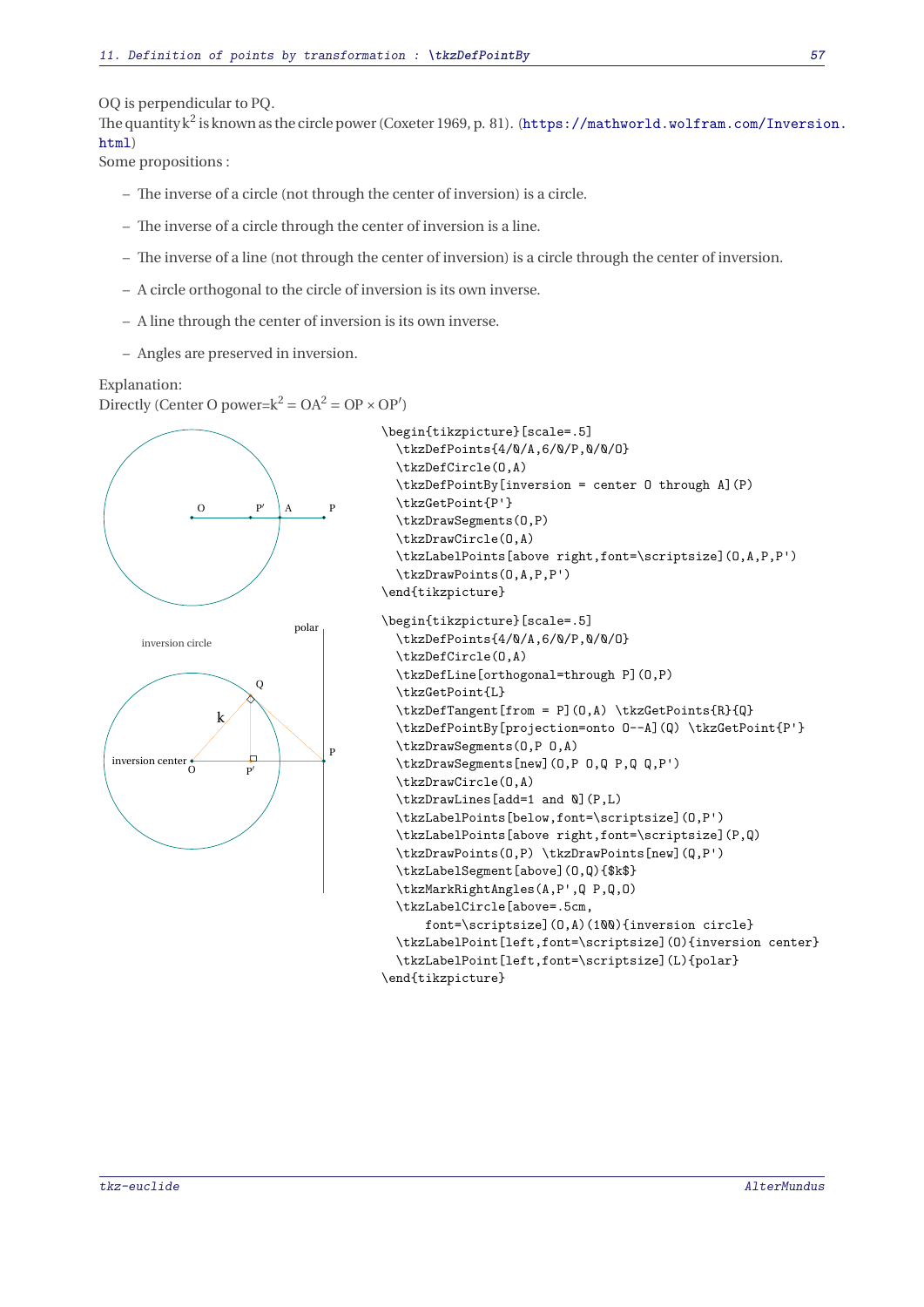# **11.1.10. Inversion of lines**





```
\begin{tikzpicture}[scale=.5]
\tkzDefPoints{0/0/O,3/0/I,4/3/P,6/-3/Q}
\tkzDrawCircle(O,I)
\tkzDefPointBy[projection= onto P--Q](O) \tkzGetPoint{A}
\tkzDefPointBy[inversion = center O through I](A)
\tkzGetPoint{A'}
\tkzDefPointBy[inversion = center O through I](P)
\tkzGetPoint{P'}
\tkzDrawCircle[new,diameter](O,A')
\tkzDrawLines[add=.25 and .25,red](P,Q)
\tkzDrawLines[add=.25 and .25](O,A)
\tkzDrawSegments(O,P)
\tkzDrawPoints(A,P,O) \tkzDrawPoints[new](A',P')
\end{tikzpicture}
\begin{tikzpicture}[scale=.5]
\tkzDefPoints{0/0/O,3/0/I,3/2/P,3/-2/Q}
\tkzDrawCircle(O,I)
\tkzDefPointBy[projection= onto P--Q](O) \tkzGetPoint{A}
\tkzDefPointBy[inversion = center O through I](A)
\tkzGetPoint{A'}
\tkzDefPointBy[inversion = center O through I](P)
\tkzGetPoint{P'}
\tkzDrawCircle[new,diameter](O,A')
\tkzDrawLines[add=.25 and .25,red](P,Q)
\tkzDrawLines[add=.25 and .25](O,A)
\tkzDrawSegments(O,P)
\tkzDrawPoints(A,P,O) \tkzDrawPoints[new](A',P')
\end{tikzpicture}
\begin{tikzpicture}[scale=.5]
\tkzDefPoints{0/0/O,3/0/I,2/1/P,2/-2/Q}
\tkzDrawCircle(O,I)
\tkzDefPointBy[projection= onto P--Q](O) \tkzGetPoint{A}
\tkzDefPointBy[inversion = center O through I](A)
\tkzGetPoint{A'}
\tkzDefPointBy[inversion = center O through I](P)
\tkzGetPoint{P'}
\tkzDrawCircle[new,diameter](O,A')
\tkzDrawLines[add=.25 and .75,red](P,Q)
\tkzDrawLines[add=.25 and .25](O,A')
\tkzDrawSegments(O,P')
\tkzDrawPoints(A,P,O) \tkzDrawPoints[new](A',P')
```
\end{tikzpicture}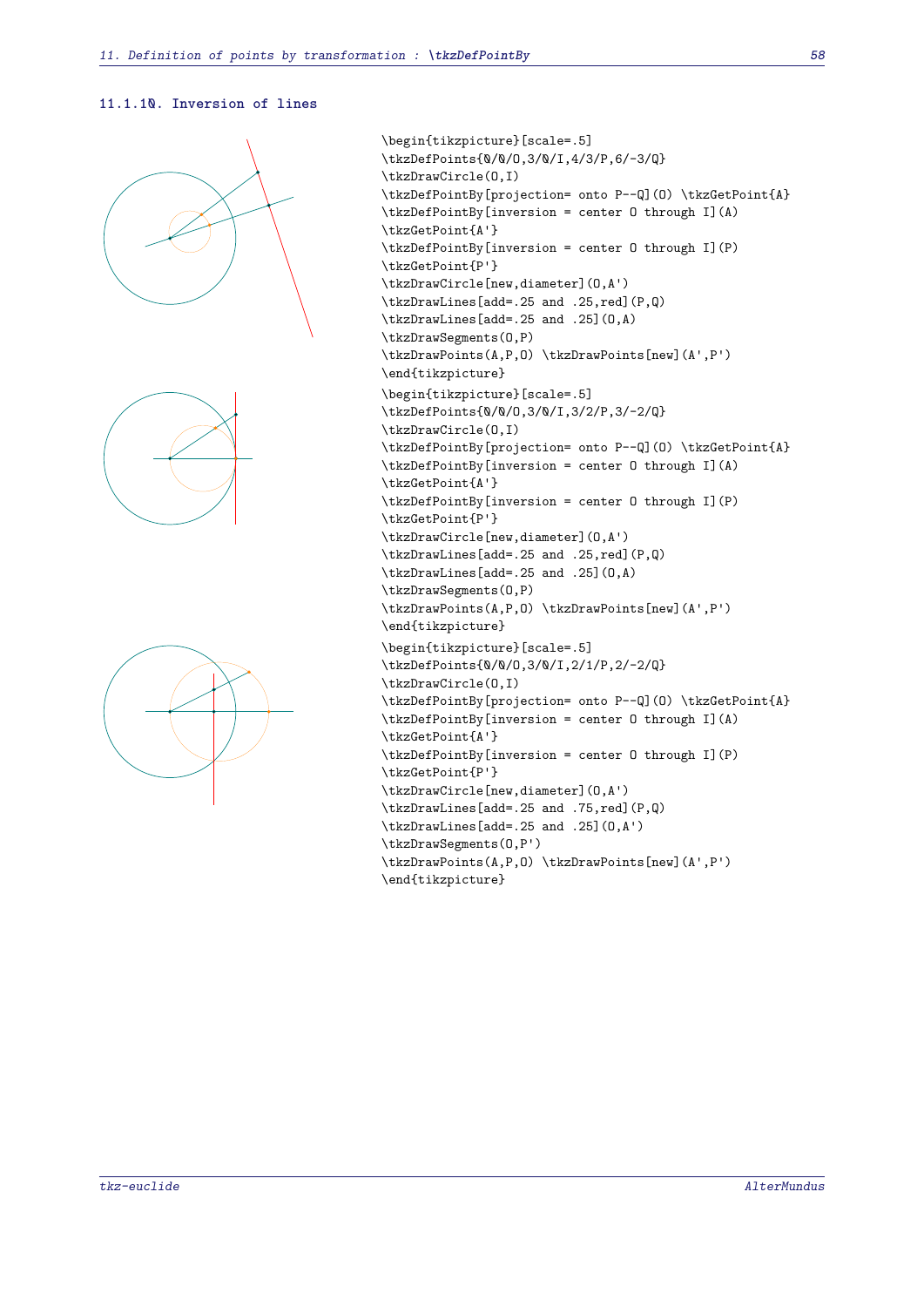### **11.1.11. Inversion of circle**



```
\begin{tikzpicture}[scale=.5]
\tkzDefPoints{0/0/O,3/2/A,2/1/P}
\tkzDefTangent[from = O](A,P) \tkzGetPoints{T}{X}
\tkzDefPointsBy[homothety=center O ratio 1.25](A,P,T){}
\tkzInterCC(A,P)(A',P') \tkzGetPoints{C}{D}
\tkzCalcLength(A,P)
\tkzGetLength{rAP}
\tkzDefPointOnCircle[R= angle 190 center A radius \rAP]
\tkzGetPoint{M}
\tkzDefPointBy[inversion = center O through C](M)
\tkzGetPoint{M'}
\tkzDrawCircles(A,P A',P')
\tkzDrawCircle(O,C)
\text{tkzDrawLines}[add=0 and .5] (0,T' 0,A' 0,M' 0,P')\tkzDrawPoints(A,A',P,P',O,T,T',M,M')
\tkzLabelPoints(O,T,T')
\tkzLabelPoints[above left](M,M')
\tkzLabelPoints[below](P,P')
\end{tikzpicture}
```
### **11.1.12. Inversion of Triangle with respect to the Incircle**



\begin{tikzpicture}[scale=1] \tkzDefPoints{0/0/A,5/1/B,3/6/C} \tkzDefTriangleCenter[in](A,B,C) \tkzGetPoint{O} \tkzDefPointBy[projection= onto A--C](O) \tkzGetPoint{b} \tkzDefPointBy[projection= onto A--C](O) \tkzGetPoint{b} \tkzDefPointBy[projection= onto B--C](O) \tkzGetPoint{a} \tkzDefPointBy[projection= onto A--B](O) \tkzGetPoint{c} \tkzDefPointsBy[inversion = center O through b](a,b,c)% {Ia,Ib,Ic} \tkzDefMidPoint(O,Ia) \tkzGetPoint{Ja} \tkzDefMidPoint(O,Ib) \tkzGetPoint{Jb} \tkzDefMidPoint(O,Ic) \tkzGetPoint{Jc} \tkzInterCC(Ja,0)(Jb,0)\tkzGetPoints{0}{x} \tkzInterCC(Ja,O)(Jc,O) \tkzGetPoints{y}{O} \tkzInterCC(Jb,O)(Jc,O) \tkzGetPoints{O}{z} \tkzDrawPolygon(A,B,C) \tkzDrawCircle(O,b)\tkzDrawPoints(A,B,C,O) \tkzDrawCircles[dashed,gray](Ja,y Jb,x Jc,z) \tkzDrawArc[line width=1pt,orange](Jb,x)(z) \tkzDrawArc[line width=1pt,orange](Jc,z)(y) \tkzDrawArc[line width=1pt,orange](Ja,y)(x) \tkzLabelPoint[below](A){\$A\$}\tkzLabelPoint[above](C){\$C\$} \tkzLabelPoint[right](B){\$B\$}\tkzLabelPoint[below](O){\$O\$} \end{tikzpicture}

### **11.1.13. Inversion: orthogonal circle with inversion circle**

The inversion circle itself, circles orthogonal to it, and lines through the inversion center are invariant under inversion. If the circle meets the reference circle, these invariant points of intersection are also on the inverse circle. See I and J in the next figure.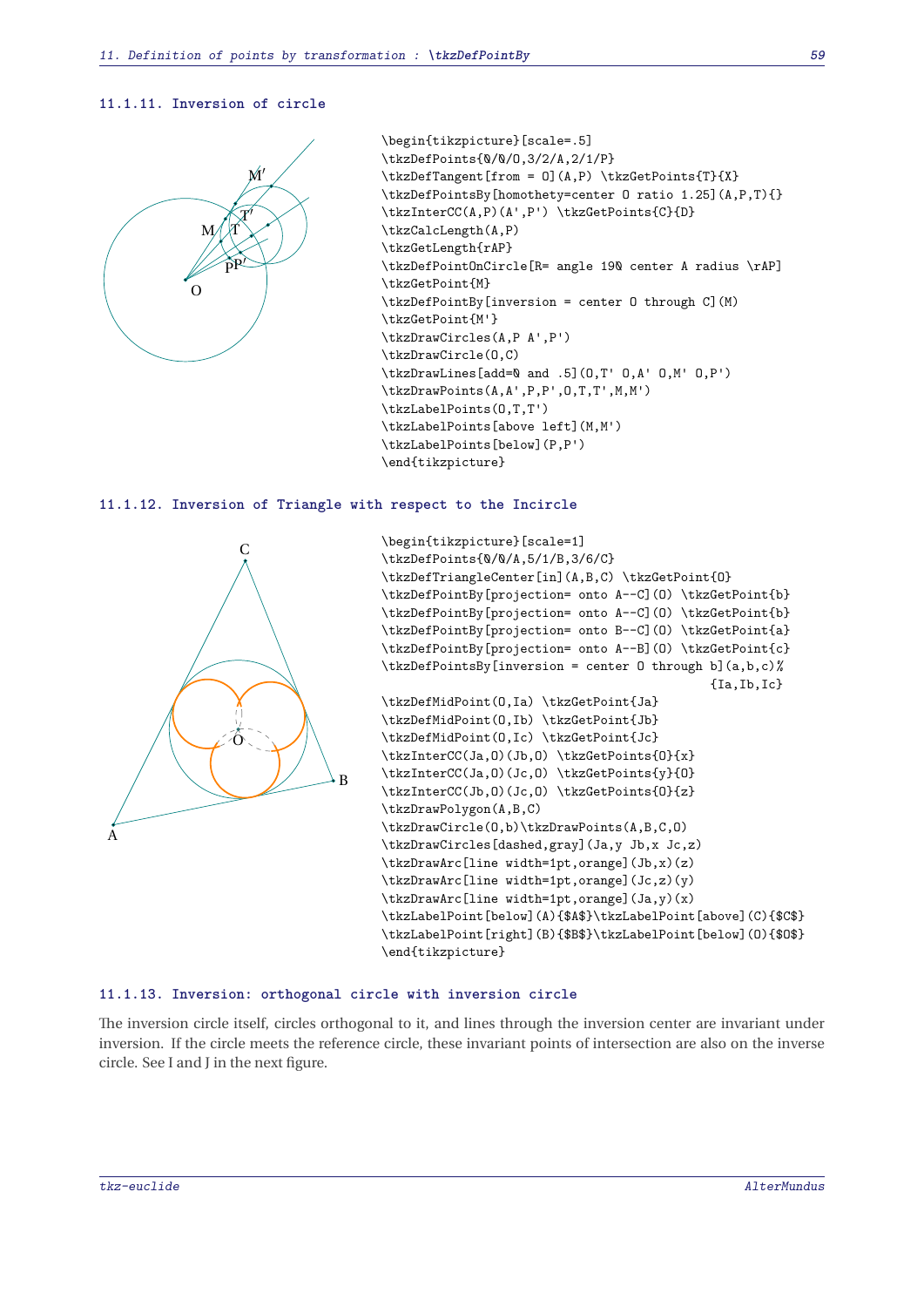

```
\begin{tikzpicture}[scale=1]
\tkzDefPoint(0,0){O}\tkzDefPoint(1,0){A}
\tkzDefPoint(-1.5,-1.5){z1}
\tkzDefPoint(1.5,-1.25){z2}
\tkzDefCircleBy[orthogonal through=z1 and z2](O,A)
\tkzGetPoint{c}
\tkzDrawCircle[new](c,z1)
\tkzDefPointBy[inversion = center O through A](z1)
\tkzGetPoint{Z1}
\tkzInterCC(O,A)(c,z1) \tkzGetPoints{I}{J}
\tkzDefPointBy[inversion = center O through A](I)
\tkzGetPoint{I'}
\tkzDrawCircle(O,A)
\tkzDrawPoints(O,A,z1,z2)
\tkzDrawPoints[new](c,Z1,I,J)
\tkzLabelPoints(O,A,z1,z2,c,Z1,I,J)
\end{tikzpicture}
```
### **11.1.14. Inversion and homothety**



```
\begin{tikzpicture}[scale=.75]
\tkzDefPoints{0/0/O,3/2/A,2/1/P}
\tkzDefTangent[from = O](A,P) \tkzGetPoints{T}{X}
\tkzDefPointsBy[homothety = center O%
                ratio 1.25](A,P,T){}
\tkzInterCC(A,P)(A',P') \tkzGetPoints{C}{D}
\tkzCalcLength(A,P)
\tkzGetLength{rAP}
\tkzDefPointOnCircle[R= angle 190 center A radius \rAP]
\tkzGetPoint{M}
\tkzDefPointBy[inversion = center O through C](M)
\tkzGetPoint{M'}
\tkzDrawCircles[new](A,P A',P')
\tkzDrawCircle(O,C)
\tkzDrawLines[add=0 and .5](O,T' O,A' O,M' O,P')
\tkzDrawPoints(A,A',P,P',O,T,T',M,M')
\tkzLabelPoints(O,T,T',M,M')
\tkzLabelPoints[below](P,P')
\end{tikzpicture}
```
For a more complex example see **Pappus** [45.25](#page-228-0)

#### **11.1.15. inversion negative**

It's an inversion followed by a symmetry of center <sup>O</sup>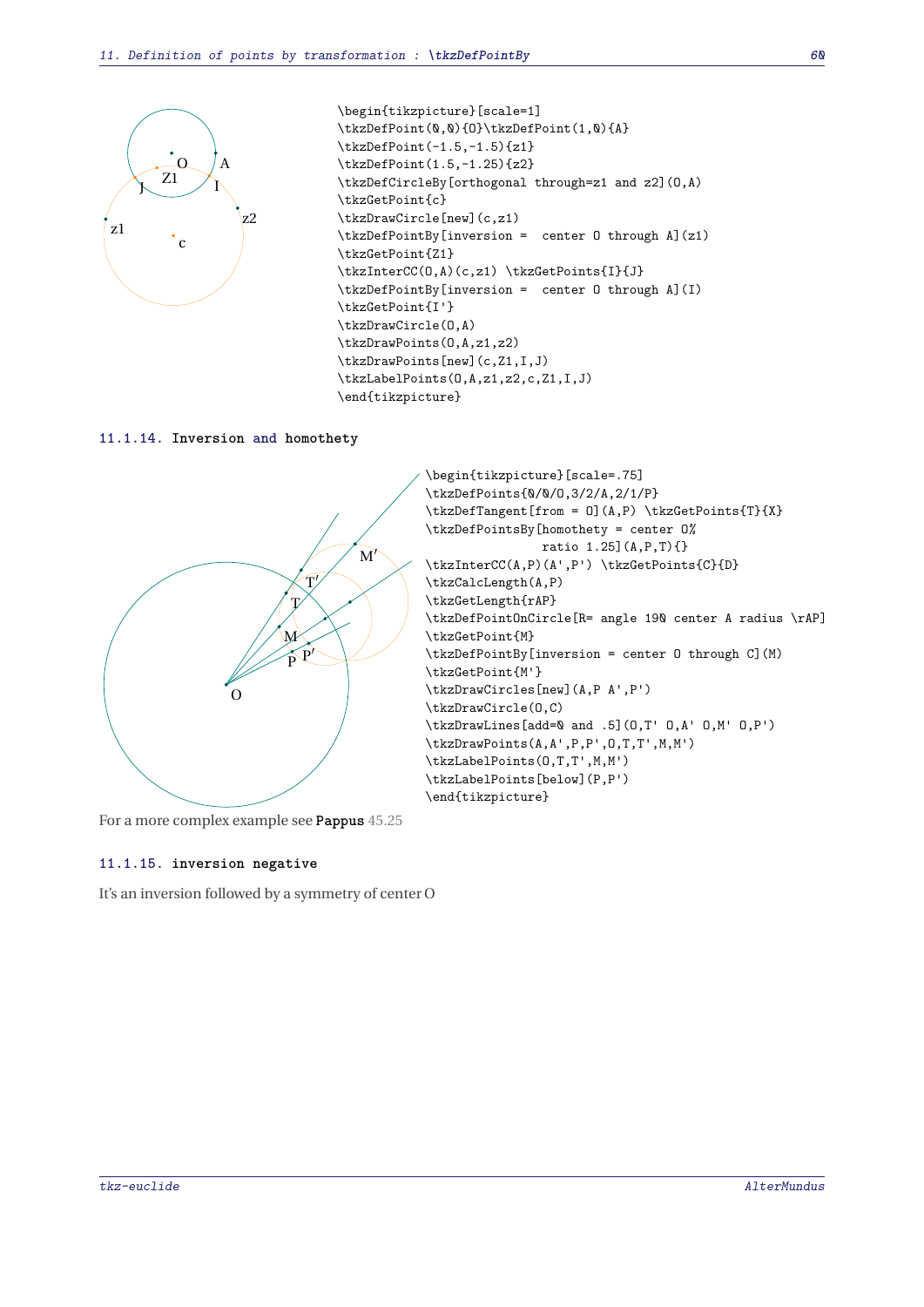

| \begin{tikzpicture}[scale=1.5]                              |  |
|-------------------------------------------------------------|--|
| \tkzDefPoints{1/0/A,0/0/0}                                  |  |
| \tkzDefPoint(-1.5,-1.5){z1}                                 |  |
| $\text{tkzDefPoint}(0.35, -2) {z2}$                         |  |
| \tkzDefPointBy[inversion negative = center 0 through A](z1) |  |
| \tkzGetPointfZ1}                                            |  |
| \tkzDefPointBy[inversion negative = center 0 through A](z2) |  |
| \tkzGetPoint{Z2}                                            |  |
| \tkzDrawCircle(0,A)                                         |  |
| \tkzDrawPoints[color=black, fill=red,size=4](Z1,Z2)         |  |
| \tkzDrawSegments(z1,Z1 z2,Z2)                               |  |
| \tkzDrawPoints[color=black, fill=red,size=4](0,z1,z2)       |  |
| \tkzLabelPoints[font=\scriptsize](0,A,z1,z2,Z1,Z2)          |  |

```
\end{tikzpicture}
```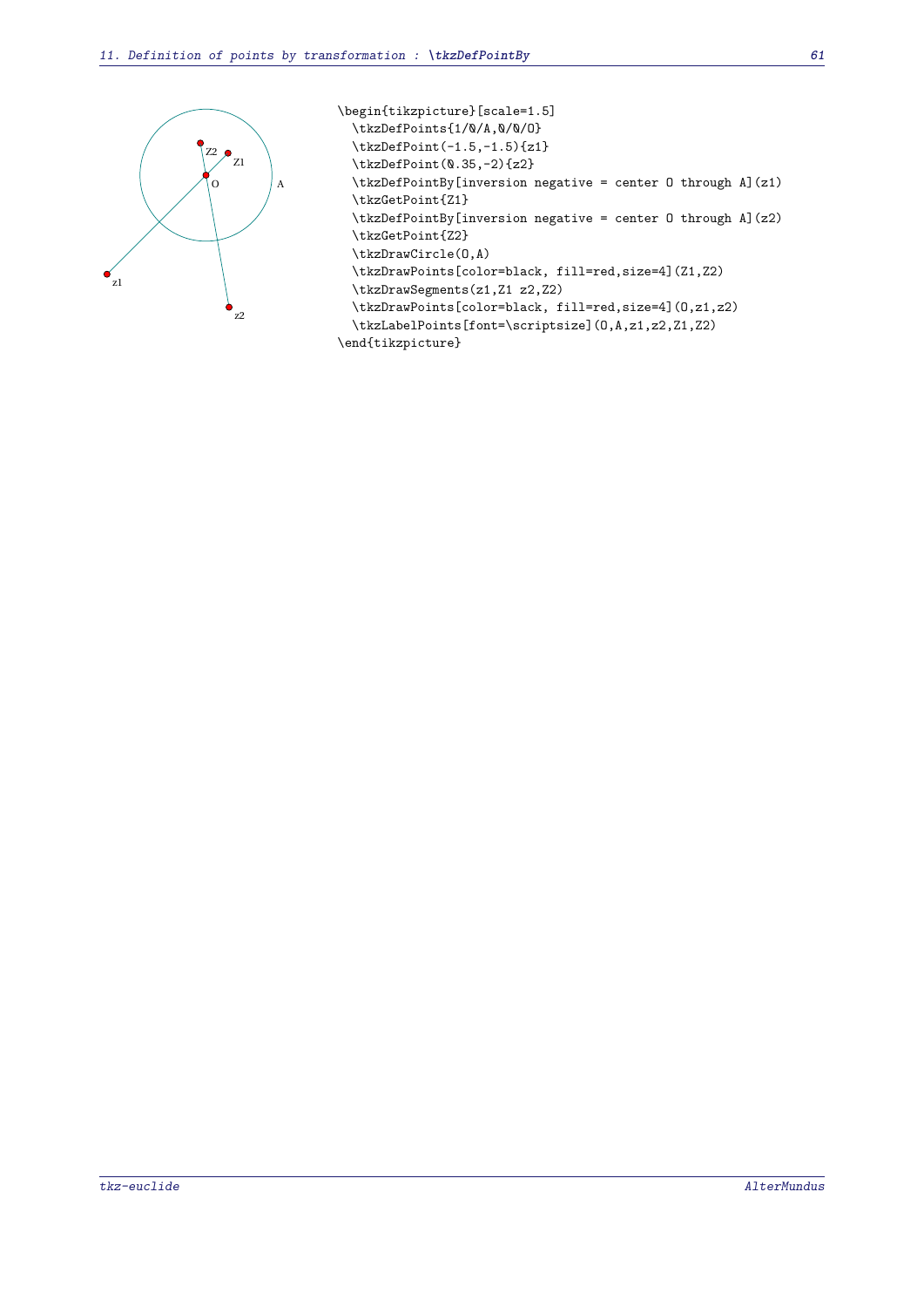### **11.2. Transformation of multiple points; \tkzDefPointsBy**

Variant of the previous macro for defining multiple images. You must give the names of the images as arguments, or indicate that the names of the images are formed from the names of the antecedents, leaving the argument empty.

\tkzDefPointsBy[translation= from A to A'](B,C){}

The images are  $B'$  and  $C'$ .

\tkzDefPointsBy[translation= from A to A'](B,C){D,E}

The images are <sup>D</sup> and <sup>E</sup>.

\tkzDefPointsBy[translation= from A to A'](B)

The image is B'.

|           | \tkzDefPointsBy[{local options}]({list of points}){{list of points}} |
|-----------|----------------------------------------------------------------------|
| arguments | examples                                                             |

(⟨list of points⟩){⟨list of pts⟩} (A,B){E,F} <sup>E</sup>,<sup>F</sup> images of <sup>A</sup>, <sup>B</sup>

If the list of images is empty then the name of the image is the name of the antecedent to which " ' " is added.

| options                                       | examples                                                                      |
|-----------------------------------------------|-------------------------------------------------------------------------------|
| translation = from #1 to #2                   | [translation=from A to B] $(E){ }$ }                                          |
| homothety = center #1 ratio #2                | [homothety=center A ratio .5] $(E)$ {F}                                       |
| $reflection = over #1--#2$                    | $[reflection=over A--B](E){F}$                                                |
| symmetry = center $#1$                        | [symmetry=center A](E){F}                                                     |
| projection = onto $#1--#2$                    | [projection=onto A--B](E){F}                                                  |
| rotation = center #1 angle #2                 | [rotation=center angle $30$ ] (E) {F}                                         |
| rotation in rad = center #1 angle #2          | for instance angle pi/3                                                       |
| rotation with nodes = center #1 from #2 to #3 | [center 0 from A to B] $(E){F}$                                               |
| $inversion = center #1 through #2$            | [inversion = center 0 through $A$ ] $(E)$ {F}                                 |
| inversion negative = center #1 through #2     | $\begin{array}{cccccccccc} \bullet & \bullet & \bullet & \bullet \end{array}$ |
|                                               |                                                                               |

The points are only defined and not drawn.

#### **11.2.1. Example of translation**



\begin{tikzpicture}[>=latex] \tkzDefPoints{0/0/A,3/0/B,3/1/A',1/2/C} \tkzDefPointsBy[translation= from A to A'](B,C){} \tkzDrawPolygon(A,B,C) \tkzDrawPolygon[new](A',B',C') \tkzDrawPoints(A,B,C) \tkzDrawPoints[new](A',B',C') \tkzLabelPoints(A,B,A',B') \tkzLabelPoints[above](C,C') \tkzDrawSegments[color = gray,->, style=dashed](A,A' B,B' C,C') \end{tikzpicture}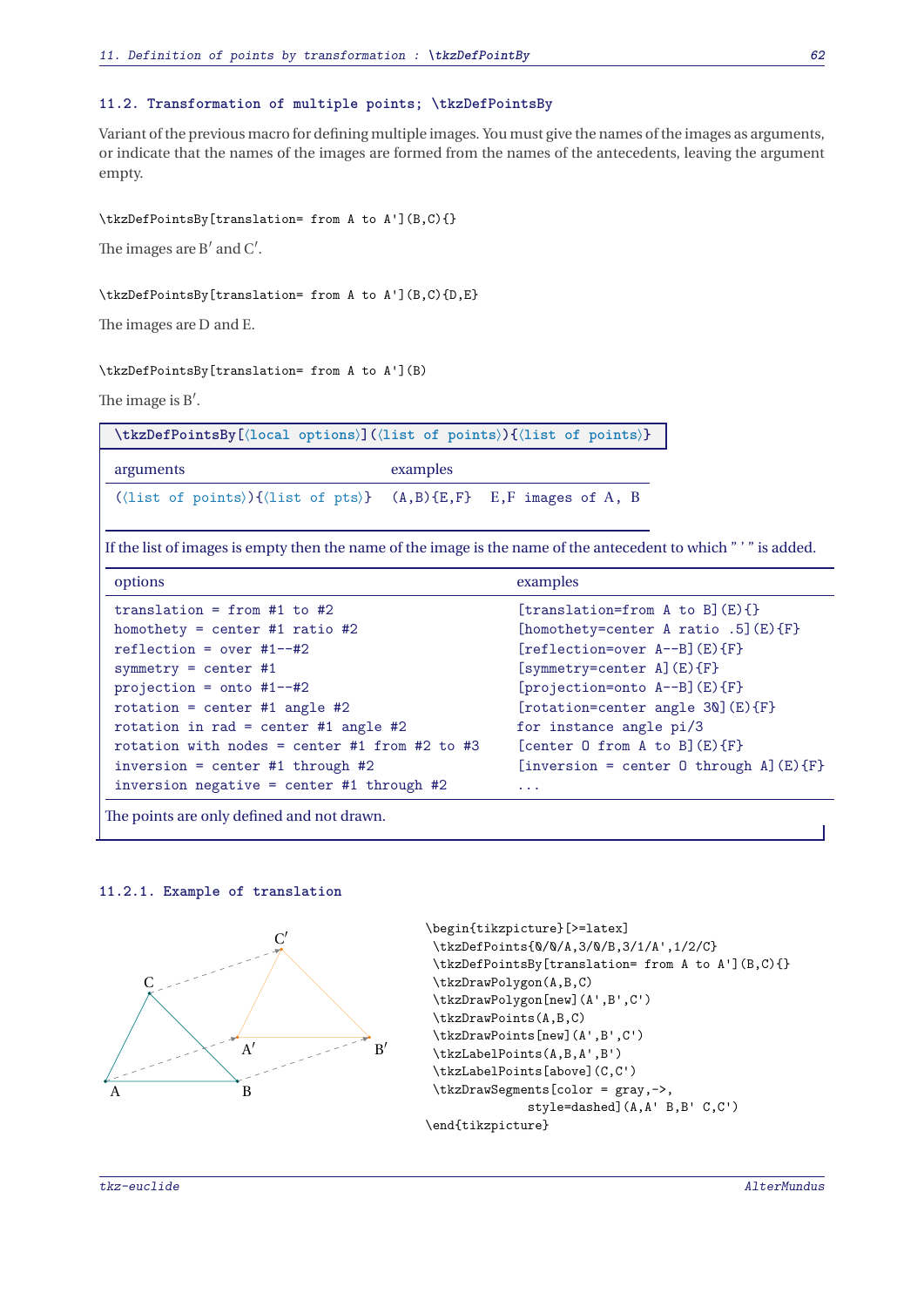# **11.2.2. Example of symmetry: an oval**



```
\begin{tikzpicture}[scale=0.4]
  \tkzDefPoint(-4,0){I}
  \tkzDefPoint(4,0){J}
  \tkzDefPoint(0,0){0}
  \tkzInterCC(J,O)(O,J) \tkzGetPoints{L}{H}
  \tkzInterCC(I,O)(O,I) \tkzGetPoints{K}{G}
  \tkzInterLL(I,K)(J,H) \tkzGetPoint{M}
  \tkzInterLL(I,G)(J,L) \tkzGetPoint{N}
  \tkzDefPointsBy[symmetry=center J](L,H){D,E}
  \tkzDefPointsBy[symmetry=center I](G,K){C,F}
  \begin{scope}[line style/.style = {very thin,teal}]
    \tkzDrawLines[add=1.5 and 1.5](I,K I,G J,H J,L)
    \tkzDrawLines[add=.5 and .5](I,J)
    \tkzDrawCircles(O,I I,O J,O)
    \tkzDrawArc[delta=0,orange](N,D)(C)
    \tkzDrawArc[delta=0,orange](M,F)(E)
    \tkzDrawArc[delta=0,orange](J,E)(D)
    \tkzDrawArc[delta=0,orange](I,C)(F)
  \end{scope}
\end{tikzpicture}
```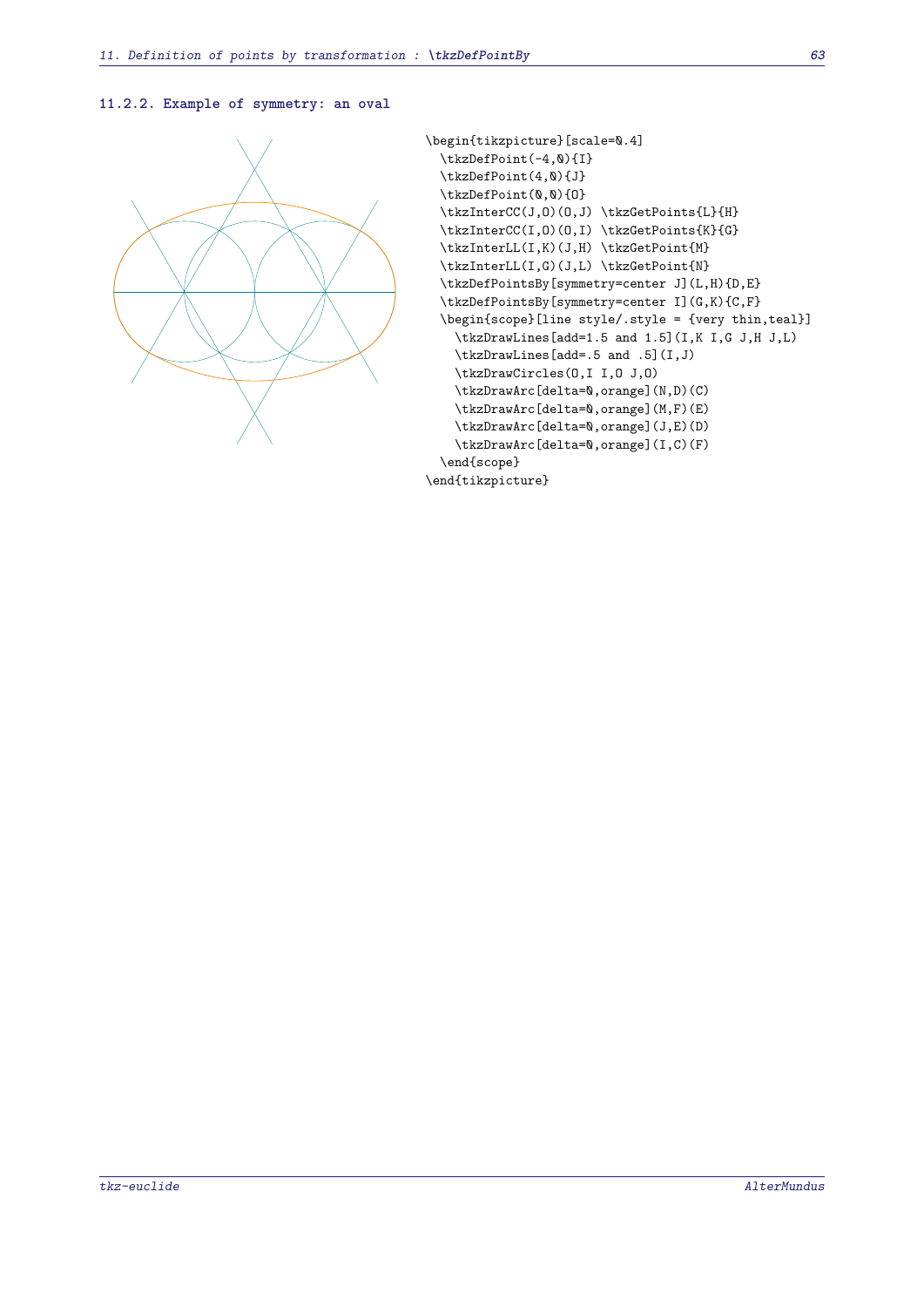#### **12. Defining points using a vector**

### **12.1. \tkzDefPointWith**

There are several possibilities to create points that meet certain vector conditions. This can be done with **\tkzDefPointWith**. The general principle is as follows, two points are passed as arguments, i.e. a vector. The different options allow to obtain a new point forming with the first point (with some exceptions) a collinear vector or a vector orthogonal to the first vector. Then the length is either proportional to that of the first one, or proportional to the unit. Since this point is only used temporarily, it does not have to be named immediately. The result is in **tkzPointResult**. The macro **\tkzGetPoint** allows you to retrieve the point and name it differently. There are options to define the distance between the given point and the obtained point. In the general case this distance is the distance between the 2 points given as arguments if the option is of the "normed" type then the distance between the given point and the obtained point is 1 cm. Then the <sup>K</sup> option allows to obtain multiples.

| \tkzDefPointWith(\pt1,pt2))                                           |                                                                                      |                                                                   |  |  |
|-----------------------------------------------------------------------|--------------------------------------------------------------------------------------|-------------------------------------------------------------------|--|--|
| It is in fact the definition of a point meeting vectorial conditions. |                                                                                      |                                                                   |  |  |
| definition<br>arguments                                               | explanation                                                                          |                                                                   |  |  |
| (pt1, pt2)                                                            | point couple the result is a point in tkzPointResult                                 |                                                                   |  |  |
|                                                                       |                                                                                      |                                                                   |  |  |
|                                                                       | In what follows, it is assumed that the point is recovered by $\text{KzGetPoint{C}}$ |                                                                   |  |  |
| options                                                               | example                                                                              | explanation                                                       |  |  |
| orthogonal                                                            | [orthogonal](A, B)                                                                   | $AC = AB$ and $\overrightarrow{AC} \perp \overrightarrow{AB}$     |  |  |
| orthogonal normed                                                     | [orthogonal normed] $(A, B)$                                                         | $AC = 1$ and $\overrightarrow{AC} \perp \overrightarrow{AB}$      |  |  |
| linear                                                                | $\overrightarrow{AC} = K \times \overrightarrow{AB}$<br>[linear] $(A, B)$            |                                                                   |  |  |
| linear normed                                                         | [linear normed] $(A, B)$                                                             | $AC = K$ and $\overrightarrow{AC} = k \times \overrightarrow{AB}$ |  |  |
| colinear= $at$ #1                                                     | [colinear= at $C$ ] $(A, B)$                                                         | $\overline{CD} = \overline{AB}$                                   |  |  |
| colinear normed= at #1                                                | $[colinear normed = at C](A, B)$                                                     | $\overrightarrow{CD} = \overrightarrow{AB}$                       |  |  |
| K                                                                     | [linear] $(A, B)$ , K=2                                                              | $\overrightarrow{AC} = 2 \times \overrightarrow{AB}$              |  |  |

#### **12.1.1. Option colinear at, simple example**

 $(AB = CD)$ 



| \begin{tikzpicture}[scale=1.2,            |
|-------------------------------------------|
| vect/.style={->,shorten >=1pt, >=latex'}] |
| \tkzDefPoint(2,3){A} \tkzDefPoint(4,2){B} |
| \tkzDefPoint(0.1){C}                      |
| \tkzDefPointWith[colinear=at C](A,B)      |
| \tkzGetPoint{D}                           |
| \tkzDrawPoints[new](A,B,C,D)              |
| \tkzLabelPoints[above right=3pt](A,B,C,D) |
| \tkzDrawSegments[vect](A,BC,D)            |
| \end{tikzpicture}                         |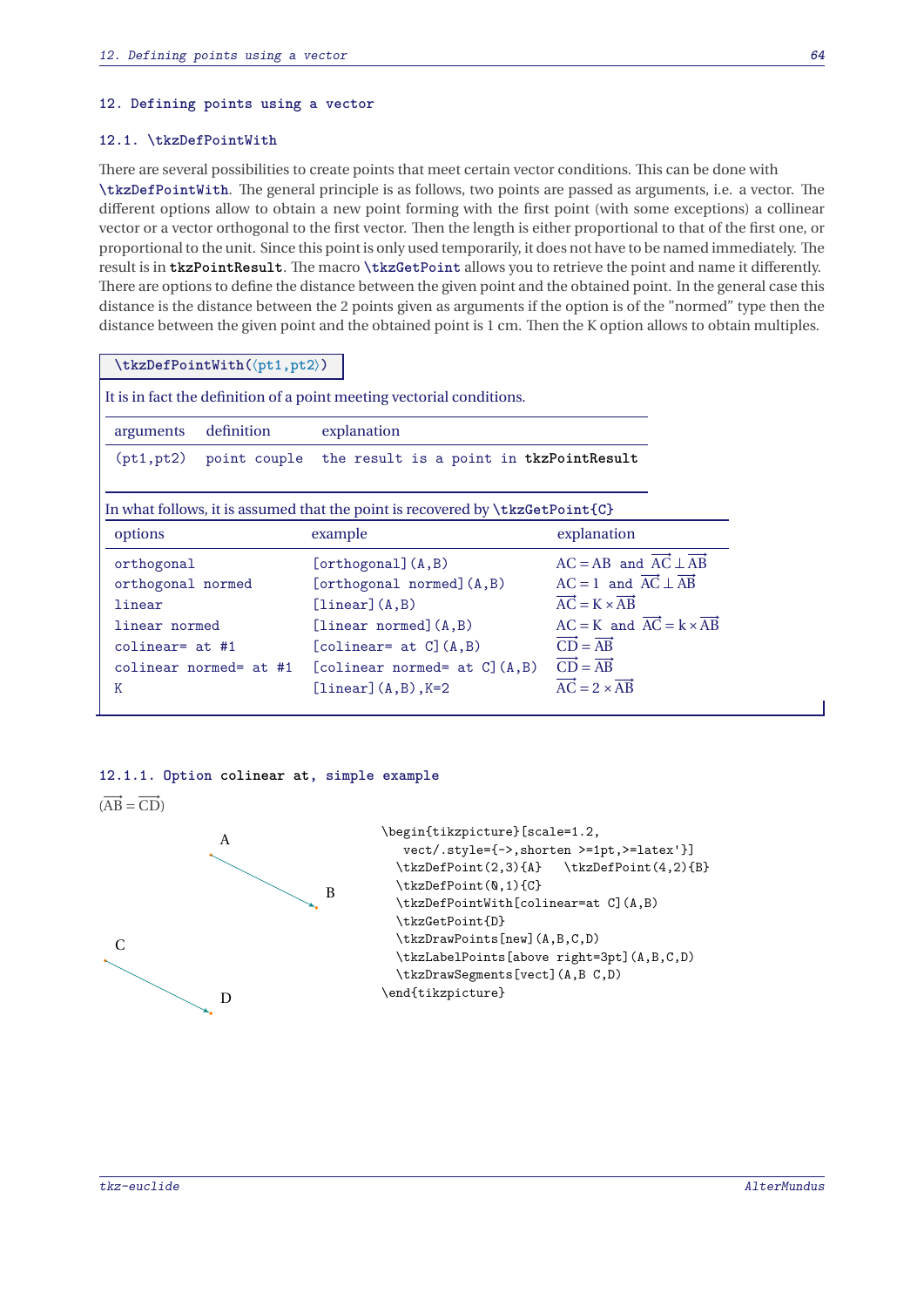**12.1.2. Option colinear at, complex example**

```
\begin{tikzpicture}[scale=.75]
\tkzDefPoints{0/0/B,3.6/0/C,1.5/4/A}
\tkzDefSpcTriangle[ortho](A,B,C){Ha,Hb,Hc}
\tkzDefTriangleCenter[ortho](A,B,C) \tkzGetPoint{H}
\tkzDefSquare(A,C) \tkzGetPoints{R}{S}
\tkzDefSquare(B,A) \tkzGetPoints{M}{N}
\tkzDefSquare(C,B) \tkzGetPoints{P}{Q}
\tkzDefPointWith[colinear= at M](A,S) \tkzGetPoint{A'}
\tkzDefPointWith[colinear= at P](B,N) \tkzGetPoint{B'}
\tkzDefPointWith[colinear= at Q](C,R) \tkzGetPoint{C'}
\tkzDefPointBy[projection=onto P--Q](Ha) \tkzGetPoint{Pa}
\tkzDrawPolygon[teal,thick](A,C,R,S)\tkzDrawPolygon[teal,thick](A,B,N,M)
\tkzDrawPolygon[teal,thick](C,B,P,Q)
\tkzDrawPoints[teal,size=2](A,B,C,Ha,Hb,Hc,A',B',C')
\tkzDrawSegments[ultra thin,red](M,A' A',S P,B' B',N Q,C' C',R B,S C,M C,N B,R A,P A,Q)
\tkzDrawSegments[ultra thin,teal, dashed](A,Ha B,Hb C,Hc)
\tkzDefPointBy[rotation=center A angle 90](S) \tkzGetPoint{S'}
\tkzDrawSegments[ultra thin,teal,dashed](B,S' A,S' A,A' M,S' B',Q P,C' M,S Ha,Pa)
\tkzDrawArc(A,S)(S')
\end{tikzpicture}
```
#### **12.1.3. Option colinear at**

How to use <sup>K</sup>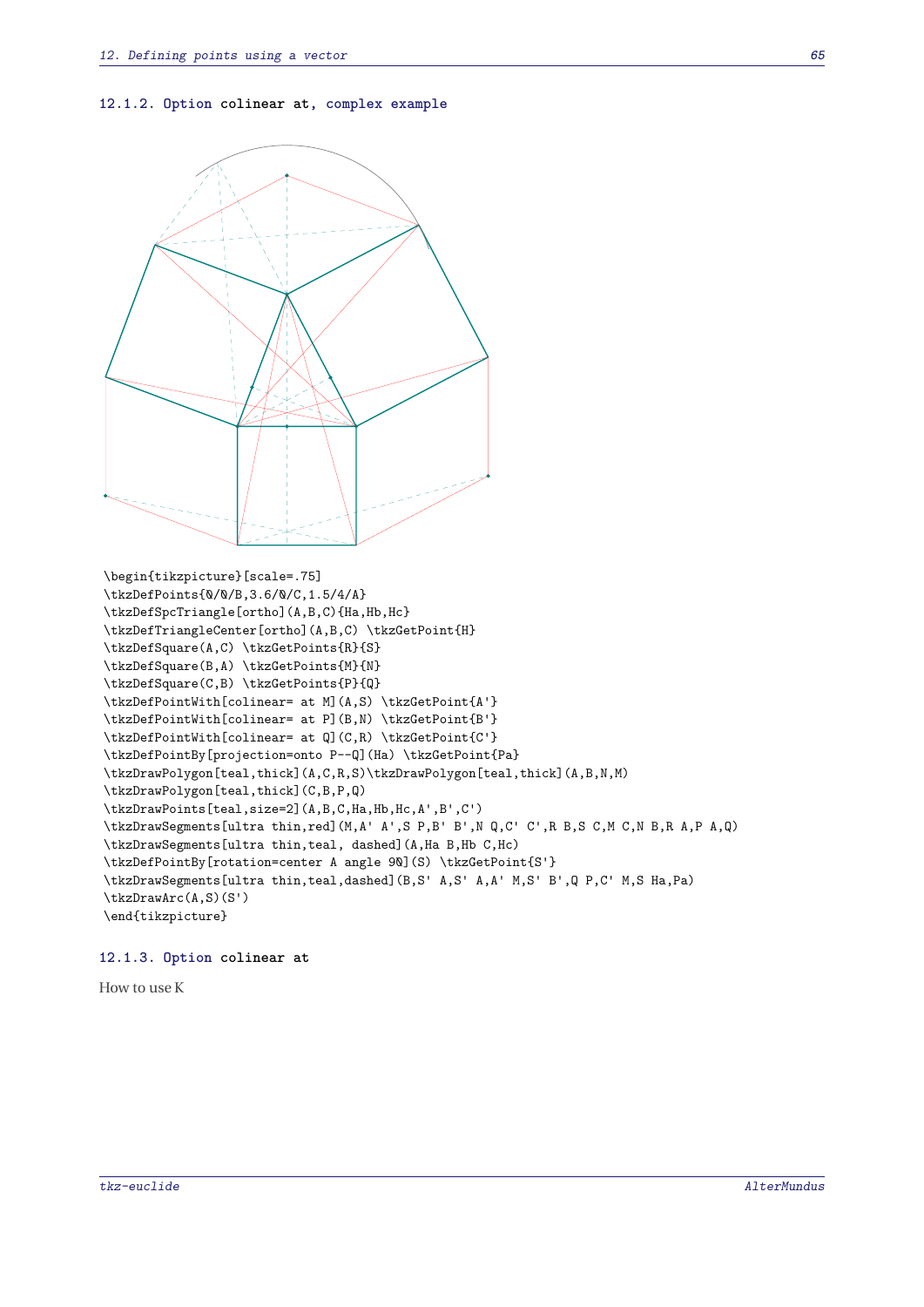



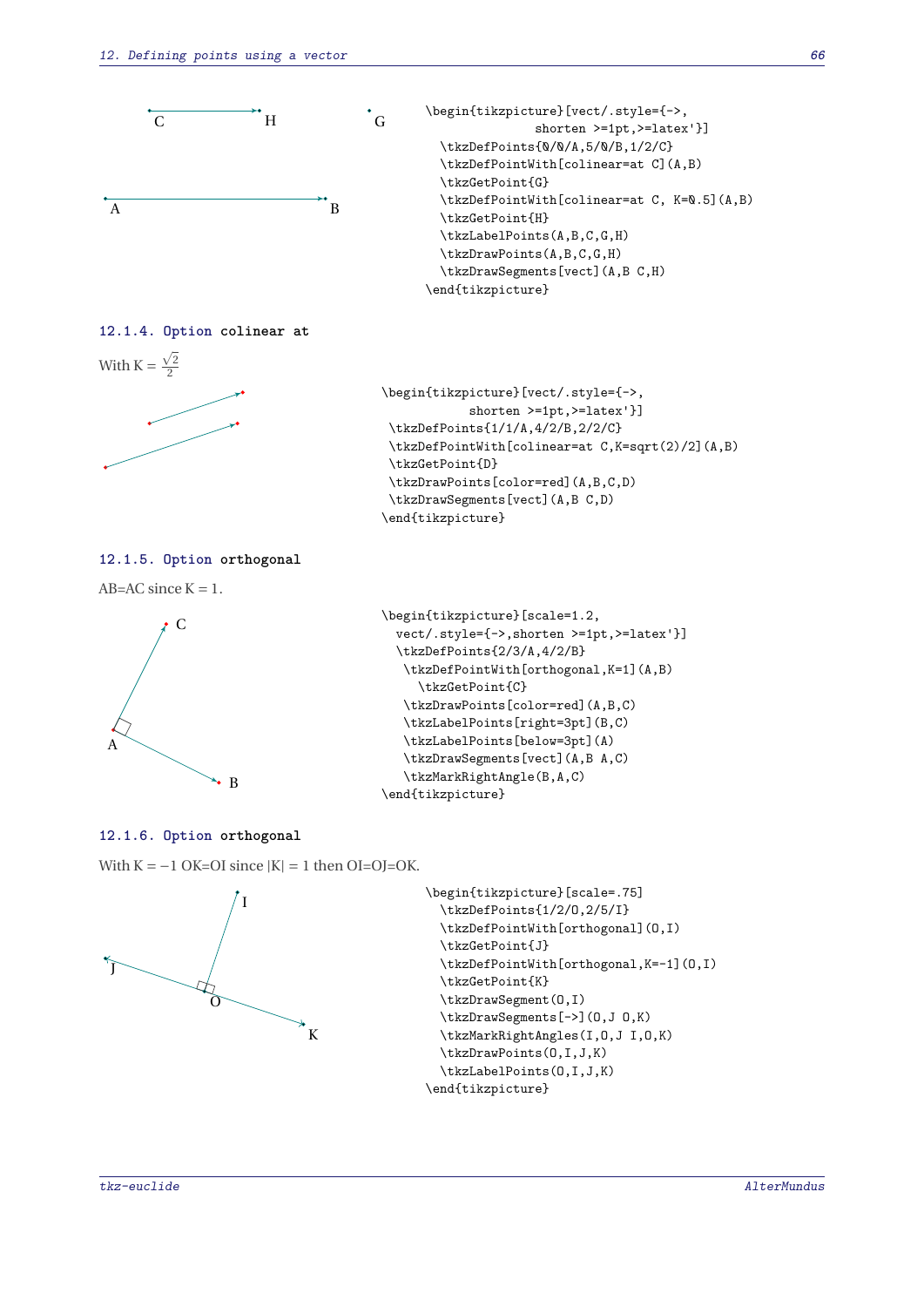#### **12.1.7. Option orthogonal more complicated example**



```
\begin{tikzpicture}[scale=.75]
  \tkzDefPoints{0/0/A,6/0/B}
  \tkzDefMidPoint(A,B)
    \tkzGetPoint{I}
  \tkzDefPointWith[orthogonal,K=-.75](B,A)
  \tkzGetPoint{C}
  \tkzInterLC(B,C)(B,I)
     \tkzGetPoints{D}{F}
  \tkzDuplicateSegment(B,F)(A,F)
  \tkzGetPoint{E}
  \tkzDrawArc[delta=10](F,E)(B)
  \tkzInterLC(A,B)(A,E)
    \tkzGetPoints{N}{M}
  \tkzDrawArc[delta=10](A,M)(E)
  \tkzDrawLines(A,B B,C A,F)
  \tkzCompass(B,F)
  \tkzDrawPoints(A,B,C,F,M,E)
  \tkzLabelPoints(A,B,C,F,M)
  \tkzLabelPoints[above](E)
\end{tikzpicture}
```
#### **12.1.8. Options colinear and orthogonal**



```
\begin{tikzpicture}[scale=1.2,
  vect/.style={->,shorten >=1pt,>=latex'}]
  \tkzDefPoints{2/1/A,6/2/B}
  \tkzDefPointWith[orthogonal,K=.5](A,B)
  \tkzGetPoint{C}
  \tkzDefPointWith[colinear=at C,K=.5](A,B)
  \tkzGetPoint{D}
  \tkzMarkRightAngle[fill=gray!20](B,A,C)
  \tkzDrawSegments[vect](A,B A,C C,D)
  \tkzDrawPoints(A,...,D)
\end{tikzpicture}
```
### **12.1.9. Option orthogonal normed**

 $K = 1$  AC = 1.



```
\begin{tikzpicture}[scale=1.2,
  vect/.style={->,shorten >=1pt,>=latex'}]
  \tkzDefPoints{2/3/A,4/2/B}
  \tkzDefPointWith[orthogonal normed](A,B)
  \tkzGetPoint{C}
  \tkzDrawPoints[color=red](A,B,C)
  \tkzDrawSegments[vect](A,B A,C)
  \tkzMarkRightAngle[fill=gray!20](B,A,C)
\end{tikzpicture}
```
### **12.1.10. Option orthogonal normed and K=2**

 $K = 2$  therefore  $AC = 2$ .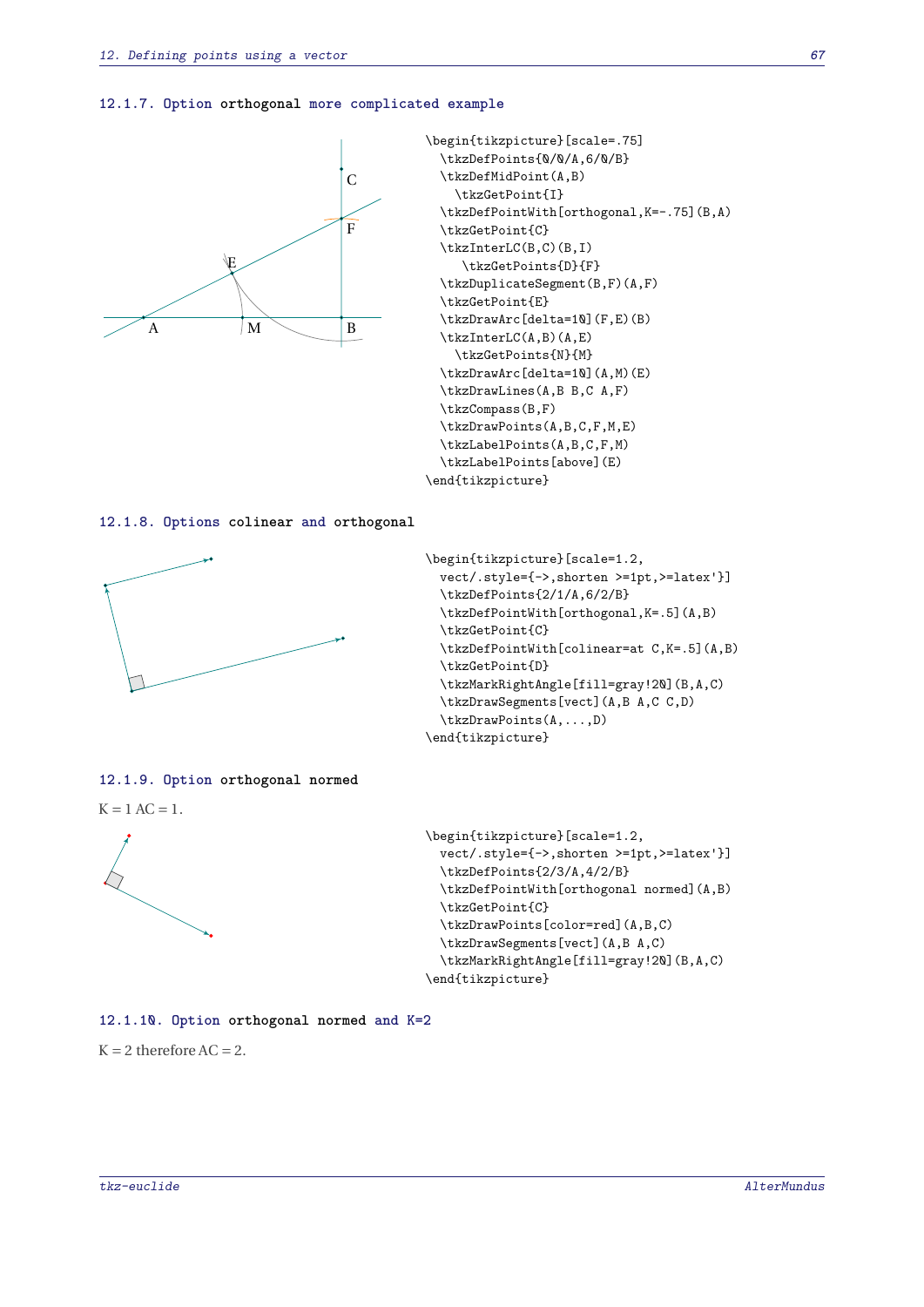

### **12.1.11. Option linear**

Here  $K = 0.5$ .

This amounts to applying a homothety or a multiplication of a vector by a real. Here is the middle of [AB].



```
\begin{tikzpicture}[scale=1.2]
  \tkzDefPoints{1/3/A,4/2/B}
  \tkzDefPointWith[linear,K=0.5](A,B)
  \tkzGetPoint{C}
  \tkzDrawPoints[color=red](A,B,C)
  \tkzDrawSegment(A,B)
  \tkzLabelPoints[above right=3pt](A,B,C)
\end{tikzpicture}
```
### **12.1.12. Option linear normed**

In the following example  $AC = 1$  and  $C$  belongs to  $(AB)$ .



```
\begin{tikzpicture}[scale=1.2]
\tkzDefPoints{1/3/A,4/2/B}
\tkzDefPointWith[linear normed](A,B)
\tkzGetPoint{C}
\tkzDrawPoints[color=red](A,B,C)
\tkzDrawSegment(A,B)
\tkzLabelSegment(A,C){$1$}
\tkzLabelPoints[above right=3pt](A,B,C)
\end{tikzpicture}
```
# **12.2. \tkzGetVectxy**

Retrieving the coordinates of a vector.

| $\texttt{kzGetVector}(\langle A, B \rangle) {\langle \texttt{text} \rangle}$ |         |                                                                            |  |
|------------------------------------------------------------------------------|---------|----------------------------------------------------------------------------|--|
| Allows to obtain the coordinates of a vector.                                |         |                                                                            |  |
| arguments                                                                    | example | explanation                                                                |  |
|                                                                              |         | $(point)$ {name of macro} \tkzGetVectxy(A,B){V} \Vx,\Vy: coordinates of AB |  |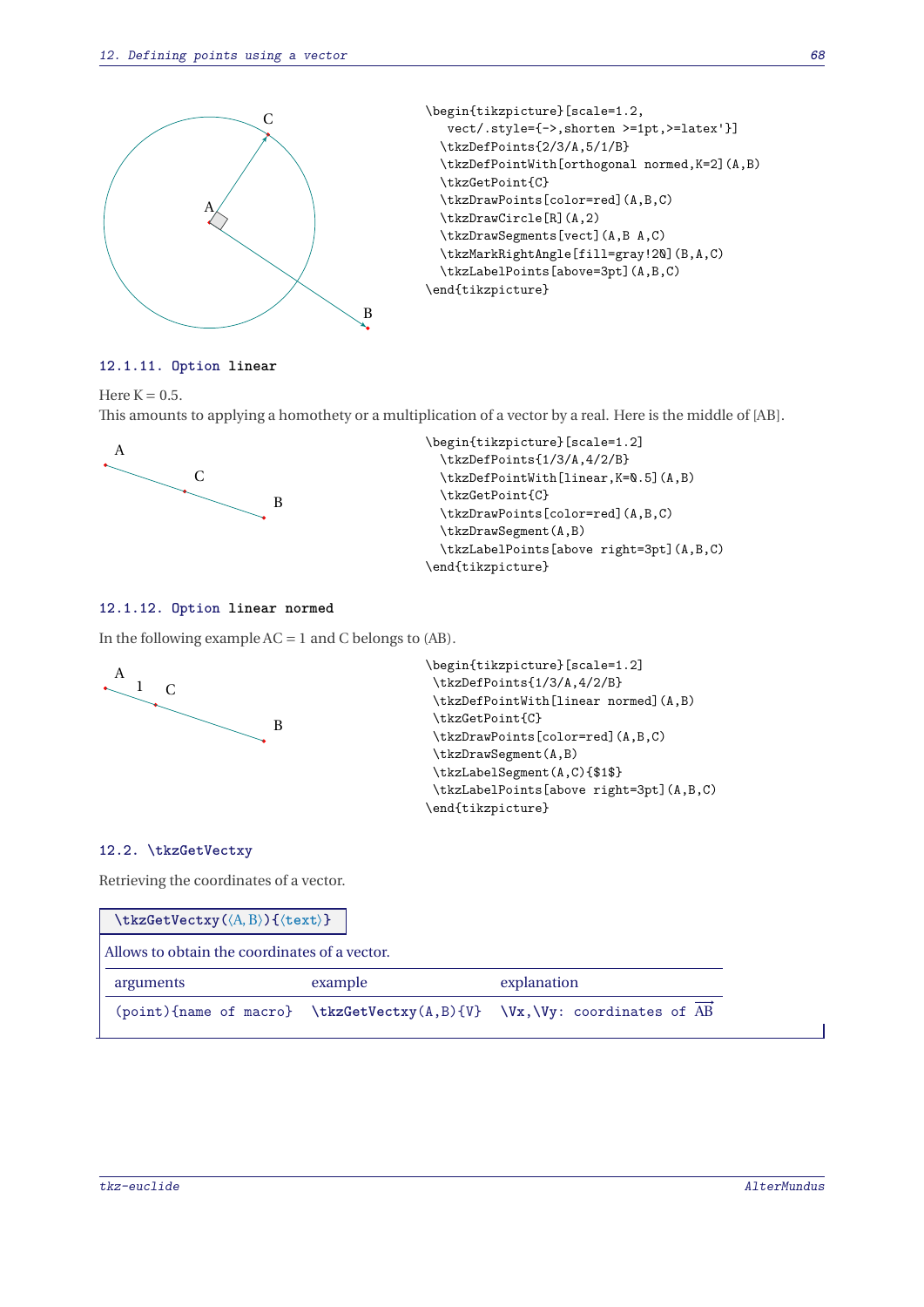# **12.2.1. Coordinate transfer with \tkzGetVectxy**



\begin{tikzpicture} \tkzDefPoints{0/0/O,1/1/A,4/2/B} \tkzGetVectxy(A,B){v} \tkzDefPoint(\vx,\vy){V} \tkzDrawSegment[->,color=red](O,V) \tkzDrawSegment[->,color=blue](A,B) \tkzDrawPoints(A,B,O) \tkzLabelPoints(A,B,O,V) \end{tikzpicture}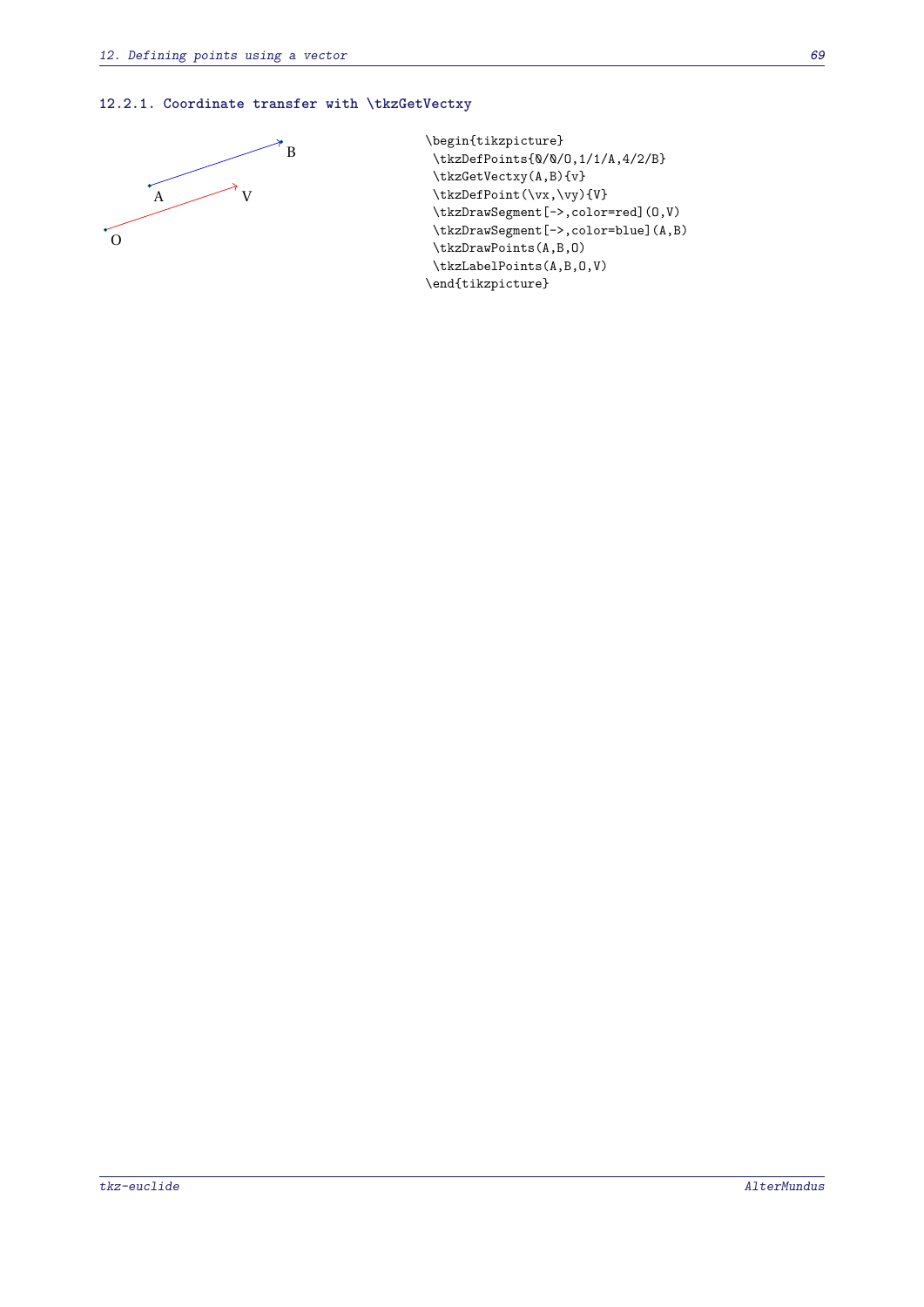### **13. Straight lines**

It is of course essential to draw straight lines, but before this can be done, it is necessary to be able to define certain particular lines such as mediators, bisectors, parallels or even perpendiculars. The principle is to determine two points on the straight line.

# **13.1. Definition of straight lines**

## **\tkzDefLine[**⟨**local options**⟩**](**⟨**pt1,pt2**⟩**) or (**⟨**pt1,pt2,pt3**⟩**)**

The argument is a list of two or three points. Depending on the case, the macro defines one or two points necessary to obtain the line sought. Either the macro **\tkzGetPoint** or the macro **\tkzGetPoints** must be used. I used the term "mediator" to designate the perpendicular bisector line at the middle of a line segment.

| arguments                                                                                                                         | example                  | explanation                                                                  |                                                                                                                                                                                                                                                                                                                                               |
|-----------------------------------------------------------------------------------------------------------------------------------|--------------------------|------------------------------------------------------------------------------|-----------------------------------------------------------------------------------------------------------------------------------------------------------------------------------------------------------------------------------------------------------------------------------------------------------------------------------------------|
| $(\langle pt1, pt2 \rangle)$<br>$(\langle pt1, pt2, pt3 \rangle)$ $(\langle A, B, C \rangle)$                                     | $(\langle A, B \rangle)$ |                                                                              | [mediator](A,B)<br>[bisector](B,A,C)                                                                                                                                                                                                                                                                                                          |
| options<br>mediator<br>perpendicular=through<br>orthogonal=through<br>parallel=through<br>bisector<br>bisector out<br>Κ<br>normed |                          | default<br>mediator<br>mediator<br>mediator<br>mediator<br>mediator<br>false | definition<br>perpendicular bisector of a line segment<br>perpendicular to a straight line passing through a point<br>see above<br>parallel to a straight line passing through a point<br>bisector of an angle defined by three points<br>Exterior Angle Bisector<br>coefficient for the perpendicular line<br>normalizes the created segment |

### **13.1.1. Example with mediator**



```
\begin{tikzpicture}[rotate=25]
\tkzDefPoints{-2/0/A,1/2/B}
\tkzDefLine[mediator](A,B) \tkzGetPoints{C}{D}
\tkzDefPointWith[linear,K=.75](C,D) \tkzGetPoint{D}
\tkzDefMidPoint(A,B) \tkzGetPoint{I}
\tkzFillPolygon[color=teal!20](A,C,B,D)
\tkzDrawSegments(A,B C,D)
\tkzMarkRightAngle(B,I,C)
\tkzDrawSegments(D,B D,A)
\tkzDrawSegments(C,B C,A)
\end{tikzpicture}
```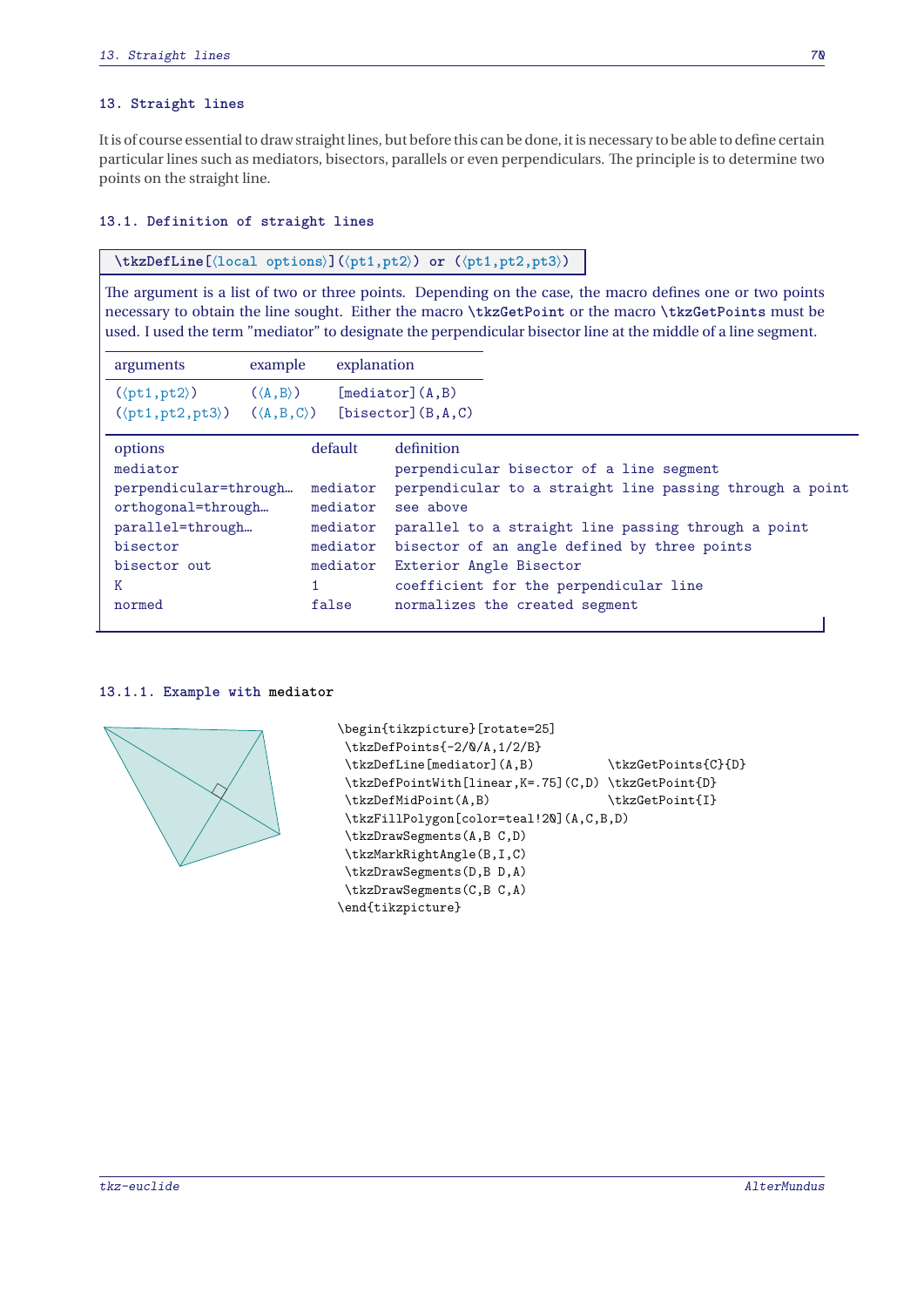### **13.1.2. Example with bisector and normed**



\begin{tikzpicture}[rotate=25,scale=.75] \tkzDefPoints{0/0/C, 2/-3/A, 4/0/B} \tkzDefLine[bisector,normed](B,A,C) \tkzGetPoint{a} \tkzDrawLines[add= 0 and .5](A,B A,C) \tkzShowLine[bisector,gap=4,size=2,color=red](B,A,C) \tkzDrawLines[new,dashed,add= 0 and 3](A,a) \end{tikzpicture}

#### **13.1.3. Example with orthogonal and parallel**



```
\begin{tikzpicture}
   \tkzDefPoints{-1.5/-0.25/A,1/-0.75/B,-0.7/1/C}
   \tkzDrawLine(A,B)
   \tkzLabelLine[pos=1.25,below left](A,B){$(d_1)$}
   \tkzDrawPoints(A,B,C)
   \tkzDefLine[orthogonal=through C](B,A) \tkzGetPoint{c}
   \tkzDrawLine(C,c)
   \tkzLabelLine[pos=1.25,left](C,c){$(\delta)$}
   \tkzInterLL(A,B)(C,c) \tkzGetPoint{I}
   \tkzMarkRightAngle(C,I,B)
   \tkzDefLine[parallel=through C](A,B) \tkzGetPoint{c'}
   \tkzDrawLine(C,c')
   \tkzLabelLine[pos=1.25,below left](C,c'){$(d_2)$}
   \tkzMarkRightAngle(I,C,c')
\end{tikzpicture}
```
# **13.1.4. An envelope**

Based on a figure from O. Reboux with pst-eucl by D Rodriguez.

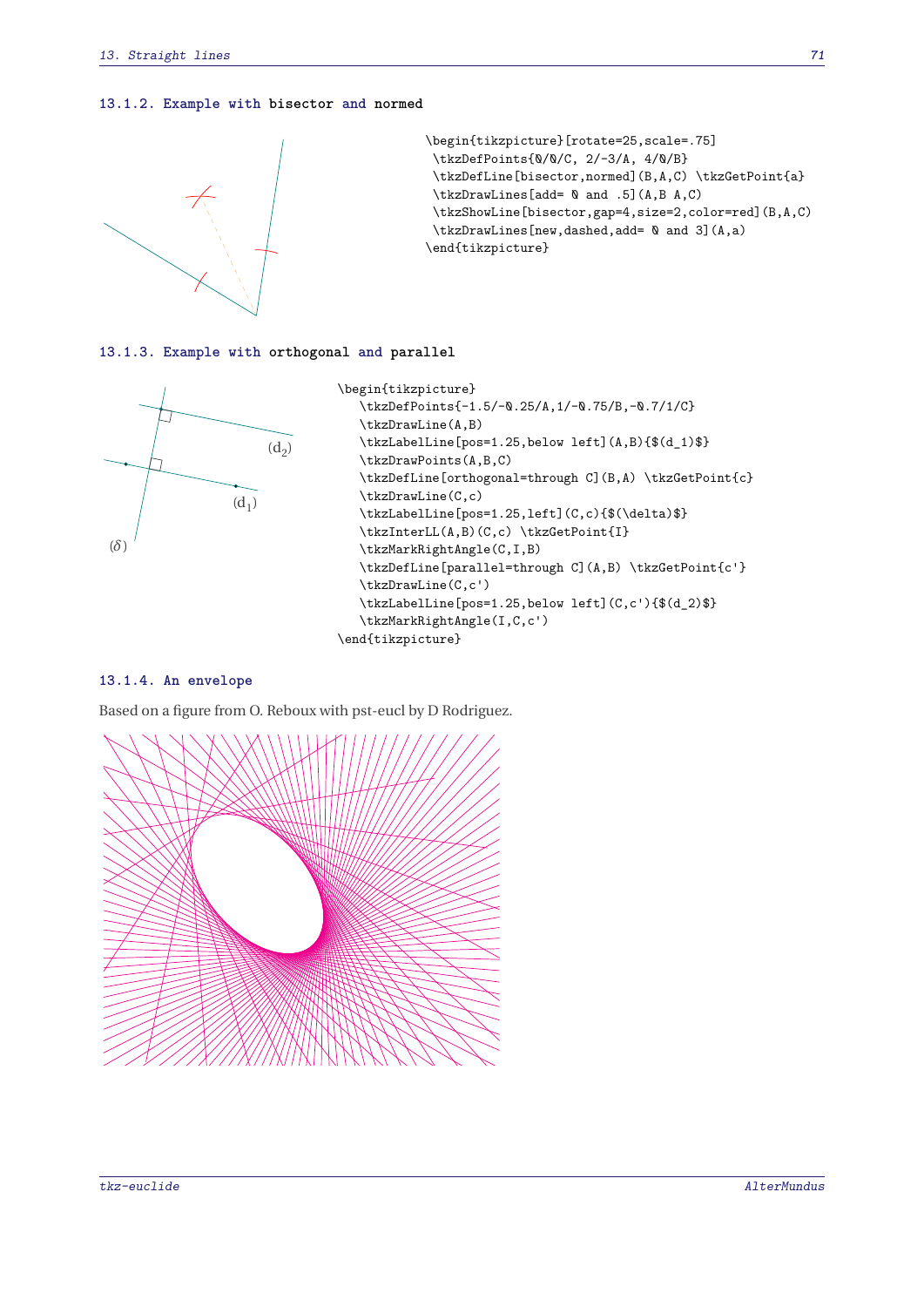```
\begin{tikzpicture}[scale=.75]
\tkzInit[xmin=-6,ymin=-4,xmax=6,ymax=6] % necessary
\tkzClip
\tkzDefPoint(0,0){0}
\tkzDefPoint(132:4){A}
\tkzDefPoint(5,0){B}
\foreach \ang in {5,10,...,360}{%
 \tkzDefPoint(\ang:5){M}
 \tkzDefLine[mediator](A,M)
 \tkzDrawLine[color=magenta,add= 3 and 3](tkzFirstPointResult,tkzSecondPointResult)}
\end{tikzpicture}
```
# **13.1.5. A parabola**

Based on a figure from O. Reboux with pst-eucl by D Rodriguez. It is not necessary to name the two points that define the mediator.



### **13.2. Specific lines: Tangent to a circle**

Two constructions are proposed. The first one is the construction of a tangent to a circle at a given point of this circle and the second one is the construction of a tangent to a circle passing through a given point outside a disc.

**\tkzDefTangent[**⟨**local options**⟩**](**⟨**pt1,pt2**⟩**) or (**⟨**pt1,dim**⟩**)**

The parameter in brackets is the center of the circle or the center of the circle and a point on the circle or the center and the radius. This macro replaces the old one: **\tkzTangent**.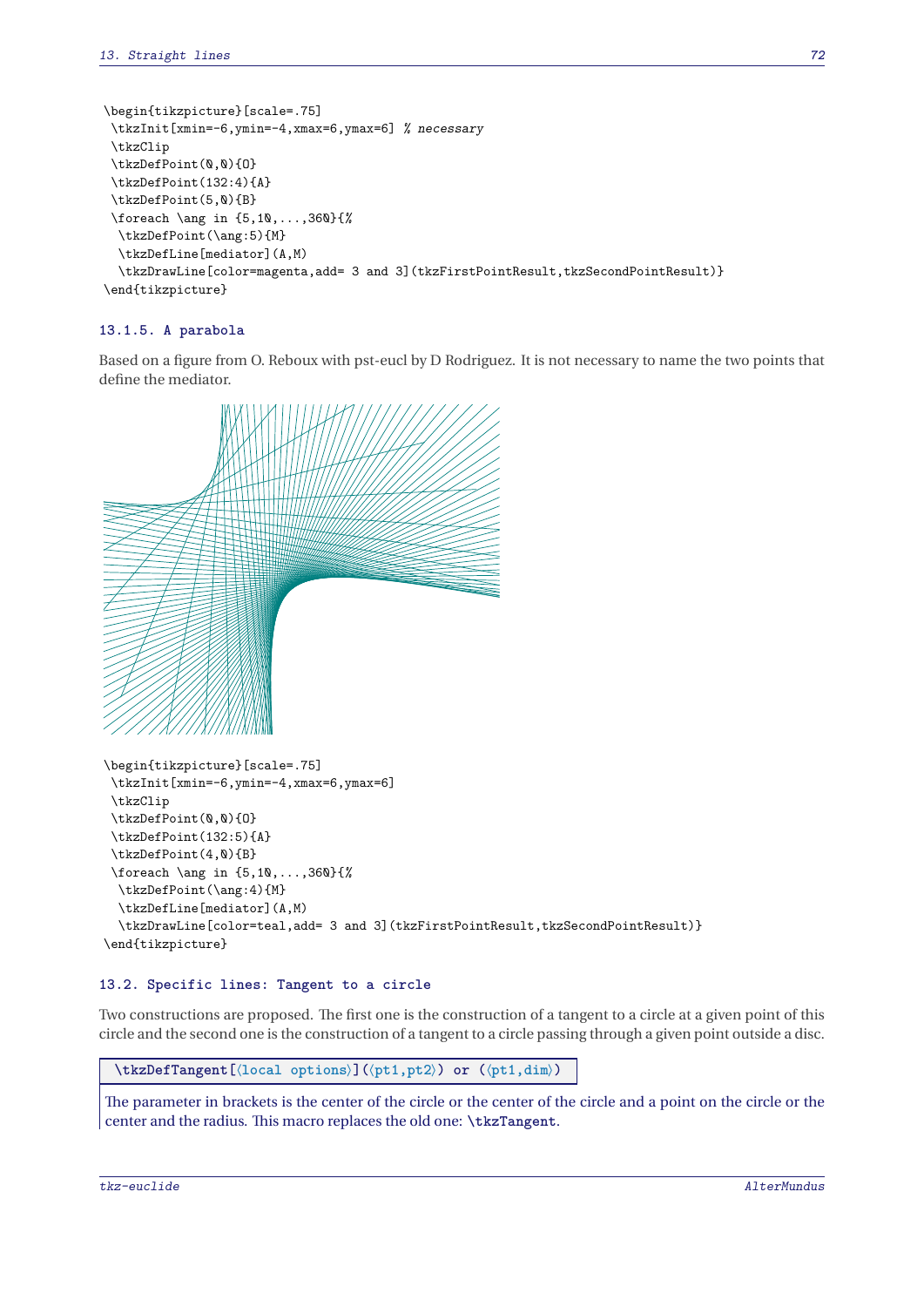| arguments      | example                                                  |                                             | explanation                                                                                                                                                              |  |
|----------------|----------------------------------------------------------|---------------------------------------------|--------------------------------------------------------------------------------------------------------------------------------------------------------------------------|--|
|                |                                                          |                                             | $(\langle pt1, pt2 \text{ or } (\langle pt1, \text{dim} \rangle) \rangle)$ $(\langle A, B \rangle)$ or $(\langle A, 2 \text{cm} \rangle)$ [AB] is radius A is the center |  |
| options        | default                                                  | definition                                  |                                                                                                                                                                          |  |
| $at = pt$      | at                                                       | tangent to a point on the circle            |                                                                                                                                                                          |  |
| from=pt        | at                                                       | tangent to a circle passing through a point |                                                                                                                                                                          |  |
| from with R=pt | idem, but the circle is defined by center = radius<br>at |                                             |                                                                                                                                                                          |  |
|                |                                                          |                                             | The tangent is not drawn. With option at, a point of the tangent is given by tkzPointResult. With option                                                                 |  |
|                |                                                          |                                             | from you get two points of the circle with tkzFirstPointResult and tkzSecondPointResult. You can choose                                                                  |  |
|                |                                                          |                                             | between these two points by comparing the angles formed with the outer point, the contact point and the center.                                                          |  |
|                |                                                          |                                             | The two possible angles have different directions. Angle counterclockwise refers to tkzFirstPointResult.                                                                 |  |

#### **13.2.1. Example of a tangent passing through a point on the circle**



**13.2.2. Choice of contact point with tangents passing through an external point**

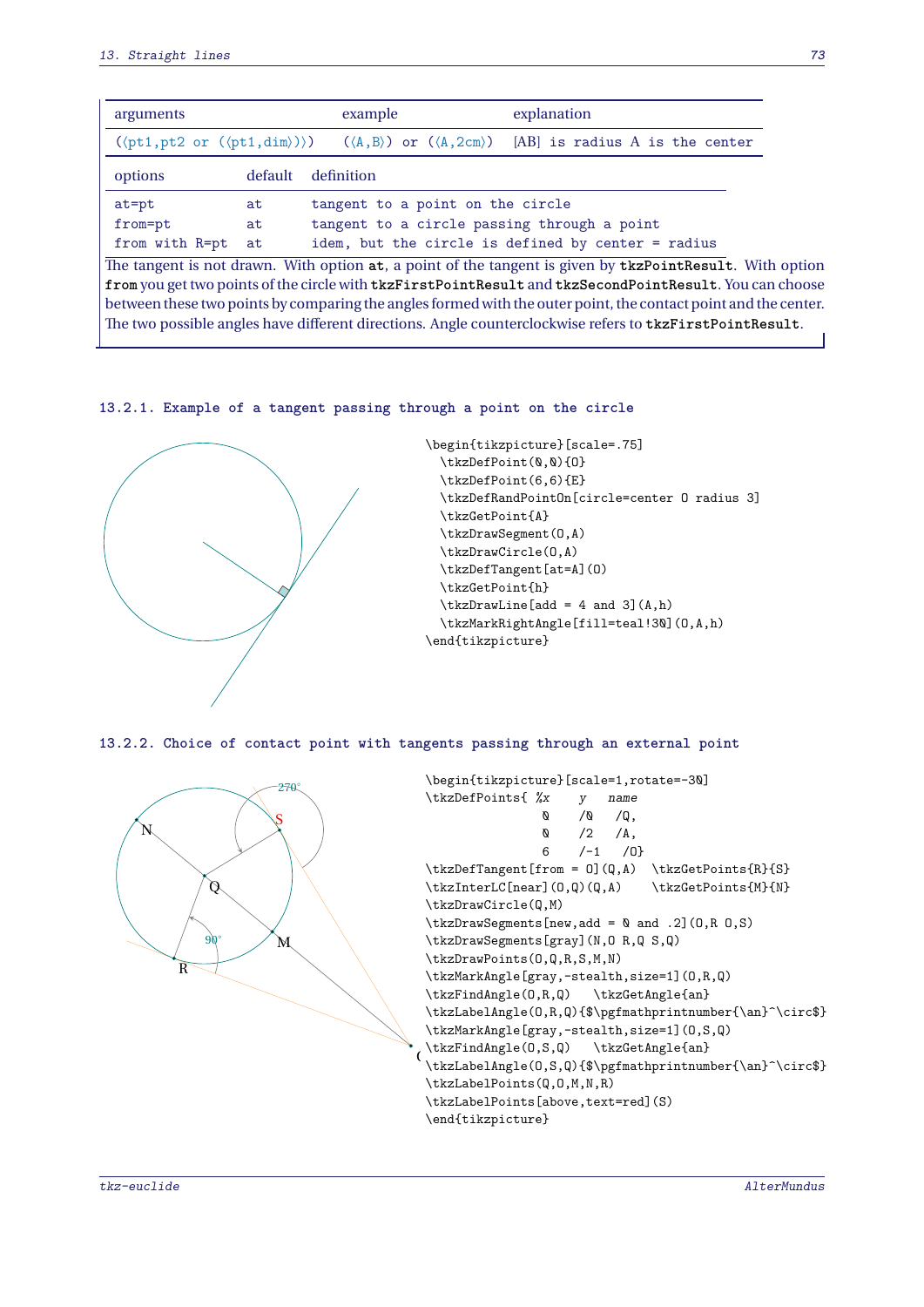#### **13.2.3. Example of tangents passing through an external point**



```
\begin{tikzpicture}[scale=.8]
\tkzDefPoints{0/0/c,1/0/d,3/0/a0}
\def\tkzRadius{1}
\tkzDrawCircle(c,d)
\foreach \an in {0,10,...,350}{
  \tkzDefPointBy[rotation=center c angle \an](a0)
 \tkzGetPoint{a}
 \tkzDefTangent[from = a](c,d)
 \tkzGetPoints{e}{f}
 \tkzDrawLines(a,f a,e)
 \tkzDrawSegments(c,e c,f)}
\end{tikzpicture}
```
**13.2.4. Example of Andrew Mertz**



```
\begin{tikzpicture}[scale=.5]
\tkzDefPoint(100:8){A}\tkzDefPoint(50:8){B}
\tkzDefPoint(0,0){C} \tkzDefPoint(0,-4){R}
\tkzDrawCircle(C,R)
\label{thm} $$\tkzDefTangent[from = A](C,R) $$\tkzGetPoints{D}{E}\label{thm} $$\tkzDefTangent[from = B](C,R) $$\tkzGetPoints{F}{G}\tkzDrawSector[fill=teal!20,opacity=0.5](A,E)(D)
\tkzFillSector[color=teal,opacity=0.5](B,G)(F)
\end{tikzpicture}
```
<http://www.texample.net/tikz/examples/>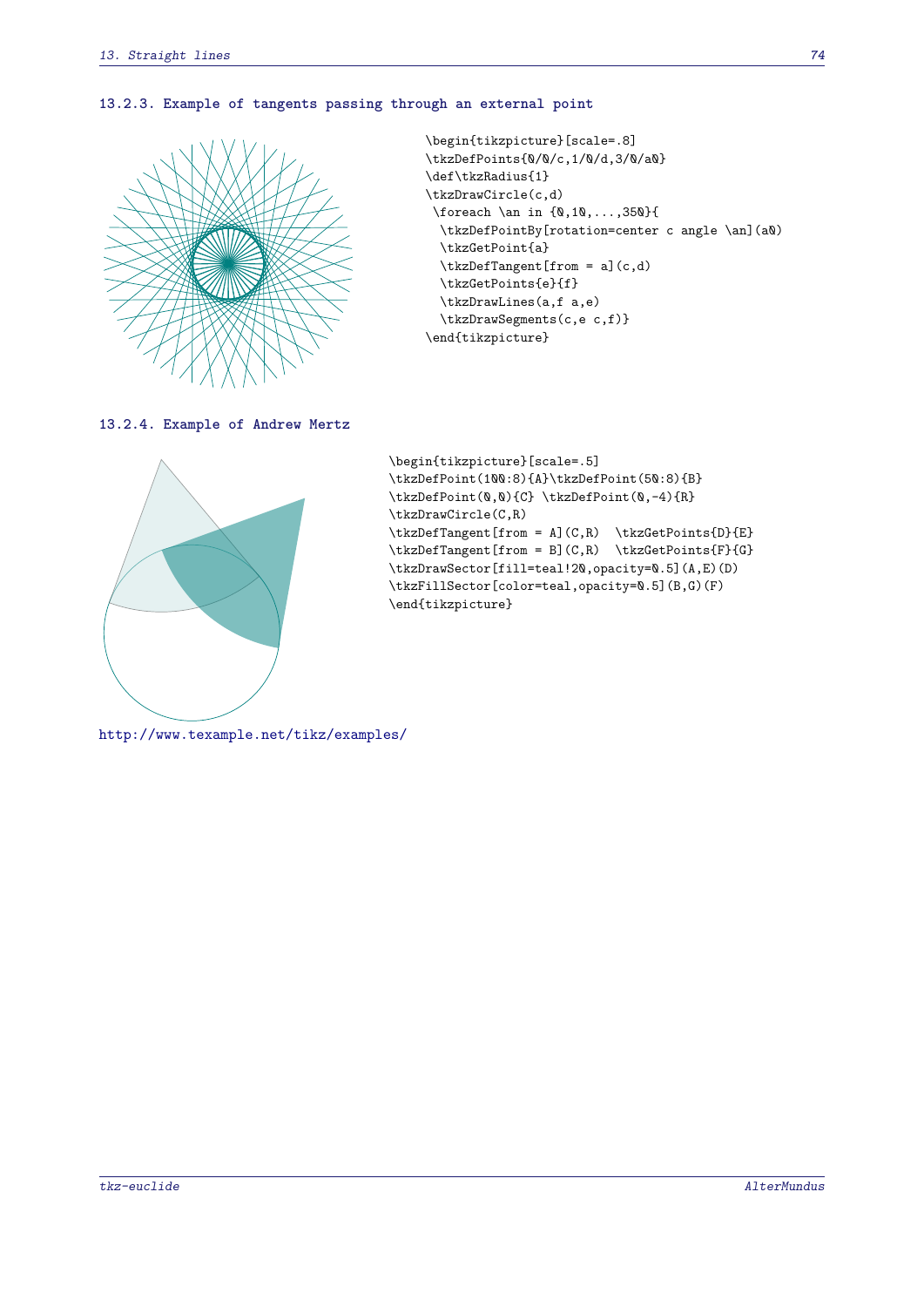#### **13.2.5. Drawing a tangent option from**



```
\begin{tikzpicture}[scale=.5]
\tkzDefPoint(0,0){B}
\tkzDefPoint(0,8){A}
\tkzDefSquare(A,B)
\tkzGetPoints{C}{D}
\tkzDrawSquare(A,B)
\tkzClipPolygon(A,B,C,D)
\tkzDefPoint(4,8){F}
\tkzDefPoint(4,0){E}
\tkzDefPoint(4,4){Q}
\tkzFillPolygon[color = green](A,B,C,D)
\tkzDrawCircle[fill = orange](B,A)
\tkzDrawCircle[fill = purple](E,B)
\tkzDefTangent[from=B](F,A)
\tkzInterLL(F,tkzSecondPointResult)(C,D)
\tkzInterLL(A,tkzPointResult)(F,E)
\tkzDrawCircle[fill = yellow](tkzPointResult,Q)
\tkzDefPointBy[projection= onto B--A](tkzPointResult)
\tkzDrawCircle[fill = blue!50!black](tkzPointResult,A)
\end{tikzpicture}
```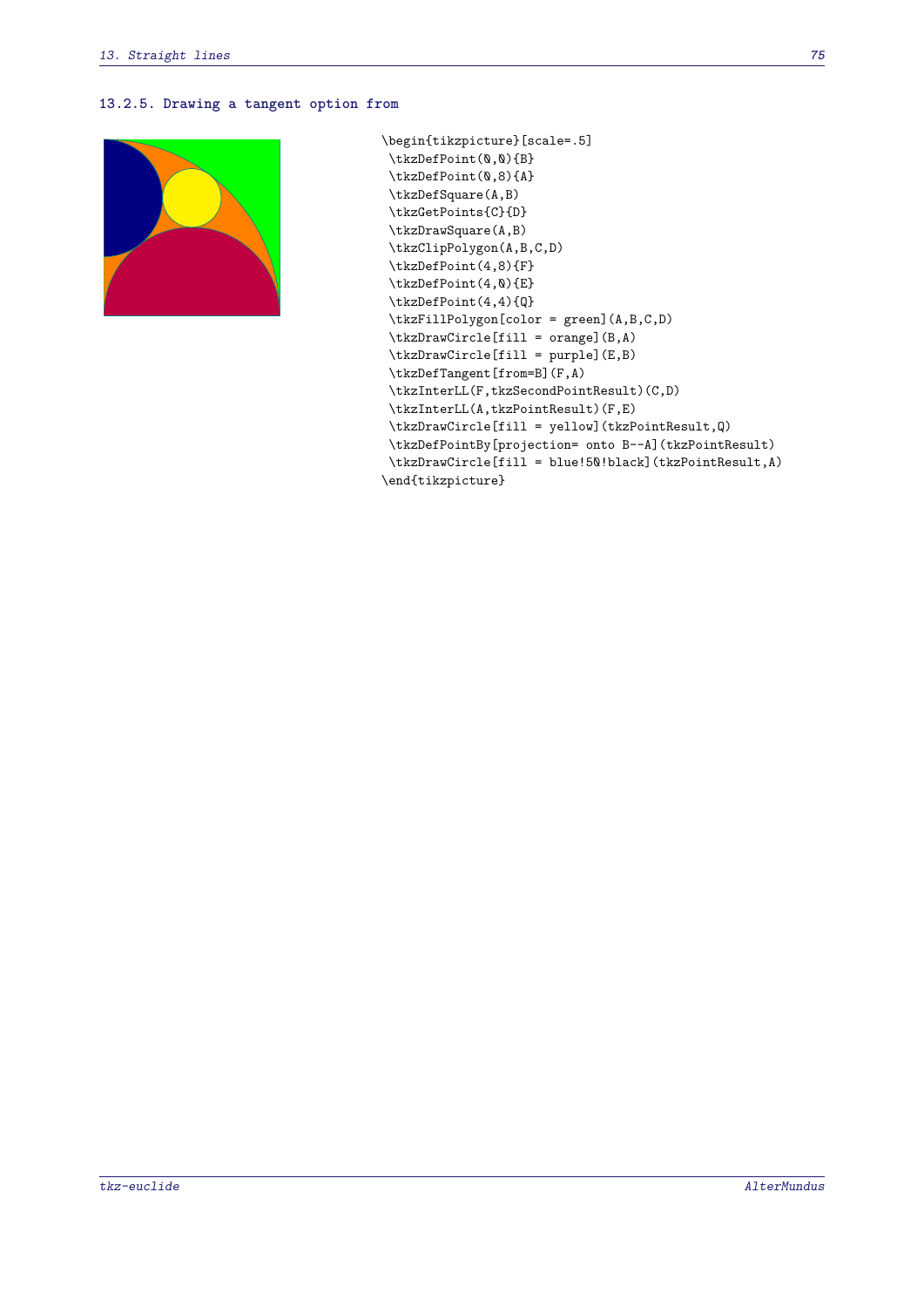#### **14. Triangles**

#### **14.1. Definition of triangles \tkzDefTriangle**

The following macros will allow you to define or construct a triangle from **at least** two points. At the moment, it is possible to define the following triangles:

- **two angles** determines a triangle with two angles;
- **equilateral** determines an equilateral triangle;
- **isosceles right** determines an isoxsceles right triangle;
- **half** determines a right-angled triangle such that the ratio of the measurements of the two adjacent sides to the right angle is equal to <sup>2</sup>;
- **pythagore** determines a right-angled triangle whose side measurements are proportional to 3, 4 and 5;
- **school** determines a right-angled triangle whose angles are 30, 60 and 90 degrees;
- **golden** determines a right-angled triangle such that the ratio of the measurements on the two adjacent sides to the right angle is equal to  $\Phi = 1.618034$ , I chose "golden triangle" as the denomination because it comes from the golden rectangle and I kept the denomination "gold triangle" or "Euclid's triangle" for the isosceles triangle whose angles at the base are 72 degrees;
- **euclid** or **gold** for the gold triangle; in the previous version the option was "euclide" with an "e".
- **cheops** determines a third point such that the triangle is isosceles with side measurements proportional to 2,  $\Phi$  and  $\Phi$ .

**\tkzDefTriangle[**⟨**local options**⟩**](**⟨**A,B**⟩**)**

The points are ordered because the triangle is constructed following the direct direction of the trigonometric circle. This macro is either used in partnership with **\tkzGetPoint** or by using **tkzPointResult** if it is not necessary to keep the name.

| options                   | default     | definition                                                                                    |
|---------------------------|-------------|-----------------------------------------------------------------------------------------------|
| two angles= $#1$ and $#2$ | no defaut   | triangle knowing two angles                                                                   |
| equilateral               | equilateral | equilateral triangle                                                                          |
| half                      | equilateral | B rectangle $AB = 2BC$ AC hypothenuse                                                         |
| isosceles right           | equilateral | isosceles right triangle                                                                      |
| pythagore                 | equilateral | proportional to the pythagorean triangle 3-4-5                                                |
| pythagoras                | equilateral | same as above                                                                                 |
| egyptian                  | equilateral | same as above                                                                                 |
| school                    | equilateral | angles of 30, 60 and 90 degrees                                                               |
| gold                      | equilateral | angles of 72, 72 and 36 degrees, A is the apex                                                |
| euclid                    | equilateral | same as above but [AB] is the base                                                            |
| golden                    | equilateral | B rectangle and $AB/AC = \Phi$                                                                |
| cheops                    |             | equilateral $AC=BC$ , AC and BC are proportional to 2 and $\Phi$ .                            |
| swap                      | false       | gives the symmetric point with respect to AB                                                  |
|                           |             | \tkzGetPoint allows you to store the point otherwise tkzPointResult allows for immediate use. |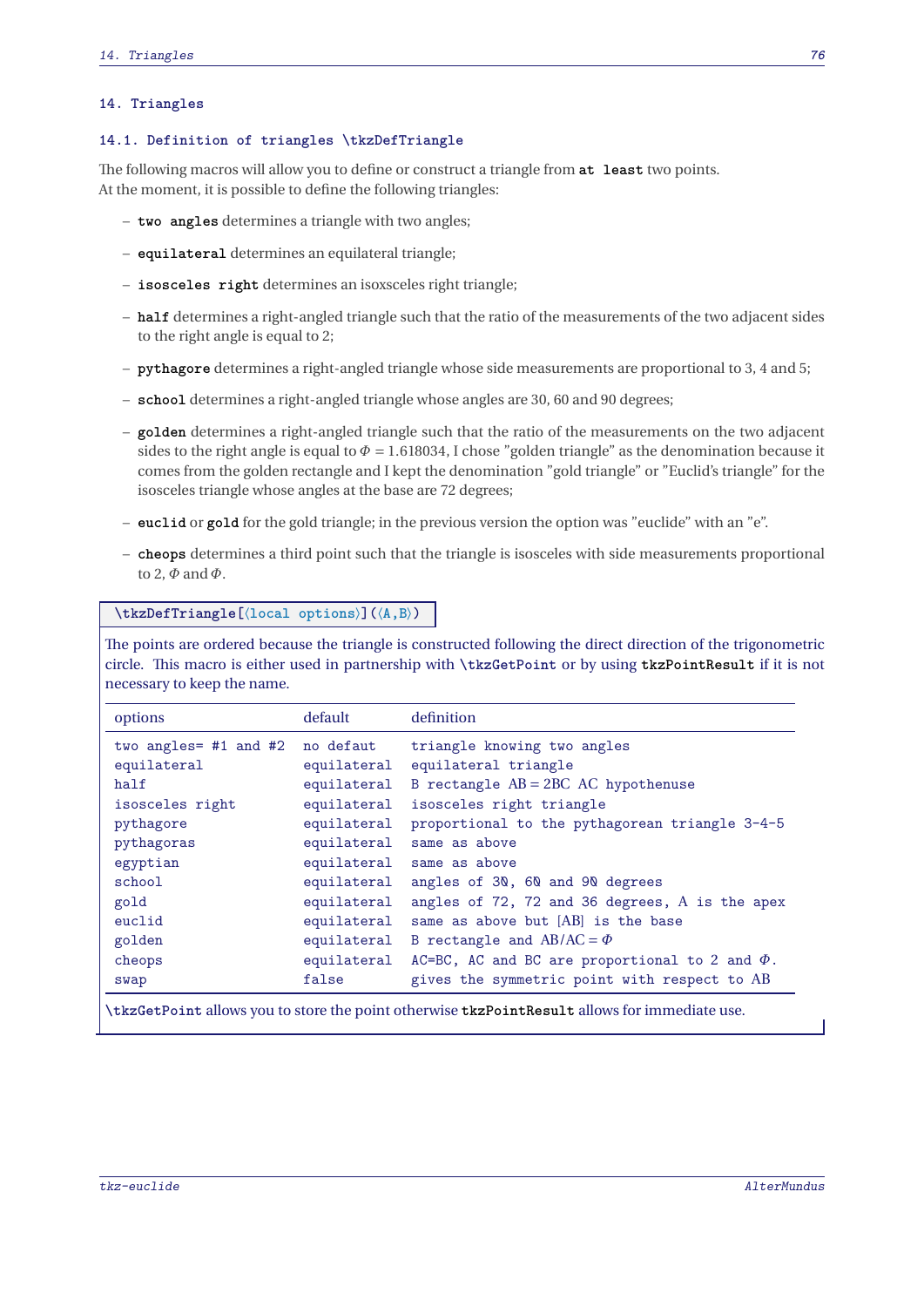## **14.1.1. Option equilateral**



```
\begin{tikzpicture}
  \tkzDefPoint(0,0){A}
  \tkzDefPoint(4,0){B}
  \tkzDefTriangle[equilateral](A,B)
  \tkzGetPoint{C}
  \tkzDrawPolygons(A,B,C)
  \tkzDefTriangle[equilateral](B,A)
  \tkzGetPoint{D}
  \tkzDrawPolygon(B,A,D)
  \tkzMarkSegments[mark=s|](A,B B,C A,C A,D B,D)
\end{tikzpicture}
```
**14.1.2. Option two angles**



```
\begin{tikzpicture}
\tkzDefPoint(0,0){A}
\tkzDefPoint(5,0){B}
\tkzDefTriangle[two angles = 50 and 70](A,B)
\tkzGetPoint{C}
\tkzDrawSegment(A,B)
\tkzDrawPoints(A,B)
\tkzLabelPoints(A,B)
\tkzDrawSegments[new](A,C B,C)
\tkzDrawPoints[new](C)
\tkzLabelPoints[above,new](C)
\tkzLabelAngle[pos=1.4](B,A,C){$50^\circ$}
\tkzLabelAngle[pos=0.8](C,B,A){$70^\circ$}
\end{tikzpicture}
```
## **14.1.3. Option school**

The angles are 30, 60 and 90 degrees.



## **14.1.4. Option pythagore**

This triangle has sides whose lengths are proportional to 3, 4 and 5.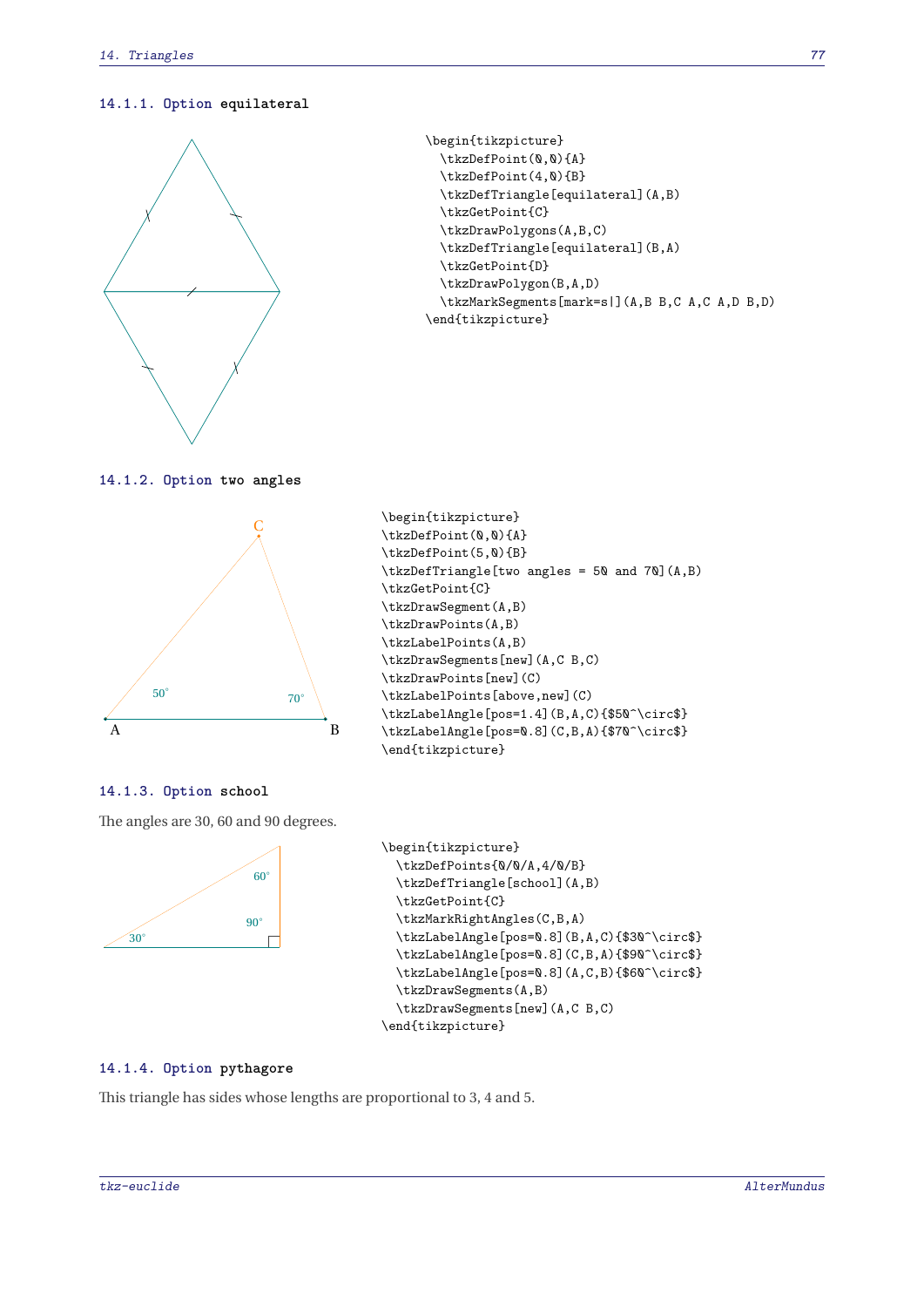

## **14.1.5. Option pythagore and swap**

This triangle has sides whose lengths are proportional to 3, 4 and 5.



\begin{tikzpicture} \tkzDefPoints{0/0/A,4/0/B} \tkzDefTriangle[pythagore,swap](A,B) \tkzGetPoint{C} \tkzDrawSegments(A,B) \tkzDrawSegments[new](A,C B,C) \tkzMarkRightAngles(A,B,C) \tkzLabelPoint[above,new](C){\$C\$} \tkzDrawPoints[new](C) \tkzDrawPoints(A,B) \tkzLabelPoints(A,B) \end{tikzpicture}

**14.1.6. Option golden**



\begin{tikzpicture}[scale=.8] \tkzDefPoint(0,0){A} \tkzDefPoint(4,0){B} \tkzDefTriangle[golden](A,B)\tkzGetPoint{C} \tkzDefSpcTriangle[in,name=M](A,B,C){a,b,c} \tkzDrawPolygon(A,B,C) \tkzDrawPoints(A,B) \tkzDrawSegment(C,Mc) \tkzDrawPoints[new](C) \tkzLabelPoints(A,B) \tkzLabelPoints[above,new](C) \end{tikzpicture}

#### **14.1.7. Option isosceles right**



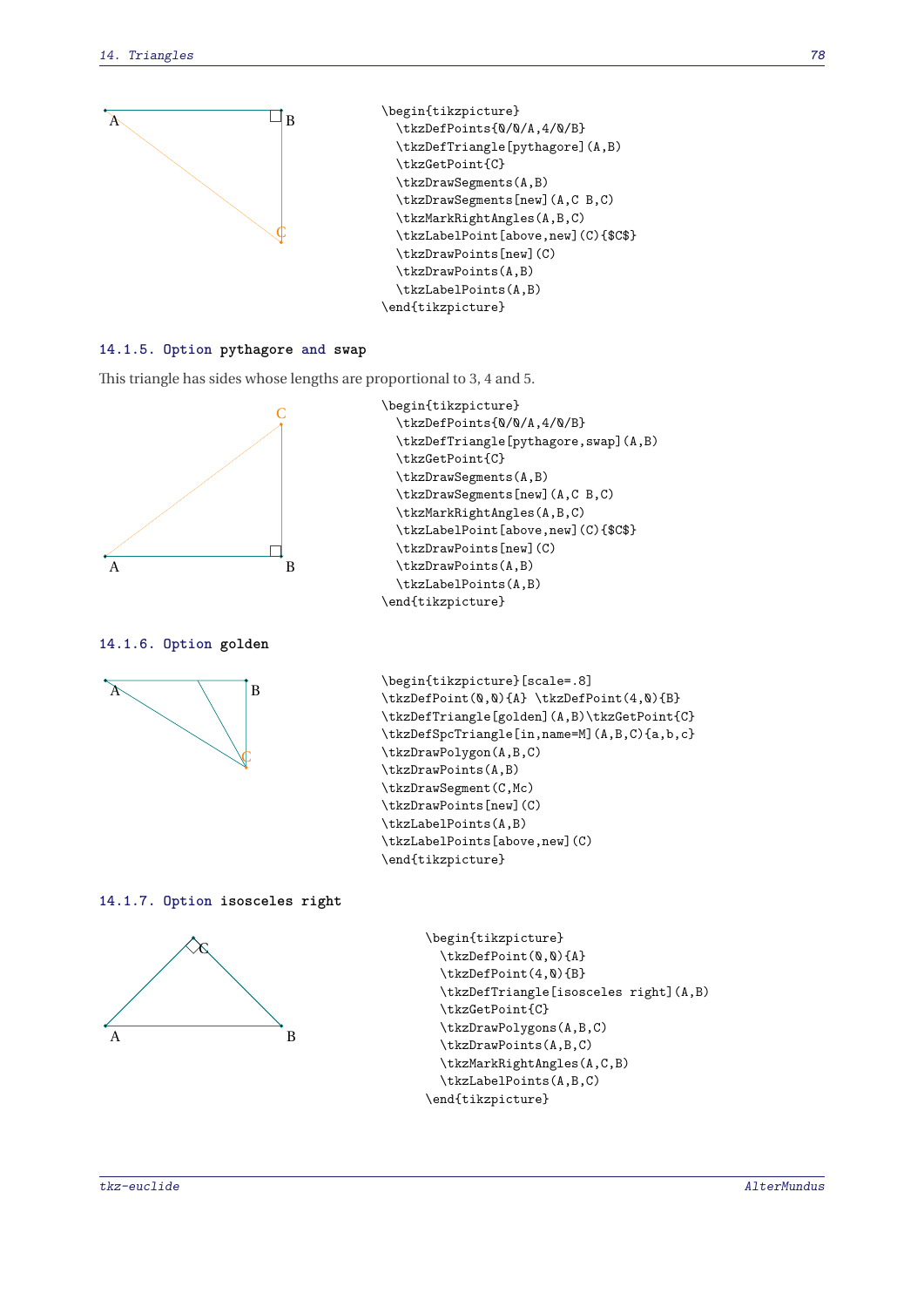## **14.1.8. Option gold**



#### **14.1.9. Option euclid**

**Euclid** and **gold** are identical but the segment AB is a base in one and a side in the other.



```
\begin{tikzpicture}[scale=.75]
\tkzDefPoint(0,0){A} \tkzDefPoint(4,0){B}
\tkzDefTriangle[euclid](A,B)\tkzGetPoint{C}
\tkzDrawPolygon(A,B,C)
\tkzDrawPoints(A,B,C)
\tkzLabelPoints(A,B)
\tkzLabelPoints[above](C)
\tkzLabelAngle[pos=0.8](B,A,C){$72^\circ$}
\tkzLabelAngle[pos=0.8](C,B,A){$72^\circ$}
\tkzLabelAngle[pos=0.8](A,C,B){$36^\circ$}
\end{tikzpicture}
```
## **14.2. Specific triangles with \tkzDefSpcTriangle**

The centers of some triangles have been defined in the "points" section, here it is a question of determining the three vertices of specific triangles.

#### **\tkzDefSpcTriangle[**⟨**local options**⟩**](**⟨**p1,p2,p3**⟩**){**⟨**r1,r2,r3**⟩**}**

The order of the points is important! p1p2p3 defines a triangle then the result is a triangle whose vertices have as reference a combination with **name** and r1,r2, r3. If **name** is empty then the references are r1,r2 and r3.

| options            | default  | definition                                            |
|--------------------|----------|-------------------------------------------------------|
| orthic             | centroid | determined by endpoints of the altitudes              |
| centroid or medial | centroid | intersection of the triangle's three triangle medians |
| in or incentral    | centroid | determined with the angle bisectors                   |
| ex or excentral    | centroid | determined with the excenters                         |
| extouch            | centroid | formed by the points of tangency with the excircles   |
| intouch or contact | centroid | formed by the points of tangency of the incircle      |
|                    |          | each of the vertices                                  |
| euler              | centroid | formed by Euler points on the nine-point circle       |
| symmedial          | centroid | intersection points of the symmedians                 |
| tangential         | centroid | formed by the lines tangent to the circumcircle       |
| feuerbach          | centroid | formed by the points of tangency of the nine-point    |
|                    |          | circle with the excircles                             |
| name               | empty    | used to name the vertices                             |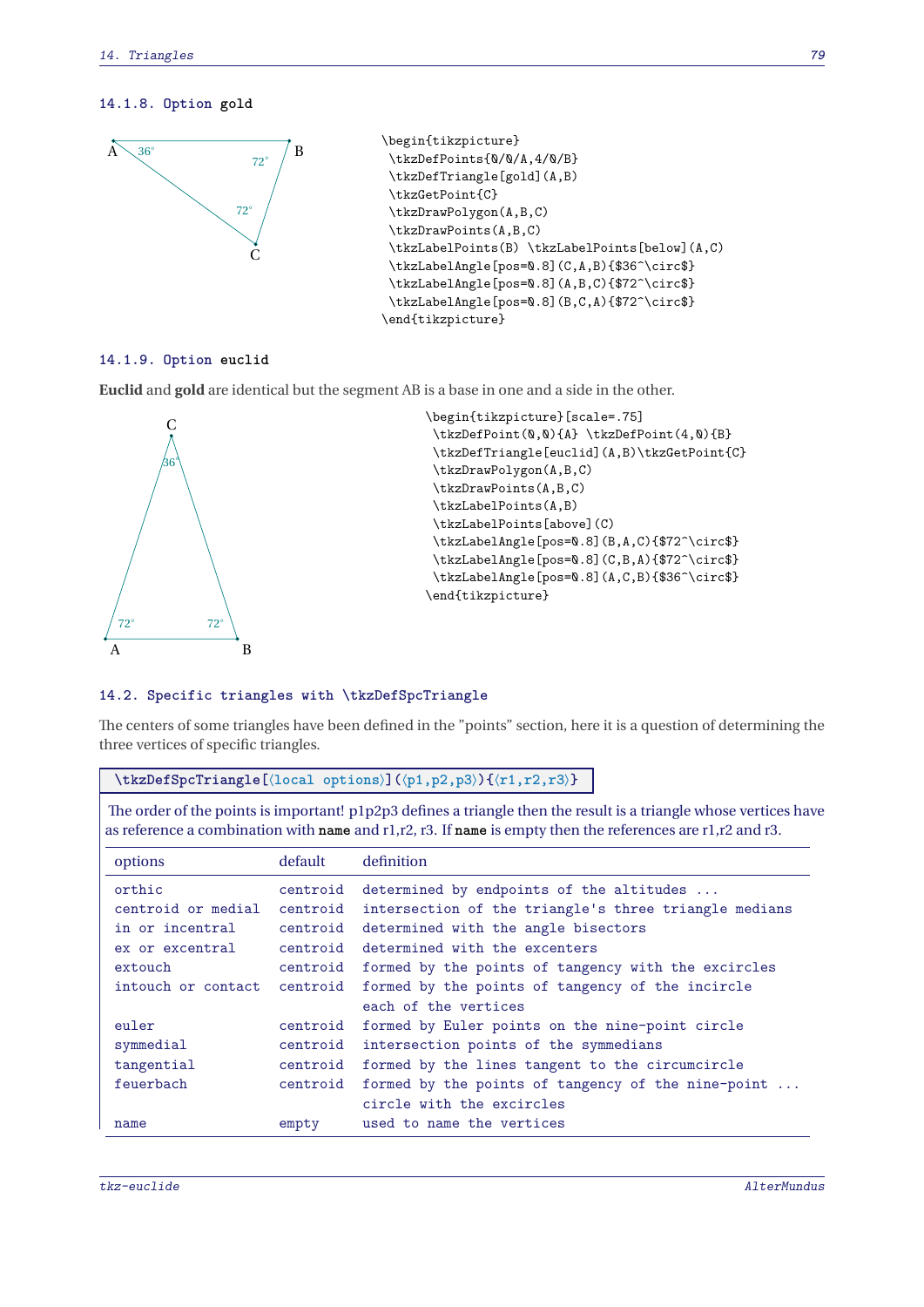With **\tkzDefSpcTriangle[medial,name=M](A,B,C){\_A,\_B,\_C}** you get three vertices named  $M_A$ ,  $M_B$  and

 $M_{C}$ . With \tkzDefSpcTriangle[medial](A,B,C){a,b,c} you get three vertices named and labeled a, b and c. Possible **\tkzDefSpcTriangle[medial,name=M\_](A,B,C){A,B,C}** you get three vertices named  $M_A$ ,  $M_B$  and  $M_C$ .

#### **14.3. Option medial or centroid**

**14.2.1. How to name the vertices**

The geometric centroid of the polygon vertices of a triangle is the point <sup>G</sup> (sometimes also denoted <sup>M</sup>) which is also the intersection of the triangle's three triangle medians. The point is therefore sometimes called the median point. The centroid is always in the interior of the triangle.

#### [Weisstein, Eric W. "Centroid triangle" From MathWorld–A Wolfram Web Resource.](http://mathworld.wolfram.com/TriangleCentroid.html)

In the following example, we obtain the Euler circle which passes through the previously defined points.



#### **14.3.1. Option in or incentral**

The incentral triangle is the triangle whose vertices are determined by the intersections of the reference triangle's angle bisectors with the respective opposite sides.

#### [Weisstein, Eric W. "Incentral triangle" From MathWorld–A Wolfram Web Resource.](http://mathworld.wolfram.com/ContactTriangle.html)



```
\begin{tikzpicture}[scale=1]
  \tkzDefPoints{ 0/0/A,5/0/B,1/3/C}
  \tkzDefSpcTriangle[in,name=I](A,B,C){_a,_b,_c}
  \tkzInCenter(A,B,C)\tkzGetPoint{I}
  \tkzDrawPolygon(A,B,C)
  \tkzDrawPolygon[new](I_a,I_b,I_c)
  \text{LkzDrawPoints}(A, B, C, I, I, a, I, b, I, c)\tkzDrawCircle[in](A,B,C)
  \tkzDrawSegments[dashed,new](A,I_a B,I_b C,I_c)
  \tkzAutoLabelPoints[center=I,%
  new,font=\scriptstyle\text{scriptsize}(I_a, I_b, I_c)\tkzAutoLabelPoints[center=I,
    font=\scriptsize](A,B,C)
\end{tikzpicture}
```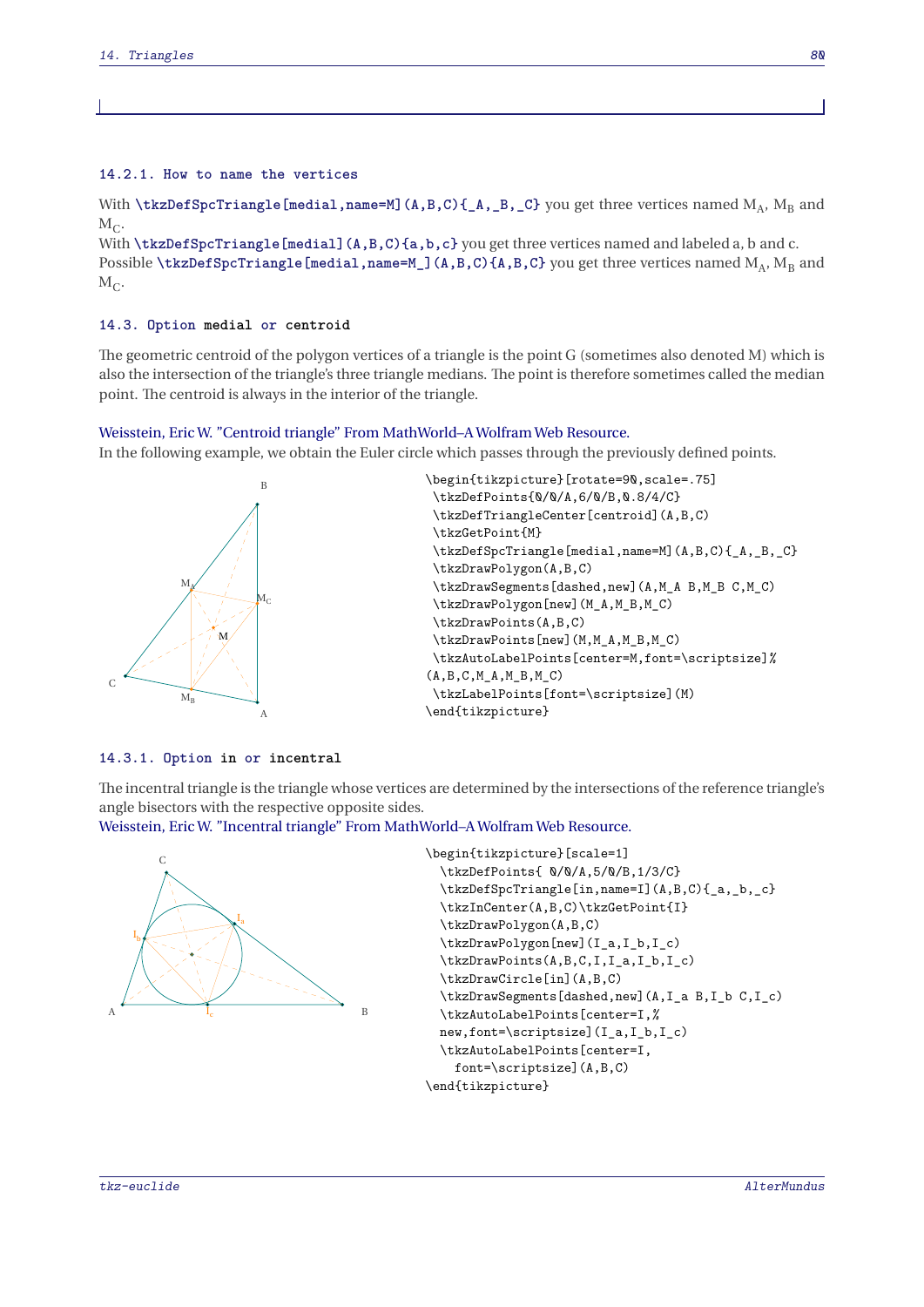#### **14.3.2. Option ex or excentral**

The excentral triangle of a triangle ABC is the triangle  $J_a J_b J_c$  with vertices corresponding to the excenters of ABC.



## **14.3.3. Option intouch or contact**

The contact triangle of a triangle ABC, also called the intouch triangle, is the triangle formed by the points of tangency of the incircle of ABC with ABC.

[Weisstein, Eric W. "Contact triangle" From MathWorld–A Wolfram Web Resource.](http://mathworld.wolfram.com/ContactTriangle.html) We obtain the intersections of the bisectors with the sides.



```
\begin{tikzpicture}[scale=.75]
\tkzDefPoints{0/0/A,6/0/B,0.8/4/C}
\tkzDefSpcTriangle[intouch,name=X](A,B,C){_a,_b,_c}
\tkzInCenter(A,B,C)\tkzGetPoint{I}
\tkzDrawPolygon(A,B,C)
\tkzDrawPolygon[new](X_a,X_b,X_c)
\tkzDrawPoints(A,B,C)
\tkzDrawPoints[new](X_a,X_b,X_c)
\tkzDrawCircle[in](A,B,C)
\tkzAutoLabelPoints[center=I,blue,font=\scriptsize]%
(X_a, X_b, X_c)\tkzAutoLabelPoints[center=I,red,font=\scriptsize]%
(A, B, C)\end{tikzpicture}
```
#### **14.3.4. Option extouch**

The extouch triangle  $T_a T_b T_c$  is the triangle formed by the points of tangency of a triangle ABC with its excircles  $J_a$ ,  $J_b$ , and  $J_c$ . The points  $T_a$ ,  $T_b$ , and  $T_c$  can also be constructed as the points which bisect the perimeter of  $A_1A_2A_3$ starting at <sup>A</sup>, <sup>B</sup>, and <sup>C</sup>.

#### [Weisstein, Eric W. "Extouch triangle" From MathWorld–A Wolfram Web Resource.](http://mathworld.wolfram.com/ExtouchTriangle.html)

We obtain the points of contact of the exinscribed circles as well as the triangle formed by the centers of the exinscribed circles.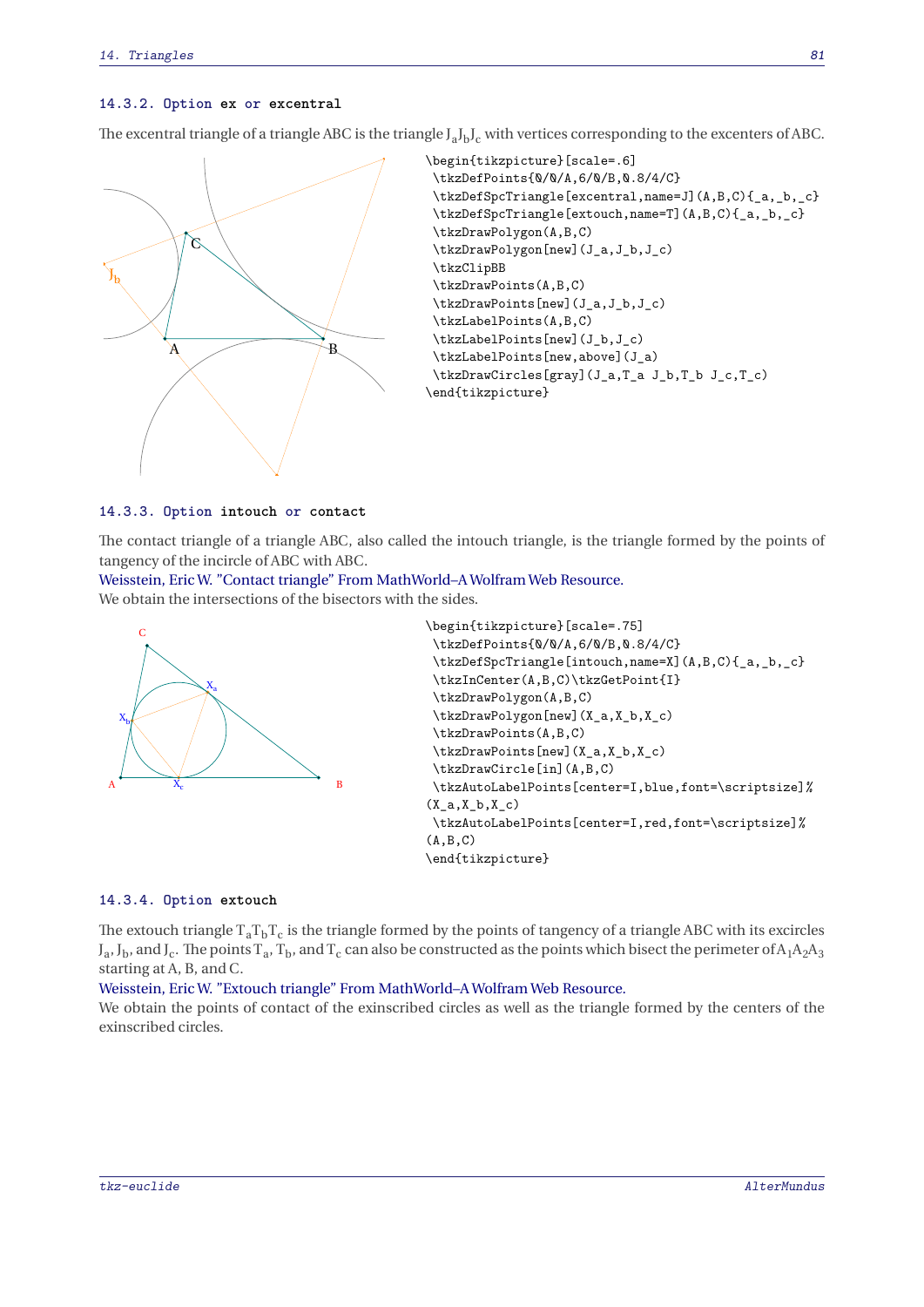

\begin{tikzpicture}[scale=.7] \tkzDefPoints{0/0/A,6/0/B,0.8/4/C} \tkzDefSpcTriangle[excentral, name=J](A,B,C){\_a,\_b,\_c} \tkzDefSpcTriangle[extouch, name=T](A,B,C){\_a,\_b,\_c} \tkzDefTriangleCenter[nagel](A,B,C) \tkzGetPoint{N\_a} \tkzDefTriangleCenter[centroid](A,B,C) \tkzGetPoint{G} \tkzDrawPoints[new](J\_a,J\_b,J\_c) \tkzClipBB \tkzShowBB \tkzDrawCircles[gray](J\_a,T\_a J\_b,T\_b J\_c,T\_c) \tkzDrawLines[add=1 and 1](A,B B,C C,A) \tkzDrawSegments[new](A,T\_a B,T\_b C,T\_c) \tkzDrawSegments[new](J\_a,T\_a J\_b,T\_b J\_c,T\_c) \tkzDrawPolygon(A,B,C) \tkzDrawPolygon[new](T\_a,T\_b,T\_c) \tkzDrawPoints(A,B,C,N\_a) \tkzLabelPoints(N\_a) \tkzAutoLabelPoints[center=N\_a](A,B,C) \tkzAutoLabelPoints[center=G,new, dist=.4](T\_a,T\_b,T\_c) \tkzMarkRightAngles[fill=gray!15](J\_a,T\_a,B J\_b,T\_b,C J\_c,T\_c,A) \end{tikzpicture}

### **14.3.5. Option orthic**

Given a triangle ABC, the triangle  $H_A H_B H_C$  whose vertices are endpoints of the altitudes from each of the vertices of ABC is called the orthic triangle, or sometimes the altitude triangle. The three lines  $AH_A$ ,  $BH_B$ , and  $CH_C$  are concurrent at the orthocenter H of ABC.



```
\begin{tikzpicture}[scale=.75]
\tkzDefPoints{1/5/A,0/0/B,7/0/C}
\tkzDefSpcTriangle[orthic](A,B,C){H_A,H_B,H_C}
\tkzDefTriangleCenter[ortho](B,C,A)
\tkzGetPoint{H}
\tkzDefPointWith[orthogonal,normed](H_A,B)
\tkzGetPoint{a}
\tkzDrawSegments[new](A,H_A B,H_B C,H_C)
\tkzMarkRightAngles[fill=gray!20,
         opacity=.5](A,H_A,C B,H_B,A C,H_C,A)
\tkzDrawPolygon[fill=teal!20,opacity=.3](A,B,C)
\tkzDrawPoints(A,B,C)
\tkzDrawPoints[new](H_A,H_B,H_C)
\tkzDrawPolygon[new,fill=orange!20,
                opacity=.3](H A, H B, H C)\tkzDrawPoint(a)
\tkzLabelPoints(C)
\tkzLabelPoints[left](B)
\tkzLabelPoints[above](A)
\tkzLabelPoints[new](H_A)
\tkzLabelPoints[new,above left](H_C)
\tkzLabelPoints[new,above right](H_B,H)
\end{tikzpicture}
```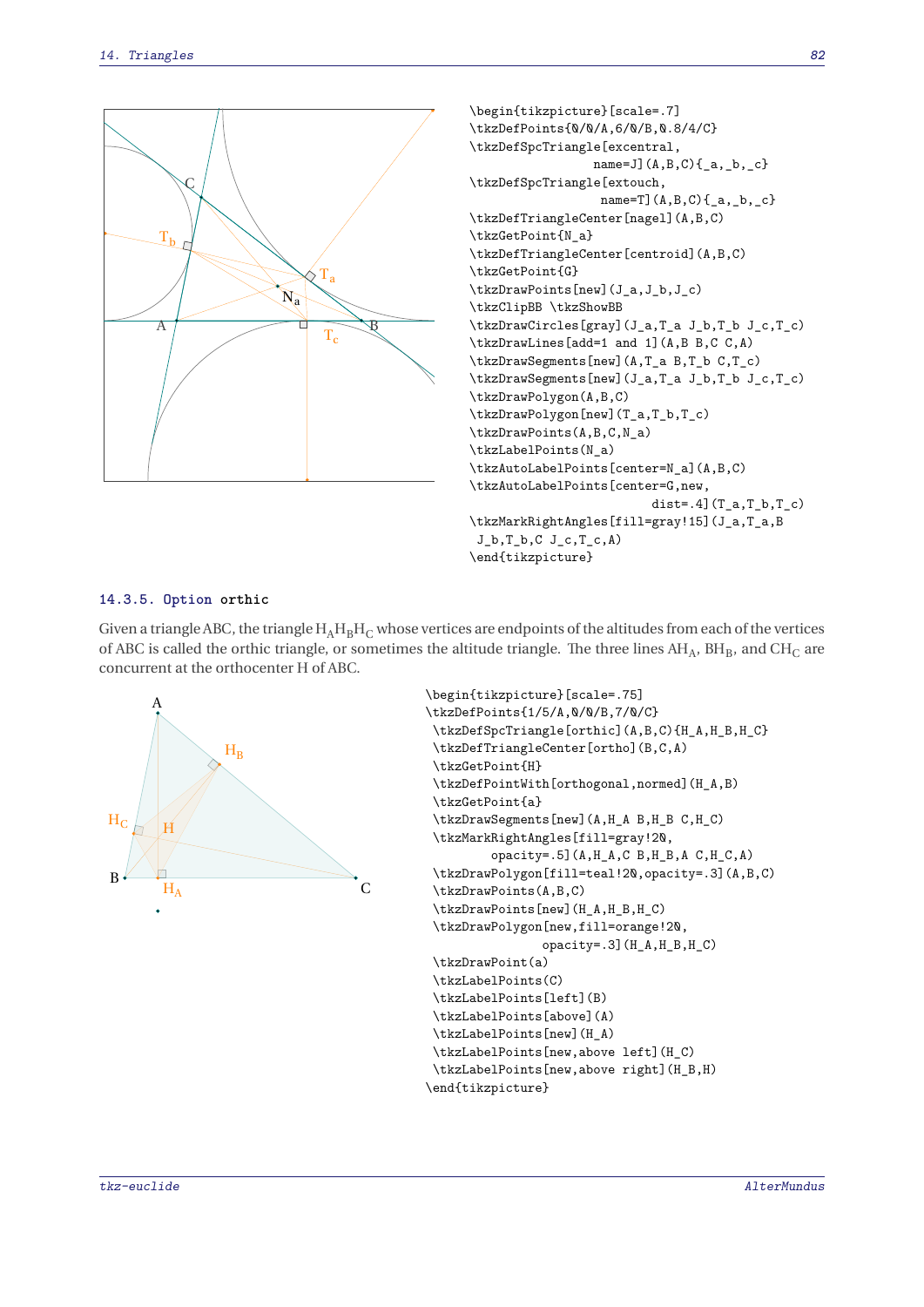#### **14.3.6. Option feuerbach**

The Feuerbach triangle is the triangle formed by the three points of tangency of the nine-point circle with the excircles.

[Weisstein, Eric W. "Feuerbach triangle" From MathWorld–A Wolfram Web Resource.](http://mathworld.wolfram.com/FeuerbachTriangle.html) Ja The points of tangency define the Feuerbach triangle.



## **14.3.7. Option tangential**

The tangential triangle is the triangle  $T_a T_b T_c$  formed by the lines tangent to the circumcircle of a given triangle ABC at its vertices. It is therefore antipedal triangle of ABC with respect to the circumcenter <sup>O</sup>. [Weisstein, Eric W. "Tangential Triangle." From MathWorld–A Wolfram Web Resource.](http://mathworld.wolfram.com/TangentialTriangle.html)



#### **14.3.8. Option euler**

The Euler triangle of a triangle ABC is the triangle  $E_A E_B E_C$  whose vertices are the midpoints of the segments joining the orthocenter <sup>H</sup> with the respective vertices. The vertices of the triangle are known as the Euler points, and lie on the nine-point circle.

[Weisstein, Eric W. "Euler Triangle." From MathWorld–A Wolfram Web Resource.](https://mathworld.wolfram.com/EulerTriangle.html)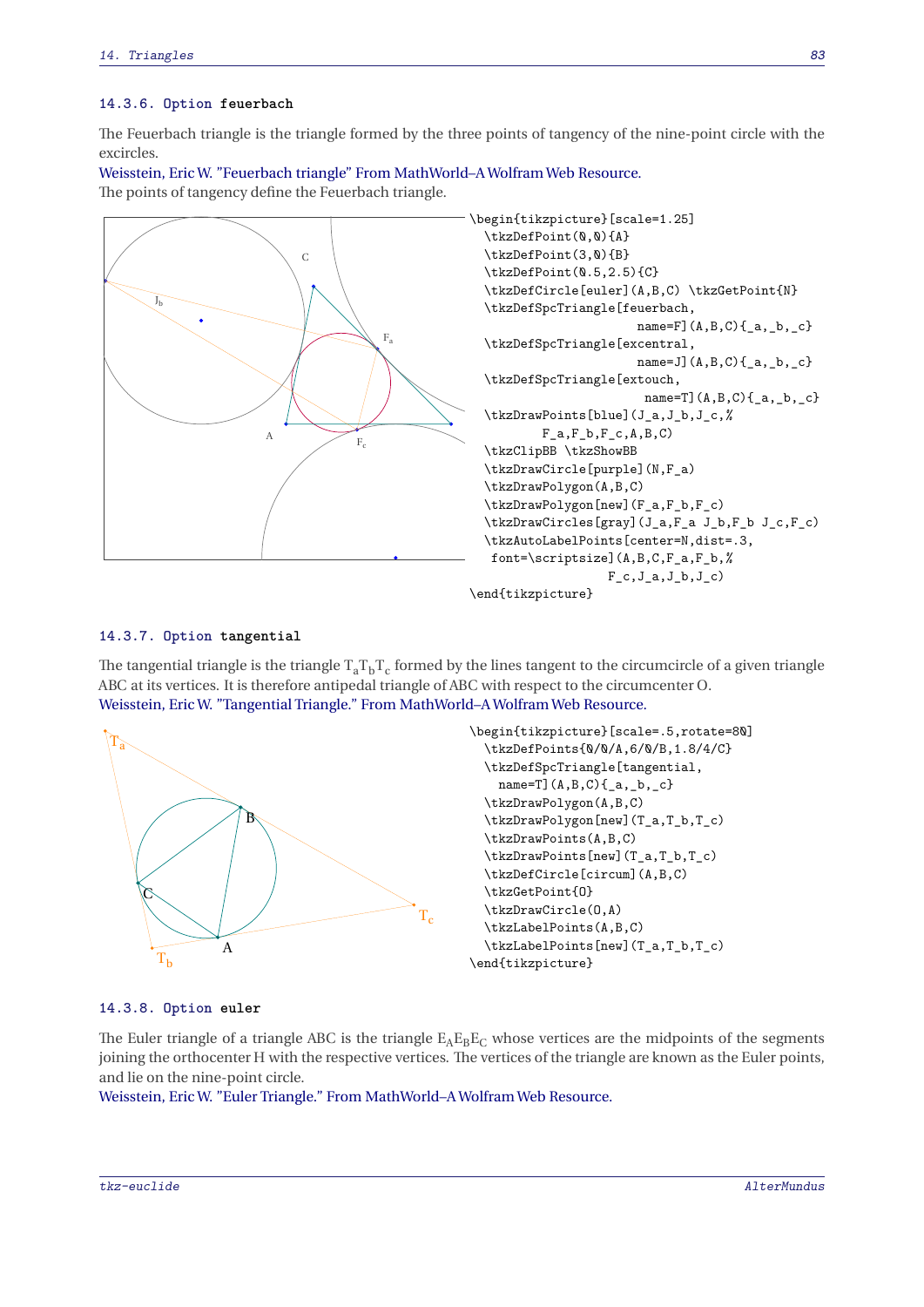

```
\begin{tikzpicture}[rotate=90,scale=1.25]
\tkzDefPoints{0/0/A,6/0/B,0.8/4/C}
\tkzDefSpcTriangle[medial,
     name=M](A,B,C){ _{A,-B,-C}}\tkzDefTriangleCenter[euler](A,B,C)
     \tkzGetPoint{N} % I= N nine points
\tkzDefTriangleCenter[ortho](A,B,C)
        \tkzGetPoint{H}
\tkzDefMidPoint(A,H) \tkzGetPoint{E_A}
\tkzDefMidPoint(C,H) \tkzGetPoint{E_C}
\tkzDefMidPoint(B,H) \tkzGetPoint{E_B}
\tkzDefSpcTriangle[ortho,name=H](A,B,C){_A,_B,_C}
\tkzDrawPolygon(A,B,C)
\tkzDrawCircle(N,E_A)
\tkzDrawSegments[new](A,H_A B,H_B C,H_C)
\tkzDrawPoints(A,B,C,N,H)
\tkzDrawPoints[red](M_A,M_B,M_C)
\tkzDrawPoints[blue]( H_A,H_B,H_C)
\tkzDrawPoints[green](E_A,E_B,E_C)
\tkzAutoLabelPoints[center=N,font=\scriptsize]%
(A,B,C,M_A,M_B,M_C,H_A,H_B,H_C,E_A,E_B,E_C)\tkzLabelPoints[font=\scriptsize](H,N)
\tkzMarkSegments[mark=s|,size=3pt,
  color=blue,line width=1pt](B,E_B E_B,H)
   \tkzDrawPolygon[color=cyan](M_A,M_B,M_C)
\end{tikzpicture}
```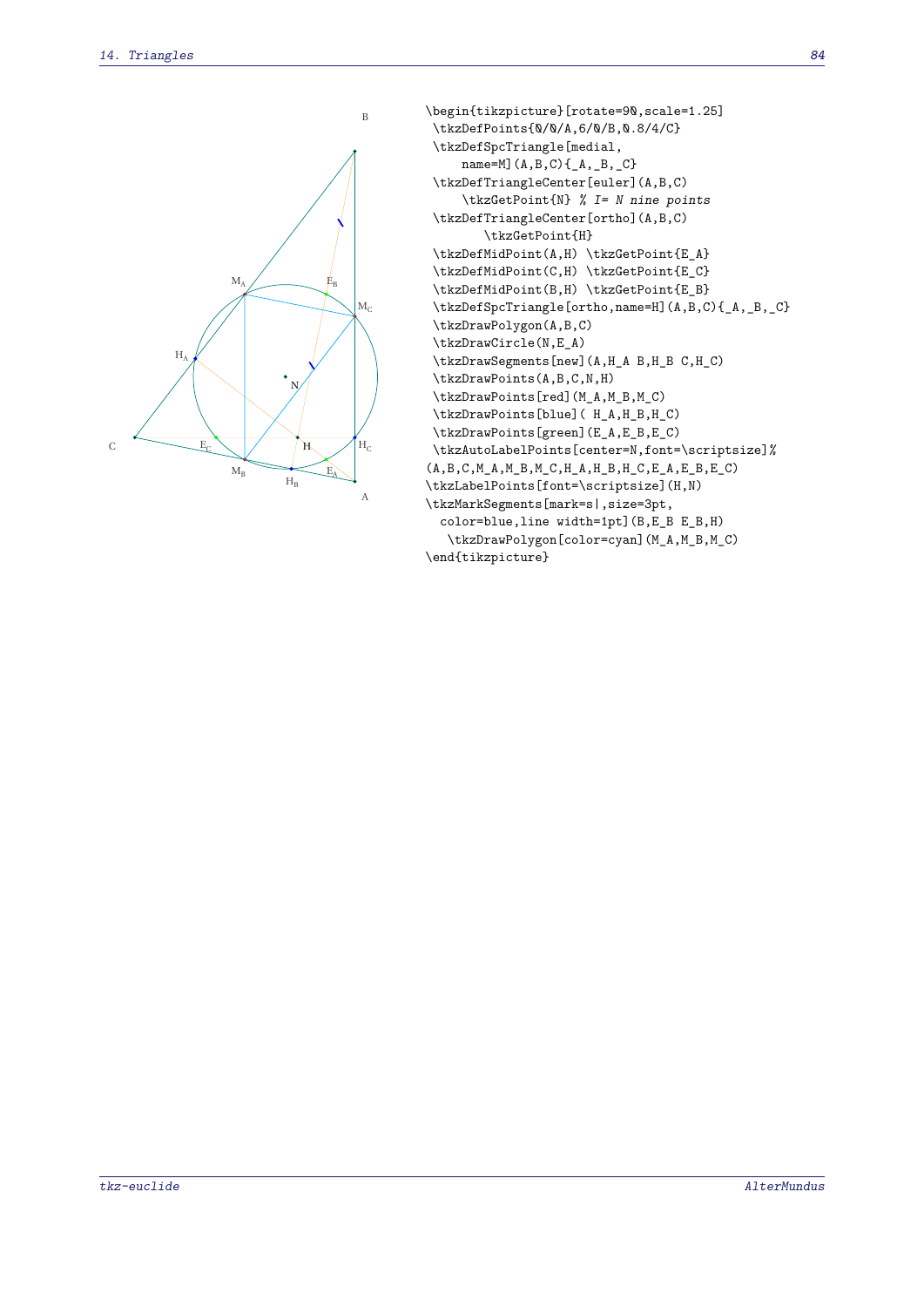**14.3.9. Option euler and Option orthic**

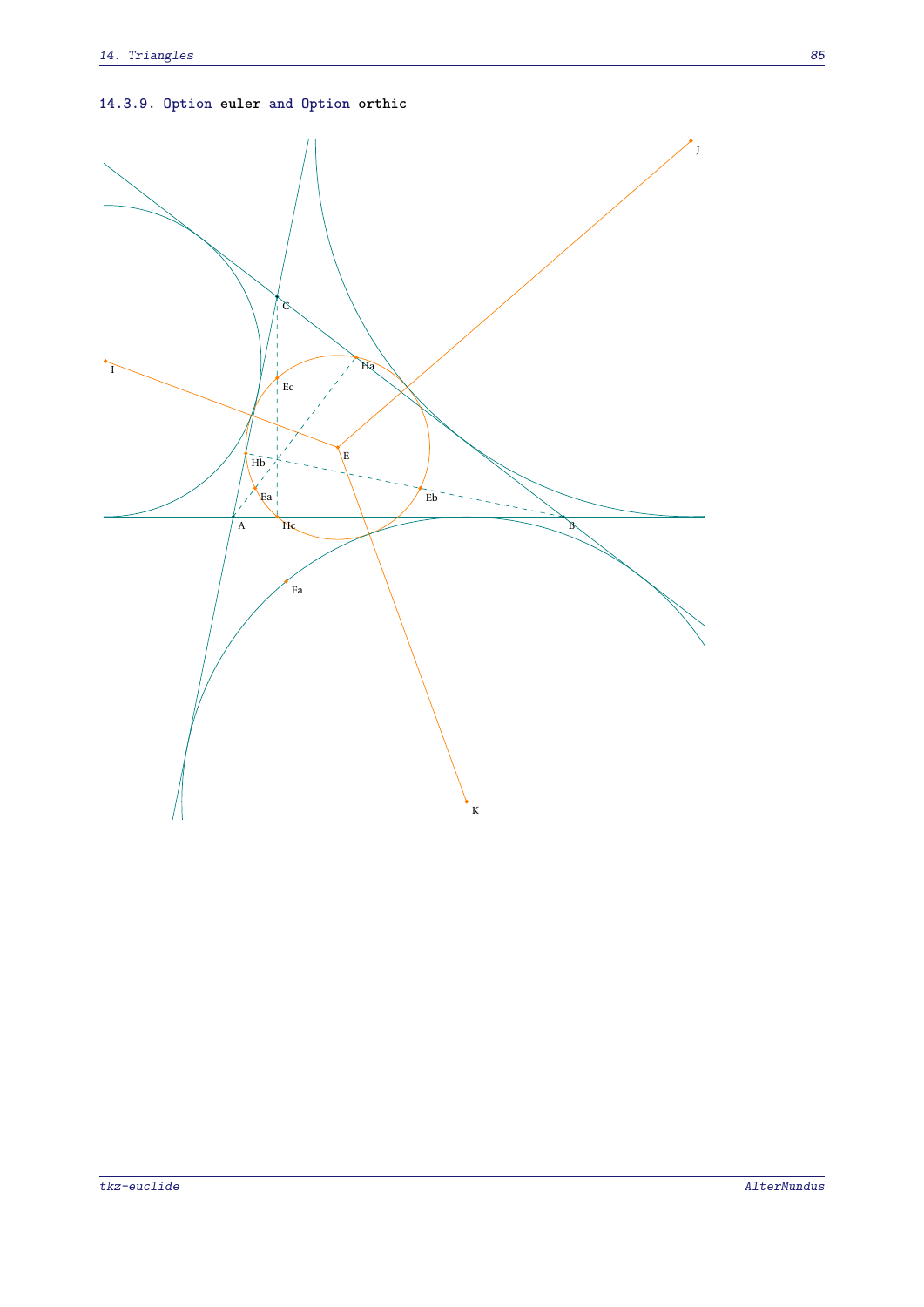```
\begin{tikzpicture}[scale=1.25]
  \tkzDefPoints{0/0/A,6/0/B,0.8/4/C}
  \tkzDefSpcTriangle[euler,name=E](A,B,C){a,b,c}
  \tkzDefSpcTriangle[orthic,name=H](A,B,C){a,b,c}
  \tkzDefExCircle(A,B,C) \tkzGetPoint{I} \tkzGetLength{rI}
  \tkzDefExCircle(C,A,B) \tkzGetPoint{J} \tkzGetLength{rJ}
  \tkzDefExCircle(B,C,A) \tkzGetPoint{K} \tkzGetLength{rK}
  \tkzDrawPoints[orange](I,J,K)
  \tkzLabelPoints[font=\scriptsize](A,B,C,I,J,K)
  \tkzClipBB
  \tkzInterLC[R](I,C)(I,\rI) \tkzGetSecondPoint{Fc}
  \tkzInterLC[R](J,B)(J,\rJ) \tkzGetSecondPoint{Fb}
  \tkzInterLC[R](K,A)(K,\rK) \tkzGetSecondPoint{Fa}
  \tkzDrawLines[add=1.5 and 1.5](A,B A,C B,C)
  \tkzDrawCircle[euler,orange](A,B,C) \tkzGetPoint{E}
  \tkzDrawSegments[orange](E,I E,J E,K)
  \tkzDrawSegments[dashed](A,Ha B,Hb C,Hc)
  \label{thm:conv} $$ \tkzDrawCircles[R](J,_{\rJ} I,_{\rI} K,_{\rK})$$\tkzDrawPoints(A,B,C)
  \tkzDrawPoints[orange](E,I,J,K,Ha,Hb,Hc,Ea,Eb,Ec,Fa,Fb,Fc)
  \tkzLabelPoints[font=\scriptsize](E,Ea,Eb,Ec,Ha,Hb,Hc,Fa,Fb,Fc)
\end{tikzpicture}
```
#### **14.3.10. Option symmedial**

The symmedial triangle $K_A K_B K_C$  is the triangle whose vertices are the intersection points of the symmedians with the symmedians with the reference triangle ABC.



```
\begin{tikzpicture}
\tkzDefPoint(0,0){A}
\tkzDefPoint(5,0){B}
\tkzDefPoint(.75,4){C}
\tkzDefTriangleCenter[symmedian](A,B,C)\tkzGetPoint{K}
\tkzDefSpcTriangle[symmedial,name=K_](A,B,C){A,B,C}
\tkzDrawPolygon(A,B,C)
\tkzDrawSegments[new](A,K_A B,K_B C,K_C)
\tkzDrawPoints(A,B,C,K,K_A,K_B,K_C)
\tkzLabelPoints[font=\scriptsize](A,B,C,K,K_A,K_B,K_C)
\end{tikzpicture}
```
#### **14.4. Permutation of two points of a triangle**

| $\texttt{\texttt{tkzPermute}(\phi1,pt2,pt3)}$ |         |                                                                                                                              |
|-----------------------------------------------|---------|------------------------------------------------------------------------------------------------------------------------------|
| arguments                                     | example | explanation                                                                                                                  |
|                                               |         | $(pt1, pt2, pt3)$ \tkzPermute(A,B,C) A, $\overline{B},\overline{A},\overline{C}$ are unchanged, B, C exchange their position |
| The triangle is unchanged.                    |         |                                                                                                                              |

#### **14.4.1. Modification of the school triangle**

This triangle is constructed from the segment [AB] on [A,x)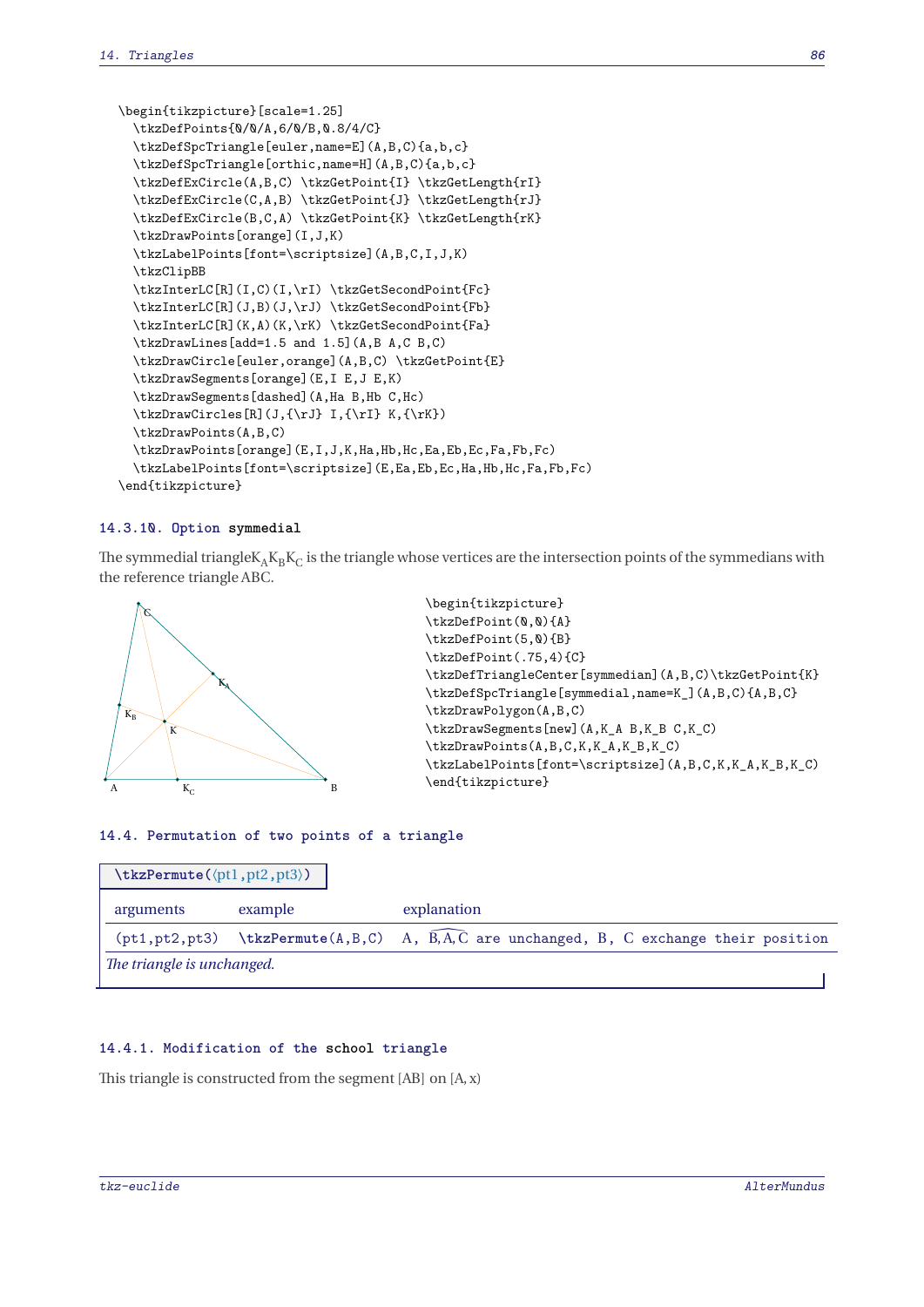

If we want the segment [AC] to be on [A,x), we just have to swap <sup>B</sup> and <sup>C</sup>.



Remark: Only the first point is unchanged. The order of the last two parameters is not important.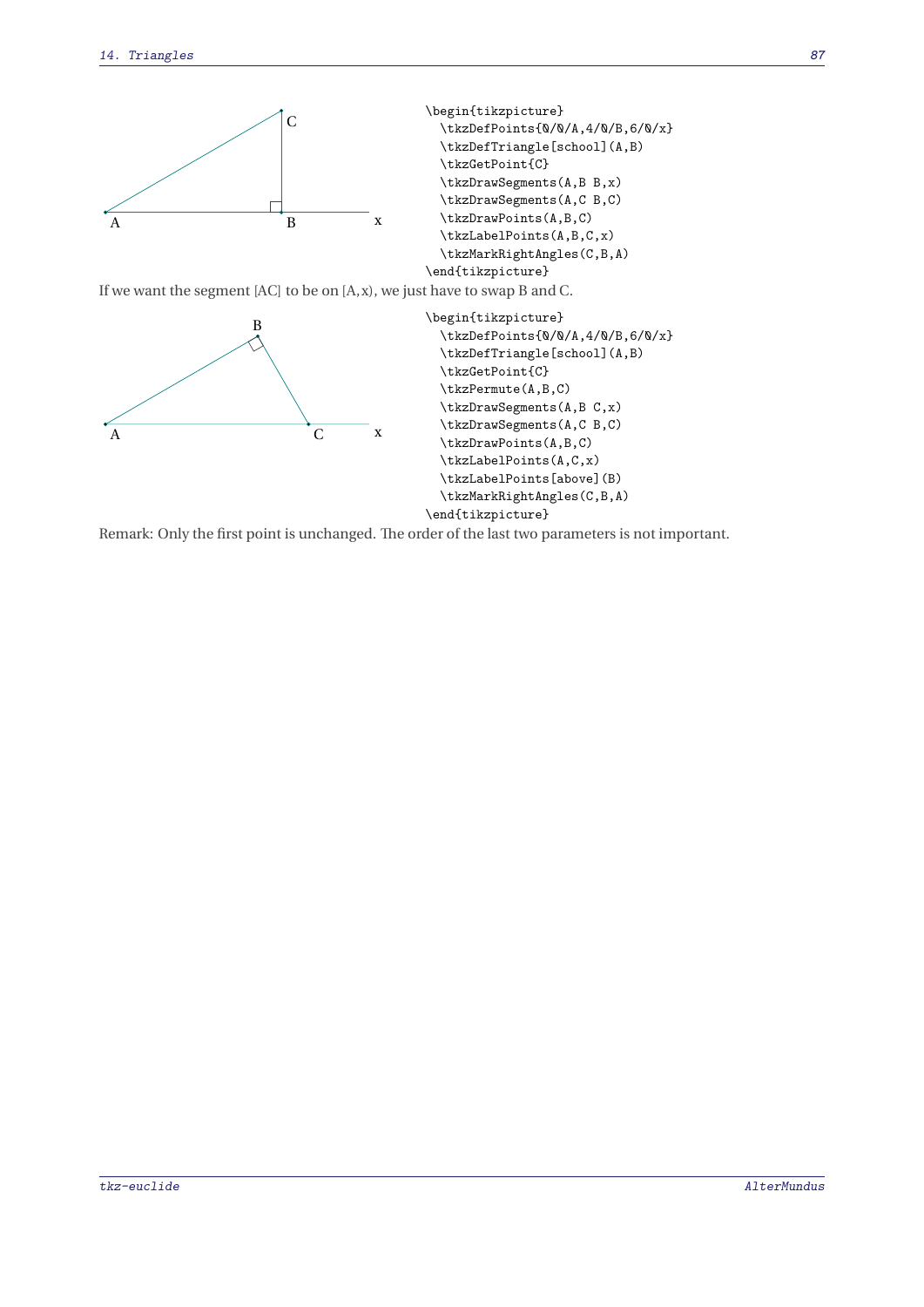#### **15. Definition of polygons**

#### **15.1. Defining the points of a square**

We have seen the definitions of some triangles. Let us look at the definitions of some quadrilaterals and regular polygons.

## **\tkzDefSquare(**⟨**pt1,pt2**⟩**)**

The square is defined in the forward direction. From two points, two more points are obtained such that the four taken in order form a square. The square is defined in the forward direction.

The results are in **tkzFirstPointResult** and **tkzSecondPointResult**.

We can rename them with **\tkzGetPoints**.

| Arguments example | explanation                                                                                             |
|-------------------|---------------------------------------------------------------------------------------------------------|
|                   | $(\phi t1, pt2)$ \tkzDefSquare( $\langle A, B \rangle$ ) The square is defined in the direct direction. |

#### **15.1.1. Using \tkzDefSquare with two points**

Note the inversion of the first two points and the result.



\end{tikzpicture}

We may only need one point to draw an isosceles right-angled triangle so we use **\tkzGetFirstPoint** or **\tkzGetSecondPoint**.

#### **15.1.2. Use of \tkzDefSquare to obtain an isosceles right-angled triangle**

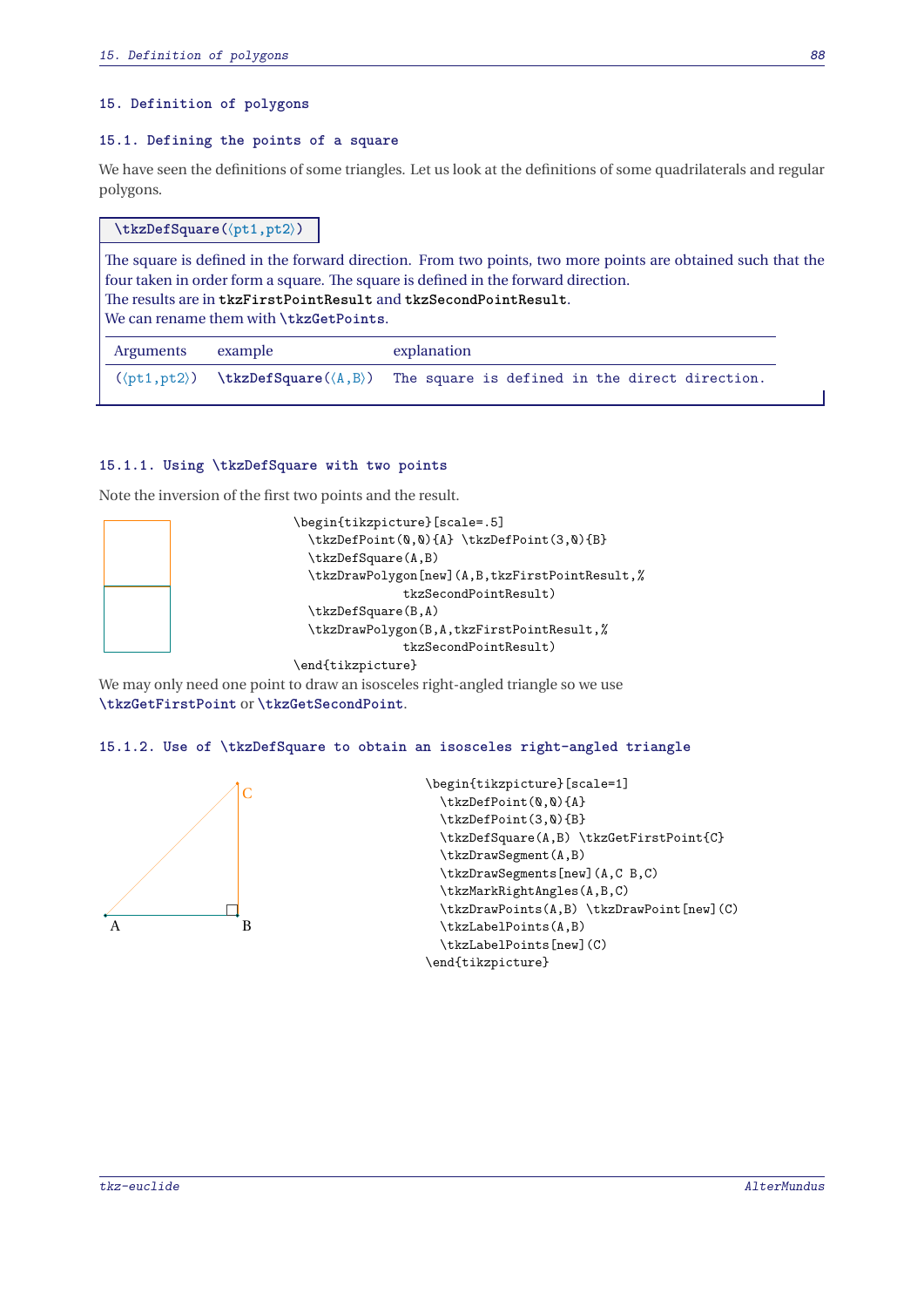#### **15.1.3. Pythagorean Theorem and \tkzDefSquare**



\begin{tikzpicture}[scale=.5] \tkzDefPoint(0,0){C} \tkzDefPoint(4,0){A} \tkzDefPoint(0,3){B} \tkzDefSquare(B,A)\tkzGetPoints{E}{F} \tkzDefSquare(A,C)\tkzGetPoints{G}{H} \tkzDefSquare(C,B)\tkzGetPoints{I}{J} \tkzDrawPolygon(A,B,C) \tkzDrawPolygon(A,C,G,H) \tkzDrawPolygon(C,B,I,J) \tkzDrawPolygon(B,A,E,F) \tkzLabelSegment(A,C){\$a\$} \tkzLabelSegment(C,B){\$b\$} \tkzLabelSegment[swap](A,B){\$c\$} \end{tikzpicture}

#### **15.2. Defining the points of a rectangle**

## **\tkzDefRectangle(**⟨**pt1,pt2**⟩**)**

.

The rectangle is defined in the forward direction. From two points, two more points are obtained such that the four taken in order form a rectangle. The two points passed in arguments are the ends of a diagonal of the rectangle. The sides are parallel to the axes.

The results are in **tkzFirstPointResult** and **tkzSecondPointResult**.

We can rename them with **\tkzGetPoints**.

| Arguments example | explanation                                                                                                   |
|-------------------|---------------------------------------------------------------------------------------------------------------|
|                   | $(\phi t1, pt2)$ \tkzDefRectangle( $\langle A, B \rangle$ ) The rectangle is defined in the direct direction. |

## **15.2.1. Example of a rectangle definition**

| \begin{tikzpicture}                       |
|-------------------------------------------|
| \tkzDefPoints{0/0/A,5/2/C}                |
| \tkzDefRectangle(A,C) \tkzGetPoints{B}{D} |
| \tkzDrawPolygon[fill=teal!15](A,,D)       |
| \end{tikzpicture}                         |
|                                           |

#### **15.3. Definition of parallelogram**

Defining the points of a parallelogram. It is a matter of completing three points in order to obtain a parallelogram.

| $\texttt{\texttt{tkzDefParallelogram}(\langle pt1, pt2, pt3 \rangle)}$ |         |                                                                         |
|------------------------------------------------------------------------|---------|-------------------------------------------------------------------------|
| arguments                                                              | default | definition                                                              |
|                                                                        |         | $(\langle pt1, pt2, pt3 \rangle)$ no default Three points are necessary |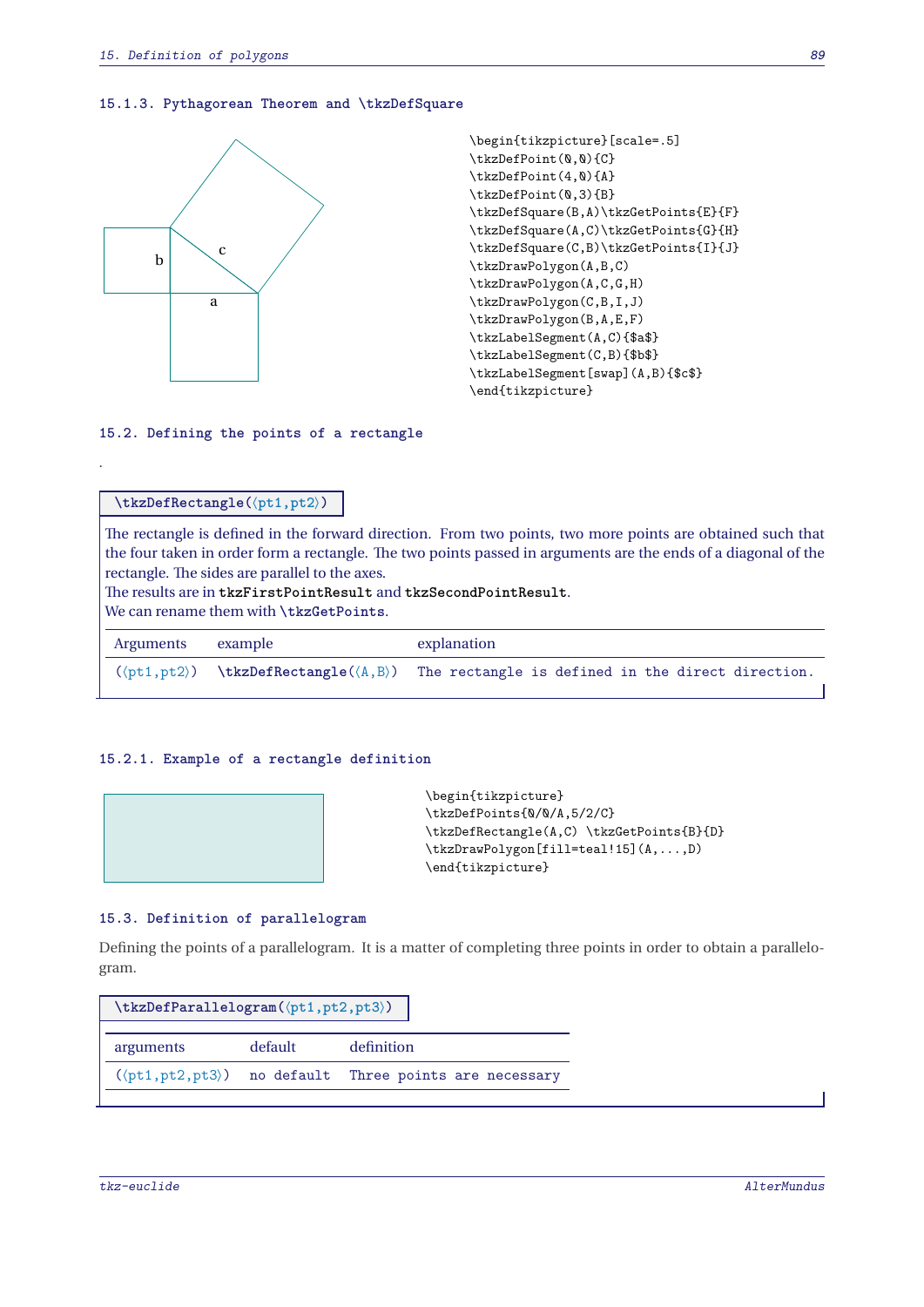From three points, another point is obtained such that the four taken in order form a parallelogram. The result is in **tkzPointResult**.

We can rename it with the name \tkzGetPoint...

### **15.3.1. Example of a parallelogram definition**



```
\begin{tikzpicture}[scale=1]
\tkzDefPoints{0/0/A,3/0/B,4/2/C}
\tkzDefParallelogram(A,B,C)
% or \text{tkzDefPointWith} [colinear= at C](B, A)\tkzGetPoint{D}
\tkzDrawPolygon(A,B,C,D)
\tkzLabelPoints(A,B)
\tkzLabelPoints[above right](C,D)
 \tkzDrawPoints(A,...,D)
\end{tikzpicture}
```
#### **15.4. The golden rectangle**

**\tkzDefGoldenRectangle(**⟨**point,point**⟩**)**

The macro determines a rectangle whose size ratio is the number  $\Phi$ . The created points are in **tkzFirstPointResult** and **tkzSecondPointResult**. They can be obtained with the macro **\tkzGetPoints**. The following macro is used to draw the rectangle.

arguments example explanation

 $(\langle pt1, pt2 \rangle)$   $(\langle A, B \rangle)$  If C and D are created then AB/BC =  $\Phi$ . **\tkzDefGoldenRectangle** or **\tkzDefGoldRectangle**

#### **15.4.1. Golden Rectangles**



#### **15.4.2. Construction of the golden rectangle**

Without the previous macro here is how to get the golden rectangle.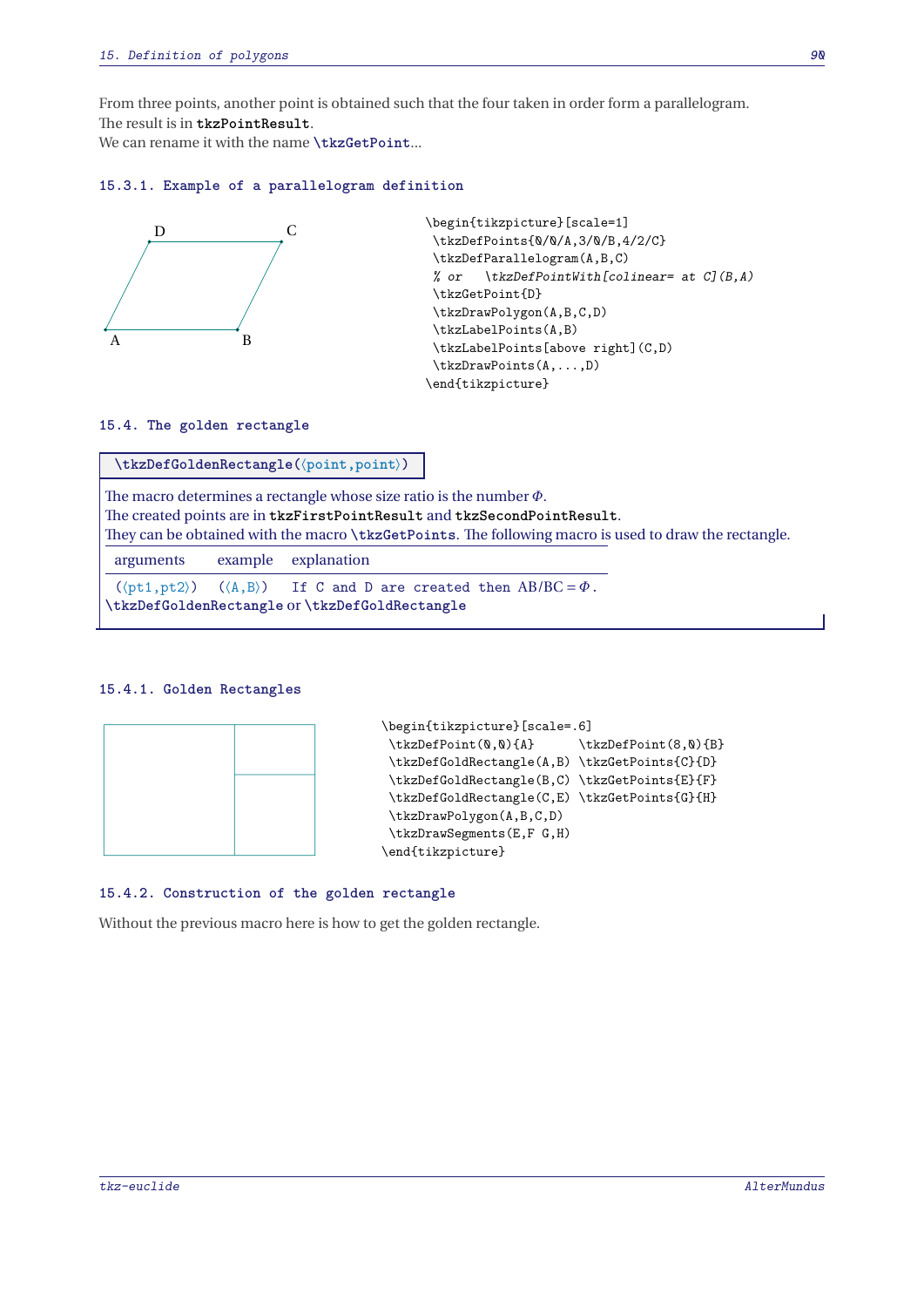

\begin{tikzpicture}[scale=.5] \tkzDefPoint(0,0){A} \tkzDefPoint(8,0){B} \tkzDefMidPoint(A,B) \tkzGetPoint{I} \tkzDefSquare(A,B)\tkzGetPoints{C}{D} \tkzInterLC(A,B)(I,C)\tkzGetPoints{G}{E} \tkzDefPointWith[colinear= at C](E,B) \tkzGetPoint{F} \tkzDefPointBy[projection=onto D--C ](E) \tkzGetPoint{H} \tkzDrawArc[style=dashed](I,E)(D) \tkzDrawSquare(A,B) \tkzDrawPoints(C,D,E,F,H) \tkzLabelPoints(A,B,C,D,E,F,H) \tkzDrawSegments[style=dashed,color=gray]% (E,F C,F B,E F,H H,C E,H) \end{tikzpicture}

## **15.5. Regular polygon**

## **\tkzDefRegPolygon[**⟨**local options**⟩**](**⟨**pt1,pt2**⟩**)**

From the number of sides, depending on the options, this macro determines a regular polygon according to its center or one side.

| arguments                                                                                                      |                                        | example explanation                                                                                                     |
|----------------------------------------------------------------------------------------------------------------|----------------------------------------|-------------------------------------------------------------------------------------------------------------------------|
| $(\langle pt1, pt2 \rangle)$ $(\langle 0, A \rangle)$<br>$(\langle pt1, pt2 \rangle)$ $(\langle A, B \rangle)$ |                                        | with option "center", O is the center of the polygon.<br>with option "side", [AB] is a side.                            |
| options                                                                                                        | default                                | example                                                                                                                 |
| name<br>sides<br>center<br>side<br>Options TikZ                                                                | P<br>5<br>center<br>center<br>$\ldots$ | The vertices are named $P1, P2, $<br>number of sides.<br>The first point is the center.<br>The two points are vertices. |

**15.5.1. Option center**



```
\begin{tikzpicture}
  \tkzDefPoints{0/0/P0,0/0/Q0,2/0/P1}
  \tkzDefMidPoint(PQ,P1) \tkzGetPoint{Q1}
  \tkzDefRegPolygon[center,sides=7](P0,P1)
  \tkzDefMidPoint(P1,P2) \tkzGetPoint{Q1}
  \tkzDefRegPolygon[center,sides=7,name=Q](P0,Q1)
  \tkzFillPolygon[teal!20](Q0,Q1,P2,Q2)
  \tkzDrawPolygon(P1,P...,P7)
  \text{1}, \ldots, 7} \ \{\text{\%}\tkzDrawSegment[black](PQ,Q\j)}
\end{tikzpicture}
```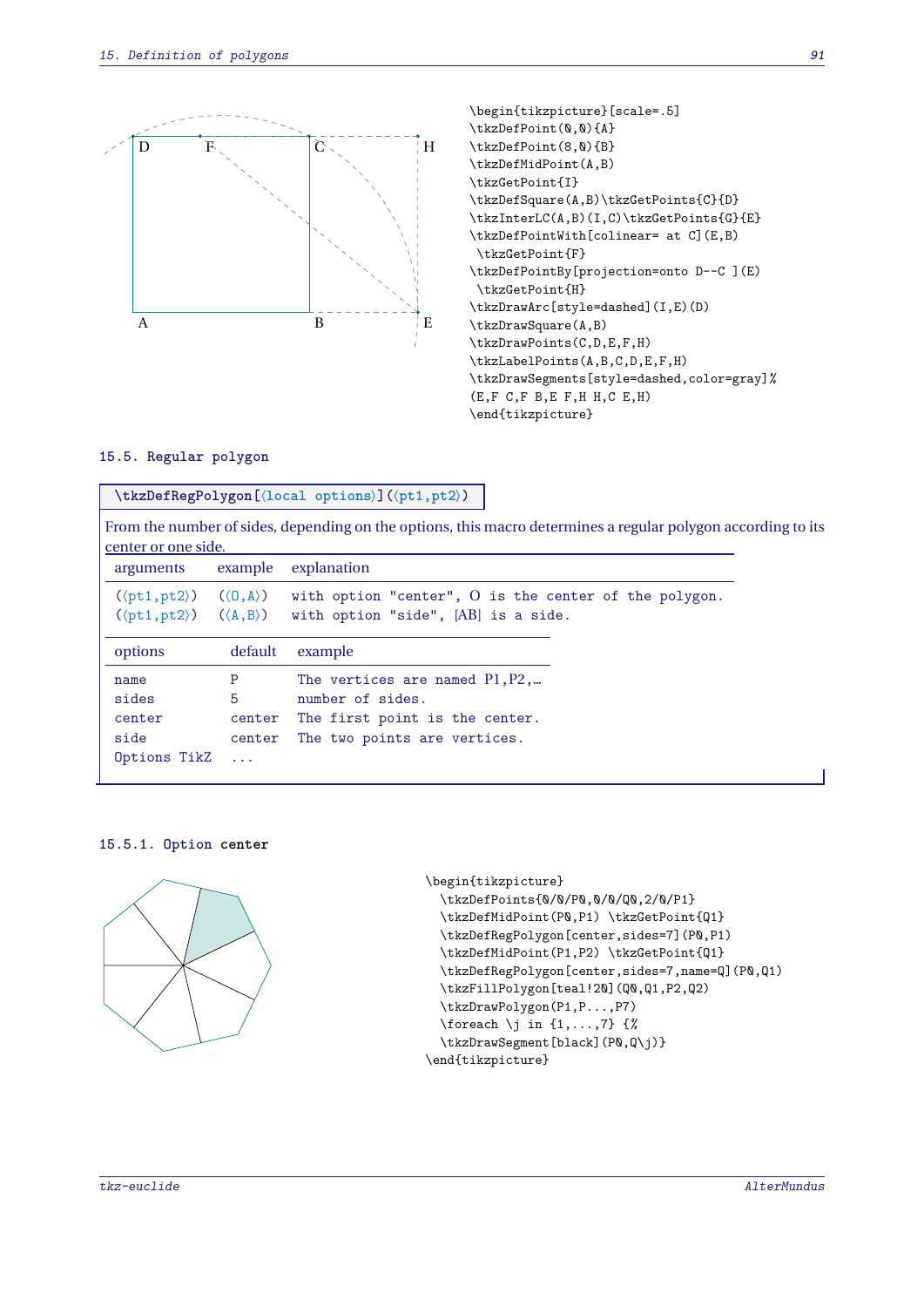## **15.5.2. Option side**



```
\begin{tikzpicture}[scale=1]
   \tkzDefPoints{-4/0/A, -1/0/B}
   \tkzDefRegPolygon[side,sides=5,name=P](A,B)
   \tkzDrawPolygon[thick](P1,P...,P5)
\end{tikzpicture}
```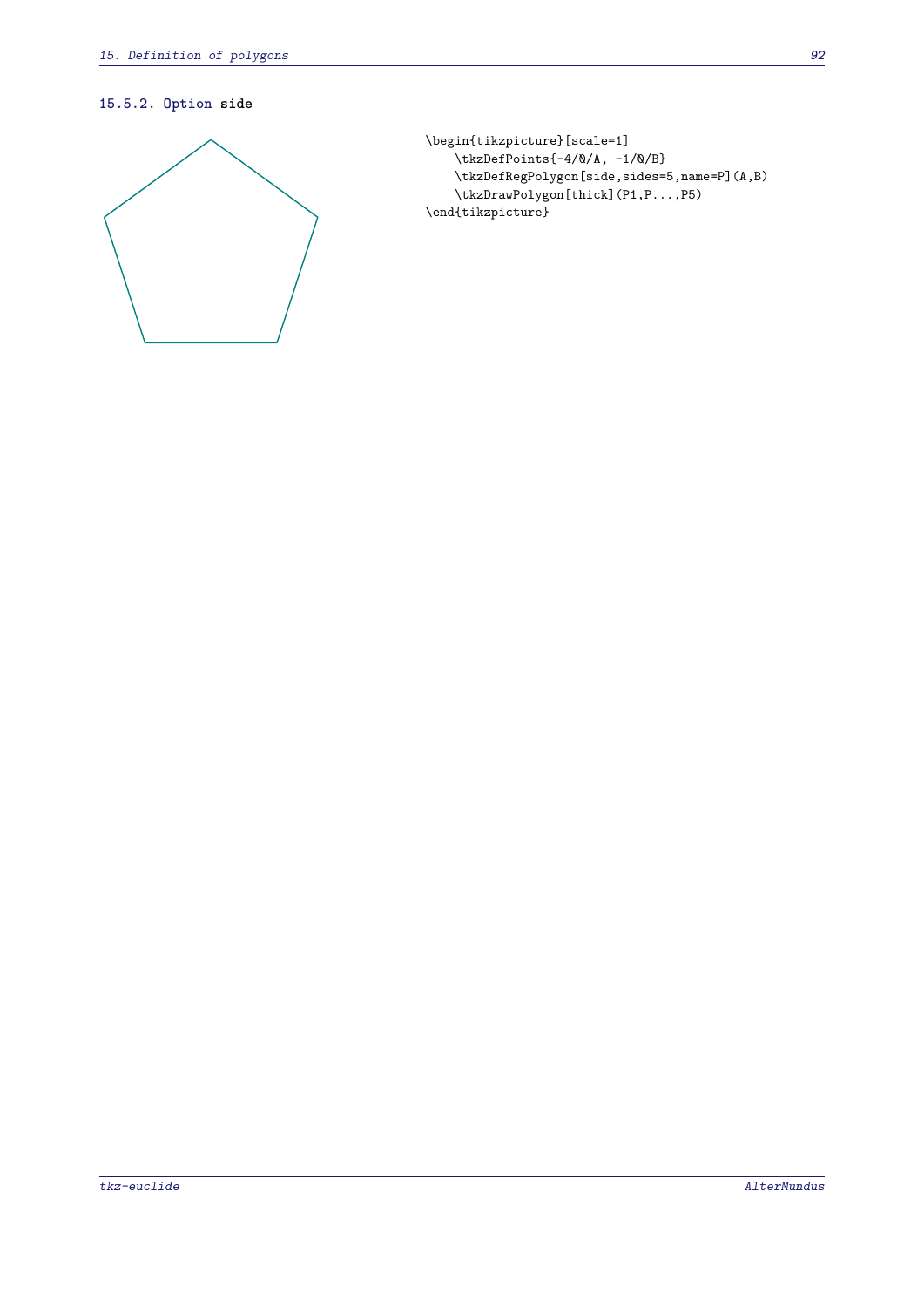## **16. Circles**

Among the following macros, one will allow you to draw a circle, which is not a real feat. To do this, you will need to know the center of the circle and either the radius of the circle or a point on the circumference. It seemed to me that the most frequent use was to draw a circle with a given center passing through a given point. This will be the default method, otherwise you will have to use the **R** option. There are a large number of special circles, for example the circle circumscribed by a triangle.

- I have created a first macro **\tkzDefCircle** which allows, according to a particular circle, to retrieve its center and the measurement of the radius in cm. This recovery is done with the macros **\tkzGetPoint** and **\tkzGetLength**;
- then a macro **\tkzDrawCircle**;
- then a macro that allows you to color in a disc, but without drawing the circle **\tkzFillCircle**;
- sometimes, it is necessaryfor a drawing to be contained in a disk, this is the role assigned to **\tkzClipCircle**;
- it finally remains to be able to give a label to designate a circle and if several possibilities are offered, we will see here **\tkzLabelCircle**.

## **16.1. Characteristics of a circle: \tkzDefCircle**

This macro allows you to retrieve the characteristics (center and radius) of certain circles.

**\tkzDefCircle[**⟨**local options**⟩**](**⟨**A,B**⟩**) or (**⟨**A,B,C**⟩**)**

 $\binom{m}{k}$  Attention the arguments are lists of two or three points. This macro is either used in partnership with **\tkzGetPoint** and/or **\tkzGetLength** to obtain the center and the radius of the circle, or by using **tkzPointResult** and **tkzLengthResult** if it is not necessary to keep the results.

| arguments     |         | explanation<br>example                                                                                                    |
|---------------|---------|---------------------------------------------------------------------------------------------------------------------------|
|               |         | $(\langle pt1, pt2 \rangle)$ or $(\langle pt1, pt2, pt3 \rangle)$ $(\langle A, B \rangle)$ [AB] is radius A is the center |
|               |         |                                                                                                                           |
| options       | default | definition                                                                                                                |
| through       | through | circle characterized by two points defining a radius                                                                      |
| diameter      | through | circle characterized by two points defining a diameter                                                                    |
| circum        | through | circle circumscribed of a triangle                                                                                        |
| in            | through | incircle a triangle                                                                                                       |
| ex            |         | through excircle of a triangle                                                                                            |
| euler or nine |         | through Euler's Circle                                                                                                    |
| spieker       | through | Spieker Circle                                                                                                            |
| apollonius    | through | circle of Apollonius                                                                                                      |
| K             |         | coefficient used for a circle of Apollonius                                                                               |
|               |         | In the following examples. I draw the eiroles with a mears not yet presented, but this is not peosesery                   |

In the following examples, I draw the circles with a macro not yet presented, but this is not necessary. In some cases you may only need the center or the radius.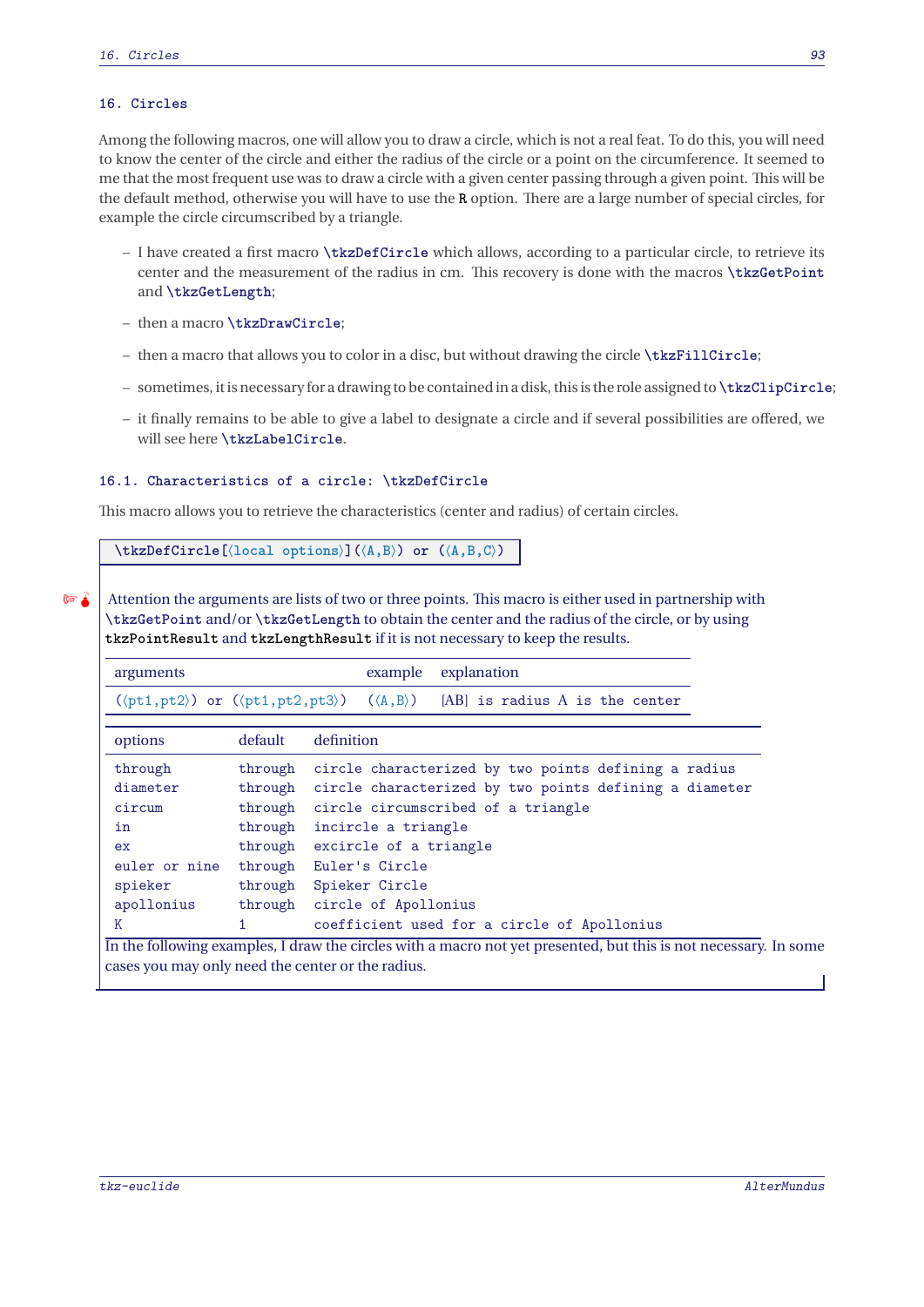#### **16.1.1. Example with a random point and option through**



```
\begin{tikzpicture}[scale=1]
  \tkzDefPoint(0,4){A}
  \tkzDefPoint(2,2){B}
  \tkzDefMidPoint(A,B) \tkzGetPoint{I}
  \tkzDefRandPointOn[segment = I--B]
  \tkzGetPoint{C}
  \tkzDefCircle[through](A,C)
  \tkzGetLength{rACcm}
  \tkzcmtopt(\rACcm){rACpt}
  \tkzDrawCircle(A,C)
 \tkzDrawPoints(A,B,C)
  \tkzLabelPoints(A,B,C)
  \tkzLabelCircle[draw,
           text width=3cm,text centered,
           font=\scriptsize,below=1cm](A,C)(-90)%
  {The radius measurement is:
   \rACcm cm i.e. \rACpt pt}
\end{tikzpicture}
```
#### **16.1.2. Example with option diameter**

It is simpler here to search directly for the middle of [AB].



```
\begin{tikzpicture}[scale=1]
   \tkzDefPoint(0,0){A}
   \tkzDefPoint(2,2){B}
   \tkzDefCircle[diameter](A,B)
   \tkzGetPoint{O}
   \tkzDrawCircle(O,B)
   \tkzDrawSegment(A,B)
   \tkzDrawPoints(A,B,O)
   \tkzLabelPoints[below](A,B,O)
\end{tikzpicture}
```
#### **16.1.3. Circles inscribed and circumscribed for a given triangle**



```
\begin{tikzpicture}[scale=.75]
\tkzDefPoint(2,2){A} \tkzDefPoint(5,-2){B}
\tkzDefPoint(1,-2){C}
\tkzDefCircle[in](A,B,C)
\tkzGetPoint{I} \tkzGetLength{rIN}
\tkzDefCircle[circum](A,B,C)
\tkzGetPoint{K} \tkzGetLength{rCI}
\tkzDrawCircles[R,new](I,{\rIN} K,{\rCI})
\tkzLabelPoints[below](B,C)
\tkzLabelPoints[above left](A,I,K)
\tkzDrawPolygon(A,B,C)
\tkzDrawPoints(A,B,C,I,K)
\end{tikzpicture}
```
#### **16.1.4. Example with option ex**

We want to define an excircle of a triangle relatively to point <sup>C</sup>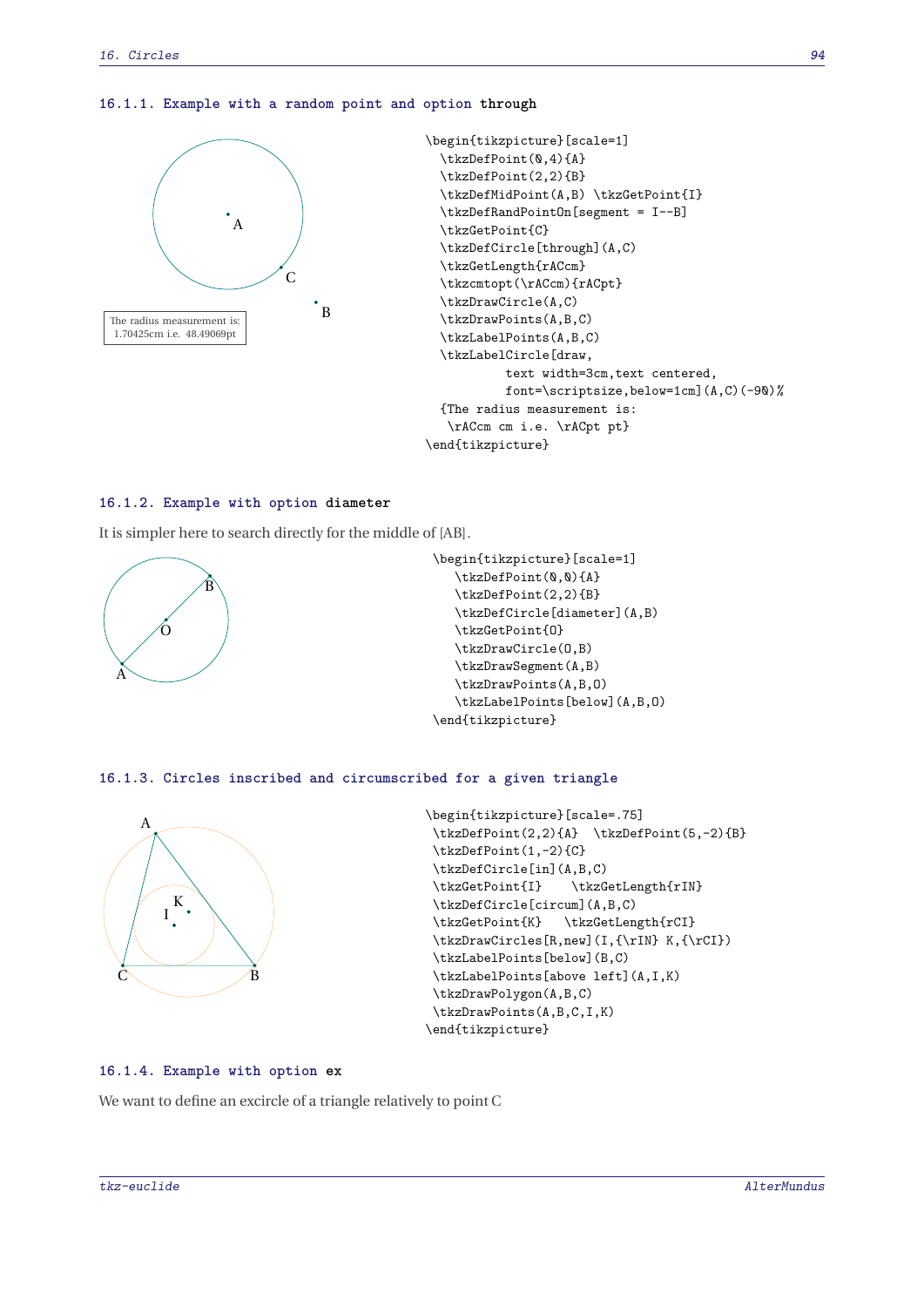

```
\begin{tikzpicture}[scale=.75]
 \tkzDefPoints{ 0/0/A,4/0/B,0.8/4/C}
  \tkzDefCircle[ex](B,C,A)
 \tkzGetPoint{J_c} \tkzGetLength{rc}
 \tkzDefPointBy[projection=onto A--C ](J_c)
  \tkzGetPoint{X_c}
 \tkzDefPointBy[projection=onto A--B ](J_c)
 \tkzGetPoint{Y_c}
 \tkzDrawPolygon(A,B,C)
 \tkzDrawCircle[R,color=lightgray](J_c,\rc)
 % possible \tkzDrawCircle[ex](A,B,C)
 \tkzDrawCircle[in,new](A,B,C)
  \tkzGetPoint{I}
 \tkzDefPointBy[projection=onto A--C ](I)
 \tkzGetPoint{F}
 \tkzDefPointBy[projection=onto A--B ](I)
 \tkzGetPoint{D}
  \tkzDrawLines[add=0 and 2.2,dashed](C,A C,B)
  \tkzDrawSegments[dashed](J_c,X_c I,D I,F%
          J_c,Y_c)\tkzMarkRightAngles(A,F,I B,D,I J_c,X_c,A%
         J_c, Y_c, B)\tkzDrawPoints(B,C,A,I,D,F,X_c,J_c,Y_c)
 \tkzLabelPoints(B,A,J_c,I,D,X_c,Y_c)
 \tkzLabelPoints[above left](C)
  \tkzLabelPoints[left](F)
\end{tikzpicture}
```
#### **16.1.5. Euler's circle for a given triangle with option euler**

We verify that this circle passes through the middle of each side.



```
\begin{tikzpicture}[scale=.75]
   \tkzDefPoint(5,3.5){A}
   \tkzDefPoint(0,0){B} \tkzDefPoint(7,0){C}
   \tkzDefCircle[euler](A,B,C)
   \tkzGetPoint{E} \tkzGetLength{rEuler}
   \tkzDefSpcTriangle[medial](A,B,C){M_a,M_b,M_c}
   \tkzDrawPoints(A,B,C,E,M_a,M_b,M_c)
   \tkzDrawCircle[R](E,\rEuler)
   \tkzDrawPolygon(A,B,C)
   \tkzLabelPoints[below](B,C)
   \tkzLabelPoints[left](A,E)
\end{tikzpicture}
```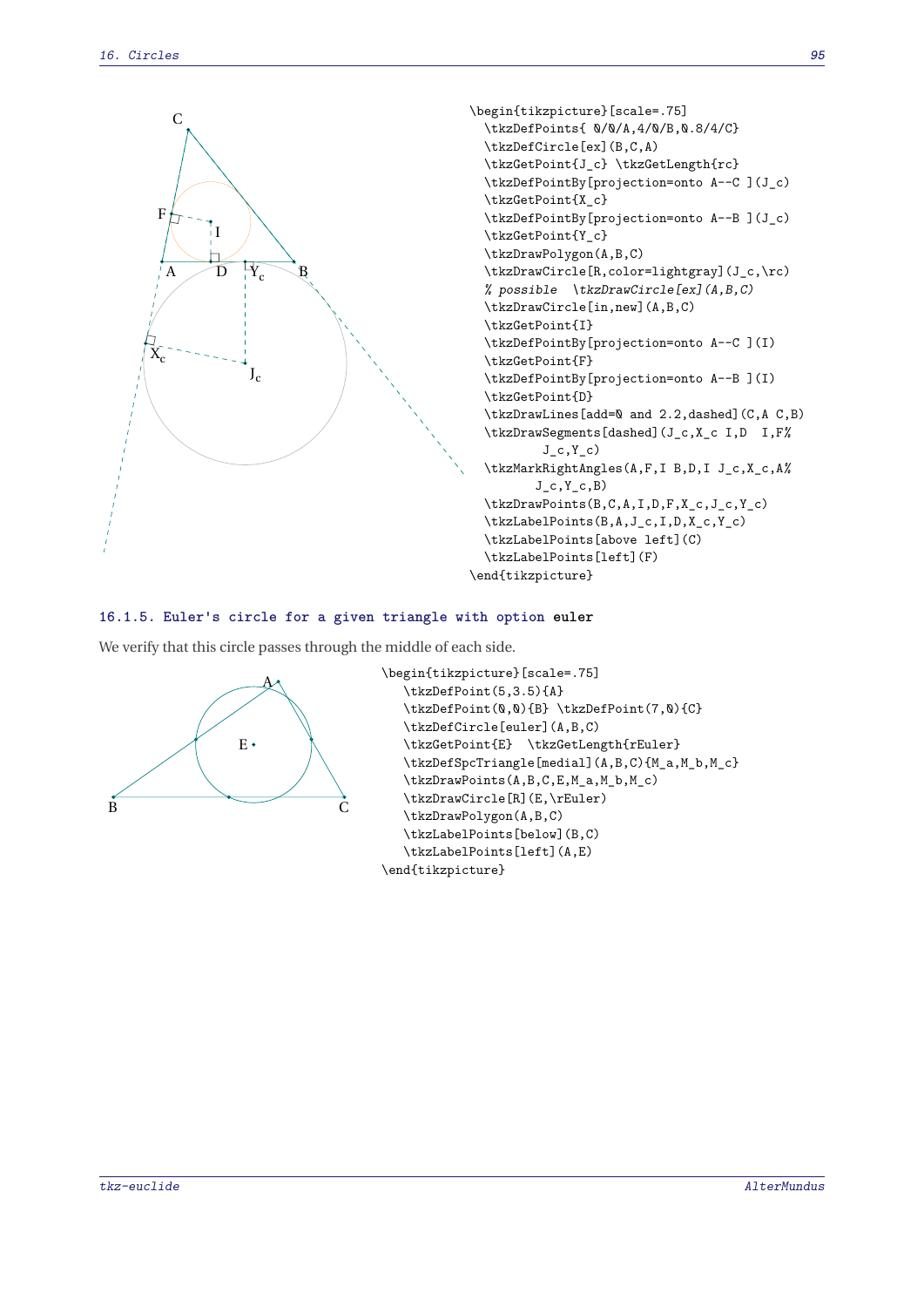## **16.1.6. Apollonius circles for a given segment option apollonius**



```
\begin{tikzpicture}[scale=0.75]
  \tkzDefPoint(0,0){A}
 \tkzDefPoint(4,0){B}
 \tkzDefCircle[apollonius,K=2](A,B)
 \tkzGetPoint{K1}
  \tkzGetLength{rAp}
  \tkzDrawCircle[R,color = teal!50!black,
      fill=teal!20,opacity=.4](K1,\rAp)
  \tkzDefCircle[apollonius,K=3](A,B)
  \tkzGetPoint{K2} \tkzGetLength{rAp}
  \tkzDrawCircle[R,color=orange!50,
  fill=orange!20,opacity=.4](K2,\rAp)
  \tkzLabelPoints[below](A,B,K1,K2)
  \tkzDrawPoints(A,B,K1,K2)
  \tkzDrawLine[add=.2 and 1](A,B)
\end{tikzpicture}
```
## **16.1.7. Circles exinscribed to a given triangle option ex**

You can also get the center and the projection of it on one side of the triangle. with **\tkzGetFirstPoint{Jb}** and **\tkzGetSecondPoint{Tb}**.



```
\begin{tikzpicture}[scale=.6]
 \tkzDefPoint(0,0){A}
 \tkzDefPoint(3,0){B}
 \tkzDefPoint(1,2.5){C}
 \tkzDefCircle[ex](A,B,C) \tkzGetPoint{I}
    \tkzGetLength{rI}
 \tkzDefCircle[ex](C,A,B) \tkzGetPoint{J}
    \tkzGetLength{rJ}
  \tkzDefCircle[ex](B,C,A) \tkzGetPoint{K}
    \tkzGetLength{rK}
   \tkzDefCircle[in](B,C,A) \tkzGetPoint{O}
     \tkzGetLength{rO}
  \tkzDrawLines[add=1.5 and 1.5](A,B A,C B,C)
  \tkzDrawPoints(I,J,K)
 \tkzDrawPolygon(A,B,C)
 \tkzDrawPolygon[dashed](I,J,K)
 \tkzDrawCircle[R,teal](O,\rO)
 \tkzDrawSegments[dashed](A,K B,J C,I)
 \tkzDrawPoints(A,B,C)
 \tkzDrawCircles[R,new](J,{\rJ} I,{\rI}%
                         K,\{\rK}\)\tkzLabelPoints(A,B,C,I,J,K)
\end{tikzpicture}
```
#### **16.1.8. Spieker circle with option spieker**

The incircle of the medial triangle  $M_a M_b M_c$  is the Spieker circle: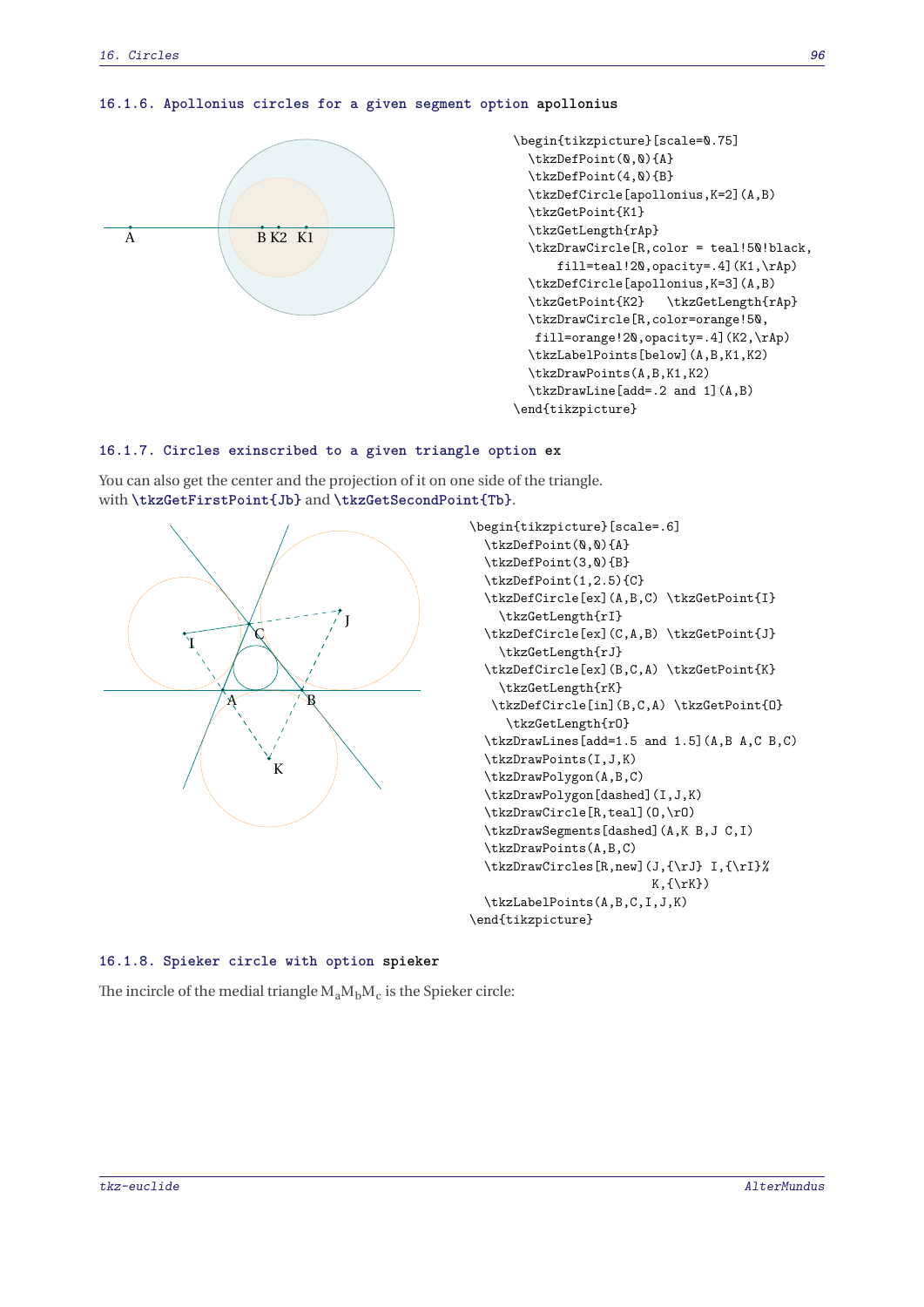

**16.1.9. Examples from js bibra tex.stackexchange.com**



```
\begin{tikzpicture}[scale=0.4]
\tkzDefPoint(6,4){A}
\tkzDefPoint(6,-4){B}
\tkzDefMidPoint(B,A)\tkzGetPoint{P}
\tkzDefLine[orthogonal =through P](A,B)
\tkzGetPoint{X}
\tkzDefCircle[through](X,P)
\tkzCalcLength(X,P)\tkzGetLength{rXP}
\tkzDefShiftPoint[X](180:\rXP*2){y}
\tkzDefPointWith[linear,K=0.3](y,P)
\tkzGetPoint{x}
\tkzDrawPoints(X,x)
\tkzDrawCircles(x,P X,P)
\tkzLabelLine[pos=0.5,above](x,P){r1}
\tkzDefShiftPoint[X](-60:\rXP){X'}
\tkzDrawSegments[<->, >=triangle 45](X,X' P,x)
\tkzLabelLine[pos=0.5,above, sloped](X,X'){r}
\tkzLabelPoints[above](x)
\tkzLabelPoints[above](X)
\end{tikzpicture}
```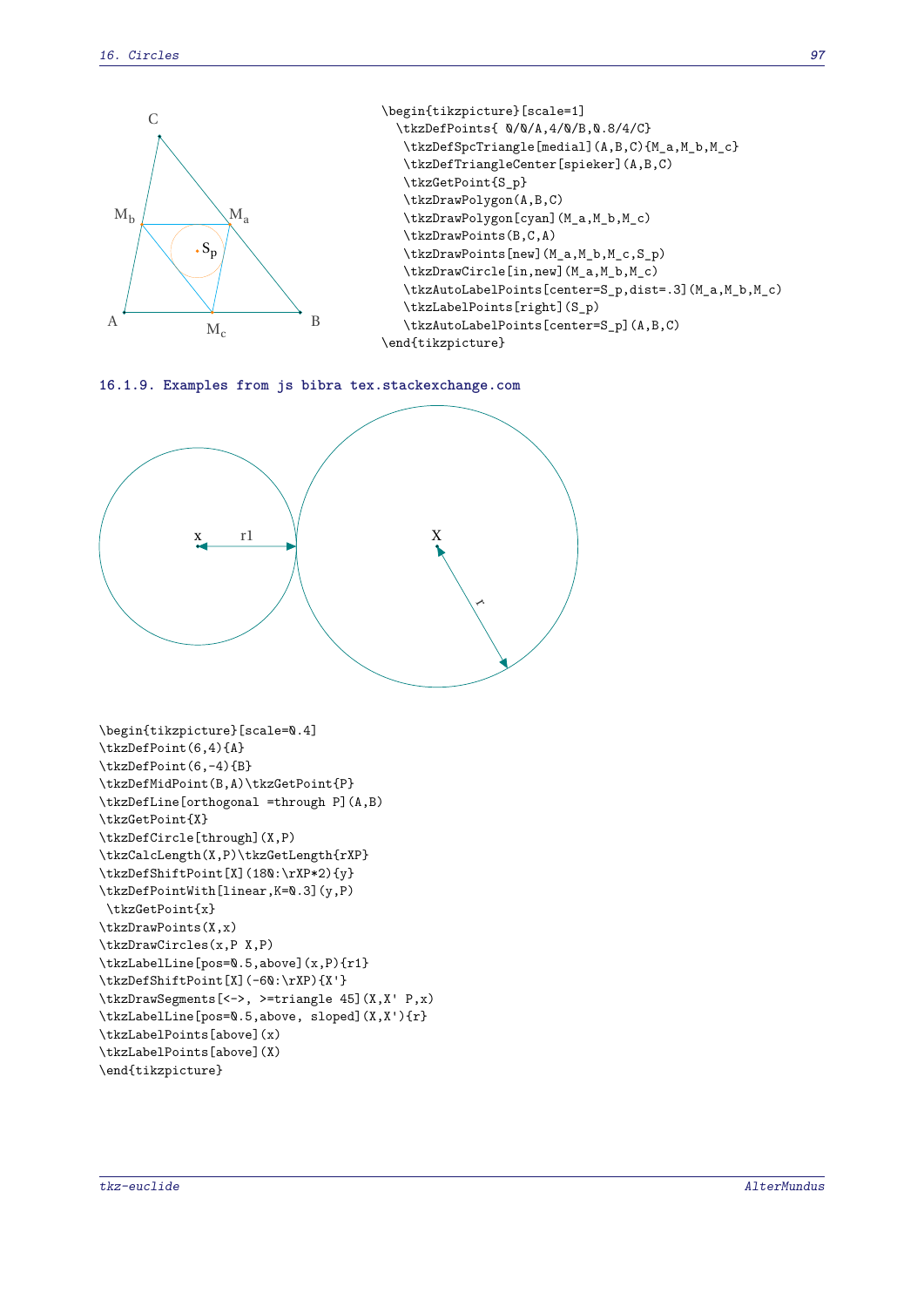

\begin{tikzpicture} \tkzDefPoint(0,4){A} \tkzDefPoint(2,2){B} \tkzDefMidPoint(B,A)\tkzGetPoint{P} \tkzDefLine[orthogonal =through P](B,A) \tkzGetPoint{X} \tkzDefCircle[through](X,P) \tkzGetLength{rXPpt} \tkzpttocm(\rXPpt){rXPcm} \tkzDefPointWith[linear,K=0.3](X,P) \tkzGetPoint{x} \tkzDefCircle[through](x,P) \tkzGetLength{rxPpt} \tkzpttocm(\rxPpt){rxPcm} \tkzDrawCircles(X,P x,P) \tkzDrawPoints(X,x) \tkzDrawSegment[<->, >=triangle 45](x,P) \tkzDrawSegment(P,X) \tkzLabelPoints(X,x) \tkzLabelLine[pos=0.5,left](x,P){r} \tkzCalcLength[cm](X,P)\tkzGetLength{rXP} \tkzDefShiftPoint[X](-90:\rXP){y} \tkzDrawSegments[<->, >=triangle 45](X,y) \tkzLabelLine[pos=0.5,left](X,y){R} \end{tikzpicture}

## **16.2. Projection of excenters**

**\tkzDefProjExcenter[**⟨**local options**⟩**](**⟨**A,B,C**⟩**)(**⟨**a,b,c**⟩**){**⟨**X,Y,Z**⟩**}**

Each excenter has three projections on the sides of the triangle ABC. We can do this with one macro **\tkzDefProjExcenter[name=J](A,B,C)(a,b,c){Y,Z,X}**. options default definition

| name      |         | no defaut used to name the vertices                                |
|-----------|---------|--------------------------------------------------------------------|
| arguments | default | definition                                                         |
|           |         | $(pt1=a_1, pt2=a_2, )$ no default Each point has a assigned weight |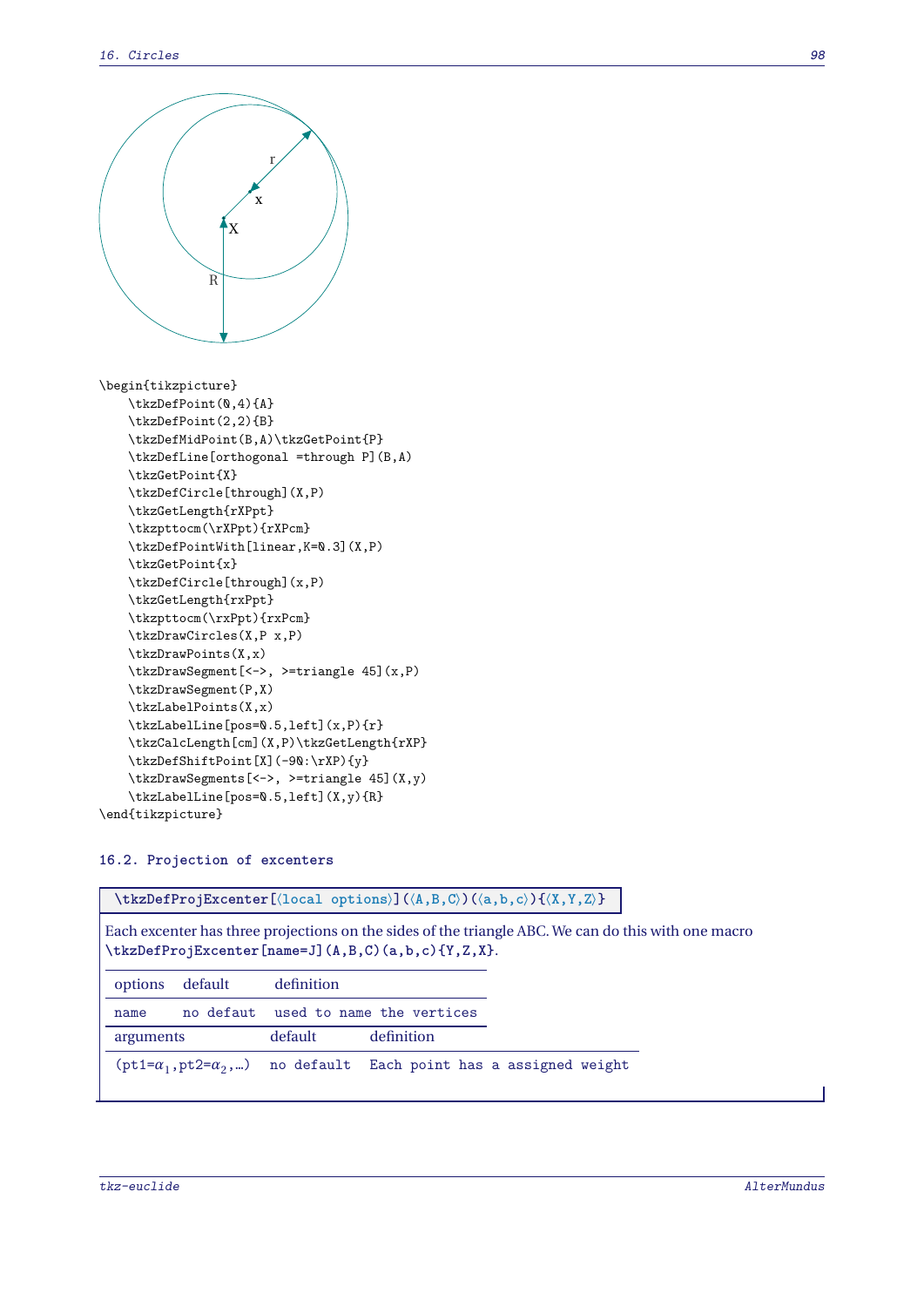## **16.2.1. Excircles**



```
\begin{tikzpicture}[scale=.6]
\tikzset{line style/.append style={line width=.2pt}}
\tikzset{label style/.append style={color=teal,font=\footnotesize}}
\tkzDefPoints{0/0/A,5/0/B,0.8/4/C}
\tkzDefSpcTriangle[excentral,name=J](A,B,C){a,b,c}
\tkzDefSpcTriangle[intouch,name=I](A,B,C){a,b,c}
\tkzDefProjExcenter[name=J](A,B,C)(a,b,c){X,Y,Z}
\tkzDefCircle[in](A,B,C) \tkzGetPoint{I} \tkzGetSecondPoint{T}
\tkzDrawCircles[red](Ja,Xa Jb,Yb Jc,Zc)
\tkzDrawCircle(I,T)
\tkzDrawPolygon[dashed,color=blue](Ja,Jb,Jc)
\tkzDrawLines[add=1.5 and 1.5](A,C A,B B,C)
\tkzDrawSegments(Ja,Xa Ja,Ya Ja,Za
                 Jb,Xb Jb,Yb Jb,Zb
                 Jc,Xc Jc,Yc Jc,Zc
                 I,Ia I,Ib I,Ic)
\tkzMarkRightAngles[size=.2,fill=gray!15](%
     Ja,Za,B Ja,Xa,B
     Ja,Ya,C Jb,Yb,C
     Jb,Zb,B Jb,Xb,C
      Jc,Yc,A Jc,Zc,B
      Jc,Xc,C I,Ia,B
```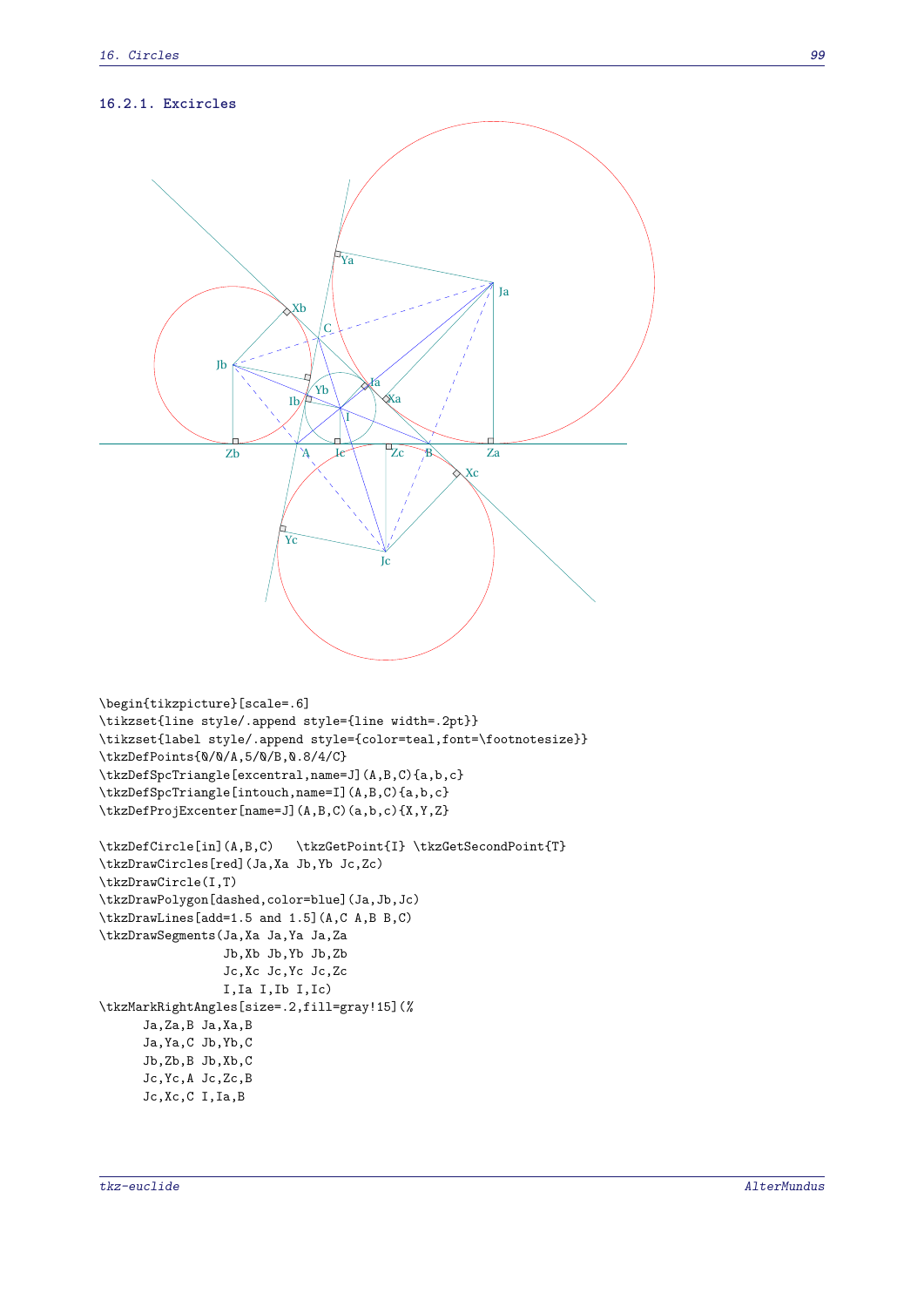```
I,Ib,C I,Ic,A)
\tkzDrawSegments[blue](Jc,C Ja,A Jb,B)
\tkzLabelPoints(A,Yc,Ya,Yb,Ja,I,Zc)
\tkzLabelPoints[left](Jb,Ib)
\tkzLabelPoints[below](Zb,Ic,Jc,B,Za)
\tkzLabelPoints[above right](C)
\tkzLabelPoints[right](Xb,Ia,Xa,Xc)
\end{tikzpicture}
```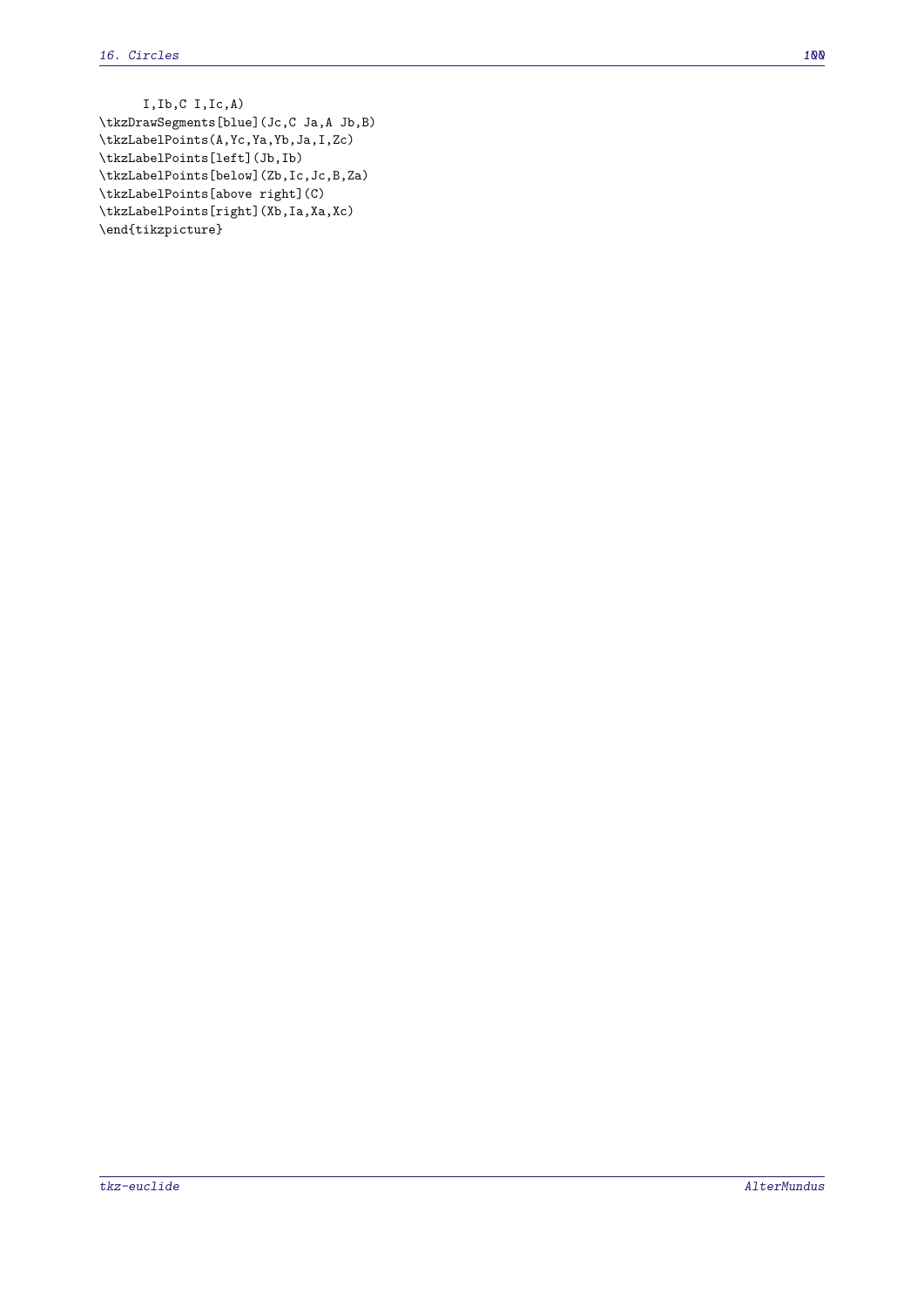## **16.3. Definition of circle by transformation; \tkzDefCircleBy**

These transformations are:

- translation;
- homothety;
- orthogonal reflection or symmetry;
- central symmetry;
- orthogonal projection;
- rotation (degrees);
- orthogonal from ;
- orthogonal through;
- inversion.

The choice of transformations is made through the options. The macro is **\tkzDefCircleBy** and the other for the transformation of a list of points **\tkzDefCirclesBy**. For example, we'll write:

#### \tkzDefCircleBy[translation= from A to A'](O,M)

<sup>O</sup> is the center and <sup>M</sup> is a point on the circle. The image is a circle. The new center is tkzFirstPointResult and tkzSecondPointResult is a point on the new circle. You can get the results with the macro **\tkzGetPoints** .

```
\tkzDefCircleBy[⟨local options⟩](⟨pt1,pt2⟩)
```
The argument is a couple of points. The results is a couple of points. If you want to keep these points then the macro **\tkzGetPoints{O'}{M'}** allows you to assign the name **O'** to the center and **M'** to the point on the circle.

| arguments          | definition      | examples                 |                                                |
|--------------------|-----------------|--------------------------|------------------------------------------------|
| pt1, pt2           | existing points | (O, M)                   |                                                |
| options            |                 |                          | examples                                       |
| translation        |                 | $=$ from #1 to #2        | $[translation=from A to B](0,M)$               |
| homothety          |                 | $=$ center #1 ratio #2   | [homothety=center A ratio .5] $(0,M)$          |
| reflection         |                 | $= over #1--#2$          | $[reflection=over A--B](0,M)$                  |
| symmetry           |                 | $=$ center #1            | [symmetry=center A] (0,M)                      |
| projection         |                 | $=$ onto #1--#2          | $[projection=onto A--B](0,M)$                  |
| rotation           |                 | $=$ center #1 angle #2   | $[rotation=center 0 angle 30](0,M)$            |
| orthogonal from    |                 | $=$ #1                   | [orthogonal from = $A$ ] $(0,M)$               |
| orthogonal through |                 | $=$ #1 and #2            | [orthogonal through = A and B] $(0,M)$         |
| inversion          |                 | $=$ center #1 through #2 | [inversion = center $0$ through $A$ ] $(0, M)$ |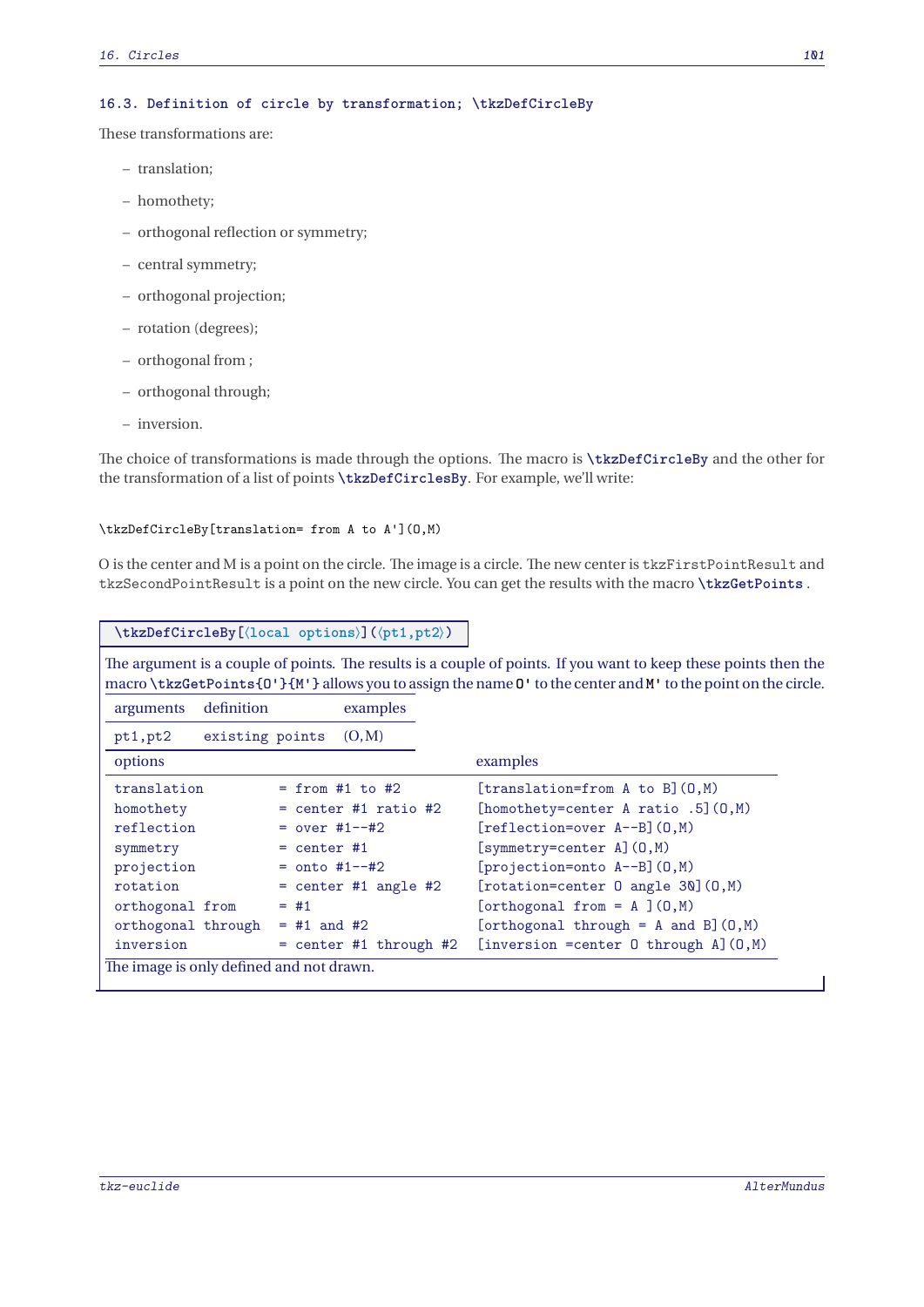#### **16.3.1. Examples of transformations**

#### **16.3.2. Translation**



```
\begin{tikzpicture}[>=latex]
\tkzDefPoint(0,0){A} \tkzDefPoint(3,1){B}
\tkzDefPoint(3,2){C} \tkzDefPoint(4,3){D}
\tkzDefCircleBy[translation= from B to A](C,D)
\tkzGetPoints{C'}{D'}
\tkzDrawPoints[teal](A,B,C,D,C',D')
\tkzDrawSegments[orange,->](A,B)
\tkzDrawCircles(C,D C',D')
\tkzLabelPoints[color=teal](A,B,C,C')
\tkzLabelPoints[color=teal,above](D,D')
\end{tikzpicture}
```
**16.3.3. Reflection (orthogonal symmetry)**



**16.3.4. Homothety**



```
\begin{tikzpicture}[>=latex]
\tkzDefPoint(0,0){A} \tkzDefPoint(3,1){B}
\tkzDefPoint(3,2){C} \tkzDefPoint(4,3){D}
\tkzDefCircleBy[reflection = over A--B](C,D)
\tkzGetPoints{C'}{D'}
\tkzDrawPoints[teal](A,B,C,D,C',D')
\tkzDrawLine[add =0 and 1][orange](A,B)
\tkzDrawCircles(C,D C',D')
\tkzLabelPoints[color=teal](A,B,C,C')
\tkzLabelPoints[color=teal,above](D,D')
\end{tikzpicture}
```

```
\begin{tikzpicture}[scale=1.2]
\tkzDefPoint(0,0){A} \tkzDefPoint(3,1){B}
\tkzDefPoint(3,2){C} \tkzDefPoint(4,3){D}
\tkzDefCircleBy[homothety=center A ratio .5](C,D)
\tkzGetPoints{C'}{D'}
\tkzDrawPoints[teal](A,C,D,C',D')
\tkzDrawCircles(C,D C',D')
\tkzLabelPoints[color=teal](A,C,C')
\tkzLabelPoints[color=teal,above](D,D')
\end{tikzpicture}
```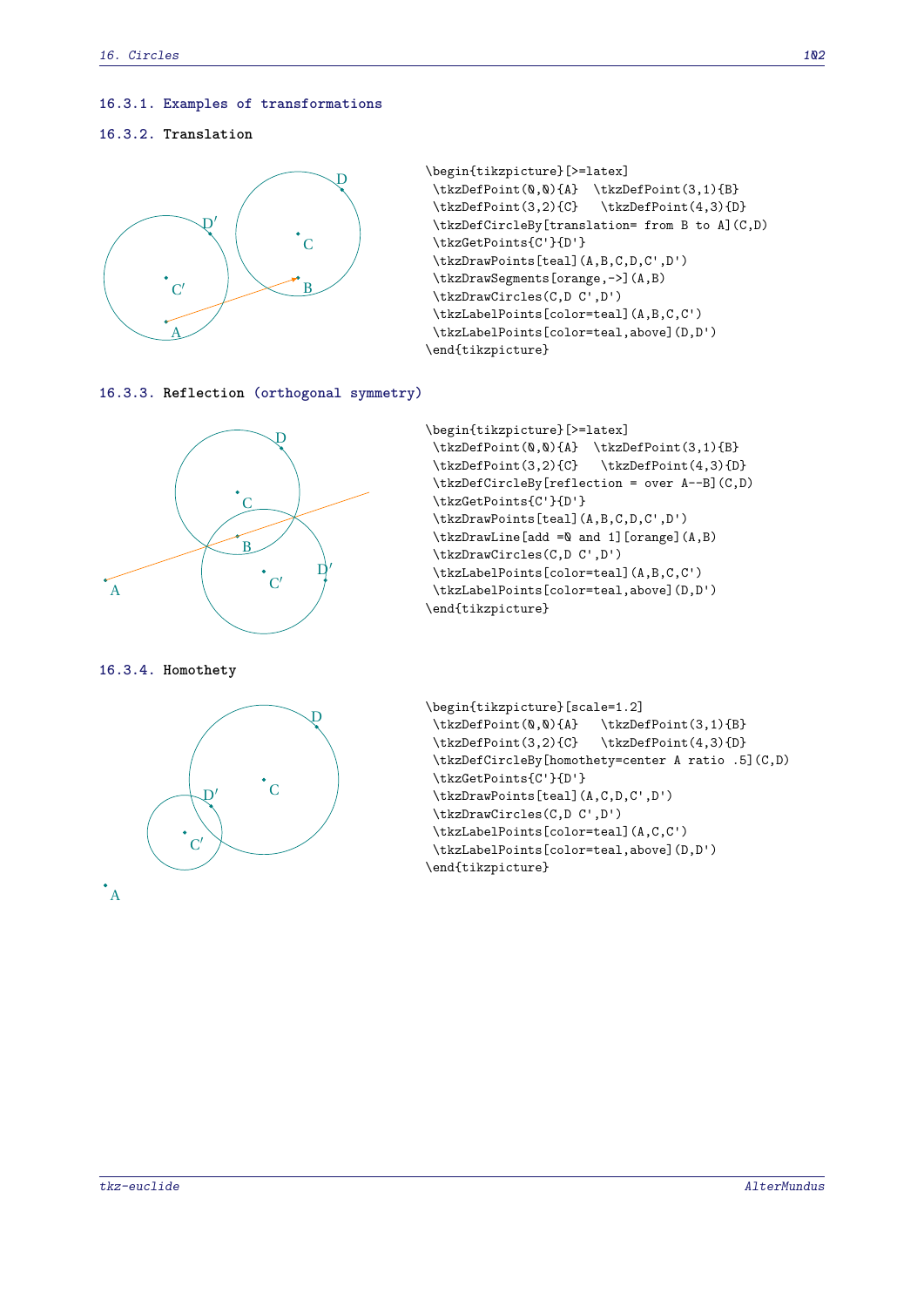## **16.3.5. Symmetry**



```
\begin{tikzpicture}[scale=1]
\tkzDefPoint(0,0){A} \tkzDefPoint(3,1){B}
\tkzDefPoint(3,2){C} \tkzDefPoint(4,3){D}
\tkzDefCircleBy[symmetry=center B](C,D)
\tkzGetPoints{C'}{D'}
\tkzDrawPoints[teal](B,C,D,C',D')
\tkzDrawLines[orange](C,C' D,D')
\tkzDrawCircles(C,D C',D')
\tkzLabelPoints[color=teal](A,C,C')
\tkzLabelPoints[color=teal,above](D)
\tkzLabelPoints[color=teal,below](D')
\end{tikzpicture}
```






## **16.3.7. Orthogonal from**

Orthogonal circle of given center. **\tkzGetPoints{z1}{z2}** gives two points of the circle.



## **16.3.8. Orthogonal from : Right angle between circles**

We are looking for a circle orthogonal to the given circle.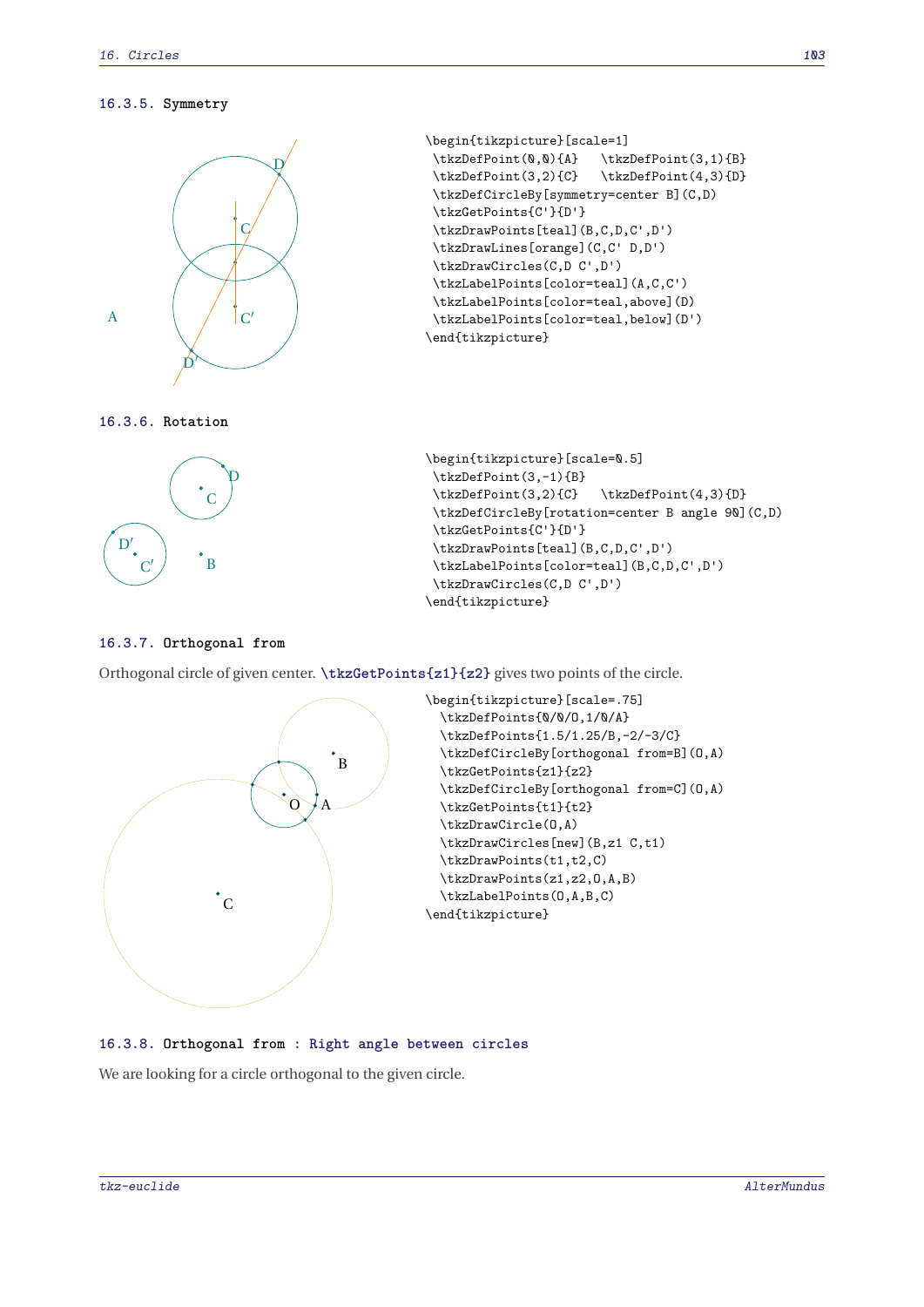

```
\begin{tikzpicture}[scale=.4]
\tkzDefPoints{0/0/A,6/0/B,4/2/D}
\tkzDefCircleBy[orthogonal from=B](A,D)
\tkzGetSecondPoint{C}
\tkzDrawCircles(A,C B,C)
\tkzDefTangent[at=C](A) \tkzGetPoint{a}
\tkzDefPointsBy[symmetry = center C](a){d}
\tkzDefTangent[at=C](B) \tkzGetPoint{b}
\tkzDrawLines[add=1 and 4](a,C C,b)
\tkzDrawSegments(A,C B,C)
\tkzMarkRightAngle[fill=teal,opacity=.2,size=1](b,C,d)
\end{tikzpicture}
```
## **16.3.9. Orthogonal through**

Orthogonal circle passing through two given points.



**16.3.10. Inversion**



```
\begin{tikzpicture}[scale=1]
  \tkzDefPoint(0,0){0}
  \tkzDefPoint(1,0){A}
  \tkzDrawCircle(0,A)
  \tkzDefPoint(-1.5,-1.5){z1}
  \tkzDefPoint(1.5,-1.25){z2}
  \tkzDefCircleBy[orthogonal through=z1 and z2](O,A)
   \tkzGetPoint{c}
  \tkzDrawCircle[new](tkzPointResult,z1)
  \tkzDrawPoints[new](O,A,z1,z2,c)
  \tkzLabelPoints(O,A,z1,z2,c)
\end{tikzpicture}
```

```
\begin{tikzpicture}[scale=1.5]
\tkzSetUpPoint[size=4,color=red,fill=red!20]
\tkzSetUpStyle[color=purple,ultra thin]{st1}
\tkzSetUpStyle[color=cyan,ultra thin]{st2}
\tkzDefPoint(2,0){A} \tkzDefPoint(3,0){B}
\tkzDefPoint(3,2){C} \tkzDefPoint(4,2){D}
\tkzDefCircleBy[inversion = center B through A](C,D)
\tkzGetPoints{C'}{D'}
\tkzDrawPoints(A,B,C,D,C',D')
\tkzLabelPoints(A,B,C,D,C',D')
\tkzDrawCircles(B,A)
\tkzDrawCircles[st1](C,D)
\tkzDrawCircles[st2](C',D')
\end{tikzpicture}
```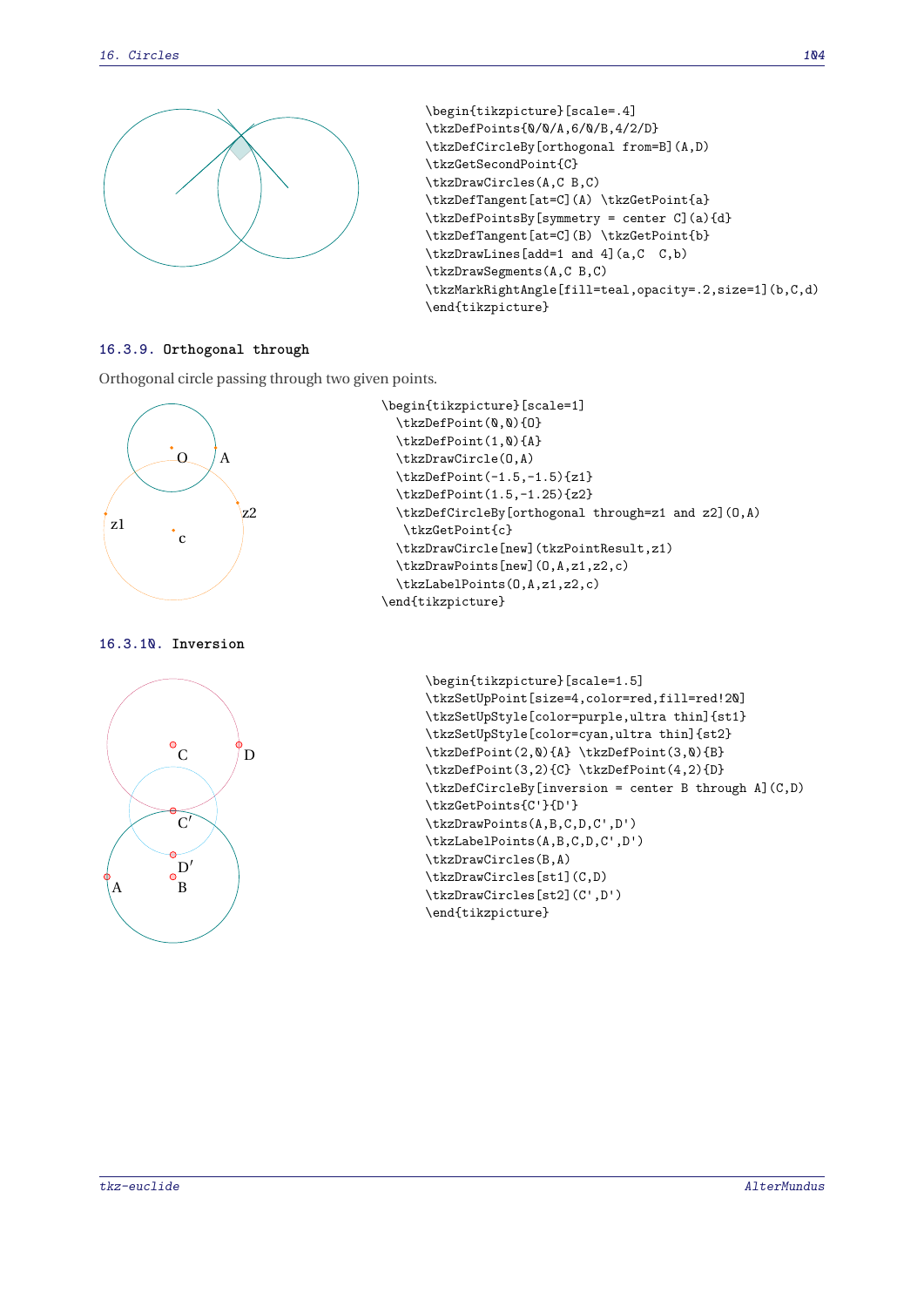## **17. Intersections**

It is possible to determine the coordinates of the points of intersection between two straight lines, a straight line and a circle, and two circles.

The associated commands have no optional arguments and the user must determine the existence of the intersection points himself.

## **17.1. Intersection of two straight lines \tkzInterLL**

## **\tkzInterLL(**⟨A,B⟩**)(**⟨C,D⟩**)**

Defines the intersection point **tkzPointResult** of the two lines (AB) and (CD). The known points are given in pairs (two per line) in brackets, and the resulting point can be retrieved with the macro **\tkzDefPoint**.

## **17.1.1. Example of intersection between two straight lines**



## **17.2. Intersection of a straight line and a circle \tkzInterLC**

As before, the line is defined by a couple of points. The circle is also defined by a couple:

- (O,C) which is a pair of points, the first is the center and the second is any point on the circle.
- $(0, r)$  The r measure is the radius measure.

| $\texttt{\texttt{C}(\mathrm{options})}(\langle A, B \rangle) (\langle O, C \rangle)$ or $(\langle O, r \rangle)$ or $(\langle O, C, D \rangle)$ |             |                                                                   |
|-------------------------------------------------------------------------------------------------------------------------------------------------|-------------|-------------------------------------------------------------------|
| So the arguments are two couples.                                                                                                               |             |                                                                   |
| options                                                                                                                                         | default     | definition                                                        |
| N                                                                                                                                               | N           | $(0, C)$ determines the circle                                    |
| R.                                                                                                                                              | N           | $(0, 1)$ unit 1 cm                                                |
| with nodes                                                                                                                                      | $\mathbb N$ | $(0, C, D)$ CD is a radius                                        |
| common=pt                                                                                                                                       |             | pt is common point; tkzFirstPoint gives the other point           |
| near                                                                                                                                            |             | tkzFirstPoint is the closest point to the first point of the line |
| The macro defines the intersection points I and J of the line (AB) and the center circle O with radius r if they                                |             |                                                                   |

The macro defines the intersection points I and J of the line (AB) and the center circle O with radius r if they<br>exist; otherwise, an error will be reported in the . log file. **with nodes** avoids you to calculate the radiu is the length of [CD]. If common and near are not used then **tkzFirstPoint** is the smallest angle (angle with **tkzSecondPoint** and the center of the circle).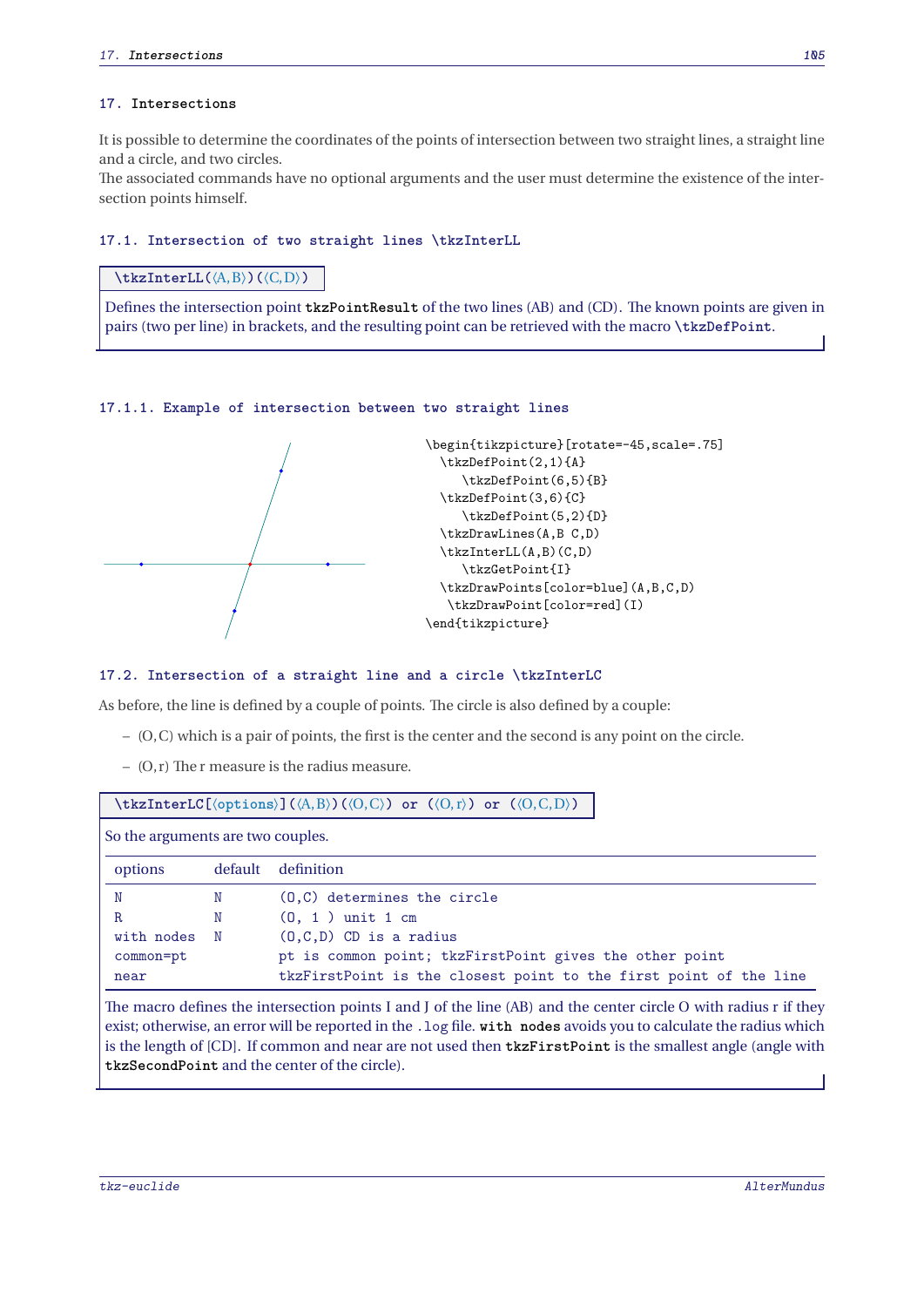# **\tkzTestInterLC(**⟨O,A⟩**)(**⟨O′ ,B⟩**)**

So the arguments are two couples which define a line and a circle with a center and a point on the circle. If there is a non empty intersection between these the line and the circle then the test **\iftkzFlagLC** gives true.

## **17.2.1. test line-circle intersection**



## **17.2.2. Line-circle intersection**

In the following example, the drawing of the circle uses two points and the intersection of the straight line and the circle uses two pairs of points. We will compare the angles  $\overline{D}, \overline{E}, \overline{O}$  and  $\overline{E}, \overline{D}, \overline{O}$ . These angles are in opposite directions. **tkzFirstPoint** is assigned to the point that forms the angle with the smallest measure (counterclockwise direction). The counterclockwide angle  $\widehat{D, E, O}$  has a measure equal to 360∘ minus the measure of  $\widehat{O, E, D}$ .



## **17.2.3. Line passing through the cente,r option common**

This case is special. You cannot compare the angles. In this case, the option **near** must be used. **tkzFirstPoint** is assigned to the point closest to the first point given for the line. Here we want <sup>A</sup> to be closest to Lb.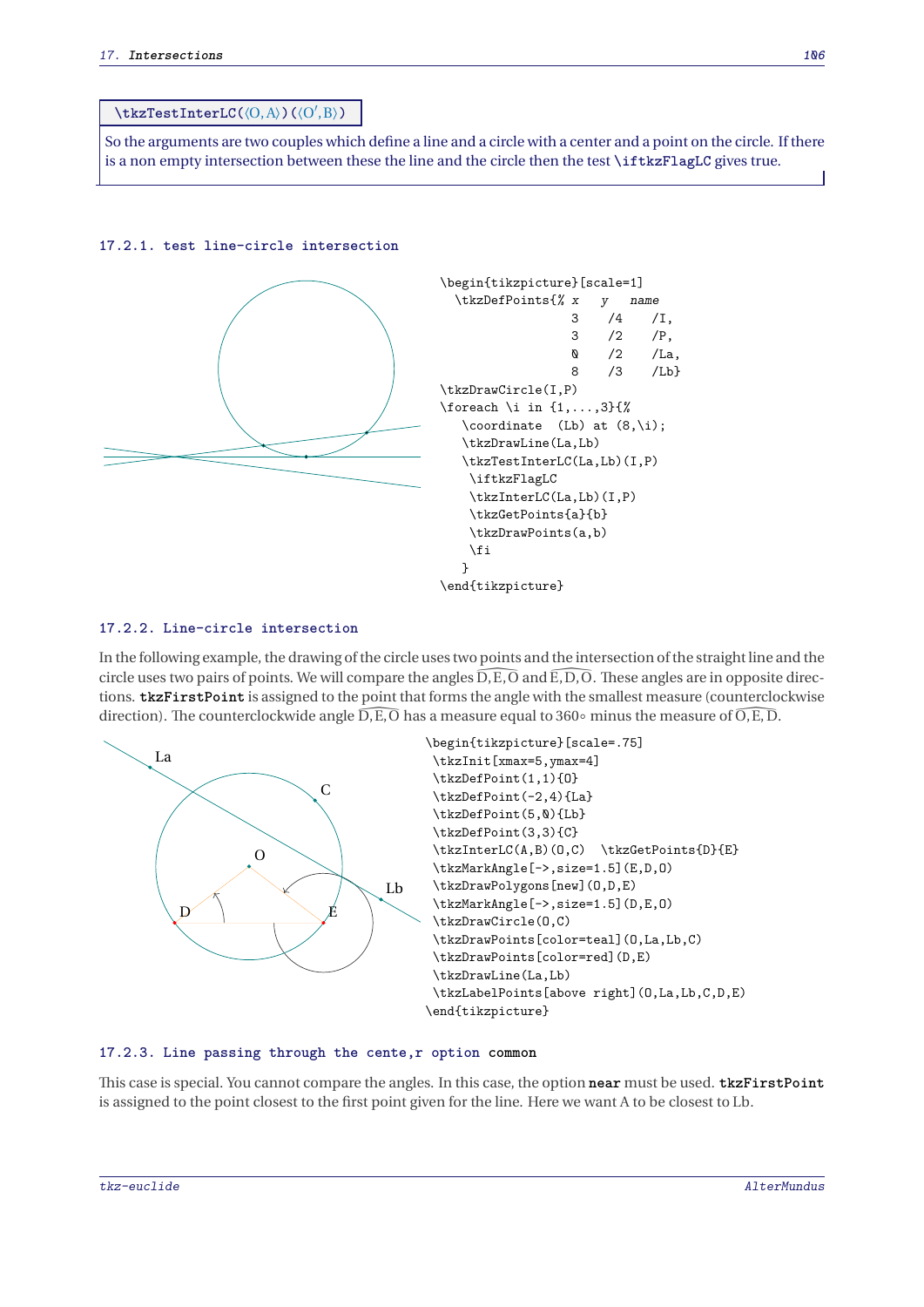

#### **17.2.4. Line-circle intersection with option common**

A special case that we often meet, a point of the line is on the circle and we are looking for the other common point.



#### **17.2.5. Line-circle intersection order of points**

The idea is to compare the angles formed with the first defining point of the line, a resultant point and the center of the circle. The first point is the one that corresponds to the smallest angle. As you can see  $\widehat{BCO}$  <  $\widehat{BEO}$ . To tell the truth,  $\widehat{BEO}$  is counterclockwise.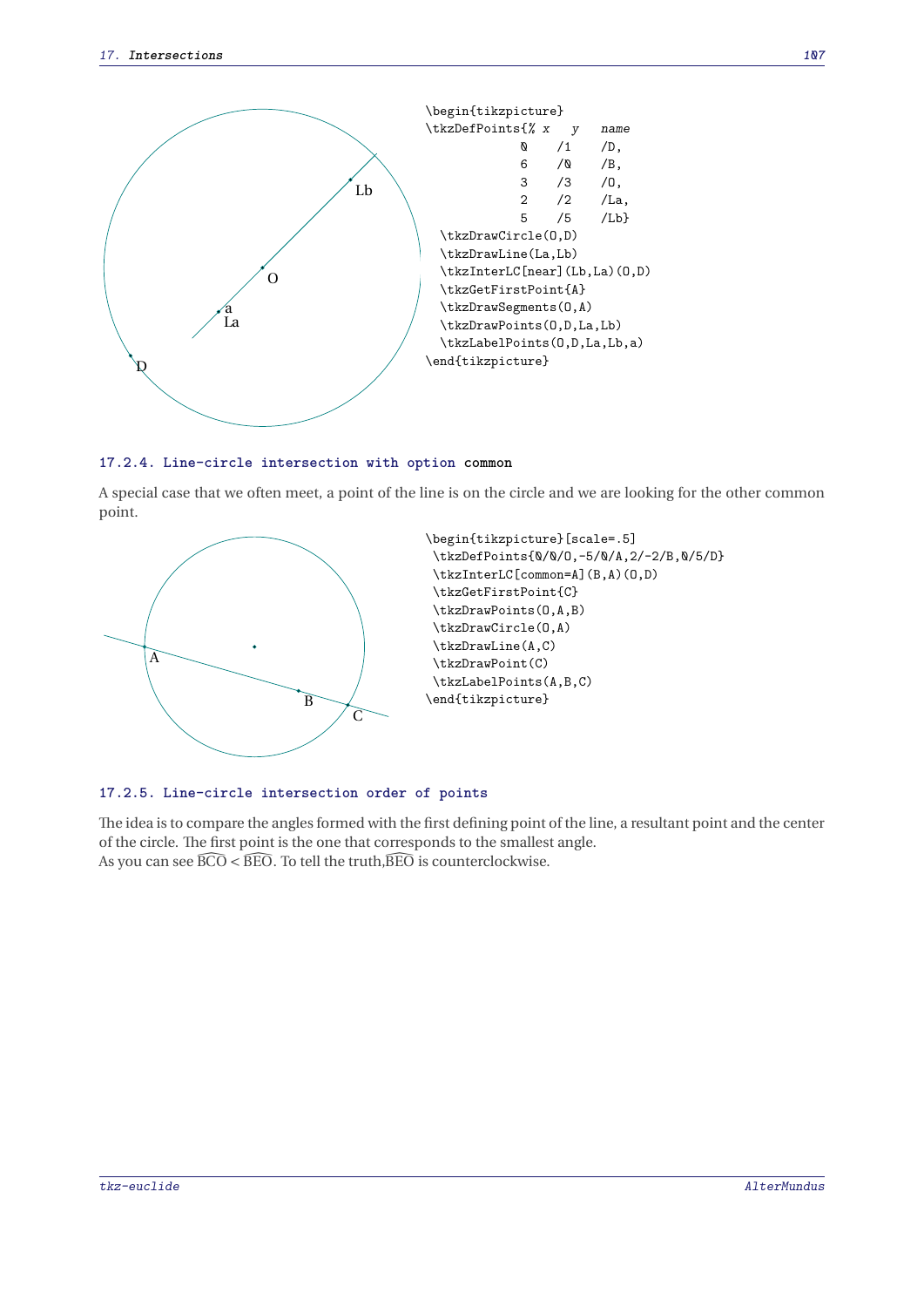

**17.2.7. Line-circle intersection with option near**

<sup>D</sup> is the point closest to <sup>b</sup>.

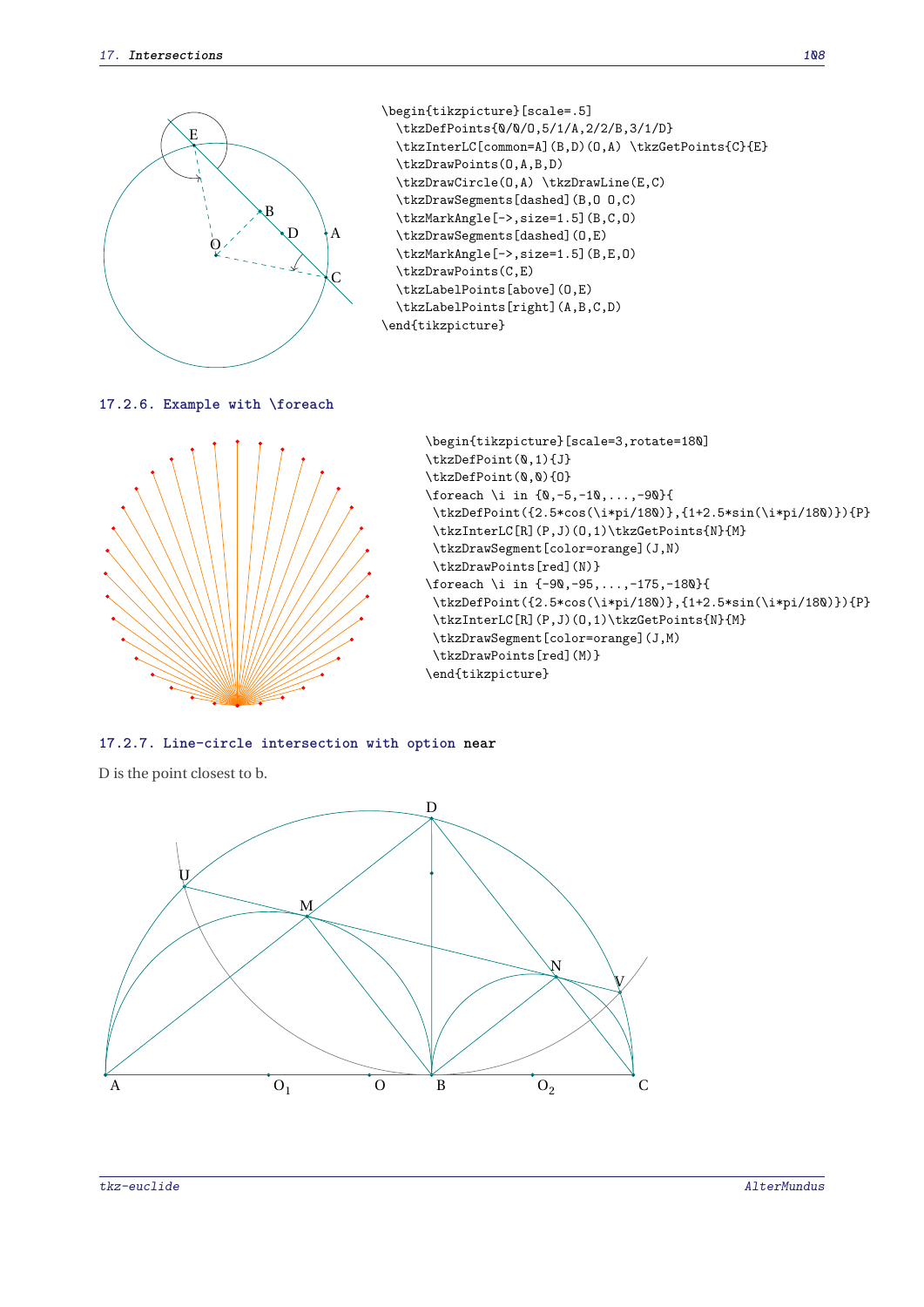| \begin{tikzpicture}                                   |                      |
|-------------------------------------------------------|----------------------|
| \tkzDefPoints{0/0/A,12/0/C}                           |                      |
| \tkzDefGoldenRatio(A,C)                               | \tkzGetPoint{B}      |
| \tkzDefMidPoint(A,C)                                  | \tkzGetPoint{0}      |
| \tkzDefMidPoint(A,B)                                  | \tkzGetPoint{0 1}    |
| \tkzDefMidPoint(B,C)                                  | \tkzGetPoint{0 2}    |
| \tkzDefPointBy[rotation=center 0_2 angle 90](C)       | \tkzGetPoint{P}      |
| \tkzDefPointBy[rotation=center 0 1 angle 90](B)       | \tkzGetPoint{Q}      |
| \tkzDefPointBy[rotation=center B angle 90] (C)        | \tkzGetPoint{b}      |
| \tkzInterLC[near](b,B)(0,A)                           | \tkzGetFirstPoint{D} |
| $\text{tkzInterCC}(D, B) (0, C)$                      | \tkzGetPoints{V}{U}  |
| \tkzDefPointBy[projection=onto U--V](0 1)             | \tkzGetPoint{M}      |
| \tkzDefPointBy[projection=onto U--V](0_2)             | \tkzGetPoint{N}      |
| $\texttt{\&zDrawPoints(A,B,C,0,0 1,0 2,D,U,V,M,N,b)}$ |                      |
| \tkzDrawSemiCircles[teal](0,C 0 1,B 0 2,C)            |                      |
| \tkzDrawSegments(A,C B,D U,V A,D C,D M,B B,N)         |                      |
| \tkzDrawArc(D,U)(V)                                   |                      |
| $\text{tkzLabelPoints}(A, B, C, 0, 0 1, 0 2)$         |                      |
| \tkzLabelPoints[above](D,U,V,M,N)                     |                      |
|                                                       |                      |

## \end{tikzpicture}

#### **17.2.8. More complex example of a line-circle intersection**

Figure from [http://gogeometry.com/problem/p190\\_tangent\\_circle](http://gogeometry.com/problem/p190_tangent_circle)



## **17.2.9. Circle defined by a center and a measure, and special cases**

Let's look at some special cases like straight lines tangent to the circle.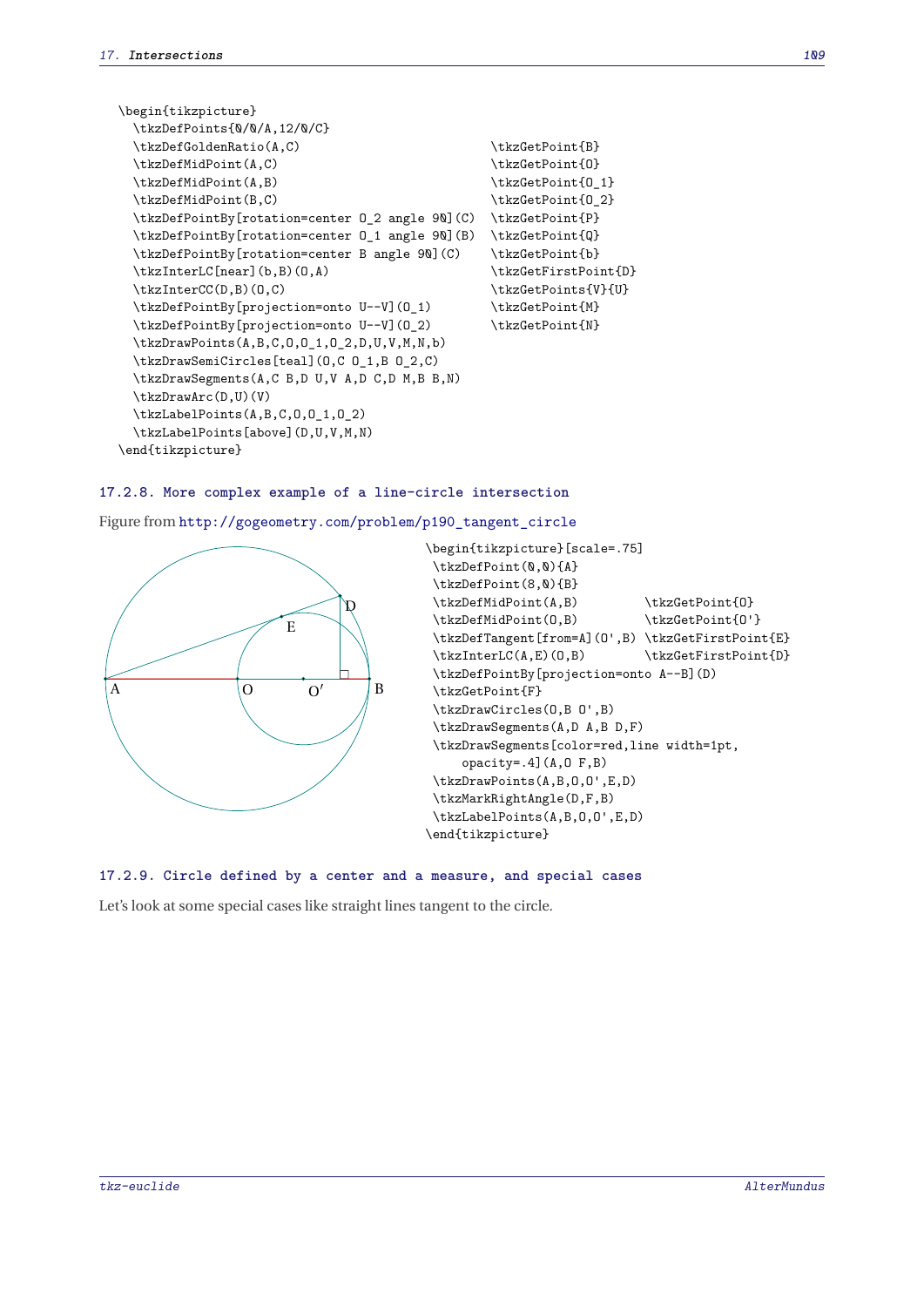

```
\begin{tikzpicture}[scale=.5]
\tkzDefPoint(0,8){A} \tkzDefPoint(8,0){B}
\tkzDefPoint(8,8){C} \tkzDefPoint(4,4){D}
\text{LkzDefPoint}(2,4){E} \text{LkzDefPoint}(4,2){F}
\tkzDefPoint(8,4){G}
\text{LCA}(A, C) (D, G) \text{tkcGetPoints} [I1]{I2}\tkzInterLC(B,C)(D,G) \tkzGetPoints{J1}{J2}
\tkzInterLC[near](A,B)(D,G) \tkzGetPoints{K1}{K2}
\tkzInterLC(E,F)(D,G) \tkzGetPoints{E1}{E2}
\tkzDrawCircle(D,G)
\tkzDrawPoints[color=red](I1,J1,K1,K2,E1,E2)
\tkzDrawLines(A,B B,C A,C I2,J2 E1,E2)
\tkzDrawPoints[color=blue](A,...,F)
\tkzDrawPoints[color=red](I2,J2)
\tkzLabelPoints[left](B,D,E,F)
\tkzLabelPoints[below left](A,C)
\tkzLabelPoints[below=4pt](I1,K1,K2,E2)
\tkzLabelPoints[left](J1,E1)
\end{tikzpicture}
```
#### **17.2.10. Calculation of radius**

### With **pgfmath** and **\pgfmathsetmacro**

The radius measurement may be the result of a calculation that is not done within the intersection macro, but before. A length can be calculated in several ways. It is possible of course, to use the module **pgfmath** and the macro **\pgfmathsetmacro**. In some cases, the results obtained are not precise enough, so the following calculation  $0.0002 \div 0.0001$  gives 1.98 with pgfmath while xfp will give 2. With **xfp** and **\fpeval**:



```
\begin{tikzpicture}
  \tkzDefPoint(2,2){A}
  \tkzDefPoint(5,4){B}
  \tkzDefPoint(4,4){0}
  \pgfmathsetmacro\tkzLen{\fpeval{0.0002/0.0001}}
 % or \edef\tkzLen{\fpeval{0.0002/0.0001}}
  \tkzInterLC[R](A,B)(O, \tkzLen)
  \tkzGetPoints{I}{J}
  \tkzDrawCircle[R](O,\tkzLen)
  \tkzDrawPoints[color=blue](A,B)
  \tkzDrawPoints[color=red](I,J)
  \tkzDrawLine(I,J)
\end{tikzpicture}
```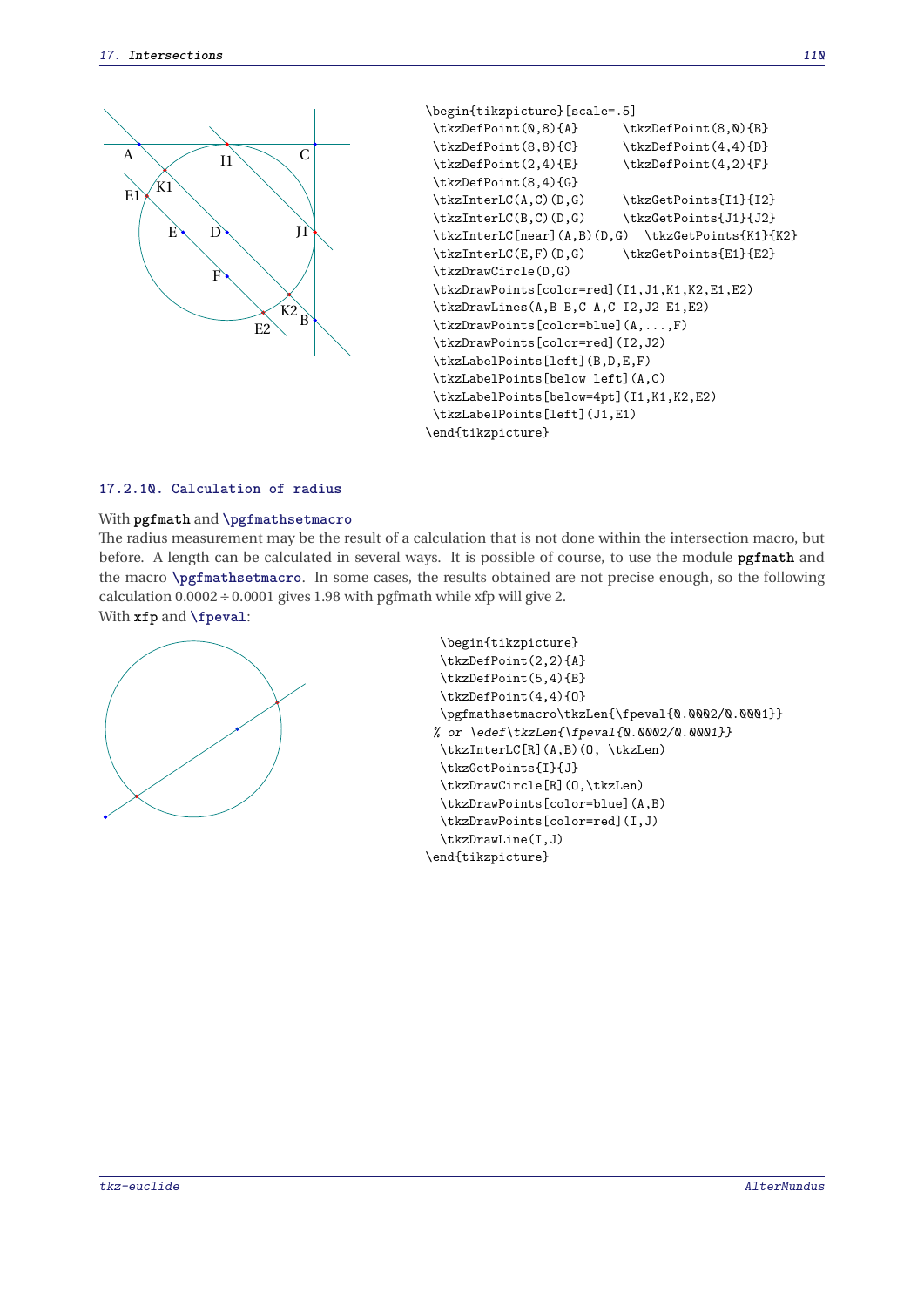## **17.2.11. Option "with nodes"**



\begin{tikzpicture}[scale=.75] \tkzDefPoints{0/0/A,4/0/B,1/1/D,2/0/E} \tkzDefTriangle[equilateral](A,B) \tkzGetPoint{C} \tkzInterLC[with nodes](D,E)(C,A,B) \tkzGetPoints{F}{G} \tkzDrawCircle(C,A) \tkzDrawPolygon(A,B,C) \tkzDrawPoints(A,...,G) \tkzDrawLine(F,G) \end{tikzpicture}

## **17.3. Intersection of two circles \tkzInterCC**

The most frequent case is that of two circles defined by their center and a point, but as before the option **R** allows to use the radius measurements.

| $\texttt{\texttt{KzInterCC}(\mathcal{O}(\mathcal{O}, A))(\langle O, A' \rangle) \text{ or } (\langle O, r \rangle) (\langle O', r' \rangle) \text{ or } (\langle O, A, B \rangle) (\langle O', C, D \rangle)$ |             |                                                          |  |
|---------------------------------------------------------------------------------------------------------------------------------------------------------------------------------------------------------------|-------------|----------------------------------------------------------|--|
| options                                                                                                                                                                                                       |             | default definition                                       |  |
| N                                                                                                                                                                                                             | N           | OA and $O'A'$ are radii, O and $O'$ are the centers.     |  |
| R.                                                                                                                                                                                                            | N           | r and r' are dimensions and measure the radii.           |  |
| with nodes                                                                                                                                                                                                    | $\mathbf N$ | in $(A, A, C)$ $(C, B, F)$ AC and BF give the radii.     |  |
| common=pt                                                                                                                                                                                                     |             | pt is common point; tkzFirstPoint gives the other point. |  |
|                                                                                                                                                                                                               |             |                                                          |  |

This macro defines the intersection point(s) I and J of the two center circles O and O'. If the two circles do not have a common point then the macro ends with an error that is not handled. If the centers are O and O' and the intersections are A and B then the angles  $\widehat{O, A, O'}$  and  $\widehat{O, B, O'}$  are in opposite directions. **tkzFirstPoint** is assigned to the point that forms the "clockwise" angle.

## **\tkzTestInterCC(**⟨O,A⟩**)(**⟨O′ ,B⟩**)**

So the arguments are two couples which define two circles with a center and a point on the circle. If there is a non empty intersection between these two circles then the test **\iftkzFlagCC** gives true.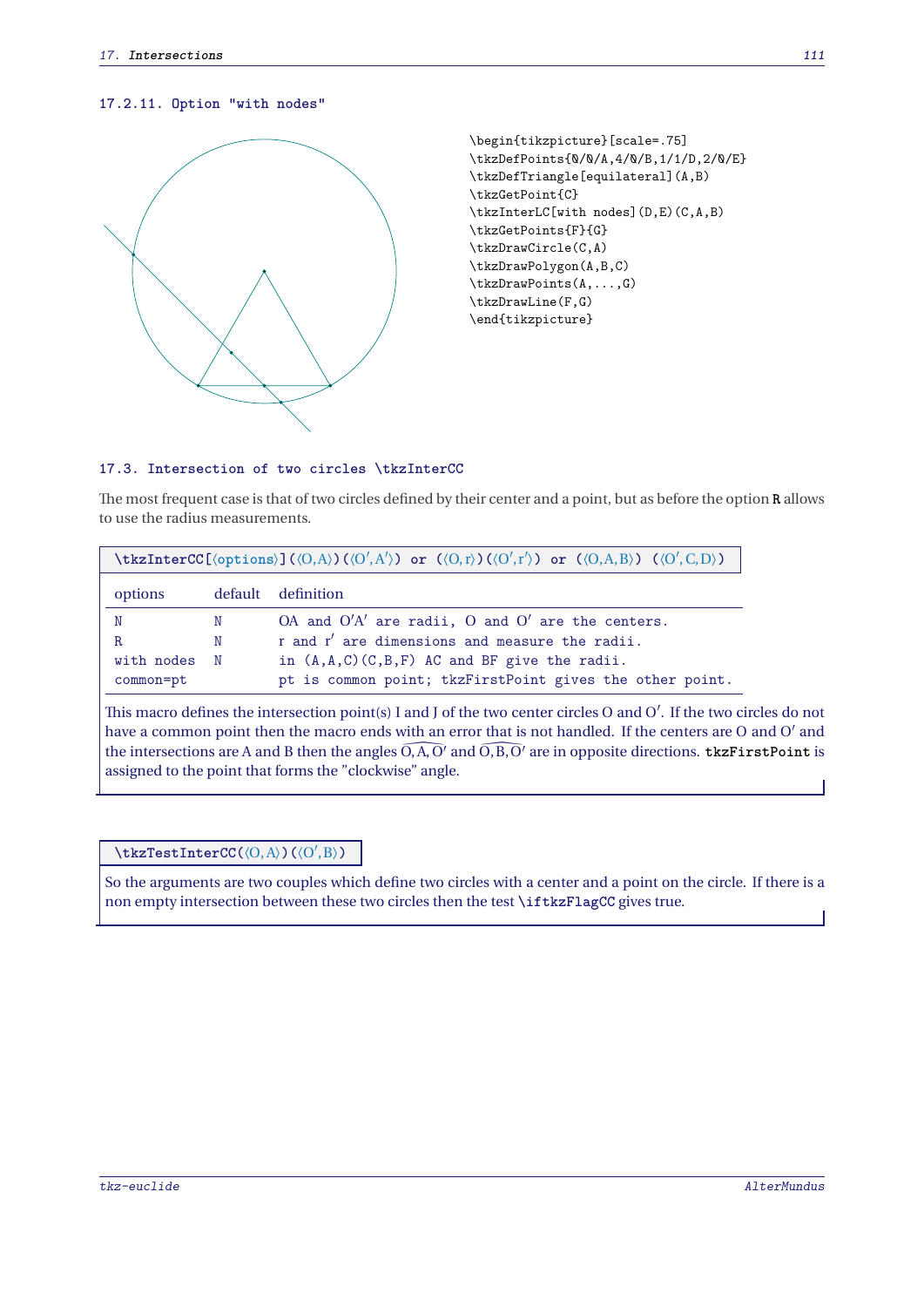#### **17.3.1. test circle-circle intersection**



**17.3.2. circle-circle intersection with common point.**



```
\begin{tikzpicture}[scale=.5]
  \tkzDefPoints{0/0/O,5/-1/A,2/2/B}
 \tkzDrawPoints(O,A,B)
 \tkzDrawCircles(O,B A,B)
 \tkzInterCC[common=B](O,B)(A,B)\tkzGetFirstPoint{C}
 \tkzDrawPoint(C)
 \tkzLabelPoints[above](O,A,B,C)
\end{tikzpicture}
```
#### **17.3.3. circle-circle intersection order of points.**

The idea is to compare the angles formed with the first center, a resultant point and the center of the second circle. The first point is the one that corresponds to the smallest angle. As you can see  $\widehat{\mathrm{ODB}} < \widehat{\mathrm{OBE}}$ 



\end{tikzpicture}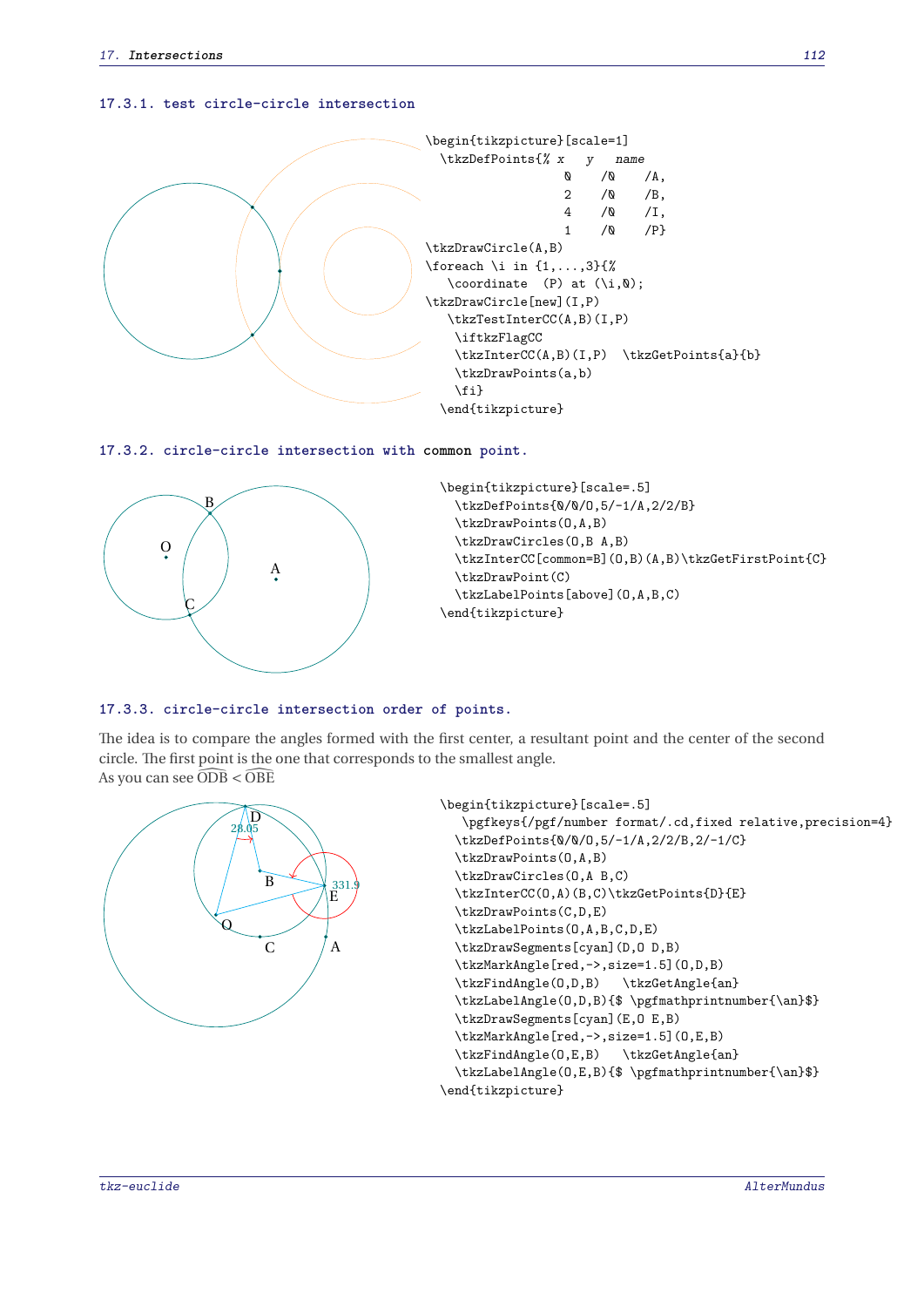## **17.3.4. Construction of an equilateral triangle.**

 $A, C, B$  is a clockwise angle



```
\begin{tikzpicture}[trim left=-1cm,scale=.5]
\tkzDefPoint(1,1){A}
\tkzDefPoint(5,1){B}
\tkzInterCC(A,B)(B,A)\tkzGetPoints{C}{D}
\tkzDrawPoint[color=black](C)
\tkzDrawCircles(A,B B,A)
\tkzCompass[color=red](A,C)
\tkzCompass[color=red](B,C)
\tkzDrawPolygon(A,B,C)
\tkzMarkSegments[mark=s|](A,C B,C)
\tkzLabelPoints[](A,B)
\tkzLabelPoint[above](C){$C$}
\end{tikzpicture}
```
## **17.3.5. Segment trisection**

The idea here is to divide a segment with a ruler and a compass into three segments of equal length.



```
\begin{tikzpicture}[scale=.6]
\tkzDefPoint(0,0){A}
\tkzDefPoint(3,2){B}
\tkzInterCC(A,B)(B,A) \tkzGetSecondPoint{D}
\tkzInterCC(D,B)(B,A) \tkzGetPoints{A}{C}
\tkzInterCC(D,B)(A,B) \tkzGetPoints{E}{B}
\tkzInterLC[common=D](C,D)(E,D) \tkzGetFirstPoint{F}
\tkzInterLL(A,F)(B,C) \tkzGetPoint{0}
\tkzInterLL(0,D)(A,B) \tkzGetPoint{H}
\tkzInterLL(0,E)(A,B) <br> \tkzGetPoint{G}
\tkzDrawCircles(D,E A,B B,A E,A)
\tkzDrawSegments[](O,F O,B O,D O,E)
\tkzDrawPoints(A,...,H)
\tkzDrawSegments(A,B B,D A,D A,E E,F C,F B,C)
\tkzMarkSegments[mark=s|](A,G G,H H,B)
\end{tikzpicture}
```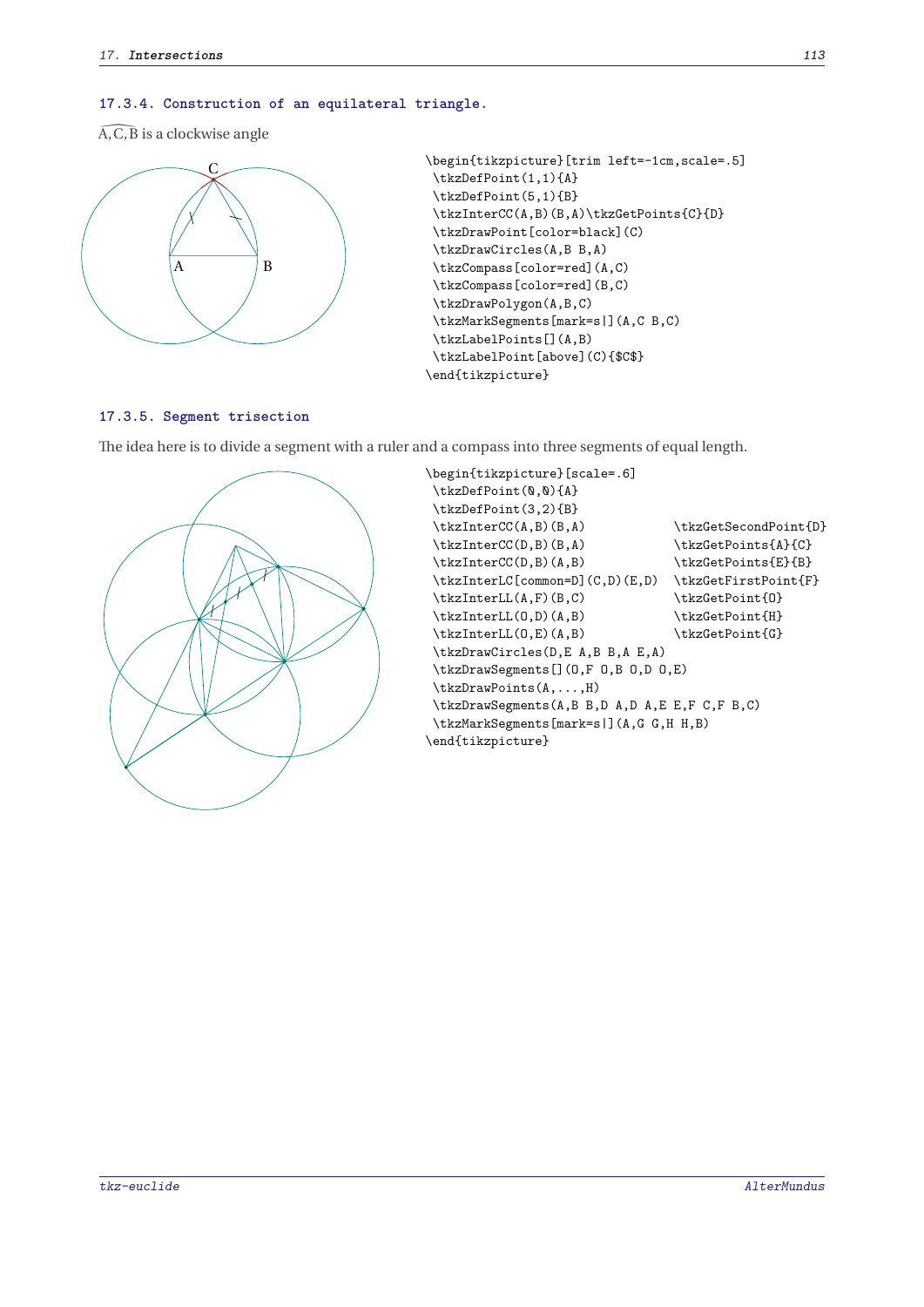## **17.3.6. With the option "with nodes"**



```
\begin{tikzpicture}[scale=.5]
\tkzDefPoints{0/0/A,0/5/B,5/0/C}
\tkzDefPoint(54:5){F}
\tkzInterCC[with nodes](A,A,C)(C,B,F)
\tkzGetPoints{a}{e}
\tkzInterCC(A,C)(a,e) \tkzGetFirstPoint{b}
\tkzInterCC(A,C)(b,a) \tkzGetFirstPoint{c}
\tkzInterCC(A,C)(c,b) \tkzGetFirstPoint{d}
\tkzDrawCircle[new](A,C)
\tkzDrawPoints(a,b,c,d,e)
\tkzDrawPolygon(a,b,c,d,e)
\foreach \vertex/\num in {a/36,b/108,c/180,
                          d/252,e/324}{%
\tkzDrawPoint(\vertex)
\tkzLabelPoint[label=\num:$\vertex$](\vertex){}
\tkzDrawSegment(A,\vertex)
}
```
\end{tikzpicture}

## **17.3.7. Mix of intersections**





#### **17.3.8. Altshiller-Court's theorem**

The two lines joining the points of intersection of two orthogonal circles to a point on one of the circles met the other circle in two diametricaly oposite points. Altshiller p 176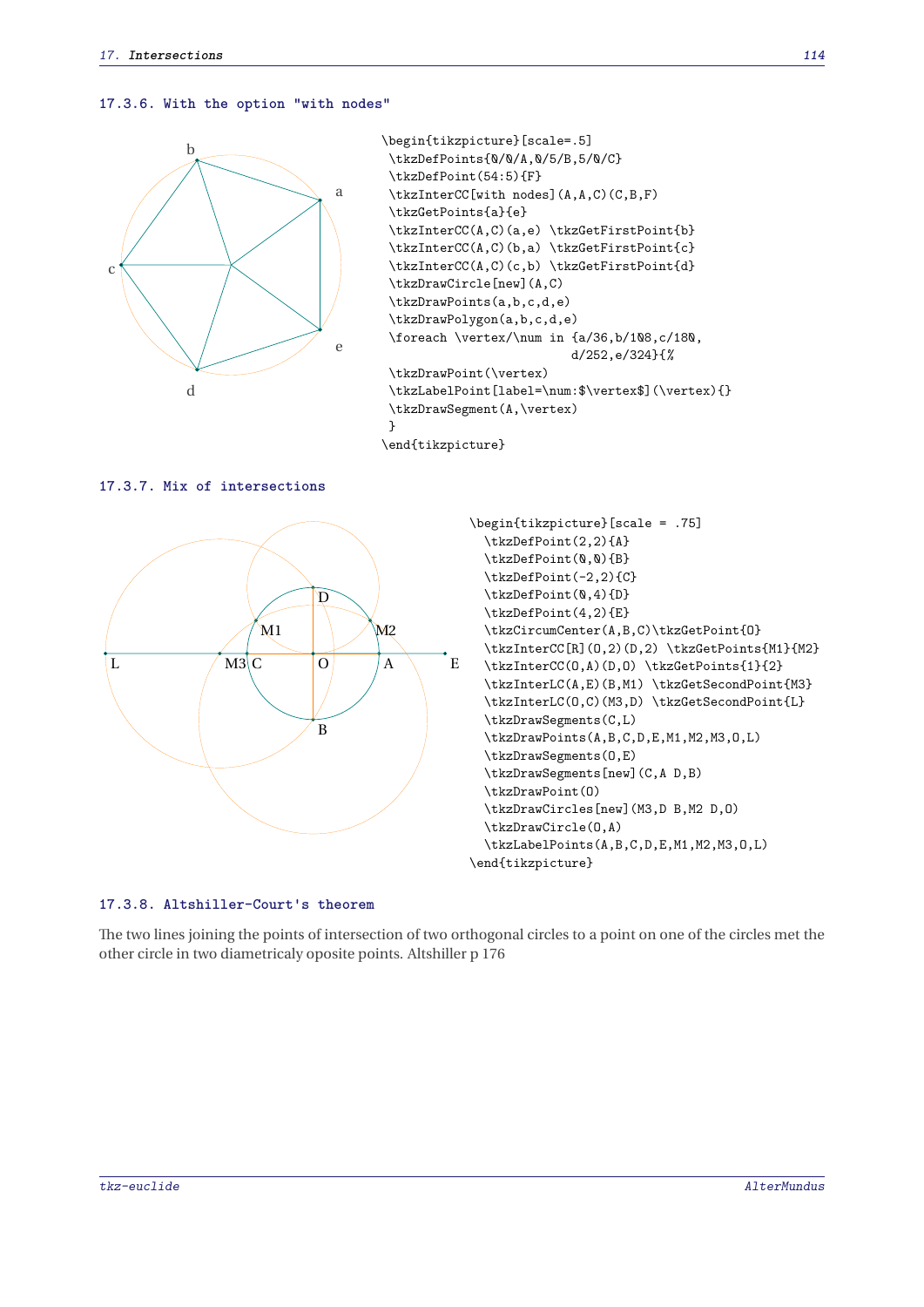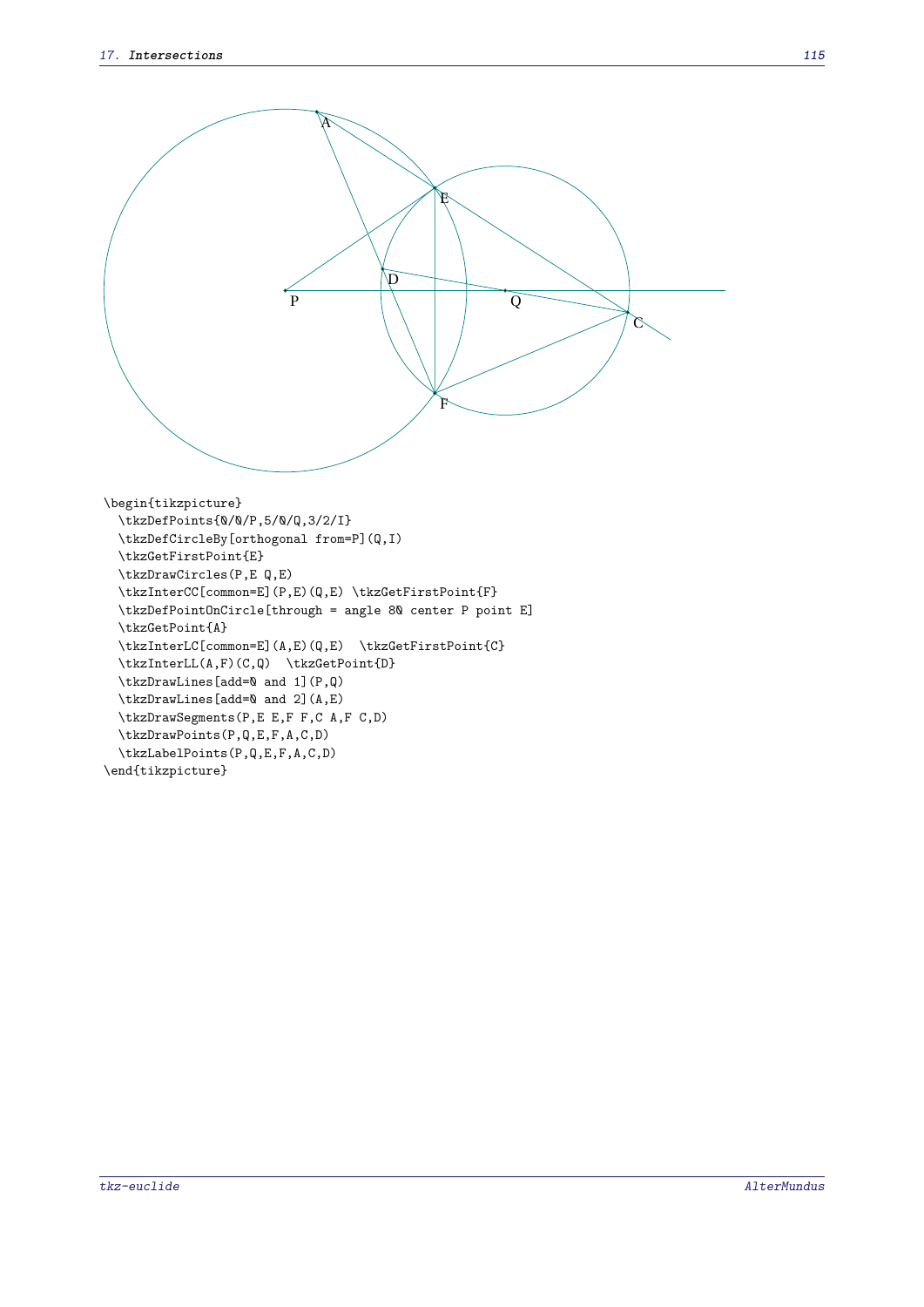#### **18. Angles**

#### **18.1. Definition and usage with tkz-euclide**

In Euclidean geometry, an angle is the figure formed by two rays, called the sides of the angle, sharing a common endpoint, called the vertex of the angle.[Wikipedia]. A ray with **tkz-euclide** is defined by two points also each angle is defined with three points like  $\overline{AOB}$ . The vertex O is the second point. Their order is important because it is assumed that the angle is specified in the direct order (counterclockwise). In trigonometry and mathematics in general, plane angles are conventionally measured counterclockwise, starting with <sup>0</sup> ∘ pointing directly to the right (or east), and <sup>90</sup><sup>∘</sup> pointing straight up (or north)[Wikipedia]. Let us agree that an angle measured counterclockwise is positive.



**Angles** are involved in several macros like **\tkzDefPoint**,**\tkzDefPointBy[rotation = …]**, **\tkzDrawArc** and the next one **\tkzGetAngle**. With the exception of the last one, all these macros accept negative angles.



As we can see, the −80<sup>∘</sup> rotation defines a clockwise angle but the macro **\tkzFindAngle** recovers a counterclockwise angle.

#### **18.2. Recovering an angle \tkzGetAngle**

|               | $\texttt{tkzGetAngle}(\text{name of macro})$                    |                                                                                                               |  |
|---------------|-----------------------------------------------------------------|---------------------------------------------------------------------------------------------------------------|--|
|               | retrieves \tkzAngleResult and stores the result in a new macro. | Assigns the value in degree of an angle to a macro. The value is positive and between 0° and 360°. This macro |  |
| arguments     | example                                                         | explanation                                                                                                   |  |
| name of macro | $\text{tkzGetAngle}\$                                           | \ang contains the value of the angle.                                                                         |  |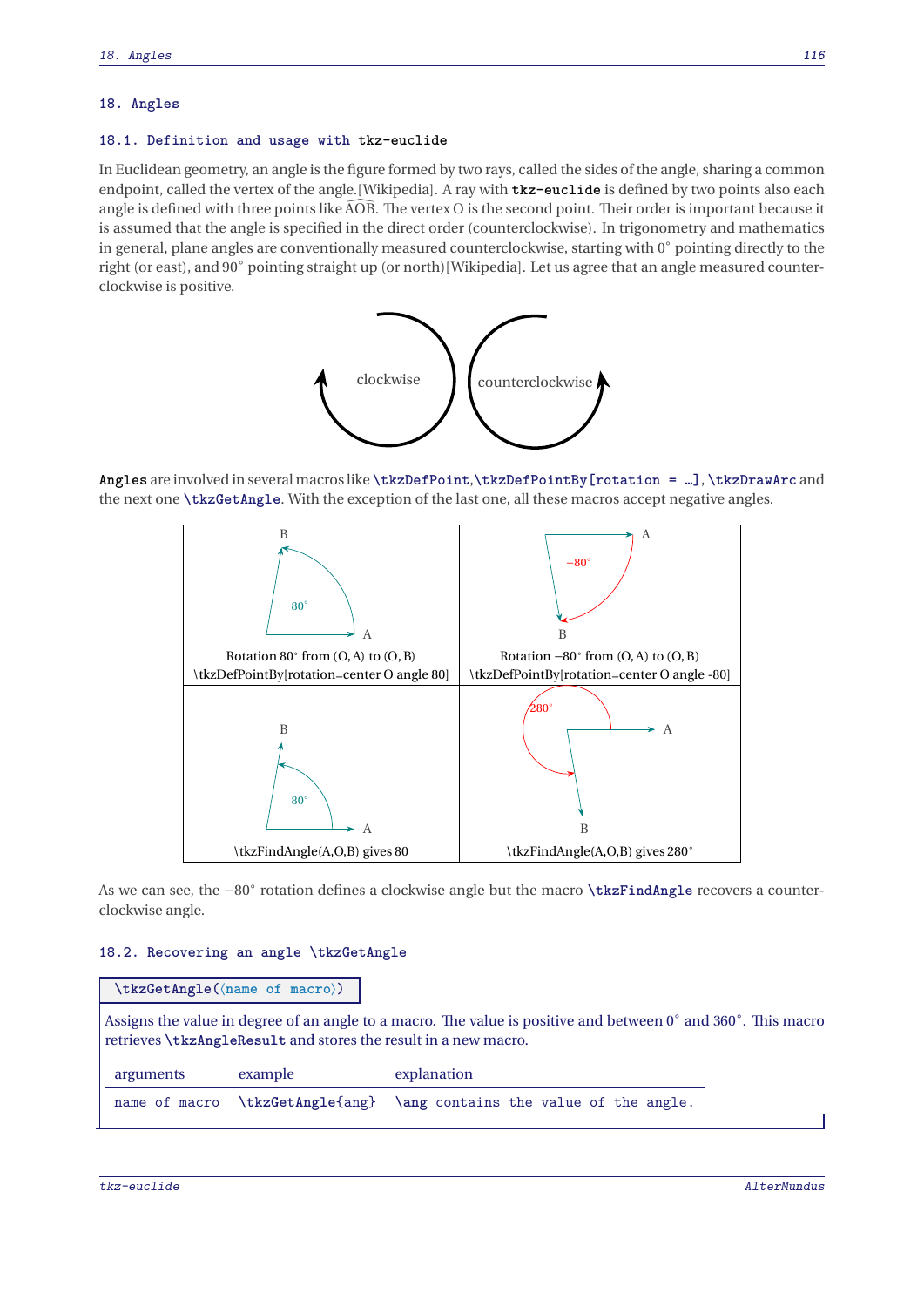This is an auxiliary macro that allows you to retrieve the result of the following macro **\tkzFindAngle**.

## **18.3. Angle formed by three points**

|                 | $\texttt{\texttt{tkzFindAngle}(\phi t1, pt2, pt3)}$ |                                                                                                                                                                                                                                                                      |  |
|-----------------|-----------------------------------------------------|----------------------------------------------------------------------------------------------------------------------------------------------------------------------------------------------------------------------------------------------------------------------|--|
|                 | The result is stored in a macro \tkzAngleResult.    |                                                                                                                                                                                                                                                                      |  |
| arguments       | example                                             | explanation                                                                                                                                                                                                                                                          |  |
| (pt1, pt2, pt3) | \tkzFindAngle(A,B,C)                                | \tkzAngleResult gives the angle (BA, BC)                                                                                                                                                                                                                             |  |
|                 |                                                     | The measure is always positive and between $0^{\circ}$ and $360^{\circ}$ . With the usual conventions, a counterclockwise angle<br>smaller than a straight angle has always a measure between $0^{\circ}$ and $180^{\circ}$ , while a clockwise angle smaller than a |  |

straight angle will have a measurement greater than <sup>180</sup><sup>∘</sup> . **\tkzGetAngle** can retrieve the angle.

# **18.3.1. Verification of angle measurement**



**18.3.2. Determination of the three angles of a triangle**



```
\begin{tikzpicture}
\tikzset{label angle style/.append style={pos=1.4}}
\tkzDefPoints{0/0/a,5/3/b,3/6/c}
\tkzDrawPolygon(a,b,c)
\tkzFindAngle(c,b,a)\tkzGetAngle{angleCBA}
\pgfmathparse{round(1+\angleCBA)}
\let\angleCBA\pgfmathresult
\tkzFindAngle(a,c,b)\tkzGetAngle{angleACB}
\pgfmathparse{round(\angleACB)}
\let\angleACB\pgfmathresult
\tkzFindAngle(b,a,c)\tkzGetAngle{angleBAC}
\pgfmathparse{round(\angleBAC)}
\let\angleBAC\pgfmathresult
\tkzMarkAngle(c,b,a)
\tkzLabelAngle(c,b,a){\tiny $\angleCBA^\circ$}
\tkzMarkAngle(a,c,b)
\tkzLabelAngle(a,c,b){\tiny $\angleACB^\circ$}
\tkzMarkAngle(b,a,c)
\tkzLabelAngle(b,a,c){\tiny $\angleBAC^\circ$}
\end{tikzpicture}
```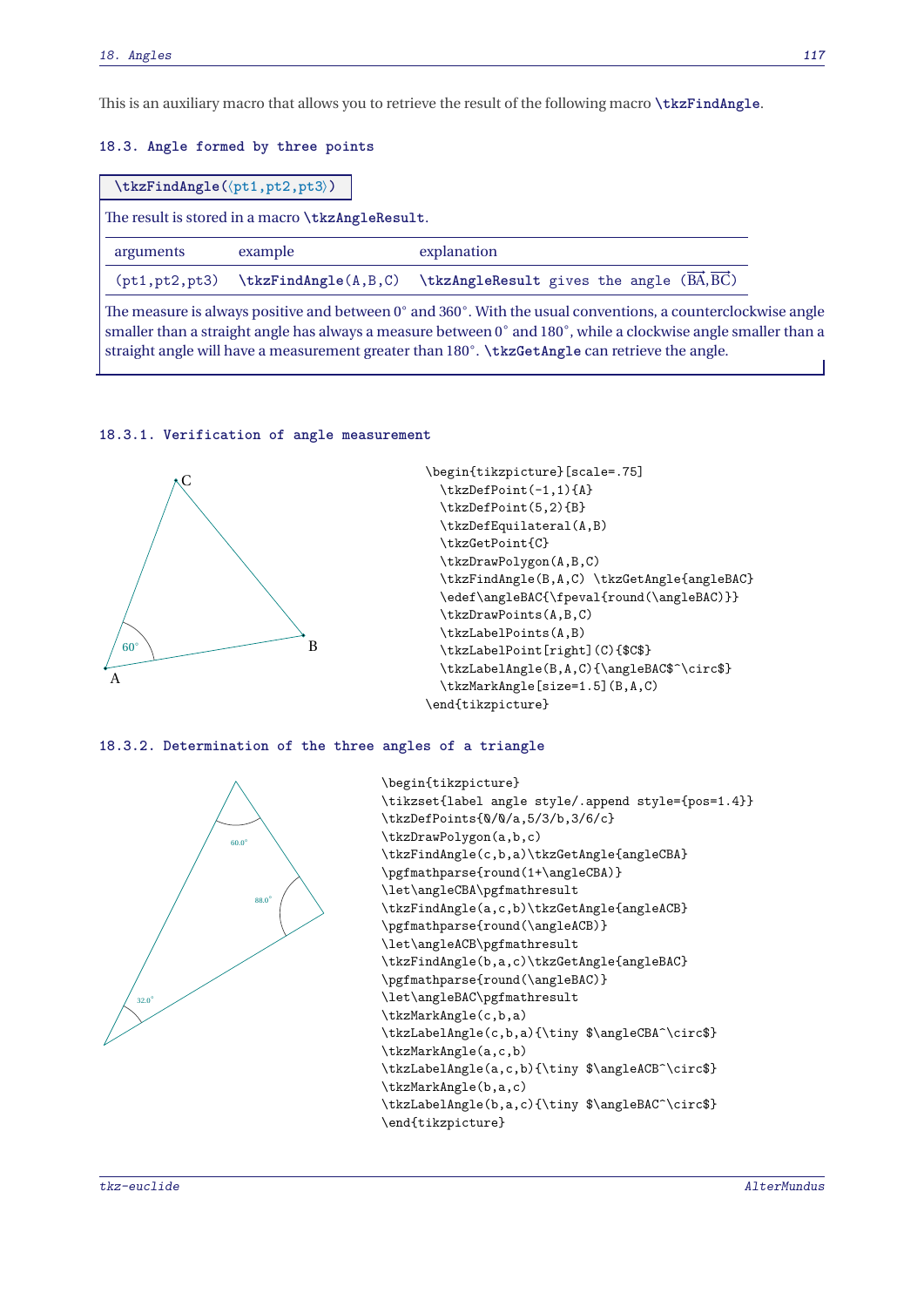## **18.3.3. Angle between two circles**

We are looking for the angle formed by the tangents at a point of intersection



```
\begin{tikzpicture}[scale=.4]
\pgfkeys{/pgf/number format/.cd,%
          fixed,precision=1}
\tkzDefPoints{0/0/A,6/0/B,4/2/C}
\tkzDrawCircles(A,C B,C)
\tkzDefTangent[at=C](A) \tkzGetPoint{a}
\tkzDefPointsBy[symmetry = center C](a){d}
\tkzDefTangent[at=C](B) \tkzGetPoint{b}
\tkzDrawLines[add=1 and 4](a,C C,b)
\tkzFillAngle[fill=teal,opacity=.2%
                        ,size=2](b,C,d)\tkzFindAngle(b,C,d)\tkzGetAngle{bcd}
\tkzLabelAngle[pos=1.25](b,C,d){%
  \tiny $\pgfmathprintnumber{\bcd}^\circ$}
\end{tikzpicture}
```
## **18.4. Angle formed by a straight line with the horizontal axis \tkzFindSlopeAngle**

Much more interesting than the last one. The result is between -180 degrees and +180 degrees.

|            | $\texttt{\texttt{tkzFindSlopeAngle}(\langle A, B \rangle)}$ |             |                                                                                                   |
|------------|-------------------------------------------------------------|-------------|---------------------------------------------------------------------------------------------------|
|            |                                                             |             | Determines the slope of the straight line (AB). The result is stored in a macro \tkzAngleResult.  |
| arguments  | example                                                     | explanation |                                                                                                   |
| (pt1, pt2) | \tkzFindSlopeAngle(A,B)                                     |             |                                                                                                   |
|            |                                                             |             | \tkzGetAngle can retrieve the result. If retrieval is not necessary, you can use \tkzAngleResult. |

## **18.4.1. How to use \tkzFindSlopeAngle**

The point here is that (AB) is the bisector of  $\widehat{CAD}$ , such that the AD slope is zero. We recover the slope of (AB) and then rotate twice.



## **18.4.2. Use of \tkzFindSlopeAngle and \tkzGetAngle**

Here is another version of the construction of a mediator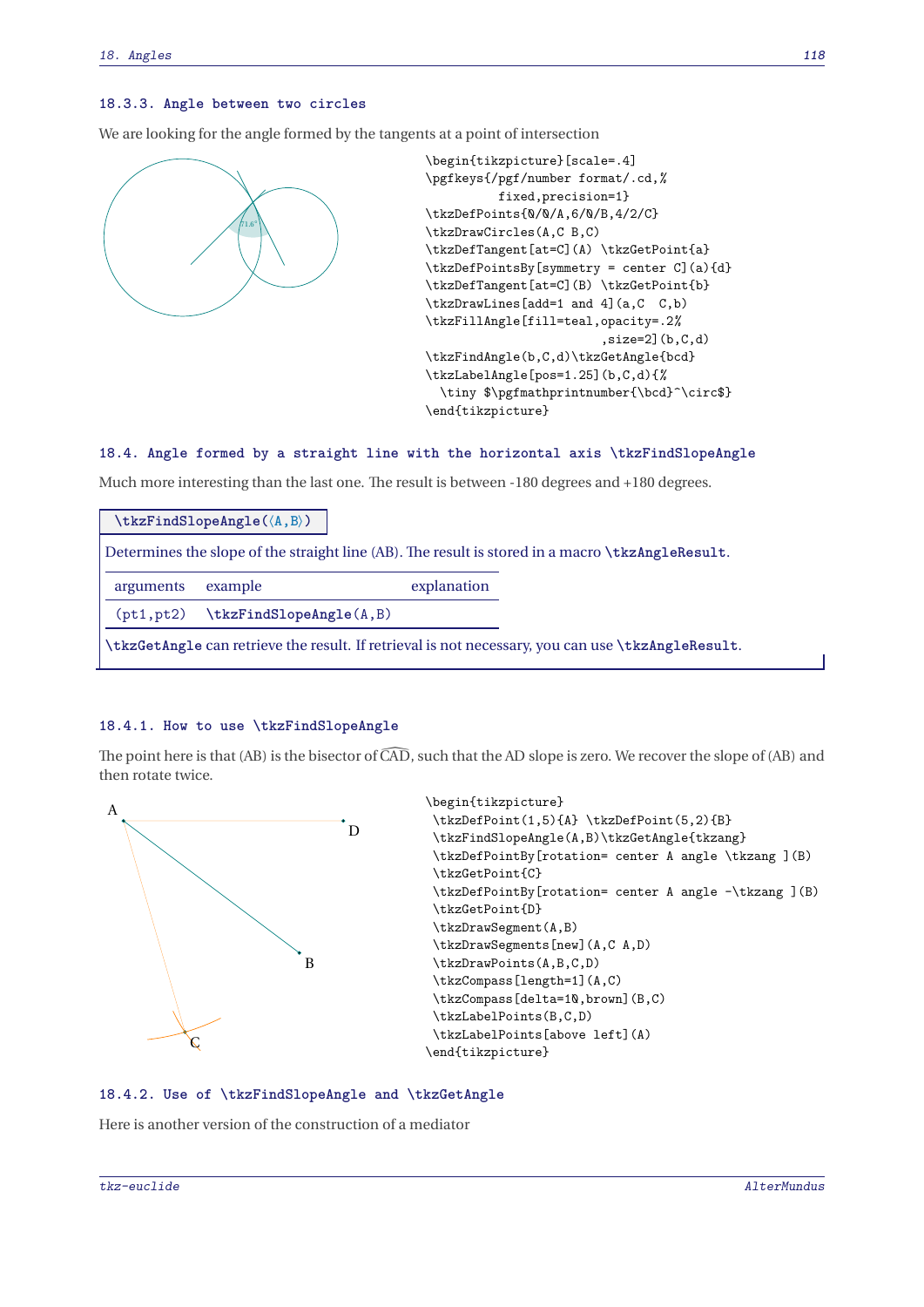

## **18.4.3. Another use of \tkzFindSlopeAngle**



```
\begin{tikzpicture}[scale=1.5]
  \text{DefPoint}(1,2){A} \text{DefPoint}(3,4){B}
  \tkzDefPoint(3,2){C} \tkzDefPoint(3,1){D}
  \tkzDrawSegments(A,B A,C A,D)
  \tkzDrawPoints[color=red](A,B,C,D)
  \tkzLabelPoints(A,B,C,D)
  \tkzFindSlopeAngle(A,B)\tkzGetAngle{SAB}
  \tkzFindSlopeAngle(A,C)\tkzGetAngle{SAC}
  \tkzFindSlopeAngle(A,D)\tkzGetAngle{SAD}
  \pgfkeys{/pgf/number format/.cd,fixed,precision=2}
  \tkzText(1,5){The slope of (AB) is :
     $\pgfmathprintnumber{\SAB}^\circ$}
  \tkzText(1,4.5){The slope of (AC) is :
     $\pgfmathprintnumber{\SAC}^\circ$}
  \tkzText(1,4){The slope of (AD) is :
     $\pgfmathprintnumber{\SAD}^\circ$}
\end{tikzpicture}
```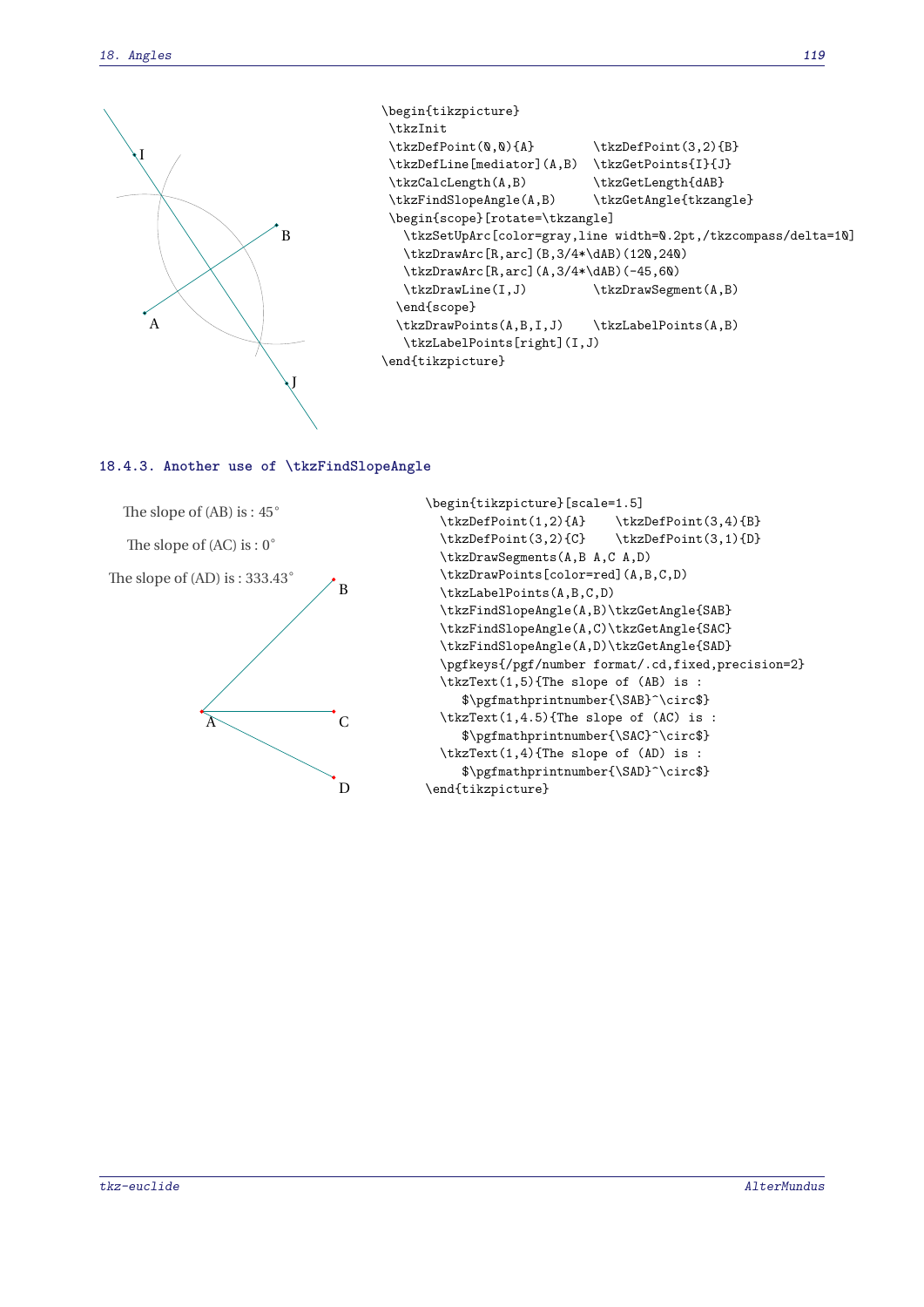#### **19. Random point definition**

At the moment there are four possibilities:

- 1. point in a rectangle;
- 2. on a segment;
- 3. on a straight line;
- 4. on a circle.

#### **19.1. Obtaining random points**

This is the new version that replaces **\tkzGetRandPointOn**.

#### **\tkzDefRandPointOn[**⟨**local options**⟩**]**

The result is a point with a random position that can be named with the macro **\tkzGetPoint**. It is possible to use **tkzPointResult** if it is not necessary to retain the results.

| options                               | default definition                   |
|---------------------------------------|--------------------------------------|
| rectangle=pt1 and pt2                 | [rectangle=A and B]                  |
| $segment = pt1--pt2$                  | $[segment=A--B]$                     |
| $line=pt1--pt2$                       | $[line=A--B]$                        |
| circle = center pt1 radius dim        | $[circle = center A radius 2]$       |
| circle through=center pt1 through pt2 | [circle through= center A through B] |
| disk through=center pt1 through pt2   | [disk through=center A through B]    |

## **19.1.1. Random point in a rectangle**



#### **19.1.2. Random point on a segment or a line**

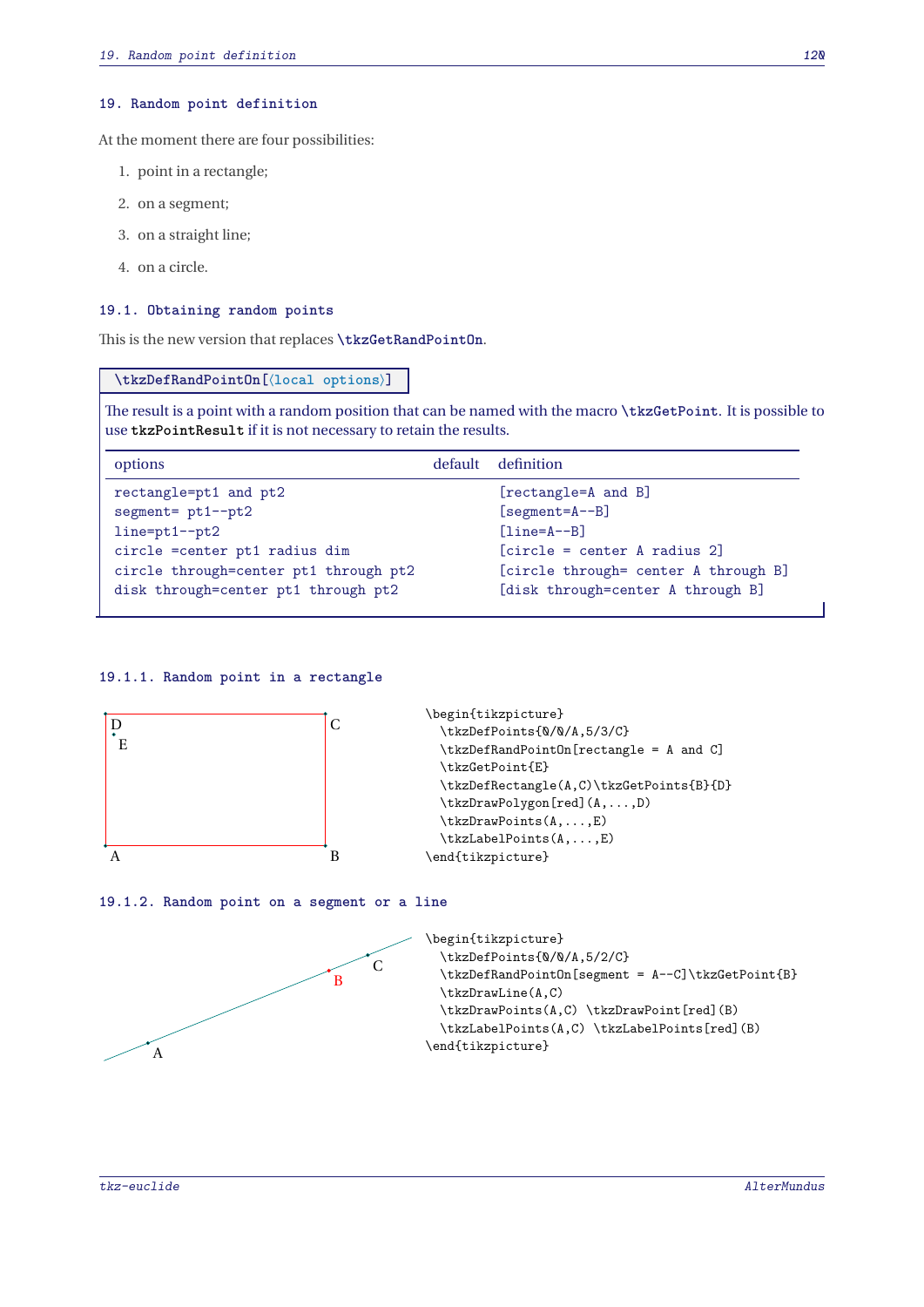## **19.1.3. Random point on a circle or a disk**



\begin{tikzpicture} \tkzDefPoints{3/2/A,1/1/B} \tkzCalcLength(A,B) \tkzGetLength{rAB} \tkzDefRandPointOn[circle = center A radius \rAB] \tkzGetPoint{C} \tkzDefRandPointOn[circle through= center A through B] \tkzGetPoint{D} \tkzDefRandPointOn[disk through=center A through B] \tkzGetPoint{E} \tkzDrawCircle[R](A,\rAB) \tkzDrawPoints(A,B) \tkzLabelPoints(A,B) \tkzDrawPoints[red](C,D,E) \tkzLabelPoints[red](C,D,E) \end{tikzpicture}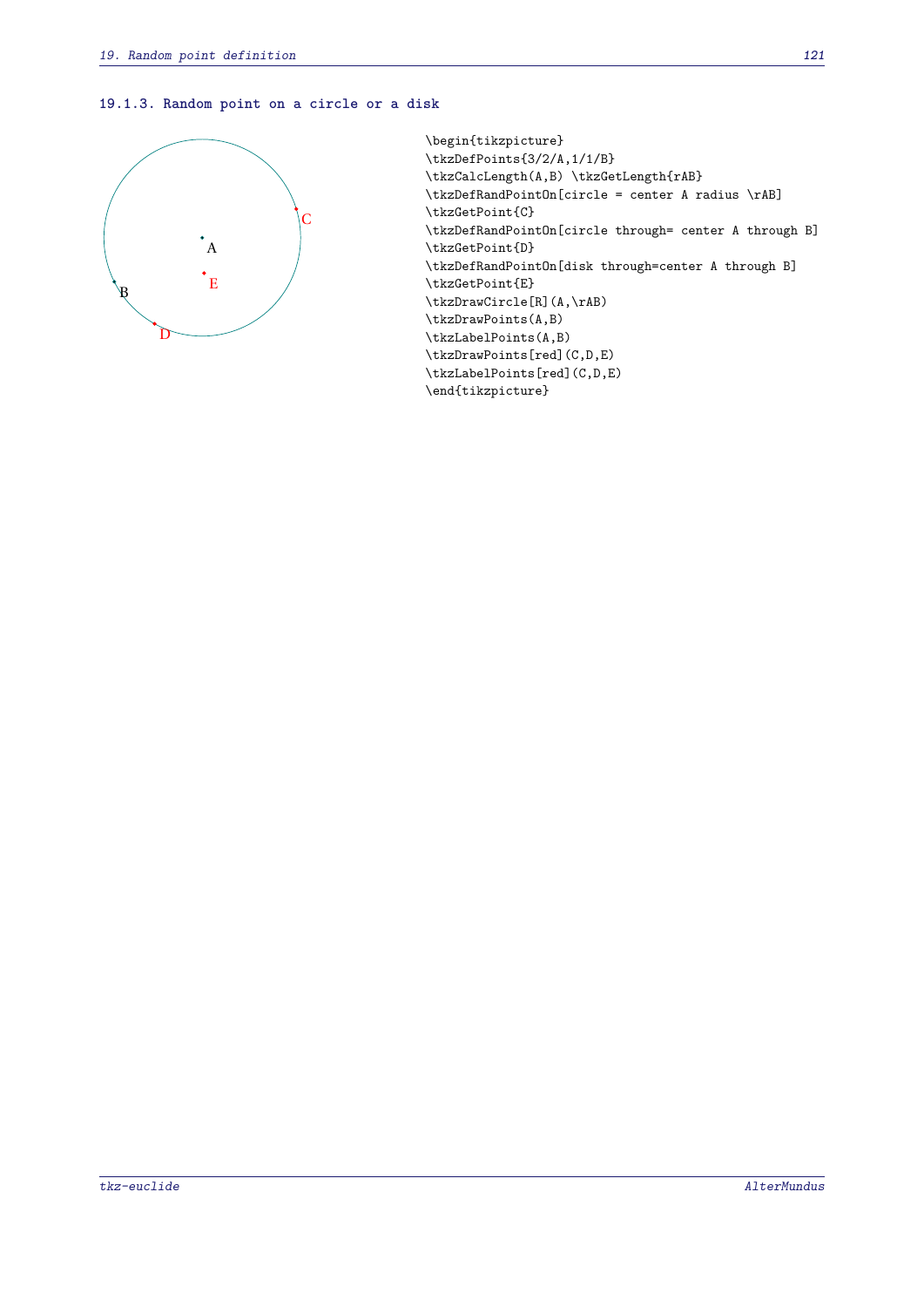**Part IV.**

**Drawing and Filling**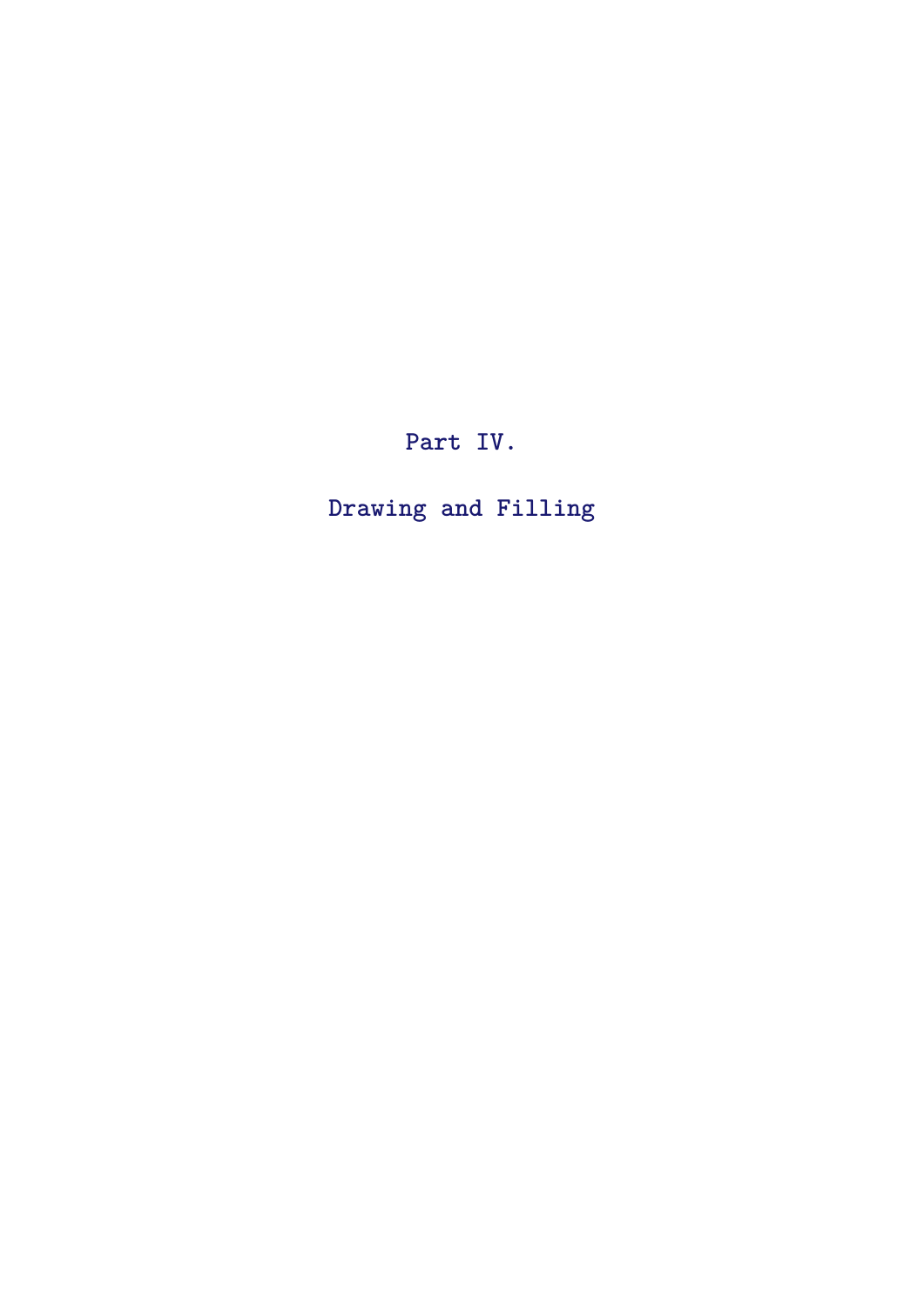#### **20. Drawing**

**tkz-euclide** can draw 5 types of objects : point, line or line segment, circle, arc and sector.

#### **20.1. Draw a point or some points**

There are two possibilities : **\tkzDrawPoint** for a single point or **\tkzDrawPoints** for one or more points.

#### **20.1.1. Drawing points \tkzDrawPoint**

|                                         |            | \tkzDrawPoint[\{local options\](\\name\)                                                                                                                                                                        |  |
|-----------------------------------------|------------|-----------------------------------------------------------------------------------------------------------------------------------------------------------------------------------------------------------------|--|
| arguments                               | default    | definition                                                                                                                                                                                                      |  |
| name of point                           | no default | Only one point name is accepted                                                                                                                                                                                 |  |
|                                         |            | The argument is required. The disc takes the color of the circle, but lighter. It is possible to change everything.<br>The point is a node and therefore it is invariant if the drawing is modified by scaling. |  |
| options                                 | default    | definition                                                                                                                                                                                                      |  |
| TikZ options                            |            | all TikZ options are valid.                                                                                                                                                                                     |  |
| shape                                   |            | circle Possible cross or cross out                                                                                                                                                                              |  |
| size                                    | 6          | $6\times$ \pgflinewidth                                                                                                                                                                                         |  |
| color                                   | black      | the default color can be changed                                                                                                                                                                                |  |
| We can create other forms such as cross |            |                                                                                                                                                                                                                 |  |

By default, **point style** is defined like this :

```
\tikzset{point style/.style = {%
       draw = black,inner sep = 0pt,
       shape = circle,minimum size = 3 pt,
       fill = black}
    }
```
#### **20.1.2. Example of point drawings**

Note that **scale** does not affect the shape of the dots. Which is normal. Most of the time, we are satisfied with a single point shape that we can define from the beginning, either with a macro or by modifying a configuration file.



It is possible to draw several points at once but this macro is a little slower than the previous one. Moreover, we have to make do with the same options for all the points.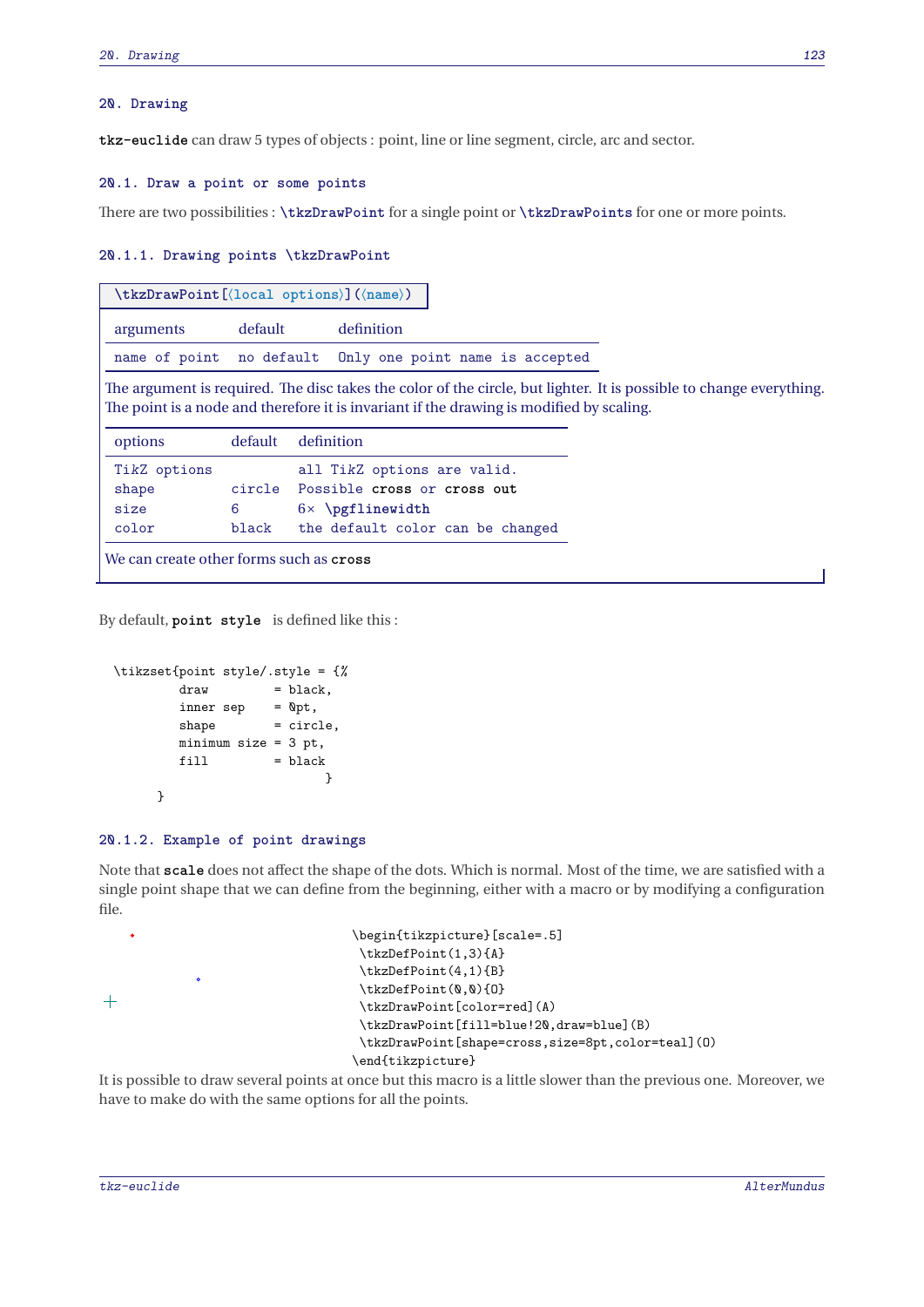|                        | \tkzDrawPoints[\{local options\](\{liste\) |                    |                                                                                            |  |
|------------------------|--------------------------------------------|--------------------|--------------------------------------------------------------------------------------------|--|
| default<br>arguments   |                                            |                    | definition                                                                                 |  |
|                        | points list no default                     |                    | example \tkzDrawPoints(A,B,C)                                                              |  |
| options                |                                            | default definition |                                                                                            |  |
| shape<br>size<br>color | circle<br>6<br>black                       |                    | Possible cross or cross out<br>$6\times$ \pgflinewidth<br>the default color can be changed |  |

 $\frac{1}{2}$  Beware of the final "s", an oversight leads to cascading errors if you try to draw multiple points. The options are the same as for the previous macro.

## **20.1.3. Example**



### **21. Drawing the lines**

 $\bullet$ 

The following macros are simply used to draw, name lines.

## **21.1. Draw a straight line**

To draw a normal straight line, just give a couple of points. You can use the **add** option to extend the line (This option is due to **Mark Wibrow**, see the code below). The style of a line is by default :

```
\tikzset{line style/.style = {%
   line width = 0.6pt,
   color = black,style = solid,
   add = \{ .2 \} and \{ .2 \}%
  }}
with
 \tikzset{%
   add/.style args={#1 and #2}{
       to path={%
 ($(\tikztostart)!-#1!(\tikztotarget)$)--($(\tikztotarget)!-#2!(\tikztostart)$)%
 \tikztonodes}}}
```
You can modify this style with **\tkzSetUpLine** see [38.0.1](#page-185-0)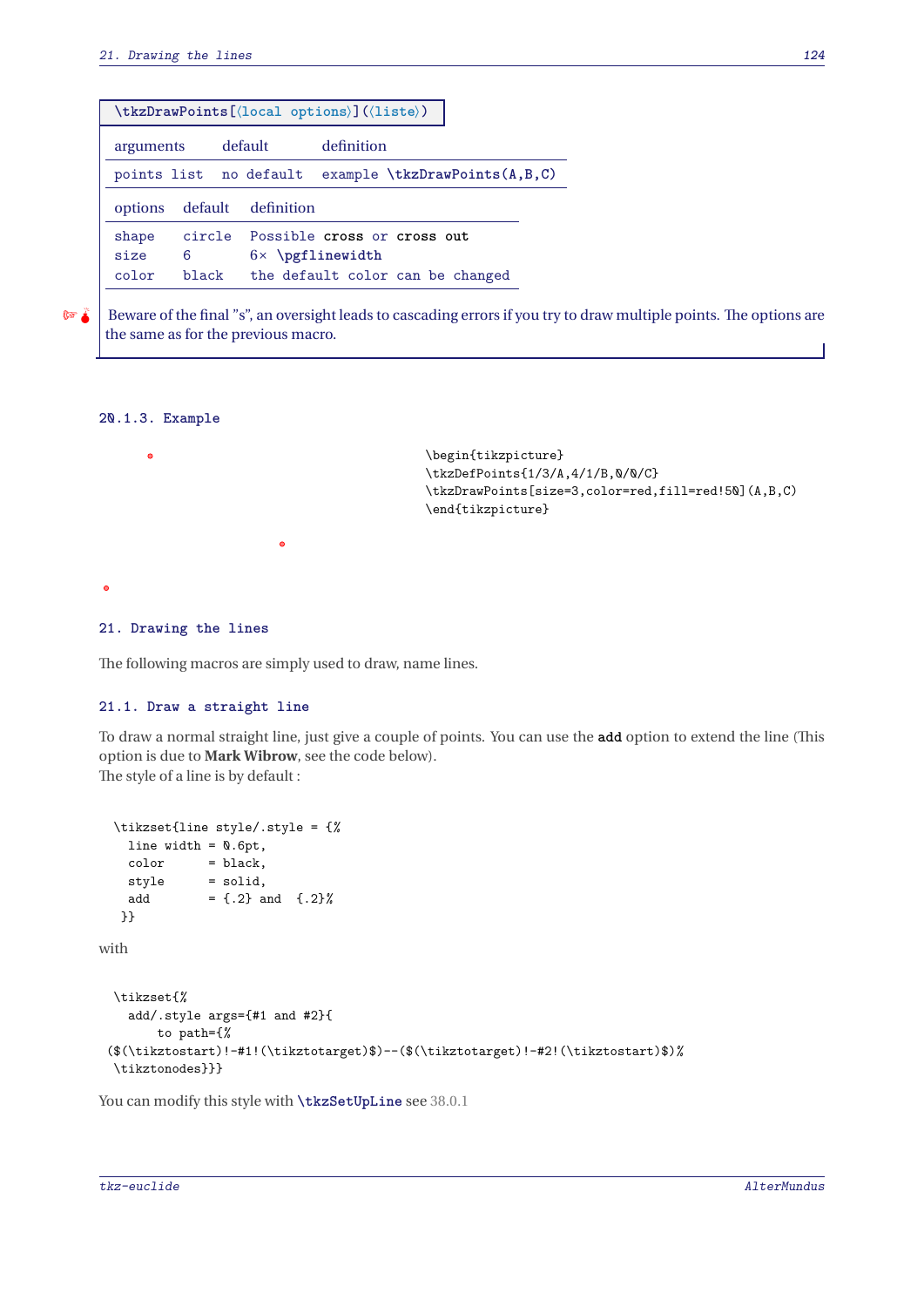|                                          | $\texttt{\texttt{tkzDrawLine}(\texttt{local options})(\phi\texttt{pt1},\texttt{pt2})$ |                                                                                                                     |  |  |
|------------------------------------------|---------------------------------------------------------------------------------------|---------------------------------------------------------------------------------------------------------------------|--|--|
| with \add.                               |                                                                                       | The arguments are a list of two points or three points. It would be possible, as for a half line, to create a style |  |  |
| options                                  | default                                                                               | definition                                                                                                          |  |  |
| TikZ options                             |                                                                                       | all TikZ options are valid.                                                                                         |  |  |
| add                                      |                                                                                       | $0.2$ and $0.2$ add = kl and kr,                                                                                    |  |  |
| $\cdots$                                 |                                                                                       | allows the segment to be extended to the left and right.                                                            |  |  |
|                                          |                                                                                       | add defines the length of the line passing through the points pt1 and pt2. Both numbers are percentages. The        |  |  |
| styles of TikZ are accessible for plots. |                                                                                       |                                                                                                                     |  |  |

#### **21.1.1. Examples with add**



It is possible to draw several lines, but with the same options.

**\tkzDrawLines[**⟨**local options**⟩**](**⟨**pt1,pt2 pt3,pt4 ...**⟩**)**

Arguments are a list of pairs of points separated by spaces. The styles of TikZ are available for the draws.

#### **21.1.2. Example with \tkzDrawLines**



\begin{tikzpicture} \tkzDefPoint(0,0){A} \tkzDefPoint(2,0){B} \tkzDefPoint(1,2){C} \tkzDefPoint(3,2){D} \tkzDrawLines(A,B C,D A,C B,D) \tkzLabelPoints(A,B,C,D) \end{tikzpicture}

## **22. Drawing a segment**

There is, of course, a macro to simply draw a segment.

### **22.1. Draw a segment \tkzDrawSegment**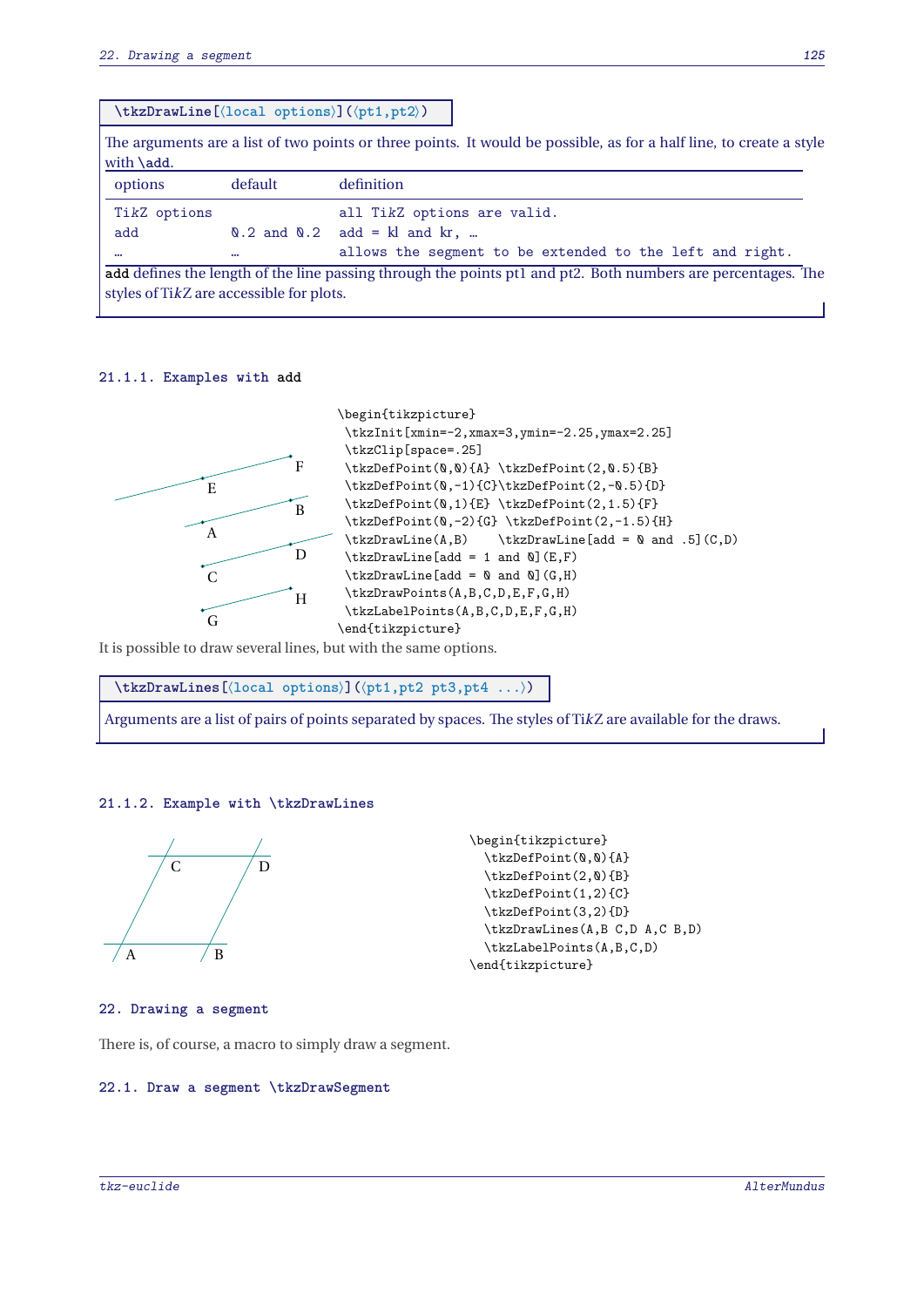|                       |          | $\texttt{\texttt{\&zDrawSegment}([local options)](\langle pt1, pt2 \rangle)}$              |
|-----------------------|----------|--------------------------------------------------------------------------------------------|
|                       |          | The arguments are a list of two points. The styles of TikZ are available for the drawings. |
| argument              | example  | definition                                                                                 |
| $(pt1, pt2)$ $(A, B)$ |          | draw the segment $[A, B]$                                                                  |
| options               | example  | definition                                                                                 |
| TikZ options          |          | all TikZ options are valid.                                                                |
| dim                   |          | no default dim = {label, dim, option},                                                     |
|                       | $\cdots$ | allows you to add dimensions to a figure.                                                  |

## **22.1.1. Example with point references**



#### **22.1.2. Example of extending an segment with option add**



#### **22.1.3. Adding dimensions with option dim new code from Muzimuzhi Z**

This code comesfrom an answer to this question on tex.stackexchange.com (change-color-and-style-of-dimensionlines-in-tkz-euclide ) You can use now two styles : dim style and dim fence style. You have several ways to use them. I'll let you look at the examples to see what you can do with these styles.

\tikzset{dim style/.append style={dashed}} % append if you want to keep precedent style.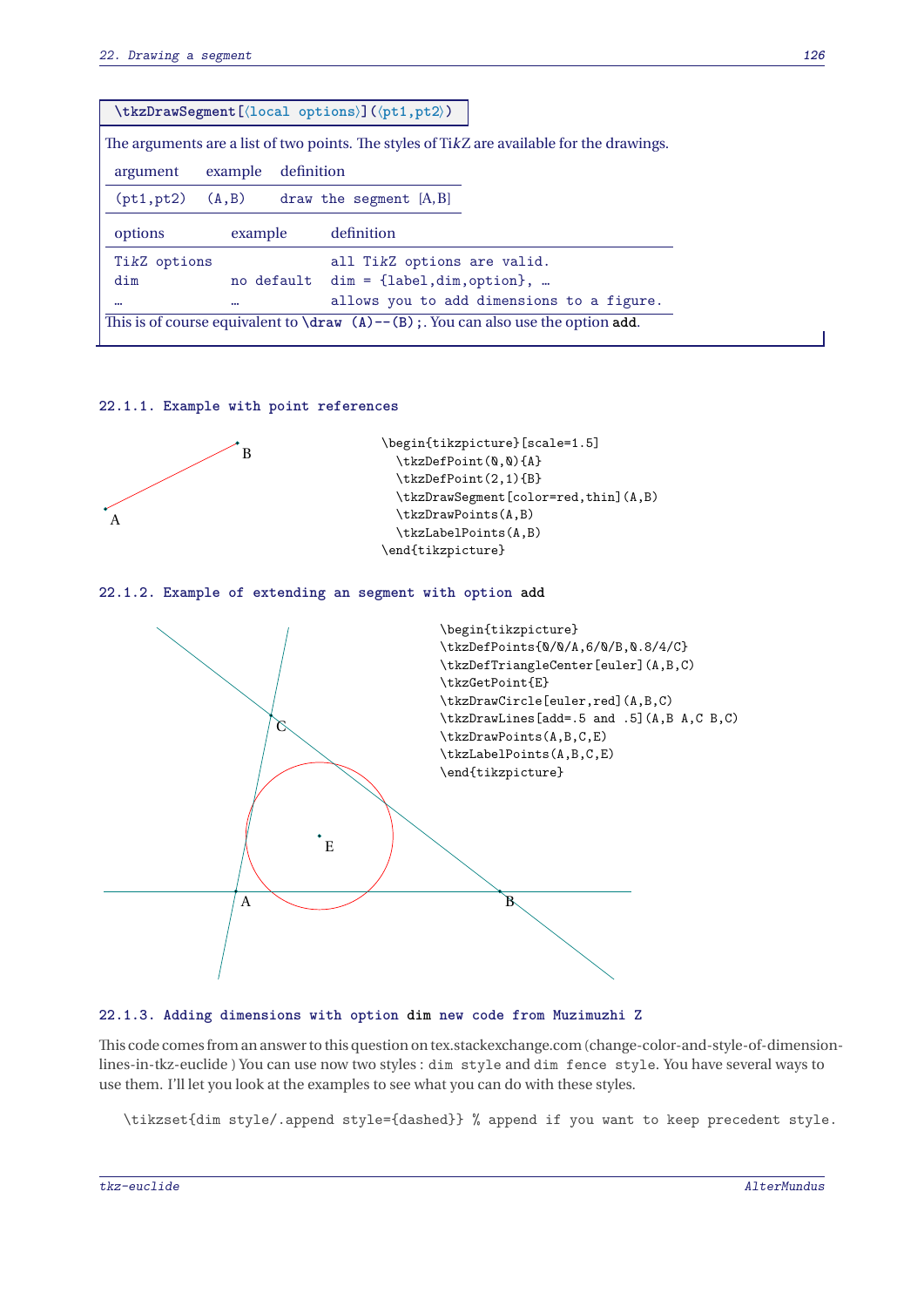```
or
\begin{scope}[ dim style/.append style={orange},
   dim fence style/.style={dashed}]
```


```
\begin{tikzpicture}[scale=.75]
  \tkzDefPoints{0/3/A, 1/-3/B}
  \tkzDrawPoints(A,B)
  \tkzDrawSegment[dim={\(l_0\),1cm,right=2mm},
    dim style/.append style={red,
    dash pattern={on 2pt off 2pt}}](A,B)
  \tkzDrawSegment[dim={\(l_1\),2cm,right=2mm},
    dim style/.append style={blue}](A,B)
  \begin{scope}[ dim style/.style={orange},
      dim fence style/.style={dashed}]
    \tkzDrawSegment[dim={\(l_2\),3cm,right=2mm}](A,B)
    \tkzDrawSegment[dim={\(l_3\),-2cm,right=2mm}](A,B)
  \end{scope}
  \tkzLabelPoints[left](A,B)
\end{tikzpicture}
```
#### **22.1.4. Adding dimensions with option dim partI**



```
\begin{tikzpicture}[scale=2]
\pgfkeys{/pgf/number format/.cd,fixed,precision=2}
\tkzDefPoint(0,0){A}
\tkzDefPoint(3.07,0){B}
\tkzInterCC[R](A,2.37)(B,1.82)
\tkzGetPoints{C}{C'}
\tkzDrawCircle[in](A,B,C) \tkzGetPoint{G}
\tkzGetLength{rIn}
\tkzDrawPolygon(A,B,C)
\tkzDrawPoints(A,B,C)
\tkzCalcLength(A,B)\tkzGetLength{ABl}
\tkzCalcLength(B,C)\tkzGetLength{BCl}
\tkzCalcLength(A,C)\tkzGetLength{ACl}
\begin{scope}[dim style/.style={dashed,sloped,teal}]
  \tkzDrawSegment[dim={\pgfmathprintnumber\BCl,6pt,
                                          text=red}](C,B)
  \tkzDrawSegment[dim={\pgfmathprintnumber\ACl,6pt,}](A,C)
  \tkzDrawSegment[dim={\pgfmathprintnumber\ABl,-
6pt,}](A,B)
\end{scope}
\tkzLabelPoints(A,B) \tkzLabelPoints[above](C)
\end{tikzpicture}
```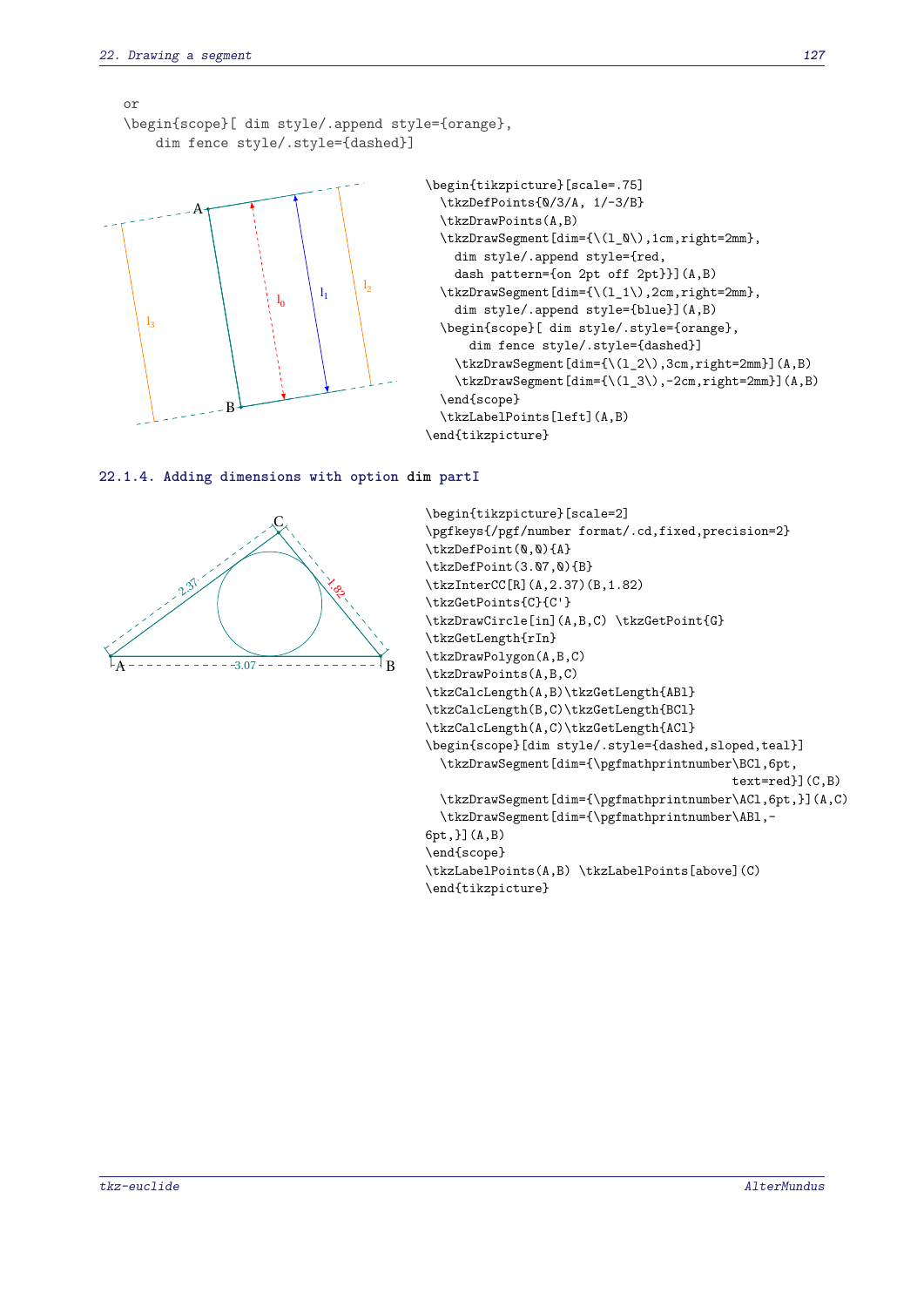#### **22.1.5. Adding dimensions with option dim part II**



```
\begin{tikzpicture}[scale=.75]
  \tkzDefPoints{0/0/O,-2/0/A,2/0/B,
                -2/4/C,2/4/D,2/-4/E,-2/-4/F}
  \tkzDrawPolygon(C,...,F)
  \tkzDrawSegments(A,B)
  \tkzDrawPoints(A,...,F,0)
  \tkzLabelPoints(A,...,F,O)
   \tkzDrawSegment[dim={ $\sqrt{5}$,2cm,}](C,E)
   \tkzDrawSegment[dim={ $\frac{\sqrt{5}}{2}$,1cm,}](O,E)
   \tkzDrawSegment[dim={ $2$,2cm,left=8pt}](F,C)
   \tkzDrawSegment[dim={ $1$,1cm,left=8pt}](F,A)
\end{tikzpicture}
```
## **22.2. Drawing segments \tkzDrawSegments**

If the options are the same we can plot several segments with the same macro.

**\tkzDrawSegments[**⟨**local options**⟩**](**⟨**pt1,pt2 pt3,pt4 ...**⟩**)**

The arguments are a two-point couple list. The styles of TikZ are available for the plots.



```
\begin{tikzpicture}
  \tkzInit[xmin=-1,xmax=3,ymin=-1,ymax=2]
  \tkzClip[space=1]
  \tkzDefPoint(0,0){A}
  \tkzDefPoint(2,1){B}
  \tkzDefPoint(3,0){C}
  \tkzDrawSegments(A,B B,C)
  \tkzDrawPoints(A,B,C)
  \tkzLabelPoints(A,C)
  \tkzLabelPoints[above](B)
\end{tikzpicture}
```
#### **22.2.1. Place an arrow on segment**

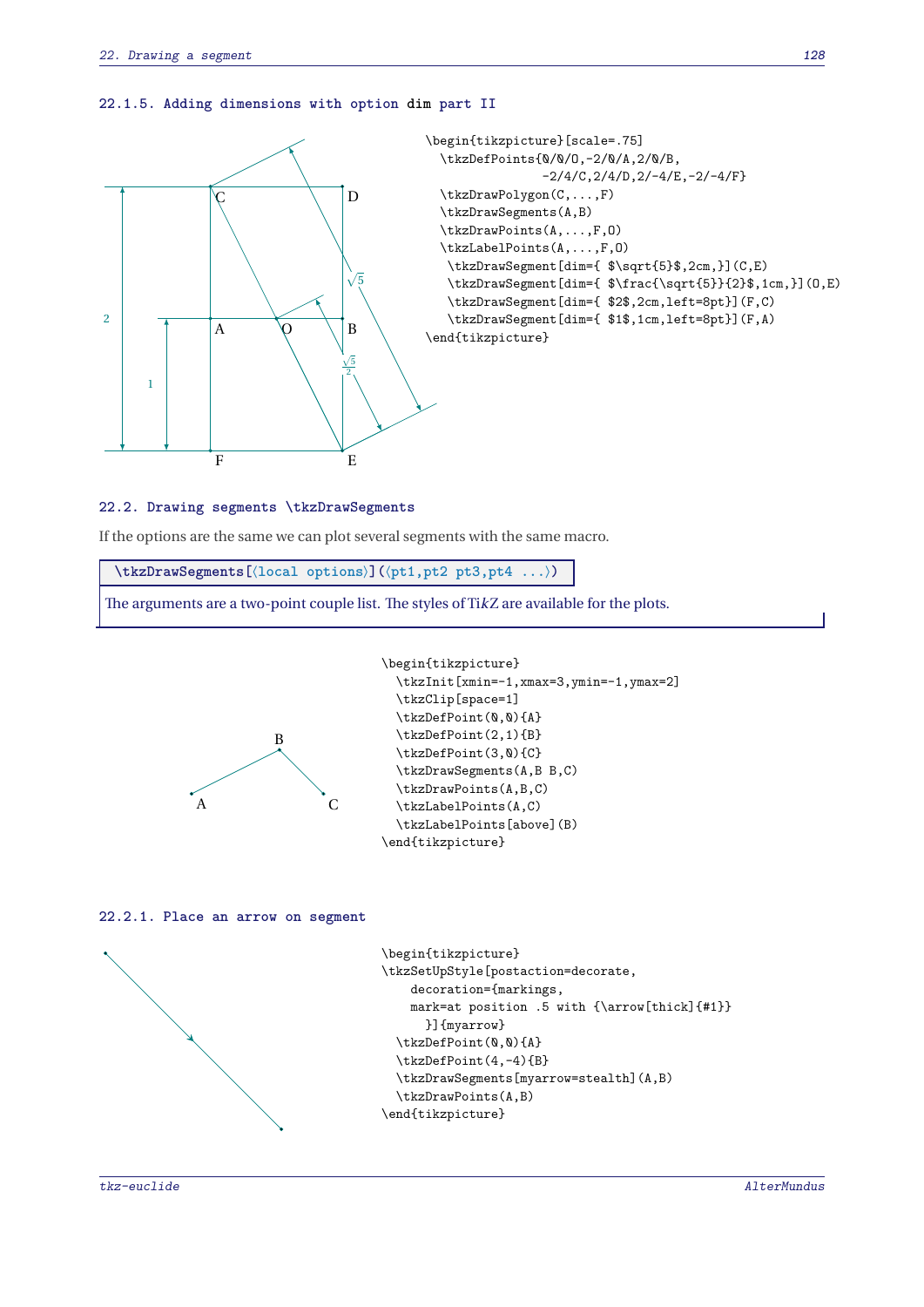#### **22.3. Drawing line segment of a triangle**

#### **22.3.1. How to draw Altitude**



```
\begin{tikzpicture}[rotate=-90]
\tkzDefPoint(0,1){A}
\tkzDefPoint(2,4){C}
\tkzDefPointWith[orthogonal normed,K=7](C,A)
\tkzGetPoint{B}
\tkzDefSpcTriangle[orthic,name=H](A,B,C){a,b,c}
\tkzDrawLine[dashed,color=magenta](C,Hc)
\tkzDrawSegment[green!60!black](A,C)
\tkzDrawSegment[green!60!black](C,B)
\tkzDrawSegment[green!60!black](B,A)
\tkzLabelPoint[left](A){$A$}
\tkzLabelPoint[right](B){$B$}
\tkzLabelPoint[above](C){$C$}
\tkzLabelPoint[left](Hc){$Hc$}
\tkzLabelSegment[auto](B,A){$c$}
\tkzLabelSegment[auto,swap](B,C){$a$}
\tkzLabelSegment[auto,swap](C,A){$b$}
\tkzMarkAngle[size=1,color=cyan,mark=|](C,B,A)
\tkzMarkAngle[size=1,color=cyan,mark=|](A,C,Hc)
\tkzMarkAngle[size=0.75,
              color=orange,mark=||](Hc,C,B)
\tkzMarkAngle[size=0.75,
              color=orange,mark=||](B,A,C)
\tkzMarkRightAngle(A,C,B)
\tkzMarkRightAngle(B,Hc,C)
\end{tikzpicture}
```
## **22.4. Drawing a polygon**

|              |         | \tkzDrawPolygon[\local options\](\points list\)                                                                                                                                                    |             |                    |  |
|--------------|---------|----------------------------------------------------------------------------------------------------------------------------------------------------------------------------------------------------|-------------|--------------------|--|
|              |         | Just give a list of points and the macro plots the polygon using the TikZ options present. You can replace<br>$(A, B, C, D, E)$ by $(A, , E)$ and $(P_1, P_2, P_3, P_4, P_5)$ by $(P_1, P_2, P_5)$ |             |                    |  |
| arguments    |         | example                                                                                                                                                                                            | explanation |                    |  |
|              |         | $(\phi t1, pt2, pt3, )$ \tkzDrawPolygon[gray,dashed] $(A, B, C)$                                                                                                                                   |             | Drawing a triangle |  |
| options      | default | example                                                                                                                                                                                            |             |                    |  |
| Options TikZ |         | \tkzDrawPolygon[red,line width=2pt](A,B,C)                                                                                                                                                         |             |                    |  |

## **22.4.1. \tkzDrawPolygon**



```
\begin{tikzpicture} [rotate=18,scale=1]
\tkzDefPoints{0/0/A,2.25/0.2/B,2.5/2.75/C,-0.75/2/D}
\tkzDrawPolygon(A,B,C,D)
\tkzDrawSegments[style=dashed](A,C B,D)
\end{tikzpicture}
```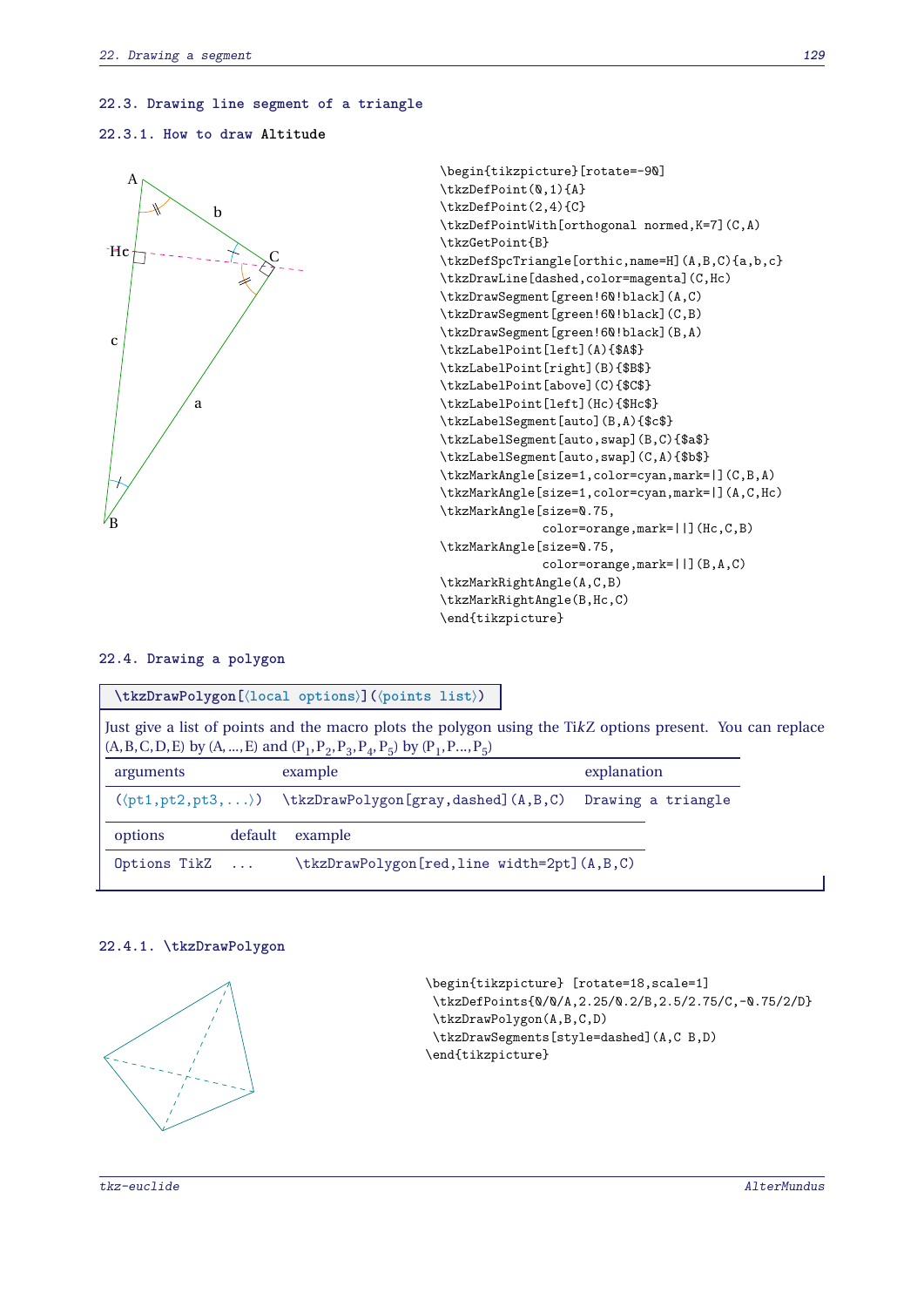## **22.4.2. Option two angles**



## **22.4.3. Style of line**



\begin{tikzpicture}[scale=.6] \tkzSetUpLine[line width=5mm,color=teal] \tkzDefPoint(0,0){0} \foreach \i in  $\{0, \ldots, 5\}\$ \tkzDefPoint({30+60\*\i}:4){p\i}} \tkzDefMidPoint(p1,p3) \tkzGetPoint{m1} \tkzDefMidPoint(p3,p5) \tkzGetPoint{m3} \tkzDefMidPoint(p5,p1) \tkzGetPoint{m5} \tkzDrawPolygon[line join=round](p1,p3,p5) \tkzDrawPolygon[teal!80, line join=round](p0,p2,p4) \tkzDrawSegments(m1,p3 m3,p5 m5,p1) \tkzDrawCircle[teal,R](0,4.8) \end{tikzpicture}

## **22.5. Drawing a polygonal chain**

|              | \tkzDrawPolySeg[)]())                                            |                                                                                                    |
|--------------|------------------------------------------------------------------|----------------------------------------------------------------------------------------------------|
|              |                                                                  | Just give a list of points and the macro plots the polygonal chain using the TikZ options present. |
| arguments    | example                                                          | explanation                                                                                        |
|              | $(\phi t1, pt2, pt3, )$ \tkzDrawPolySeg[gray,dashed] $(A, B, C)$ | Drawing a triangle                                                                                 |
| options      | default<br>example                                               |                                                                                                    |
| Options TikZ |                                                                  | \tkzDrawPolySeg[red,line width=2pt](A,B,C)                                                         |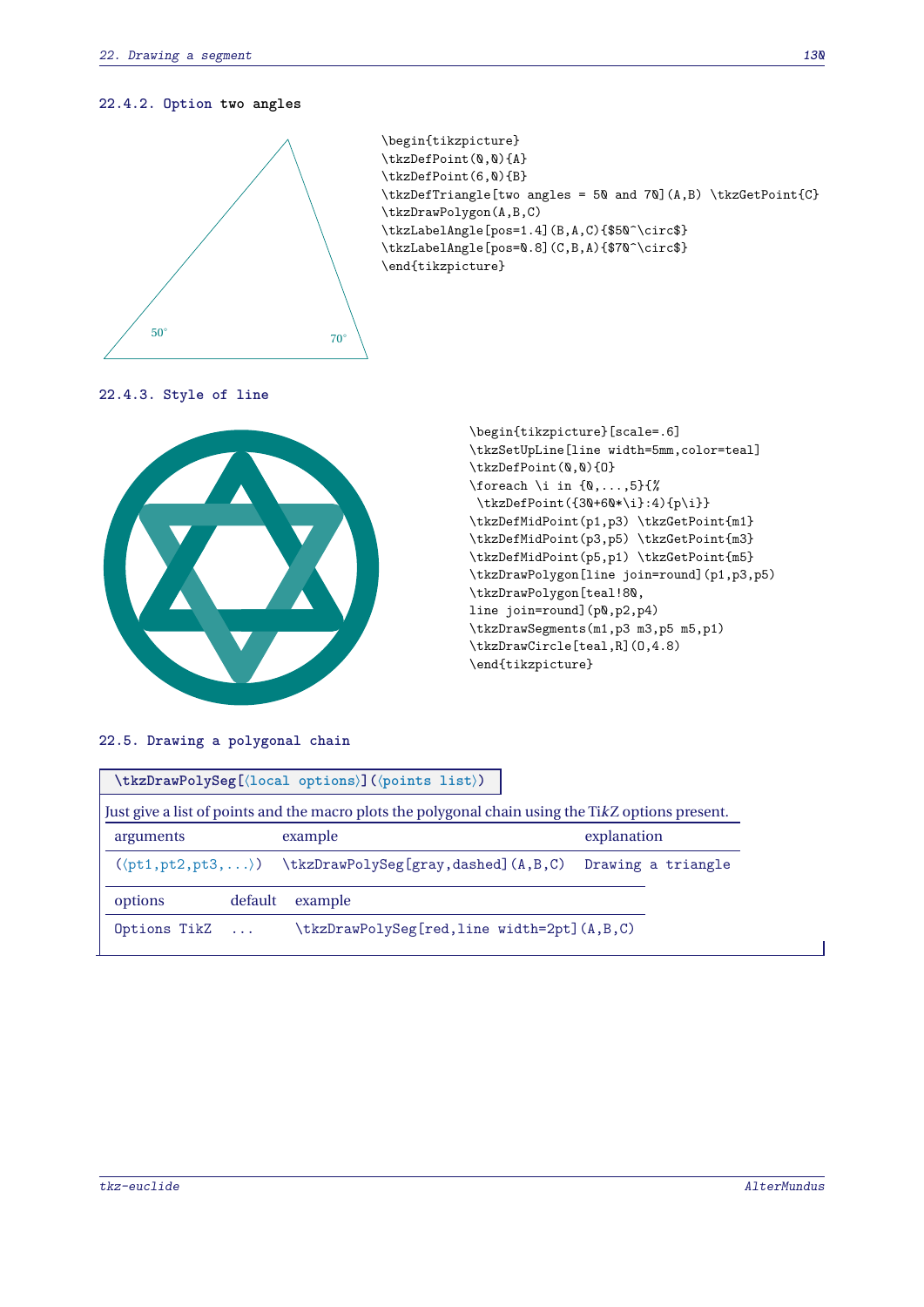#### **22.5.1. Polygonal chain**



#### **22.5.2. The idea is to inscribe two squares in a semi-circle.**

A Sangaku look! It is a question of proving that one can inscribe in a half-disc, two squares, and to determine the length of their respective sides according to the radius.



\begin{tikzpicture}[scale=.75] \tkzDefPoints{0/0/A,8/0/B,4/0/I} \tkzDefSquare(A,B) \tkzGetPoints{C}{D} \tkzInterLC(I,C)(I,B) \tkzGetPoints{E'}{E} \tkzInterLC(I,D)(I,B) \tkzGetPoints{F'}{F} \tkzDefPointsBy[projection=onto A--B](E,F){H,G} \tkzDefPointsBy[symmetry = center H](I){J} \tkzDefSquare(H,J) \tkzGetPoints{K}{L} \tkzDrawSector(I,B)(A) \tkzDrawPolySeg(H,E,F,G) \tkzDrawPolySeg(J,K,L) \tkzDrawPoints(E,G,H,F,J,K,L) \end{tikzpicture}

#### **22.5.3. Polygonal chain: index notation**



\begin{tikzpicture} \foreach \pt in  $\{1,2,\ldots,8\}$   $\{$ \tkzDefPoint(\pt\*20:3){P\_\pt}} \tkzDrawPolySeg(P\_1,P\_...,P\_8) \tkzDrawPoints(P\_1,P\_...,P\_8) \end{tikzpicture}

**23. Draw a circle with \tkzDrawCircle**

## **23.1. Draw one circle**

**\tkzDrawCircle[**⟨**local options**⟩**](**⟨**A,B**⟩**)**

 $\bullet$  Attention you need only two points to define a radius or a diameter. An additional option **R** is available to give a measure directly.

| arguments |                    | example explanation                                                                               |
|-----------|--------------------|---------------------------------------------------------------------------------------------------|
|           |                    | $(\langle pt1, pt2 \rangle)$ $(\langle A, B \rangle)$ two points to define a radius or a diameter |
| options   | default definition |                                                                                                   |
| through   |                    | through circle with two points defining a radius                                                  |
| diameter  |                    | through circle with two points defining a diameter                                                |
| R         |                    | through circle characterized by a point and the measurement of a radius                           |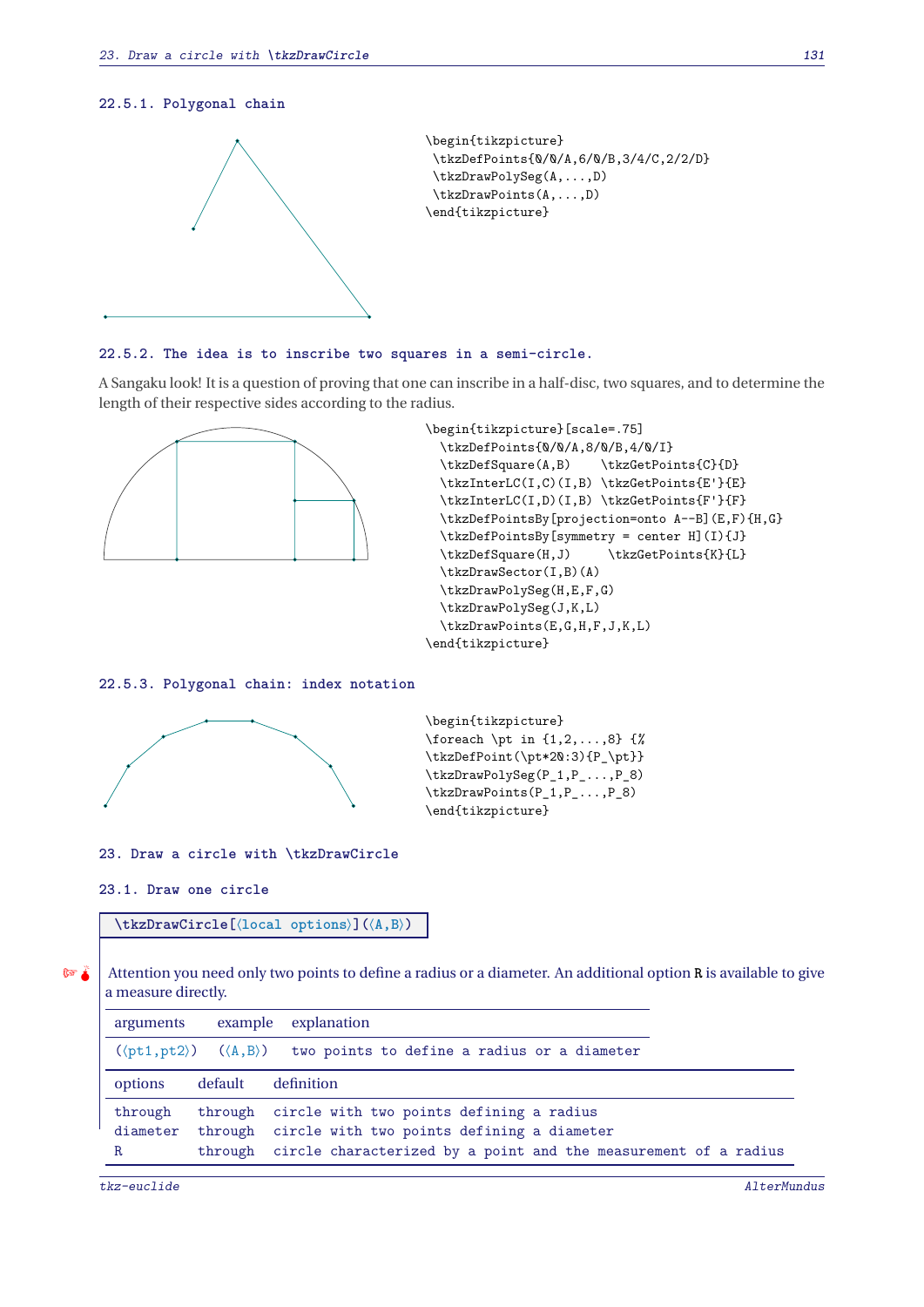Of course, you have to add all the styles of TikZ for the tracings...

#### **23.1.1. Circles and styles, draw a circle and color the disc**

We'll see that it's possible to colour in a disc while tracing the circle.



**23.2. Drawing circles**

**\tkzDrawCircles[**⟨**local options**⟩**](**⟨**A,B C,D …**⟩**)**

 $\binom{m}{k}$  Attention, the arguments are lists of two points. The circles that can be drawn are the same as in the previous macro. An additional option **R** is available to give a measure directly.

| arguments |                                                                                                                                               |            | example                                                                                  | explanation |  |  |  |  |
|-----------|-----------------------------------------------------------------------------------------------------------------------------------------------|------------|------------------------------------------------------------------------------------------|-------------|--|--|--|--|
|           |                                                                                                                                               |            | $(\langle pt1, pt2 pt3, pt4  \rangle)$ $(\langle A, B, C, D \rangle)$ List of two points |             |  |  |  |  |
| options   | default                                                                                                                                       | definition |                                                                                          |             |  |  |  |  |
| through   |                                                                                                                                               |            | through circle with two points defining a radius                                         |             |  |  |  |  |
| diameter  |                                                                                                                                               |            | through circle with two points defining a diameter                                       |             |  |  |  |  |
| R         |                                                                                                                                               |            |                                                                                          |             |  |  |  |  |
|           | through circle characterized by a point and the measurement of a radius<br>Of course, you have to add all the styles of TikZ for the tracings |            |                                                                                          |             |  |  |  |  |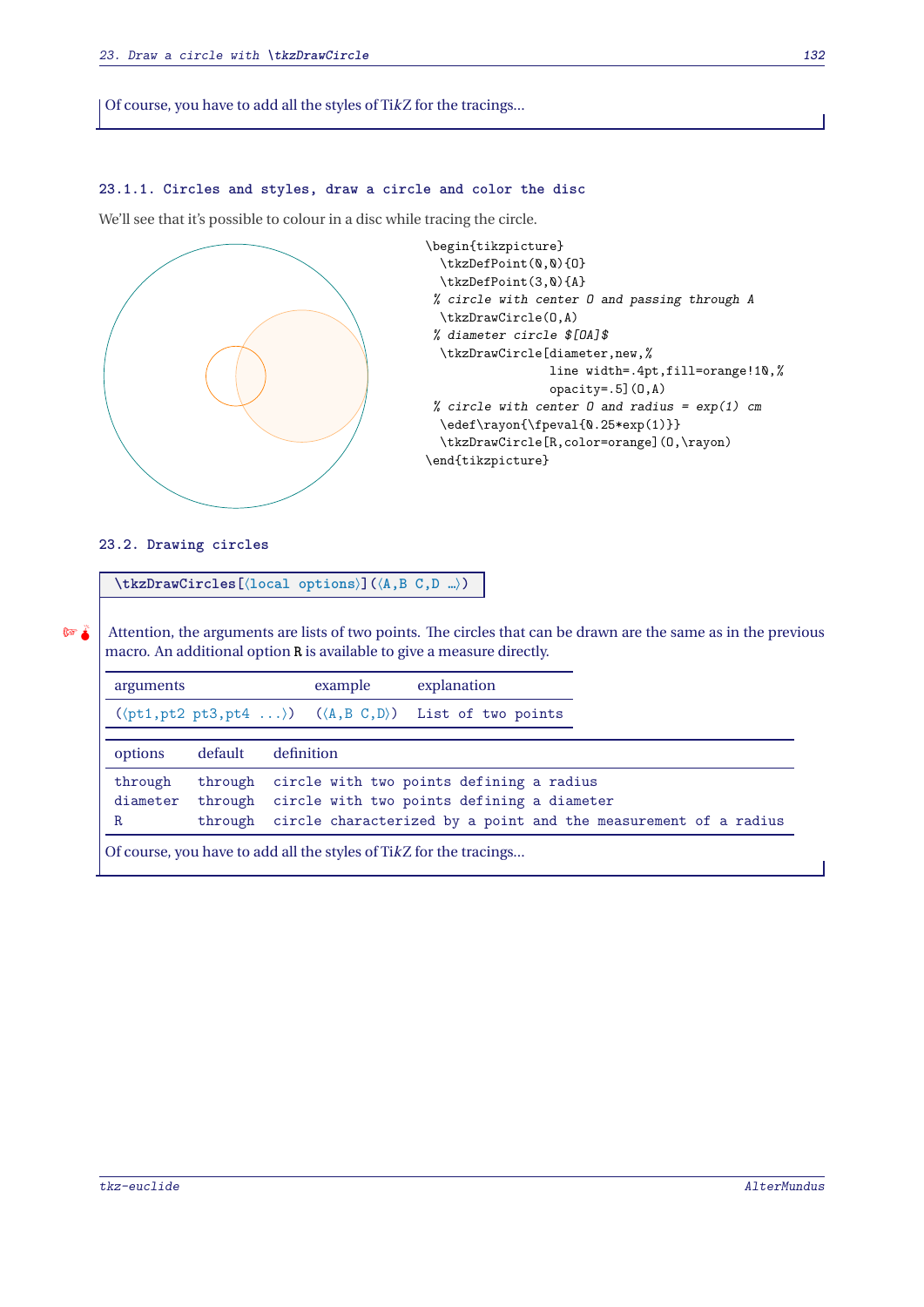### **23.2.1. Circles defined by a triangle.**



\begin{tikzpicture} \tkzDefPoints{0/0/A,2/0/B,3/2/C} \tkzDrawPolygon(A,B,C) \tkzDrawCircles(A,B B,C C,A) \tkzDrawPoints(A,B,C) \tkzLabelPoints(A,B,C) \end{tikzpicture}

**23.2.2. Concentric circles.**



\begin{tikzpicture} \tkzDefPoint(0,0){A} \tkzDrawCircles[R](A,1 A,2 A,3) \tkzDrawPoint(A) \tkzLabelPoints(A) \end{tikzpicture}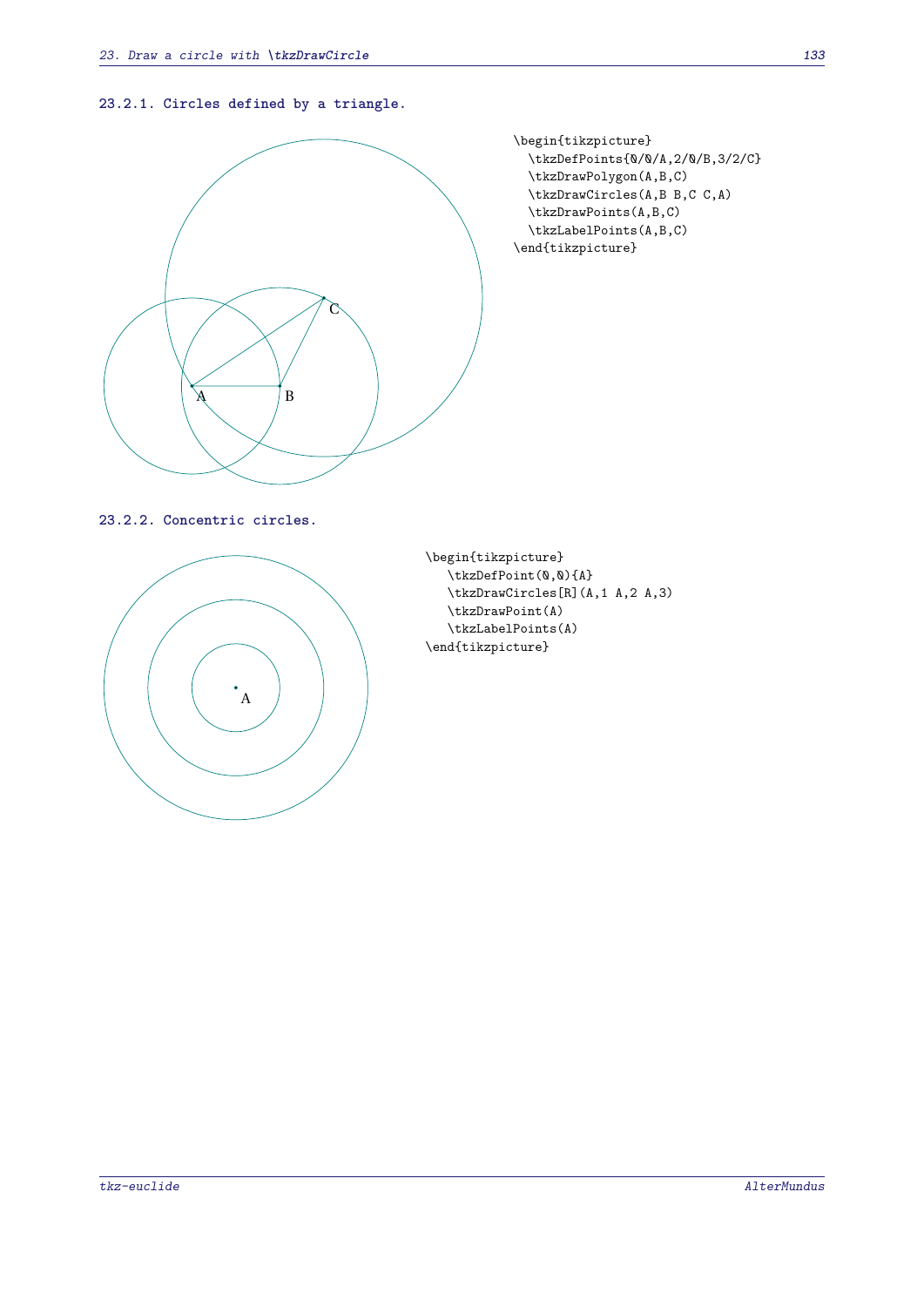## **23.2.3. Exinscribed circles.**



## **23.2.4. Cardioid**

Based on an idea by O. Reboux made with pst-eucl (Pstricks module) by D. Rodriguez. Its name comes from the Greek *kardia (heart)*, in reference to its shape, and was given to it by Johan Castillon (Wikipedia).



```
\begin{tikzpicture}[scale=.5]
  \tkzDefPoint(0,0){0}
  \tkzDefPoint(2,0){A}
  \text{10}, \ldots, 360}{%
     \tkzDefPoint(\ang:2){M}
    \tkzDrawCircle(M,A)
  }
\end{tikzpicture}
```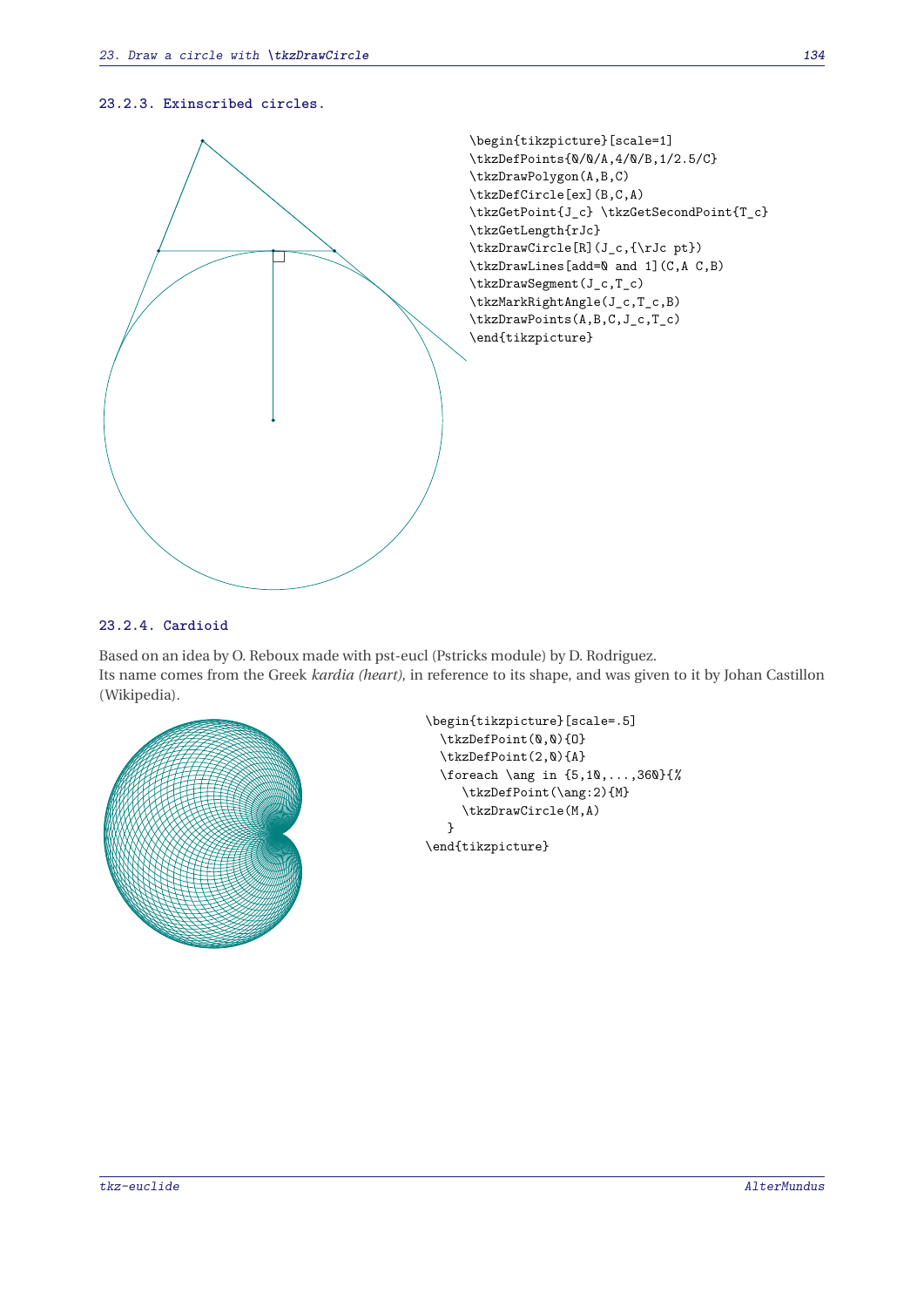## **23.3. Drawing semicircle**

| $\texttt{\texttt{kkzDrawSemicircle}([local options)](\langle A, B \rangle)}$ |                    |                                                                                                                |                    |  |  |  |
|------------------------------------------------------------------------------|--------------------|----------------------------------------------------------------------------------------------------------------|--------------------|--|--|--|
| arguments                                                                    | example            | explanation                                                                                                    |                    |  |  |  |
|                                                                              |                    | $(\langle pt1, pt2 \rangle)$ $(\langle 0, A \rangle)$ or $(\langle A, B \rangle)$                              | radius or diameter |  |  |  |
| options                                                                      | default            | definition                                                                                                     |                    |  |  |  |
| through<br>diameter                                                          | through<br>through | circle characterized by two points defining a radius<br>circle characterized by two points defining a diameter |                    |  |  |  |

## **23.3.1. Use of \tkzDrawSemiCircle**



```
\begin{tikzpicture}
   \tkzDefPoint(0,0){A} \tkzDefPoint(6,0){B}
   \tkzDefSquare(A,B) \tkzGetPoints{C}{D}
   \tkzDrawPolygon(B,C,D,A)
   \tkzDefPoint(3,6){F}
   \tkzDefTriangle[equilateral](C,D)
   \tkzGetPoint{I}
   \tkzDefPointBy[projection=onto B--C](I)
   \tkzGetPoint{J}
   \tkzInterLL(D,B)(I,J) \tkzGetPoint{K}
   \tkzDefPointBy[symmetry=center K](B)
   \tkzGetPoint{M}
   \tkzDrawCircle(M,I)
   \tkzCalcLength(M,I) \tkzGetLength{dMI}
   \tkzDrawPolygon(A,B,C,D)
   \tkzDrawCircle[R](M,\dMI)
   \tkzDrawSemiCircle(F,D)
\end{tikzpicture}
```
## **23.4. Drawing semicircles**

| $\texttt{\texttt{kkzDrawSemicircles}([local options)](\langle A, B, C, D \dots \rangle)}$ |                                                                                          |            |         |  |                                                                                        |  |  |  |  |
|-------------------------------------------------------------------------------------------|------------------------------------------------------------------------------------------|------------|---------|--|----------------------------------------------------------------------------------------|--|--|--|--|
|                                                                                           |                                                                                          |            |         |  |                                                                                        |  |  |  |  |
| arguments                                                                                 |                                                                                          |            | example |  | explanation                                                                            |  |  |  |  |
|                                                                                           | $(\langle pt1, pt2 pt3, pt4  \rangle)$ $(\langle A, B, C, D \rangle)$ List of two points |            |         |  |                                                                                        |  |  |  |  |
| options                                                                                   | default                                                                                  | definition |         |  |                                                                                        |  |  |  |  |
| through<br>diameter                                                                       | through<br>through                                                                       |            |         |  | circle with two points defining a radius<br>circle with two points defining a diameter |  |  |  |  |
|                                                                                           |                                                                                          |            |         |  |                                                                                        |  |  |  |  |

## **24. Drawing arcs**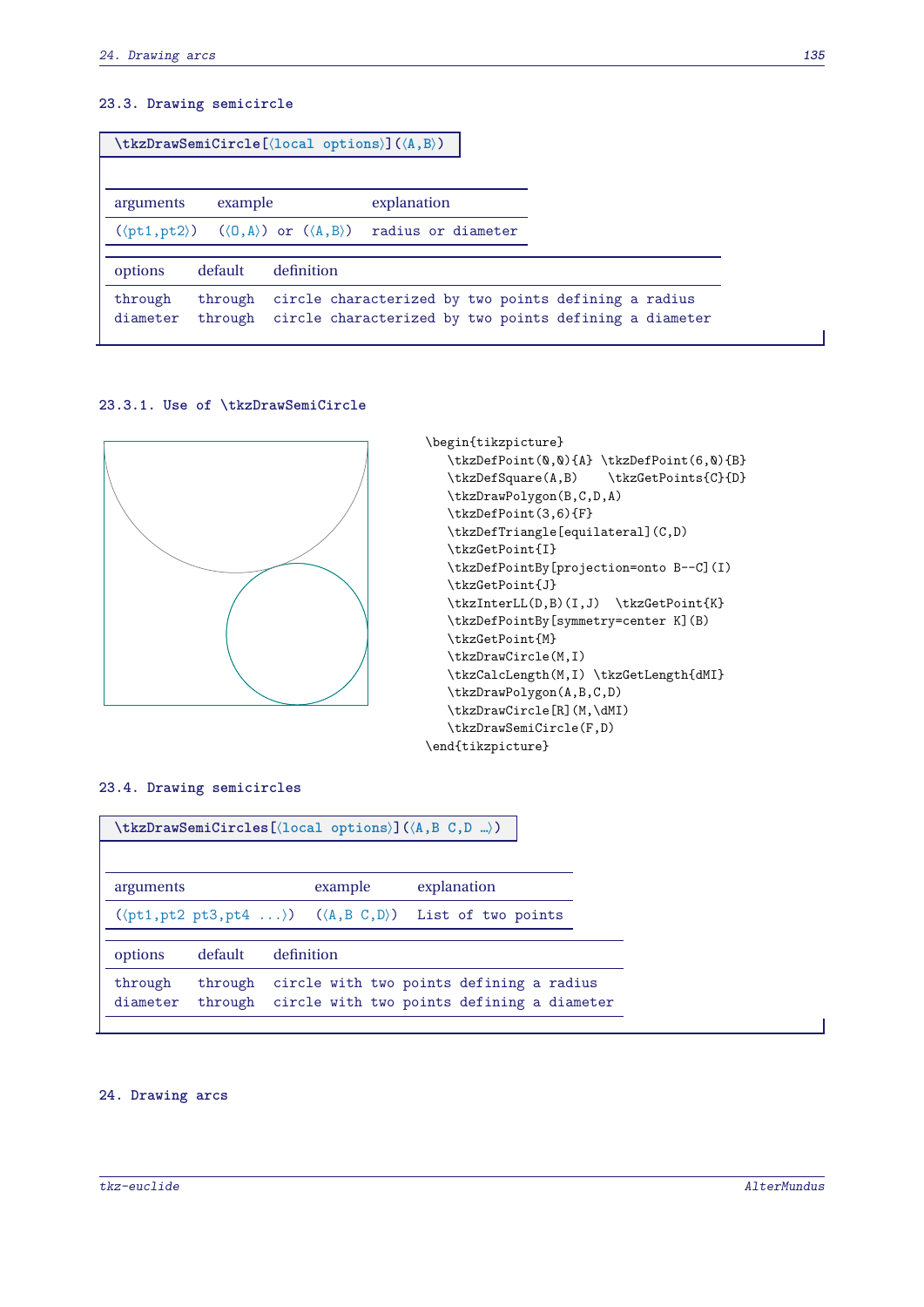## **\tkzDrawArc[**⟨**local options**⟩**](**⟨**O,…**⟩**)(**⟨**…**⟩**)**

This macro traces the arc of center <sup>O</sup>. Depending on the options, the arguments differ. It is a question of determining a starting point and an end point. Either the starting point is given, which is the simplest, or the radius of the arc is given. In the latter case, it is necessary to have two angles. Either the angles can be given directly, or nodes associated with the center can be given to determine them. The angles are in degrees.

| options                                                            | default   | definition                                                        |  |  |  |
|--------------------------------------------------------------------|-----------|-------------------------------------------------------------------|--|--|--|
| towards                                                            |           | towards O is the center and the arc from A to (OB)                |  |  |  |
| rotate                                                             |           | towards the arc starts from A and the angle determines its length |  |  |  |
| R                                                                  | towards   | We give the radius and two angles                                 |  |  |  |
| R with nodes                                                       | towards   | We give the radius and two points                                 |  |  |  |
| angles                                                             | towards   | We give the radius and two points                                 |  |  |  |
| delta                                                              | Ø         | angle added on each side                                          |  |  |  |
| Of course, you have to add all the styles of TikZ for the tracings |           |                                                                   |  |  |  |
| options                                                            | arguments | example                                                           |  |  |  |

| towards      | $(\langle pt, pt \rangle) (\langle pt \rangle)$     | \tkzDrawArc[delta=10](0,A)(B)               |
|--------------|-----------------------------------------------------|---------------------------------------------|
| rotate       | $(\langle pt, pt \rangle)(\langle an \rangle)$      | \tkzDrawArc[rotate,color=red](0,A)(90)      |
| R.           | $(\langle pt, r \rangle)(\langle an, an \rangle)$   | \tkzDrawArc[R](0,2)(30,90)                  |
| R with nodes | $(\langle pt, r \rangle) (\langle pt, pt \rangle)$  | $\text{tkzDrawArc}[R with nodes](0,2)(A,B)$ |
| angles       | $(\langle pt, pt \rangle) (\langle an, an \rangle)$ | $\text{tkzDrawArc[angles](0,A)(\&,9\&)}$    |

Here are a few examples:

#### **24.1. Option towards**

It's useless to put **towards**. In this first example the arc starts from <sup>A</sup> and goes to <sup>B</sup>. The arc going from <sup>B</sup> to <sup>A</sup> is different. The salient is obtained by going in the direct direction of the trigonometric circle.



#### **24.2. Option towards**

In this one, the arc starts from A but stops on the right (OB).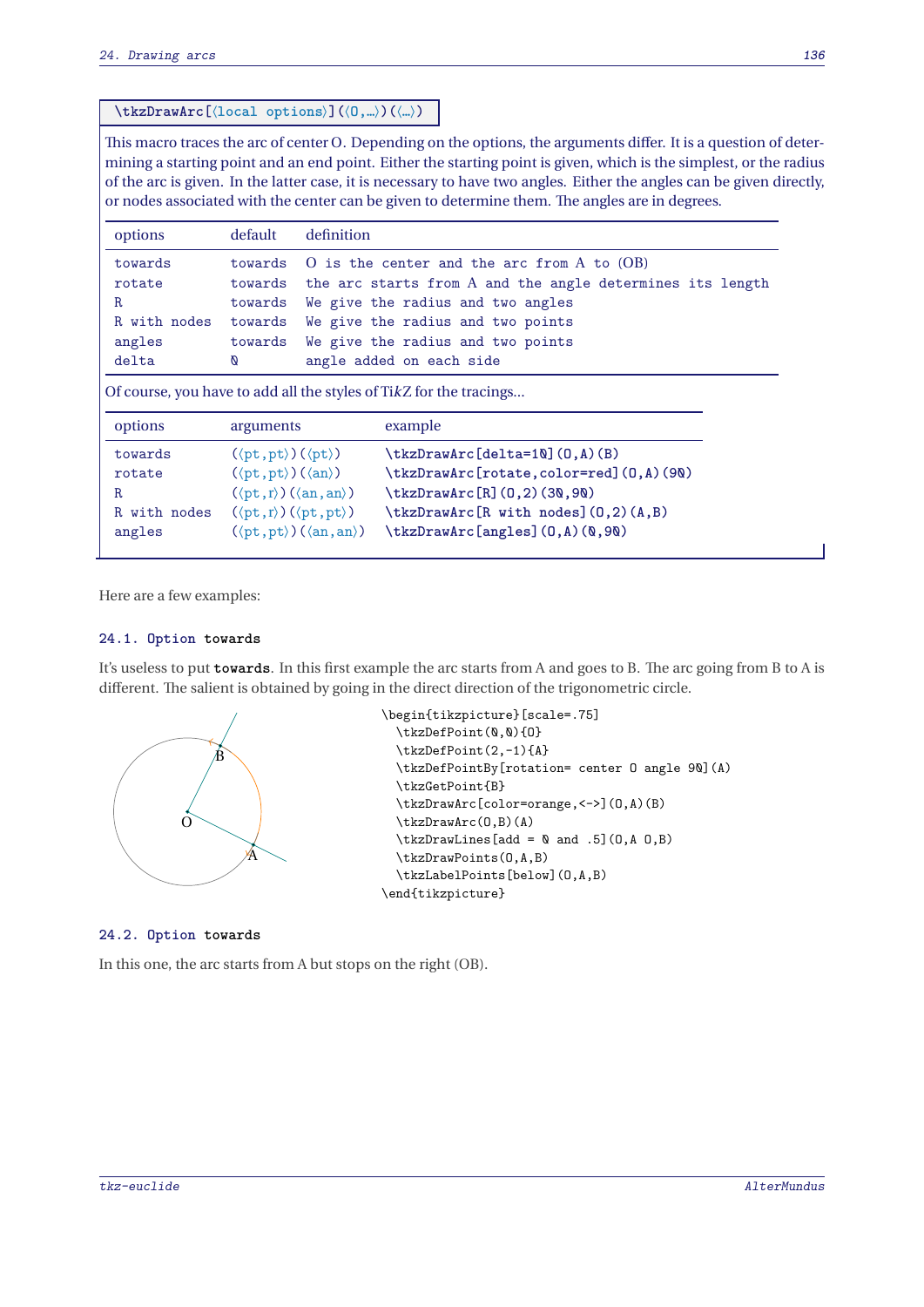

**24.6. Option delta**

This option allows a bit like **\tkzCompass** to place an arc and overflow on either side. delta is ameasure in degrees.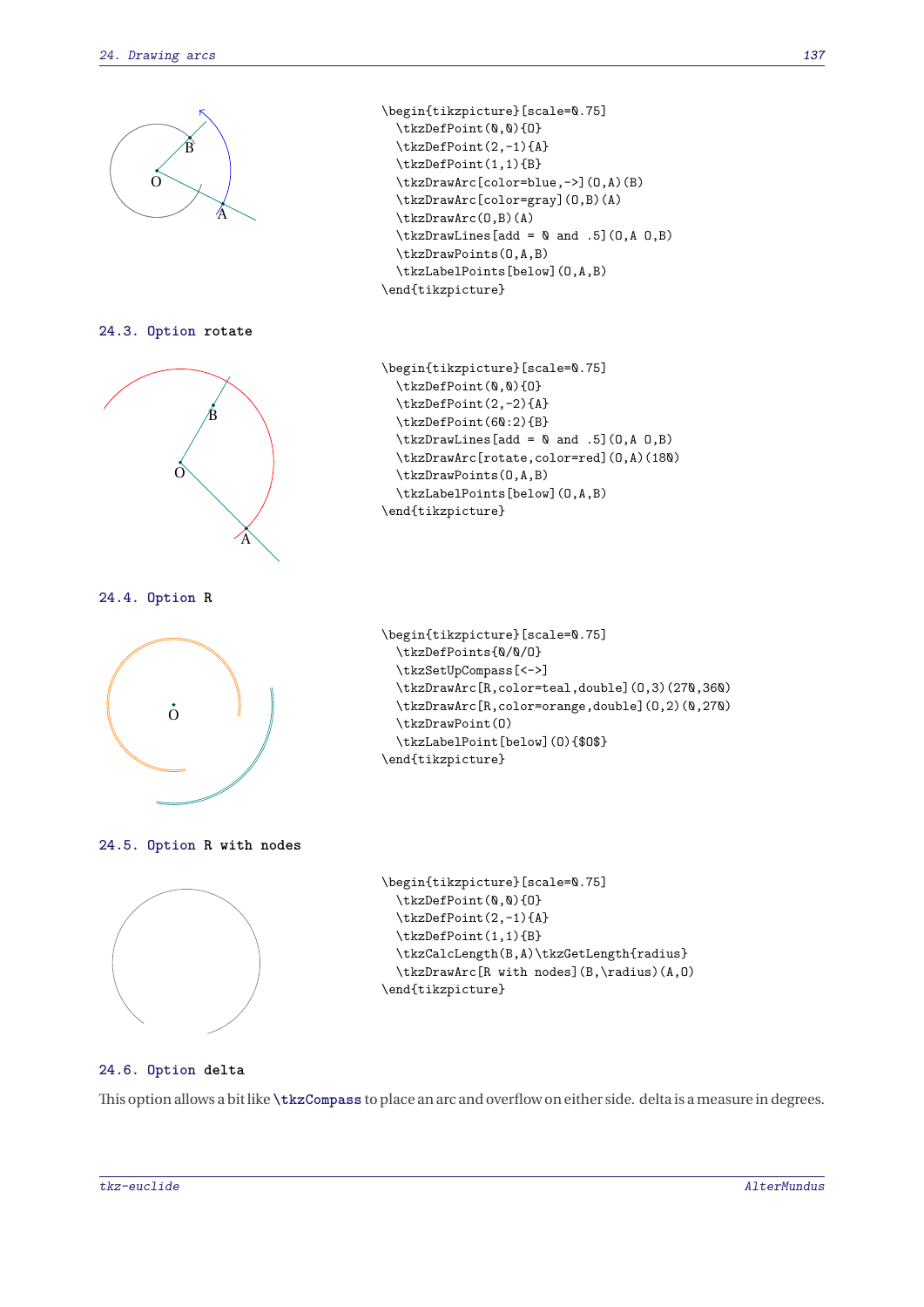

\begin{tikzpicture} \tkzDefPoint(0,0){A} \tkzDefPoint(3,0){B} \tkzDefPointBy[rotation= center A angle 60](B) \tkzGetPoint{C} \begin{scope}% style only local \tkzDefPointBy[symmetry= center C](A) \tkzGetPoint{D} \tkzDrawSegments(A,B A,D) \tkzDrawLine(B,D) \tkzSetUpCompass[color=orange] \tkzDrawArc[orange,delta=10](A,B)(C) \tkzDrawArc[orange,delta=10](B,C)(A) \tkzDrawArc[orange,delta=10](C,D)(D) \end{scope} \tkzDrawPoints(A,B,C,D) \tkzLabelPoints(A,B,C,D)

**24.7. Option angles: example 1**



```
\begin{tikzpicture}[scale=.75]
  \tkzDefPoint(0,0){A}
  \tkzDefPoint(5,0){B}
  \tkzDefPoint(2.5,0){O}
  \tkzDefPointBy[rotation=center O angle 60](B)
  \tkzGetPoint{D}
  \tkzDefPointBy[symmetry=center D](O)
  \tkzGetPoint{E}
  \begin{scope}
    \tkzDrawArc[angles](O,B)(0,180)
    \tkzDrawArc[angles,](B,O)(100,180)
    \tkzCompass[delta=20](D,E)
    \tkzDrawLines(A,B O,E B,E)
    \tkzDrawPoints(A,B,O,D,E)
  \end{scope}
  \tkzLabelPoints(A,B,O,D,E)
  \tkzMarkRightAngle(O,B,E)
\end{tikzpicture}
```
\tkzMarkRightAngle(D,B,A)

\end{tikzpicture}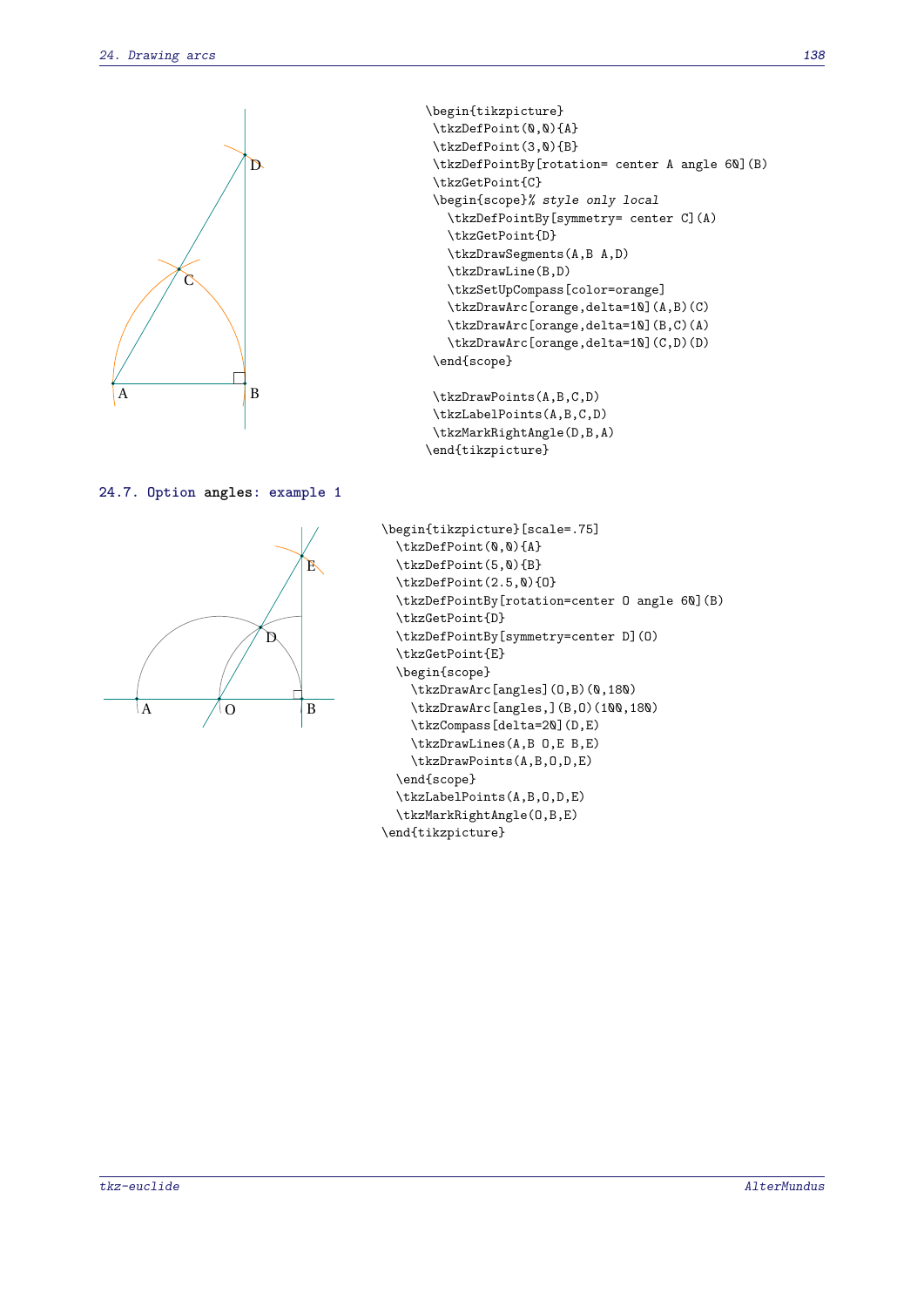## **24.8. Option angles: example 2**



```
\begin{tikzpicture}
\tkzDefPoint(0,0){0}
\tkzDefPoint(5,0){I}
\tkzDefPoint(0,5){J}
\tkzInterCC(0,I)(I,0)\tkzGetPoints{B}{C}
\tkzInterCC(O,I)(J,O)\tkzGetPoints{D}{A}
\tkzInterCC(I,0)(J,0)\tkzGetPoints{L}{K}
\tkzDrawArc[angles](O,I)(0,90)
 \tkzDrawArc[angles,color=gray,
             style=dashed](I,O)(90,180)
 \tkzDrawArc[angles,color=gray,
             style=dashed](J,O)(-90,0)
\tkzDrawPoints(A,B,K)
\foreach \point in {I,A,B,J,K}{%
             \tkzDrawSegment(O,\point)}
\end{tikzpicture}
```
#### **25. Drawing a sector or sectors**

#### **25.1. \tkzDrawSector**

 $\bullet$  Attention the arguments vary according to the options.

| $\texttt{\texttt{\char'136}t}(\langle \texttt{0}, \ldots \rangle)$ ( $\langle \ldots \rangle$ ) ( $\langle \ldots \rangle$ ) |                                                                                                                                                                                                                |                                                                                                                                                                                       |  |  |  |  |
|------------------------------------------------------------------------------------------------------------------------------|----------------------------------------------------------------------------------------------------------------------------------------------------------------------------------------------------------------|---------------------------------------------------------------------------------------------------------------------------------------------------------------------------------------|--|--|--|--|
| options                                                                                                                      | default                                                                                                                                                                                                        | definition                                                                                                                                                                            |  |  |  |  |
| towards<br>rotate<br>R.<br>R with nodes                                                                                      | towards<br>towards<br>towards<br>towards                                                                                                                                                                       | O is the center and the arc from $A$ to $(OB)$<br>the arc starts from A and the angle determines its length<br>We give the radius and two angles<br>We give the radius and two points |  |  |  |  |
|                                                                                                                              | You have to add, of course, all the styles of TikZ for tracings                                                                                                                                                |                                                                                                                                                                                       |  |  |  |  |
| options                                                                                                                      | arguments                                                                                                                                                                                                      | example                                                                                                                                                                               |  |  |  |  |
| towards<br>rotate<br>R.<br>R with nodes                                                                                      | $(\langle pt, pt \rangle) (\langle pt \rangle)$<br>$(\langle pt, pt \rangle) (\langle an \rangle)$<br>$(\langle pt, r \rangle) (\langle an, an \rangle)$<br>$(\langle pt, r \rangle) (\langle pt, pt \rangle)$ | \tkzDrawSector(0,A)(B)<br>\tkzDrawSector[rotate,color=red](0,A)(90)<br>\tkzDrawSector[R,color=teal](0,2)(30,90)<br>\tkzDrawSector[R with nodes] (0,2)(A,B)                            |  |  |  |  |

Here are a few examples:

## **25.1.1. \tkzDrawSector and towards**

There's no need to put **towards**. You can use **fill** as an option.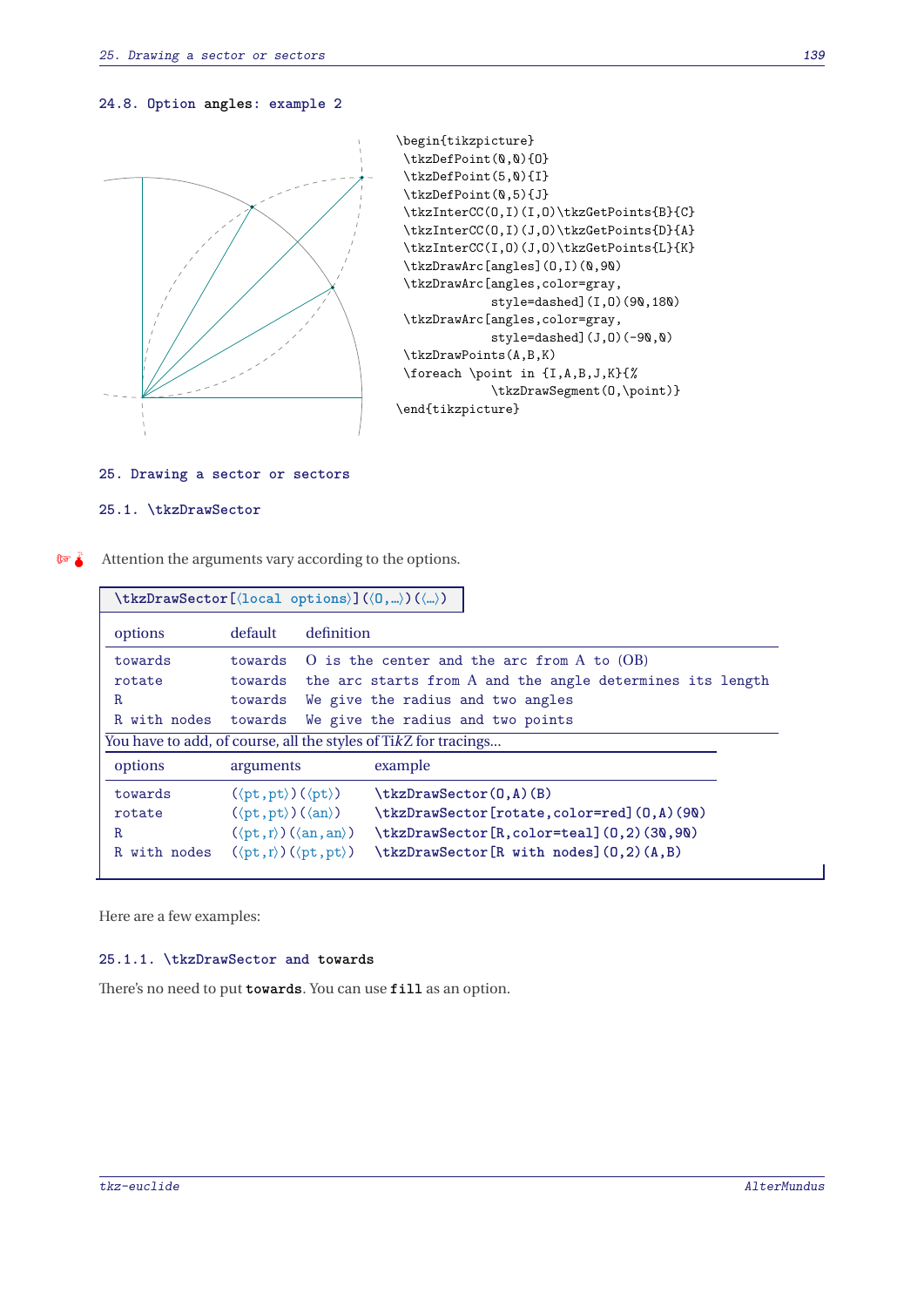

```
\begin{tikzpicture}
  \tkzDefPoint(0,0){0}
  \tkzDefPoint(-30:1){A}
 \tkzDefPointBy[rotation = center O angle -60](A)
  \tkzDrawSector[teal](O,A)(tkzPointResult)
 \begin{scope}[shift={(-60:1)}]
  \tkzDefPoint(0,0){0}
  \tkzDefPoint(-30:1){A}
 \tkzDefPointBy[rotation = center O angle -60](A)
 \tkzDrawSector[red](O,tkzPointResult)(A)
  \end{scope}
\end{tikzpicture}
```
**25.1.2. \tkzDrawSector and rotate**



\begin{tikzpicture}[scale=2] \tkzDefPoints{0/0/O,2/2/A,2/1/B} \tkzDrawSector[rotate,orange](O,A)(20) \tkzDrawSector[rotate,teal](O,B)(-20) \end{tikzpicture}

**25.1.3. \tkzDrawSector and R**



\begin{tikzpicture}[scale=1.25] \tkzDefPoint(0,0){0} \tkzDefPoint(2,-1){A} \tkzDrawSector[R](0,1)(30,90) \tkzDrawSector[R](0,1)(90,180) \tkzDrawSector[R](0,1)(180,270) \tkzDrawSector[R](0,1)(270,360) \end{tikzpicture}

**25.1.4. \tkzDrawSector and R with nodes**

In this example I use the option **fill** but **\tkzFillSector** is possible.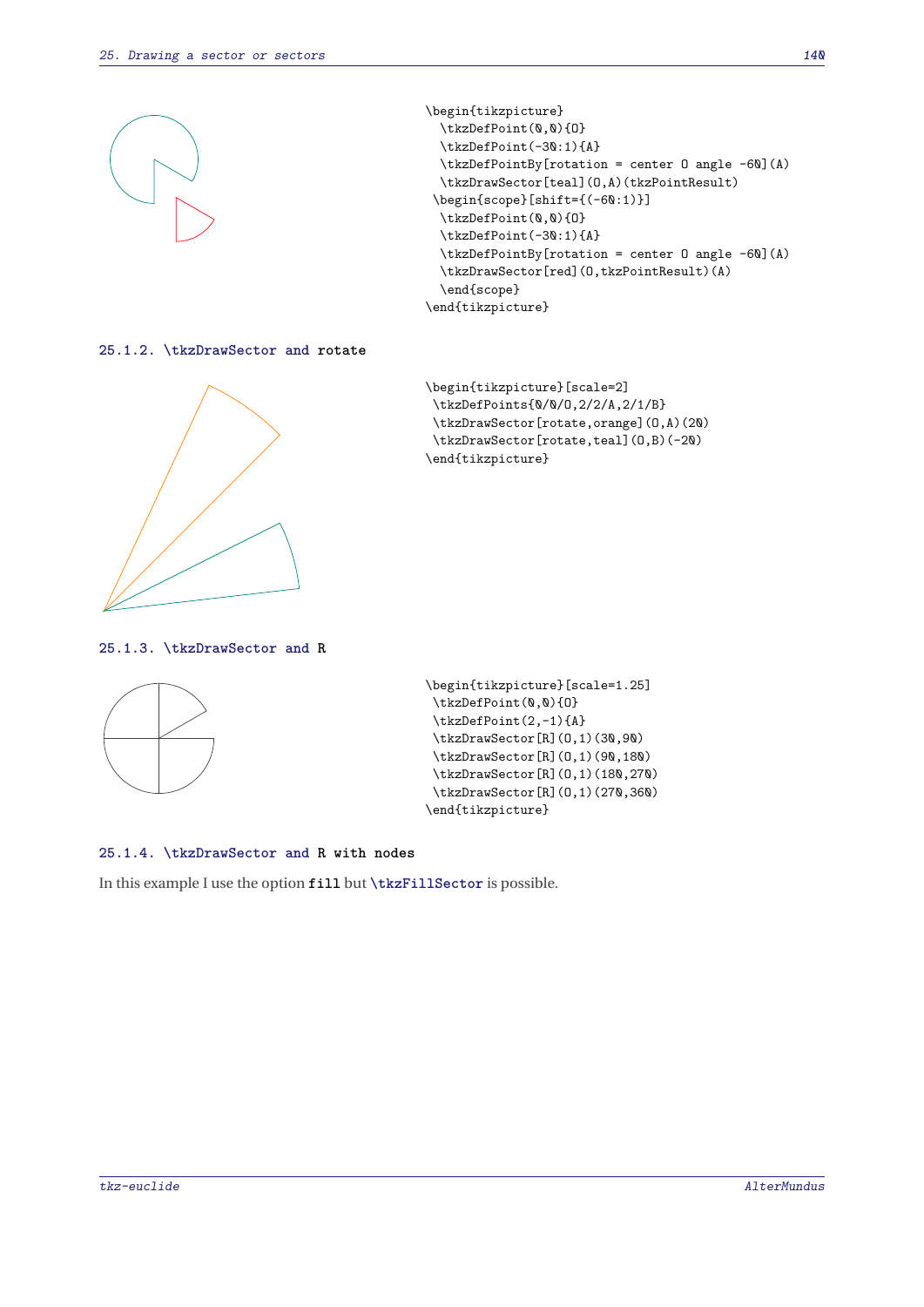

```
\begin{tikzpicture}[scale=1.25]
\tkzDefPoint(0,0){0}
\tkzDefPoint(4,-2){A}
\tkzDefPoint(4,1){B}
\tkzDefPoint(3,3){C}
\tkzDrawSector[R with nodes,%
                fill=teal!20](0,1)(B,C)\tkzDrawSector[R with nodes,%
                fill=orange!20](O,1.25)(A,B)
\tkzDrawSegments(O,A O,B O,C)
\tkzDrawPoints(O,A,B,C)
\tkzLabelPoints(A,B,C)
\tkzLabelPoints[left](O)
\end{tikzpicture}
```

```
25.1.5. \tkzDrawSector and R with nodes
```


```
\begin{tikzpicture} [scale=.4]
 \tkzDefPoints{-1/-2/A,1/3/B}
 \tkzDefRegPolygon[side,sides=6](A,B)
 \tkzGetPoint{O}
 \tkzDrawPolygon[fill=black!10, draw=blue](P1,P...,P6)
 \tkzLabelRegPolygon[sep=1.05](O){A,...,F}
 \tkzDrawCircle[dashed](O,A)
 \tkzLabelSegment[above,sloped,
                  midway](A,B){\{\langle A \ B = 16m \rangle\}}\foreach \i [count=\xi from 1] in \{2,\ldots,6,1\}{%
    \tkzDefMidPoint(P\xi,P\i)
    \path (O) to [pos=1.1] node {\xi} (tkzPointResult) ;
    }
  \tkzDefRandPointOn[segment = P3--P5]
  \tkzGetPoint{S}
  \tkzDrawSegments[thick,dashed,red](A,S S,B)
  \tkzDrawPoints(P1,P...,P6,S)
  \tkzLabelPoint[left,above](S){$S$}
  \tkzDrawSector[R with nodes,fill=red!20](S,2)(A,B)
  \tkzLabelAngle[pos=1.5](A,S,B){$\alpha$}
\end{tikzpicture}
```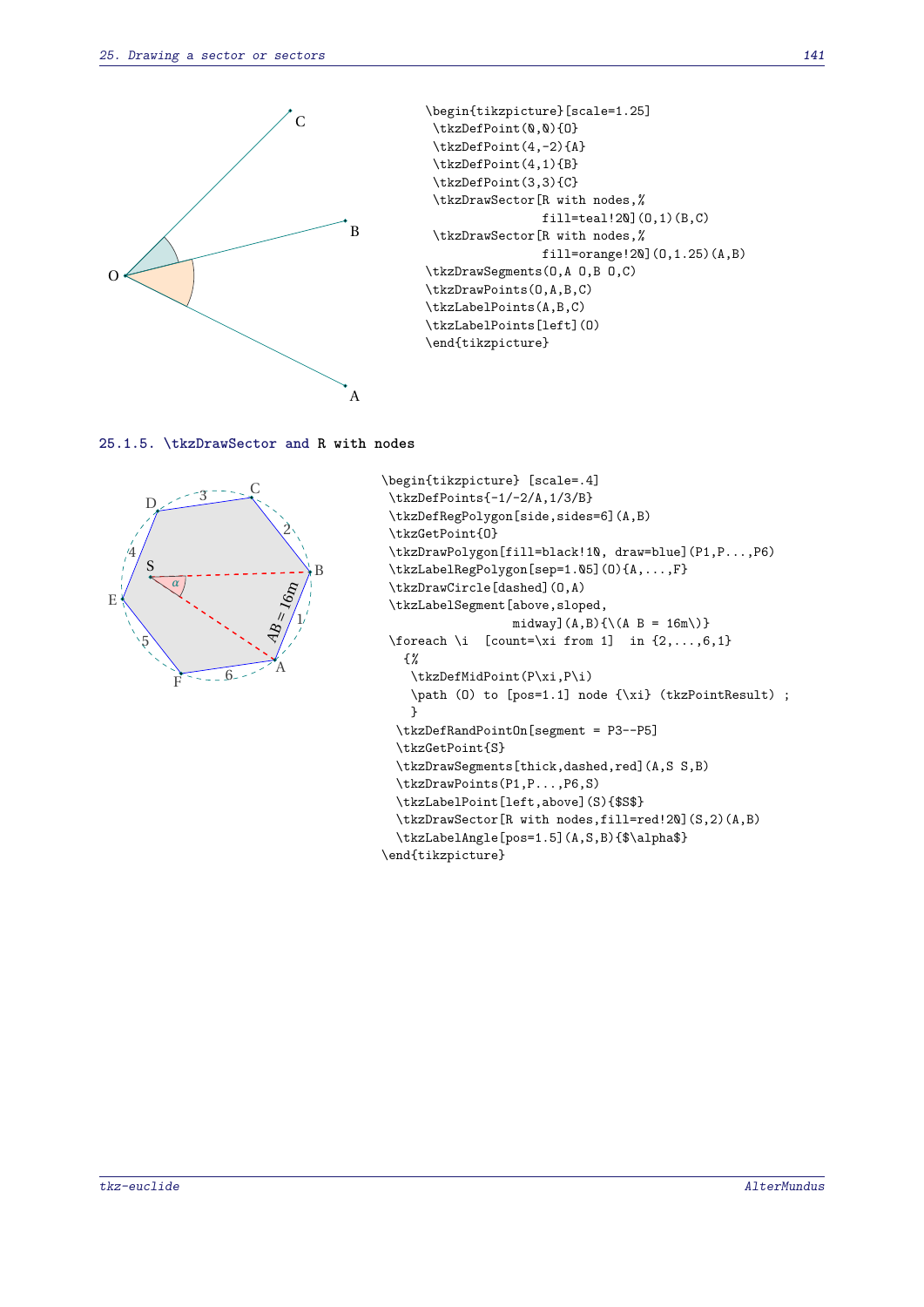#### **25.2. Coloring a disc**

This was possible with the macro **\tkzDrawCircle**, but disk tracing was mandatory, this is no longer the case.

|        | $\texttt{\texttt{tkzFillCircle}}(\texttt{local options}) (\langle A, B \rangle)$                                  |  |
|--------|-------------------------------------------------------------------------------------------------------------------|--|
|        | options default definition                                                                                        |  |
| radius | radius two points define a radius                                                                                 |  |
| R      | radius a point and the measurement of a radius                                                                    |  |
|        | You don't need to put radius because that's the default option. Of course, you have to add all the styles of TikZ |  |

**25.2.1. Yin and Yang**

for the plots.



```
\begin{tikzpicture}[scale=.75]
  \tkzDefPoint(0,0){O}
 \tkzDefPoint(-4,0){A}
 \tkzDefPoint(4,0){B}
 \tkzDefPoint(-2,0){I}
 \tkzDefPoint(2,0){J}
 \tkzDrawSector[fill=teal](O,A)(B)
 \tkzFillCircle[fill=white](J,B)
 \tkzFillCircle[fill=teal](I,A)
 \tkzDrawCircle(O,A)
\end{tikzpicture}
```
**25.2.2. From a sangaku**



```
\begin{tikzpicture}
   \tkzDefPoint(0,0){B} \tkzDefPoint(6,0){C}%
   \tkzDefSquare(B,C) \tkzGetPoints{D}{A}
   \tkzClipPolygon(B,C,D,A)
   \tkzDefMidPoint(A,D) \tkzGetPoint{F}
   \tkzDefMidPoint(B,C) \tkzGetPoint{E}
   \tkzDefMidPoint(B,D) \tkzGetPoint{Q}
   \tkzDefTangent[from = B](F,A) \tkzGetPoints{H}{G}
   \tkzInterLL(F,G)(C,D) \tkzGetPoint{J}
   \tkzInterLL(A,J)(F,E) \tkzGetPoint{K}
   \tkzDefPointBy[projection=onto B--A](K)
   \tkzGetPoint{M}
   \tkzDrawPolygon(A,B,C,D)
   \tkzFillCircle[red!20](E,B)
   \tkzFillCircle[blue!20](M,A)
   \tkzFillCircle[green!20](K,Q)
  \tkzDrawCircles(B,A M,A E,B K,Q)
\end{tikzpicture}
```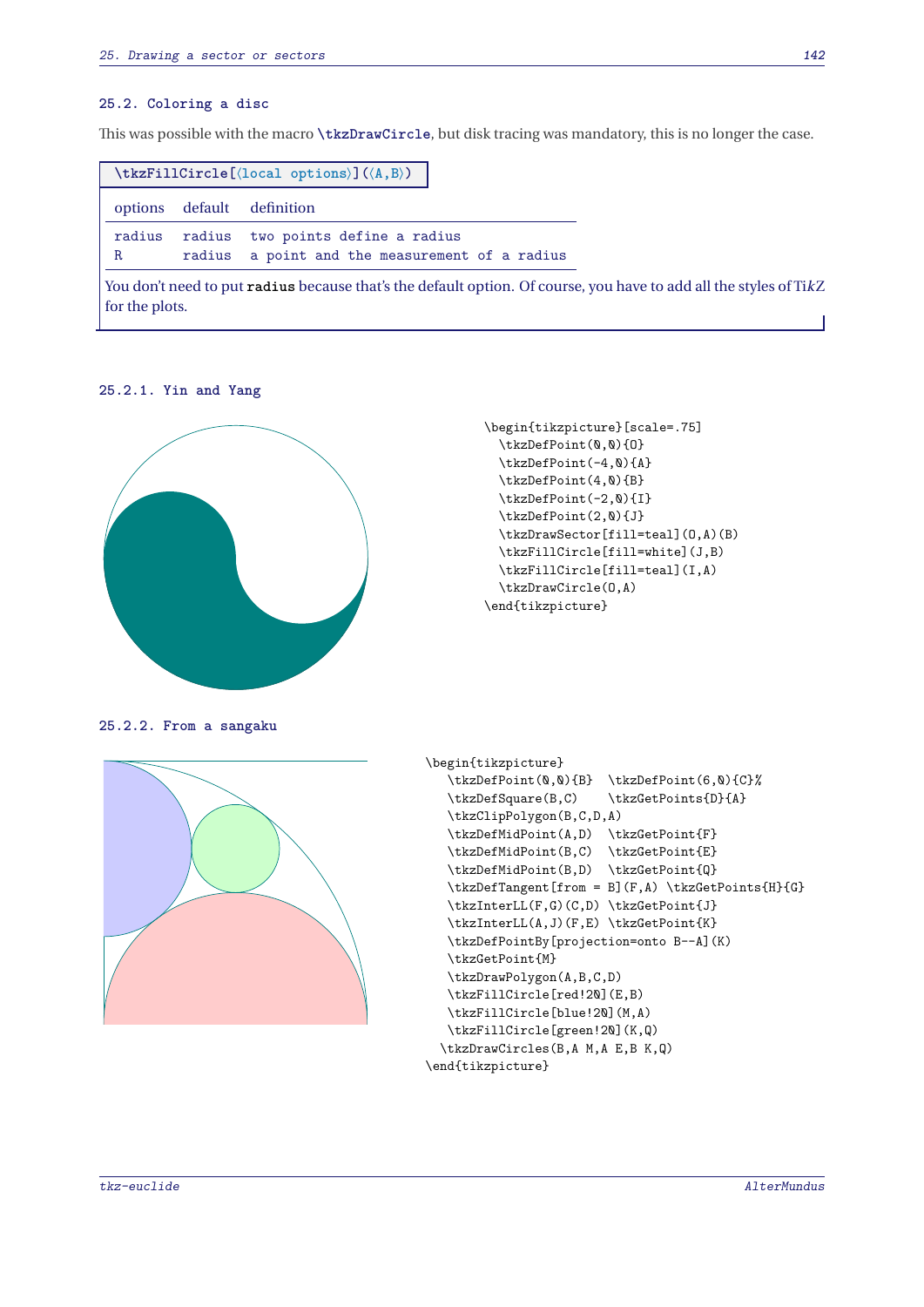## **25.2.3. Clipping and filling part I**



```
\begin{tikzpicture}
\tkzDefPoints{0/0/A,4/0/B,2/2/O,3/4/X,4/1/Y,1/0/Z,
              0/3/W,3/0/R,4/3/S,1/4/T,0/1/U}
\tkzDefSquare(A,B)\tkzGetPoints{C}{D}
\tkzDefPointWith[colinear normed=at X,K=1](O,X)
 \tkzGetPoint{F}
\begin{scope}
  \tkzFillCircle[fill=teal!20](O,F)
  \tkzFillPolygon[white](A,...,D)
  \tkzClipPolygon(A,...,D)
  \text{for each } \c/\t in \{S/C,R/B,U/A,T/D\}{\text{tkzFillCircle}[teal!20](\c,\t) }\end{scope}
\foreach \c/\t in {X/C,Y/B,Z/A,W/D}
{\tkzFillCircle[white](\c,\t)}
  \foreach \c/\t in {S/C,R/B,U/A,T/D}
  {\text{tkzFillCircle}[teal!20](\c,\t) }\end{tikzpicture}
```
**25.2.4. Clipping and filling part II**



```
\begin{tikzpicture}[scale=.75]
\tkzDefPoints{0/0/A,8/0/B,8/8/C,0/8/D}
\tkzDefMidPoint(A,B) \tkzGetPoint{F}
\tkzDefMidPoint(B,C) \tkzGetPoint{E}
\tkzDefMidPoint(D,B) \tkzGetPoint{I}
\tkzDefMidPoint(I,B) \tkzGetPoint{a}
\tkzInterLC(B,I)(B,C) \tkzGetSecondPoint{K}
\tkzDefMidPoint(I,K) \tkzGetPoint{b}
\begin{scope}
  \tkzFillSector[fill=blue!10](B,C)(A)
 \tkzDrawSemiCircle[diameter,fill=white](A,B)
  \tkzDrawSemiCircle[diameter,fill=white](B,C)
  \tkzClipCircle(E,B)
  \tkzClipCircle(F,B)
  \tkzFillCircle[fill=blue!10](B,A)
\end{scope}
\tkzDrawSemiCircle[thick](F,B)
\tkzDrawSemiCircle[thick](E,C)
\tkzDrawArc[thick](B,C)(A)
\tkzDrawSegments[thick](A,B B,C)
\tkzDrawPoints(A,B,C,E,F)
\tkzLabelPoints[centered](a,b)
\tkzLabelPoints(A,B,C,E,F)
\end{tikzpicture}
```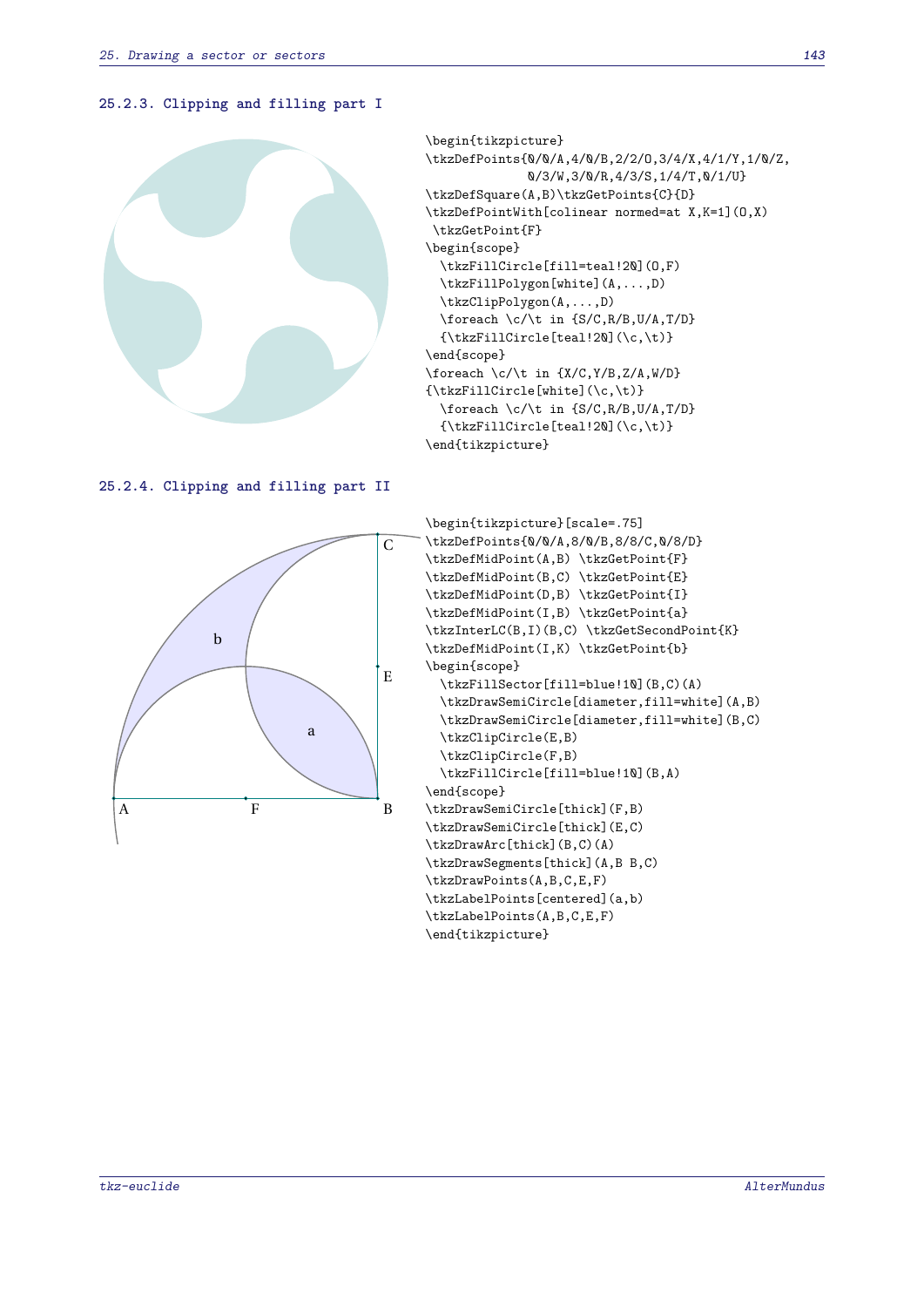## **25.2.5. Clipping and filling part III**



```
\begin{tikzpicture}
  \tkzDefPoint(0,0){A} \tkzDefPoint(1,0){B}
  \tkzDefPoint(2,0){C} \tkzDefPoint(-3,0){a}
  \tkzDefPoint(3,0){b} \tkzDefPoint(0,3){c}
  \tkzDefPoint(0,-3){d}
\begin{scope}
\tkzClipPolygon(a,b,c,d)
\tkzFillCircle[teal!20](A,C)
\end{scope}
\tkzFillCircle[white](A,B)
\tkzDrawCircle[color=red](A,C)
\tkzDrawCircle[color=red](A,B)
\end{tikzpicture}
```
### **25.3. Coloring a polygon**

|                                                         | \tkzFillPolygon[\local options\](\points list\)                                                                |             |  |  |  |  |  |
|---------------------------------------------------------|----------------------------------------------------------------------------------------------------------------|-------------|--|--|--|--|--|
|                                                         | You can color by drawing the polygon, but in this case you color the inside of the polygon without drawing it. |             |  |  |  |  |  |
| arguments                                               | example                                                                                                        | explanation |  |  |  |  |  |
| $(\langle pt1, pt2, \rangle)$ $(\langle A, B, \rangle)$ |                                                                                                                |             |  |  |  |  |  |

#### **25.3.1. \tkzFillPolygon**



```
\begin{tikzpicture}[scale=.5]
  \tkzDefPoint(0,0){C} \tkzDefPoint(4,0){A}
  \tkzDefPoint(0,3){B}
  \tkzDefSquare(B,A) \tkzGetPoints{E}{F}
  \tkzDefSquare(A,C) \tkzGetPoints{G}{H}
  \tkzDefSquare(C,B) \tkzGetPoints{I}{J}
  \tkzFillPolygon[color = orange!30 ](A,C,G,H)
  \tkzFillPolygon[color = teal!40 ](C,B,I,J)
  \tkzFillPolygon[color = purple!20](B,A,E,F)
  \tkzDrawPolygon[line width = 1pt](A,B,C)
  \tkzDrawPolygon[line width = 1pt](A,C,G,H)
  \tkzDrawPolygon[line width = 1pt](C,B,I,J)
  \tkzDrawPolygon[line width = 1pt](B,A,E,F)
  \tkzLabelSegment[above](C,A){$a$}
  \tkzLabelSegment[right](B,C){$b$}
  \tkzLabelSegment[below left](B,A){$c$}
\end{tikzpicture}
```
## **25.4. \tkzFillSector**

 $\bullet$  Attention the arguments vary according to the options.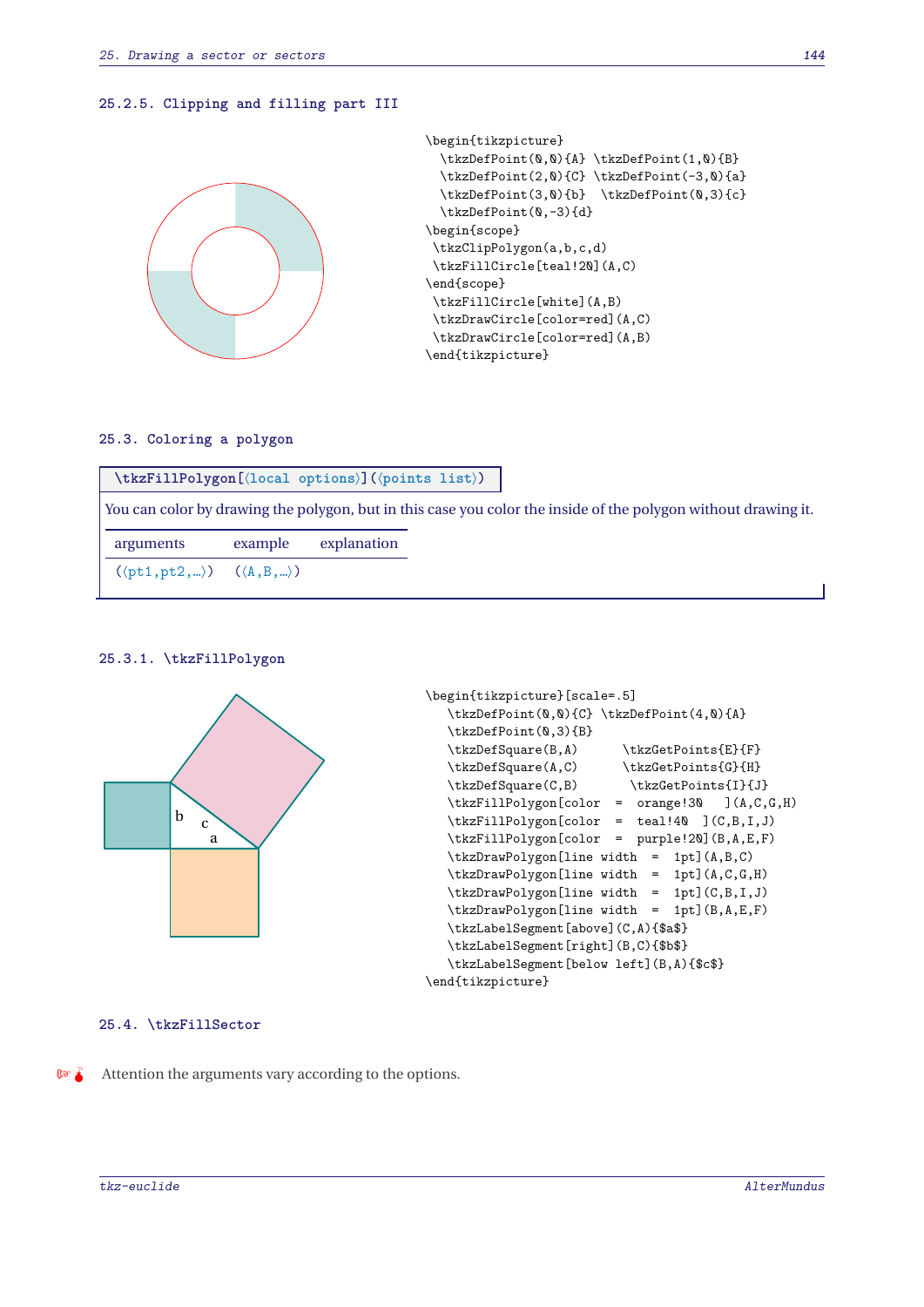|                                                                    | $\texttt{\texttt{tkzFillSection}}(\langle \texttt{local options} \rangle) (\langle \texttt{m}, \texttt{m} \rangle)$ |                                                           |  |  |
|--------------------------------------------------------------------|---------------------------------------------------------------------------------------------------------------------|-----------------------------------------------------------|--|--|
| options                                                            | default                                                                                                             | definition                                                |  |  |
| towards                                                            | towards                                                                                                             | O is the center and the arc from $A$ to $(OB)$            |  |  |
| rotate                                                             | towards                                                                                                             | the arc starts from A and the angle determines its length |  |  |
| R.                                                                 | towards                                                                                                             | We give the radius and two angles                         |  |  |
| R with nodes                                                       | towards                                                                                                             | We give the radius and two points                         |  |  |
| Of course, you have to add all the styles of TikZ for the tracings |                                                                                                                     |                                                           |  |  |
| options                                                            | arguments                                                                                                           | example                                                   |  |  |
| towards                                                            | $(\langle pt, pt \rangle) (\langle pt \rangle)$                                                                     | $\text{tkzFillSection}(0, A)$ (B)                         |  |  |
| rotate                                                             | $(\langle pt, pt \rangle) (\langle an \rangle)$                                                                     | \tkzFillSector[rotate,color=red](0,A)(90)                 |  |  |
| R.                                                                 | $(\langle pt, r \rangle) (\langle an, an \rangle)$                                                                  | \tkzFillSector[R,color=blue](0,2)(30,90)                  |  |  |
| R with nodes                                                       | $(\langle pt, r \rangle) (\langle pt, pt \rangle)$                                                                  | \tkzFillSector[R with nodes](0,2)(A,B)                    |  |  |

## **25.4.1. \tkzFillSector and towards**

It is useless to put **towards** and you will notice that the contours are not drawn, only the surface is colored.



```
\begin{tikzpicture}[scale=.6]
\tkzDefPoint(0.0){O}
\tkzDefPoint(-30:3){A}
\tkzDefPointBy[rotation = center O angle -60](A)
\tkzFillSector[fill=purple!20](O,A)(tkzPointResult)
  \begin{scope}[shift={(-60:1)}]
  \tkzDefPoint(0,0){O}
  \tkzDefPoint(-30:3){A}
  \tkzDefPointBy[rotation = center O angle -60](A)
  \tkzGetPoint{A'}
 \tkzFillSector[color=teal!40](O,A')(A)
    \end{scope}
\end{tikzpicture}
```
**25.4.2. \tkzFillSector and rotate**



```
\begin{tikzpicture}[scale=1.5]
\tkzDefPoint(0,0){0} \tkzDefPoint(2,2){A}
\tkzFillSector[rotate,color=purple!20](O,A)(30)
\tkzFillSector[rotate,color=teal!40](O,A)(-30)
\end{tikzpicture}
```
#### **25.5. Colour an angle: \tkzFillAngle**

The simplest operation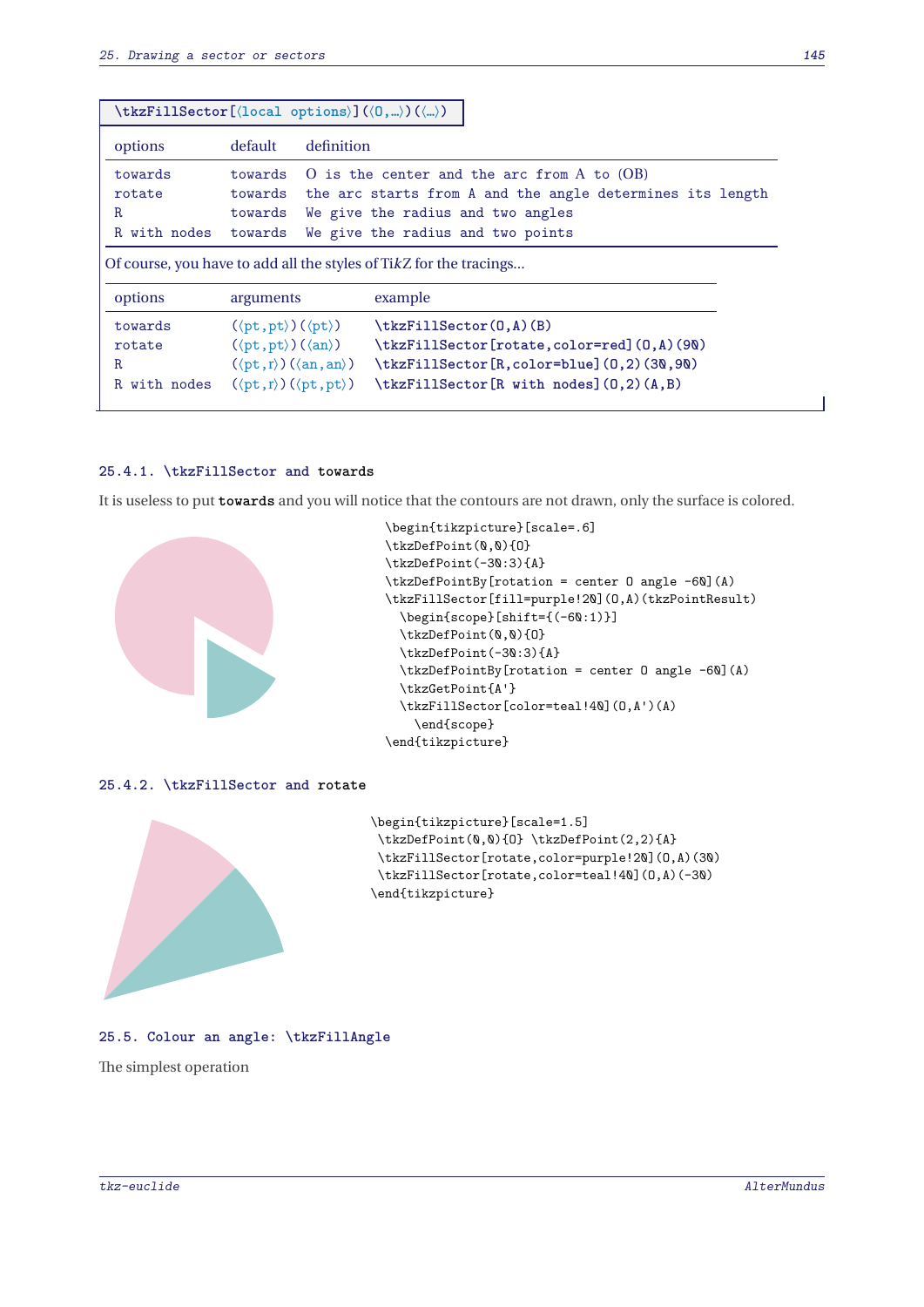|                                                                                                                      |  | $\texttt{kzFillAngle}(\texttt{local options}) (\langle A, 0, B \rangle)$          |  |  |  |
|----------------------------------------------------------------------------------------------------------------------|--|-----------------------------------------------------------------------------------|--|--|--|
| O is the vertex of the angle. OA and OB are the sides. Attention the angle is determined by the order of the points. |  |                                                                                   |  |  |  |
| options                                                                                                              |  | default definition                                                                |  |  |  |
| size                                                                                                                 |  | this option determines the radius of the coloured angular sector.                 |  |  |  |
|                                                                                                                      |  | Of course, you have to add all the styles of TikZ, like the use of fill and shade |  |  |  |

## **25.5.1. Example with size**

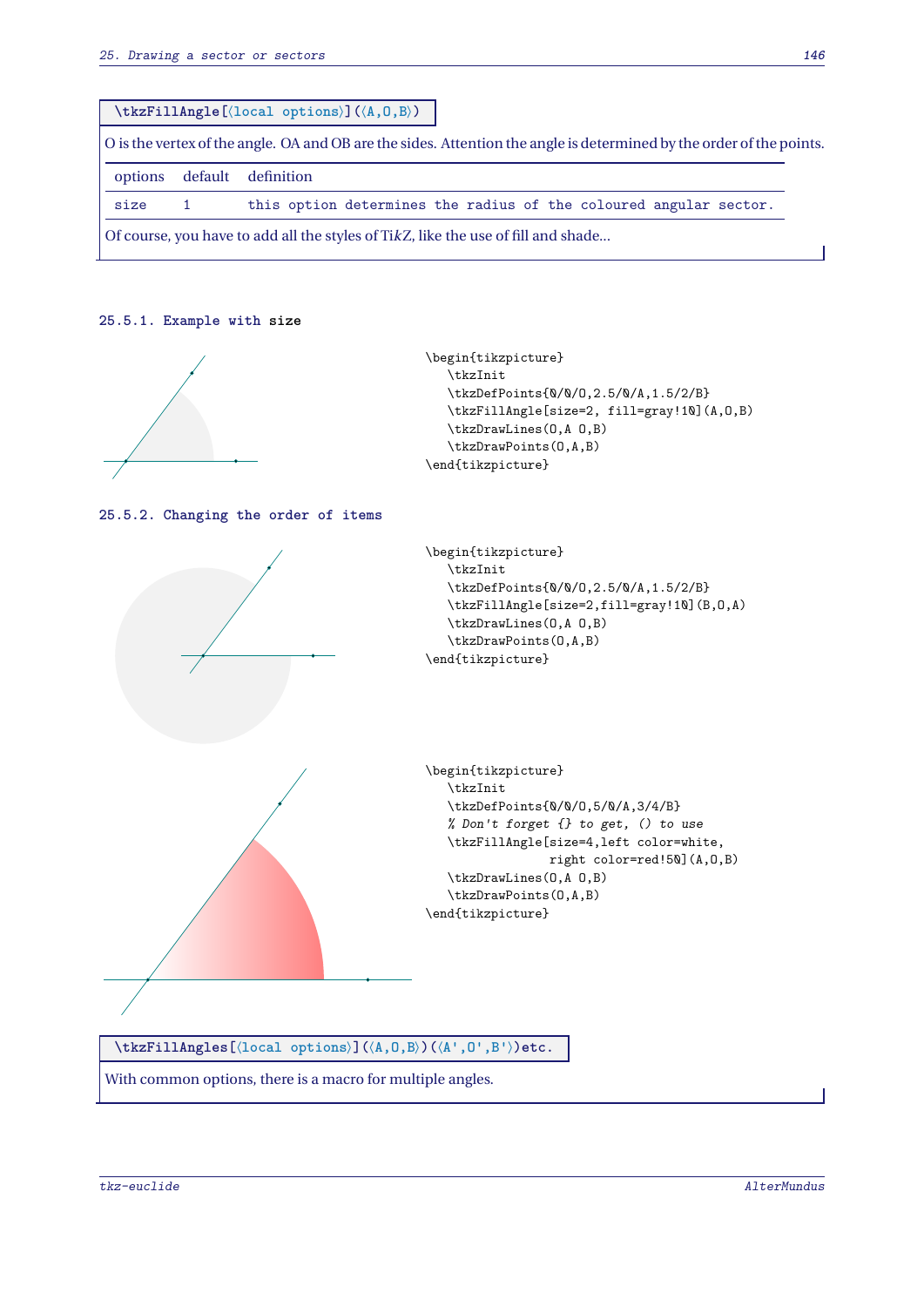#### **25.5.3. Multiples angles**



```
\begin{tikzpicture}[scale=0.5]
  \tkzDefPoints{0/0/B,8/0/C,0/8/A,8/8/D}
  \tkzDrawPolygon(B,C,D,A)
  \tkzDefTriangle[equilateral](B,C) \tkzGetPoint{M}
  \tkzInterLL(D,M)(A,B) \tkzGetPoint{N}
  \tkzDefPointBy[rotation=center N angle -60](D)
  \tkzGetPoint{L}
  \tkzInterLL(N,L)(M,B) \tkzGetPoint{P}
  \tkzInterLL(M,C)(D,L) \tkzGetPoint{Q}
  \tkzDrawSegments(D,N N,L L,D B,M M,C)
  \tkzDrawPoints(L,N,P,Q,M,A,D)
  \tkzLabelPoints[left](N,P,Q)
  \tkzLabelPoints[above](M,A,D)
  \tkzLabelPoints(L,B,C)
  \tkzMarkAngles(C,B,M B,M,C M,C,B D,L,N L,N,D N,D,L)
  \tkzFillAngles[fill=red!20,opacity=.2](C,B,M%
      B,M,C M,C,B D,L,N L,N,D N,D,L)
\end{tikzpicture}
```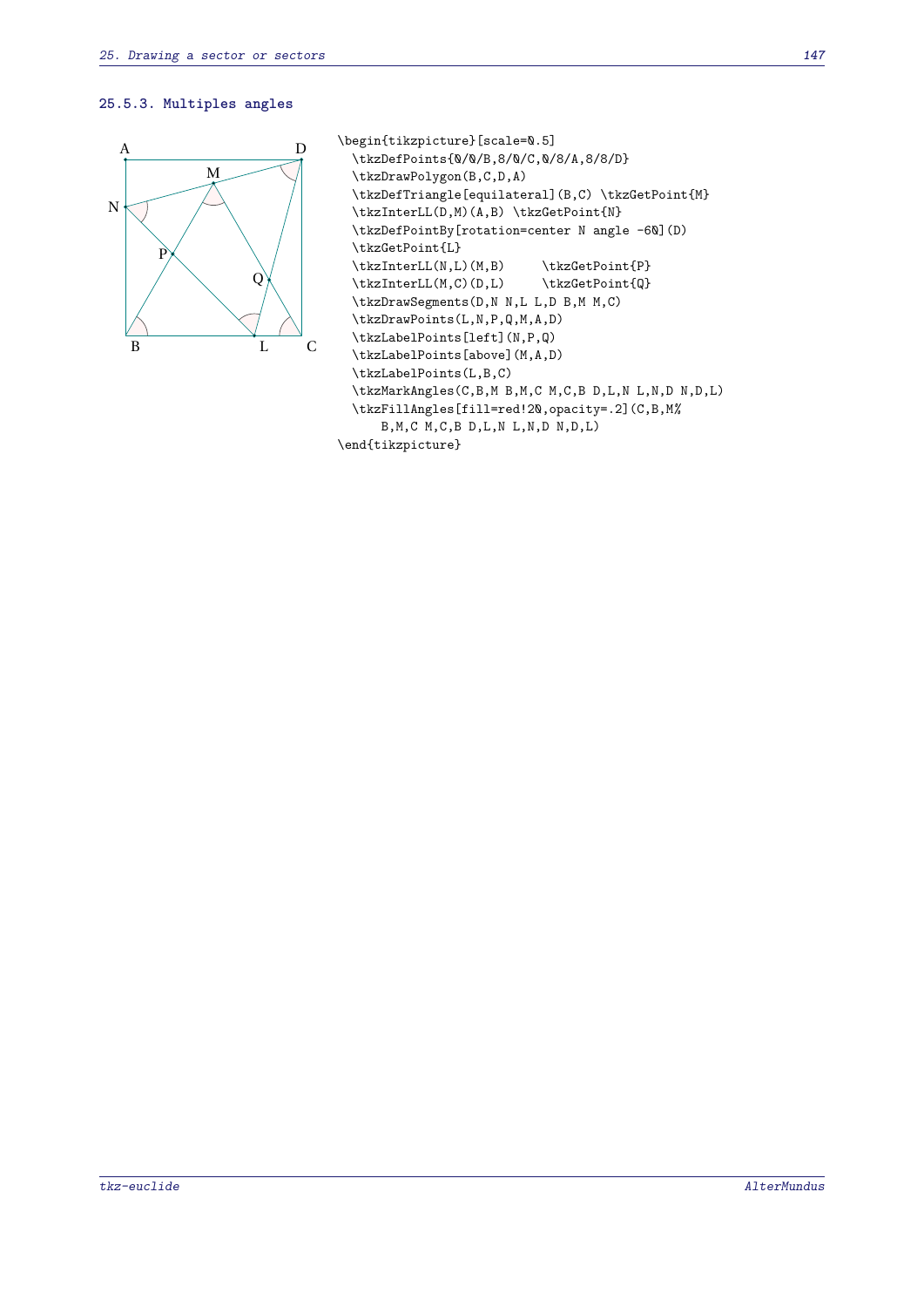#### **26. Controlling Bounding Box**

From the **PgfManual** :"When you add the clip option, the current path is used for clipping subsequent drawings. Clipping never enlarges the clipping area. Thus, when you clip against a certain path and then clip again against another path, you clip against the intersection of both. The only way to enlarge the clipping path is to end the pgfscope in which the clipping was done. At the end of a pgfscope the clipping path that was in force at the beginning of the scope is reinstalled."

First of all, you don't have to deal with TikZ the size of the bounding box. Early versions of tkz-euclide did not control the size of the bounding box, now with  $tkz$ -euclide 4 the size of the bounding box is limited.

The initial bounding box after using the macro **\tkzInit** is defined by the rectangle based on the points (0,0) and (10,10). The **\tkzInit** macro allows this initial bounding box to be modified using the arguments (**xmin**, **xmax**, **ymin**, and **ymax**). Of course any external trace modifies the bounding box. TikZ maintains that bounding box. It is possible to influence this behavior either directly with commands or options in TikZ such as a command like **\useasboundingbox** or the option **use as bounding box**. A possible consequence is to reserve a box for a figure but the figure may overflow the box and spread over the main text. The following command **\pgfresetboundingbox** clears a bounding box and establishes a new one.

#### **26.1. Utility of \tkzInit**

However, it is sometimes necessary to control the size of what will be displayed. To do this, you need to have prepared the bounding box you are going to work in, this is the role of the macro **\tkzInit**. For some drawings, it is interesting to fix the extreme values (xmin,xmax,ymin and ymax) and to "clip" the definition rectangle in order to control the size of the figure as well as possible.

The two macros that are useful for controlling the bounding box:

- **\tkzInit**
- **\tkzClip**

To this, I added macros directly linked to the bounding box. You can now view it, backup it, restore it (see the section Bounding Box).

#### **26.2. \tkzInit**

| \tkzInit[<br>(local options>)] |              |                                         |
|--------------------------------|--------------|-----------------------------------------|
|                                |              | options default definition              |
| xmin                           | Ø            | minimum value of the abscissae in cm    |
| xmax                           | 10           | maximum value of the abscissae in cm    |
| xstep                          | $\mathbf{1}$ | difference between two graduations in X |
| ymin                           | Ø            | minimum y-axis value in cm              |
| ymax                           | 10           | maximum y-axis value in cm              |
| ystep                          | 1            | difference between two graduations in y |

The role of **\tkzInit** is to define a orthogonal coordinates system and a rectangular part of the plane in which you will place your drawings using Cartesian coordinates. This macro allows you to define your working environment as with a calculator. With **tkz-euclide** 4 **\xstep** and **\ystep** are always 1. Logically it is no longer useful to use **\tkzInit**, except for an action like "Clipping Out".

#### **26.3. \tkzClip**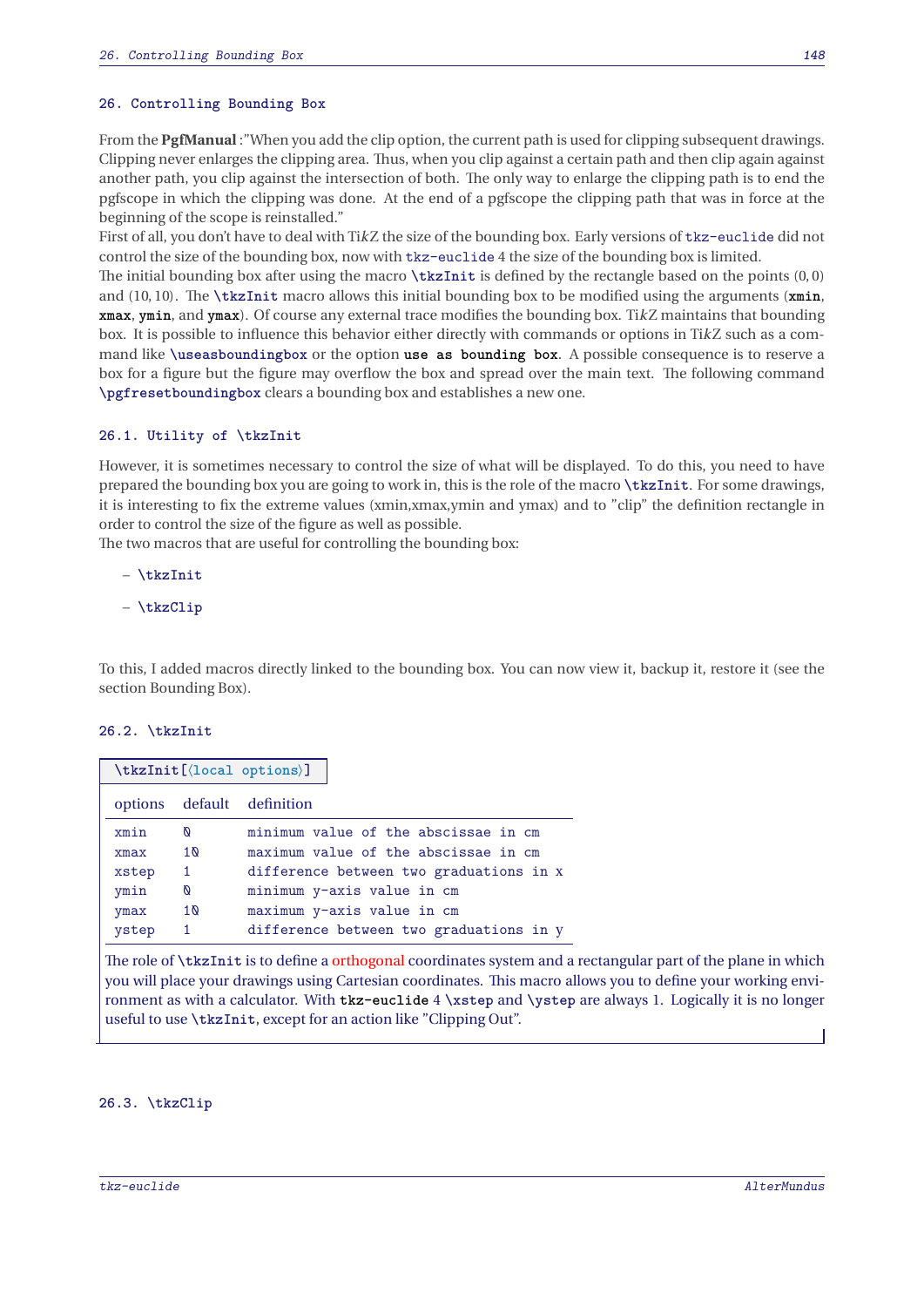**\tkzClip[**⟨**local options**⟩**]**

The role of thismacro is tomake invisible what is outside the rectangle defined by (xmin ; ymin) and (xmax ; ymax). options default definition space 1 added value on the right, left, bottom and top of the background The role of the **space** option is to enlarge the visible part of the drawing. This part becomes the rectangle defined by (xmin-space ; ymin-space) and (xmax+space ; ymax+space). **space** can be negative! The unit is cm and should not be specified.

The role of this macro is to "clip" the initial rectangle so that only the paths contained in this rectangle are drawn.



\tkzInit[xmax=4, ymax=3] \tkzDefPoints{-1/-1/A,5/2/B} \tkzDrawX \tkzDrawY \tkzGrid \tkzClip \tkzDrawSegment(A,B) \end{tikzpicture}

It is possible to add a bit of space

\tkzClip[space=1]

## **26.4. \tkzClip and the option space**

This option allows you to add some space around the "clipped" rectangle.



The dimensions of the "clipped" rectangle are **xmin-1**, **ymin-1**, **xmax+1** and **ymax+1**.

## **26.5. tkzShowBB**

The simplest macro.

**\tkzShowBB[**⟨**local options**⟩**]**

This macro displays the bounding box. A rectangular frame surrounds the bounding box. This macro accepts TikZ options.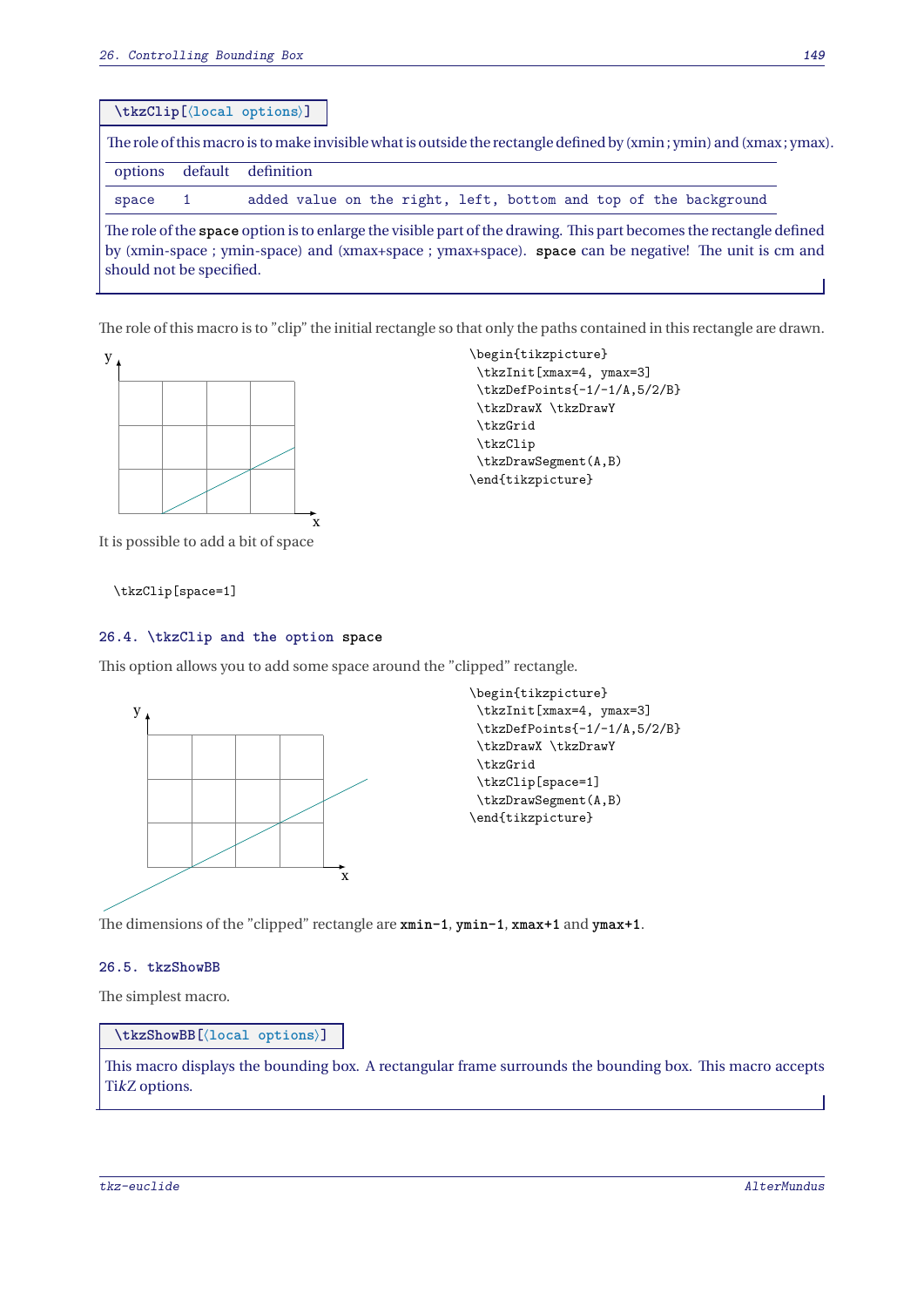## **26.5.1. Example with \tkzShowBB**



```
\begin{tikzpicture}[scale=.5]
  \tkzInit[ymax=5,xmax=8]
  \tkzGrid
  \tkzDefPoint(3,0){A}
  \begin{scope}
    \tkzClipBB
    \tkzDrawCircle[R](A,5)
     \tkzShowBB[line width = 4pt,fill=teal!10,opacity=.4]
   \end{scope}
\tkzDrawCircle[R,red](A,4)
\end{tikzpicture}
```
#### **26.6. tkzClipBB**

**\tkzClipBB** The idea is to limit future constructions to the current bounding box.

## **26.6.1. Example with \tkzClipBB and the bisectors**



```
\begin{tikzpicture}
\tkzInit[xmin=-3,xmax=6, ymin=-1,ymax=6]
\tkzDefPoint(0,0){O}\tkzDefPoint(3,1){I}
\tkzDefPoint(1,4){J}
\tkzDefLine[bisector](I,O,J) \tkzGetPoint{i}
\tkzDefLine[bisector out](I,O,J) \tkzGetPoint{j}
\tkzDrawPoints(O,I,J,i,j)
\tkzClipBB
\tkzDrawLines[add = 1 and 2,color=orange](O,I O,J)
\text{tkzDrawLines}[add = 1 and 2](0, i 0, j)\tkzShowBB
\end{tikzpicture}
```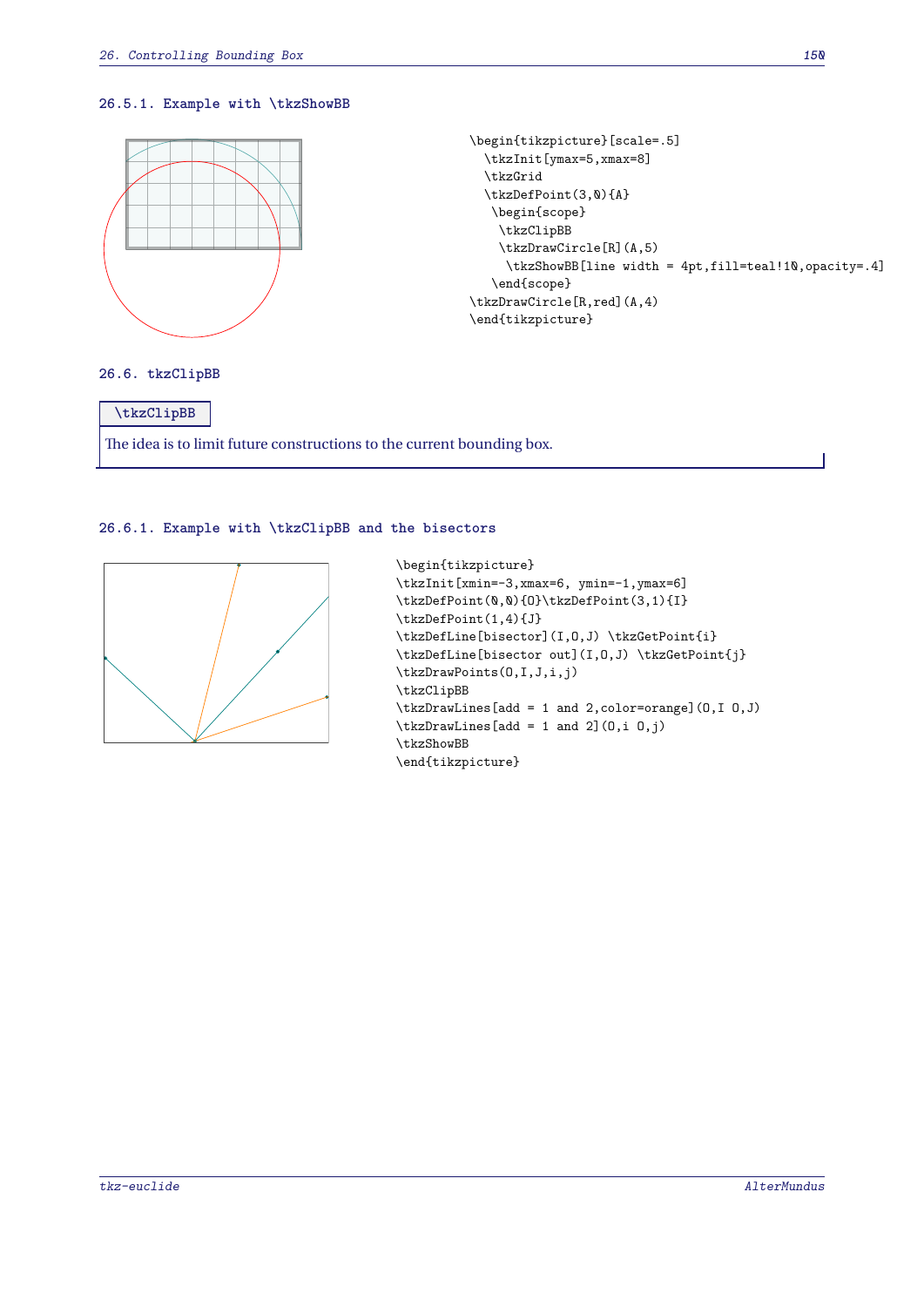## **27. Clipping different objects**

## **27.1. Clipping a polygon**

| \tkzClipPolygon[\local options\](\points list\)                                        |         |                                          |
|----------------------------------------------------------------------------------------|---------|------------------------------------------|
| This macro makes it possible to contain the different plots in the designated polygon. |         |                                          |
| arguments                                                                              | example | explanation                              |
| $(\langle pt1, pt2, pt3, \ldots \rangle)$ $(\langle A, B, C \rangle)$                  |         |                                          |
| options                                                                                | default | definition                               |
| out                                                                                    |         | allows to clip the outside of the object |

## **27.1.1. \tkzClipPolygon**



## **27.1.2. \tkzClipPolygon[out]**



| \begin{tikzpicture}[scale=1.25] |
|---------------------------------|
| \tkzDefPoint(0,0){A}            |
| \tkzDefPoint(4,0){B}            |
| \tkzDefPoint(1,3){C}            |
| \tkzDrawPolygon(A,B,C)          |
| \tkzDefPoint(0,2){D}            |
| \tkzDefPoint(2,0){E}            |
| \tkzDrawPoints(D,E)             |
| \tkzLabelPoints(D.E)            |
| \tkzClipPolygon(A,B,C)          |
| \tkzDrawLine[new](D,E)          |
| \end{tikzpicture}               |
|                                 |

```
\begin{tikzpicture}[scale=1]
\tkzDefPoint(0,0){P1}
\tkzDefPoint(4,0){P2}
\tkzDefPoint(4,4){P3}
\tkzDefPoint(0,4){P4}
\tkzDefPoint(1,1){Q1}
\tkzDefPoint(3,1){Q2}
\tkzDefPoint(3,3){Q3}
\tkzDefPoint(1,3){Q4}
\tkzDrawPolygon(P1,P2,P3,P4)
\begin{scope}
  \tkzClipPolygon[out](Q1,Q2,Q3,Q4)
  \tkzFillPolygon[teal!20](P1,P2,P3,P4)
\end{scope}
\tkzDrawPolygon(Q1,Q2,Q3,Q4)
\end{tikzpicture}
```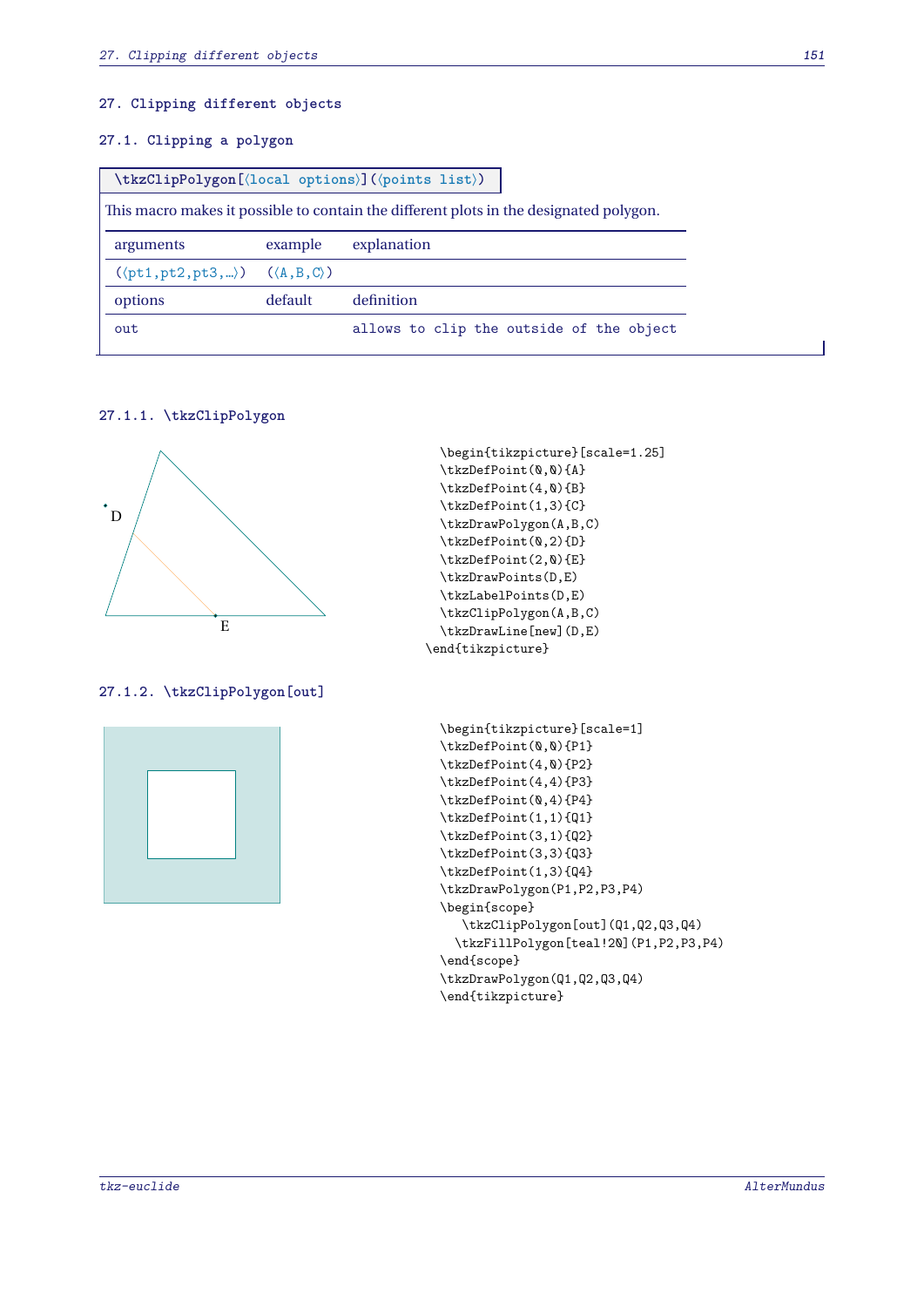## **27.1.3. Example: use of "Clip" for Sangaku in a square**



```
\begin{tikzpicture}[scale=.75]
\tkzDefPoint(0,0){A} \tkzDefPoint(8,0){B}
\tkzDefSquare(A,B) \tkzGetPoints{C}{D}
\tkzDefPoint(4,8){F}
\tkzDefTriangle[equilateral](C,D)
\tkzGetPoint{I}
\tkzDefPointBy[projection=onto B--C](I)
\tkzGetPoint{J}
\tkzInterLL(D,B)(I,J) \tkzGetPoint{K}
\tkzDefPointBy[symmetry=center K](B)
\tkzGetPoint{M}
\tkzClipPolygon(B,C,D,A)
\tkzCalcLength(M,I) \tkzGetLength{dMI}
\tkzFillPolygon[color = orange](A,B,C,D)
\tkzFillCircle[R,color = yellow](M,\dMI)
\tkzFillCircle[R,color = blue!50!black](F,4)
\end{tikzpicture}
```
## **27.2. Clipping a disc**

| $\texttt{\texttt{tkzClipCircle}(\texttt{local options})} (\langle A, B \rangle) \text{ or } (\langle A, r \rangle)$ |            |                                                                                                                                                                            |  |  |
|---------------------------------------------------------------------------------------------------------------------|------------|----------------------------------------------------------------------------------------------------------------------------------------------------------------------------|--|--|
| arguments                                                                                                           | example    | explanation                                                                                                                                                                |  |  |
|                                                                                                                     |            | $(\langle A, B \rangle)$ or $(\langle A, r \rangle)$ $(\langle A, B \rangle)$ or $(\langle A, 2cm \rangle)$ AB radius or diameter                                          |  |  |
| default<br>options                                                                                                  | definition |                                                                                                                                                                            |  |  |
| radius<br>radius<br>R.<br>out                                                                                       |            | circle characterized by two points defining a radius<br>radius circle characterized by a point and the measurement of a radius<br>allows to clip the outside of the object |  |  |

#### **27.2.1. Simple clip**



```
\begin{tikzpicture}[scale=.5]
 \tkzDefPoint(0,0){A} \tkzDefPoint(2,2){O}
 \tkzDefPoint(4,4){B} \tkzDefPoint(5,5){C}
 \tkzDrawPoints(O,A,B,C)
 \tkzLabelPoints(O,A,B,C)
 \tkzDrawCircle(O,A)
 \tkzClipCircle(O,A)
 \tkzDrawLine(A,C)
 \tkzDrawCircle[fill=teal!10,opacity=.5](C,O)
\end{tikzpicture}
```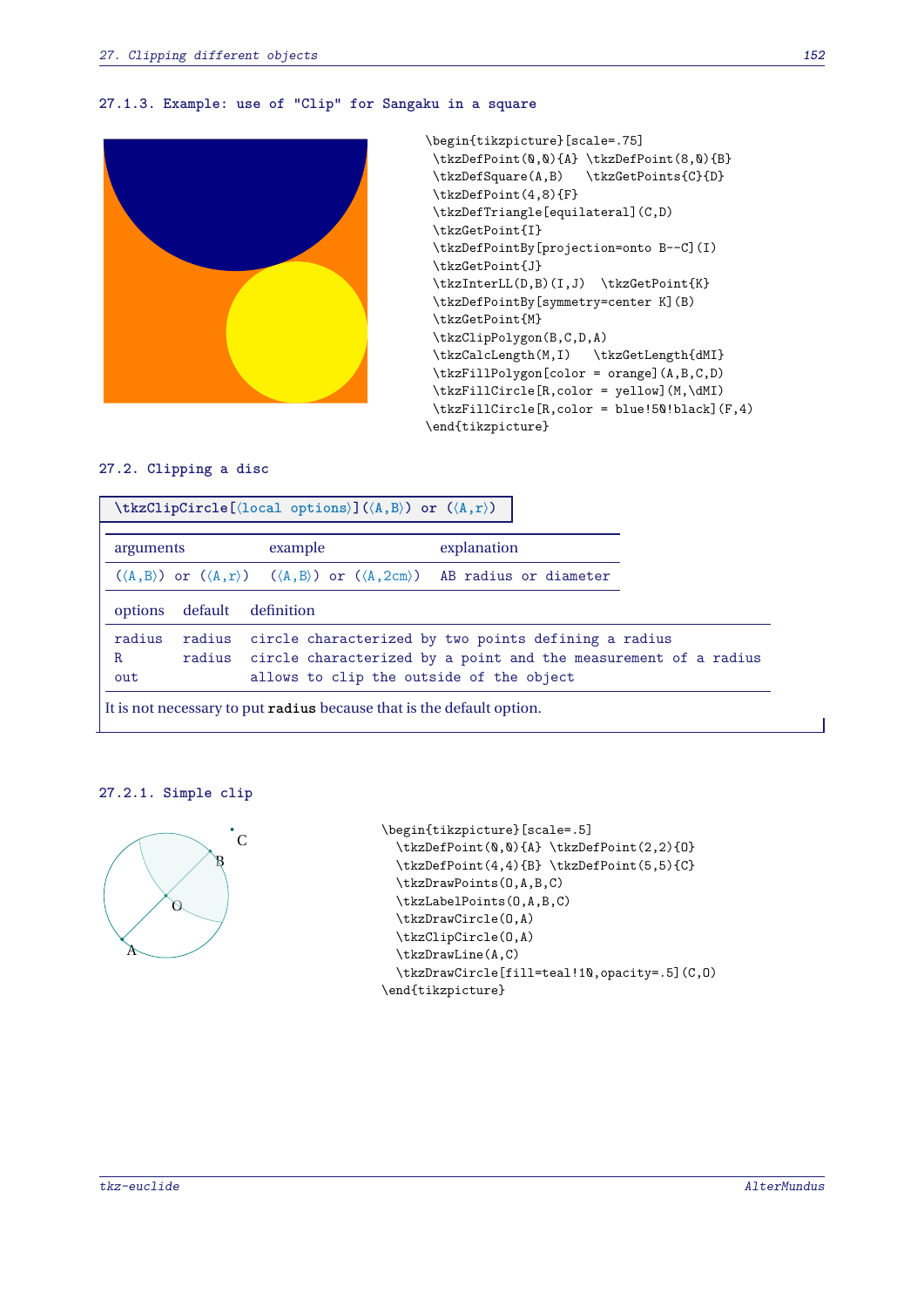## **27.3. Clip out**



## **27.5. Clipping a sector**

 $\bullet$  Attention the arguments vary according to the options.

| $\texttt{\texttt{kkzClipSection}(\texttt{local options})}(\langle 0, \ldots \rangle)(\langle \ldots \rangle)$ |                                                                                                                                                                                             |            |                                                                                            |  |
|---------------------------------------------------------------------------------------------------------------|---------------------------------------------------------------------------------------------------------------------------------------------------------------------------------------------|------------|--------------------------------------------------------------------------------------------|--|
| options                                                                                                       | default                                                                                                                                                                                     | definition |                                                                                            |  |
| towards<br>rotate<br>R                                                                                        | towards<br>O is the center and the sector starts from A to (OB)<br>towards The sector starts from A and the angle determines its amplitude.<br>We give the radius and two angles<br>towards |            |                                                                                            |  |
| You have to add, of course, all the styles of TikZ for tracings                                               |                                                                                                                                                                                             |            |                                                                                            |  |
| options                                                                                                       | arguments                                                                                                                                                                                   |            | example                                                                                    |  |
| towards<br>rotate<br>$\mathbf R$                                                                              | $(\langle pt, pt \rangle) (\langle pt \rangle)$<br>$(\langle pt, pt \rangle) (\langle angle \rangle)$<br>$(\langle pt, r \rangle) (\langle angle 1, angle 2 \rangle)$                       |            | \tkzClipSector(0,A)(B)<br>\tkzClipSector[rotate](0,A)(90)<br>\tkzClipSector[R](0,2)(30,90) |  |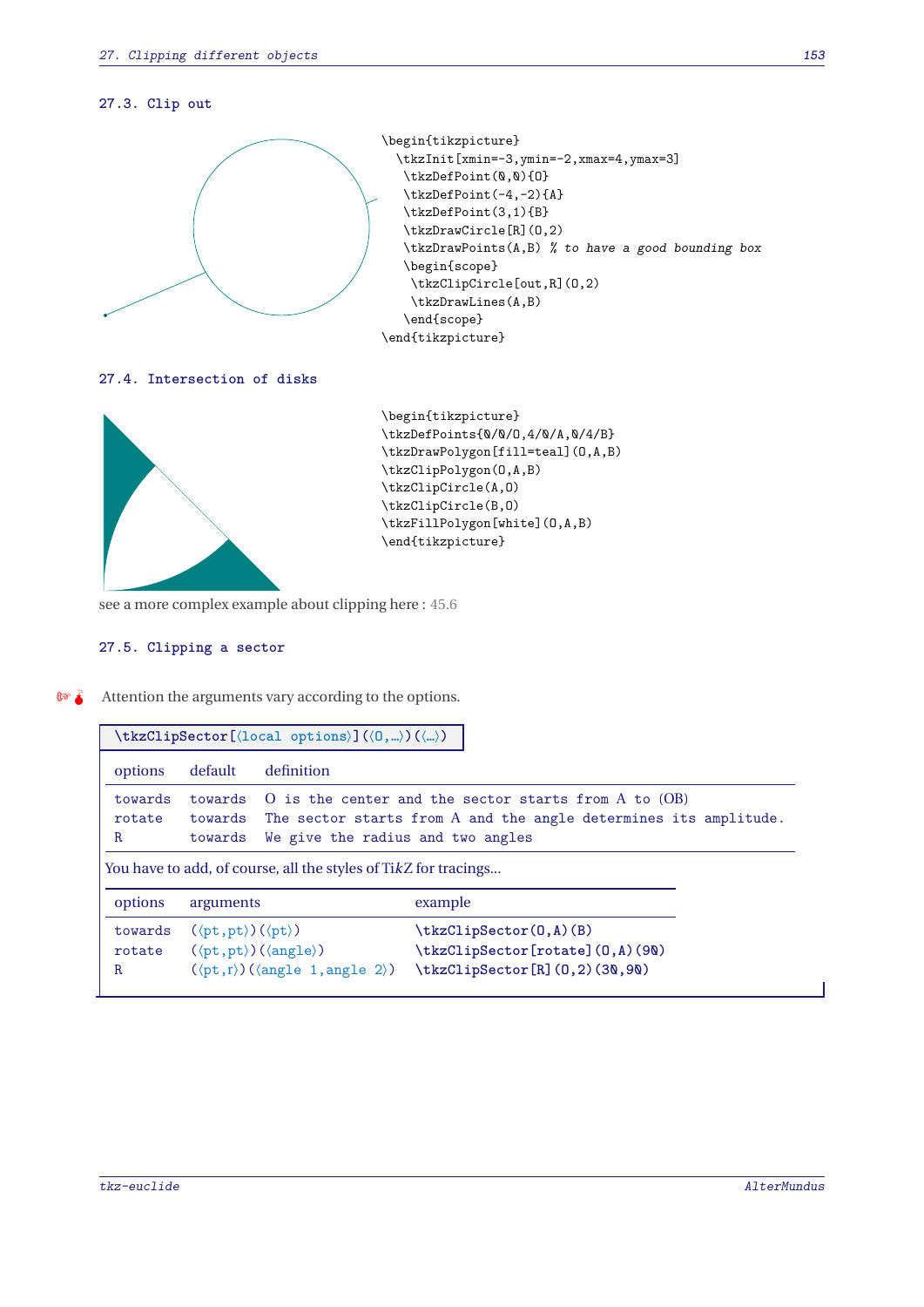



## **27.6. Options from TikZ: trim left or right**

See the **pgfmanual**

#### **27.7. TikZ Controls \pgfinterruptboundingbox and \endpgfinterruptboundingbox**

This command temporarily interrupts the calculation of the box and configures a new box. See the **pgfmanual**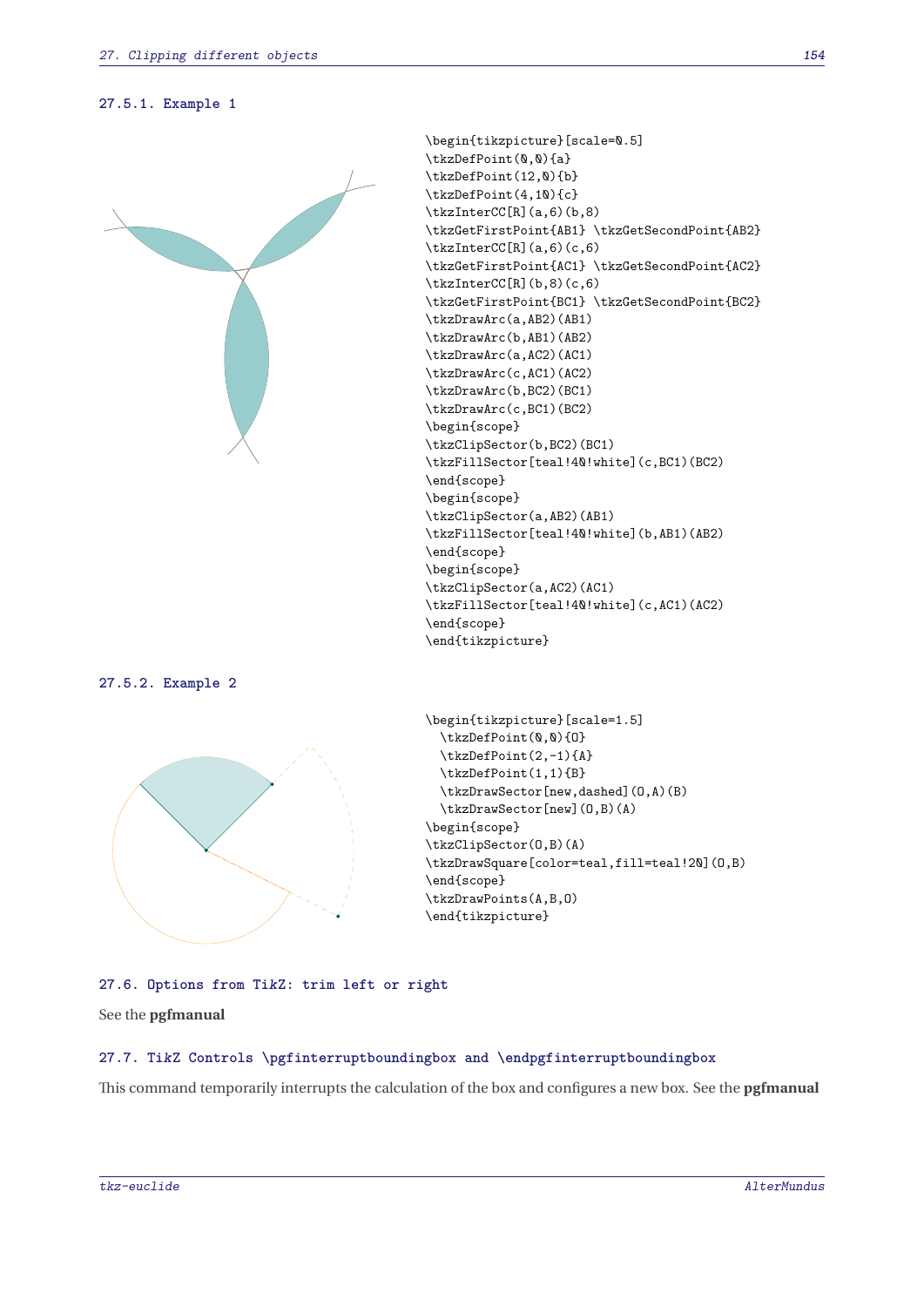## **27.7.1. Example about contolling the bouding box**



#### **27.8. Reverse clip: tkzreverseclip**

In order to use this option, a bounding box must be defined.

```
\tikzset{tkzreverseclip/.style={insert path={
   (current bounding box.south west) --(current bounding box.north west)
 --(current bounding box.north east) -- (current bounding box.south east)
-- cycle} }}
```
## **27.8.1. Example with \tkzClipPolygon[out]**

**\tkzClipPolygon[out]**, **\tkzClipCircle[out]** use this option.

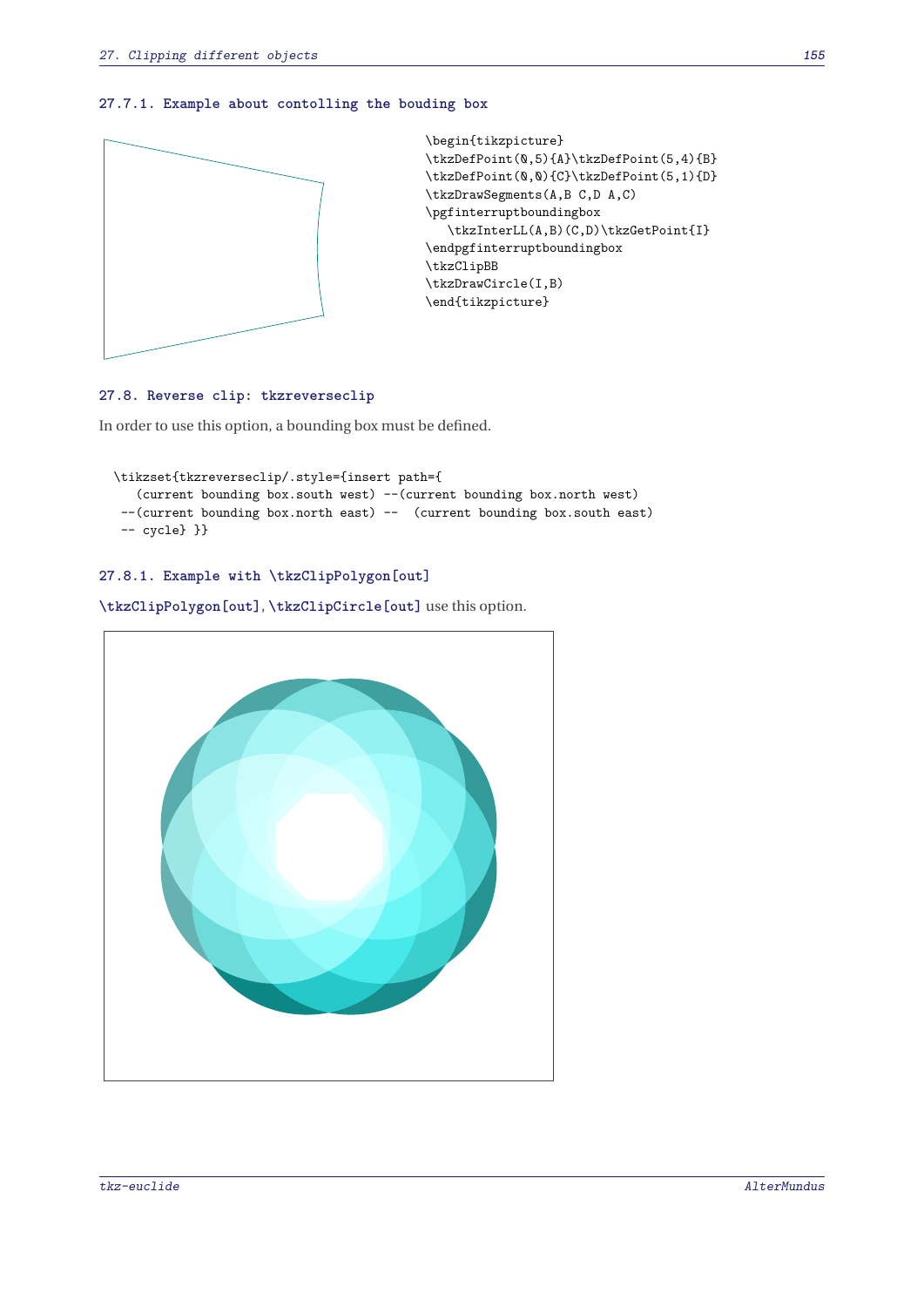```
\fbox{\begin{tikzpicture}[scale=1]
\tkzInit[xmin=-5,xmax=5,ymin=-4,ymax=6]
\tkzClip
  \tkzDefPoints{-.5/0/P1,.5/0/P2}
  \foreach \i [count=\j from 3] in \{2,\ldots,7\}\\tkzDefShiftPoint[P\i]({45*(\i-1)}:1){P\j}}
  \tkzClipPolygon[out](P1,P...,P8)
  \tkzCalcLength(P1,P5)\tkzGetLength{r}
  \begin{scope}[blend group=screen]
     \foreach \i in \{1,\ldots,8\}\\pgfmathparse{100-5*\i}
       \tkzFillCircle[R,color=teal!%
       \pgfmathresult](P\i,\r)}
    \end{scope}
\end{tikzpicture}}
```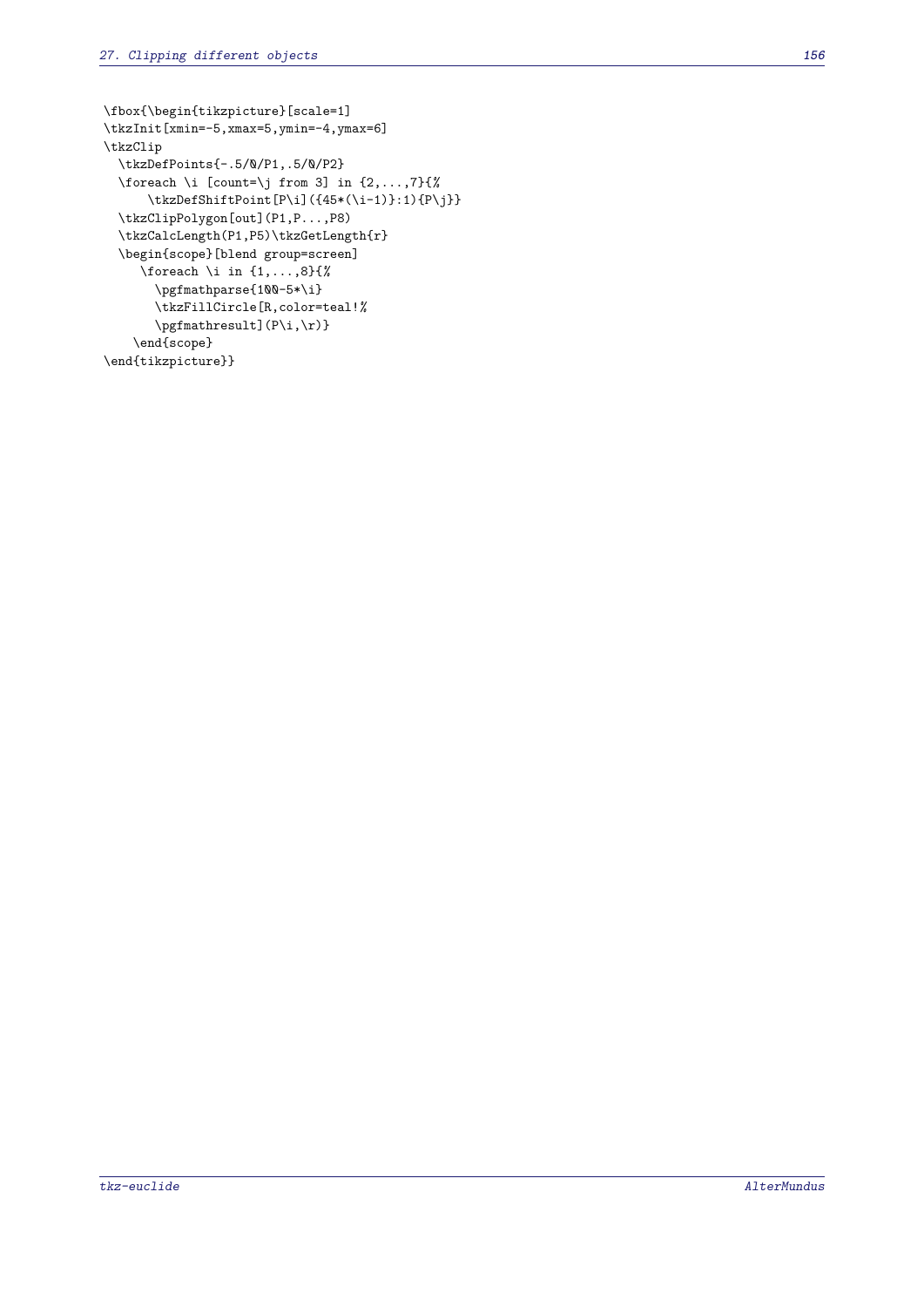**Part V.**

**Marking**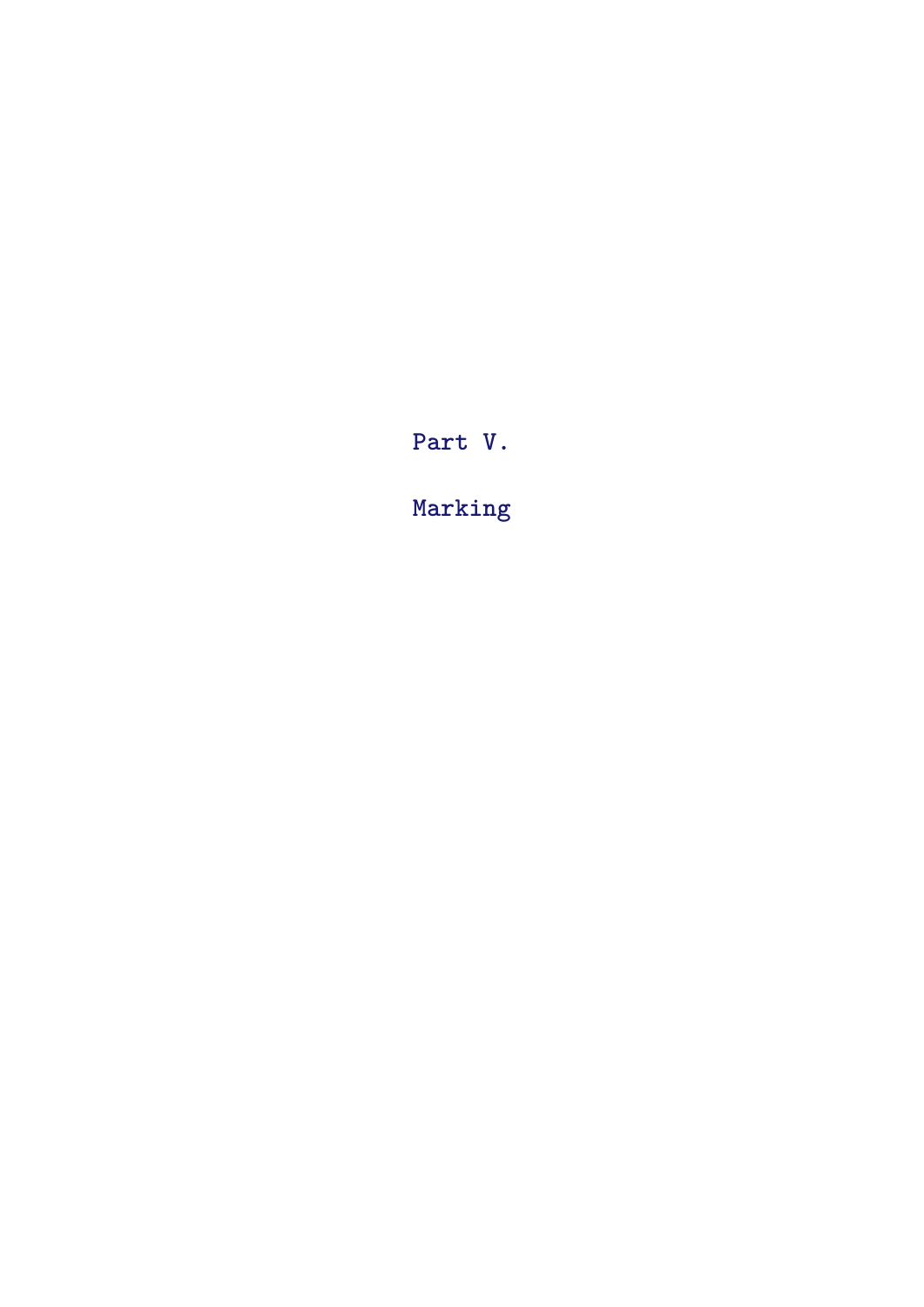## **27.9. Mark a segment \tkzMarkSegment**

| $\texttt{\texttt{kkzMarkSegment}([local options)](\t{pt1,pt2})$ |         |                                                                                                              |  |  |
|-----------------------------------------------------------------|---------|--------------------------------------------------------------------------------------------------------------|--|--|
|                                                                 |         | The macro allows you to place a mark on a segment.                                                           |  |  |
| options                                                         | default | definition                                                                                                   |  |  |
| pos                                                             | .5      | position of the mark                                                                                         |  |  |
| color                                                           | black   | color of the mark                                                                                            |  |  |
| mark                                                            | none    | choice of the mark                                                                                           |  |  |
| size                                                            | 4pt     | size of the mark                                                                                             |  |  |
|                                                                 |         | Possible marks are those provided by TikZ, but other marks have been created based on an idea by Yves Combe. |  |  |

## **27.9.1. Several marks**



## **27.10. Marking segments \tkzMarkSegments**



Arguments are a list of pairs of points separated by spaces. The styles of TikZ are available for plots.

## **27.10.1. Marks for an isosceles triangle**

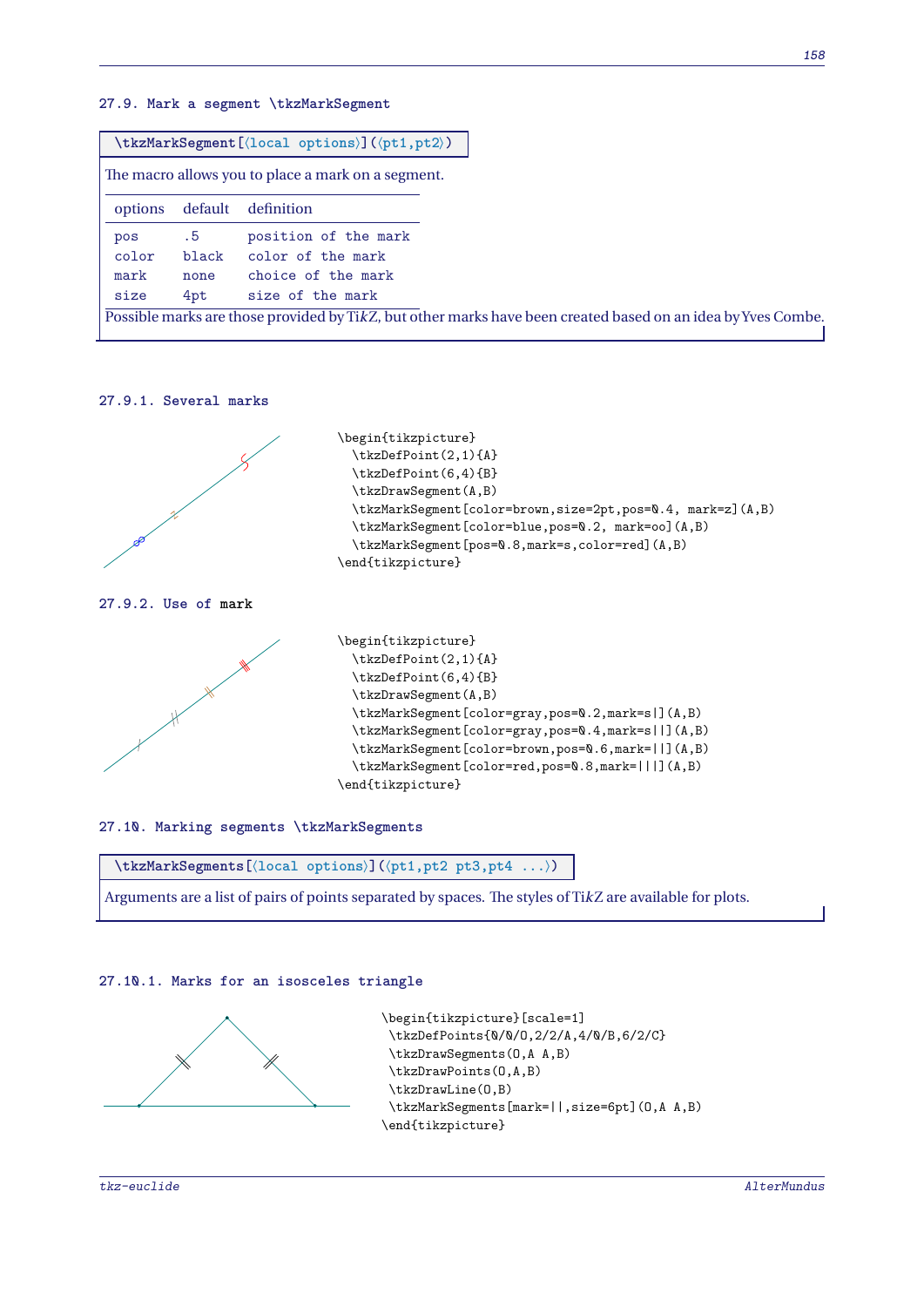#### **27.11. Another marking**



```
\begin{tikzpicture}[scale=1]
 \tkzDefPoint(0,0){A}\tkzDefPoint(3,2){B}
 \tkzDefPoint(4,0){C}\tkzDefPoint(2.5,1){P}
 \tkzDrawPolygon(A,B,C)
 \tkzDefEquilateral(A,P) \tkzGetPoint{P'}
 \tkzDefPointsBy[rotation=center A angle 60](P,B){P',C'}
 \tkzDrawPolygon(A,P,P')
 \tkzDrawPolySeg(P',C',A,P,B)
 \tkzDrawSegment(C,P)
 \tkzDrawPoints(A,B,C,C',P,P')
 \tkzMarkSegments[mark=s|,size=6pt,
 color=blue](A,P P,P' P',A)
 \tkzMarkSegments[mark=||,color=orange](B,P P',C')
 \tkzLabelPoints(A,C) \tkzLabelPoints[below](P)
 \tkzLabelPoints[above right](P',C',B)
\end{tikzpicture}
```
## **27.12. Mark an arc \tkzMarkArc**

| \tkzMarkArc[\local options\](\pt1,pt2,pt3\) |
|---------------------------------------------|
|                                             |

The macro allows you to place a mark on an arc. pt1 is the center, pt2 and pt3 are the endpoints of the arc.

| .5    | position of the mark |                                                                                                              |
|-------|----------------------|--------------------------------------------------------------------------------------------------------------|
| black |                      |                                                                                                              |
| none  | choice of the mark   |                                                                                                              |
| 4pt   |                      |                                                                                                              |
|       |                      | Possible marks are those provided by TikZ, but other marks have been created based on an idea by Yves Combe. |
|       |                      | default definition<br>color of the mark<br>size of the mark                                                  |

|, ||,|||, z, s, x, o, oo

## **27.12.1. Several marks**



## **27.13. Mark an angle mark : \tkzMarkAngle**

More delicate operation because there are many options. The symbols used for marking in addition to those of TikZ are defined in the file tkz-lib-marks.tex and designated by the following characters: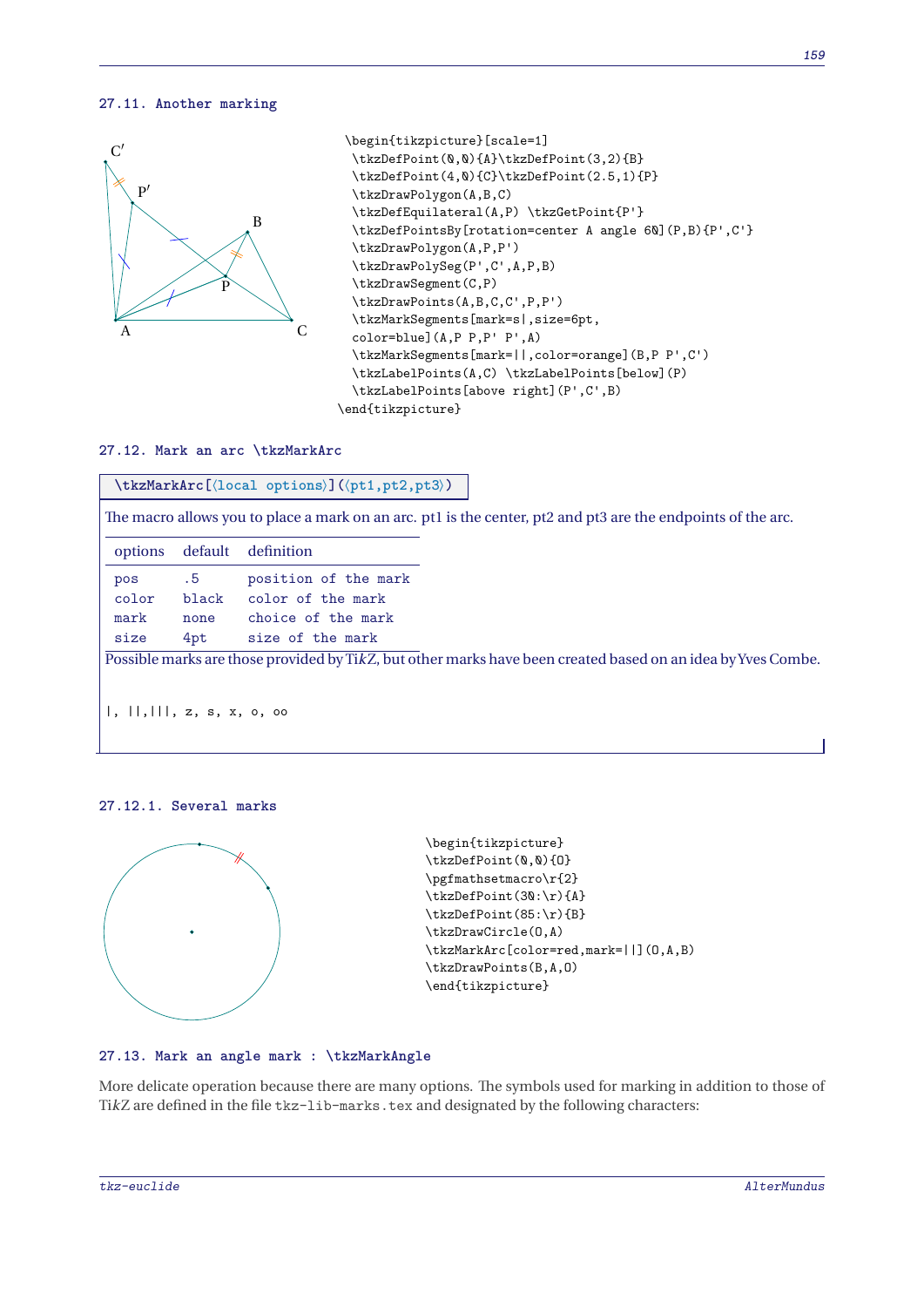## |, ||,|||, z, s, x, o, oo

#### **\tkzMarkAngle[**⟨**local options**⟩**](**⟨**A,O,B**⟩**)**

<sup>O</sup> is the vertex. Attention the arguments vary according to the options. Several markings are possible. You can simply draw an arc or add a mark on this arc. The style of the arc is chosen with the option **arc**, the radius of the arc is given by **mksize**, the arc can, of course, be colored.

| options                                                 |                                | default definition                                                                                                                                                         |
|---------------------------------------------------------|--------------------------------|----------------------------------------------------------------------------------------------------------------------------------------------------------------------------|
| arc<br>size<br>mark<br>mksize<br>mkcolor black<br>mkpos | $1$ (cm)<br>none<br>4pt<br>Q.5 | choice of 1, 11 and 111 (single, double or triple).<br>arc radius.<br>choice of mark.<br>symbol size (mark).<br>symbol color (mark).<br>position of the symbol on the arc. |

## **27.13.1. Example with mark = x and with mark =||**



**\tkzMarkAngles[**⟨**local options**⟩**](**⟨**A,O,B**⟩**)(**⟨**A',O',B'**⟩**)etc.**

With common options, there is a macro for multiple angles.

## **27.14. Marking a right angle: \tkzMarkRightAngle**

## **\tkzMarkRightAngle[**⟨**local options**⟩**](**⟨**A,O,B**⟩**)**

The **german** option allows you to change the style of the drawing. The option **size** allows to change the size of the drawing.

|      |     | options default definition                               |
|------|-----|----------------------------------------------------------|
| size | N.2 | german normal german arc with inner point.<br>side size. |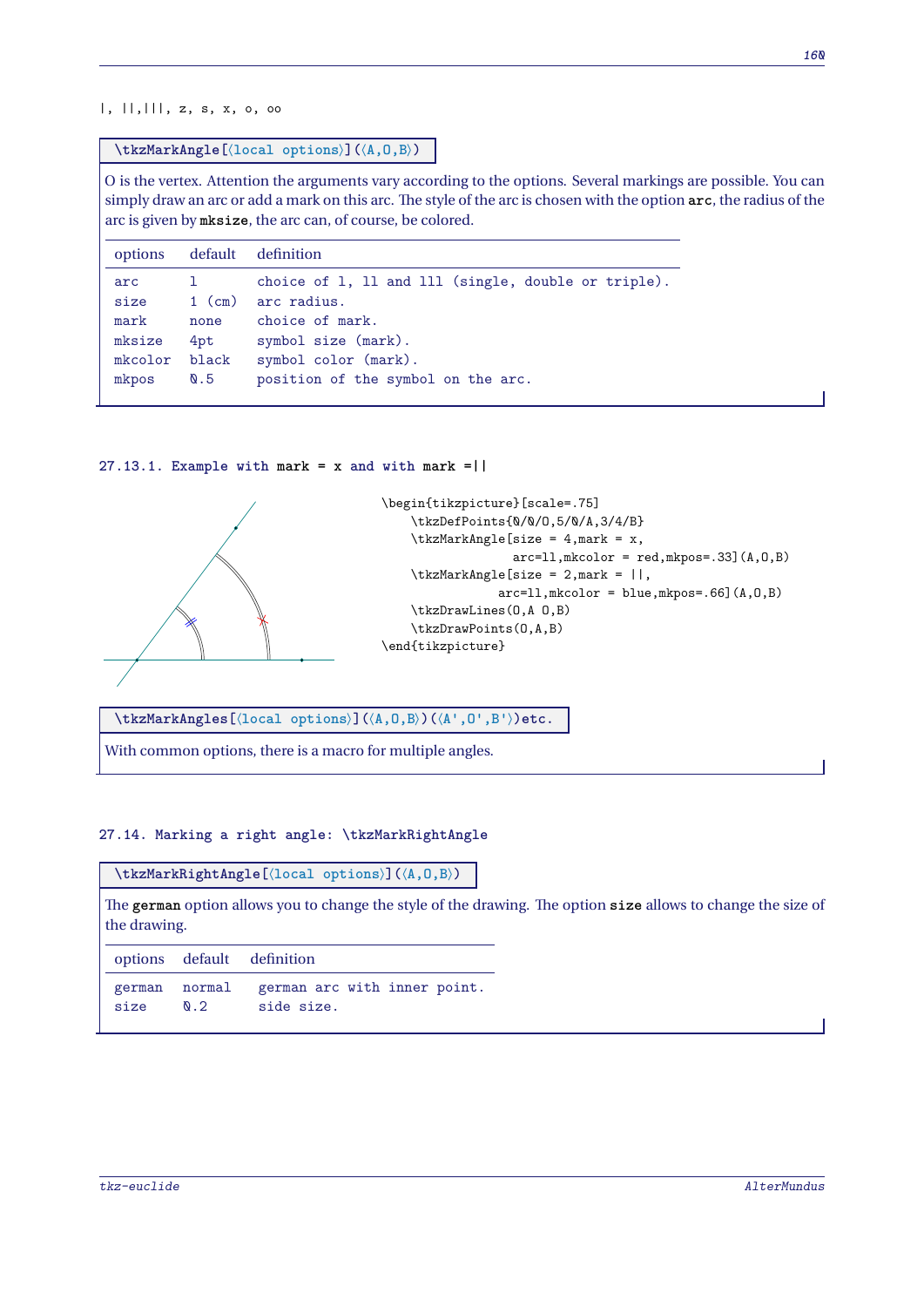## **27.14.1. Example of marking a right angle**



```
\begin{tikzpicture}
  \tkzDefPoints{0/0/A,3/1/B,0.9/-1.2/P}
  \tkzDefPointBy[projection = onto B--A](P) \tkzGetPoint{H}
  \tkzDrawLines[add=.5 and .5](P,H)
  \tkzMarkRightAngle[fill=blue!20,size=.5,draw](A,H,P)
  \tkzDrawLines[add=.5 and .5](A,B)
  \tkzMarkRightAngle[fill=red!20,size=.8](B,H,P)
  \tkzDrawPoints[](A,B,P,H)
\end{tikzpicture}
```
#### **27.14.2. Example of marking a right angle, german style**



```
\begin{tikzpicture}
  \tkzDefPoints{0/0/A,3/1/B,0.9/-1.2/P}
  \tkzDefPointBy[projection = onto B--A](P) \tkzGetPoint{H}
  \tkzDrawLines[add=.5 and .5](P,H)
  \tkzMarkRightAngle[german,size=.5,draw](A,H,P)
  \tkzDrawPoints[](A,B,P,H)
  \tkzDrawLines[add=.5 and .5](A,B)
  \tkzMarkRightAngle[german,size=.8](P,H,B)
\end{tikzpicture}
```
#### **27.14.3. Mix of styles**



```
\begin{tikzpicture}[scale=.75]
  \tkzDefPoint(0,0){A}
  \tkzDefPoint(4,1){B}
 \tkzDefPoint(2,5){C}
 \tkzDefPointBy[projection=onto B--A](C)
      \tkzGetPoint{H}
 \tkzDrawLine(A,B)
  \tkzDrawLine[add = .5 and .2,color=red](C,H)
  \tkzMarkRightAngle[,size=1,color=red](C,H,A)
  \tkzMarkRightAngle[german,size=.8,color=blue](B,H,C)
  \tkzFillAngle[opacity=.2,fill=blue!20,size=.8](B,H,C)
 \tkzLabelPoints(A,B,C,H)
 \tkzDrawPoints(A,B,C)
\end{tikzpicture}
```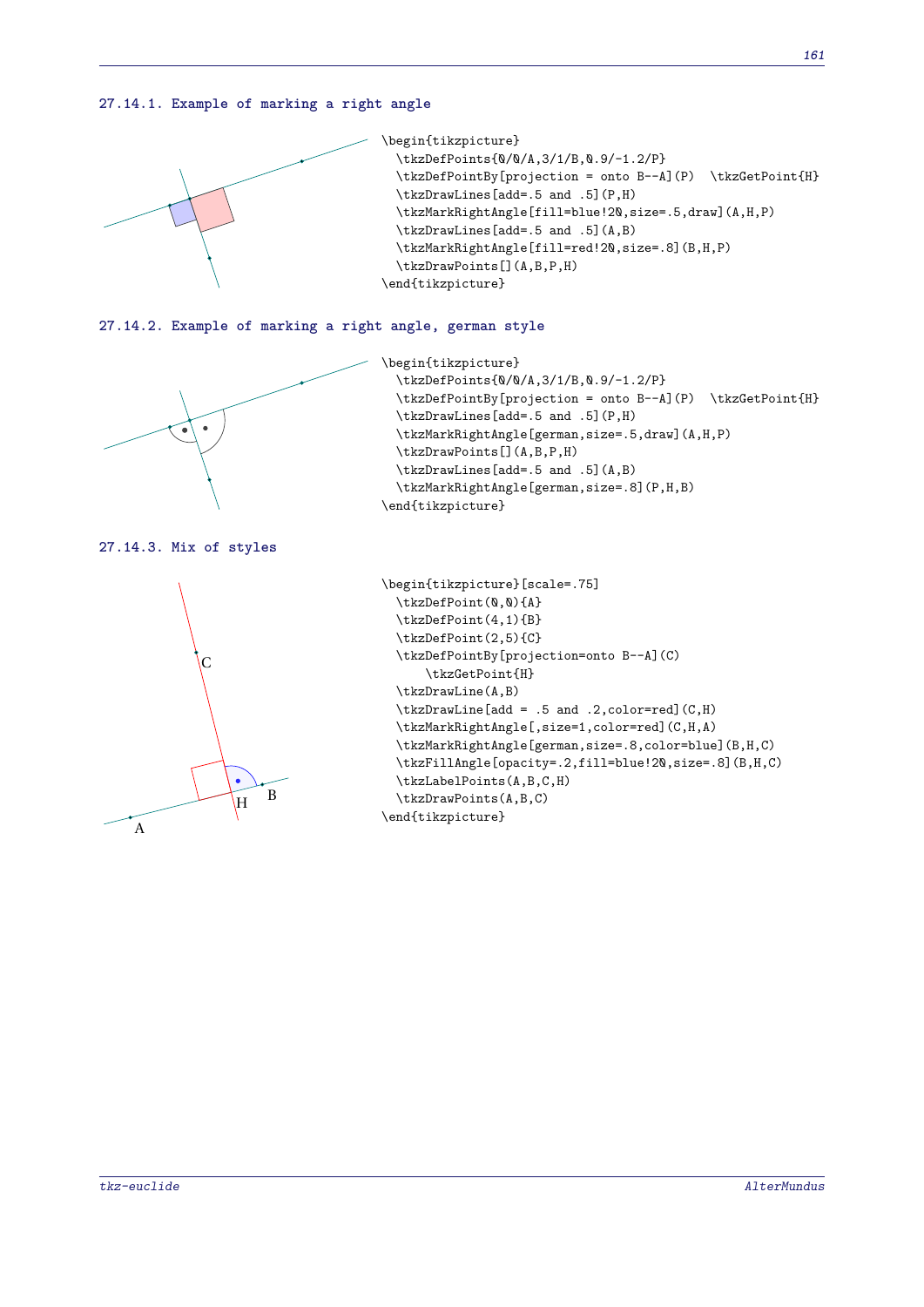## **27.14.4. Full example**



\begin{tikzpicture}[rotate=-90] \tkzDefPoint(0,1){A} \tkzDefPoint(2,4){C} \tkzDefPointWith[orthogonal normed,K=7](C,A) \tkzGetPoint{B} \tkzDrawSegment[green!60!black](A,C) \tkzDrawSegment[green!60!black](C,B) \tkzDrawSegment[green!60!black](B,A) \tkzDefSpcTriangle[orthic](A,B,C){N,O,P} \tkzDrawLine[dashed,color=magenta](C,P) \tkzLabelPoint[left](A){\$A\$} \tkzLabelPoint[right](B){\$B\$} \tkzLabelPoint[above](C){\$C\$} \tkzLabelPoint[left](P){\$P\$} \tkzLabelSegment[auto](B,A){\$c\$} \tkzLabelSegment[auto,swap](B,C){\$a\$} \tkzLabelSegment[auto,swap](C,A){\$b\$} \tkzMarkAngle[size=1,color=cyan,mark=|](C,B,A) \tkzMarkAngle[size=1,color=cyan,mark=|](A,C,P) \tkzMarkAngle[size=0.75,color=orange, mark=||](P,C,B) \tkzMarkAngle[size=0.75,color=orange,  $mark=[|](B,A,C)$ \tkzMarkRightAngle[german](A,C,B) \tkzMarkRightAngle[german](B,P,C) \end{tikzpicture}

## **27.15. \tkzMarkRightAngles**

**\tkzMarkRightAngles[**⟨**local options**⟩**](**⟨**A,O,B**⟩**)(**⟨**A',O',B'**⟩**)etc.**

With common options, there is a macro for multiple angles.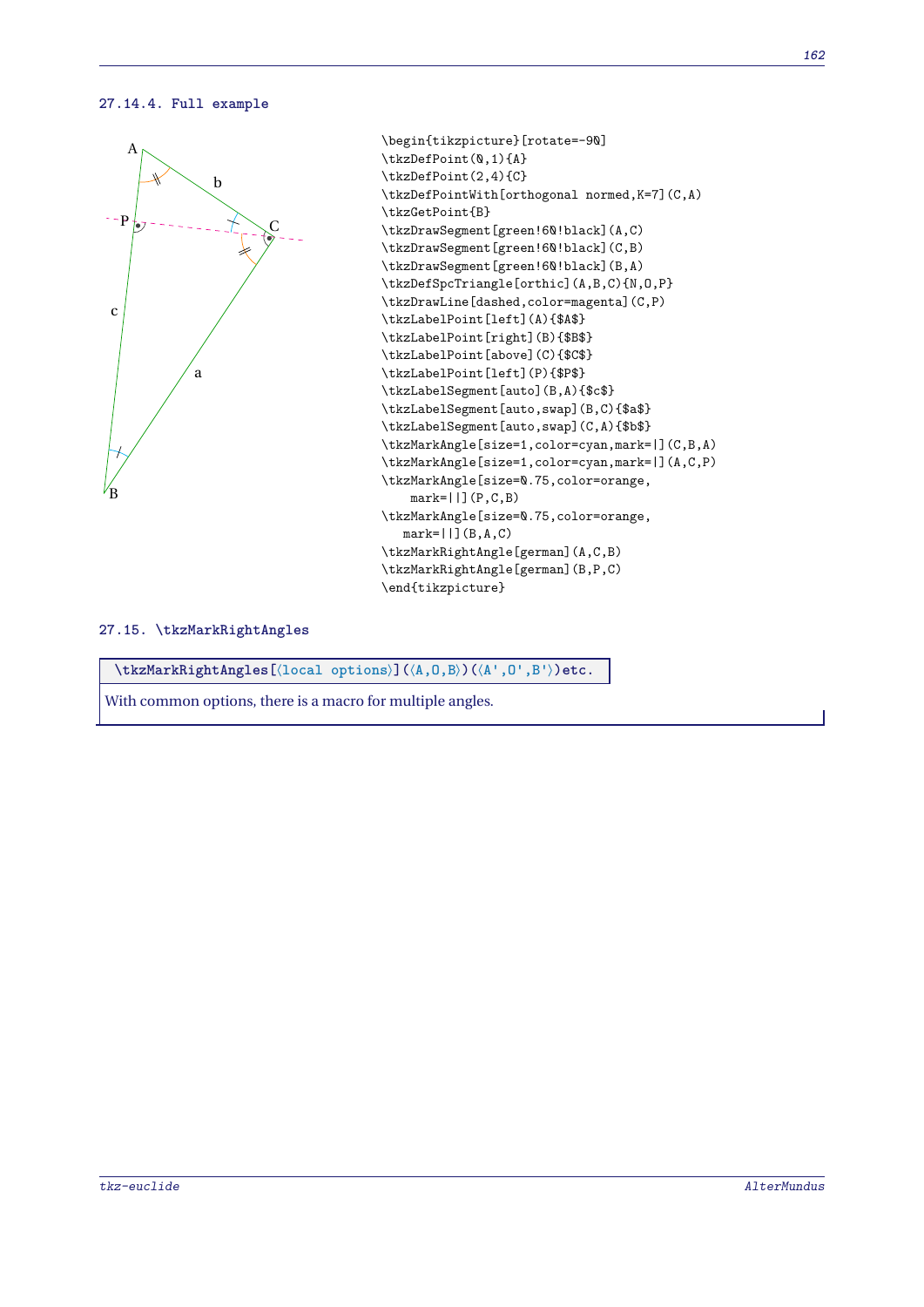**Part VI.**

**Labelling**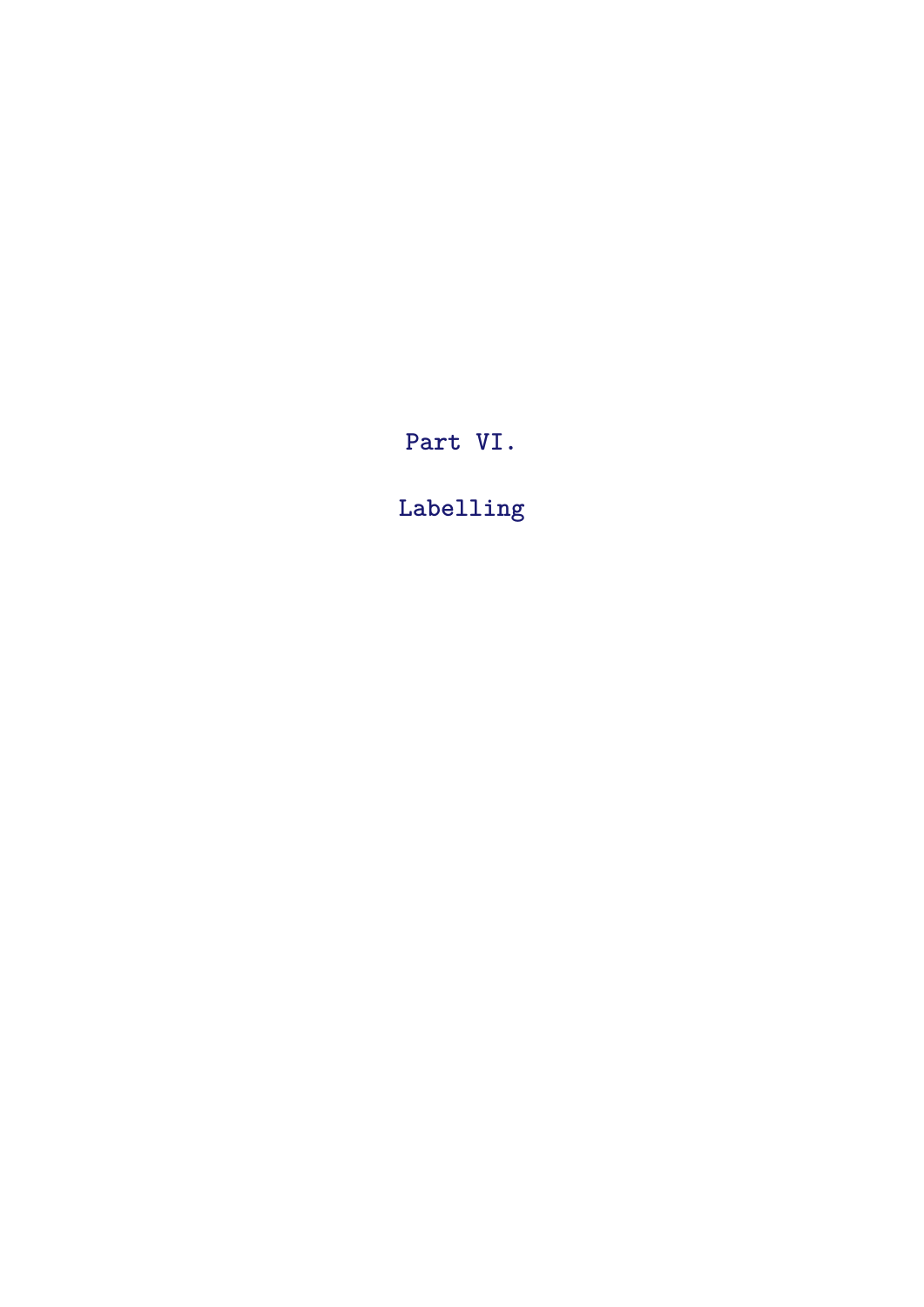## **28. Labelling**

## **28.1. Label for a point**

It is possible to add several labels at the same point by using this macro several times.

|              | \tkzLabelPoint[\{local options\](\\point\){\\fabel\} |                       |
|--------------|------------------------------------------------------|-----------------------|
| arguments    | example                                              |                       |
| point        | \tkzLabelPoint(A){\$A_1\$}                           |                       |
| options      | default                                              | definition            |
| TikZ options |                                                      | colour, position etc. |

## **28.1.1. Example with \tkzLabelPoint**



## **28.1.2. Label and reference**

The reference of a point is the object that allows to use the point, the label is the name of the point that will be displayed.

 $A<sub>1</sub>$ 

```
\begin{tikzpicture}
   \tkzDefPoint(2,0){A}
   \tkzDrawPoint(A)
   \tkzLabelPoint[above](A){$A_1$}
\end{tikzpicture}
```
## **28.2. Add labels to points \tkzLabelPoints**

It is possible to place several labels quickly when the point references are identical to the labels and when the labels are placed in the same way in relation to the points. By default, **below right** is chosen.

| \tkzLabelPoints[ $\langle$ local options $\rangle$ ] $(\langle A_1, A_2, \rangle)$ |                                                             |                                                                                                   |  |  |
|------------------------------------------------------------------------------------|-------------------------------------------------------------|---------------------------------------------------------------------------------------------------|--|--|
| arguments                                                                          | example                                                     | result                                                                                            |  |  |
|                                                                                    | list of points \tkzLabelPoints(A,B,C) Display of A, B and C |                                                                                                   |  |  |
|                                                                                    |                                                             | This macro reduces the number of lines of code $\overline{b}$ but it is not obvious that all poin |  |  |

the number of lines of code, but it is not obvious that all points need the same label positioning.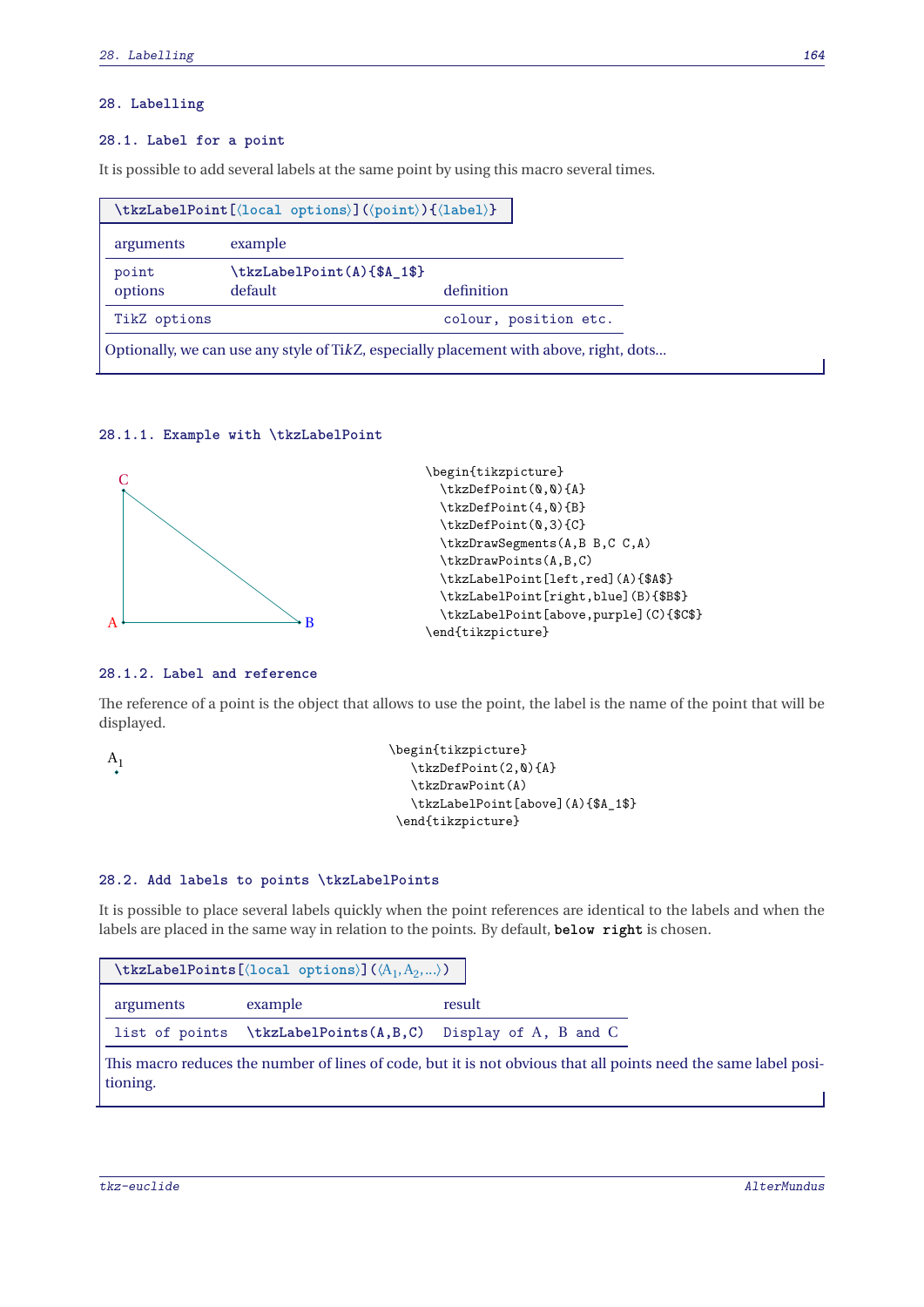## **28.2.1. Example with \tkzLabelPoints**



#### **28.3. Automatic position of labels \tkzAutoLabelPoints**

The label of a point is placed in a direction defined by a center and a point **center**. The distance to the point is determined by a percentage of the distance between the center and the point. This percentage is given by **dist**.

|           | \tkzLabelPoints[ $\langle$ local options $\rangle$ ] $(\langle A_1, A_2, \rangle)$ |                                                                 |
|-----------|------------------------------------------------------------------------------------|-----------------------------------------------------------------|
| arguments | example                                                                            | result                                                          |
|           |                                                                                    | list of points \tkzLabelPoint $(A, B, C)$ Display of A, B and C |

## **28.3.1. Label for points with \tkzAutoLabelPoints**

Here the points are positioned relative to the center of gravity of A, B, C and O.



```
\begin{tikzpicture}[scale=1]
\tkzDefPoint(2,1){0}
 \tkzDefRandPointOn[circle=center O radius 1.5]\tkzGetPoint{A}
\tkzDefPointBy[rotation=center O angle 100](A)\tkzGetPoint{C}
 \tkzDefPointBy[rotation=center O angle 78](A)\tkzGetPoint{B}
 \tkzDrawCircle(0.A)
 \tkzDrawPoints(O,A,B,C)
 \tkzDrawSegments(C,B B,A A,O O,C)
\tkzDefCentroid(A,B,C,O)
 \tkzDrawPoint(tkzPointResult)
 \tkzAutoLabelPoints[center=tkzPointResult, dist=.3,red](O,A,B,C)
\end{tikzpicture}
```
## **29. Label for a segment**

| \tkzLabelSegment[\local options)](\pt1,pt2)){\label}}                                                            |                  |  |
|------------------------------------------------------------------------------------------------------------------|------------------|--|
| This macro allows you to place a label along a segment or a line. The options are those of TikZ for example pos. |                  |  |
| example<br>argument                                                                                              | definition       |  |
| \tkzLabelSegment(A,B){5}<br>label                                                                                | label text       |  |
| (A, B)<br>(pt1, pt2)                                                                                             | label along [AB] |  |
| default<br>definition<br>options                                                                                 |                  |  |
| label's position<br>.5<br>pos                                                                                    |                  |  |
|                                                                                                                  |                  |  |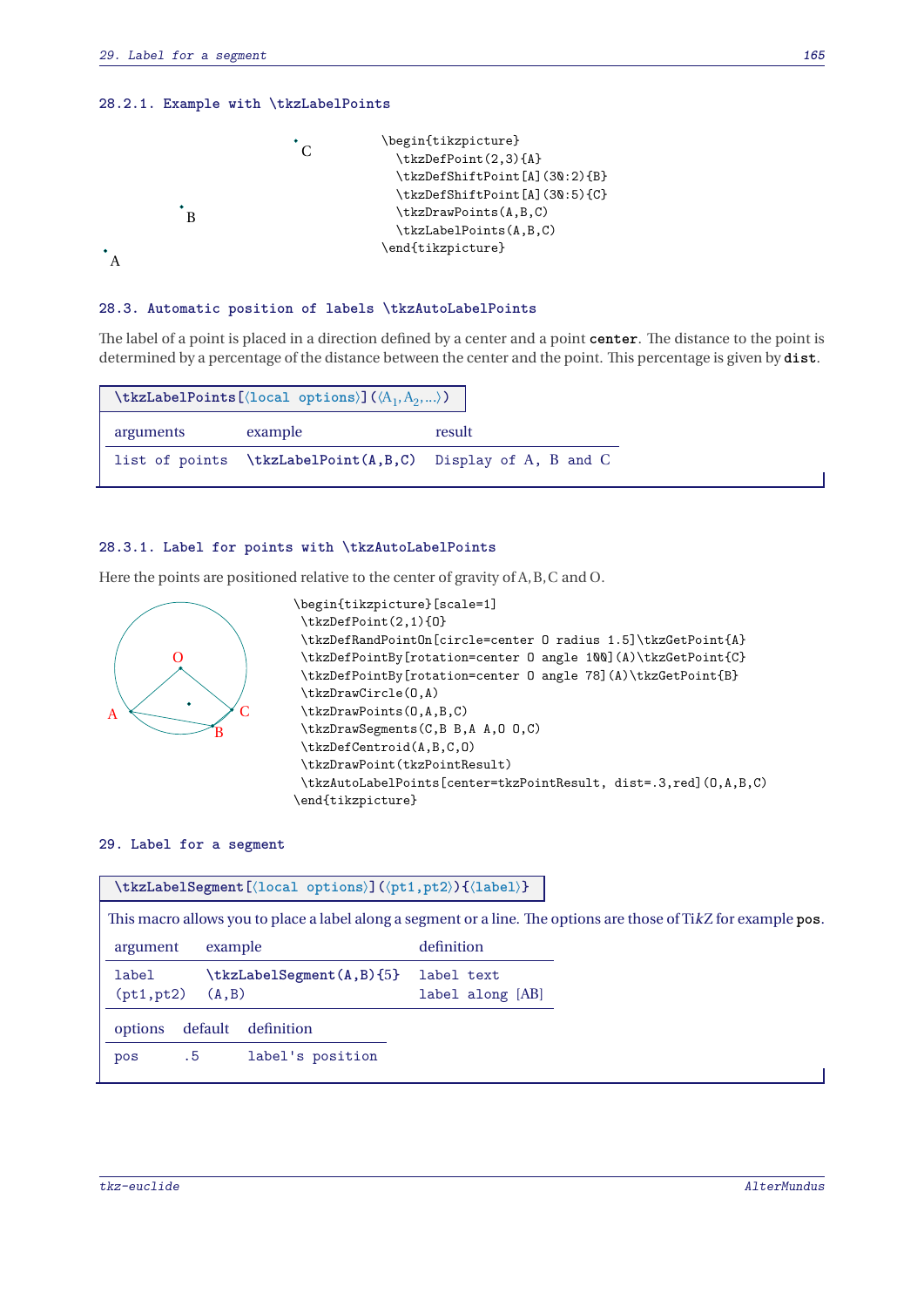#### **29.0.1. First example**



#### **29.0.2. Example : blackboard**



| \begin{tikzpicture}                        |
|--------------------------------------------|
| \tkzDefPoint(0,0){A}                       |
| \tkzDefPoint(6,0){B}                       |
| \tkzDrawSegment(A,B)                       |
| \tkzLabelSegment[above,pos=.8](A,B){\$a\$} |
| \tkzLabelSegment[below,pos=.2](A,B){\$4\$} |
| \end{tikzpicture}                          |

```
\tikzstyle{background rectangle}=[fill=black]
\begin{tikzpicture}[show background rectangle,scale=.4]
  \tkzDefPoint(0,0){0}
  \tkzDefPoint(1,0){I}
  \tkzDefPoint(10,0){A}
  \tkzDefPointWith[orthogonal normed,K=4](I,A)
   \tkzGetPoint{H}
  \tkzDefMidPoint(O,A) \tkzGetPoint{M}
  \tkzInterLC(I,H)(M,A)\tkzGetPoints{C}{B}
  \tkzDrawSegments[color=white,line width=1pt](I,H O,A)
  \tkzDrawPoints[color=white](O,I,A,B,M)
  \tkzMarkRightAngle[color=white,line width=1pt](A,I,B)
  \tkzDrawArc[color=white,line width=1pt,
              style=dashed](M,A)(O)
  \tkzLabelSegment[white,right=1ex,pos=.5](I,B){$\sqrt{a}$}
  \tkzLabelSegment[white,below=1ex,pos=.5](0,I){$1$}
  \tkzLabelSegment[pos=.6,white,below=1ex](I,A){$a$}
\end{tikzpicture}
```
## **29.0.3. Labels and option : swap**



```
\begin{tikzpicture}[rotate=-60]
\tkzSetUpStyle[red,auto]{label seg style}
\tkzDefPoint(0,1){A}
\tkzDefPoint(2,4){C}
\tkzDefPointWith[orthogonal normed,K=7](C,A)
\tkzGetPoint{B}
\tkzDefSpcTriangle[orthic](A,B,C){N,O,P}
\tkzDefTriangleCenter[circum](A,B,C)
\tkzGetPoint{O}
\tkzDrawPolygon[green!60!black](A,B,C)
\tkzDrawLine[dashed,color=magenta](C,P)
\tkzLabelSegment(B,A){$c$}
\tkzLabelSegment[swap](B,C){$a$}
\tkzLabelSegment[swap](C,A){$b$}
\tkzMarkAngles[size=1,
     color=cyan,mark=|](C,B,A A,C,P)
\tkzMarkAngle[size=0.75,
     color=orange,mark=||](P,C,B)
\tkzMarkAngle[size=0.75,
      color=orange,mark=||](B,A,C)
\tkzMarkRightAngles[german](A,C,B B,P,C)
\tkzAutoLabelPoints[center = O,dist= .1](A,B,C)
\tkzLabelPoint[below left](P){$P$}
\end{tikzpicture}
```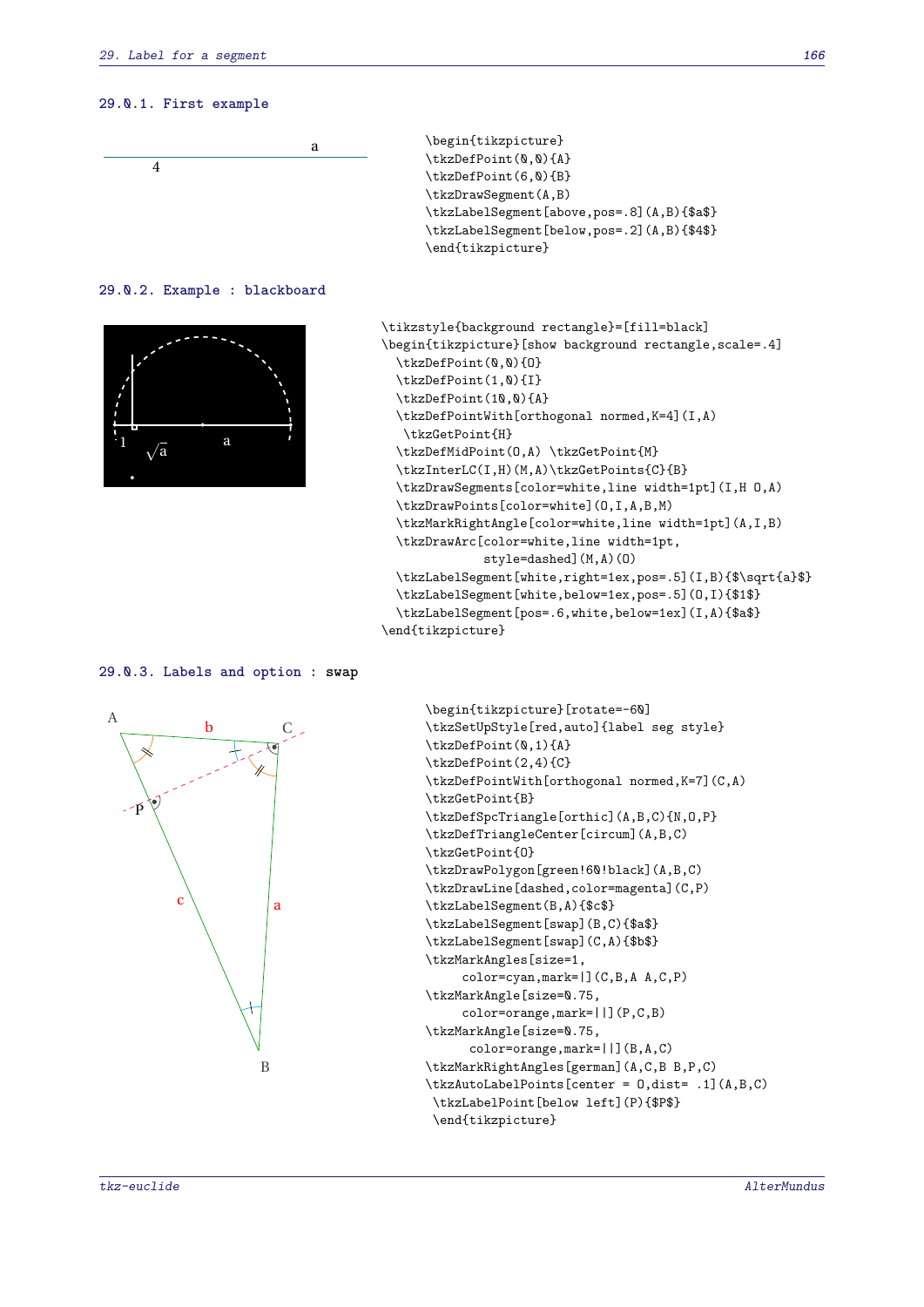**\tkzLabelSegments[**⟨**local options**⟩**](**⟨**pt1,pt2 pt3,pt4 ...**⟩**)**

The arguments are a two-point couple list. The styles of TikZ are available for plotting.

#### **29.0.4. Labels for an isosceles triangle**



\begin{tikzpicture}[scale=1] \tkzDefPoints{0/0/O,2/2/A,4/0/B,6/2/C} \tkzDrawSegments(O,A A,B) \tkzDrawPoints(O,A,B) \tkzDrawLine(0,B) \tkzLabelSegments[color=red,above=4pt](O,A A,B){\$a\$} \end{tikzpicture}

**30. Add labels on a straight line \tkzLabelLine**

| \tkzLabelLine[\{local options)](\pt1,pt2)){\label}}    |  |
|--------------------------------------------------------|--|
| arguments default definition                           |  |
| \tkzLabelLine(A,B){\$\Delta\$}<br>label                |  |
| options default definition                             |  |
| pos is an option for TikZ, but essential<br>. 5<br>pos |  |

in this case... As an option, and in addition to the **pos**, you can use all styles of TikZ, especially the placement with **above**, **right**, …

## **30.0.1. Example with \tkzLabelLine**

An important option is **pos**, it's the one that allows you to place the label along the right. The value of **pos** can be greater than 1 or negative.



**30.1. Label at an angle : \tkzLabelAngle**

**\tkzLabelAngle[**⟨**local options**⟩**](**⟨**A,O,B**⟩**)**

There is only one option, dist (with or without unit), which can be replaced by the TikZ's pos option (without unit for the latter). By default, the value is in centimeters.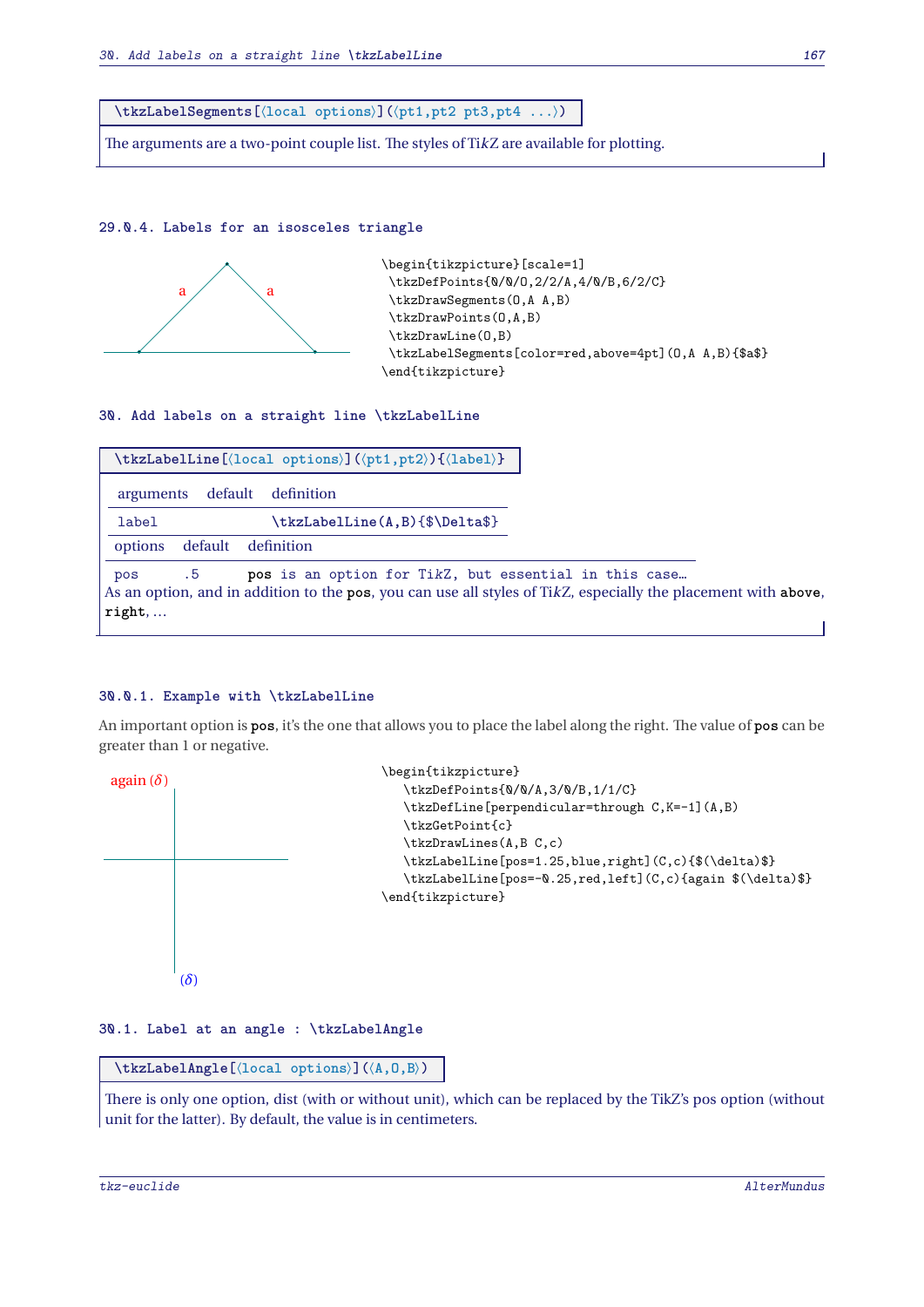| options | default definition                                        |
|---------|-----------------------------------------------------------|
| pos     | or dist, controls the distance from the top to the label. |

## **30.1.1. Example author js bibra stackexchange**



```
\begin{tikzpicture}[scale=.75]
  \tkzDefPoint(0,0){C}
  \tkzDefPoint(20:9){B}
  \tkzDefPoint(80:5){A}
  \tkzDefPointsBy[projection=onto B--C](A){a}
  \tkzDrawPolygon[thick,fill=yellow!15](A,B,C)
  \tkzDrawSegment[dashed, red](A,a)
  \tkzDrawSegment[style=red, dashed,
 dim={$10$,15pt,midway,font=\scriptsize,
  rotate=90}](A,a)
  \tkzMarkAngle(B,C,A)
  \tkzMarkRightAngle(A,a,C)
  \tkzMarkRightAngle(C,A,B)
  \tkzFillAngle[fill=blue!20, opacity=0.5](B,C,A)
  \tkzFillAngle[fill=red!20, opacity=0.5](A,B,C)
  \tkzLabelAngle[pos=1.25](A,B,C){$\beta$}
  \tkzLabelAngle[pos=1.25](B,C,A){$\alpha$}
  \tkzMarkAngle(A,B,C)
  \tkzDrawPoints(A,B,C)
  \tkzLabelPoints(B,C)
  \tkzLabelPoints[above](A)
\end{tikzpicture}
```
#### **30.1.2. Example with pos**



```
\begin{tikzpicture}[scale=.75]
  \tkzDefPoints{0/0/O,5/0/A,3/4/B}
  \tkzMarkAngle[size = 4,mark = ||,
      arc=11, color = red](A,0,B)%
  \tkzDrawLines(O,A O,B)
  \tkzDrawPoints(O,A,B)
  \tkzLabelAngle[pos=2,draw,circle,
      fill=blue!10](A,0,B){$\alpha$}
\end{tikzpicture}
```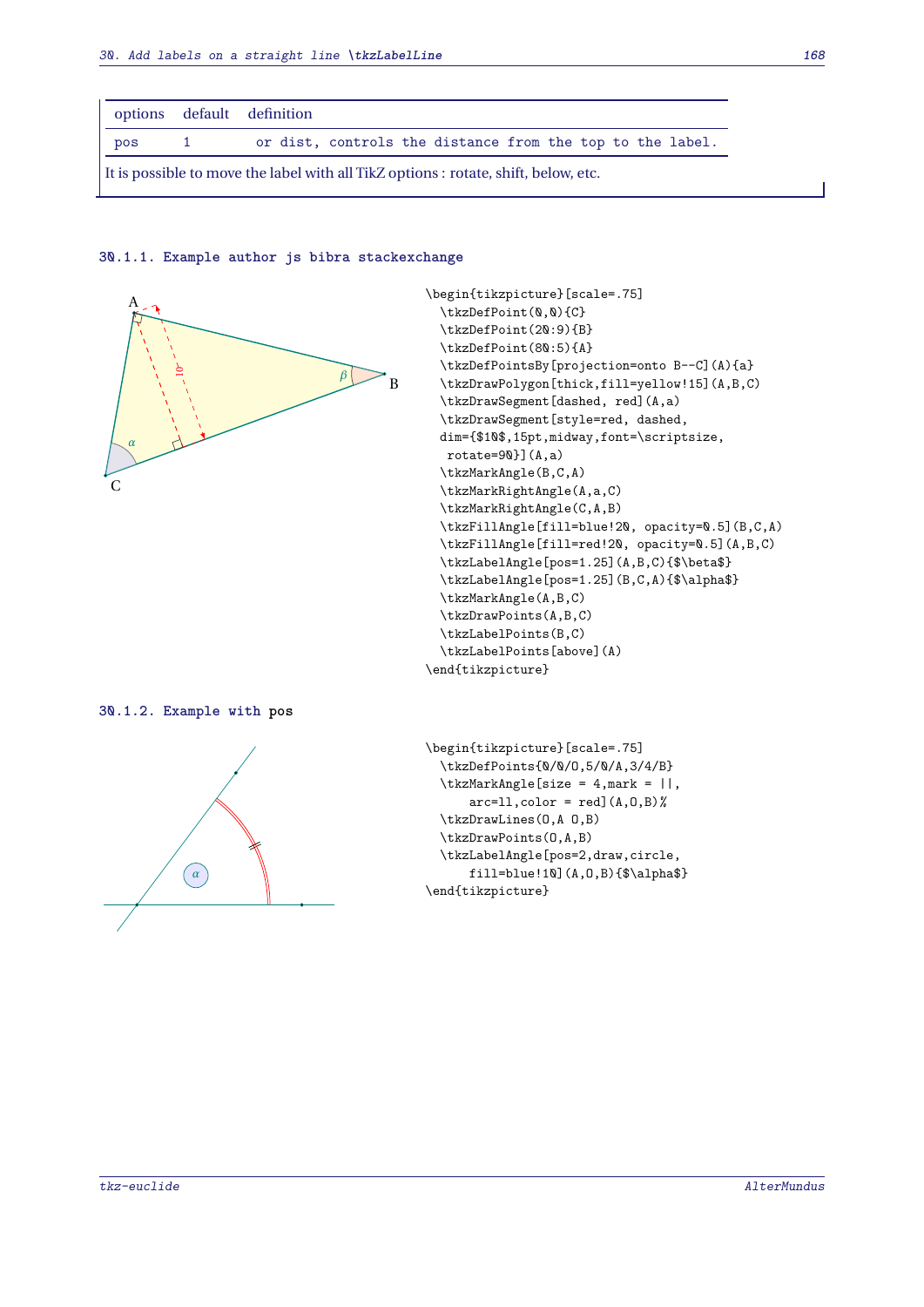

With common options, there is a macro for multiple angles.

It finally remains to be able to give a label to designate a circle and if several possibilities are offered, we will see here **\tkzLabelCircle**.

## **30.2. Giving a label to a circle**

| options default definition<br>radius circle characterized by two points defining a radius<br>radius |  |
|-----------------------------------------------------------------------------------------------------|--|
|                                                                                                     |  |
|                                                                                                     |  |
| radius circle characterized by a point and the measurement of a radius<br>R                         |  |

You don't need to put **radius** because that's the default option. We can use the styles from TikZ. The label is created and therefore "passed" between braces.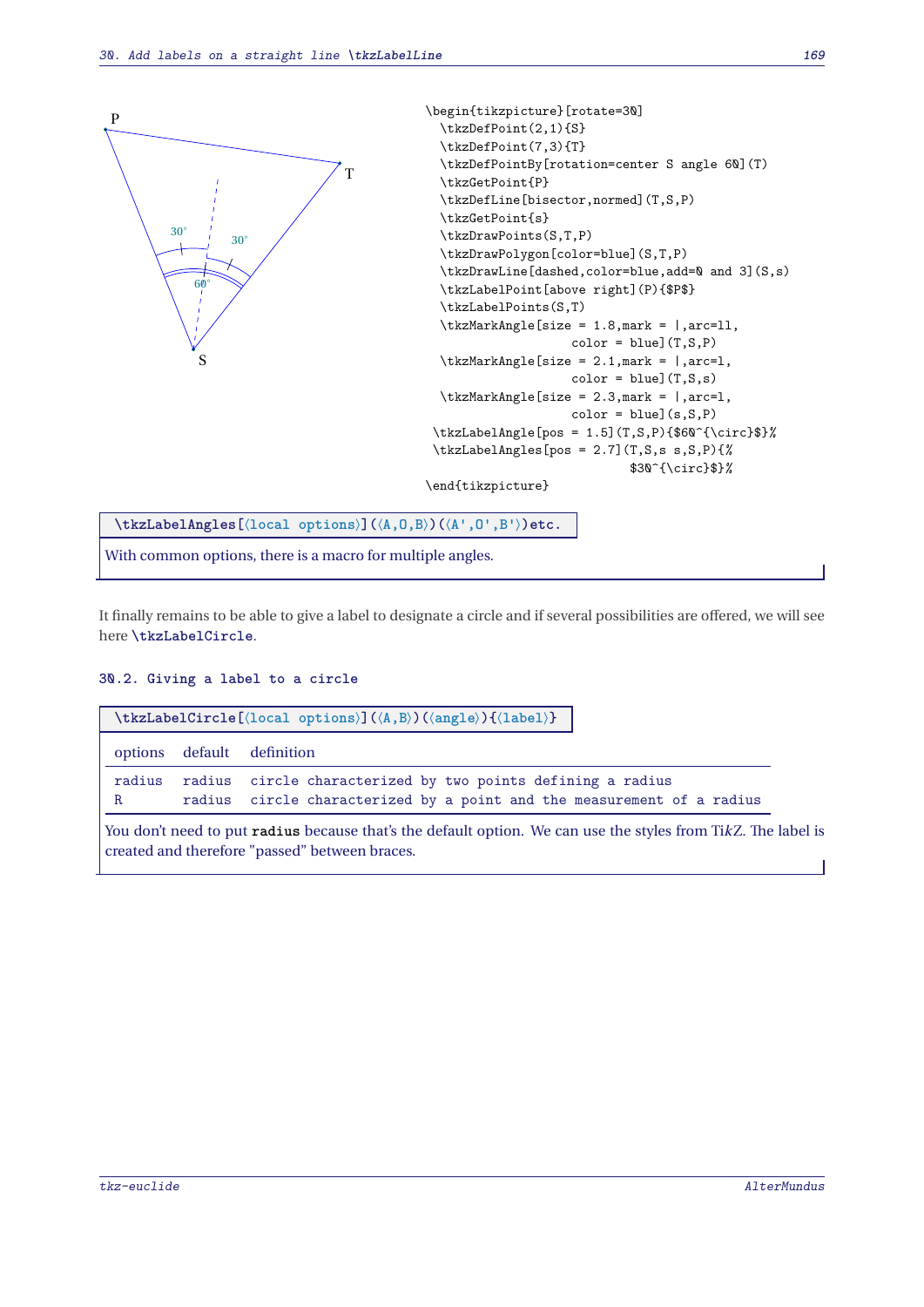## **30.2.1. Example**





## **31. Label for an arc**

|                                        | \tkzLabelArc[\{local options\](\pt1,pt2,pt3\){\label\} |                                                                                                     |
|----------------------------------------|--------------------------------------------------------|-----------------------------------------------------------------------------------------------------|
|                                        |                                                        | This macro allows you to place a label along an arc. The options are those of TikZ for example pos. |
| argument                               | example                                                | definition                                                                                          |
| label<br>$(pt1, pt2, pt3)$ $(0, A, B)$ | \tkzLabelSegment(A,B){5}                               | label text<br>label along the arc AB                                                                |
| default<br>options                     | definition                                             |                                                                                                     |
| .5<br>pos                              | label's position                                       |                                                                                                     |

#### **31.0.1. Label on arc**



```
\begin{tikzpicture}
\tkzDefPoint(0,0){0}
\pgfmathsetmacro\r{2}
\tkzDefPoint(30:\r){A}
\tkzDefPoint(85:\r){B}
\tkzDrawCircle(O,A)
\tkzDrawPoints(B,A,O)
\tkzLabelArc[right=2pt](0,A,B){$\widearc{AB}$}
\tkzLabelPoints(A,B,O)
\end{tikzpicture}
```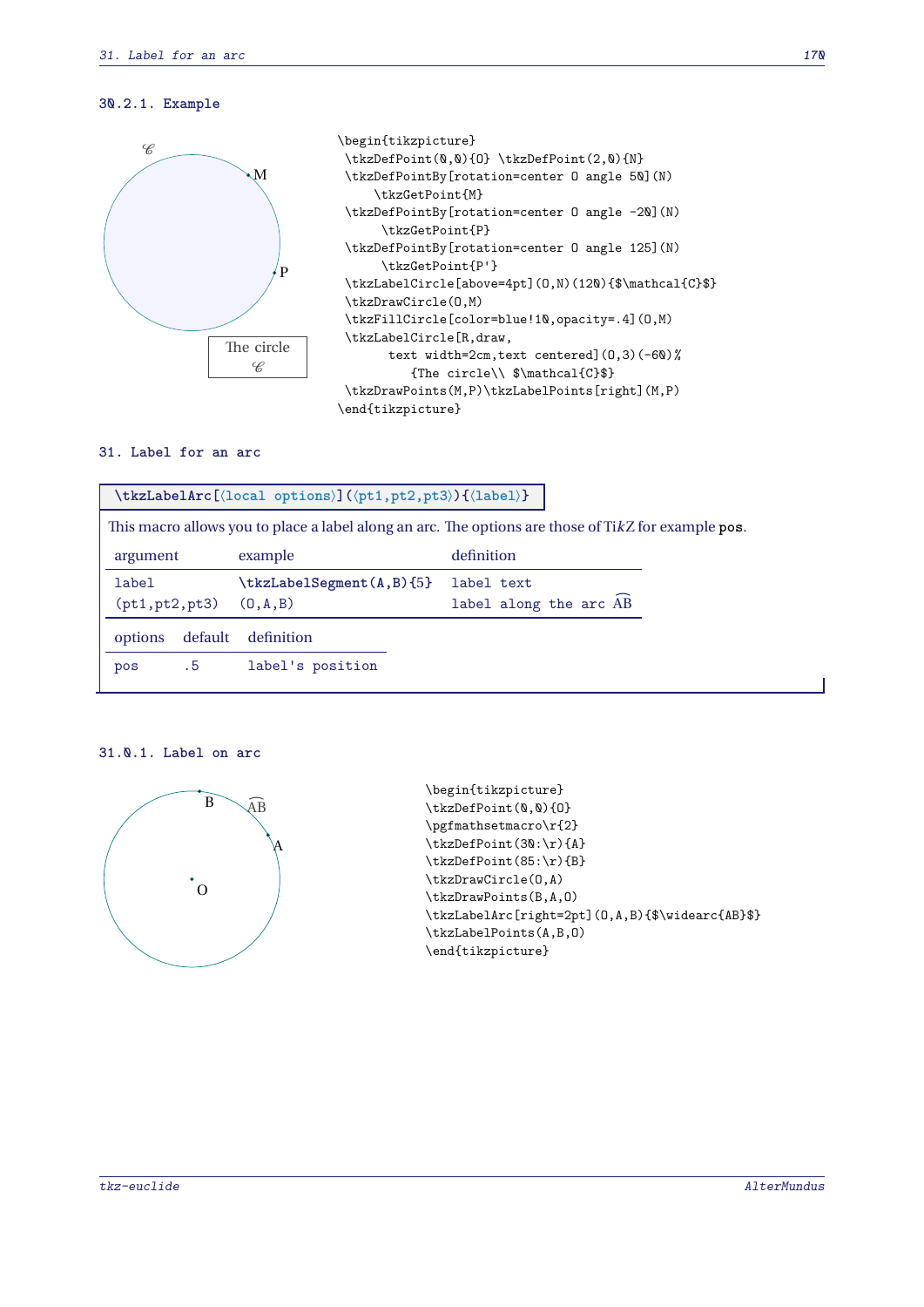# **Part VII.**

**Complements**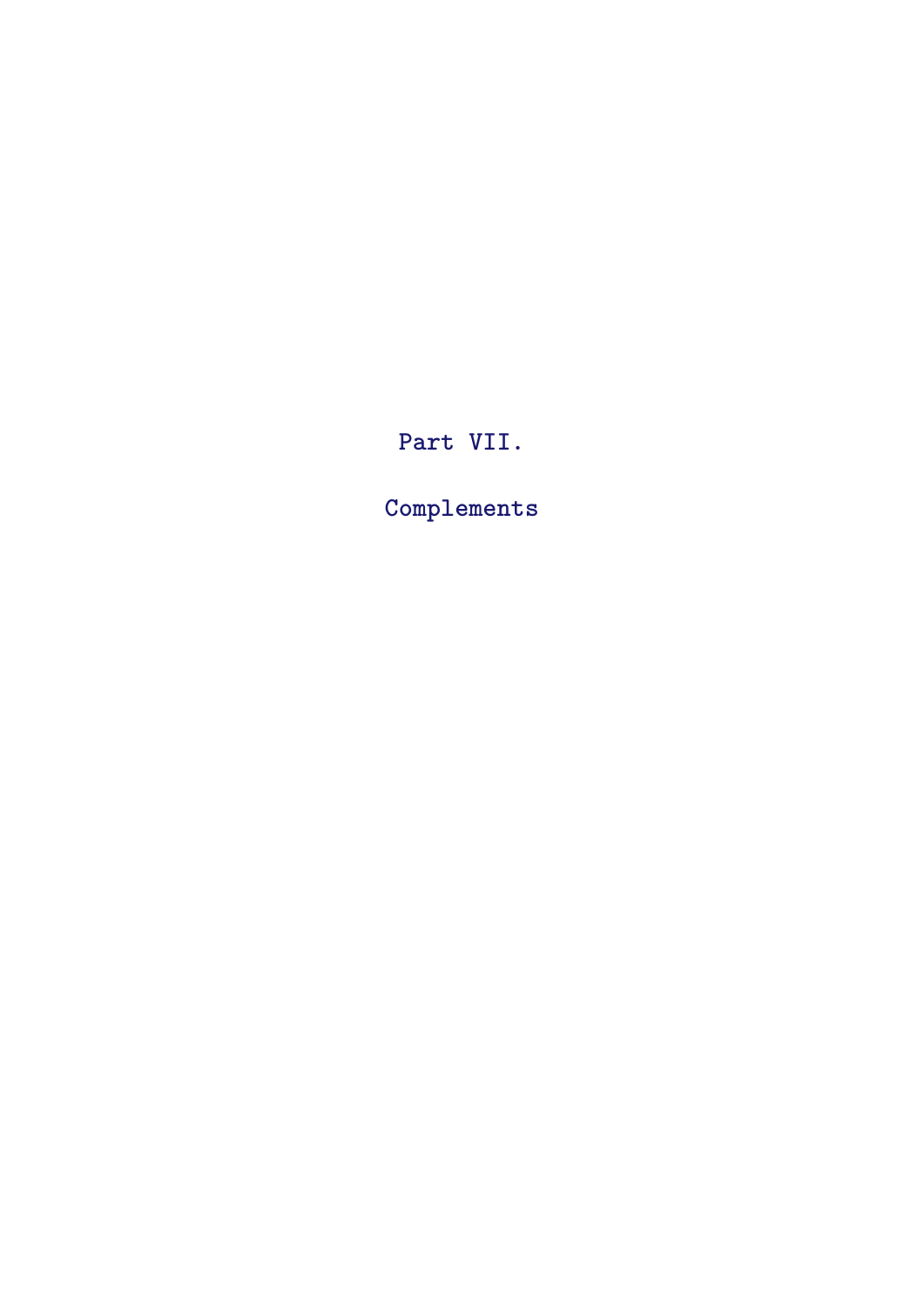#### **32. Using the compass**

## **32.1. Main macro \tkzCompass**

## **\tkzCompass[**⟨**local options**⟩**](**⟨**A,B**⟩**)**

This macro allows you to leave a compass trace, i.e. an arc at a designated point. The center must be indicated. Several specific options will modify the appearance of the arc as well as TikZ options such as style, color, line thickness etc.

You can define the length of the arc with the option length or the option delta.

|  | options default definition                                        |
|--|-------------------------------------------------------------------|
|  | delta $\theta$ (deg) Increases the angle of the arc symmetrically |
|  | length 1 (cm) Changes the length (in cm)                          |

## **32.1.1. Option length**





## **32.1.2. Option delta**





**32.2. Multiple constructions \tkzCompasss**

**\tkzCompasss[**⟨**local options**⟩**](**⟨**pt1,pt2 pt3,pt4,…**⟩**)**

 $\mathcal{F}$  Attention the arguments are lists of two points. This saves a few lines of code.

|          |          | options default definition                                   |
|----------|----------|--------------------------------------------------------------|
| delta    | $\sim$ 0 | Modifies the angle of the arc by increasing it symmetrically |
| length 1 |          | Changes the length                                           |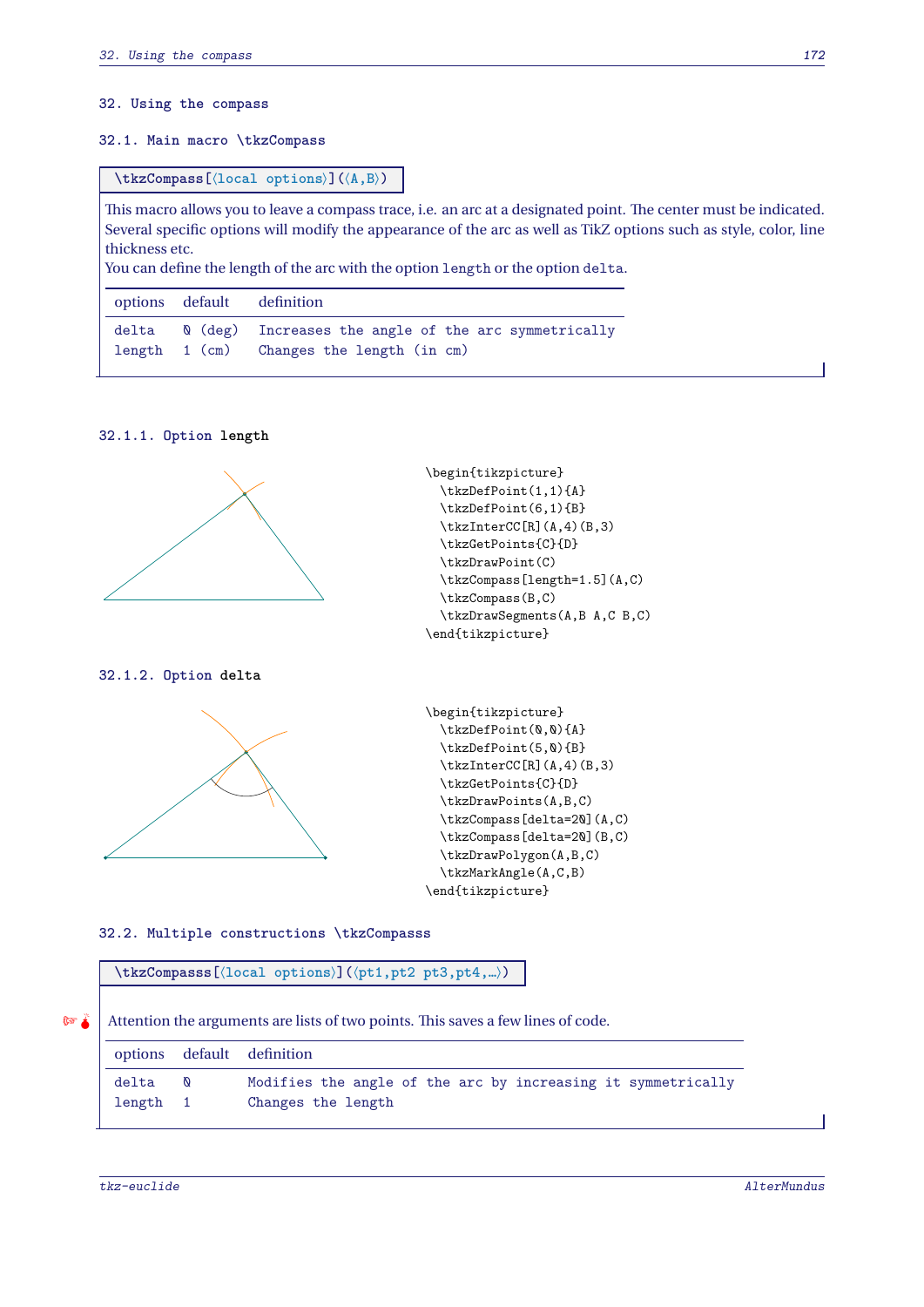

```
\begin{tikzpicture}[scale=.75]
\tkzDefPoint(2,2){A} \tkzDefPoint(5,-2){B}
\tkzDefPoint(3,4){C} \tkzDrawPoints(A,B)
\tkzDrawPoint[shape=cross out](C)
\tkzCompasss[new](A,B A,C B,C C,B)
\tkzShowLine[mediator,new,dashed,length = 2](A,B)
 \tkzShowLine[parallel = through C,
                     color=purple,length=2](A,B)
\tkzDefLine[mediator](A,B)
 \tkzGetPoints{i}{j}
\tkzDefLine[parallel=through C](A,B)
   \tkzGetPoint{D}
\tkzDrawLines[add=.6 and .6](C,D A,C B,D)
\tkzDrawLines(i,j) \tkzDrawPoints(A,B,C,i,j,D)
\tkzLabelPoints(A,B,C,i,j,D)
\end{tikzpicture}
```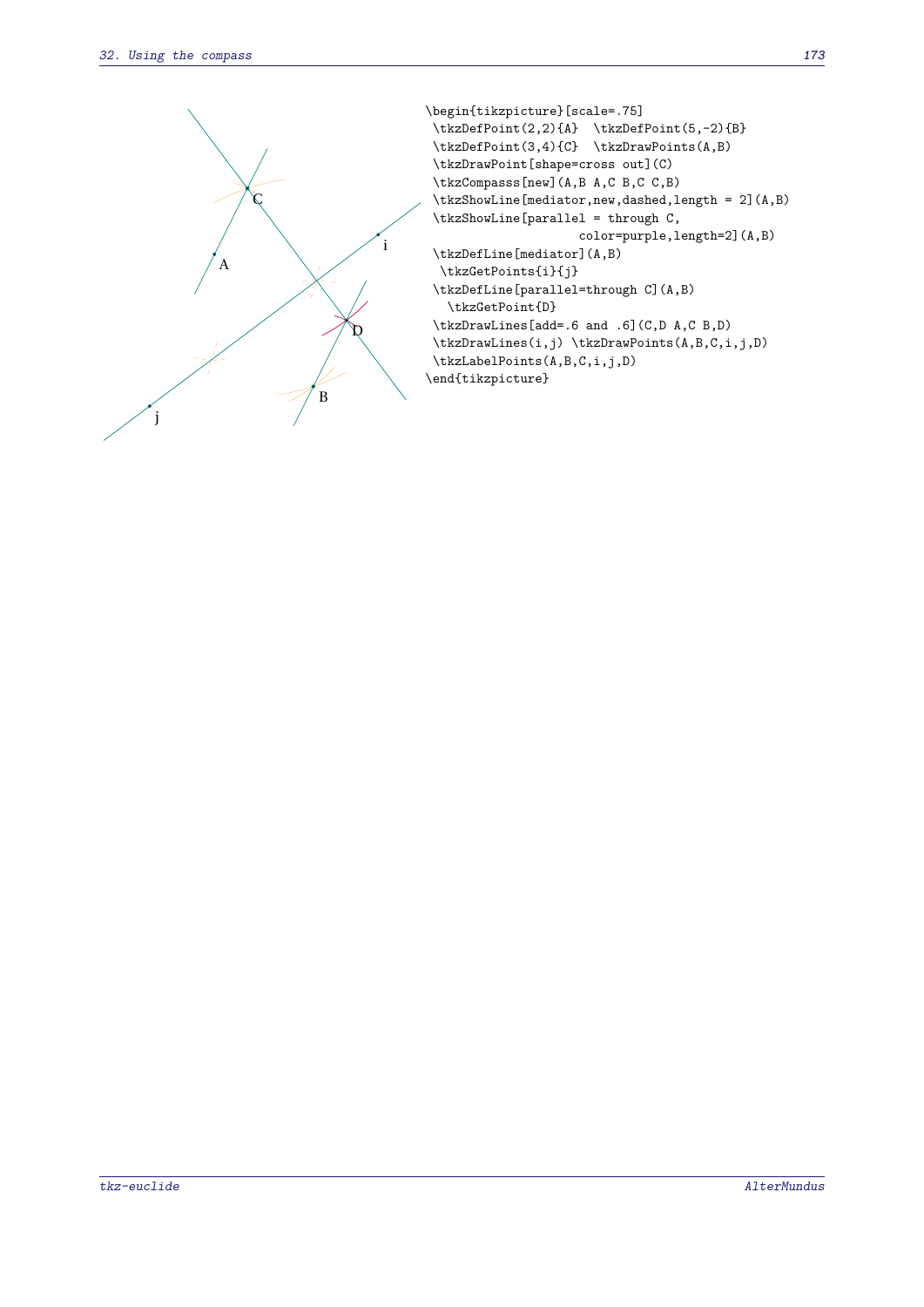## **33. The Show**

**33.1. Show the constructions of some lines \tkzShowLine**

**\tkzShowLine[**⟨**local options**⟩**](**⟨**pt1,pt2**⟩**) or (**⟨**pt1,pt2,pt3**⟩**)**

These constructions concern mediatrices, perpendicular or parallel lines passing through a given point and bisectors. The arguments are therefore lists of two or three points. Several options allow the adjustment of the constructions. The idea of this macro comes from **Yves Combe**.

| options                                                         | default                          | definition                                                                            |  |
|-----------------------------------------------------------------|----------------------------------|---------------------------------------------------------------------------------------|--|
| mediator<br>perpendicular<br>orthogonal                         | mediator<br>mediator<br>mediator | displays the constructions of a mediator<br>constructions for a perpendicular<br>idem |  |
| bisector<br>Κ                                                   | mediator<br>1                    | constructions for a bisector<br>circle within a triangle                              |  |
| length                                                          | 1                                | in cm, length of a arc                                                                |  |
| ratio                                                           | .5                               | arc length ratio                                                                      |  |
| gap                                                             | 2                                | placing the point of construction                                                     |  |
| size                                                            |                                  | radius of an arc (see bisector)                                                       |  |
| You have to add, of course, all the styles of TikZ for tracings |                                  |                                                                                       |  |

## **33.1.1. Example of \tkzShowLine and parallel**



## **33.1.2. Example of \tkzShowLine and perpendicular**



```
\begin{tikzpicture}
\tkzDefPoints{0/0/A, 3/2/B, 2/2/C}
\tkzDefLine[perpendicular=through C,K=-.5](A,B) \tkzGetPoint{c}
\tkzShowLine[perpendicular=through C,K=-.5,gap=3](A,B)
\tkzDefPointBy[projection=onto A--B](c)\tkzGetPoint{h}
\tkzMarkRightAngle[fill=lightgray](A,h,C)
\tkzDrawLines[add=.5 and .5](A,B C,c)
\tkzDrawPoints(A,B,C,h,c)
\end{tikzpicture}
```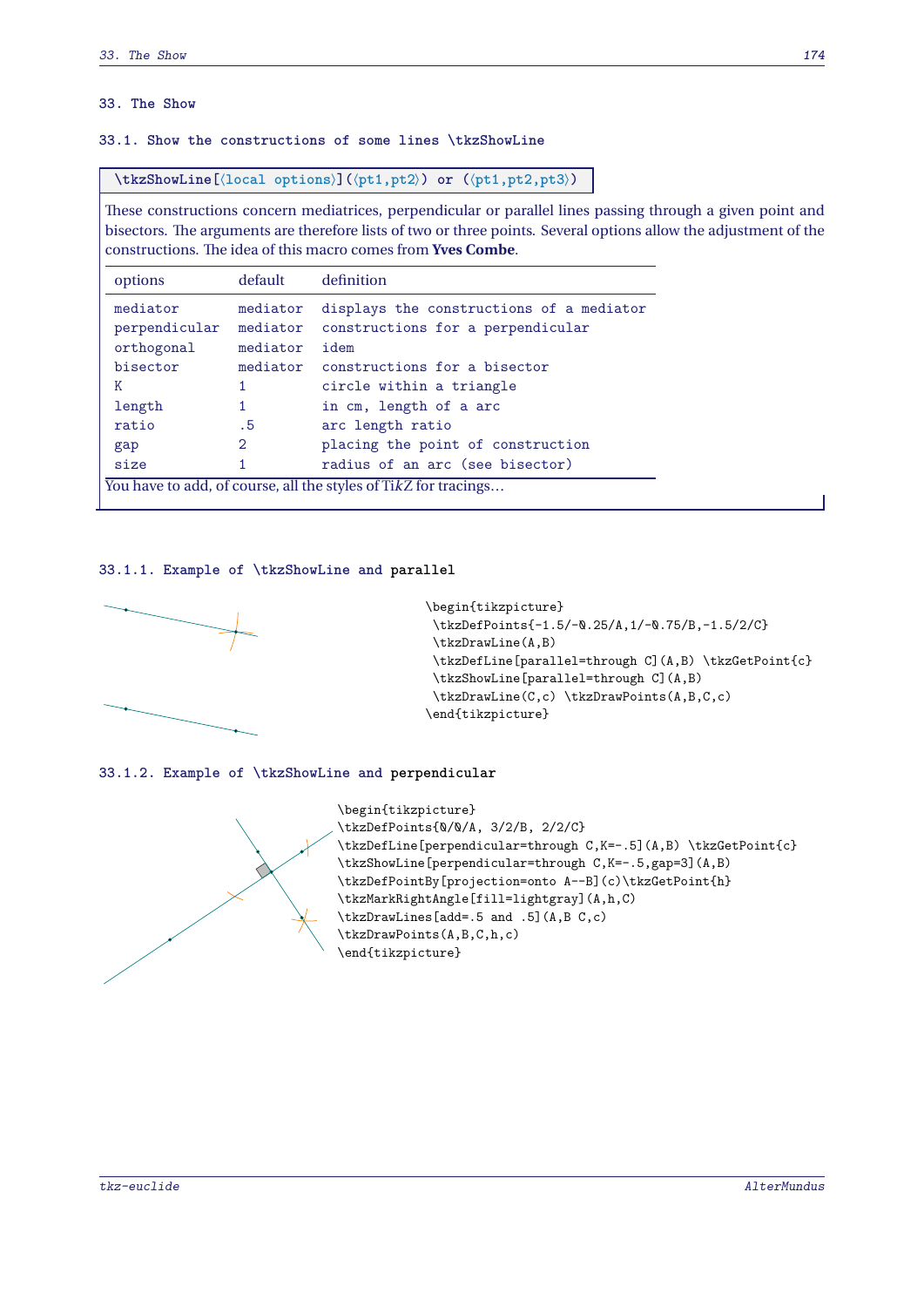#### **33.1.3. Example of \tkzShowLine and bisector**



```
\begin{tikzpicture}[scale=1.25]
\tkzDefPoints{0/0/A, 4/2/B, 1/4/C}
\tkzDrawPolygon(A,B,C)
\tkzSetUpCompass[color=brown,line width=.1 pt]
\tkzDefLine[bisector](B,A,C) \tkzGetPoint{a}
\tkzDefLine[bisector](C,B,A) \tkzGetPoint{b}
\tkzInterLL(A,a)(B,b) \tkzGetPoint{I}
\tkzDefPointBy[projection = onto A--B](I)
   \tkzGetPoint{H}
\tkzShowLine[bisector,size=2,gap=3,blue](B,A,C)
\tkzShowLine[bisector,size=2,gap=3,blue](C,B,A)
\tkzDrawCircle[radius,color=blue,%
line width=.2pt](I,H)
\tkzDrawSegments[color=red!50](I,tkzPointResult)
\tkzDrawLines[add=0 and -0.3,color=red!50](A,a B,b)
\end{tikzpicture}
```
## **33.1.4. Example of \tkzShowLine and mediator**



\begin{tikzpicture} \tkzDefPoint(2,2){A} \tkzDefPoint(5,4){B} \tkzDrawPoints(A,B) \tkzShowLine[mediator,color=orange,length=1](A,B) \tkzGetPoints{i}{j} \tkzDrawLines[add=-0.1 and -0.1](i,j) \tkzDrawLines(A,B) \tkzLabelPoints[below =3pt](A,B) \end{tikzpicture}

#### **33.2. Constructions of certain transformations \tkzShowTransformation**

**\tkzShowTransformation[**⟨**local options**⟩**](**⟨**pt1,pt2**⟩**) or (**⟨**pt1,pt2,pt3**⟩**)**

These constructions concern orthogonal symmetries, central symmetries, orthogonal projections and translations. Several options allow the adjustment of the constructions. The idea of this macro comes from **Yves Combe**.

| options                                                                                                         | default                                              | definition                                                                                                                                   |
|-----------------------------------------------------------------------------------------------------------------|------------------------------------------------------|----------------------------------------------------------------------------------------------------------------------------------------------|
| reflection= over pt1--pt2<br>symmetry=center pt<br>projection=onto pt1--pt2<br>translation=from pt1 to pt2<br>Κ | reflection<br>reflection<br>reflection<br>reflection | constructions of orthogonal symmetry<br>constructions of central symmetry<br>constructions of a projection<br>constructions of a translation |
| length                                                                                                          |                                                      | circle within a triangle<br>arc length                                                                                                       |
| ratio                                                                                                           | . 5                                                  | arc length ratio                                                                                                                             |
| gap                                                                                                             | $\overline{2}$                                       | placing the point of construction                                                                                                            |
| size                                                                                                            |                                                      | radius of an arc (see bisector)                                                                                                              |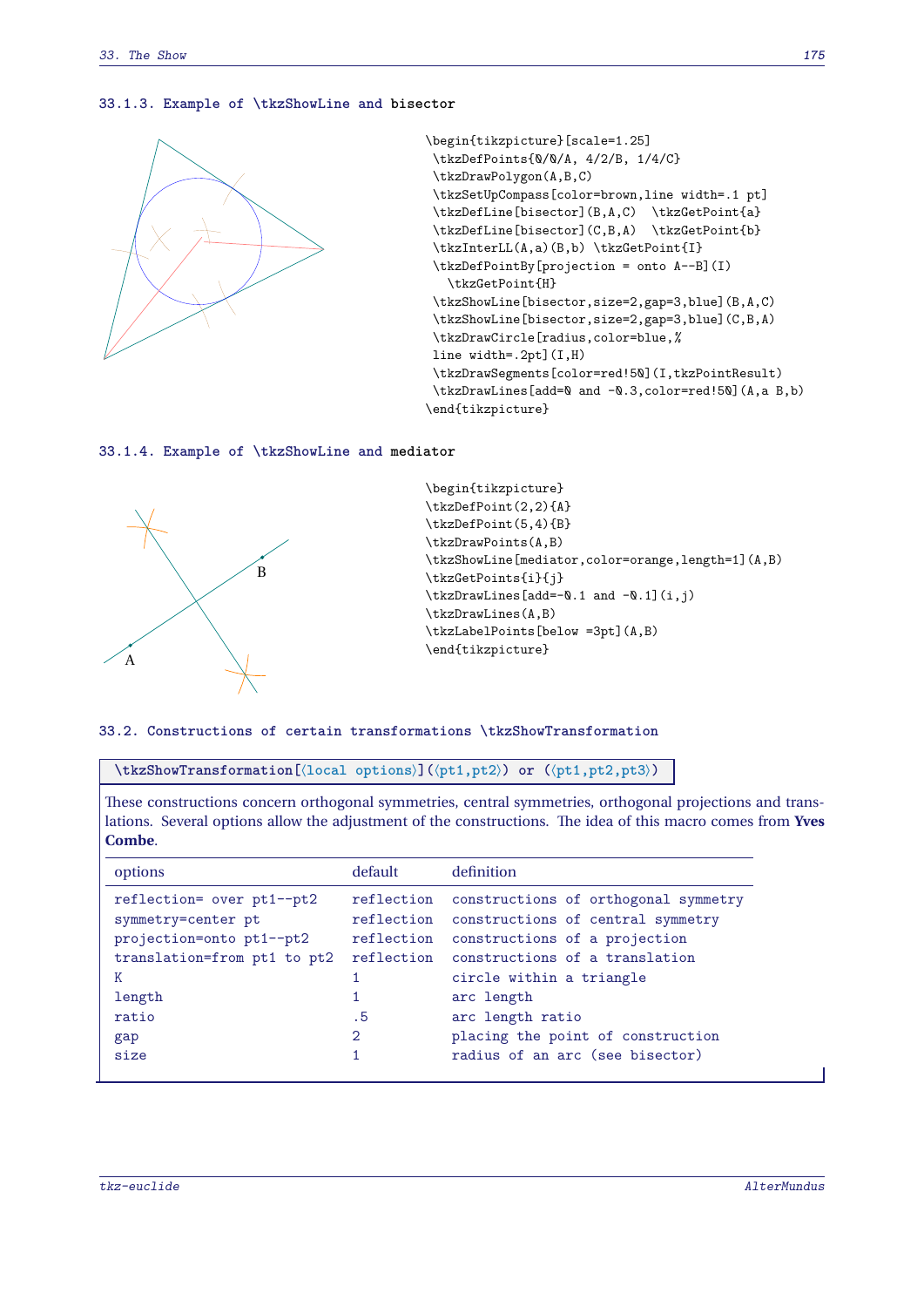#### **33.2.1. Example of the use of \tkzShowTransformation**



```
\begin{tikzpicture}[scale=.6]
  \tkzDefPoint(0,0){O} \tkzDefPoint(2,-2){A}
  \tkzDefPoint(70:4){B} \tkzDrawPoints(A,O,B)
  \tkzLabelPoints(A,O,B)
  \tkzDrawLine[add= 2 and 2](O,A)
  \tkzDefPointBy[translation=from O to A](B)
  \tkzGetPoint{C}
  \tkzDrawPoint[color=orange](C) \tkzLabelPoints(C)
  \tkzShowTransformation[translation=from O to A,%
            length=2](B)
  \tkzDrawSegments[->,color=orange](O,A B,C)
  \tkzDefPointBy[reflection=over O--A](B) \tkzGetPoint{E}
  \tkzDrawSegment[blue](B,E)
  \tkzDrawPoint[color=blue](E)\tkzLabelPoints(E)
  \tkzShowTransformation[reflection=over O--A,size=2](B)
  \tkzDefPointBy[symmetry=center O](B) \tkzGetPoint{F}
  \tkzDrawSegment[color=green](B,F)
  \tkzDrawPoint[color=green](F)\tkzLabelPoints(F)
  \tkzShowTransformation[symmetry=center O,%
                      length=2](B)
  \tkzDefPointBy[projection=onto O--A](C)
  \tkzGetPoint{H}
  \tkzDrawSegments[color=magenta](C,H)
  \tkzDrawPoint[color=magenta](H)\tkzLabelPoints(H)
  \tkzShowTransformation[projection=onto O--A,%
                         color=red,size=3,gap=-2](C)
```
\end{tikzpicture}

#### **33.2.2. Another example of the use of \tkzShowTransformation**

You'll find this figure again, but without the construction features.



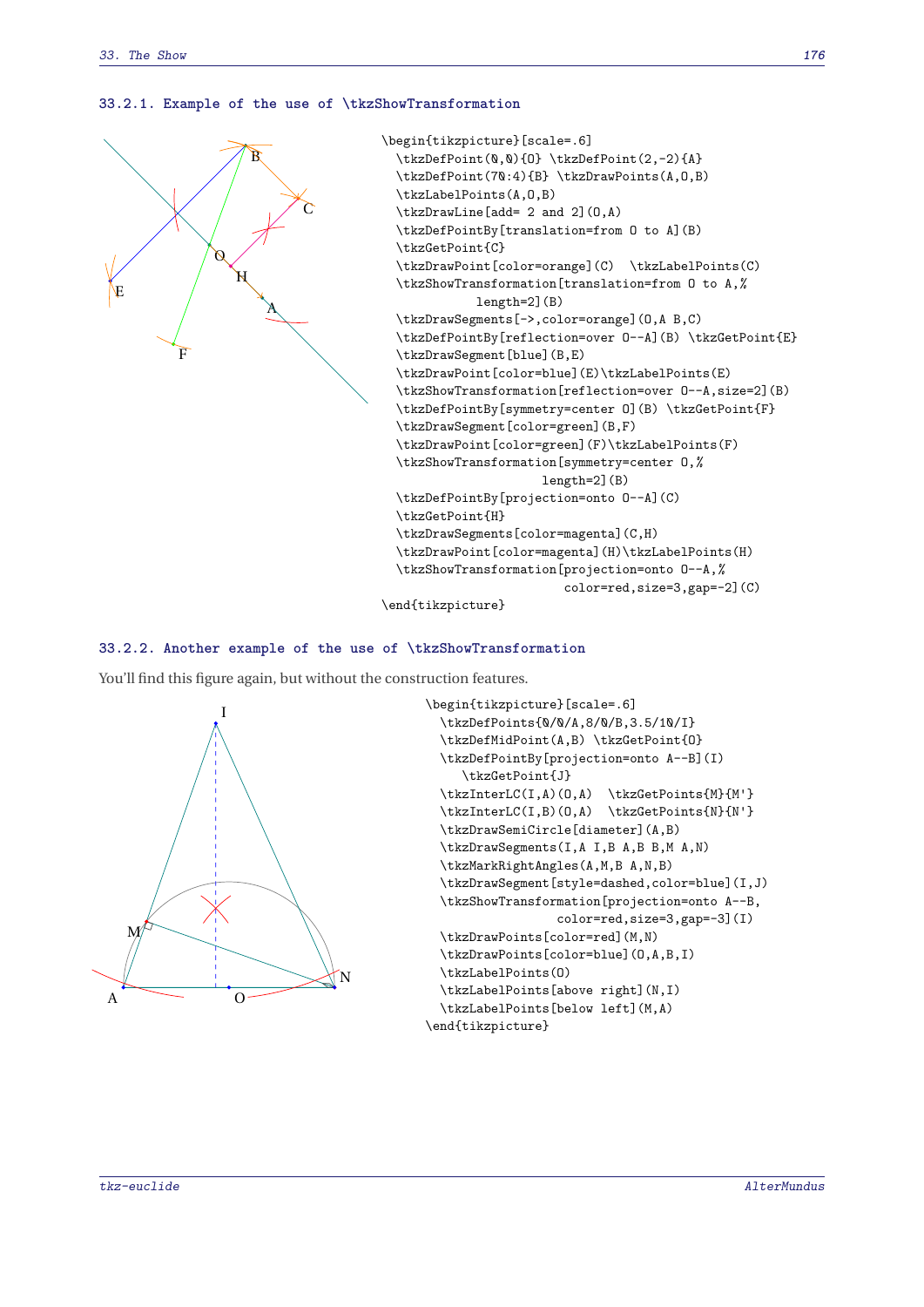## **34. Protractor**

Based on an idea by Yves Combe, the following macro allows you to draw a protractor. The operating principle is even simpler. Just name a half-line (a ray). The protractor will be placed on the origin <sup>O</sup>, the direction of the half-line is given by A. The angle is measured in the direct direction of the trigonometric circle.

| $\texttt{\texttt{local options}}(\langle 0, A \rangle)$ |                   |                                                                                                     |  |
|---------------------------------------------------------|-------------------|-----------------------------------------------------------------------------------------------------|--|
|                                                         |                   | options default definition                                                                          |  |
| lw<br>scale<br>return                                   | $\sim$ 1<br>false | Q.4 pt line thickness<br>ratio: adjusts the size of the protractor<br>trigonometric circle indirect |  |

## **34.1. The circular protractor**

Measuring in the forward direction



```
\begin{tikzpicture}[scale=.5]
\tkzDefPoint(2,0){A}\tkzDefPoint(0,0){0}
\tkzDefShiftPoint[A](31:5){B}
\tkzDefShiftPoint[A](158:5){C}
\tkzDrawPoints(A,B,C)
\tkzDrawSegments[color = red,
   line width = 1pt] (A, B, A, C)\tkzProtractor[scale = 1](A,B)
\end{tikzpicture}
```
## **34.2. The circular protractor, transparent and returned**



```
\begin{tikzpicture}[scale=.5]
 \tkzDefPoint(2,3){A}
 \tkzDefShiftPoint[A](31:5){B}
  \tkzDefShiftPoint[A](158:5){C}
 \tkzDrawSegments[color=red,line width=1pt](A,B A,C)
 \tkzProtractor[return](A,C)
\end{tikzpicture}
```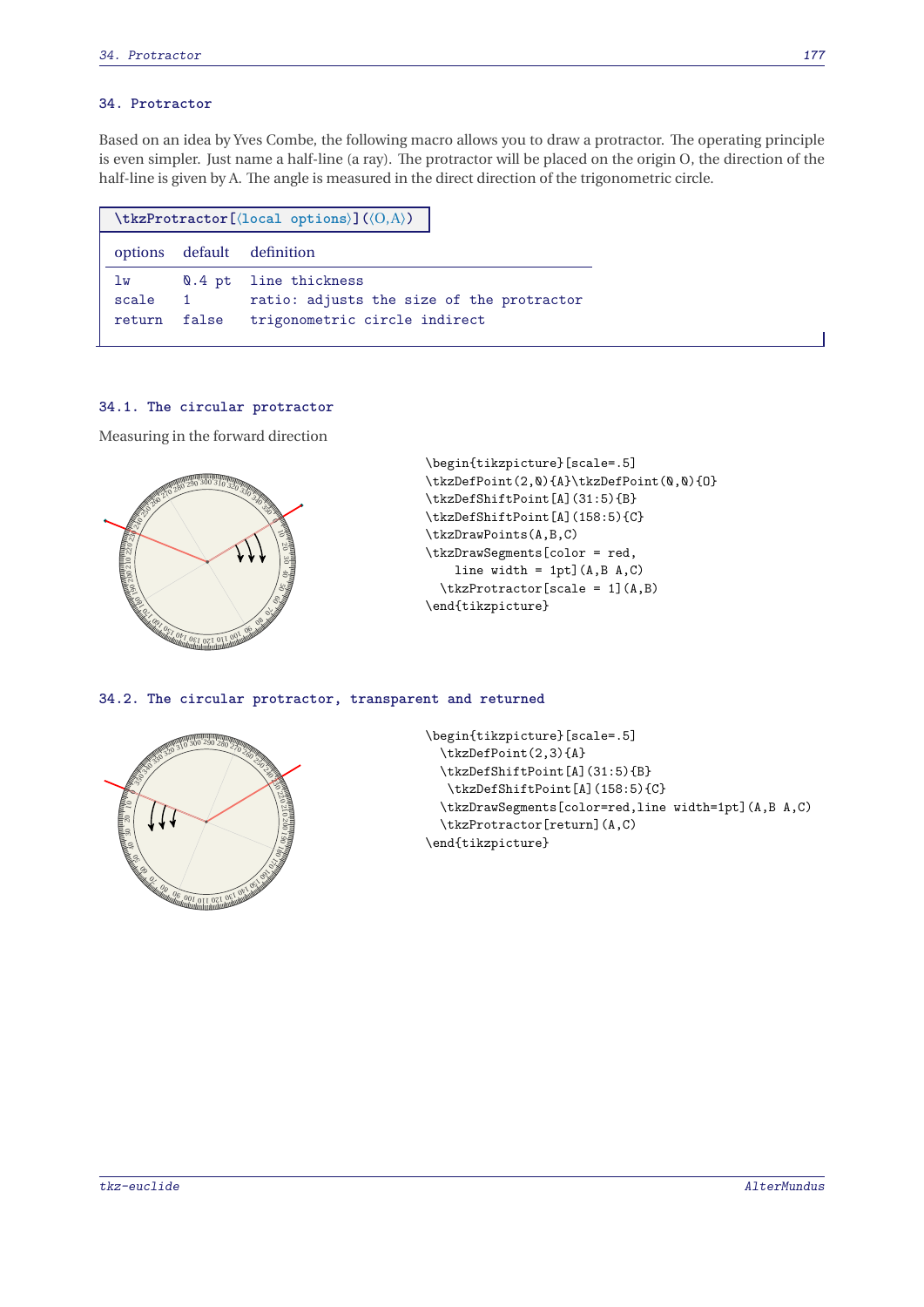#### **35. Miscellaneous tools**

#### **35.1. Duplicate a segment**

This involves constructing a segment on a given half-line of the same length as a given segment.

#### **\tkzDuplicateSegment(**⟨**pt1,pt2**⟩**)(**⟨**pt3,pt4**⟩**){**⟨**pt5**⟩**}**

This involves creating a segment on a given half-line of the same length as a given segment . It is in fact the definition of a point. **\tkzDuplicateSegment** is the new name of **\tkzDuplicateLen**.

| arguments | example                                                                                 | explanation |
|-----------|-----------------------------------------------------------------------------------------|-------------|
|           | $(pt1, pt2) (pt3, pt4) {pt5} \tkkzDuplicateSegment(A, B) (E, F) {C} AC=EF and C ∈ [AB)$ |             |

The macro **\tkzDuplicateLength** is identical to this one.





#### **35.1.1. Proportion of gold with \tkzDuplicateSegment**



```
\begin{tikzpicture}[rotate=-90,scale=.4]
\tkzDefPoints{0/0/A,10/0/B}
\tkzDefMidPoint(A,B)
\tkzGetPoint{I}
\tkzDefPointWith[orthogonal,K=-.75](B,A)
\tkzGetPoint{C}
\tkzInterLC(B,C)(B,I) \tkzGetSecondPoint{D}
\tkzDuplicateSegment(B,D)(D,A) \tkzGetPoint{E}
\tkzInterLC(A,B)(A,E) \tkzGetPoints{N}{M}
\tkzDrawArc[orange,delta=10](D,E)(B)
\tkzDrawArc[orange,delta=10](A,M)(E)
\tkzDrawLines(A,B B,C A,D)
\tkzDrawArc[orange,delta=10](B,D)(I)
\tkzDrawPoints(A,B,D,C,M,I)
\tkzLabelPoints(A,B,D,C,M,I)
\end{tikzpicture}
```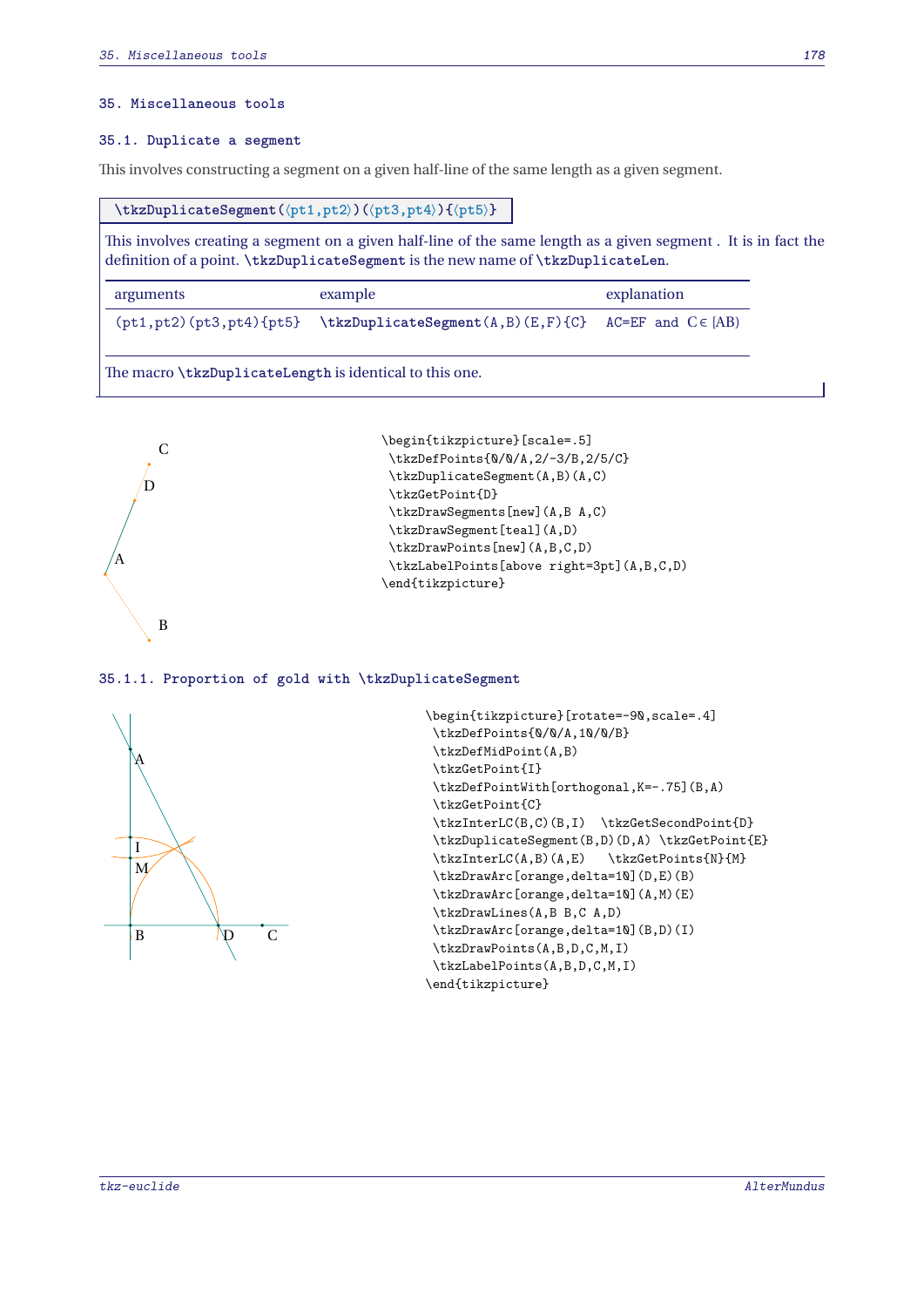## **35.1.2. Golden triangle or sublime triangle**



## **35.2. Segment length \tkzCalcLength**

There's an option in TikZ named **veclen**. This option is used to calculate AB if A and B are two points. The only problem for me is that the version of TikZ is not accurate enough in some cases. My version uses the xfp package and is slower, but more accurate.

| \tkzCalcLength[\{local options\](\pt1,pt2\) |         |         |         |  |  |                                                                                      |  |  |
|---------------------------------------------|---------|---------|---------|--|--|--------------------------------------------------------------------------------------|--|--|
| defines the macro \dAB.                     |         |         |         |  |  | You can store the result with the macro \tkzGetLength for example \tkzGetLength{dAB} |  |  |
| arguments                                   |         |         | example |  |  | explanation                                                                          |  |  |
|                                             |         |         |         |  |  | $(pt1, pt2)$ (name of macro) \tkzCalcLength [pt] $(A, B)$ \dAB gives AB in pt        |  |  |
| Only one option                             |         |         |         |  |  |                                                                                      |  |  |
| options                                     | default | example |         |  |  |                                                                                      |  |  |
| $\mathsf{cm}$                               | true    |         |         |  |  | \tkzCalcLength(A,B) After \tkzGetLength{dAB} \dAB gives AB in cm                     |  |  |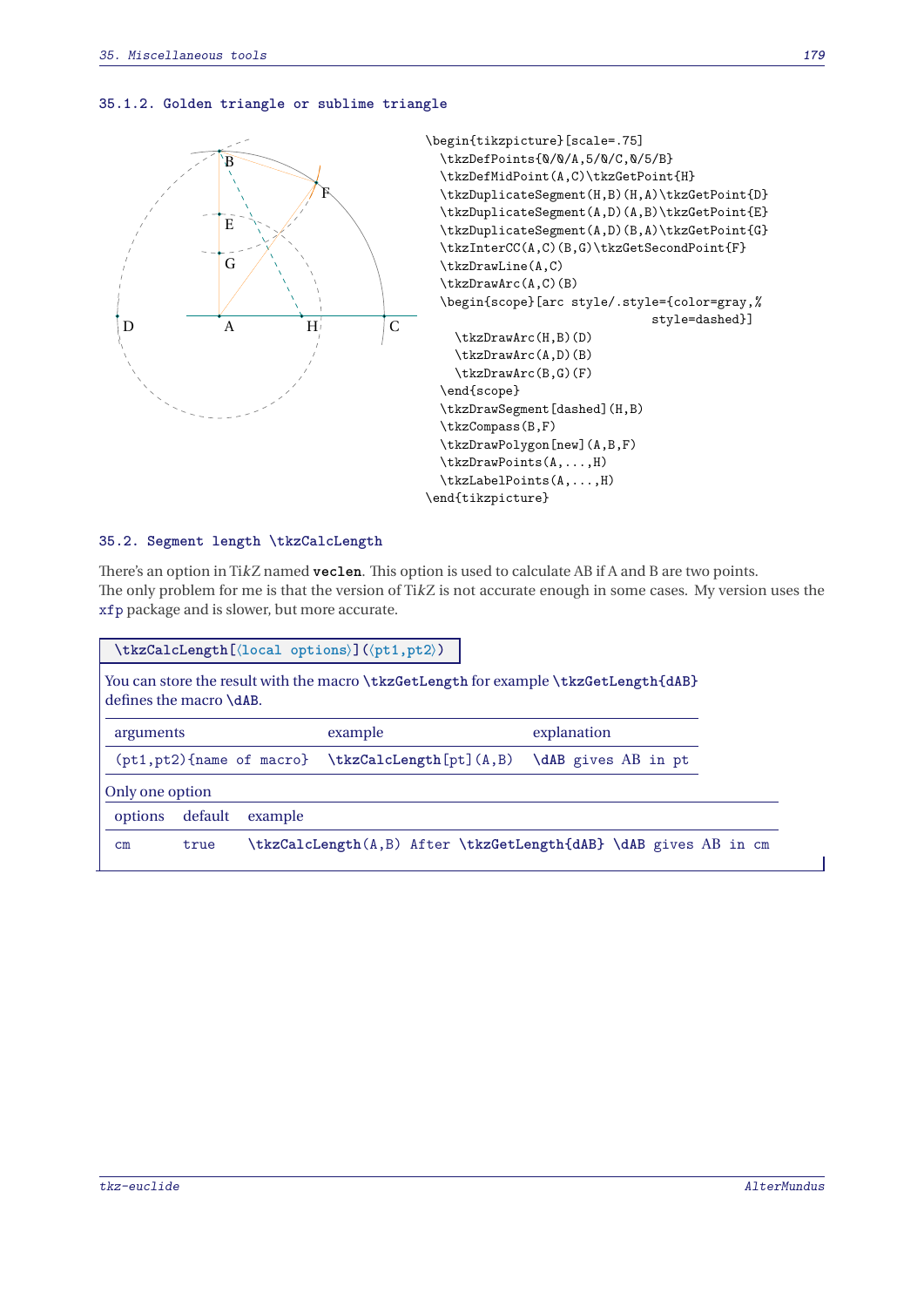#### **35.2.1. Compass square construction**



## **35.2.2. Example**

The macro **\tkzDefCircle[radius](A,B)** defines the radius that we retrieve with **\tkzGetLength**, this result is in **cm**.



```
\begin{tikzpicture}[scale=.5]
\tkzDefPoint(0,0){A}
\tkzDefPoint(3,-4){B}
\tkzDefCircle[through](A,B)
\tkzGetLength{rABcm}
\tkzDrawCircle(A,B)
\tkzDrawPoints(A,B)
\tkzLabelPoints(A,B)
\tkzDrawSegment[dashed](A,B)
\tkzLabelSegment(A,B){$\pgfmathprintnumber{\rABcm}$}
\end{tikzpicture}
```
## **35.3. Transformation from pt to cm or cm to pt**

Not sure if this is necessary and it is only a division by 28.45274 and a multiplication by the same number. The macros are:

| $\texttt{\textcirc}(\texttt{\textcirc})$ (name of macro)} |         |                                                                                 |
|-----------------------------------------------------------|---------|---------------------------------------------------------------------------------|
| The result is stored in a macro.                          |         |                                                                                 |
| arguments                                                 | example | explanation                                                                     |
|                                                           |         | (number) {name of macro} \tkzpttocm(120) {len} \len gives a number of tkznamecm |
| You'll have to use <b>\len</b> along with cm.             |         |                                                                                 |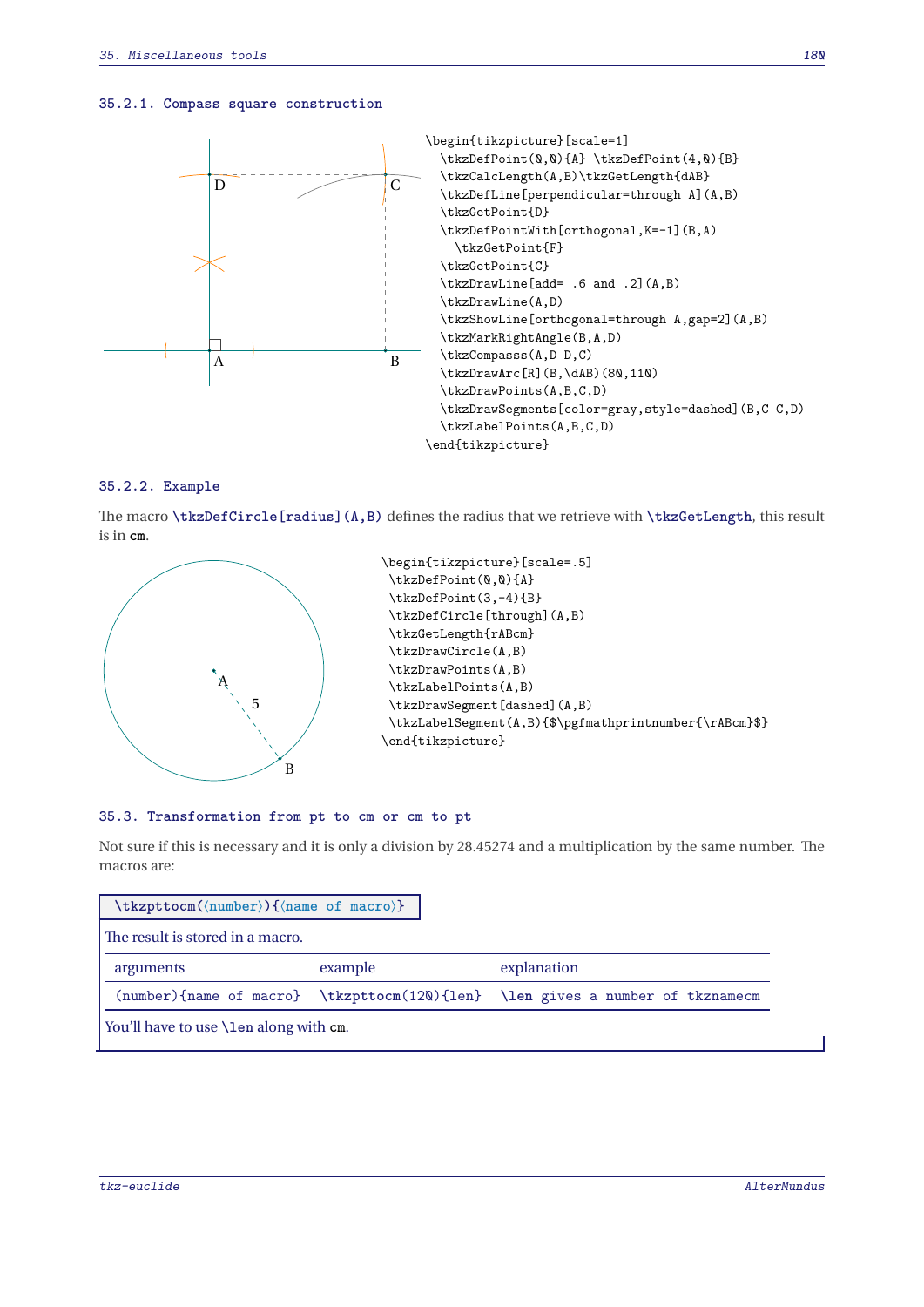## **35.4. Change of unit**

| $\texttt{\langle number\rangle}(\texttt{name of macro})$      |         |             |  |
|---------------------------------------------------------------|---------|-------------|--|
| l The result is stored in a macro.                            |         |             |  |
| arguments                                                     | example | explanation |  |
| (number){name of macro} \tkzcmtopt(5){len} \len length in pts |         |             |  |
| The result can be used with <b>\lenpt</b>                     |         |             |  |

## **35.5. Get point coordinates**

| $\texttt{\texttt{Cord}}(\langle A \rangle)$ { $\langle \texttt{name} \texttt{ of } \texttt{macro} \rangle$ } |         |                                                                                                                             |
|--------------------------------------------------------------------------------------------------------------|---------|-----------------------------------------------------------------------------------------------------------------------------|
| arguments                                                                                                    | example | explanation                                                                                                                 |
|                                                                                                              |         | $(point)$ fname of macro} \tkzGetPointCoord(A){A} \Ax and \Ay give coordinates for A                                        |
| dinates of the chosen point with the cm as unit.                                                             |         | Stores in two macros the coordinates of a point. If the name of the macro is <b>p</b> , then $\px$ and $\py$ give the coor- |

## **35.5.1. Coordinate transfer with \tkzGetPointCoord**



```
\tkzInit[xmax=5,ymax=3]
\tkzGrid[sub,orange]
\tkzDrawX \tkzDrawY
\tkzDefPoint(1,0){A}
\tkzDefPoint(4,2){B}
\tkzGetPointCoord(A){a}
\tkzGetPointCoord(B){b}
\tkzDefPoint(\ax,\ay){C}
\tkzDefPoint(\bx,\by){D}
\tkzDrawPoints[color=red](C,D)
\end{tikzpicture}
```
## **35.5.2. Sum of vectors with \tkzGetPointCoord**



```
\begin{tikzpicture}[>=latex]
  \tkzDefPoint(1,4){a}
  \tkzDefPoint(3,2){b}
  \tkzDefPoint(1,1){c}
  \tkzDrawSegment[->,red](a,b)
  \tkzGetPointCoord(c){c}
  \draw[color=blue,->](a) -- ([shift=(b)]\cx, \cy) ;
  \label{cor:conv} $$\draw[color=purple,->](b) -- ([shift=(b)]\c x,\c y) ;\tkzDrawSegment[->,blue](a,c)
  \tkzDrawSegment[->,purple](b,c)
\end{tikzpicture}
```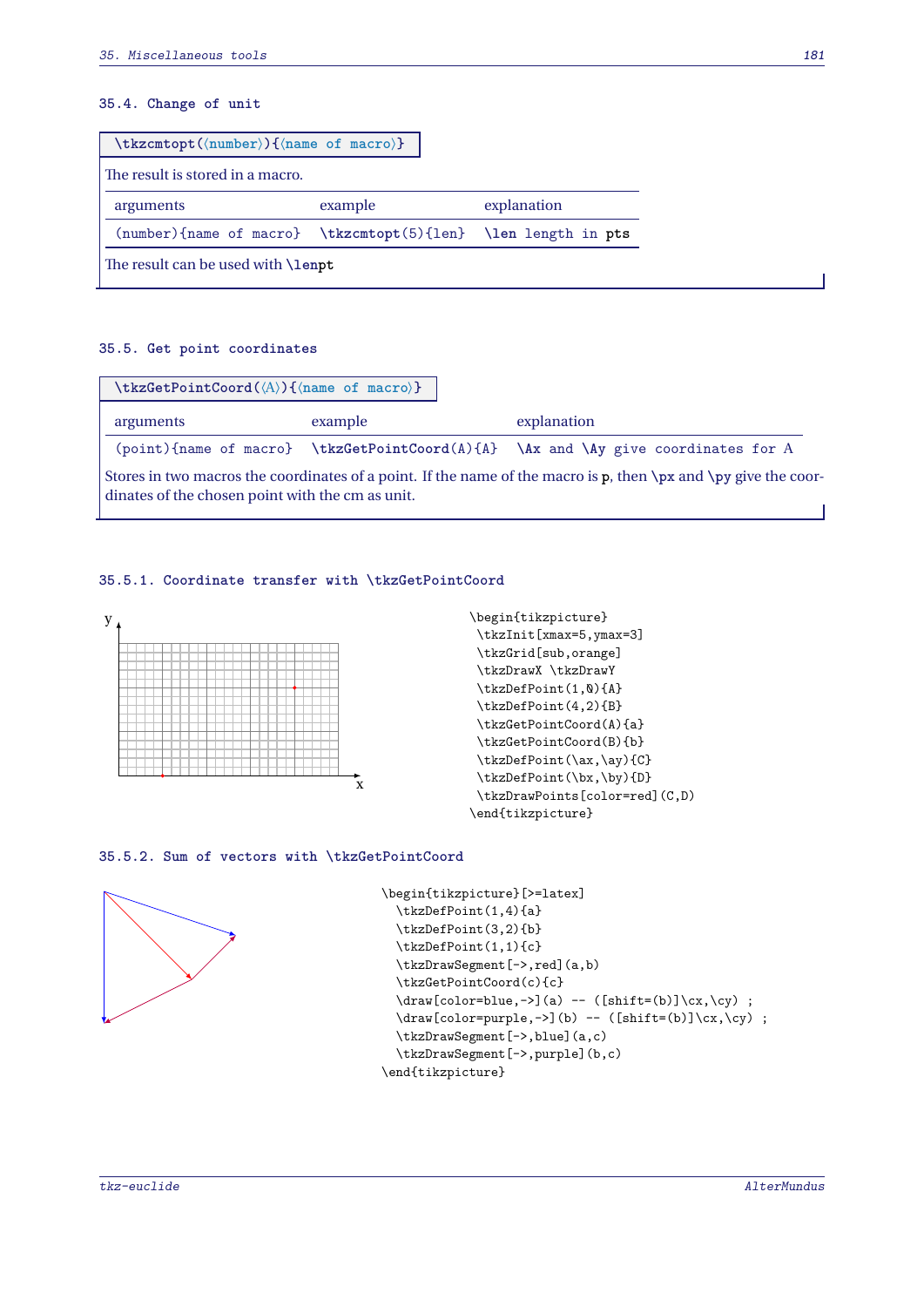# **35.6. Swap labels of points**

|           | $\texttt{\text{tkzSwapPoints}}(\phi_1, \texttt{pt2})$ |                                                              |
|-----------|-------------------------------------------------------|--------------------------------------------------------------|
| arguments | example                                               | explanation                                                  |
|           | The points have exchanged their coordinates.          | (pt1,pt2) \tkzSwapPoints(A,B) now A has the coordinates of B |

# **35.6.1. Example**



 $\cdot$ <sub>B</sub>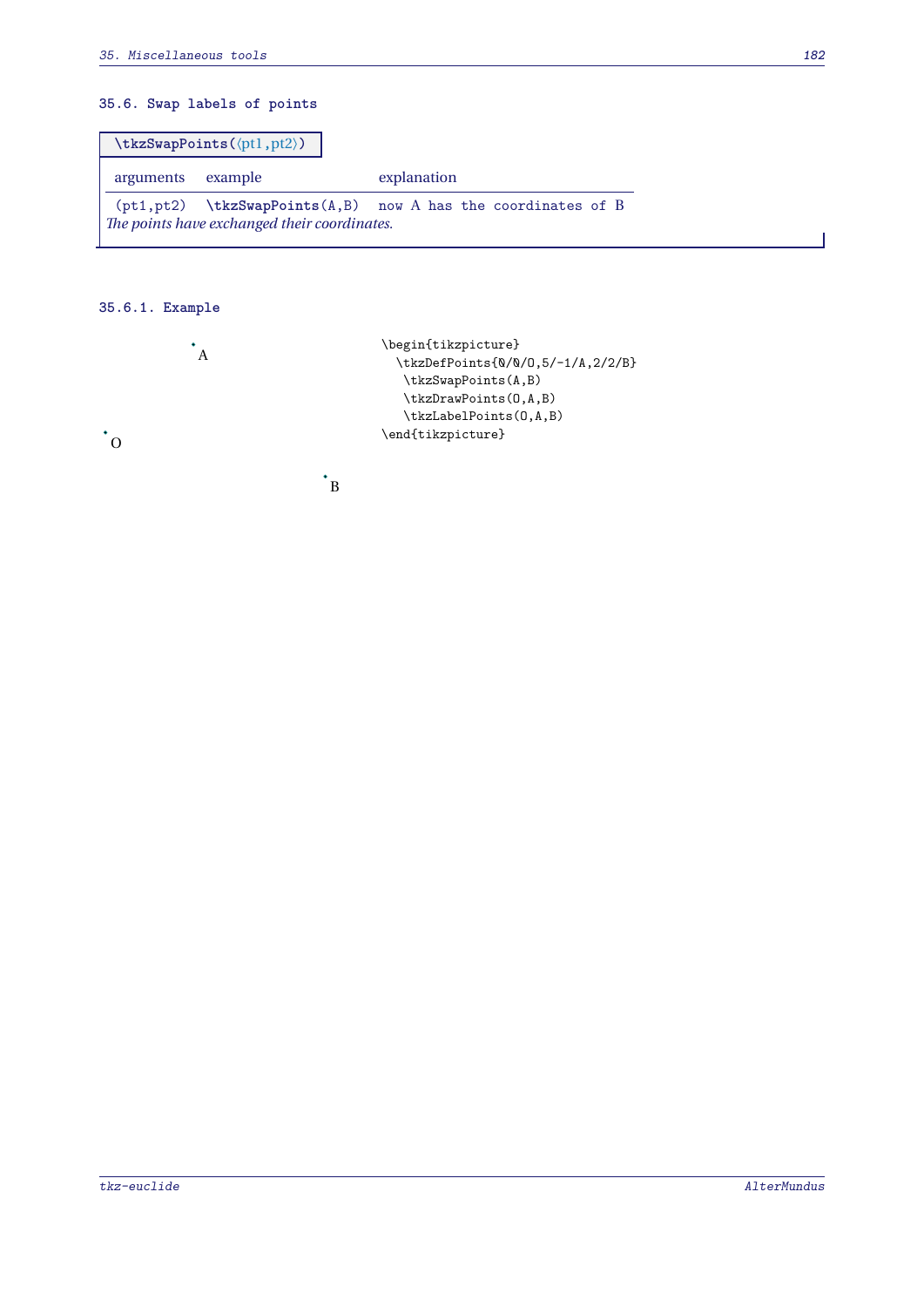**Part VIII.**

**Working with style**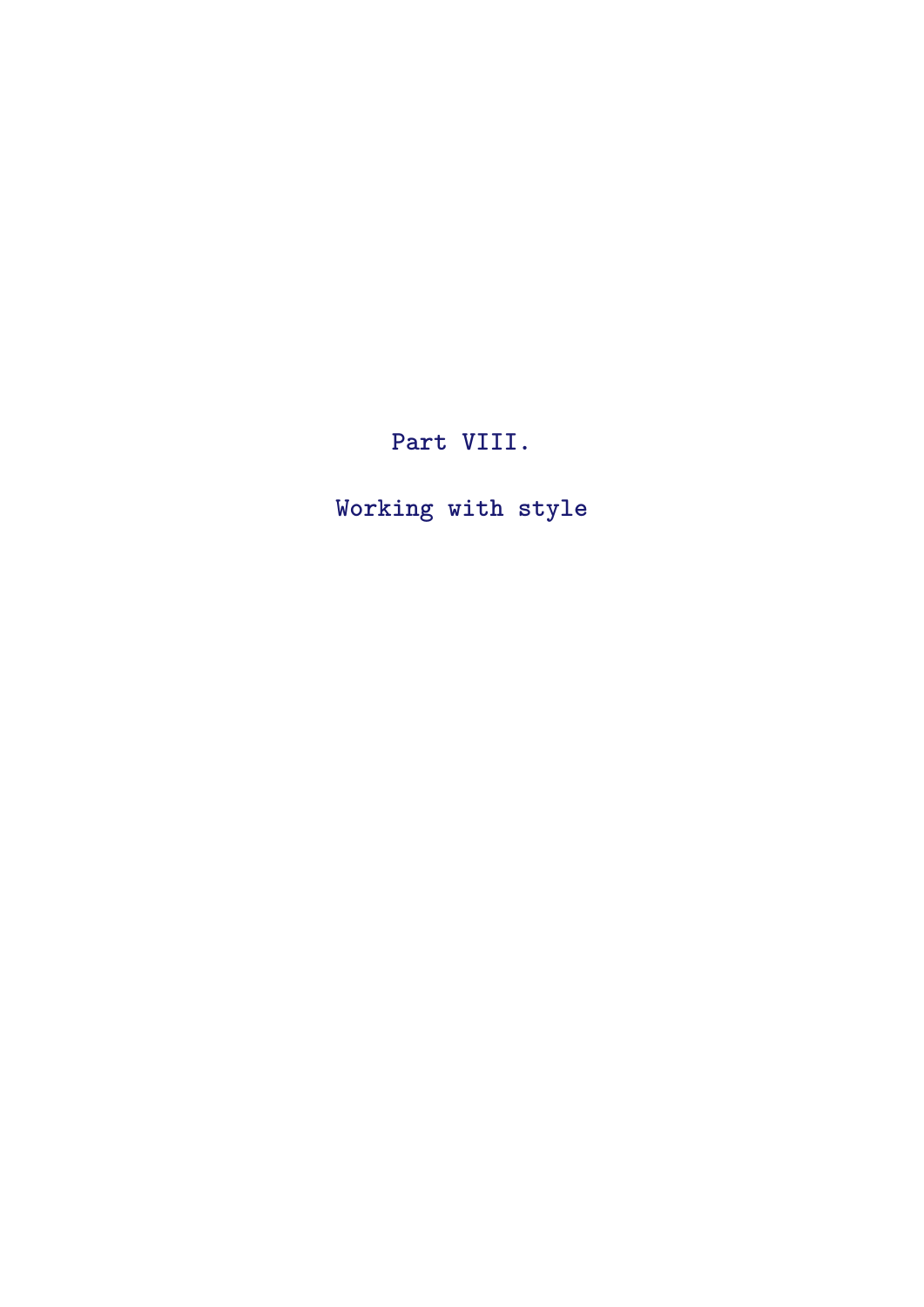## **36. Predefined styles**

The way to proceed will depend on your use of the package. A method that seems to me to be correct is to use as much as possible predefined styles in order to separate the content from the form. This method will be the right one if you plan to create a document (like this documentation) with many figures. We will see how to define a global style for a document. We will see how to use a style locally.

The file **tkz-euclide.cfg** contains the predefined styles of the main objects. Among these the most important are points, lines, segments, circles, arcs and compass traces. If you always use the same styles and if you create many figures then it is interesting to create your own styles . To do this you need to know what features you can modify. It will be necessary to know some notions of TikZ.

The predefined styles are global styles. They exist before the creation of the figures. It is better to avoid changing them between two figures. On the other hand these styles can be modified in a figure temporarily. There the styles are defined locally and do not influence the other figures.

For the document you are reading here is how I defined the different styles.

```
\tkzSetUpColors[background=white,text=black]
\tkzSetUpPoint[size=2,color=teal]
\tkzSetUpLine[line width=.4pt,color=teal]
\tkzSetUpCompass[color=orange, line width=.4pt,delta=10]
\tkzSetUpArc[color=gray,line width=.4pt]
\tkzSetUpStyle[orange]{new}
```
The macro **\tkzSetUpColors** allows you to set the background color as well as the text color. If you don't use it, the colors of your document will be used as well as the fonts. Let's see how to define the styles of the main objects.

## **37. Points style**

This is how the points are defined :

```
\tikzset{point style/.style = {%
      draw = \tkz@euc@pointcolor,
      inner sep = Qpt,
      shape = \tkz@euc@pointshape,
     minimum size = \tkz@euc@pointsize,
      fill = \tkz@euc@pointcolor}}
```
It is of course possible to use **\tikzset** but you can use a macro provided by the package. You can use the macro **\tkzSetUpPoint** globally or locally, Let's look at this possibility.

#### **37.0.1. Use of \tkzSetUpPoint**

| \tkzSetUpPoint[\local options)] |           |                                        |
|---------------------------------|-----------|----------------------------------------|
| options                         | default   | definition                             |
| color                           | black     | point color                            |
| size                            | 3         | point size                             |
| fill                            | black!/50 | inside point color                     |
| shape                           | circle    | point shape circle, cross or cross out |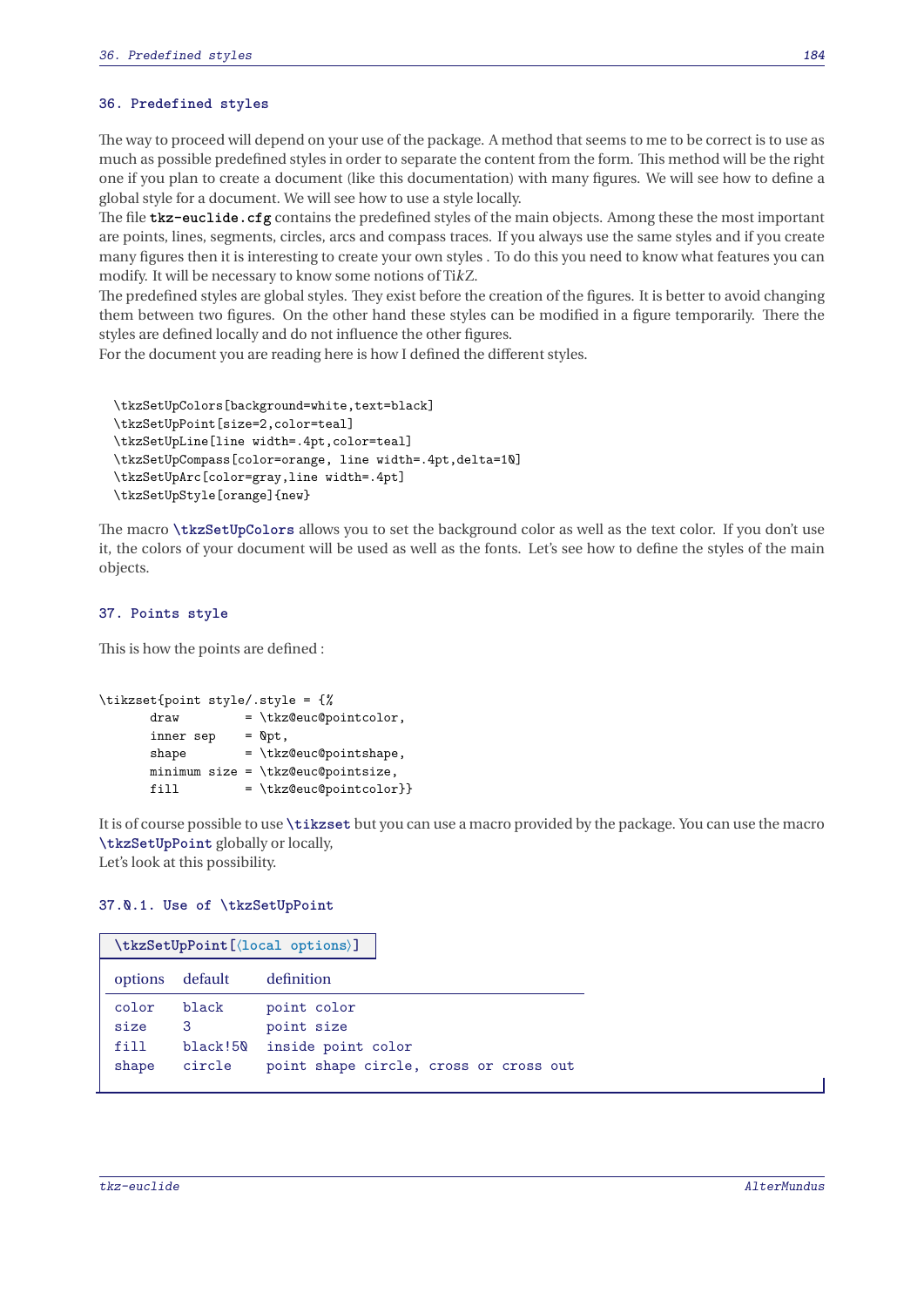## **37.0.2. Global style or local style**

First of all here is a figure created with the styles of my documentation, then the style of the points is modified within the environment **tikzspicture**.

You can use the macro **\tkzSetUpPoint** globally or locally, If you place this macro in your preamble or before your first figure then the point style will be valid for all figures in your document. It will be possible to use another style locally by using this command within an environment **tikzpicture**.

Let's look at this possibility.



\begin{tikzpicture} \tkzDefPoints{0/0/A,5/0/B,3/2/C,3/1/D} \tkzDrawPolygon(A,B,C) \tkzDrawPoints(A,B,C) \tkzLabelPoints(A,B) \tkzLabelPoints[above right](C) \end{tikzpicture}

The style of the points is modified locally in the second figure



\begin{tikzpicture} \tkzSetUpPoint[size=4,color=red,fill=red!20] \tkzDefPoints{0/0/A,5/0/B,3/2/C,3/1/D} \tkzDrawPolygon(A,B,C) \tkzDrawPoints(A,B,C) \tkzDrawPoint[shape=cross out,thick](D) \tkzLabelPoints(A,B) \tkzLabelPoints[above right](C) \end{tikzpicture}

The points get back the initial style. Point D has a new style limited by the environment **scope**. It is also possible to use {...} orThe points get back the initial style. Point <sup>D</sup> has a new style limited by the environment **scope**. It is also possible to use {...} or \begingoup ... \endgroup.





#### **37.0.3. Simple example with \tkzSetUpPoint**

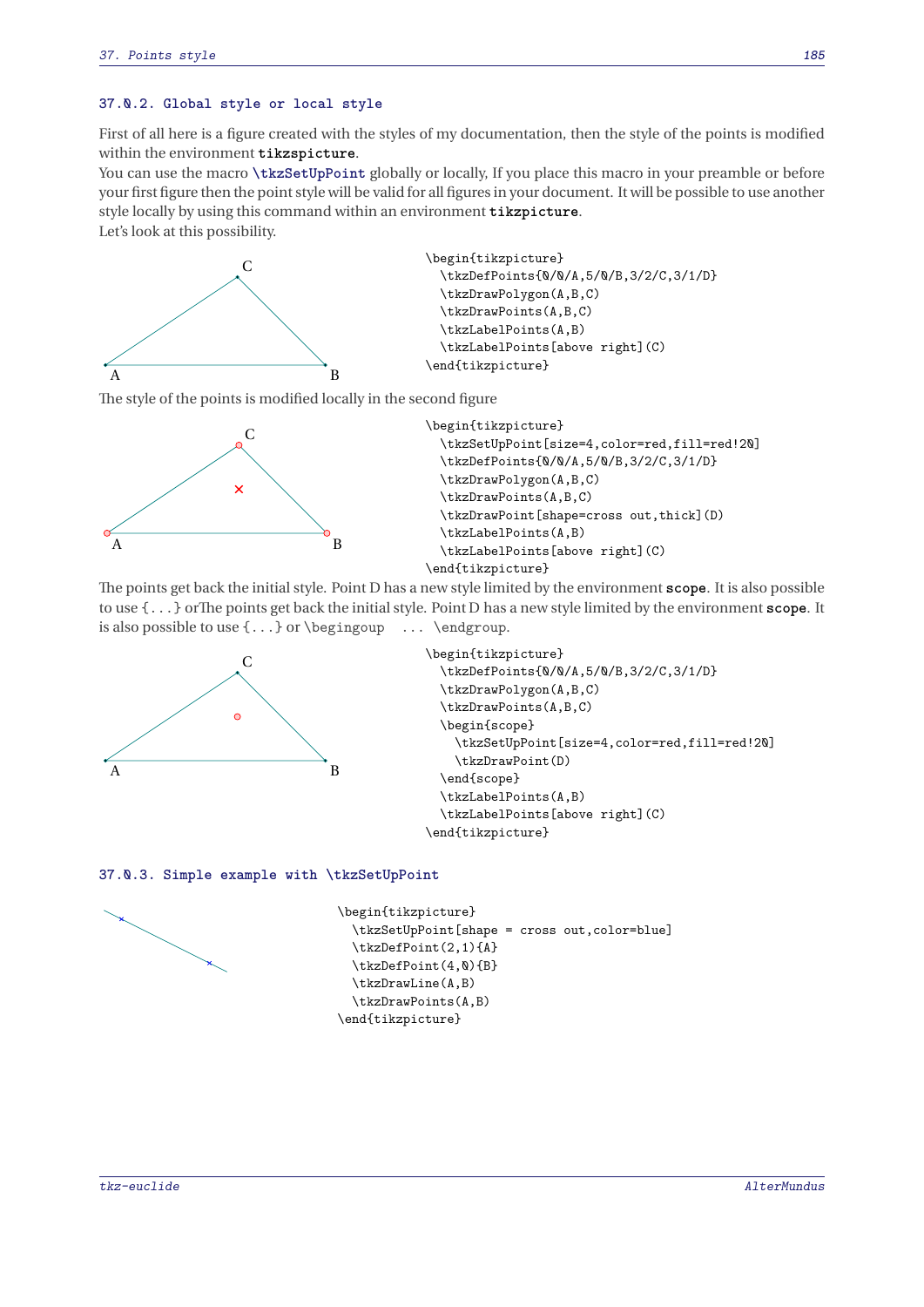## **37.0.4. Use of \tkzSetUpPoint inside a group**



```
\begin{tikzpicture}
  \tkzDefPoints{0/0/A,2/4/B,4/0/C,3/2/D}
  \tkzDrawSegments(A,B A,C A,D)
  {\tkzSetUpPoint[shape=cross out,
            fill= teal!50,
            size=4,color=teal]
  \tkzDrawPoints(A,B)}
  \tkzSetUpPoint[fill= teal!50,size=4,
               color=teal]
  \tkzDrawPoints(C,D)
  \tkzLabelPoints(A,B,C,D)
\end{tikzpicture}
```
**38. Lines style**

## **38.0.1. Use of \tkzSetUpLine**

It is a macro that allows you to define the style of all the lines.

|            | \tkzSetUpLine[\local options)] |                                       |
|------------|--------------------------------|---------------------------------------|
| options    | default                        | definition                            |
| color      | black                          | colour of the construction lines      |
| line width | Q.4pt                          | thickness of the construction lines   |
| style      | solid                          | style of construction lines           |
| add        | $.2$ and $.2$                  | changing the length of a line segment |



**38.0.2. Change line width**

```
\begin{tikzpicture}[scale=.75]
\tkzSetUpLine[line width=1pt]
\begin{scope}[rotate=-90]
    \tkzDefPoints{0/6/A,10/0/B,10/6/C}
    \tkzDefPointBy[projection = onto B--A](C)
    \tkzGetPoint{H}
    \tkzMarkRightAngle[size=.4,
                       fill=teal!20](B,C,A)
    \tkzMarkRightAngle[size=.4,
                       fill=orange!20](B,H,C)
    \tkzDrawPolygon(A,B,C)
    \tkzDrawSegment[new](C,H)
\end{scope}
\tkzLabelSegment[below](C,B){$a$}
\tkzLabelSegment[right](A,C){$b$}
\tkzLabelSegment[left](A,B){$c$}
\tkzLabelSegment[color=red](C,H){$h$}
\tkzDrawPoints(A,B,C)
\tkzLabelPoints[above left](H)
\tkzLabelPoints(B,C)
 \tkzLabelPoints[above](A)
\end{tikzpicture}
```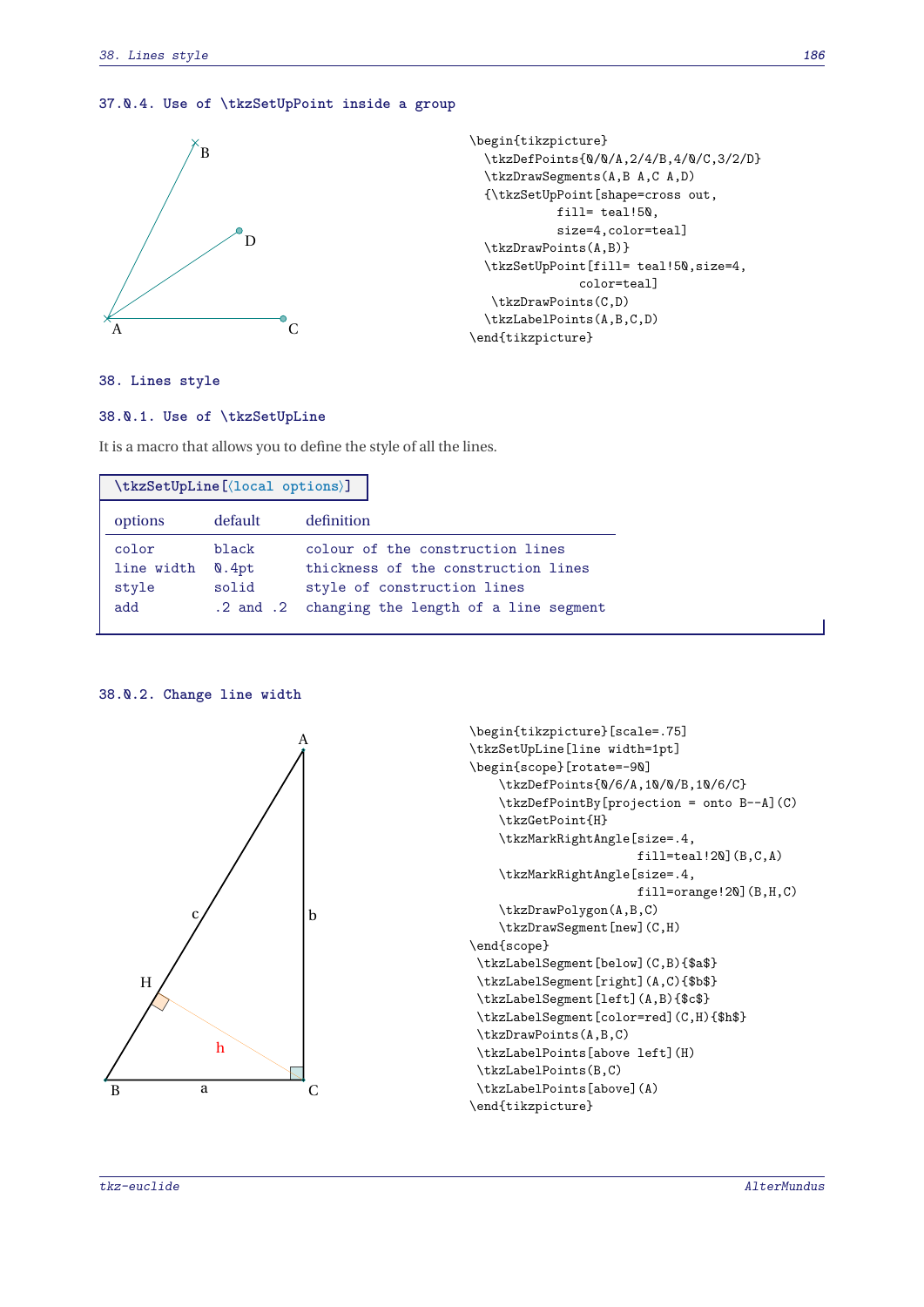# **38.0.3. Change style of line**



```
\begin{tikzpicture}[scale=.5]
\tikzset{line style/.style = {color = gray,
                             style=dashed}}
\tkzDefPoints{1/0/A,4/0/B,1/1/C,5/1/D}
\tkzDefPoints{1/2/E,6/2/F,0/4/A',3/4/B'}
\tkzCalcLength(C,D)
\tkzGetLength{rCD}
\tkzCalcLength(E,F)
\tkzGetLength{rEF}
\tkzInterCC[R](A',\rCD)(B',\rEF)
\tkzGetPoints{I}{J}
\tkzDrawLine(A',B')
\tkzCompass(A',B')
\tkzDrawSegments(A,B C,D E,F)
\tkzDrawCircles[R](A',{\rCD} B',\rEF)
\begin{scope}
  \tkzSetUpLine[color=red]
  \tkzDrawSegments(A',I B',I)
\end{scope}
\tkzDrawPoints(A,B,C,D,E,F,A',B',I,J)
\tkzLabelPoints(A,B,C,D,E,F,A',B',I,J)
\end{tikzpicture}
```
## **38.0.4. Example 3: extend lines**



\begin{tikzpicture}[scale=.75] \tkzSetUpLine[add=.5 and .5] \tkzDefPoints{0/0/A,4/0/B,1/3/C} \tkzDrawLines(A,B B,C A,C) \tkzDrawPolygon[red,thick](A,B,C) \tkzSetUpPoint[size=4,circle,color=red,fill=red!20] \tkzDrawPoints(A,B,C) \end{tikzpicture}

## **39. Arc style**

| \tkzSetUpArc[<br>(local options>)] |                          |                                                                              |
|------------------------------------|--------------------------|------------------------------------------------------------------------------|
| options                            |                          | default definition                                                           |
| color<br>line width<br>style       | black.<br>Q.4pt<br>solid | colour of the lines<br>thickness of the lines<br>style of construction lines |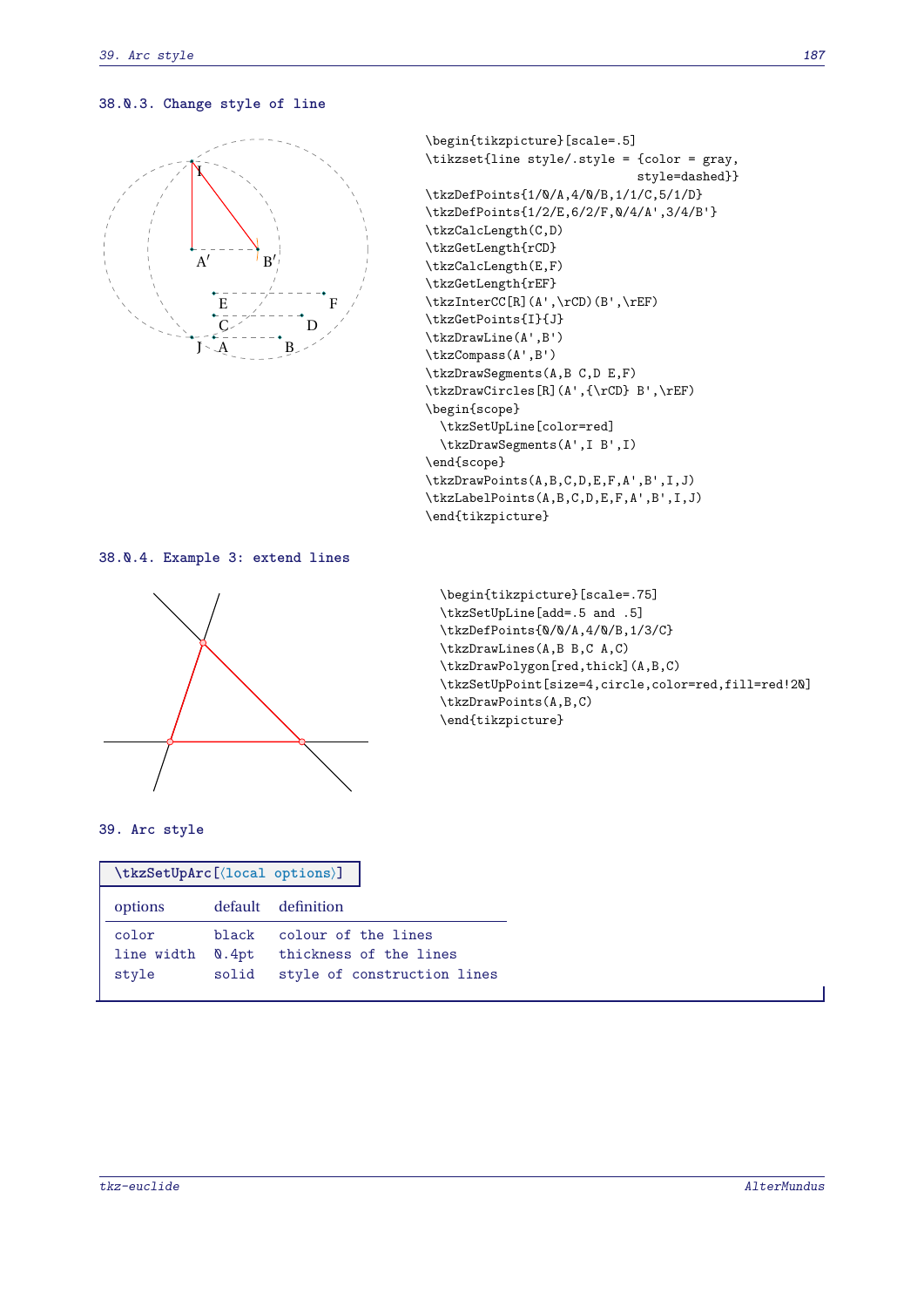

\begin{tikzpicture}  $\def\f3} \def\g9$ \tkzSetUpArc[delta=5,color=purple,style=dashed] \tkzSetUpLabel[font=\scriptsize,red] \tkzDefPoint(0,0){O} \tkzDefPoint(\angle:\r){A} \tkzInterCC(O,A)(A,O) \tkzGetPoints{C'}{C} \tkzInterCC(O,A)(C,O) \tkzGetPoints{D'}{D} \tkzInterCC(O,A)(D,O) \tkzGetPoints{X'}{X} \tkzDrawCircle(O,A) \tkzDrawArc(A,C')(C) \tkzDrawArc(C,O)(D) \tkzDrawArc(D,O)(X) \tkzDrawLine[add=.1 and .1](A,X) \tkzDrawPoints(O,A) \tkzDrawPoints[new](C,C',D,X) \tkzLabelPoints[below left](O,A) \tkzLabelPoints[below](C,C') \tkzLabelPoints[below right](X) \tkzLabelPoints[above](D) \end{tikzpicture}

#### **40. Compass style, configuration macro \tkzSetUpCompass**

The following macro will help to understand the construction of a figure by showing the compass traces necessary to obtain certain points.

|            |       | $\texttt{\texttt{\&zSetUpCompass}([local options)]}$ |
|------------|-------|------------------------------------------------------|
| options    |       | default definition                                   |
| color      | black | colour of the construction lines                     |
| line width | Q.4pt | thickness of the construction lines                  |
| style      | solid | style of lines : solid, dashed, dotted,              |
| delta      | Ø     | changes the length of the arc                        |
|            |       |                                                      |





```
\begin{tikzpicture}
  \tkzSetUpCompass[color=red,delta=15]
  \tkzDefPoint(1,1){A}
  \tkzDefPoint(6,1){B}
  \tkzInterCC[R](A,4)(B,4) \tkzGetPoints{C}{D}
  \tkzCompass(A,C)
  \tkzCompass(B,C)
  \tkzDrawPolygon(A,B,C)
  \tkzDrawPoints(A,B,C)
\end{tikzpicture}
```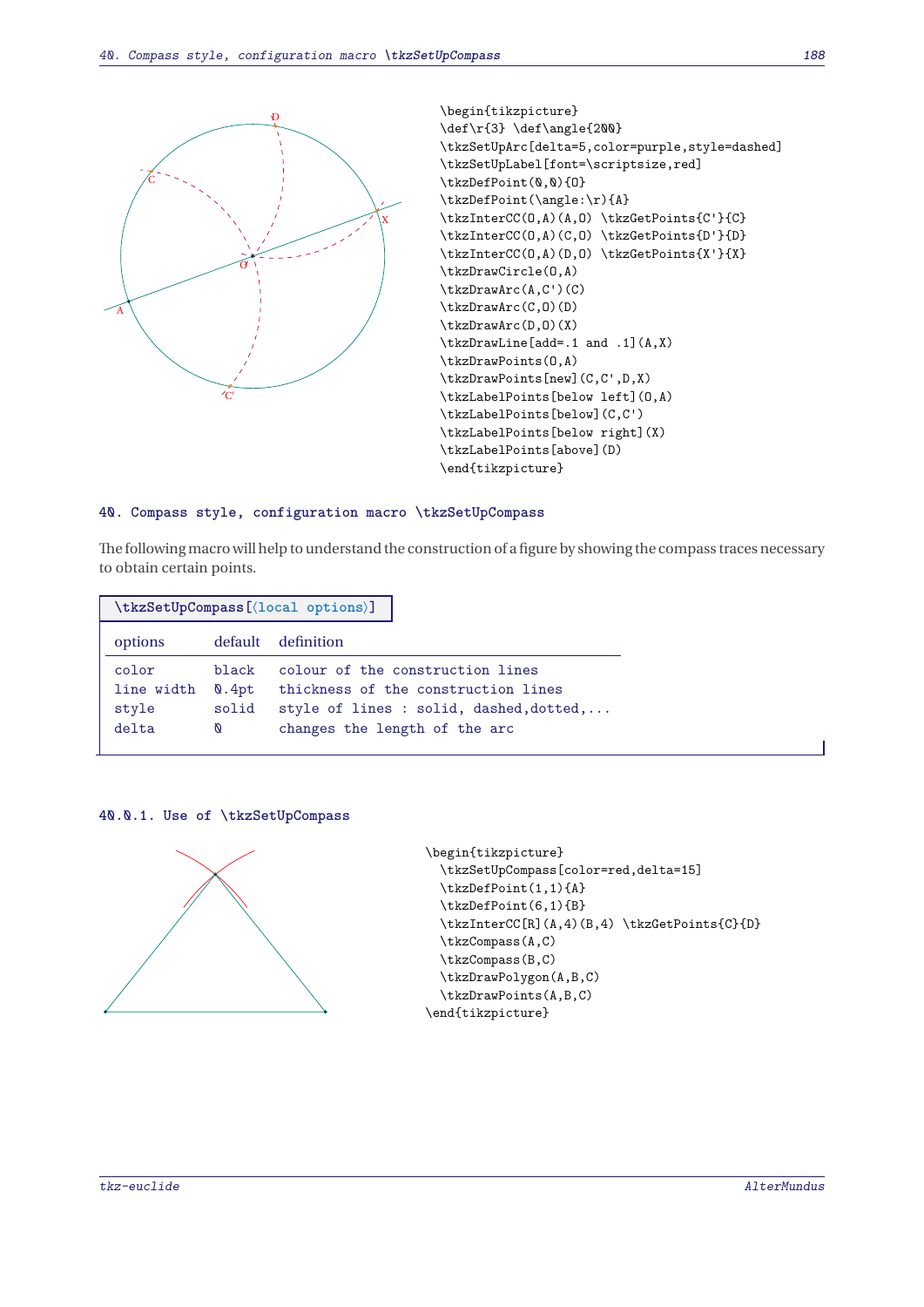## **40.0.2. Use of \tkzSetUpCompass with \tkzShowLine**



```
\begin{tikzpicture}[scale=.75]
\tkzSetUpStyle[bisector,size=2,gap=3]{showbi}
\tkzSetUpCompass[color=teal,line width=.3 pt]
\tkzDefPoints{0/1/A, 8/3/B, 3/6/C}
\tkzDrawPolygon(A,B,C)
\tkzDefLine[bisector](B,A,C) \tkzGetPoint{a}
\tkzDefLine[bisector](C,B,A) \tkzGetPoint{b}
\tkzShowLine[showbi](B,A,C)
\tkzShowLine[showbi](C,B,A)
\tkzInterLL(A,a)(B,b) \tkzGetPoint{I}
\tkzDefPointBy[projection= onto A--B](I)
\tkzGetPoint{H}
\tkzDrawCircle[radius,new](I,H)
\tkzDrawSegments[new](I,H)
\tkzDrawLines[add=0 and .2,new](A,I B,I)
\end{tikzpicture}
```
## **41. Label style**

The macro **\tkzSetUpLabel** is used to define the style of the point labels.

| \tkzSetUpStyle[\local options)]           |
|-------------------------------------------|
| The options are the same as those of TikZ |



```
\begin{tikzpicture}[scale=.75]
  \tkzSetUpLabel[font=\scriptsize,red]
 \tkzSetUpStyle[line width=1pt,teal,<->]{XY}
 \tkzInit[xmin=-3,xmax=3,ymin=-3,ymax=3]
  \tkzDrawX[XY]
  \tkzDrawY[XY]
  \tkzDefPoints{1/0/A,0/1/B,-1/0/C,0/-1/D}
  \tkzDrawPoints[teal,fill=teal!30,size=6](A,...,D)
 \tkzLabelPoint[above right](A){$(1,0)$}
 \tkzLabelPoint[above right](B){$(0,1)$}
 \tkzLabelPoint[above left](C){$(-1,0)$}
 \tkzLabelPoint[below left](D){$(0,-1)$}
\end{tikzpicture}
```
#### **42. Own style**

You can set your own style with **\tkzSetUpStyle** 

## **\tkzSetUpStyle[**⟨**local options**⟩**]**

The options are the same as those of TikZ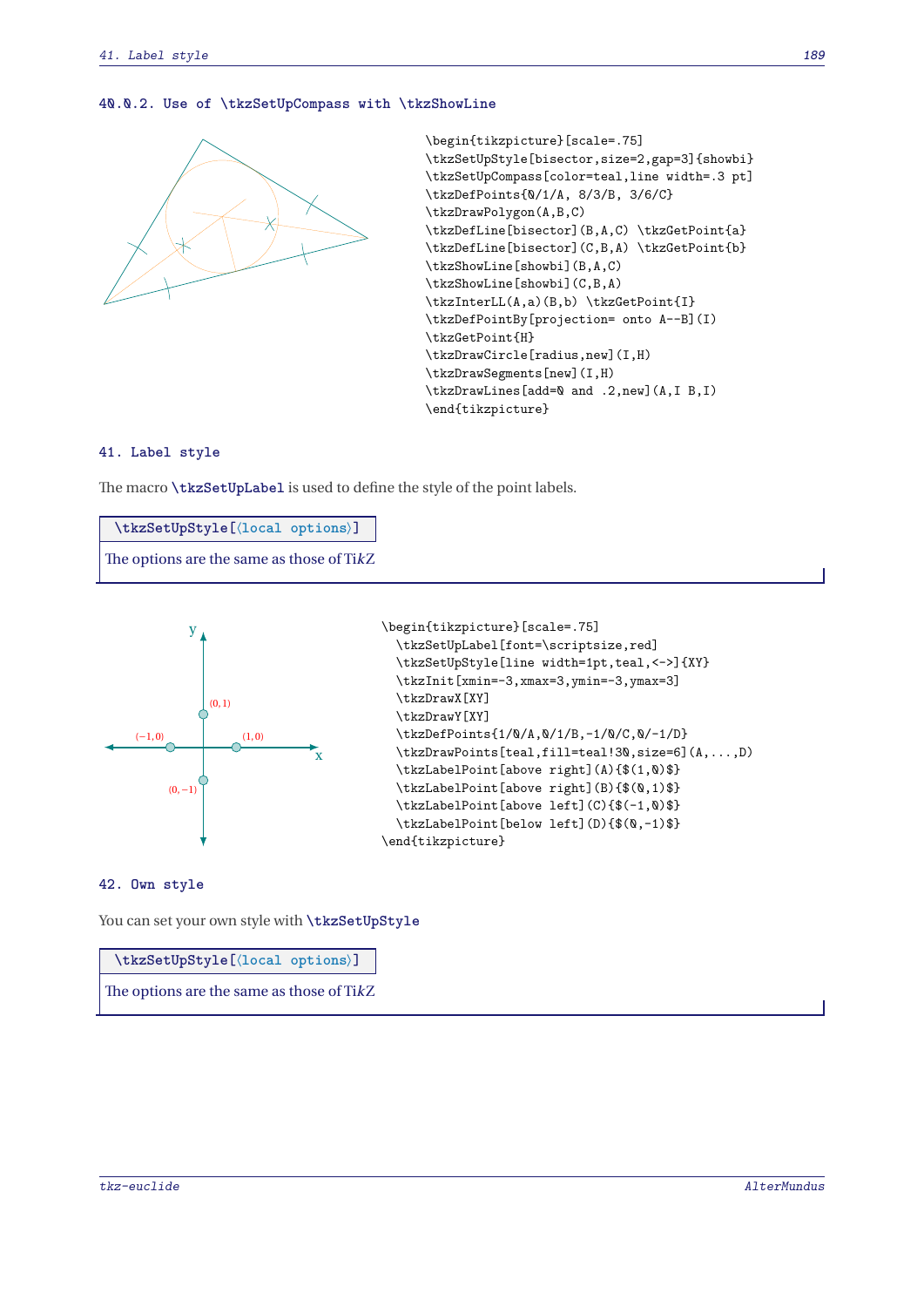| $\circ$  | \begin{tikzpicture}                                       |
|----------|-----------------------------------------------------------|
| A        | \tkzSetUpStyle[color=blue!20!black,fill=blue!20]{mystyle} |
|          | \tkzDefPoint(0,0){0}                                      |
| $\Omega$ | \tkzDefPoint(0,1){A}                                      |
|          | \tkzDrawPoints(0) % general style                         |
|          | \tkzDrawPoints[mystyle,size=4](A) % my style              |
|          | \tkzLabelPoints(0,A)                                      |
|          | \end{tikzpicture}                                         |

## **43. How to use arrows**

In some countries, arrows are used to indicate the parallelism of lines, to represent half-lines or the sides of an angle (rays).

Here are some examples of how to place these arrows. **tkz-euclide** loads a library called **arrows.meta**. \usetikzlibrary{arrows.meta}

This library is used to produce different styles of arrow heads. The next examples use some of them.

#### **43.1. Arrows at endpoints on segment, ray or line**

 $\rightarrow$ 

**Stealth**, **Triangle**, **To**, **Latex** and …which can be combined with **reversed**. That's easy to place an arrow at one or two endpoints.

1. **Triangle** and **Ray**

\begin{tikzpicture} \tkzDefPoints{0/0/A,4/0/B} \tkzDrawSegment[-Triangle](A,B) \end{tikzpicture}

2. **Stealth** and **Segment**

\begin{tikzpicture} \tkzDefPoints{0/0/A,4/0/B} \tkzDrawSegment[Stealth-Stealth](A,B) \end{tikzpicture}

3. **Latex** and **Line**

```
\begin{tikzpicture}
 \tkzDefPoints{0/0/A,4/0/B}
 \tkzDrawLine[red,Latex-Latex](A,B)
 \tkzDrawPoints(A,B)
\end{tikzpicture}
```
4. **To** and **Segment**

\begin{tikzpicture} \tkzDefPoints{0/0/A,4/0/B} \tkzDrawSegment[To-To](A,B) \end{tikzpicture}

5. **Latex** and **Segment**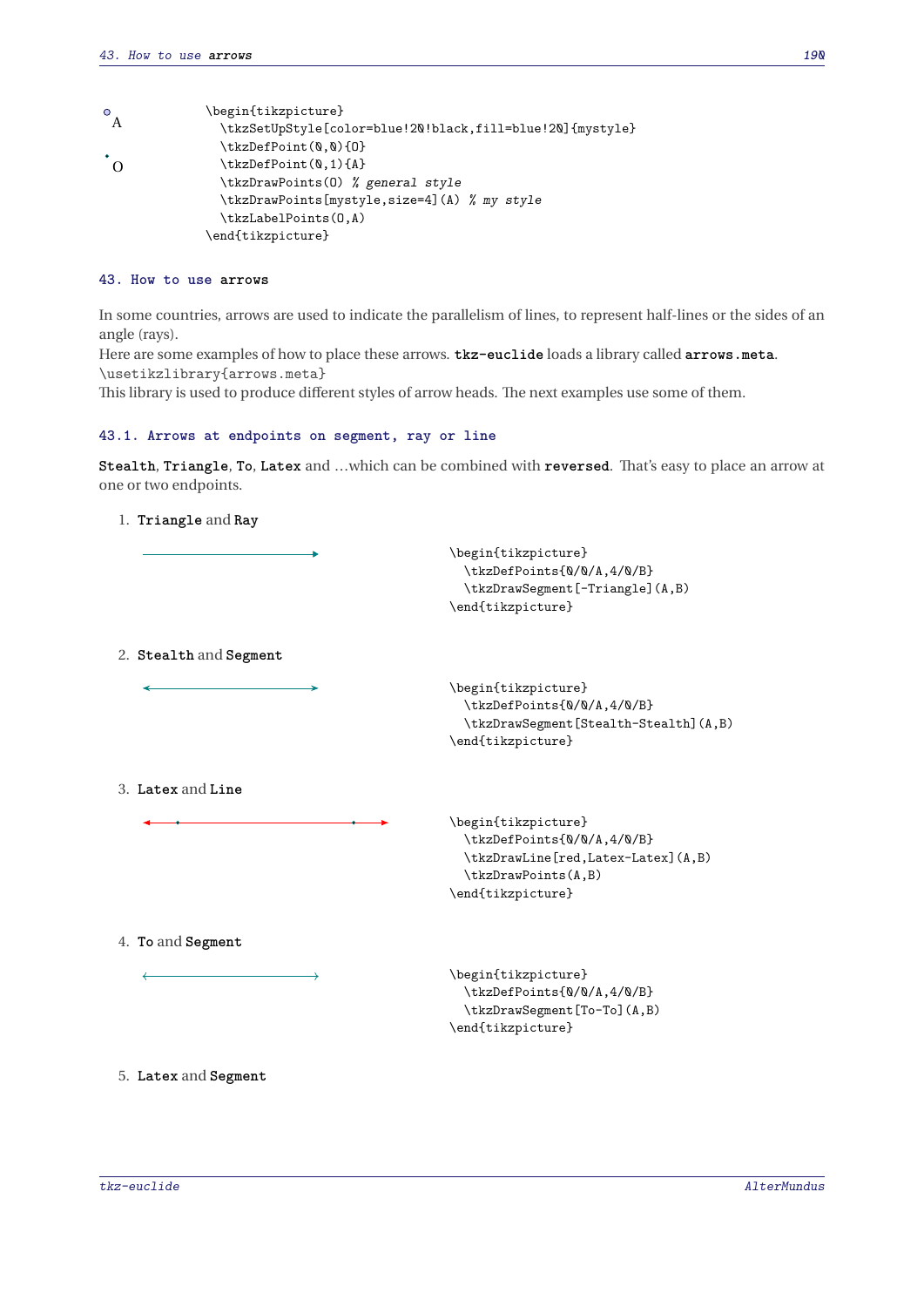

\tikzset{vector style/.style={>=Latex,->}} You can redefine this style.

> \begin{tikzpicture} \tkzDefPoints{0/0/A,4/0/B} \tkzDrawSegment[vector style](A,B) \end{tikzpicture}

#### **43.2. Arrows on middle point of a line segment**

Arrows on lines are used to indicate that those lines are parallel. It depends on the country, in France we prefer to indicate outside the figure that (A,B) ∥ (D,C). The code is an adaptation of an answer by **muzimuzhi Z** on the site [tex.stackexchange.com.](https://tex.stackexchange.com/questions/632596/how-to-manage-argument-pattern-keys-and-subways)

Syntax:

- tkz arrow (**Latex** by default)
- tkz arrow=<arrow end tip>
- tkz arrow=<arrow end tip> at <pos> (<pos> = .5 by default)
- tkz arrow={<arrow end tip>[<arrow options>] at <pos>} option possible **scale**

Example usages: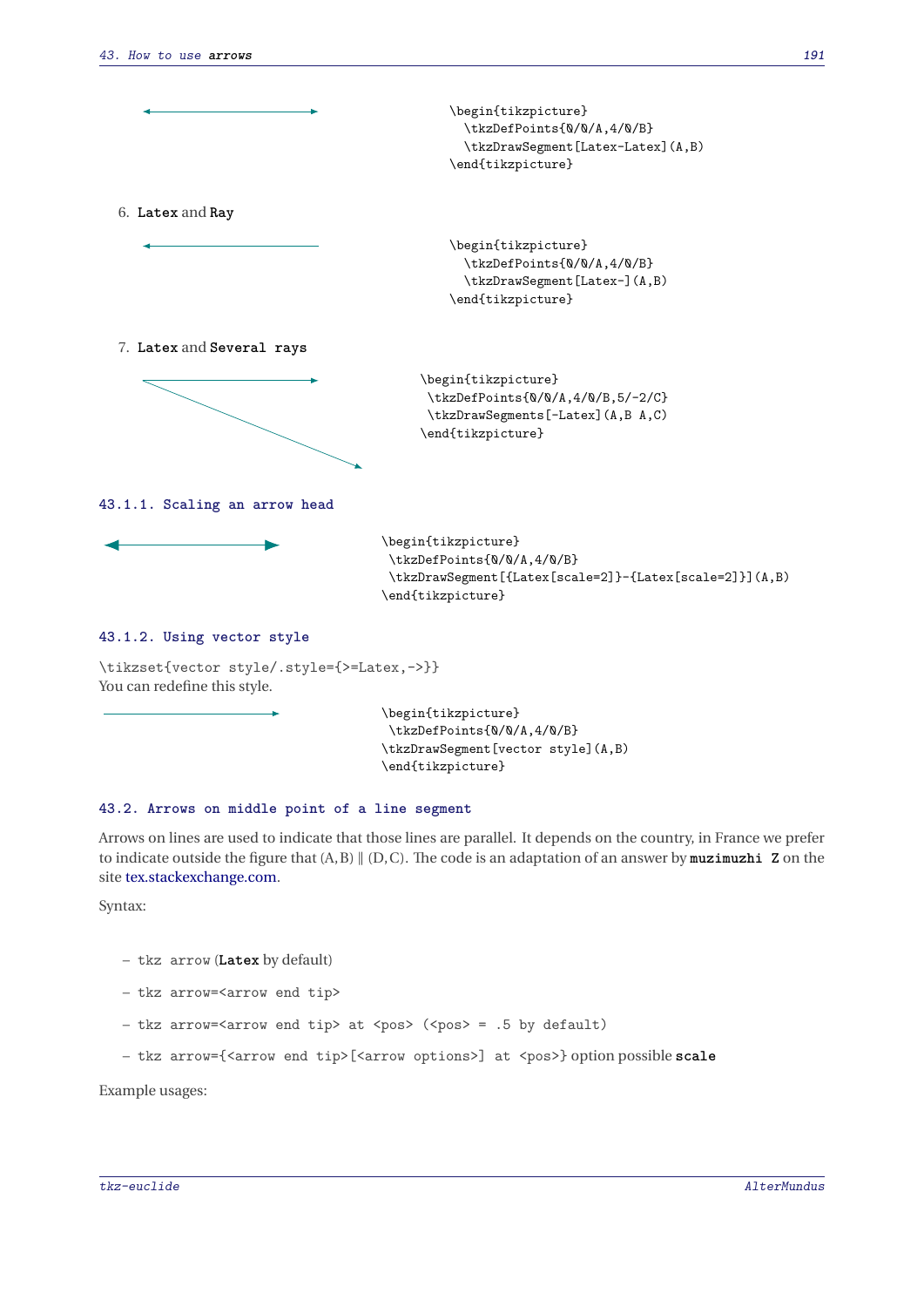\tkzDrawSegment[tkz arrow=Stealth] (A,B) \tkzDrawSegment[tkz arrow={To[scale=3] at .4}](A,B) \tkzDrawSegment[tkz arrow={Latex[scale=5,blue] at .6}](A,B)

#### **43.2.1. In a parallelogram**



```
\begin{tikzpicture}
\tkzDefPoints{0/0/A,3/0/B,4/2/C}
\tkzDefParallelogram(A,B,C)
\tkzGetPoint{D}
\tkzDrawSegments[tkz arrow](A,B D,C)
\tkzDrawSegments(B,C D,A)
\tkzLabelPoints(A,B)
\tkzLabelPoints[above right](C,D)
 \tkzDrawPoints(A,...,D)
\end{tikzpicture}
```
#### **43.2.2. A line parallel to another one**



```
\begin{tikzpicture}
\tkzDefPoints{0/0/A,3/0/B,1/2/C}
\tkzDefPointWith[colinear= at C](A,B)
\tkzGetPoint{D}
\tkzDrawSegments[tkz arrow=Triangle](A,B C,D)
\tkzLabelPoints(A,B,C)
\tkzDrawPoints(A,...,C)
\end{tikzpicture}
```
#### **43.2.3. Arrow on a circle**

It is possible to place an arrow on the first quarter of a circle. A rotation allows you to move the arrow.



**43.3. Arrows on all segments of a polygon**

Some users of my package have asked me to be able to place an arrow on each side of a polygon. I used a style proposed by Paul Gaborit on the site [tex.stackexchange.com.](https://tex.stackexchange.com/questions/3161/tikz-how-to-draw-an-arrow-in-the-middle-of-the-line)

\tikzset{tkz arrows/.style=

{postaction={on each path={tkz arrow={Latex[scale=2,color=black]}}}}} You can change this style. With **tkz arrows** you can an arrow on each segment of a polygon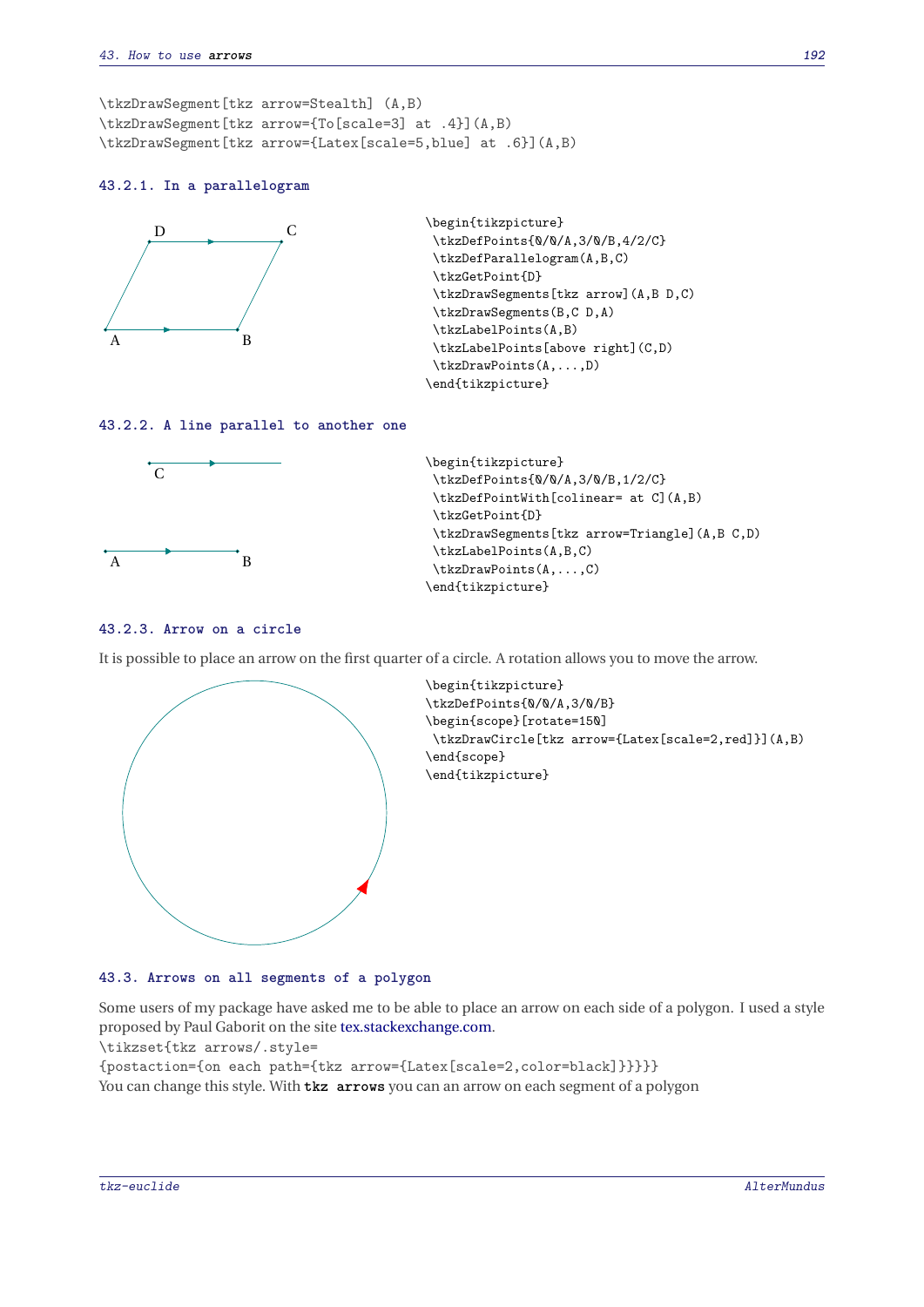## **43.3.1. Arrow on each segment with tkz arrows**



**43.3.2. Using tkz arrows with a circle**



\begin{tikzpicture} \tkzDefPoints{0/0/A,3/0/B} \tkzDrawCircle[tkz arrows](A,B) \end{tikzpicture}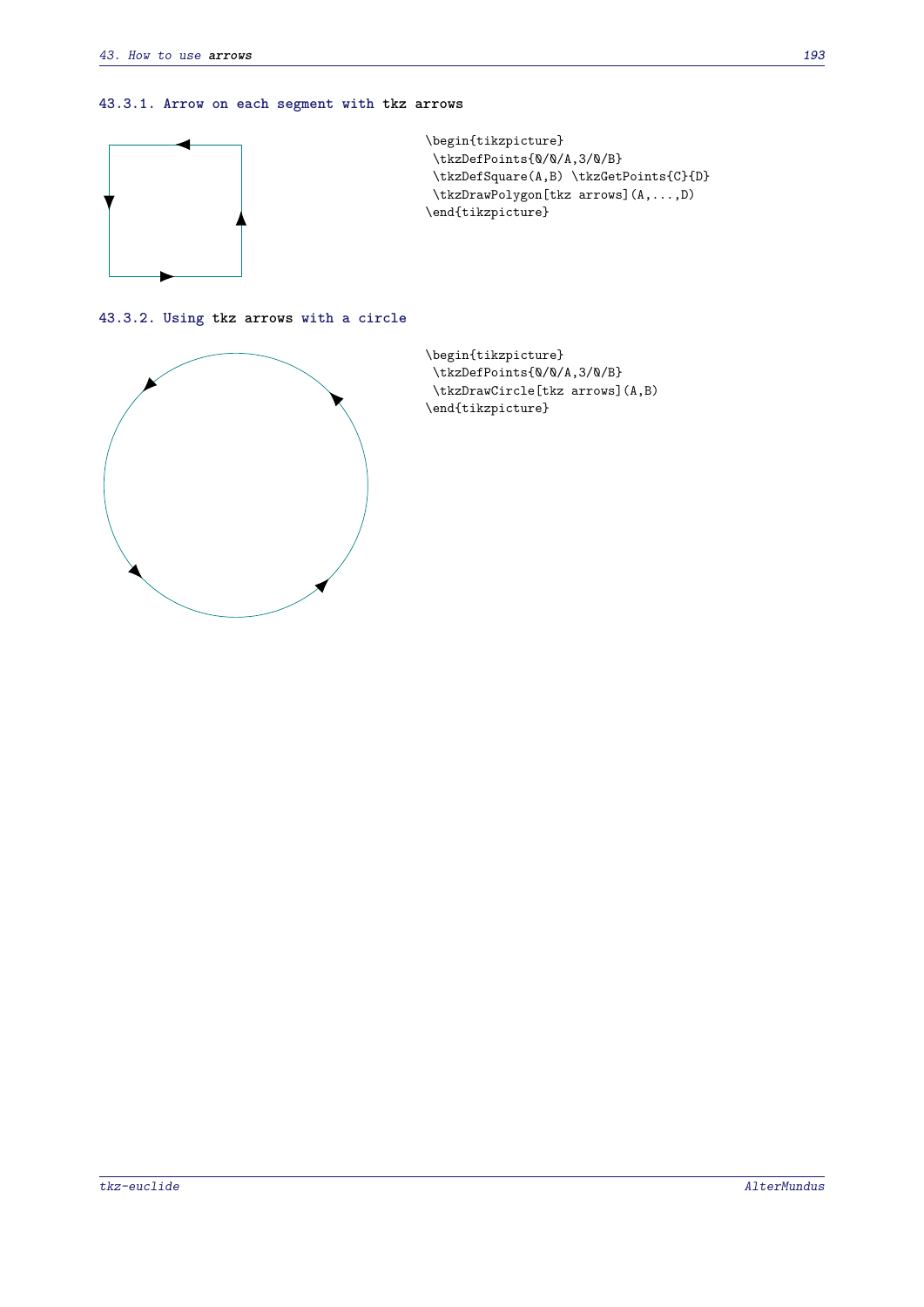**Part IX.**

**Examples**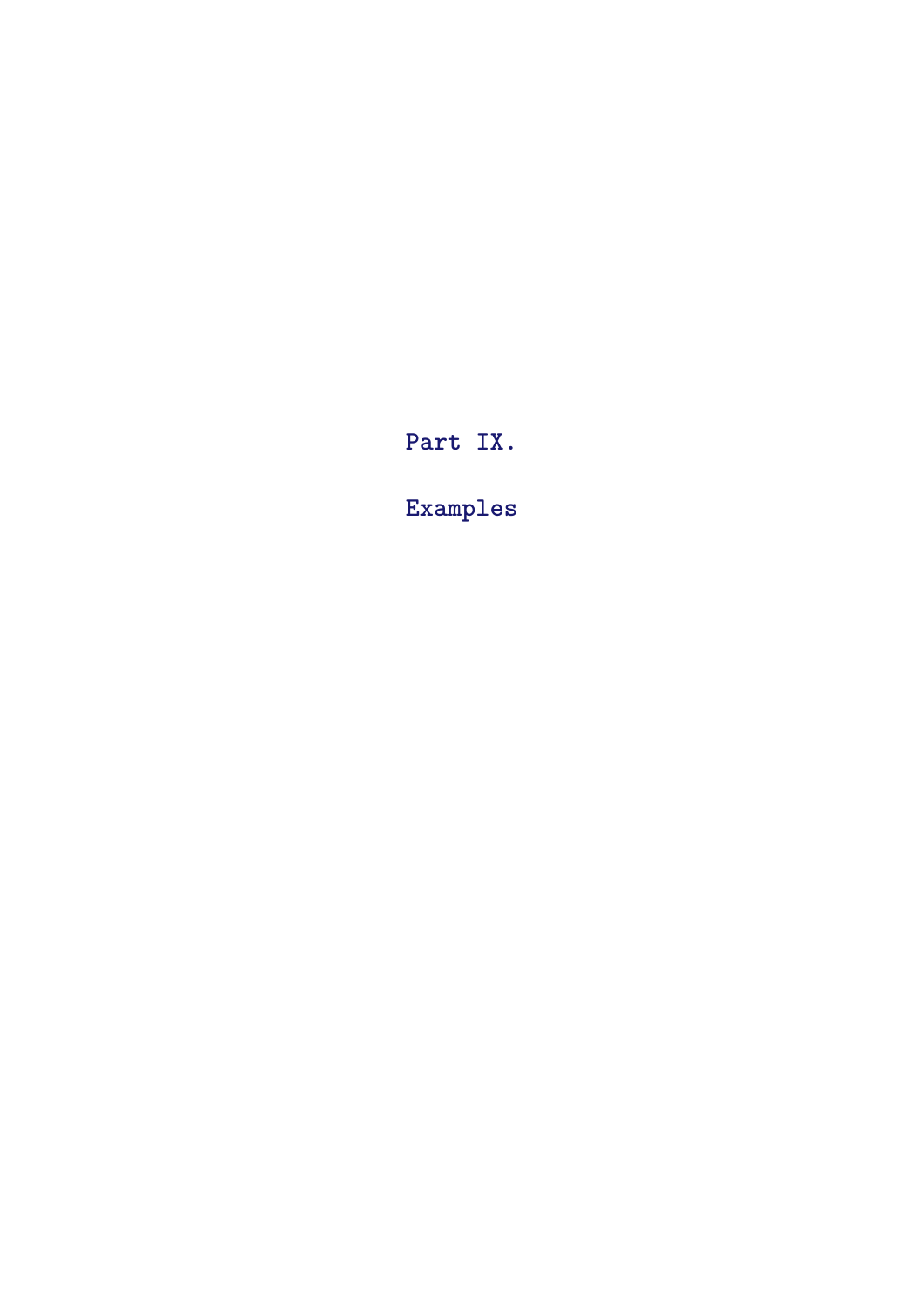#### **44. Different authors**

## **44.1. Code from Andrew Swan**



```
\begin{tikzpicture}[scale=1.25]
\def\radius{4}
\def\angle{40}
\pgfmathsetmacro{\htan}{tan(\angle)}
\tkzDefPoint(0,0){A} \tkzDefPoint(0,\radius){F}
\tkzDefPoint(\radius,0){B}
\tkzDefPointBy[rotation= center A angle \angle](B)
\tkzGetPoint{C}
\tkzDefLine[perpendicular=through B,K=1](A,B)
\tkzGetPoint{b}
\tkzInterLL(A,C)(B,b) \tkzGetPoint{D}
\tkzDefLine[perpendicular=through C,K=-1](A,B)
\tkzGetPoint{c}
\tkzInterLL(C,c)(A,B) \tkzGetPoint{E}
\tkzDrawSector[fill=blue,opacity=0.1](A,B)(C)
\tkzDrawArc[thin](A,B)(F)
\tkzMarkAngle(B,A,C)
\tkzLabelAngle[pos=0.8](B,A,C){$x$}
\tkzDrawPolygon(A,B,D)
\tkzDrawSegments(C,B)
\tkzDrawSegments[dashed,thin](C,E)
\tkzLabelPoints[below left](A)
\tkzLabelPoints[below right](B)
\tkzLabelPoints[above](C)
\tkzLabelPoints[above right](D)
\begin{scope}[/pgf/decoration/raise=5pt]
\draw [decorate,decoration={brace,mirror,
   amplitude=10pt},xshift=0pt,yshift=-4pt]
(A) -- (B) node [black,midway,yshift=-20pt]
{\footnotesize $1$};
\draw [decorate,decoration={brace,amplitude=10pt},
       xshift=4pt,yshift=0pt]
(D) -- (B) node [black,midway,xshift=27pt]
{\footnotesize $\tan x$};
\draw [decorate,decoration={brace,amplitude=10pt},
      xshift=4pt,yshift=0pt]
(E) -- (C) node [black,midway,xshift=-27pt]
{\footnotesize $\sin x$};
\end{scope}
\end{tikzpicture}
```
#### **44.2. Example: Dimitris Kapeta**

You need in this example to use **mkpos=.2** with **\tkzMarkAngle** because the measure of CAM is too small. Another possiblity is to use **\tkzFillAngle**.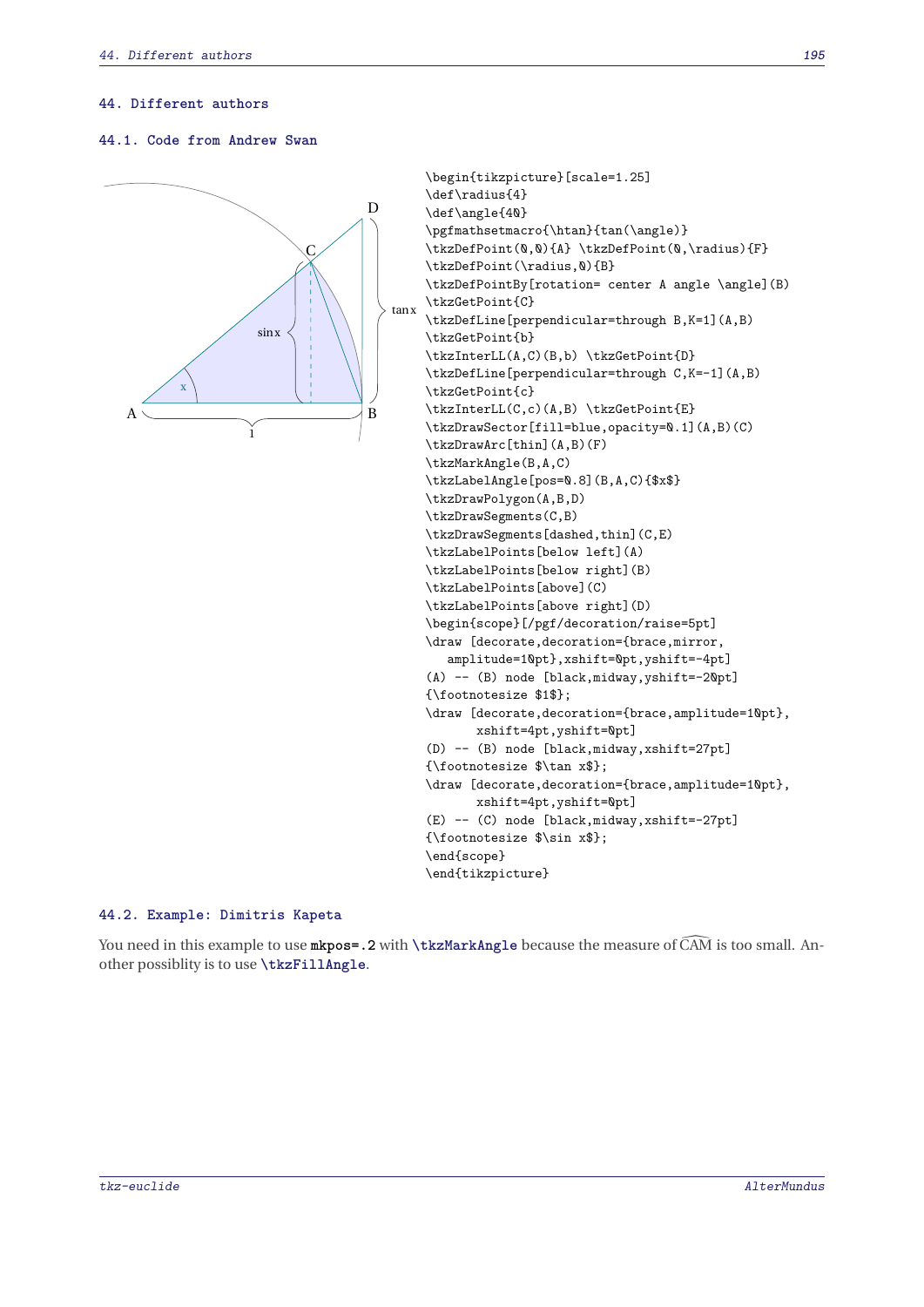

```
\begin{tikzpicture}[scale=1]
  \tkzDefPoint(0,0){0}
  \tkzDefPoint(2.5,0){N}
  \tkzDefPoint(-4.2,0.5){M}
  \tkzDefPointBy[rotation=center O angle 30](N)
  \tkzGetPoint{B}
  \tkzDefPointBy[rotation=center O angle -50](N)
  \tkzGetPoint{A}
  \tkzInterLC(M,B)(O,N) \tkzGetFirstPoint{C}
  \tkzInterLC(M,A)(O,N) \tkzGetSecondPoint{A'}
  \tkzMarkAngle[mkpos=.2, size=0.5](A,C,B)
  \tkzMarkAngle[mkpos=.2, size=0.5](A,M,C)
  \tkzDrawSegments(A,C M,A M,B)
  \tkzDrawCircle(O,N)
  \tkzLabelCircle[above left](O,N)(120){%
                 $\mathcal{C}$}
  \begin{scope}[xfp]
    \tkzMarkAngle[mkpos=.2, size=1.2](C,A,M)
  \end{scope}
  \tkzDrawPoints(O, A, B, M, B, C)
  \tkzLabelPoints[right](O,A,B)
```
\tkzLabelPoints[above left](M,C) \tkzLabelPoint[below left](A'){\$A'\$}

\end{tikzpicture}

#### **44.3. Example : John Kitzmiller**

Prove that  $\frac{AC}{CE} = \frac{BD}{DF}$ . Another interesting example from John, you can see how to use some extra options like **decoration** and **postaction** from TikZ with **tkz-euclide**.

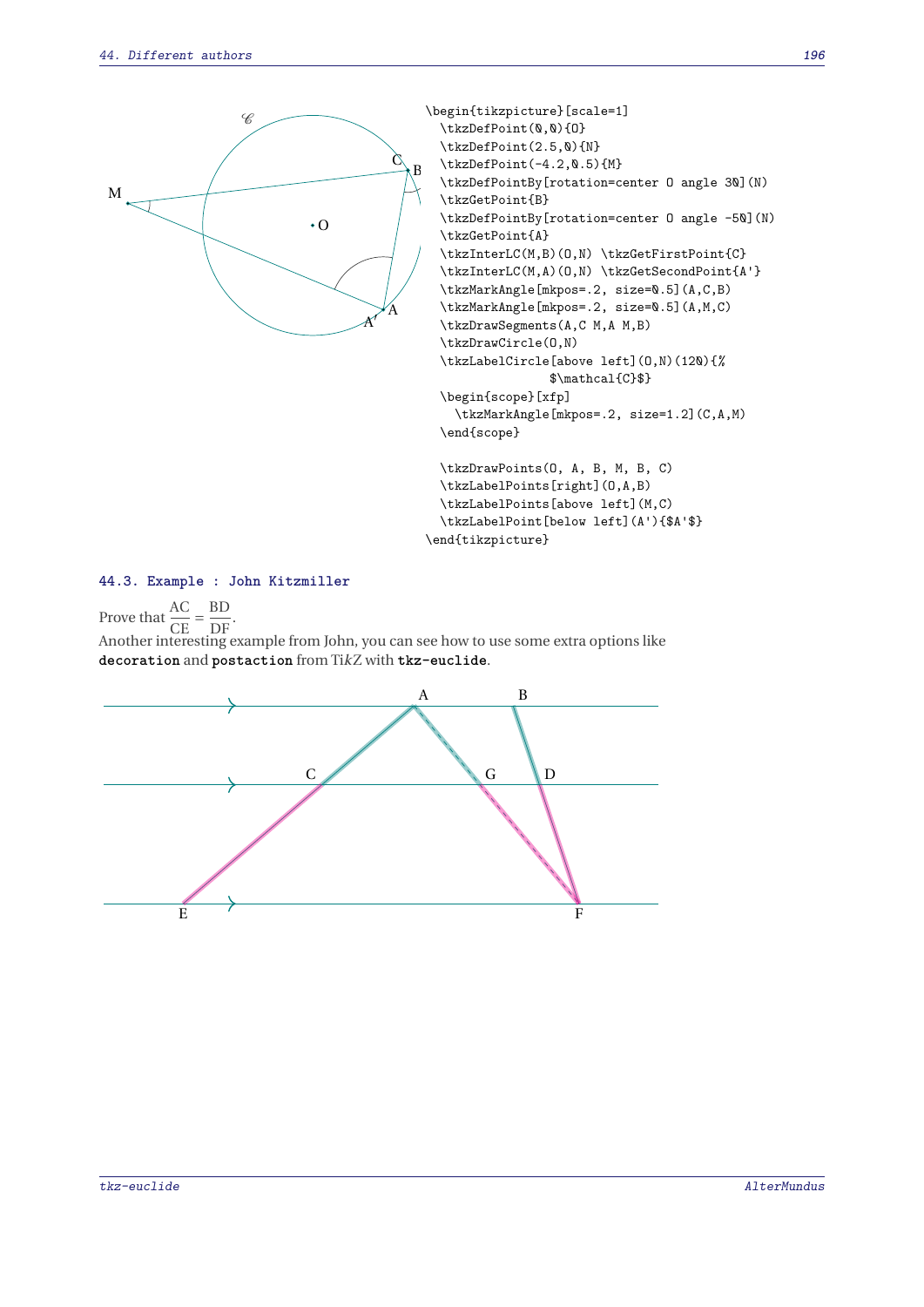```
\begin{tikzpicture}[scale=1.5,decoration={markings,
 mark=at position 3cm with {\arrow}scale=2]{>}}}]
 \tkzDefPoints{0/0/E, 6/0/F, 0/1.8/P, 6/1.8/Q, 0/3/R, 6/3/S}
 \tkzDrawLines[postaction={decorate}](E,F P,Q R,S)
 \tkzDefPoints{3.5/3/A, 5/3/B}
 \tkzDrawSegments(E,A F,B)
 \tkzInterLL(E,A)(P,Q) \tkzGetPoint{C}
 \tkzInterLL(B,F)(P,Q) \tkzGetPoint{D}
 \tkzLabelPoints[above right](A,B)
 \tkzLabelPoints[below](E,F)
 \tkzLabelPoints[above left](C)
 \tkzDrawSegments[style=dashed](A,F)
 \tkzInterLL(A,F)(P,Q) \tkzGetPoint{G}
 \tkzLabelPoints[above right](D,G)
 \tkzDrawSegments[color=teal, line width=3pt, opacity=0.4](A,C A,G)
 \tkzDrawSegments[color=magenta, line width=3pt, opacity=0.4](C,E G,F)
 \tkzDrawSegments[color=teal, line width=3pt, opacity=0.4](B,D)
 \tkzDrawSegments[color=magenta, line width=3pt, opacity=0.4](D,F)
\end{tikzpicture}
```
#### **44.4. Example 1: from Indonesia**

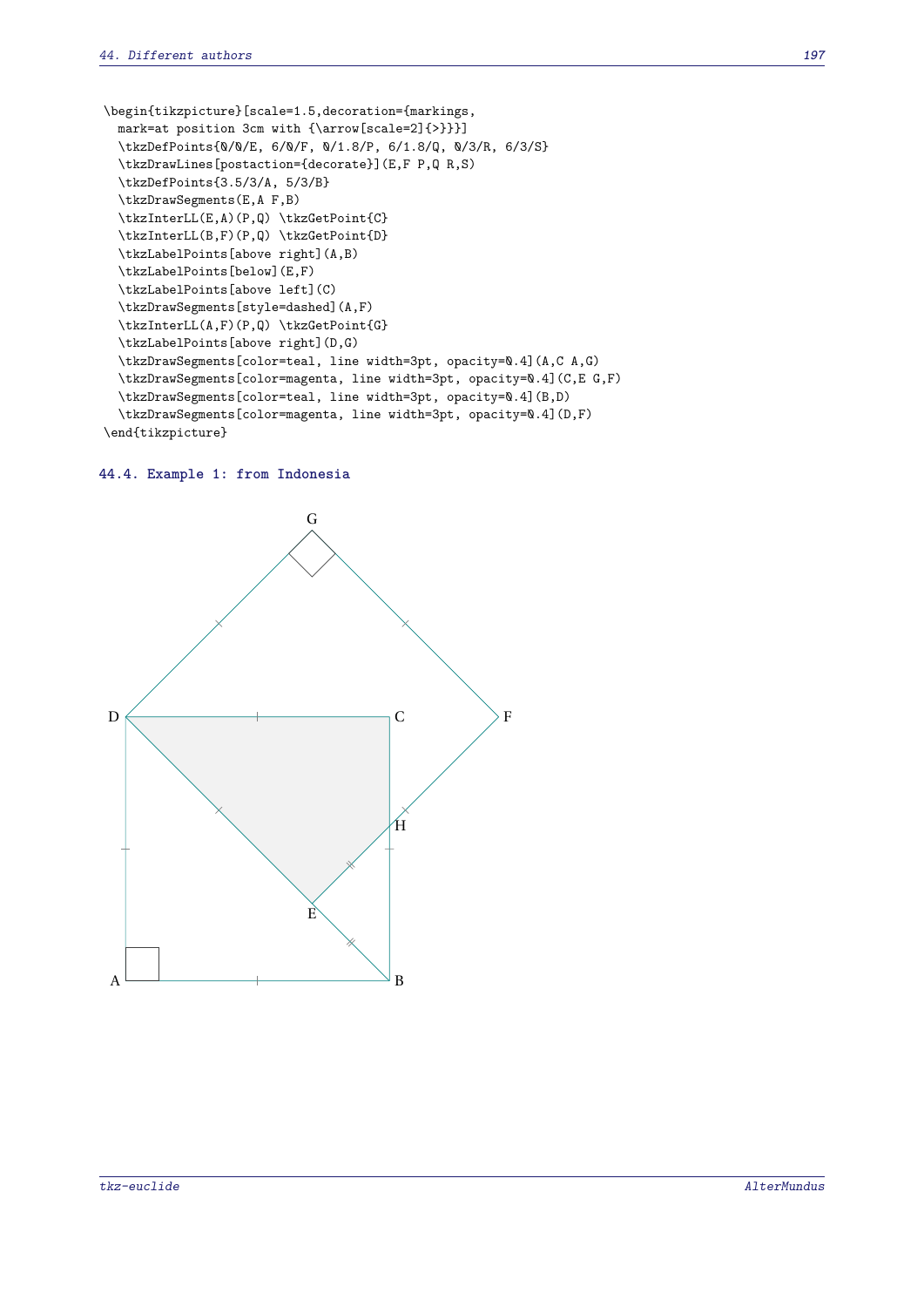\begin{tikzpicture}[scale=3] \tkzDefPoints{\\Q\dlang\ddlang\ddlang\ddlang\ddlang\ddlang\ddlang\ddlang\ddlang\ddlang\ddlang\ddlang\ddlang\ddlang\ddlang\ddlang\ddlang\ddlang\ddlang\ddlang\ddlang\ddlang\ddlang\ddlang\ddlang\ddlang\ddlang\ddlang\ddlang\dd \tkzDefSquare(A,B) \tkzGetPoints{C}{D} \tkzDefPointBy[rotation=center D angle 45](C)\tkzGetPoint{G} \tkzDefSquare(G,D)\tkzGetPoints{E}{F} \tkzInterLL(B,C)(E,F)\tkzGetPoint{H} \tkzFillPolygon[gray!10](D,E,H,C,D) \tkzDrawPolygon(A,...,D)\tkzDrawPolygon(D,...,G) \tkzDrawSegment(B,E) \tkzMarkSegments[mark=|,size=3pt,color=gray](A,B B,C C,D D,A E,F F,G G,D D,E) \tkzMarkSegments[mark=||,size=3pt,color=gray](B,E E,H) \tkzLabelPoints[left](A,D) \tkzLabelPoints[right](B,C,F,H) \tkzLabelPoints[above](G)\tkzLabelPoints[below](E) \tkzMarkRightAngles(D,A,B D,G,F) \end{tikzpicture}

# **44.5. Example 2: from Indonesia**

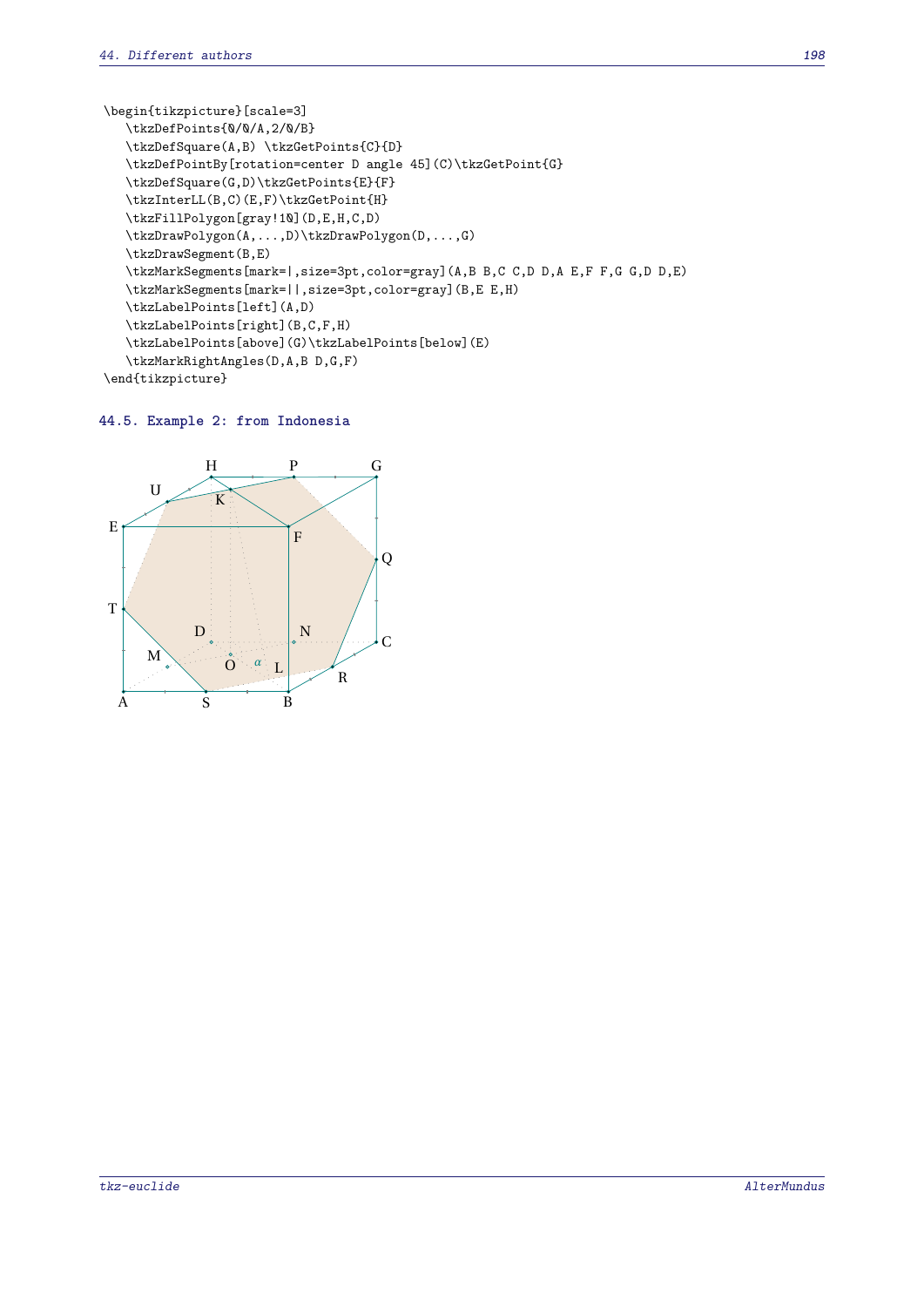```
\begin{tikzpicture}[pol/.style={fill=brown!40,opacity=.5},
     seg/.style={tkzdotted,color=gray}, hidden pt/.style={fill=gray!40},
      mra/.style={color=gray!70,tkzdotted,/tkzrightangle/size=.2},scale=1.5]
 \tkzDefPoints{0/0/A,2.5/0/B,1.33/0.75/D,0/2.5/E,2.5/2.5/F}
 \tkzDefLine[parallel=through D](A,B) \tkzGetPoint{I1}
 \tkzDefLine[parallel=through B](A,D) \tkzGetPoint{I2}
 \tkzInterLL(D,I1)(B,I2) \tkzGetPoint{C}
 \tkzDefLine[parallel=through E](A,D) \tkzGetPoint{I3}
 \tkzDefLine[parallel=through D](A,E) \tkzGetPoint{I4}
 \tkzInterLL(E,I3)(D,I4) \tkzGetPoint{H}
 \tkzDefLine[parallel=through F](E,H) \tkzGetPoint{I5}
 \tkzDefLine[parallel=through H](E,F) \tkzGetPoint{I6}
 \tkzInterLL(F,I5)(H,I6) \tkzGetPoint{G}
 \tkzDefMidPoint(G,H) \tkzGetPoint{P} \tkzDefMidPoint(G,C) \tkzGetPoint{Q}
 \tkzDefMidPoint(B,C) \tkzGetPoint{R} \tkzDefMidPoint(A,B) \tkzGetPoint{S}
 \tkzDefMidPoint(A,E) \tkzGetPoint{T} \tkzDefMidPoint(E,H) \tkzGetPoint{U}
 \tkzDefMidPoint(A,D) \tkzGetPoint{M} \tkzDefMidPoint(D,C) \tkzGetPoint{N}
 \tkzInterLL(B,D)(S,R)\tkzGetPoint{L} \tkzInterLL(H,F)(U,P) \tkzGetPoint{K}
 \tkzDefLine[parallel=through K](D,H) \tkzGetPoint{I7}
 \tkzInterLL(K,I7)(B,D) \tkzGetPoint{0}
 \tkzFillPolygon[pol](P,Q,R,S,T,U)
 \tkzDrawSegments[seg](K,O K,L P,Q R,S T,U C,D H,D A,D M,N B,D)
 \tkzDrawSegments(E,H B,C G,F G,H G,C Q,R S,T U,P H,F)
 \tkzDrawPolygon(A,B,F,E)
 \tkzDrawPoints(A,B,C,E,F,G,H,P,Q,R,S,T,U,K) \tkzDrawPoints[hidden pt](M,N,O,D)
 \tkzMarkRightAngle[mra](L,O,K)
 \tkzMarkSegments[mark=|,size=1pt,thick,color=gray](A,S B,S B,R C,R
                   Q, C, Q, G, G, P, H, P, E, U, H, U, E, T, A, T)\tkzLabelAngle[pos=.3](K,L,O){$\alpha$}
 \tkzLabelPoints[below](O,A,S,B) \tkzLabelPoints[above](H,P,G)
 \tkzLabelPoints[left](T,E) \tkzLabelPoints[right](C,Q)
 \tkzLabelPoints[above left](U,D,M) \tkzLabelPoints[above right](L,N)
 \tkzLabelPoints[below right](F,R) \tkzLabelPoints[below left](K)
\end{tikzpicture}
```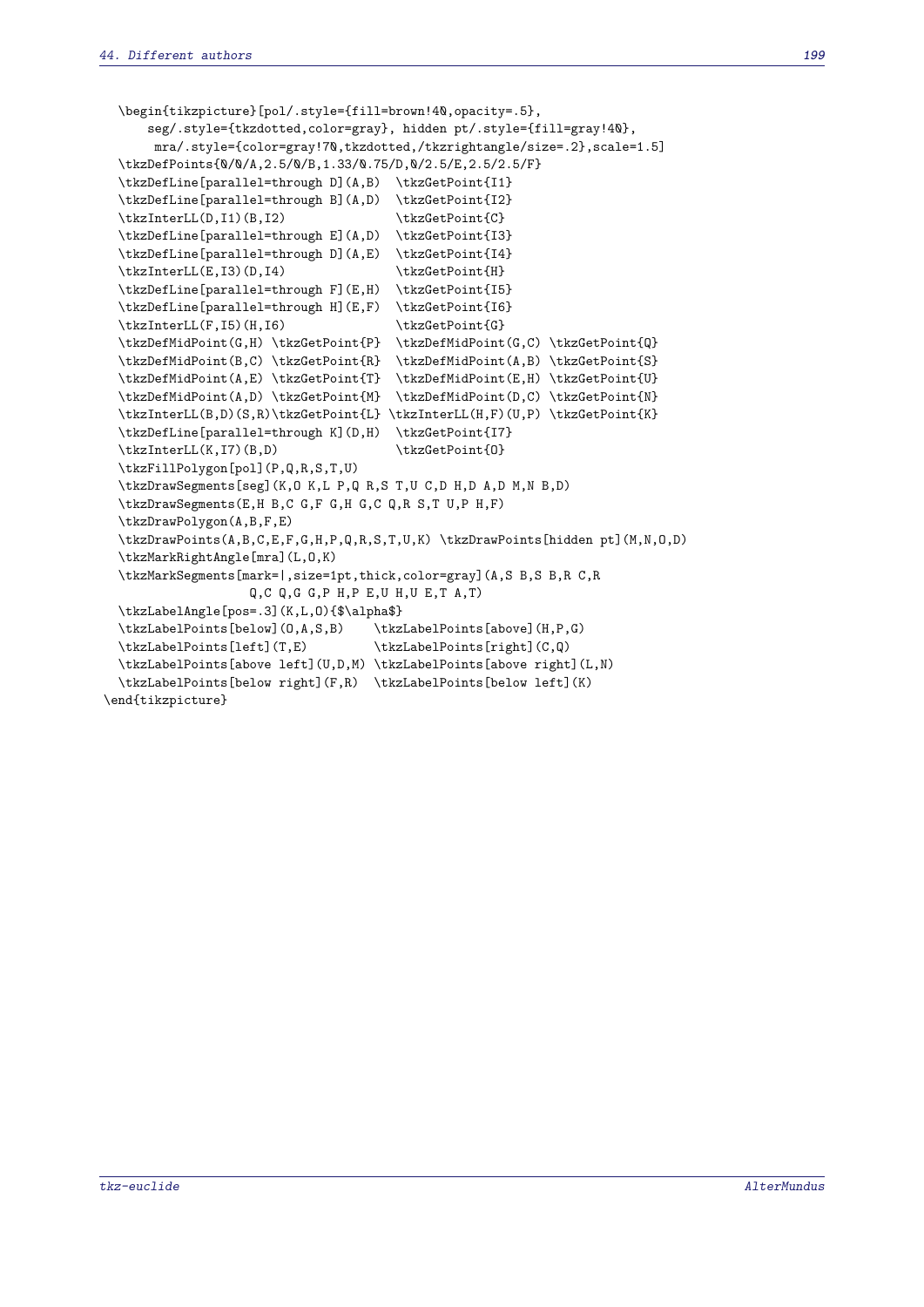#### **44.6. Illustration of the Morley theorem by Nicolas François**

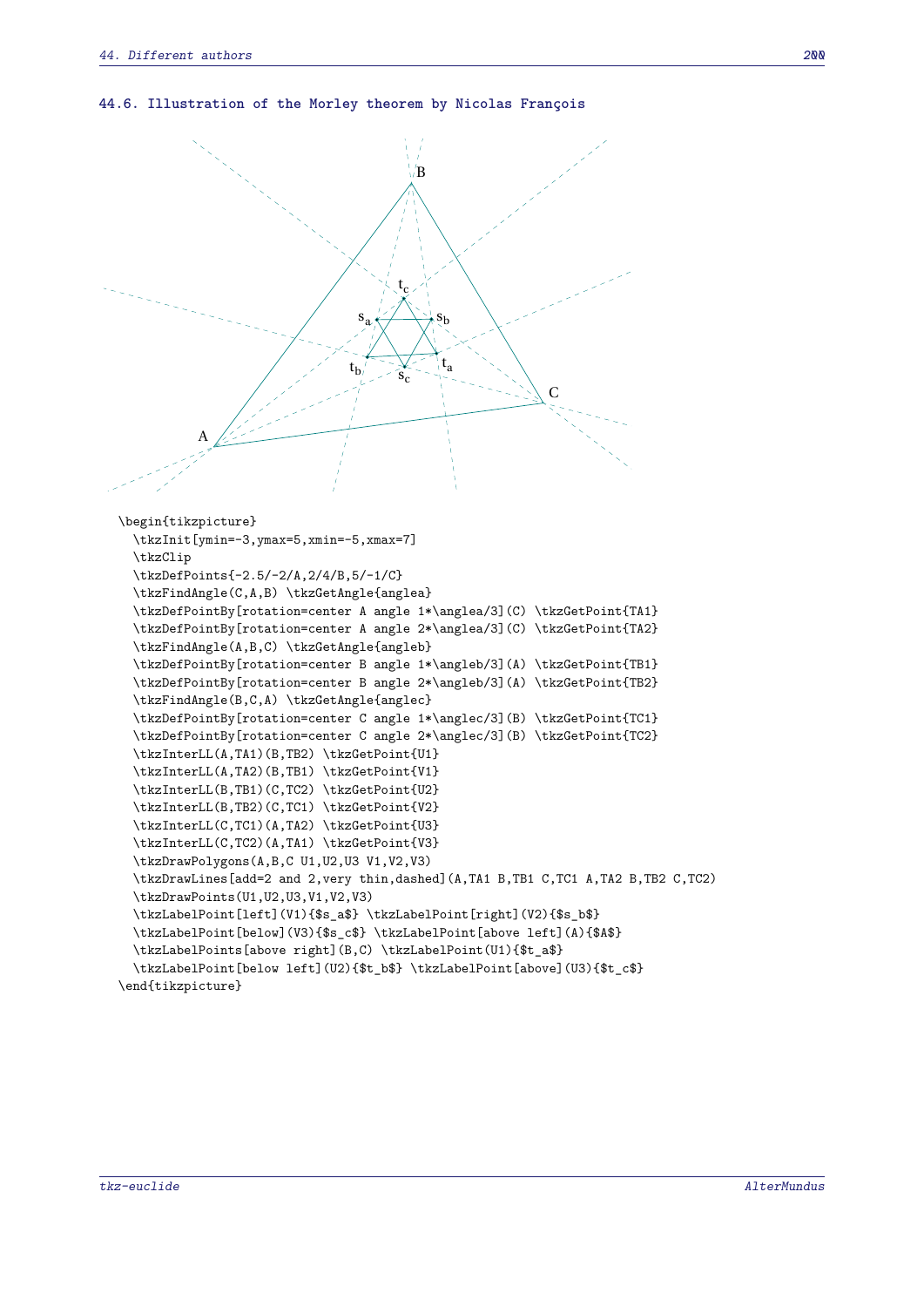## **44.7. Gou gu theorem / Pythagorean Theorem by Zhao Shuang**

#### Gou gu theorem / Pythagorean Theorem by Zhao Shuang

*Pythagoras was not the first person who discovered this theorem around the world. Ancient China discovered this theorem much earlier than him. So there is another name for the Pythagorean theorem in China, the Gou-Gu theorem. Zhao Shuang was an ancient Chinese mathematician. He rediscovered the "Gou gu therorem", which is actually the Chinese version of the "Pythagorean theorem". Zhao Shuang used a method called the "cutting and compensation principle", he created a picture of "Pythagorean Round Square" Below the figure used to illustrate the proof of the "Gou gu theorem." (code from Nan Geng)*



```
\begin{tikzpicture}[scale=.8]
 \tkzDefPoint(0,0){A} \tkzDefPoint(4,0){A'}
 \text{tkzInterCC}[R](A, 5)(A', 3)\tkzGetSecondPoint{B}
 \tkzDefSquare(A,B) \tkzGetPoints{C}{D}
 \tkzCalcLength(A,A') \tkzGetLength{lA}
 \tkzCalcLength(A',B) \tkzGetLength{lB}
  \pgfmathparse{\lA-\lB}
 \tkzInterLC[R](A,A')(A',\pgfmathresult)
 \tkzGetFirstPoint{D'}
 \tkzDefSquare(D',A')\tkzGetPoints{B'}{C'}
 \tkzDefLine[orthogonal=through D](D,D')
  \tkzGetPoint{d}
 \tkzDefLine[orthogonal=through A](A,A')
  \tkzGetPoint{a}
 \tkzDefLine[orthogonal=through C](C,C')
  \tkzGetPoint{c}
 \tkzInterLL(D,d)(C,c) \tkzGetPoint{E}
 \tkzInterLL(D,d)(A,a) \tkzGetPoint{F}
 \tkzDefSquare(E,F)\tkzGetPoints{G}{H}
 \tkzDrawPolygons[fill=teal!10](A,B,A' B,C,B'
    C,D,C' A,D',D)
 \tkzDrawPolygons(A,B,C,D E,F,G,H)
 \tkzDrawPolygon[fill=green!10](A',B',C',D')
 \tkzDrawSegment[dim={$a$,-10pt,}](D,C')
 \tkzDrawSegment[dim={$b$,-10pt,}](C,C')
 \tkzDrawSegment[dim={$c$,-10pt,}](C,D)
 \tkzDrawPoints[size=2](A,B,C,D,A',B',C',D')
 \tkzLabelPoints[left](A)
 \tkzLabelPoints[below](B)
 \tkzLabelPoints[right](C)
 \tkzLabelPoints[above](D)
 \tkzLabelPoints[right](A')
 \tkzLabelPoints[below right](B')
 \tkzLabelPoints[below left](C')
 \tkzLabelPoints[below](D')
\end{tikzpicture}
```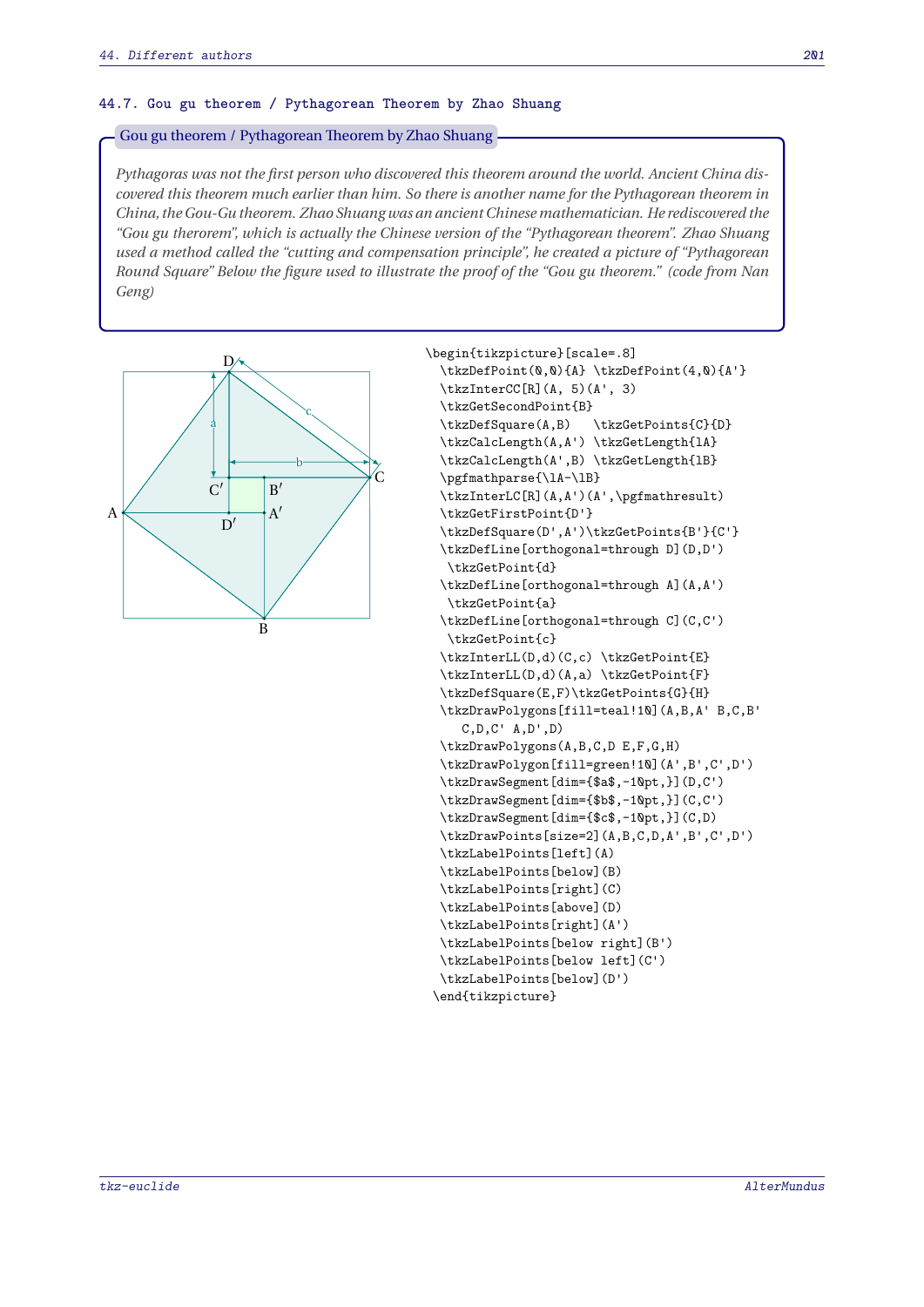#### **44.8. Reuleaux-Triangle**

#### Reuleaux-triangle by Stefan Kottwitz

*A well-known classic field of mathematics is geometry. You may know Euclidean geometry from school, with constructions by compass and ruler. Math teachers may be very interested in drawing geometry constructions and explanations. Underlying constructions can help us with general drawings where we would need intersections and tangents of lines and circles, even if it does not look like geometry. So, here, we will remember school geometry drawings. We will use the tkz-euclide package, which works on top of TikZ. We will construct an equilateral triangle. Then we extend it to get a Reuleaux triangle, and add annotations. The code is fully explained in the LaTeX Cookbook, Chapter 10, Advanced Mathematics, Drawing geometry pictures. Stefan Kottwitz*

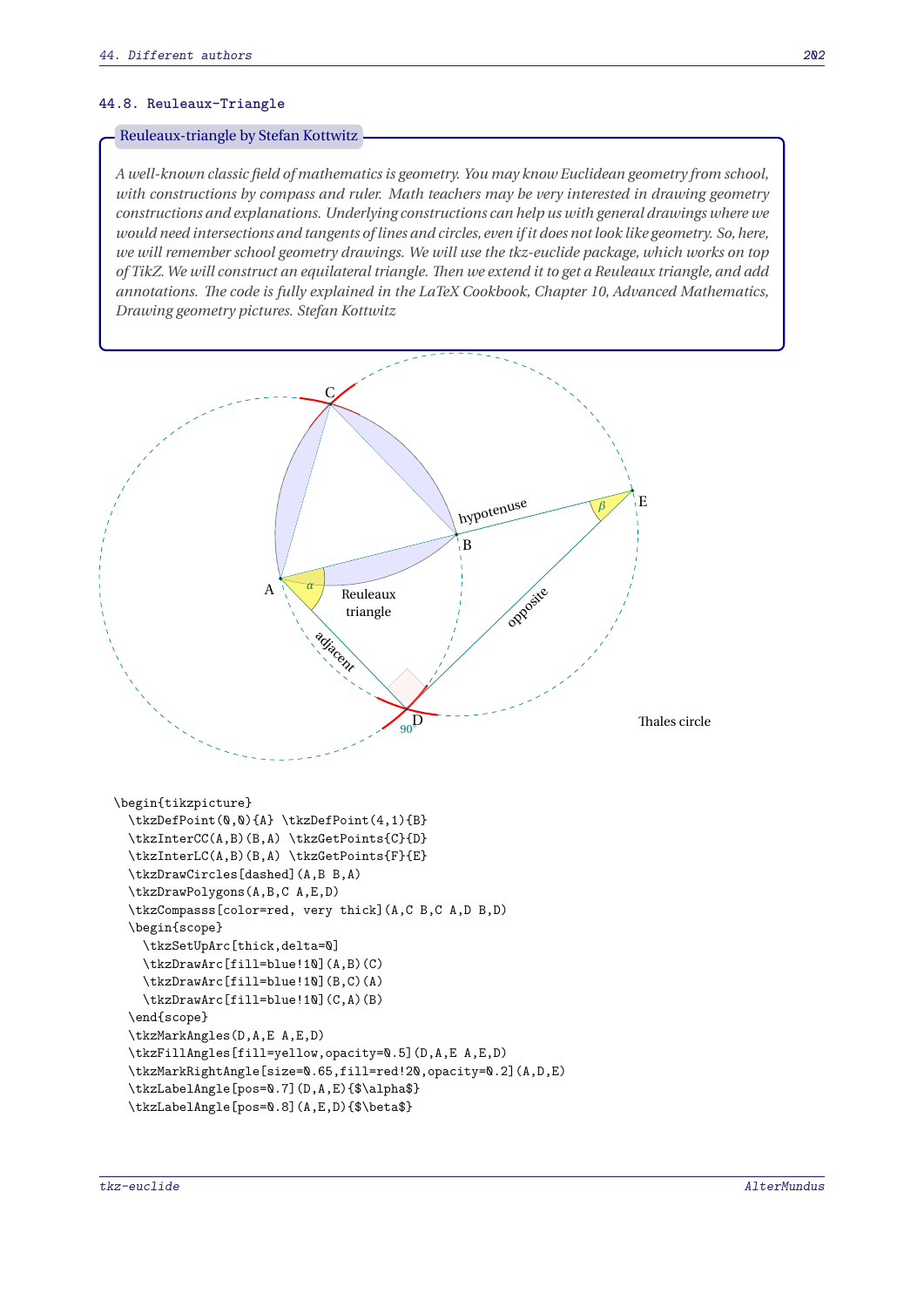```
\tkzLabelAngle[pos=0.5,xshift=-1.4mm](A,D,D){$90^\circ$}
\begin{scope}[font=\small]
  \tkzLabelSegment[below=0.6cm,align=center](A,B){Reuleaux\\triangle}
  \tkzLabelSegment[above right,sloped](A,E){hypotenuse}
  \tkzLabelSegment[below,sloped](D,E){opposite}
  \tkzLabelSegment[below,sloped](A,D){adjacent}
  \tkzLabelSegment[below right=4cm](A,E){Thales circle}
\end{scope}
\tkzLabelPoints[below left](A)
\tkzLabelPoints(B,D)
\tkzLabelPoint[above](C){$C$}
\tkzLabelPoints(E)
\tkzDrawPoints(A,...,E)
```
\end{tikzpicture}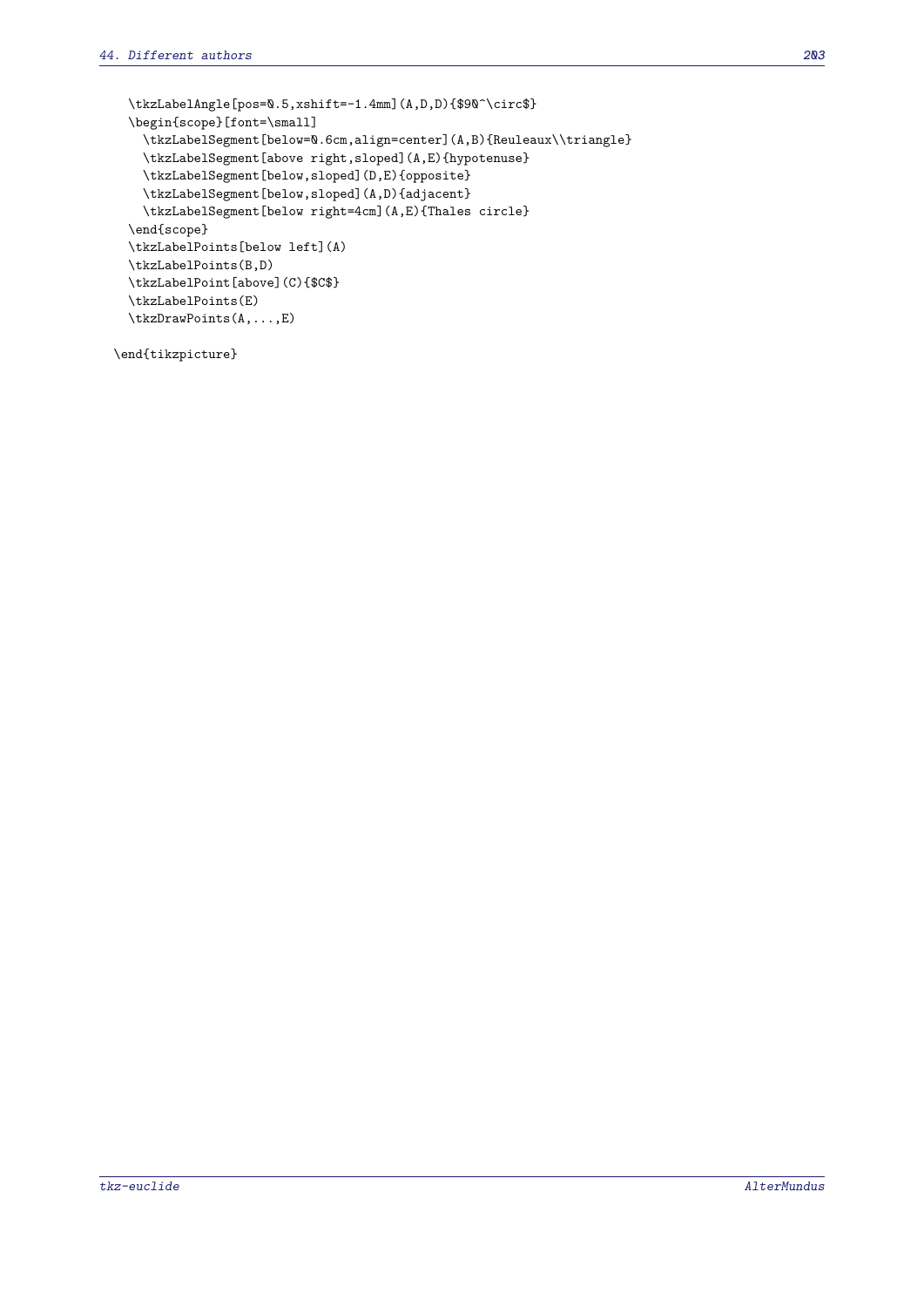#### **45. Some interesting examples**

#### **45.1. Square root of the integers**

## Square root of the integers

*How to get* 1*,*  $\sqrt{2}$ *,*  $\sqrt{3}$  *with a rule and a compass.* 



| begin{tikzpicture}                                        |
|-----------------------------------------------------------|
| \tkzDefPoint(0,0){0}                                      |
| \tkzDefPoint(1,0){a0}                                     |
| \tkzDrawSegment(0,a0)                                     |
| \foreach \i [count=\j] in $\{\mathbb{Q}, \ldots, 16\}$ {% |
| \tkzDefPointWith[orthogonal normed](a\i,0)                |
| \tkzGetPoint{a\j}                                         |
| \pgfmathsetmacro{\c}{5*\i}                                |
| \tkzDrawPolySeg[fill=teal!\c](a\i,a\j,0)}                 |
| \end{tikzpicture}                                         |
|                                                           |

#### **45.2. About right triangle**

#### About right triangle

*We have a segment* [AB] *and we want to determine a point* <sup>C</sup> *such that* AC = 8 *cm and* ABC *is a right triangle in* <sup>B</sup>*.*

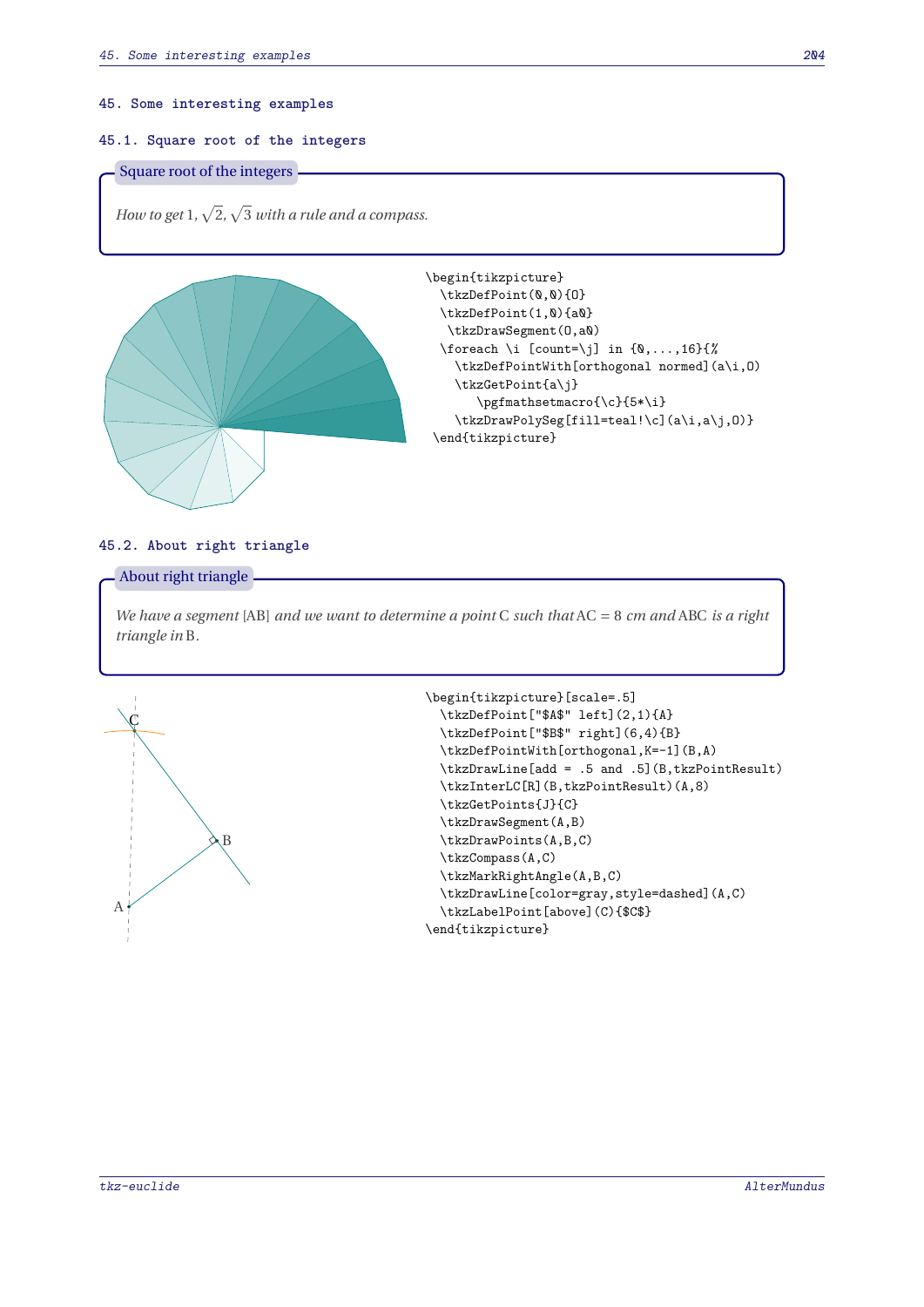## **45.3. Archimedes**

# Archimedes

*This is an ancient problem proved by the great Greek mathematician Archimedes . The figure below shows a semicircle, with diameter* AB*. A tangent line is drawn and touches the semicircle at* <sup>B</sup>*. An other tangent line at a point,* <sup>C</sup>*, on the semicircle is drawn. We project the point* <sup>C</sup> *on the line segment* [AB] *on a point* <sup>D</sup>*. The two tangent lines intersect at the point* <sup>T</sup>*. Prove that the line* (AT) *bisects* (CD)

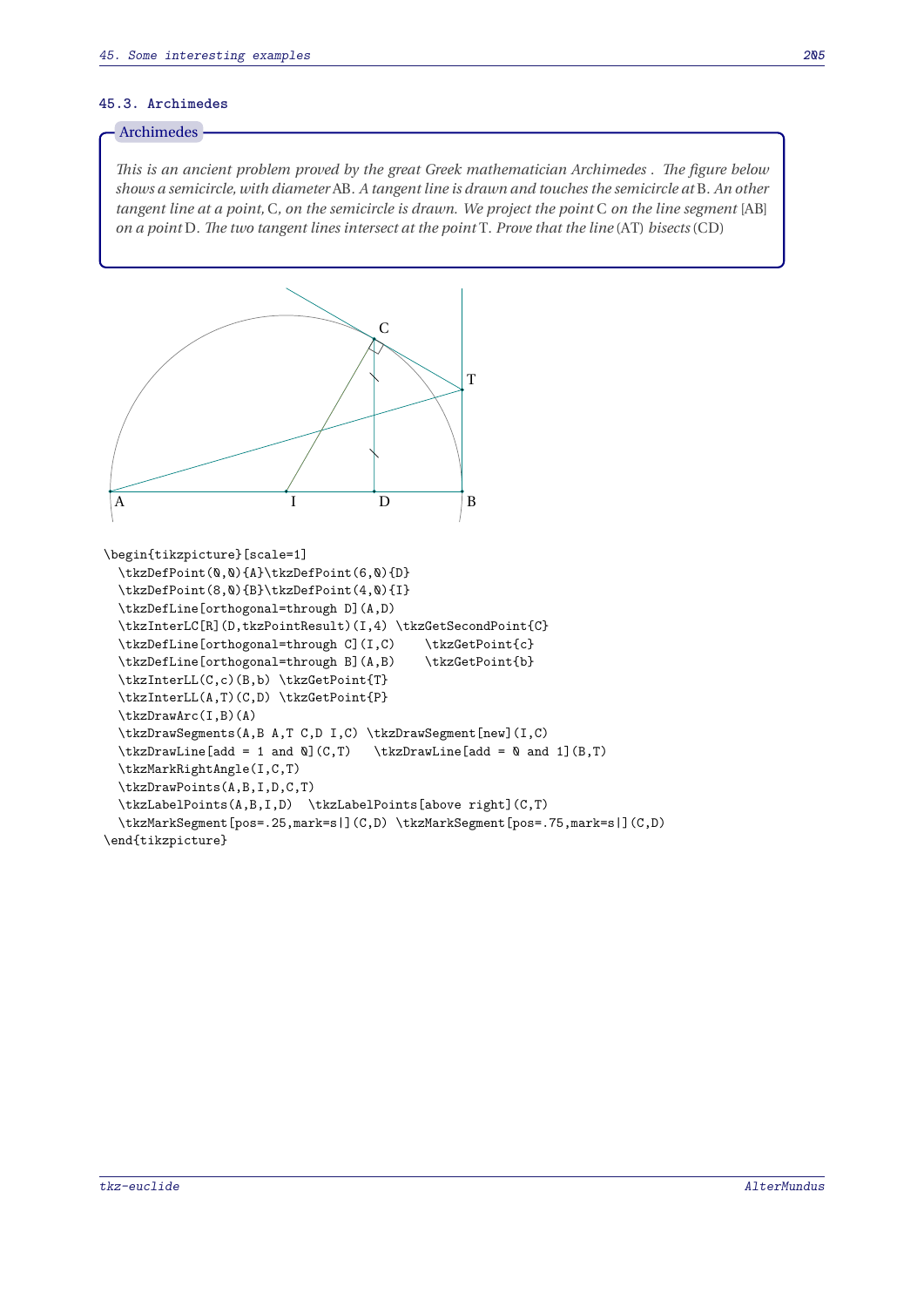#### **45.3.1. Square and rectangle of same area; Golden section**



*To construct Square and rectangle of same area.*



\tkzDrawSemiCircle(A,F)

- \tkzDrawSegments(A,F E,B H,I F,H)
- \tkzDrawPolygons(A,B,C,D)
- \tkzDrawPoints(A,...,I)
- \tkzLabelPoints(A,...,I)
- \end{tikzpicture}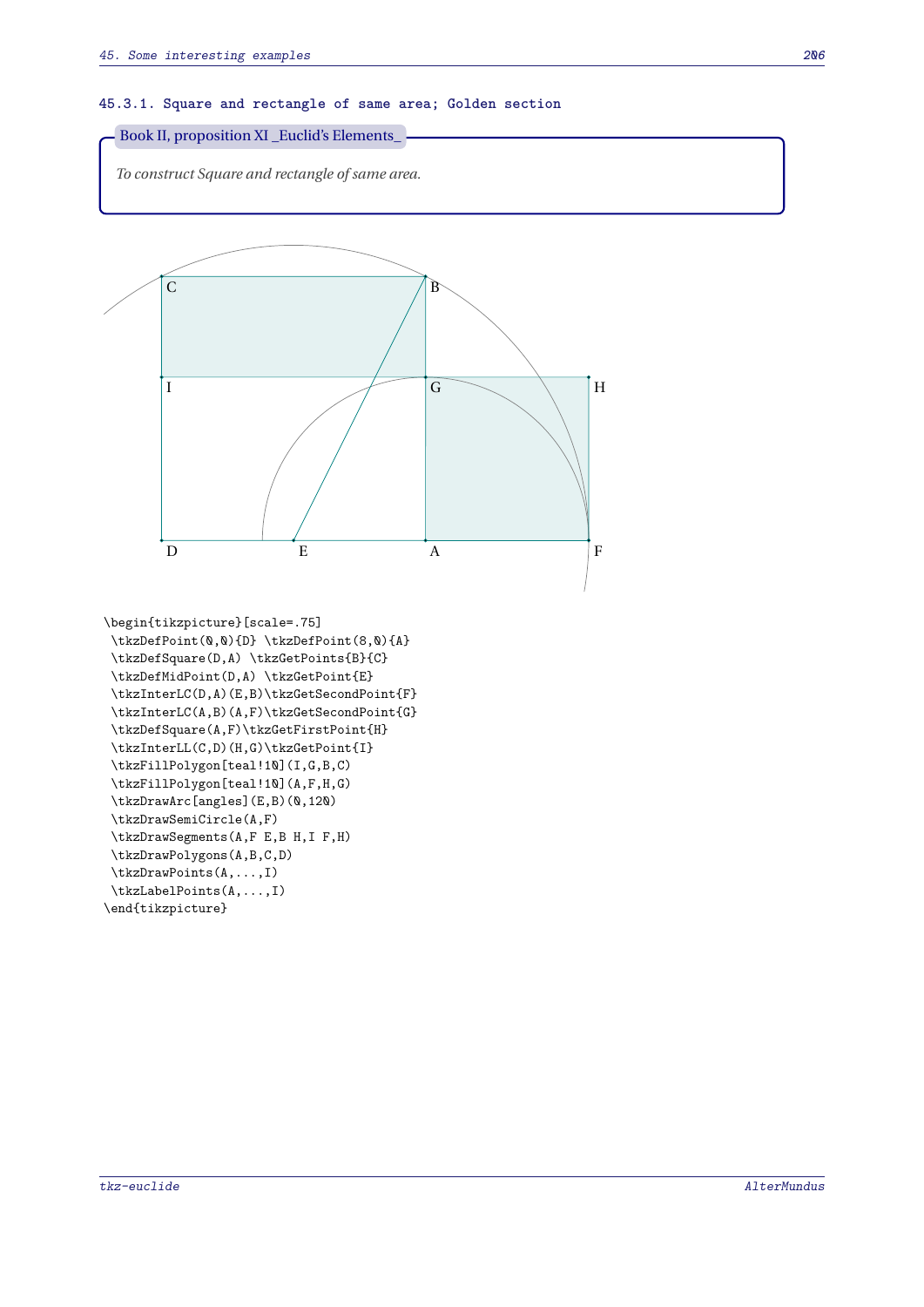## **45.3.2. Steiner Line and Simson Line**

## Steiner Line and Simson Line

*Consider the triangle ABC and a point M on its circumcircle. The projections of M on the sides of the triangle are on a line (Steiner Line), The three closest points to M on lines AB, AC, and BC are collinear. It's the Simson Line.*



tkz-euclide AlterMundus et al. AlterMundus et al. AlterMundus et al. AlterMundus et al. AlterMundus et al. AlterMundus et al. AlterMundus et al. AlterMundus et al. AlterMundus et al. AlterMundus et al. AlterMundus et al. A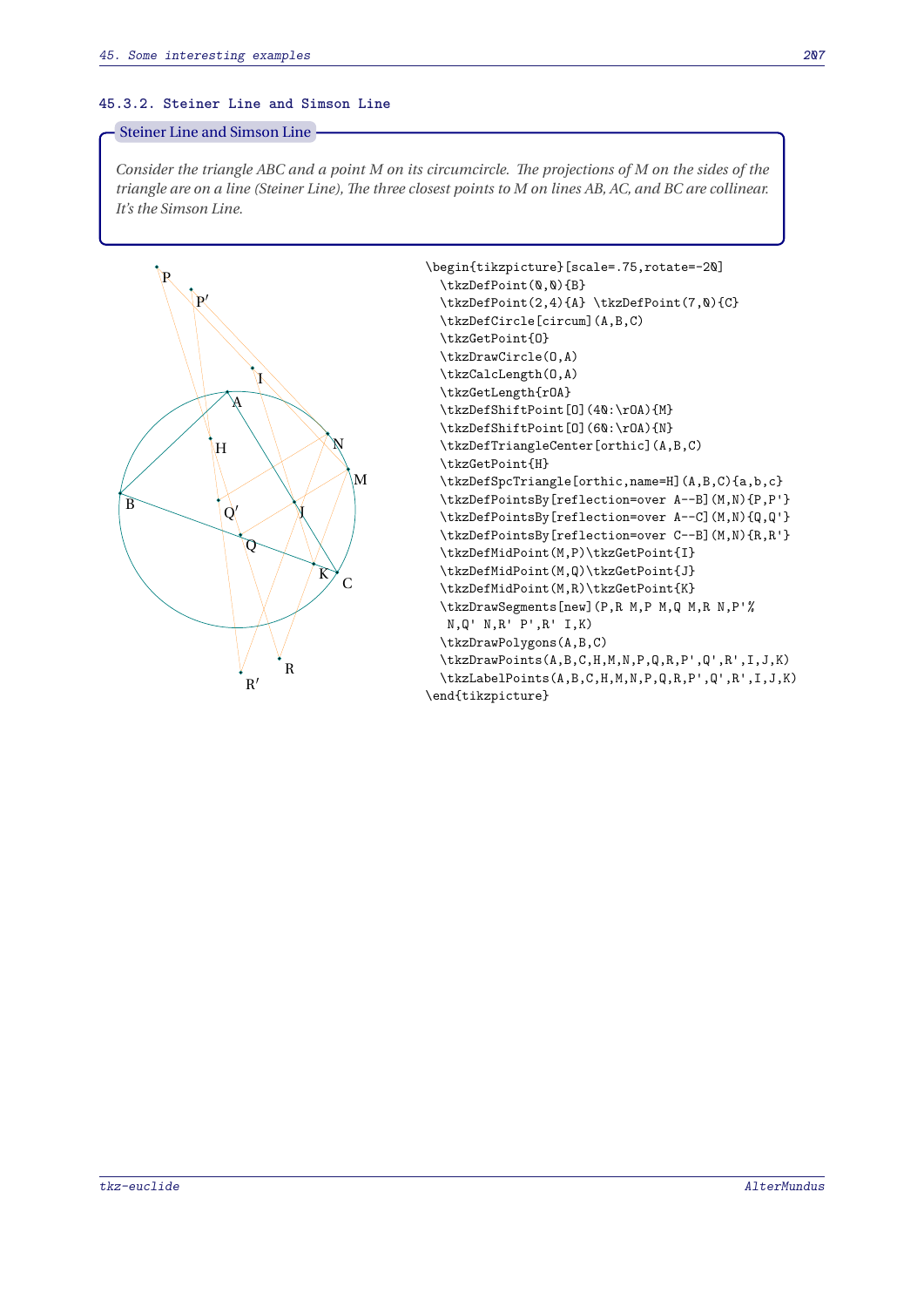#### **45.4. Lune of Hippocrates**

#### Lune of Hippocrates

*From wikipedia : In geometry, the lune of Hippocrates, named after Hippocrates of Chios, is a lune bounded by arcs of two circles, the smaller of which has as its diameter a chord spanning a right angle on the larger circle.In the first figure, the area of the lune is equal to the area of the triangle ABC.Hippocrates of Chios (ancient Greek mathematician,)*



```
\begin{tikzpicture}
\tkzInit[xmin=-2,xmax=5,ymin=-1,ymax=6]
\tkzClip % allows you to define a bounding box
   % large enough
  \tkzDefPoint(0,0){A}\tkzDefPoint(4,0){B}
  \tkzDefSquare(A,B)
  \tkzGetFirstPoint{C}
  \tkzDrawPolygon[fill=green!5](A,B,C)
   \begin{scope}
     \tkzClipCircle[out](B,A)
     \tkzDrawSemiCircle[diameter,fill=teal!5](A,C)
   \end{scope}
   \tkzDrawArc[delta=0](B,C)(A)
\end{tikzpicture}
```
## **45.5. Lunes of Hasan Ibn al-Haytham**

#### Lune of Hippocrates

*From wikipedia : the Arab mathematician Hasan Ibn al-Haytham (Latinized name Alhazen) showed that two lunes, formed on the two sides of a right triangle, whose outer boundaries are semicircles and whose inner boundaries are formed by the circumcircle of the triangle, then the areas of these two lunes added together are equal to the area of the triangle. The lunes formed in this way from a right triangle are known as the lunes of Alhazen.*



```
\begin{tikzpicture}[scale=.5,rotate=180]
 \tkzInit[xmin=-1,xmax=11,ymin=-4,ymax=7]
 \tkzClip
 \tkzDefPoints{0/0/A,8/0/B}
 \tkzDefTriangle[pythagore,swap](A,B)
 \tkzGetPoint{C}
 \tkzDrawPolygon[fill=green!5](A,B,C)
 \tkzDefMidPoint(C,A) \tkzGetPoint{I}
 \begin{scope}
   \tkzClipCircle[out](I,A)
   \tkzDrawSemiCircle[diameter,fill=teal!5](B,A)
   \tkzDrawSemiCircle[diameter,fill=teal!5](C,B)
 \end{scope}
 \tkzSetUpCompass[/tkzcompass/delta=0]
 \tkzDrawSemiCircle[diameter](C,A)
\end{tikzpicture}
```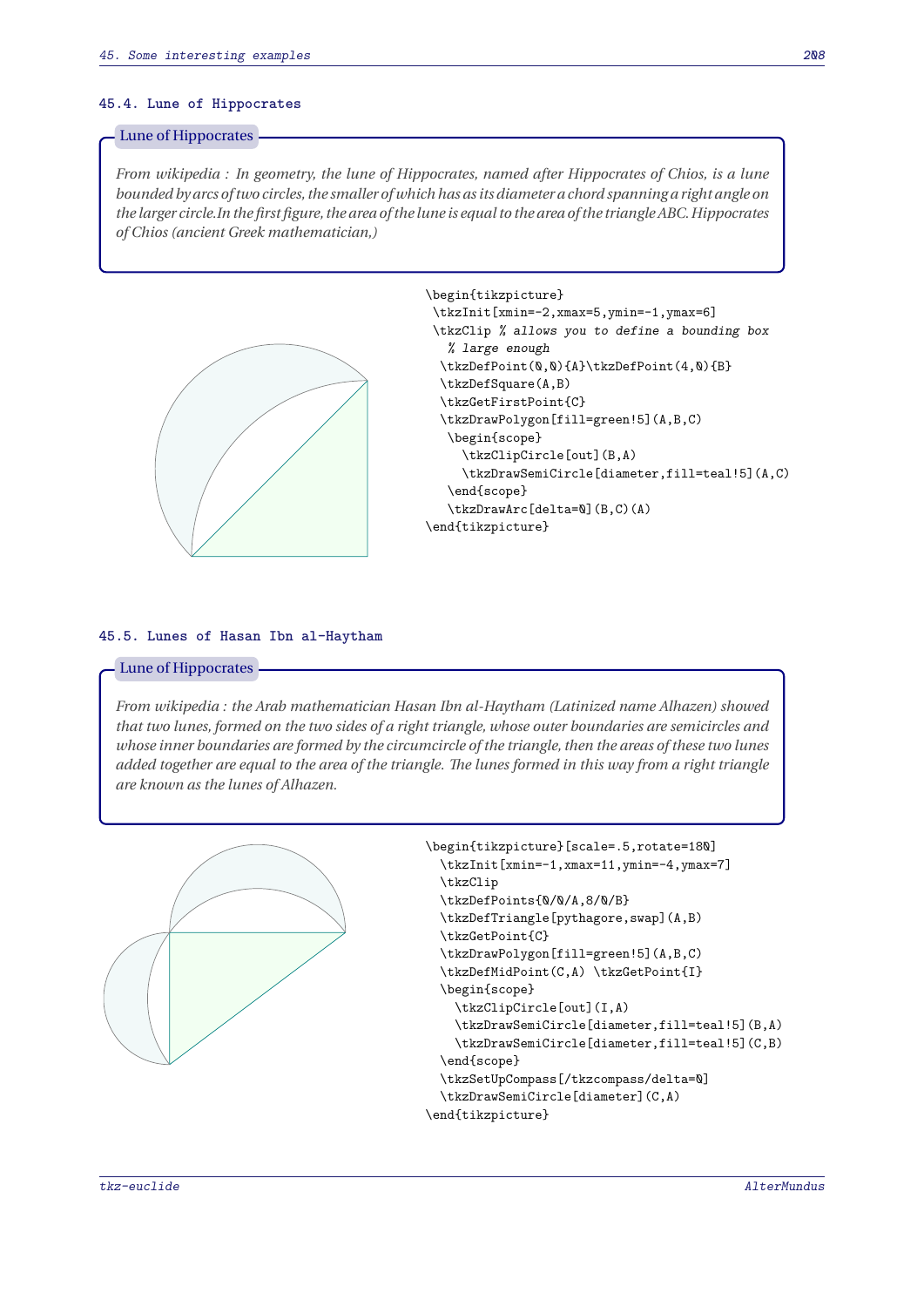## **45.6. About clipping circles**

## About clipping circles

*The problem is the management of the bounding box. First you have to define a rectangle in which the figure will be inserted. This is done with the first two lines.*



```
\begin{tikzpicture}
  \tkzInit[xmin=0,xmax=6,ymin=0,ymax=6]
  \tkzClip
  \tkzDefPoints{0/0/A, 6/0/B}
  \tkzDefSquare(A,B) \tkzGetPoints{C}{D}
  \tkzDefMidPoint(A,B) \tkzGetPoint{M}
  \tkzDefMidPoint(A,D) \tkzGetPoint{N}
  \tkzDefMidPoint(B,C) \tkzGetPoint{0}
  \tkzDefMidPoint(C,D) \tkzGetPoint{P}
\begin{scope}
  \tkzClipCircle[out](M,B) \tkzClipCircle[out](P,D)
  \tkzFillPolygon[teal!20](M,N,P,O)
 \end{scope}
\begin{scope}
  \tkzClipCircle[out](N,A) \tkzClipCircle[out](O,C)
  \tkzFillPolygon[teal!20](M,N,P,O)
\end{scope}
\begin{scope}
  \tkzClipCircle(P,C) \tkzClipCircle(N,A)
  \tkzFillPolygon[teal!20](N,P,D)
\end{scope}
\begin{scope}
    \tkzClipCircle(O,C) \tkzClipCircle(P,C)
    \tkzFillPolygon[teal!20](P,C,O)
\end{scope}
\begin{scope}
    \tkzClipCircle(M,B) \tkzClipCircle(O,B)
     \tkzFillPolygon[teal!20](O,B,M)
\end{scope}
\begin{scope}
     \tkzClipCircle(N,A) \tkzClipCircle(M,A)
     \tkzFillPolygon[teal!20](A,M,N)
\end{scope}
\tkzDrawSemiCircles(M,B N,A O,C P,D)
\tkzDrawPolygons(A,B,C,D M,N,P,O)
\end{tikzpicture}
```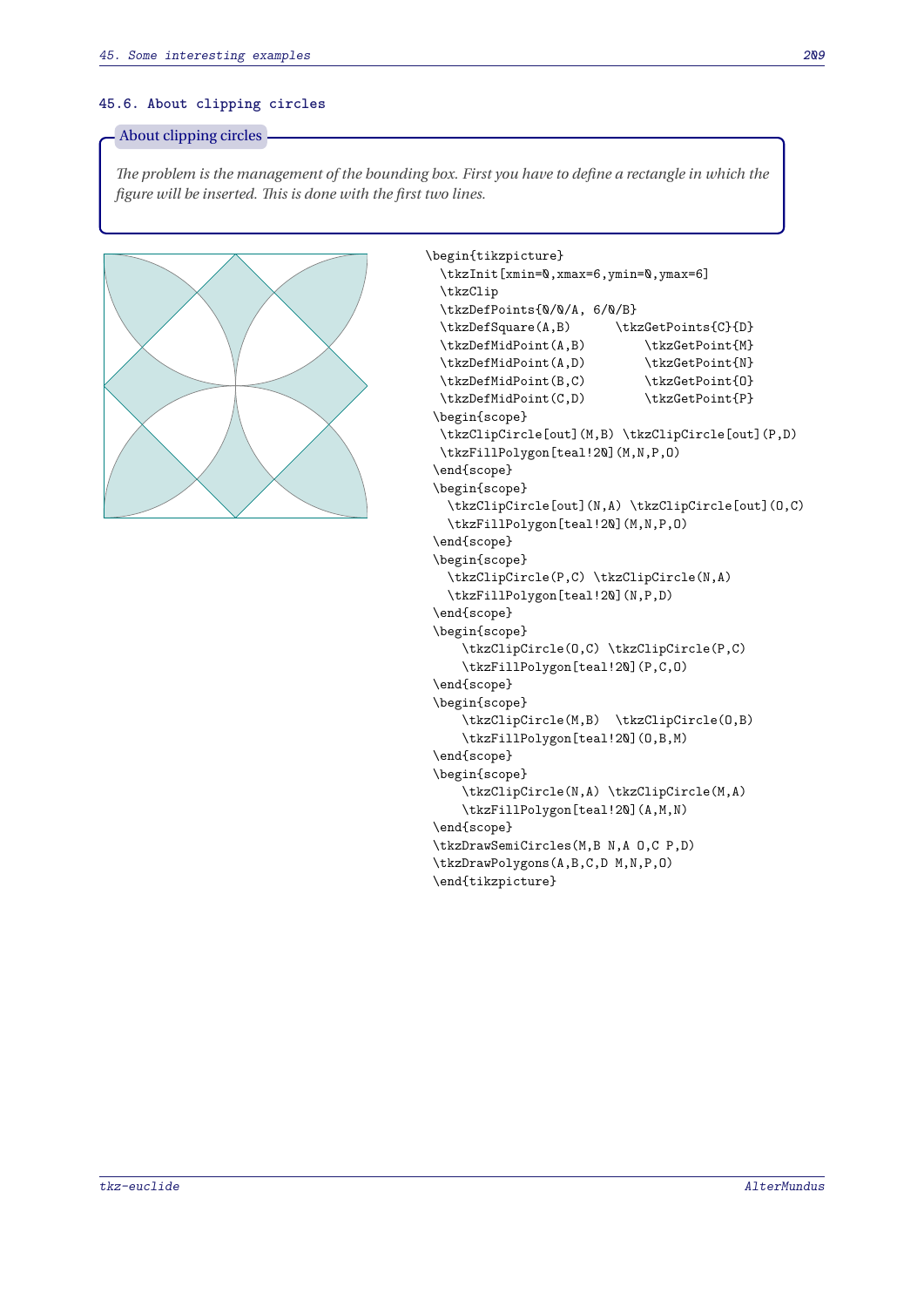## **45.7. Similar isosceles triangles**

#### Similar isosceles triangles

*The following is from the excellent site Descartes et les Mathématiques. I did not modify the text and I am only the author of the programming of the figures.* [http://debart.pagesperso-orange.fr/](http://debart.pagesperso-orange.fr/seconde/triangle.html) [seconde/triangle.html](http://debart.pagesperso-orange.fr/seconde/triangle.html)

The following is from the excellent site **Descartes et les Mathématiques**. I did not modify the text and I am only the author of the programming of the figures. <http://debart.pagesperso-orange.fr/seconde/triangle.html>

Bibliography:

- Géométrie au Bac Tangente, special issue no. 8 Exercise 11, page 11
- Elisabeth Busser and Gilles Cohen: 200 nouveaux problèmes du "Monde" POLE 2007 (200 new problems of "Le Monde")
- Affaire de logique n° 364 Le Monde February 17, 2004

Two statements were proposed, one by the magazine *Tangente* and the other by *Le Monde*.

*Editor of the magazine "Tangente"*: Two similar isosceles triangles AXB and BYC are constructed with main vertices X and Y, such that A, B and C are aligned and that these triangles are "indirect". Let  $\alpha$  be the angle at vertex  $\widehat{AXB} = \widehat{BYC}$ . We then construct a third isosceles triangle XZY similar to the first two, with main vertex Z and "indirect". We ask to demonstrate that point <sup>Z</sup> belongs to the straight line (AC).

*Editor of "Le Monde"*: We construct two similar isosceles triangles AXB and BYC with principal vertices <sup>X</sup> and <sup>Y</sup>, such that A, B and C are aligned and that these triangles are "indirect". Let  $\alpha$  be the angle at vertex  $\widehat{AXB} = \widehat{BYC}$ . The point Z of the line segment [AC] is equidistant from the two vertices <sup>X</sup> and <sup>Y</sup>. At what angle does he see these two vertices?

The constructions and their associated codes are on the next two pages, but you can search before looking. The programming respects (it seems to me ...) my reasoning in both cases.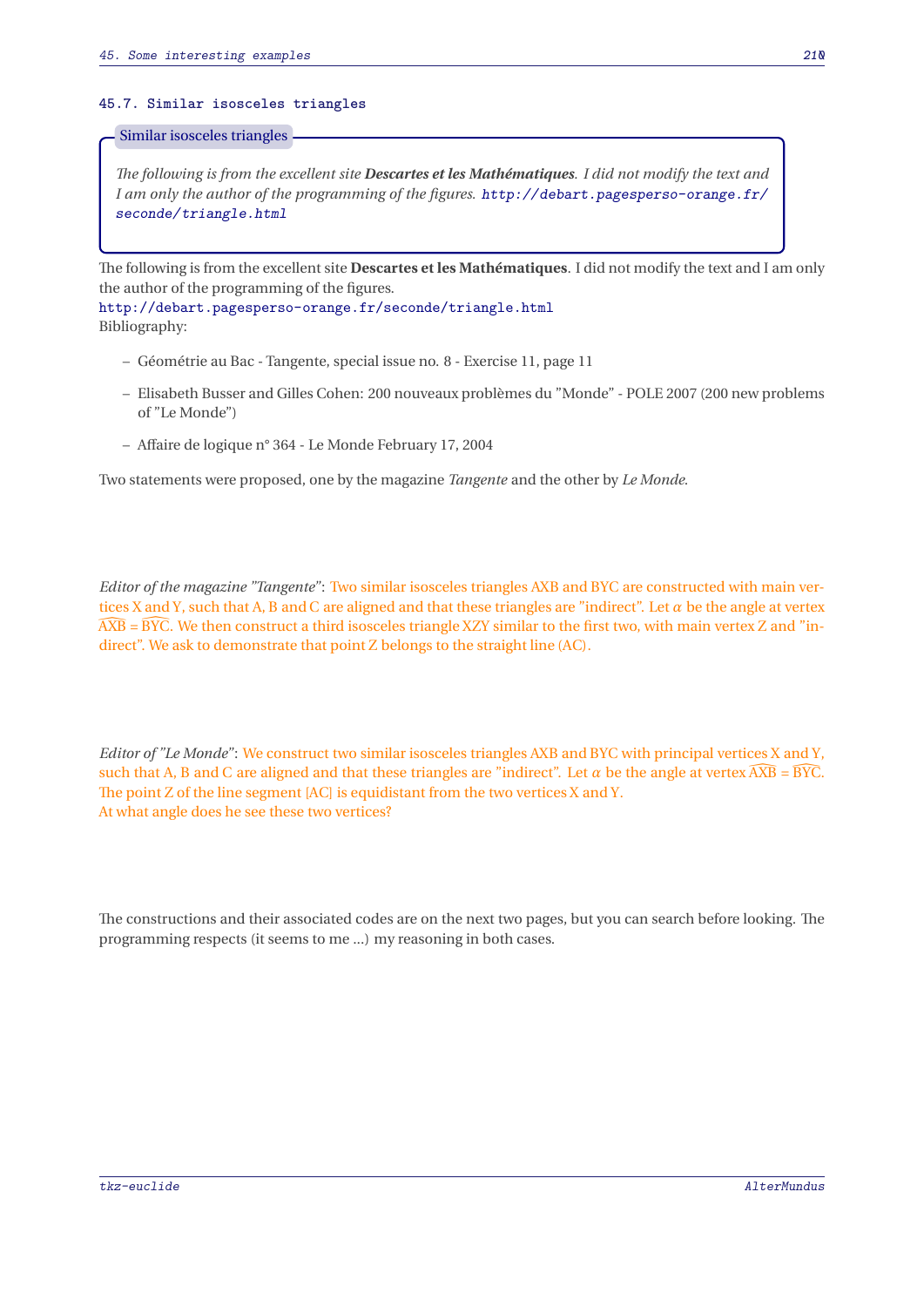#### **45.8. Revised version of "Tangente"**



\end{tikzpicture}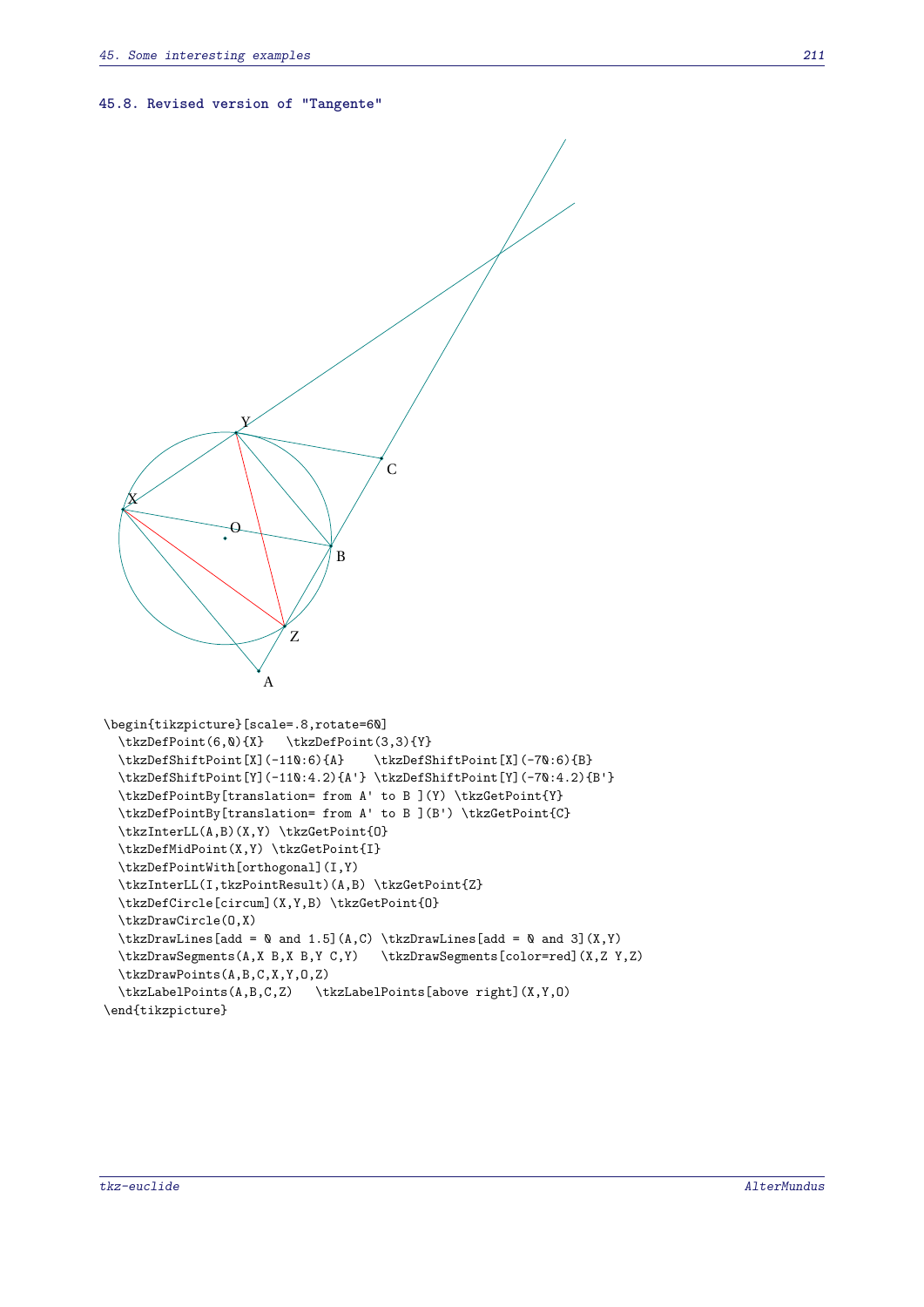#### **45.9. "Le Monde" version**

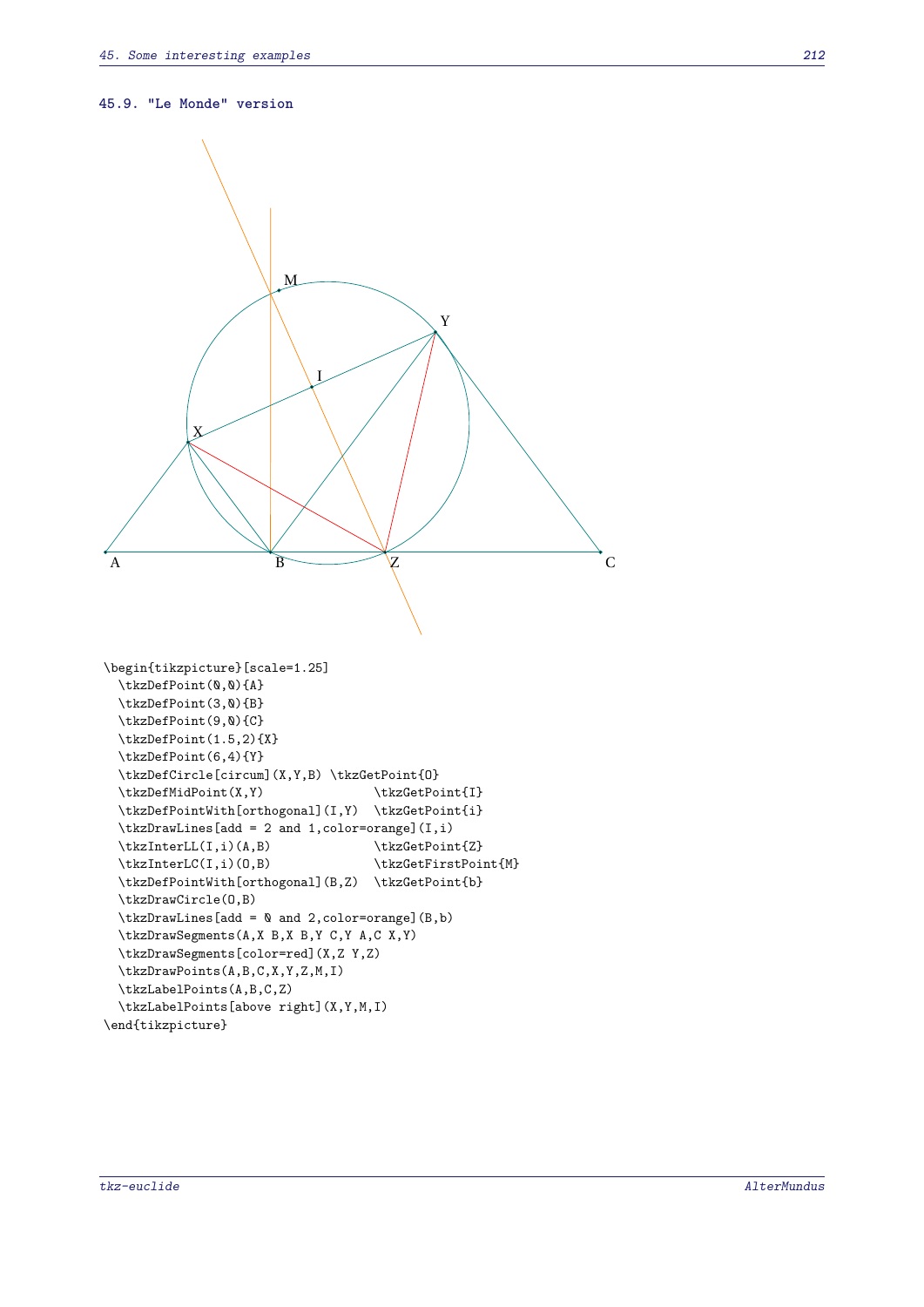#### **45.10. Triangle altitudes**

#### Triangle altitudes

*From Wikipedia : The following is again from the excellent site Descartes et les Mathématiques (Descartes and the Mathematics).* [http://debart.pagesperso-orange.fr/geoplan/geometrie\\_](http://debart.pagesperso-orange.fr/geoplan/geometrie_triangle.html) [triangle.html](http://debart.pagesperso-orange.fr/geoplan/geometrie_triangle.html)*. The three altitudes of a triangle intersect at the same H-point.*

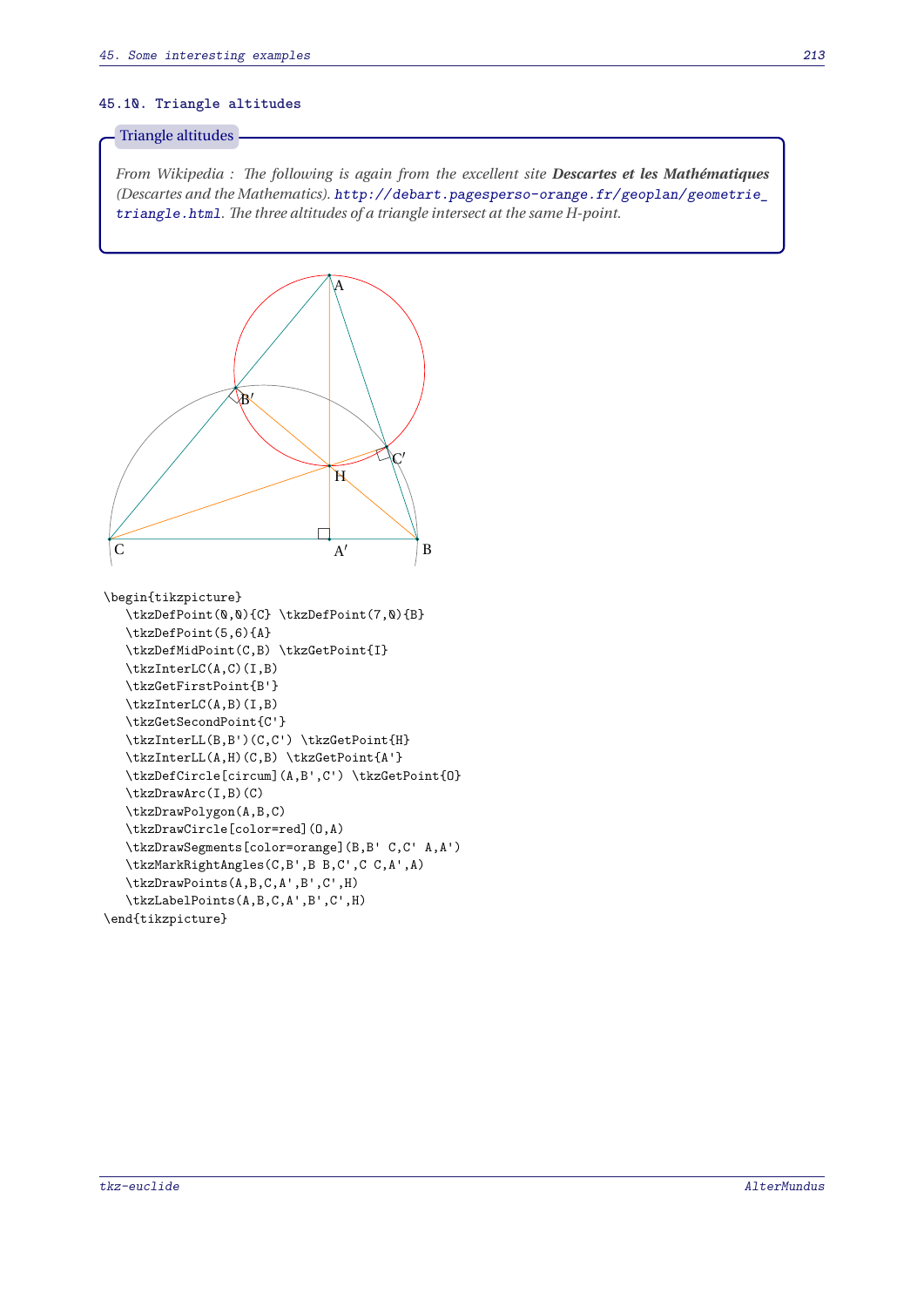#### **45.11. Altitudes - other construction**

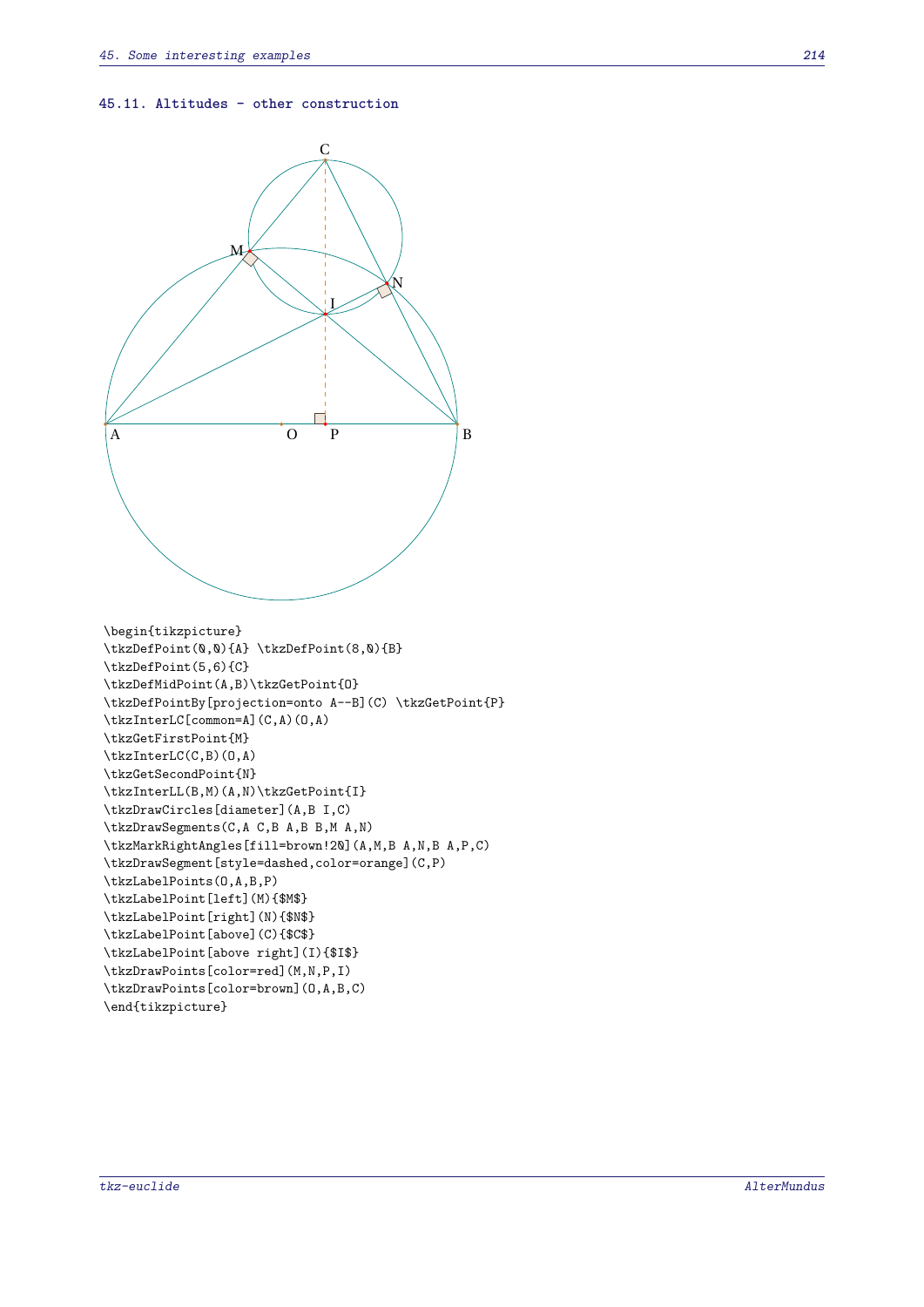#### **45.12. Three circles in an Equilateral Triangle**

## Three circles in an Equilateral Triangle

*From Wikipedia : In geometry, the Malfatti circles are three circles inside a given triangle such that each circle is tangent to the other two and to two sides of the triangle. They are named after Gian Francesco Malfatti, who made early studies of the problem of constructing these circles in the mistaken belief that they would have the largest possible total area of any three disjoint circles within the triangle. Below is a study of a particular case with an equilateral triangle and three identical circles.*



```
\begin{tikzpicture}[scale=.8]
  \tkzDefPoints{0/0/A,8/0/B,0/4/a,8/4/b,8/8/c}
  \tkzDefTriangle[equilateral](A,B) \tkzGetPoint{C}
  \tkzDefMidPoint(A,B) \tkzGetPoint{M}
  \tkzDefMidPoint(B,C) \tkzGetPoint{N}
  \tkzDefMidPoint(A,C) \tkzGetPoint{P}
  \tkzInterLL(A,N)(M,a) \tkzGetPoint{Ia}
  \tkzDefPointBy[projection = onto A--B](Ia)
  \tkzGetPoint{ha}
  \tkzInterLL(B,P)(M,b) \tkzGetPoint{Ib}
  \tkzDefPointBy[projection = onto A--B](Ib)
  \tkzGetPoint{hb}
  \tkzInterLL(A,c)(M,C) \tkzGetPoint{Ic}
  \tkzDefPointBy[projection = onto A--C](Ic)
  \tkzGetPoint{hc}
  \tkzInterLL(A,Ia)(B,Ib) \tkzGetPoint{G}
  \tkzDefSquare(A,B) \tkzGetPoints{D}{E}
  \tkzDrawPolygon(A,B,C)
  \tkzClipBB
  \tkzDrawSemiCircles[gray,dashed](M,B A,M
  A, B, B, A, G, Ia\tkzDrawCircles[gray](Ia,ha Ib,hb Ic,hc)
  \tkzDrawPolySeg(A,E,D,B)
  \tkzDrawPoints(A,B,C,G,Ia,Ib,Ic)
  \tkzDrawSegments[gray,dashed](C,M A,N B,P
  M,a M,b A,a a,b b,B A,D Ia,ha)
```
\end{tikzpicture}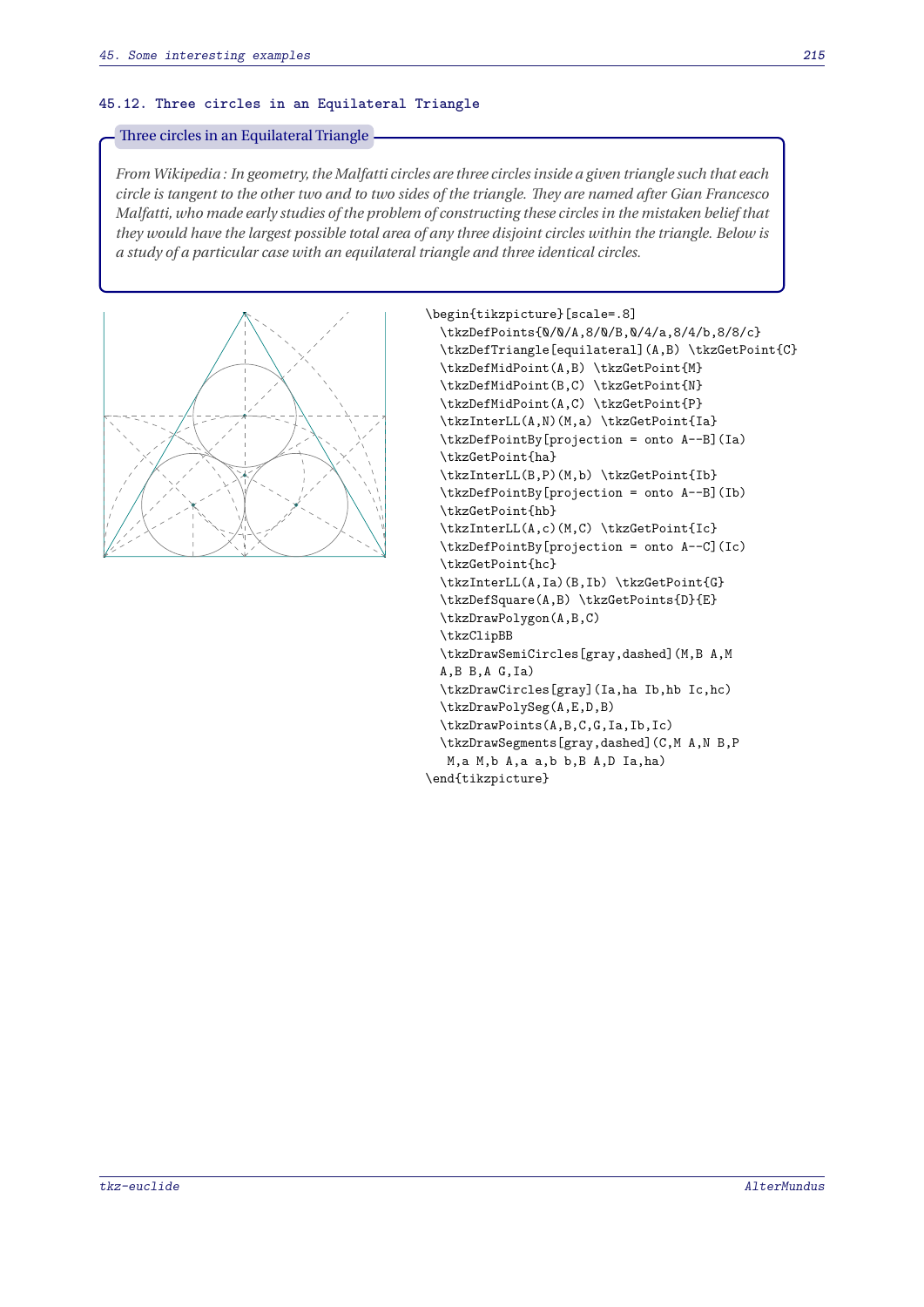## **45.13. Law of sines**

# - Law of sines -

From wikipedia : *In trigonometry, the law of sines, sine law, sine formula, or sine rule is an equation relating the lengths of the sides of a triangle (any shape) to the sines of its angles.*



 $\frac{a}{\sqrt{a}}$  $rac{a}{\sin A} = \frac{b}{\sin A}$  $\frac{b}{\sin B} = \frac{c}{\sin B}$ sin<sup>C</sup> (1)

$$
\hat{C} = \hat{D}
$$
  

$$
\frac{c}{2R} = \sin D = \sin C
$$
 (2)

Then

$$
\frac{c}{\sin C} = 2R
$$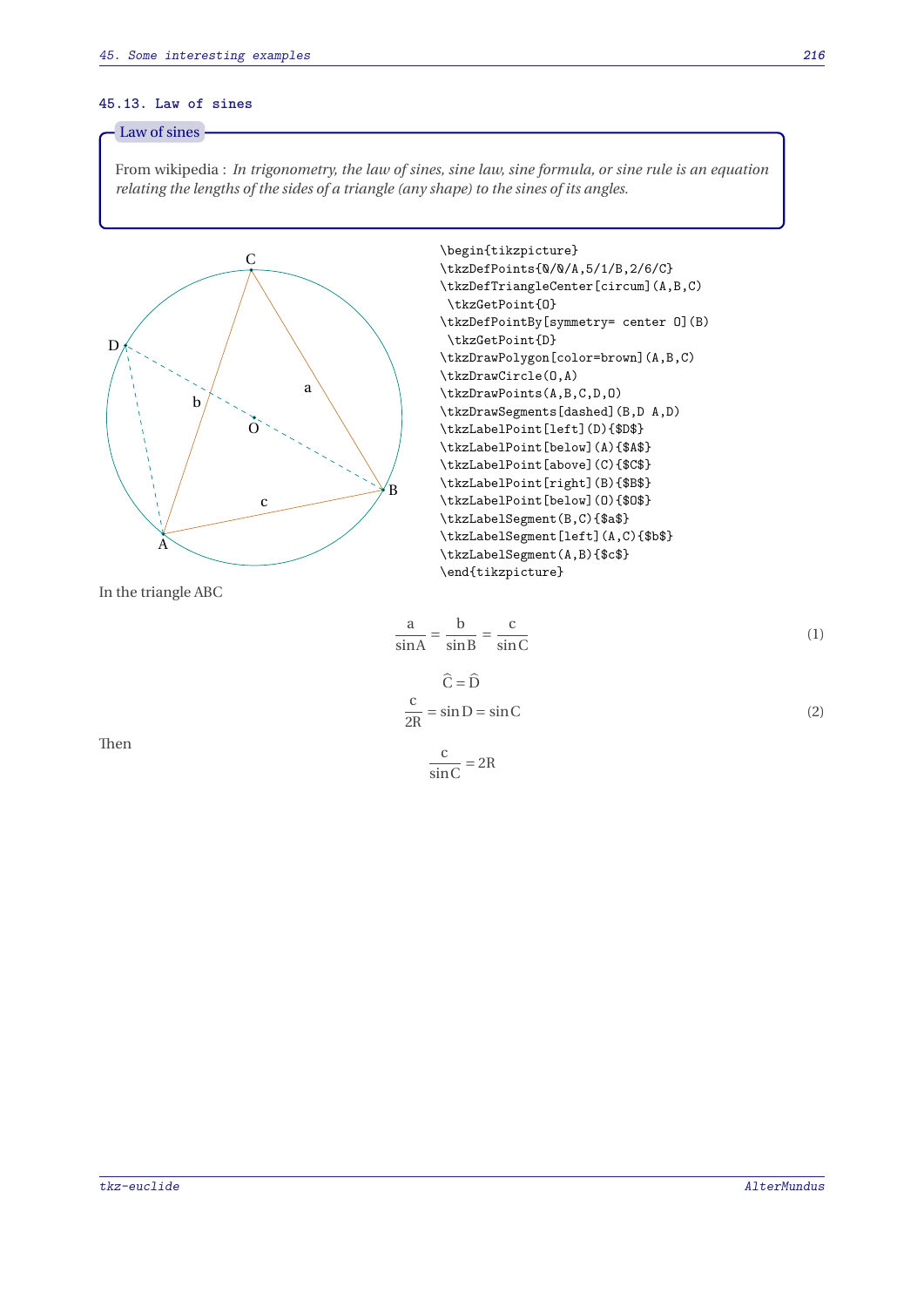## **45.14. Flower of Life**

# Book IV, proposition XI \_Euclid's Elements\_

*Sacred geometry can be described as a belief system attributing a religious or cultural value to many of the fundamental forms of space and time. According to this belief system, the basic patterns of existence are perceived as sacred because in contemplating them one is contemplating the origin of all things. By studying the nature of these forms and their relationship to each other, one may seek to gain insight into the scientific, philosophical, psychological, aesthetic and mystical laws of the universe. The Flower of Life is considered to be a symbol of sacred geometry, said to contain ancient, religious value depicting the fundamental forms of space and time. In this sense, it is a visual expression of the connections life weaves through all mankind, believed by some to contain a type of Akashic Record of basic information of all living things.*

One of the beautiful arrangements of circles found at the Temple of Osiris at Abydos, Egypt (Rawles 1997). Weisstein, Eric W. "Flower of Life." From MathWorld–A Wolfram Web Resource. <http://mathworld.wolfram.com/FlowerofLife.html>

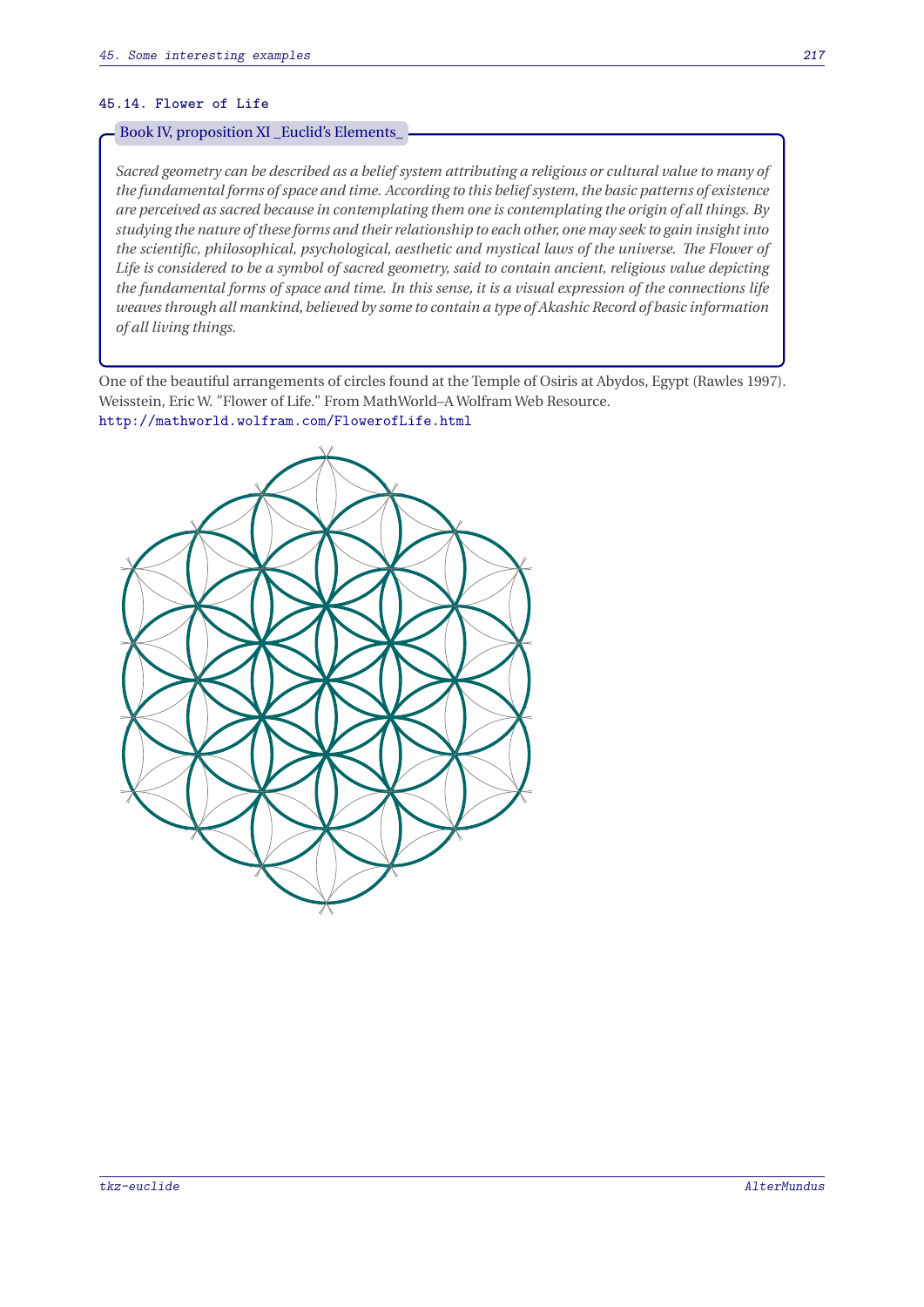```
\begin{tikzpicture}[scale=.75]
  \tkzSetUpLine[line width=2pt,color=teal!80!black]
  \tkzSetUpCompass[line width=2pt,color=teal!80!black]
   \tkzDefPoint(0,0){0} \tkzDefPoint(2.25,0){A}
   \tkzDrawCircle(O,A)
\foreach \i in {0,...,5}{
   \tkzDefPointBy[rotation= center O angle 30+60*\i](A)\tkzGetPoint{a\i}
   \tkzDefPointBy[rotation= center {a\i} angle 120](0)\tkzGetPoint{b\i}
   \tkzDefPointBy[rotation= center {a\i} angle 180](O)\tkzGetPoint{c\i}
   \tkzDefPointBy[rotation= center {c\i} angle 120](a\i)\tkzGetPoint{d\i}
   \tkzDefPointBy[rotation= center {c\i} angle 60](d\i)\tkzGetPoint{f\i}
   \tkzDefPointBy[rotation= center {d\i} angle 60](b\i)\tkzGetPoint{e\i}
   \tkzDefPointBy[rotation= center {f\i} angle 60](d\i)\tkzGetPoint{g\i}
   \tkzDefPointBy[rotation= center {d\i} angle 60](e\i)\tkzGetPoint{h\i}
   \tkzDefPointBy[rotation= center {e\i} angle 180](b\i)\tkzGetPoint{k\i}
   \tkzDrawCircle(a\i,O)
   \tkzDrawCircle(b\i,a\i)
   \tkzDrawCircle(c\i,a\i)
   \tkzDrawArc[rotate](f\i,d\i)(-120)
   \tkzDrawArc[rotate](e\i,d\i)(180)
   \tkzDrawArc[rotate](d\i,f\i)(180)
   \tkzDrawArc[rotate](g\i,f\i)(60)
   \tkzDrawArc[rotate](h\i,d\i)(60)
   \tkzDrawArc[rotate](k\i,e\i)(60)
}
   \tkzClipCircle(O,f0)
\end{tikzpicture}
```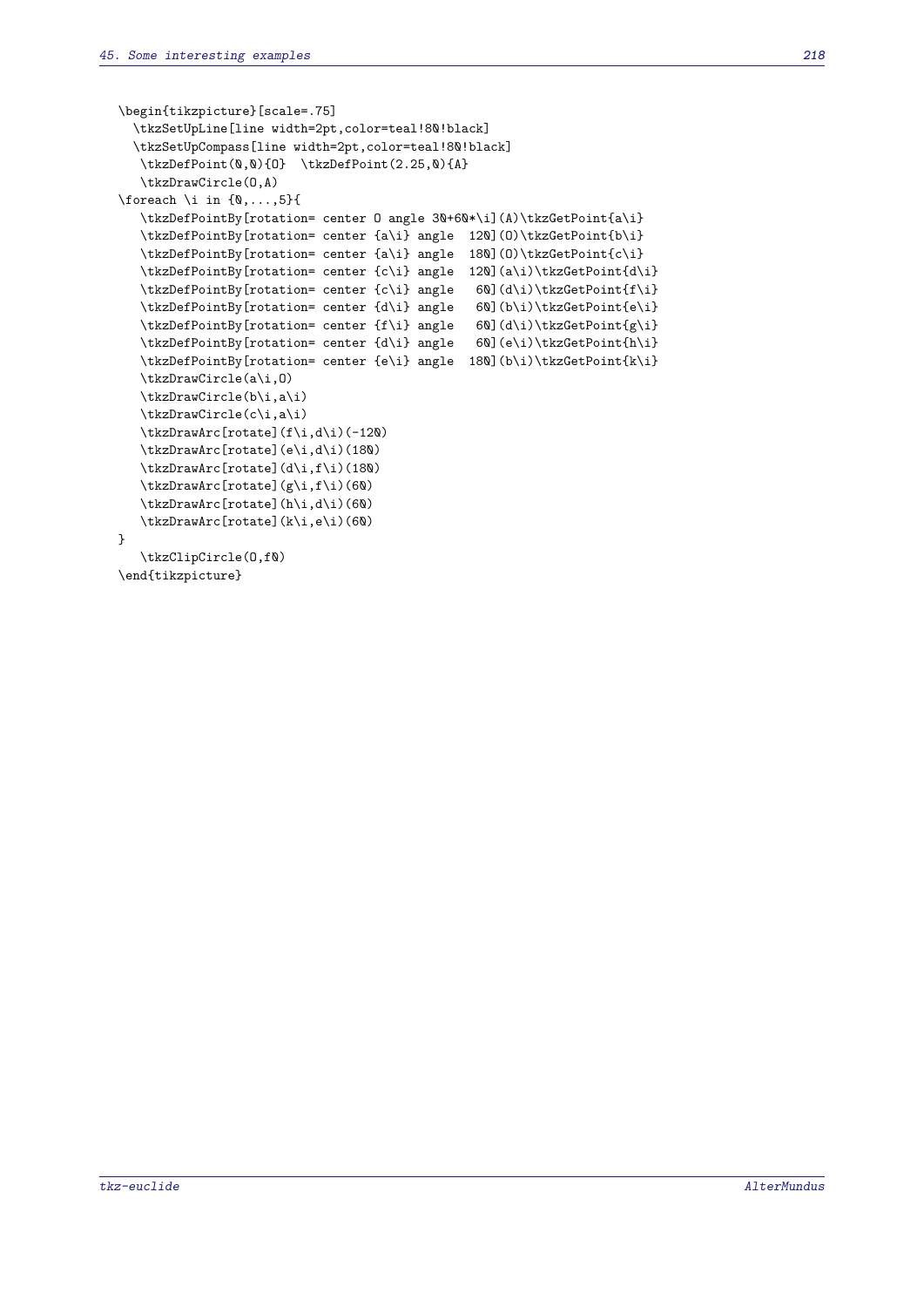## **45.15. Pentagon in a circle**

Book IV, proposition XI \_Euclid's Elements\_

*To inscribe an equilateral and equiangular pentagon in a given circle.*

```
\begin{tikzpicture}
  \tkzDefPoint(0,0){O} \tkzDefPoint(5,0){A}
 \tkzDefPoint(0,5){B} \tkzDefPoint(-5,0){C}
 \tkzDefPoint(0,-5){D}
 \tkzDefMidPoint(A,O) \tkzGetPoint{I}
  \text{LC}(I,B)(I,A) \tkzGetPoints{F}{E}
  \tkzInterCC(0,C)(B,E) \tkzGetPoints{D3}{D2}
 \tkzInterCC(O,C)(B,F) \tkzGetPoints{D4}{D1}
  \tkzDrawArc[angles](B,E)(180,360)
 \tkzDrawArc[angles](B,F)(220,340)
 \tkzDrawLine[add=.5 and .5](B,I)
 \tkzDrawCircle(O,A)
 \tkzDrawCircle[diameter](O,A)
 \tkzDrawSegments(B,D C,A)
 \tkzDrawPolygon[new](D,D1,D2,D3,D4)
 \tkzDrawPoints(A,...,D,0)
 \tkzDrawPoints[new](E,F,I,D1,D2,D4,D3)
 \tkzLabelPoints(A,...,D,0)
  \tkzLabelPoints[new](I,E,F,D1,D2,D4,D3)
 \end{tikzpicture}
                                                          A
                                  B
          \overline{C}\overline{a}E
                                                        D1
                                                \mu\overline{\mathcal{M}}\overline{\text{)}3
```
D

F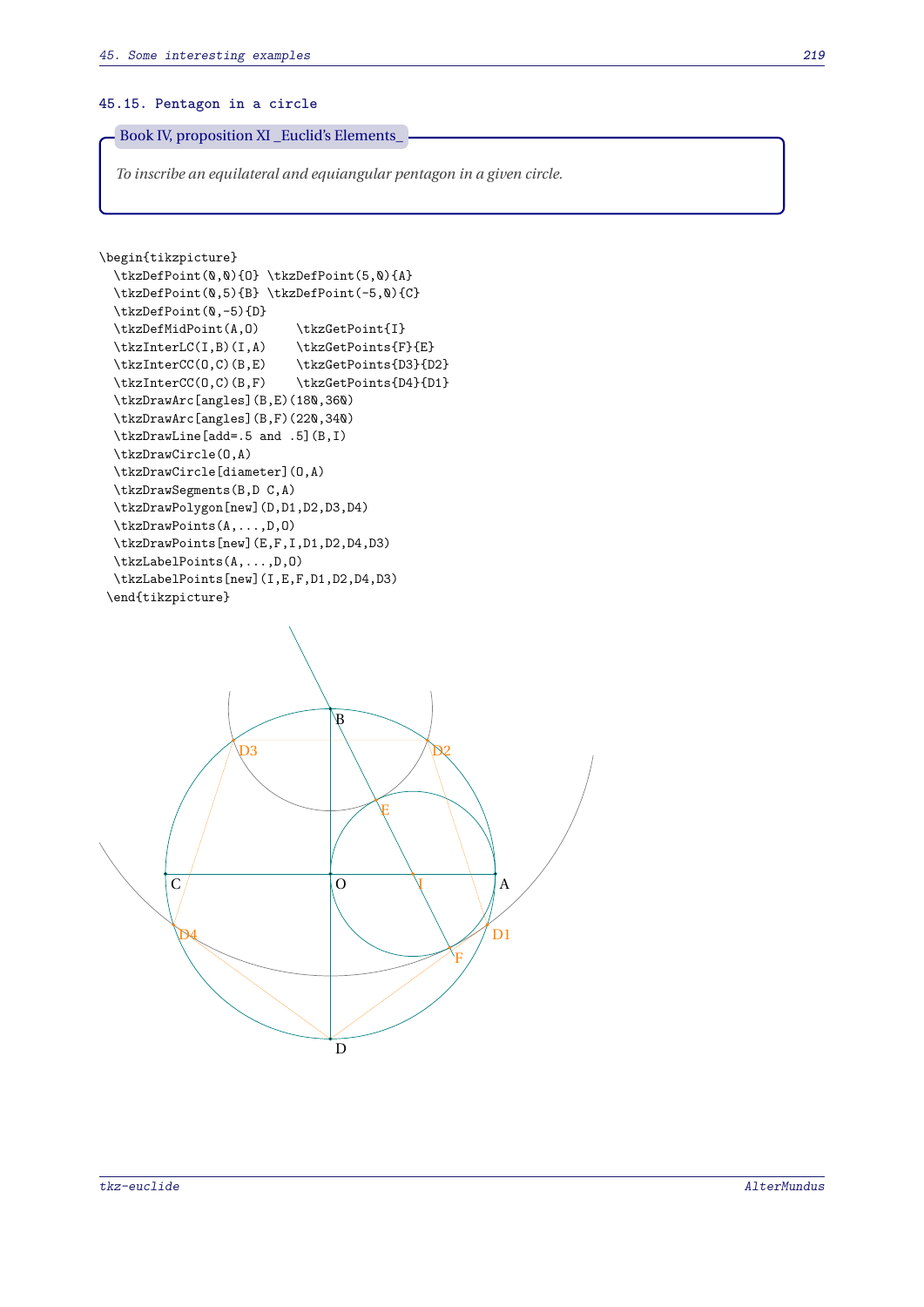#### **45.16. Pentagon in a square**

## Pentagon in a square

: *To inscribe an equilateral and equiangular pentagon in a given square.*

```
\begin{tikzpicture}
 \tkzDefPoint(-5,-5){A} \tkzDefPoint(0,0){O}
 \tkzDefPoint(+5,-5){B} \tkzDefPoint(0,-5){F}
 \tkzDefPoint(+5,0){F'} \tkzDefPoint(0,+5){E} \tkzDefPoint(-5,0){K}
 \tkzDefSquare(A,B) \tkzGetPoints{C}{D}
 \tkzInterLC(D,C)(E,B) <br> \tkzGetSecondPoint{T}
 \tkzDefMidPoint(D,T) \tkzGetPoint{I}
 \tkzInterCC[with nodes](0,D,I)(E,D,I) \tkzGetSecondPoint{H}
 \tkzInterLC(0,H)(0,E) \tkzGetSecondPoint{M}
 \tkzInterCC(0,E)(E,M) \tkzGetFirstPoint{0}
 \label{thm:rel} $$\tkzInterCC[with nodes] (0,0,E) (Q,E,M) $$\tkzGetFirstPoint{P}\tkzInterCC[with nodes](O,O,E)(P,E,M) \tkzGetFirstPoint{N}
 \tkzCompass(0,H)
 \tkzCompass(E,H)
 \tkzDrawArc(E,B)(T)
 \tkzDrawPolygon(A,B,C,D)
 \tkzDrawCircle(O,E)
 \tkzDrawSegments[new](T,I O,H E,H E,F F',K)
 \tkzDrawPoints(T,M,Q,P,N,I)
 \tkzDrawPolygon[new](M,E,Q,P,N)
 \tkzLabelPoints(A,B,O,N,P,Q,M,H)
 \tkzLabelPoints[above right](C,D,E,I,T)
\end{tikzpicture}
```
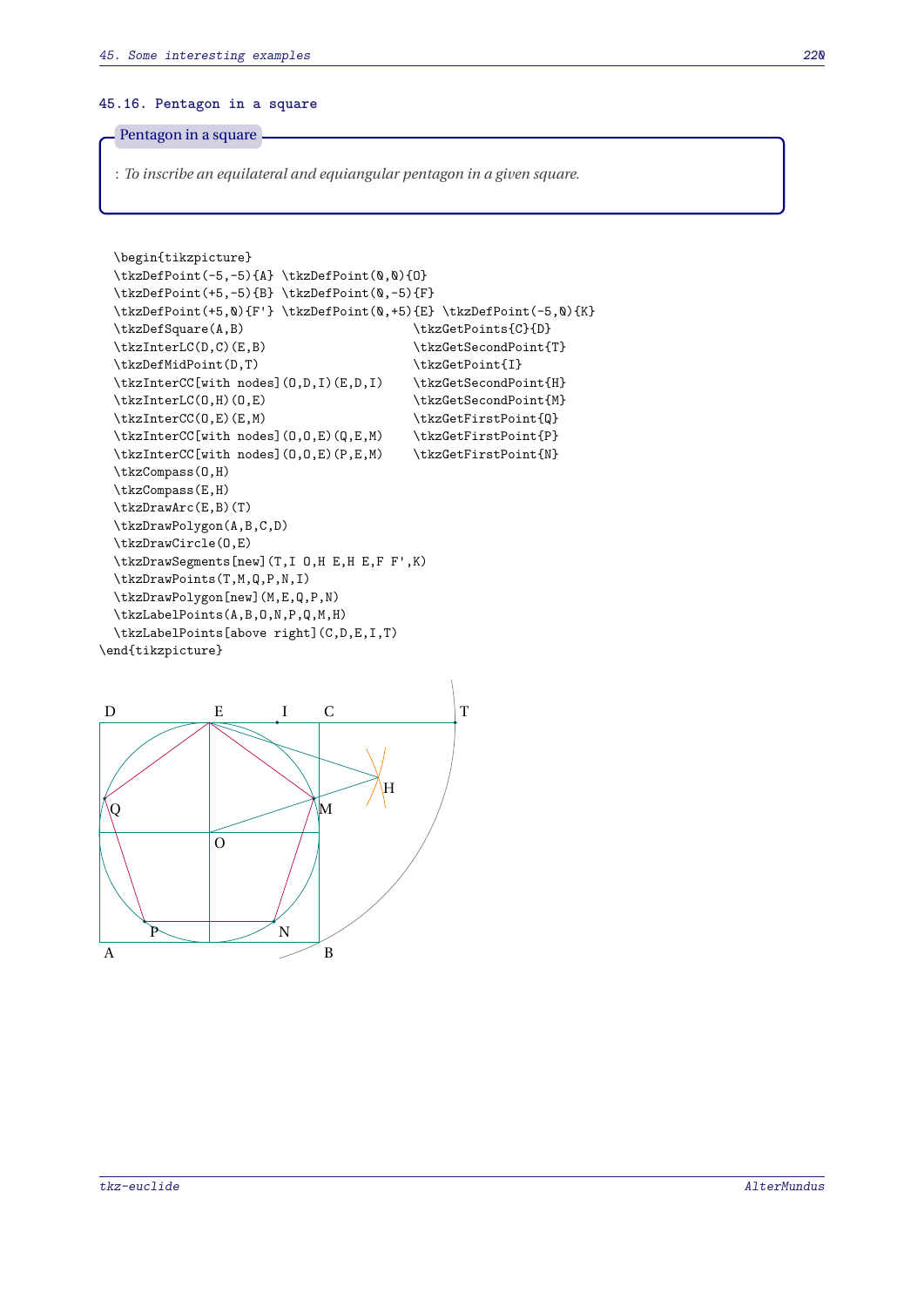## **45.17. Hexagon Inscribed**

## Hexagon Inscribed

*To inscribe a regular hexagon in a given equilateral triangle perfectly inside it (no boarders).*



# Another solution



```
\begin{tikzpicture}[scale=.5]
  \pgfmathsetmacro{\c}{6}
  \tkzDefPoints{0/0/A,\c/0/B}
  \tkzDefTriangle[equilateral](A,B)\tkzGetPoint{C}
  \tkzDefTriangleCenter[centroid](A,B,C)
  \tkzGetPoint{I}
  \tkzDefPointBy[homothety=center A ratio 1./3](B)
  \tkzGetPoint{c1}
  \tkzInterLC(B,C)(I,c1) \tkzGetPoints{a1}{a2}
  \tkzInterLC(A,C)(I,c1) \tkzGetPoints{b1}{b2}
  \tkzInterLC(A,B)(I,c1) \tkzGetPoints{c1}{c2}
  \tkzDrawPolygon(A,B,C)
  \tkzDrawCircle[thin,orange](I,c1)
  \tkzDrawPolygon[red,thick](a2,a1,b2,b1,c2,c1)
\end{tikzpicture}
```

```
\begin{tikzpicture}[scale=.5]
\pgfmathsetmacro{\c}{6}
\tkzDefPoints{0/0/A,\c/0/B}
\tkzDefTriangle[equilateral](A,B)\tkzGetPoint{C}
\tkzDefTriangleCenter[centroid](A,B,C)
\tkzGetPoint{I}
\tkzDefPointsBy[rotation= center I%
                 angle 60] (A, B, C) {a, b, c}
\tkzDrawPolygon[fill=teal!20,opacity=.5](A,B,C)
\tkzDrawPolygon[fill=purple!20,opacity=.5](a,b,c)
\end{tikzpicture}
```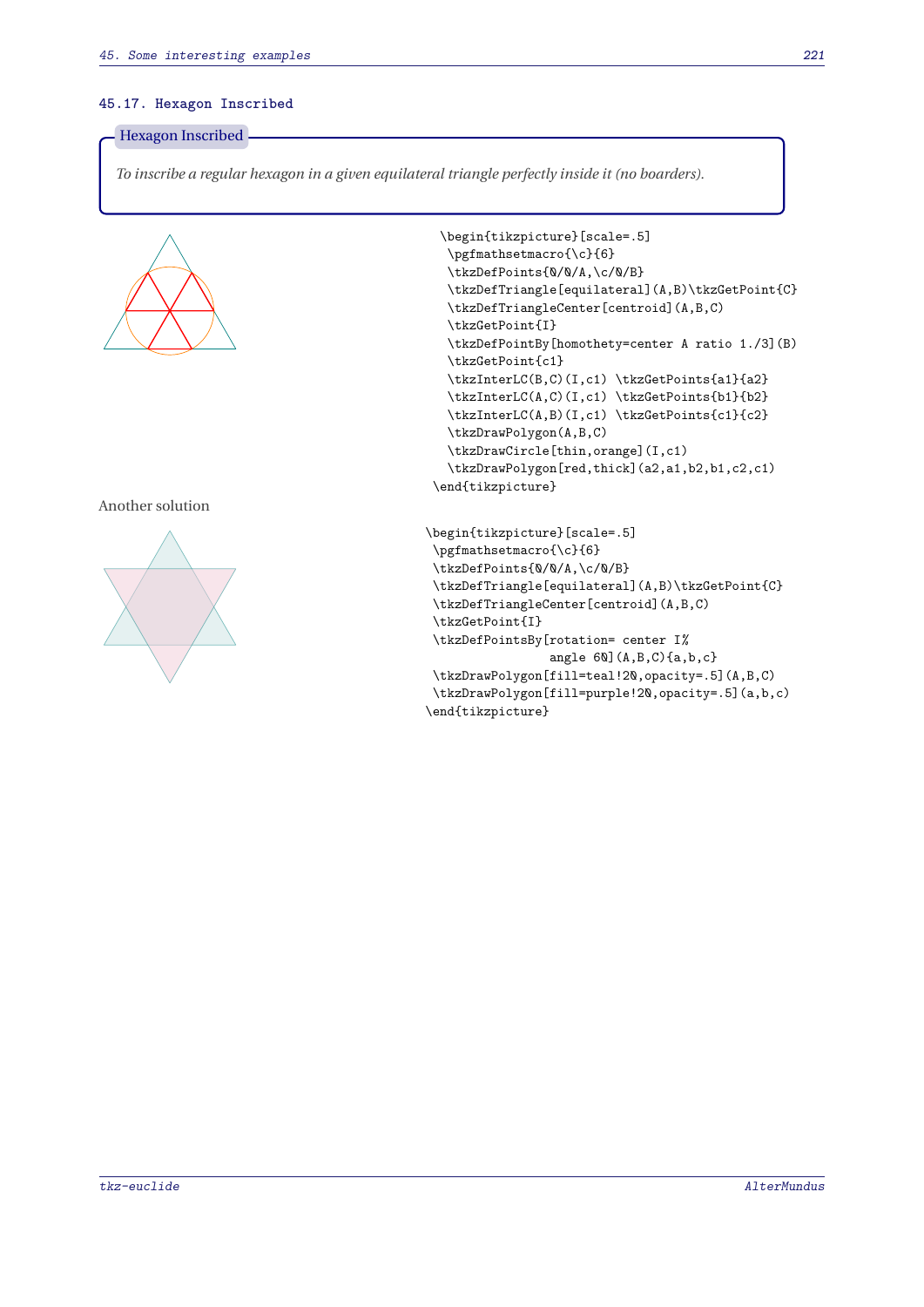**45.18. Power of a point with respect to a circle**

```
Power of a point with respect to a circle
```

$$
\overline{\text{MA}} \times \overline{\text{MB}} = \text{MT}^2 = \text{MO}^2 - \text{OT}^2
$$



\begin{tikzpicture} \pgfmathsetmacro{\r}{2}% \pgfmathsetmacro{\xO}{6}% \pgfmathsetmacro{\xE}{\xO-\r}% \tkzDefPoints{0/0/M,\xO/0/O,\xE/0/E} \tkzDefCircle[diameter](M,O) \tkzGetPoint{I} \tkzInterCC(I,O)(O,E) \tkzGetPoints{T}{T'} \tkzDefShiftPoint[O](45:2){B} \tkzInterLC(M,B)(O,E) \tkzGetPoints{A}{B} \tkzDrawCircle(O,E) \tkzDrawSemiCircle[dashed](I,O) \tkzDrawLine(M,O) \tkzDrawLines(M,T O,T M,B) \tkzDrawPoints(A,B,T) \tkzLabelPoints[above](A,B,O,M,T) \end{tikzpicture}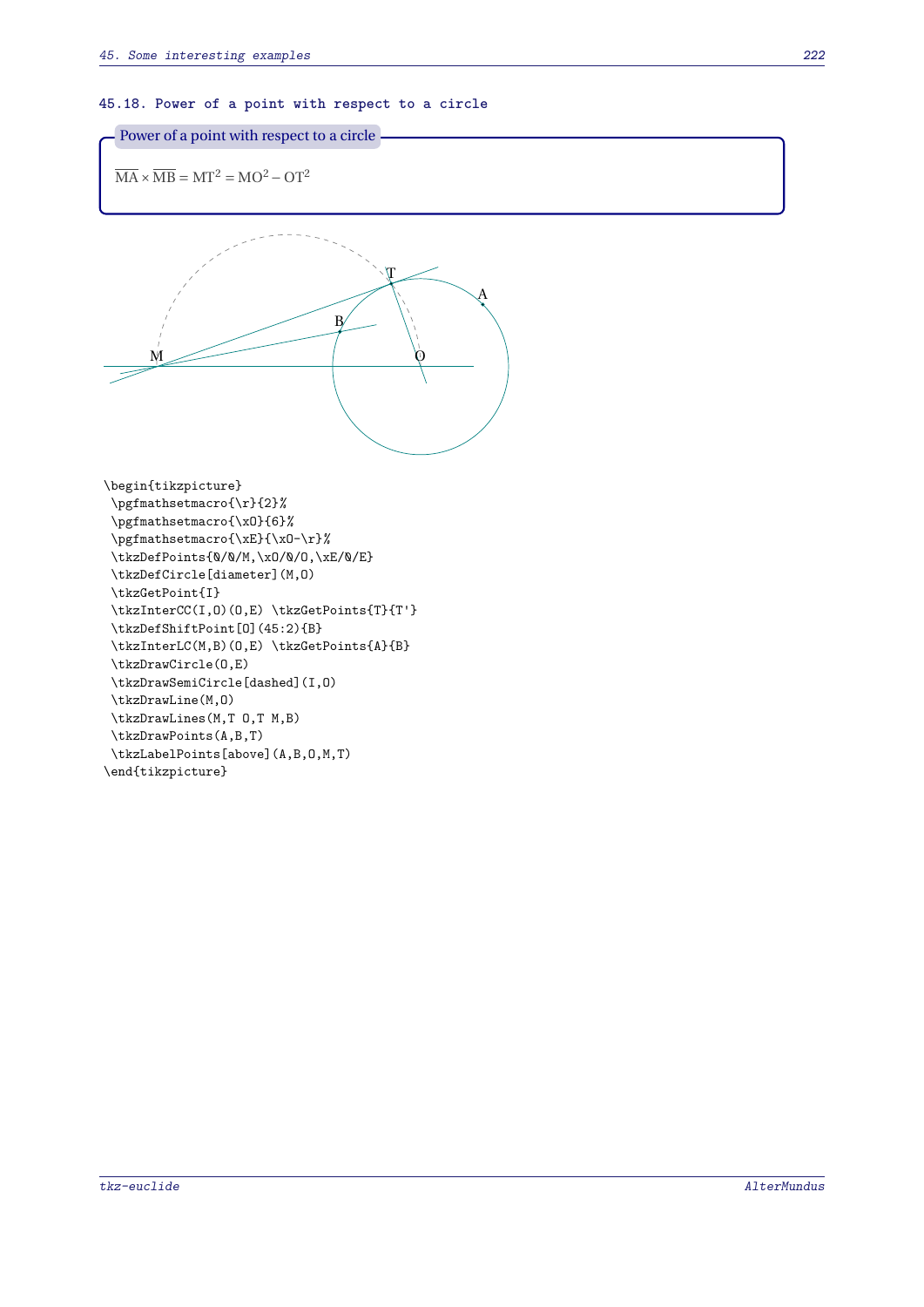### **45.19. Radical axis of two non-concentric circles**

## Radical axis of two non-concentric circles

From Wikipedia : *In geometry, the radical axis of two non-concentric circles is the set of points whose power with respect to the circles are equal. For this reason the radical axis is also called the power line or power bisector of the two circles. The notation radical axis was used by the French mathematician M. Chasles as axe radical.*



```
\tkzDrawLines[color=red,add=2 and 2](a,a')
\tkzDrawLines[color=red,add=1 and 1](b,b')
\tkzInterLL(a,a')(b,b') \tkzGetPoint{X}
\tkzDefPointBy[projection= onto A--B](X) \tkzGetPoint{H}
\tkzDrawCircle[R](A,1)\tkzDrawCircle[R](B,2)
\tkzDrawCircle[R,dashed,orange](K,3)
\tkzDrawPoints(A,B,H,X,a,b,a',b')
\tkzDrawLine(A,B)
\tkzDrawLine[add= 1 and 2](X,H)
\tkzLabelPoints(A,B,H,X,a,b,a',b')
\end{tikzpicture}
```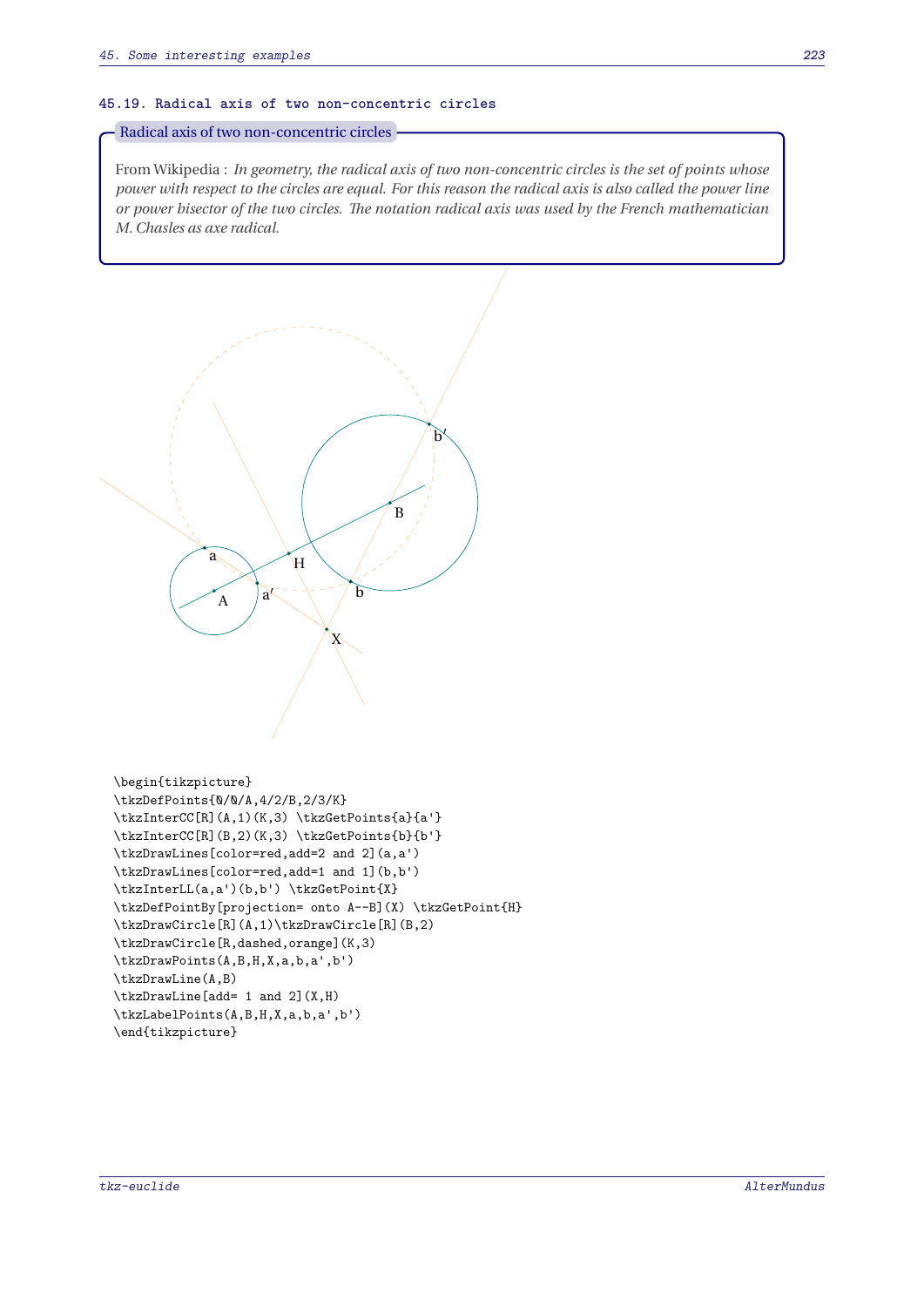## **45.20. External homothetic center**

## External homothetic center

 $\sigma$ 

FromWikipedia : *Given two nonconcentric circles, draw radii parallel and in the same direction. Then the line joining the extremities of the radii passes through a fixed point on the line of centers which divides that line externally in the ratio of radii. This point is called the external homothetic center, or external center of similitude (Johnson 1929, pp. 19-20 and 41).*

B

T ′

M′

\begin{tikzpicture} \tkzDefPoints{0/0/A,4/2/B,2/3/K} \tkzDefShiftPoint[A](60:1){M} \tkzDefShiftPoint[B](60:2){M'} \tkzInterLL(A,B)(M,M') \tkzGetPoint{O} \tkzDefTangent[from = O](B,M') \tkzGetPoints{X}{T'} \tkzDefTangent[from = O](A,M) \tkzGetPoints{X}{T} \tkzDrawCircle[R](A,1)\tkzDrawCircle[R](B,2) \tkzDrawLine(A,B) \tkzDrawPoints(A,B,O,T,T',M,M') \tkzDrawLines[new](O,B O,T' O,M') \tkzDrawSegments[new](A,M B,M') \tkzLabelPoints(A,B,O,T,T',M,M') \end{tikzpicture}

A

์<br>T

M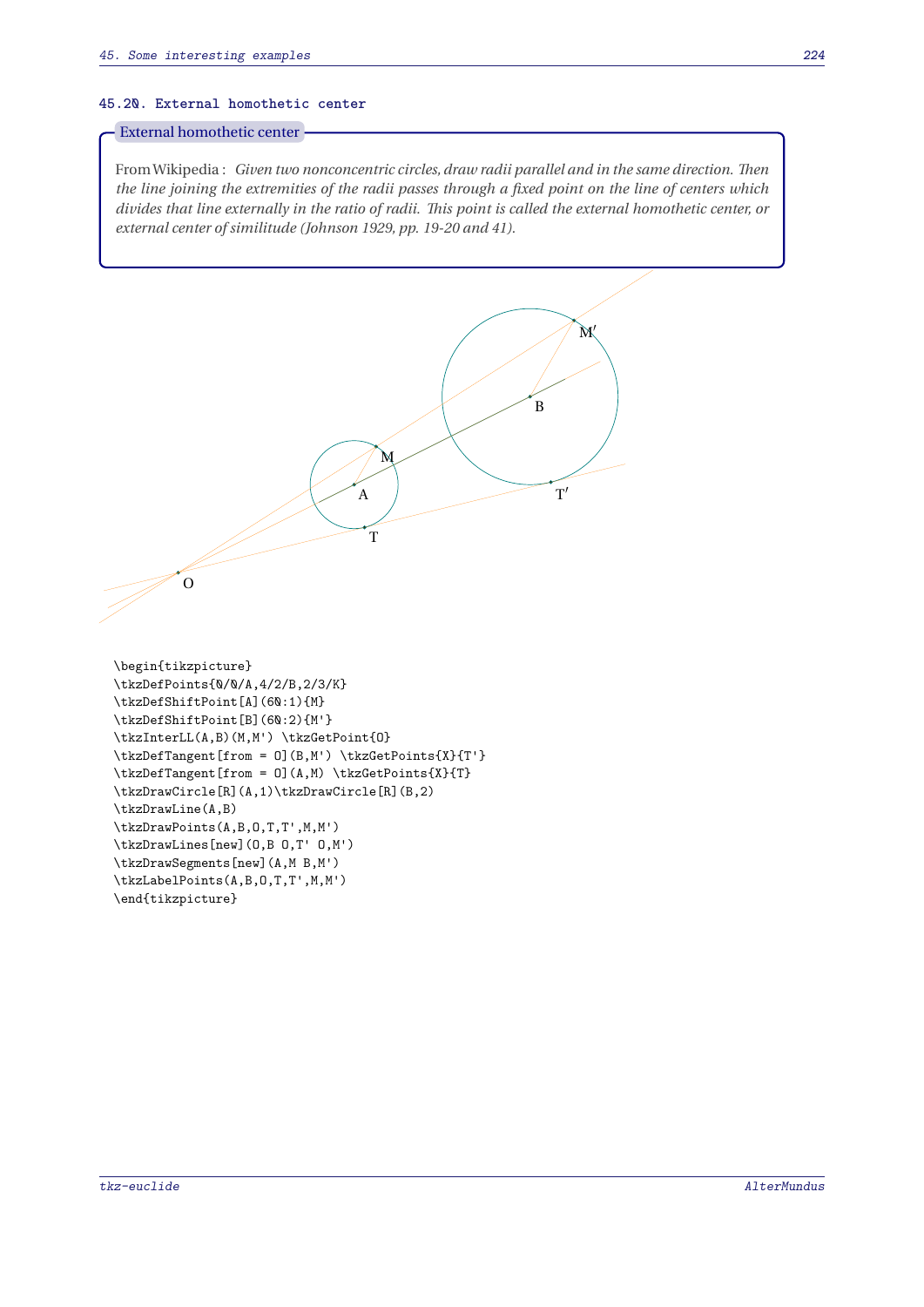#### **45.21. Tangent lines to two circles**

### Tangent lines to two circles

*For two circles, there are generally four distinct lines that are tangent to both if the two circles are outside each other. For two of these, the external tangent lines, the circles fall on the same side of the line; the external tangent lines intersect in the external homothetic center*

O A B a a ′ E F T  $\frac{1}{L}$ ′ \begin{tikzpicture} \pgfmathsetmacro{\r}{1}% \pgfmathsetmacro{\R}{2}% \pgfmathsetmacro{\rt}{\R-\r}% \tkzDefPoints{0/0/A,4/2/B,2/3/K} \tkzDefMidPoint(A,B) \tkzGetPoint{I} \tkzInterLC[R](A,B)(B,\rt) \tkzGetPoints{E}{F} \tkzInterCC(I,B)(B,F) \tkzGetPoints{a}{a'} \tkzInterLC[R](B,a)(B,\R) \tkzGetPoints{X'}{T'} \tkzDefTangent[at=T'](B) \tkzGetPoint{h} \tkzInterLL(T',h)(A,B) \tkzGetPoint{O} \tkzInterLC[R](O,T')(A,\r) \tkzGetPoints{T}{T} \tkzDrawCircle[R](A,\r) \tkzDrawCircle[R](B,\R) \tkzDrawCircle[R,orange](B,\rt) \tkzDrawCircle[orange,dashed](I,B) \tkzDrawPoints(O,A,B,a,a',E,F,T',T) \tkzDrawLines(O,B A,a B,T' A,T) \tkzDrawLines[add= 1 and 8](T',h) \tkzLabelPoints(O,A,B,a,a',E,F,T,T') \end{tikzpicture}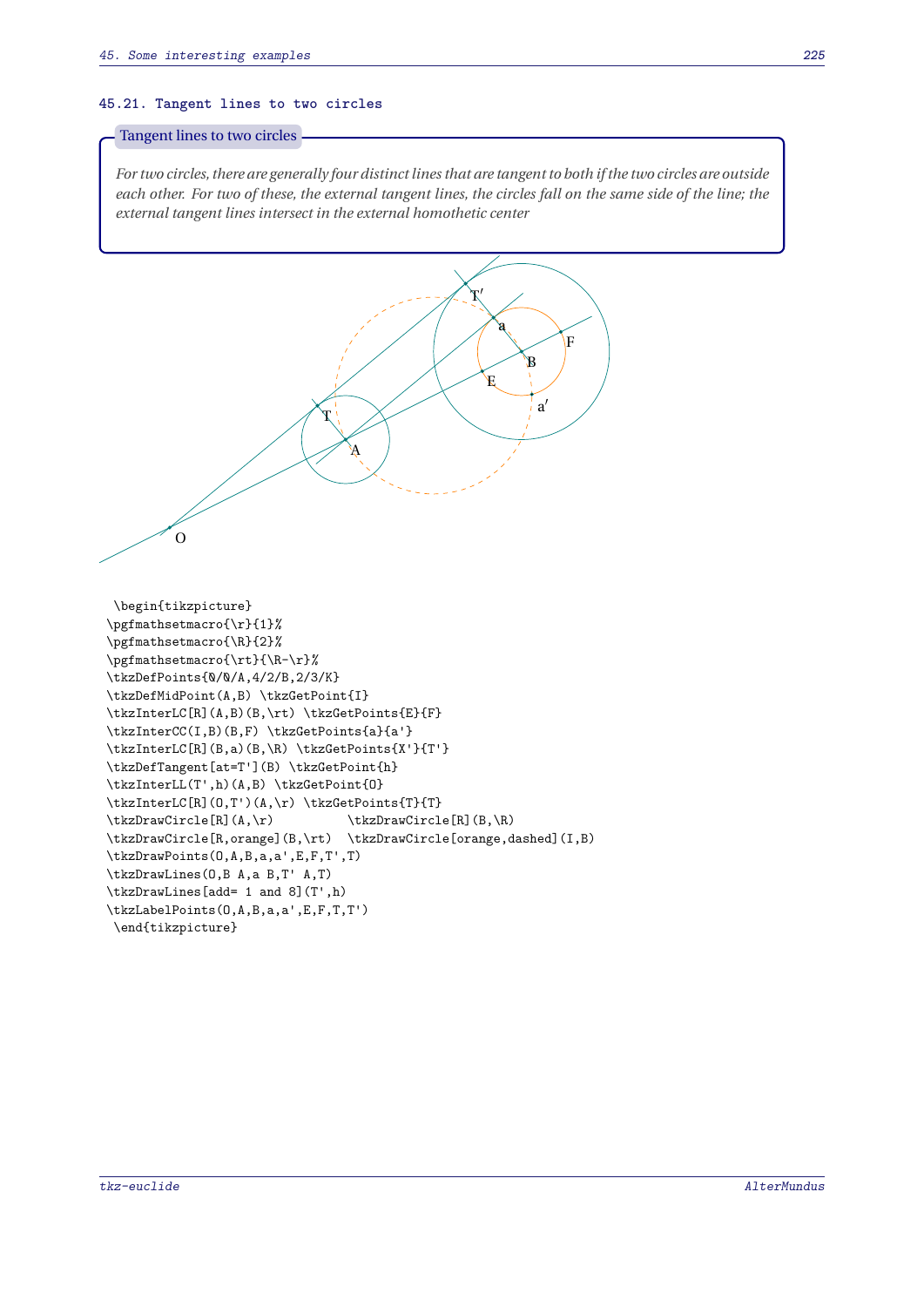#### **45.22. Tangent lines to two circles with radical axis**

#### Tangent lines to two circles with radical axis

*As soon as two circles are not concentric, we can construct their radical axis, the set of points of equal power with respect to the two circles. We know that the radical axis is a line orthogonal to the line of the centers. Note that if we specify* <sup>P</sup> *and* <sup>Q</sup> *as the points of contact of one of the common exterior tangents with the two circles and* <sup>D</sup> *and* <sup>E</sup> *as the points of the circles outside [AB], then (DP) and (EQ) intersect on the radical axis of the two circles. We will show that this property is always true and that it allows us to construct common tangents, even when the circles have the same radius.*



```
\begin{tikzpicture}
\tkzDefPoints{0/0/A,4/2/B,2/3/K}
\tkzDrawCircles[R](A,1 B,3)
\tkzInterCC[R](A,1)(K,3) \tkzGetPoints{a}{a'}
\tkzInterCC[R](B,3)(K,3) \tkzGetPoints{b}{b'}
\tkzInterLL(a,a')(b,b') \tkzGetPoint{X}
\tkzDefPointBy[projection= onto A--B](X) \tkzGetPoint{H}
\tkzGetPoint{C}
\tkzInterLC[R](A,B)(B,3) \tkzGetPoints{b1}{E}
\tkzInterLC[R](A,B)(A,1) \tkzGetPoints{D}{a2}
\tkzDefMidPoint(D,E) \tkzGetPoint{I}
\tkzDrawCircle[orange](I,D)
\tkzInterLC(X,H)(I,D) \tkzGetPoints{M}{M'}
\tkzInterLC(M,D)(A,D) \tkzGetPoints{P}{P'}
\tkzInterLC(M,E)(B,E) \tkzGetPoints{Q'}{Q}
\tkzInterLL(P,Q)(A,B) \tkzGetPoint{O}
\tkzDrawSegments[orange](A,P I,M B,Q)
\tkzDrawPoints(A,B,D,E,M,I,O,P,Q,X,H)
\tkzDrawLines(O,E M,D M,E O,Q)
\tkzDrawLine[add= 3 and 4,orange](X,H)
\tkzLabelPoints(A,B,D,E,M,I,O,P,Q,X,H)
\end{tikzpicture}
```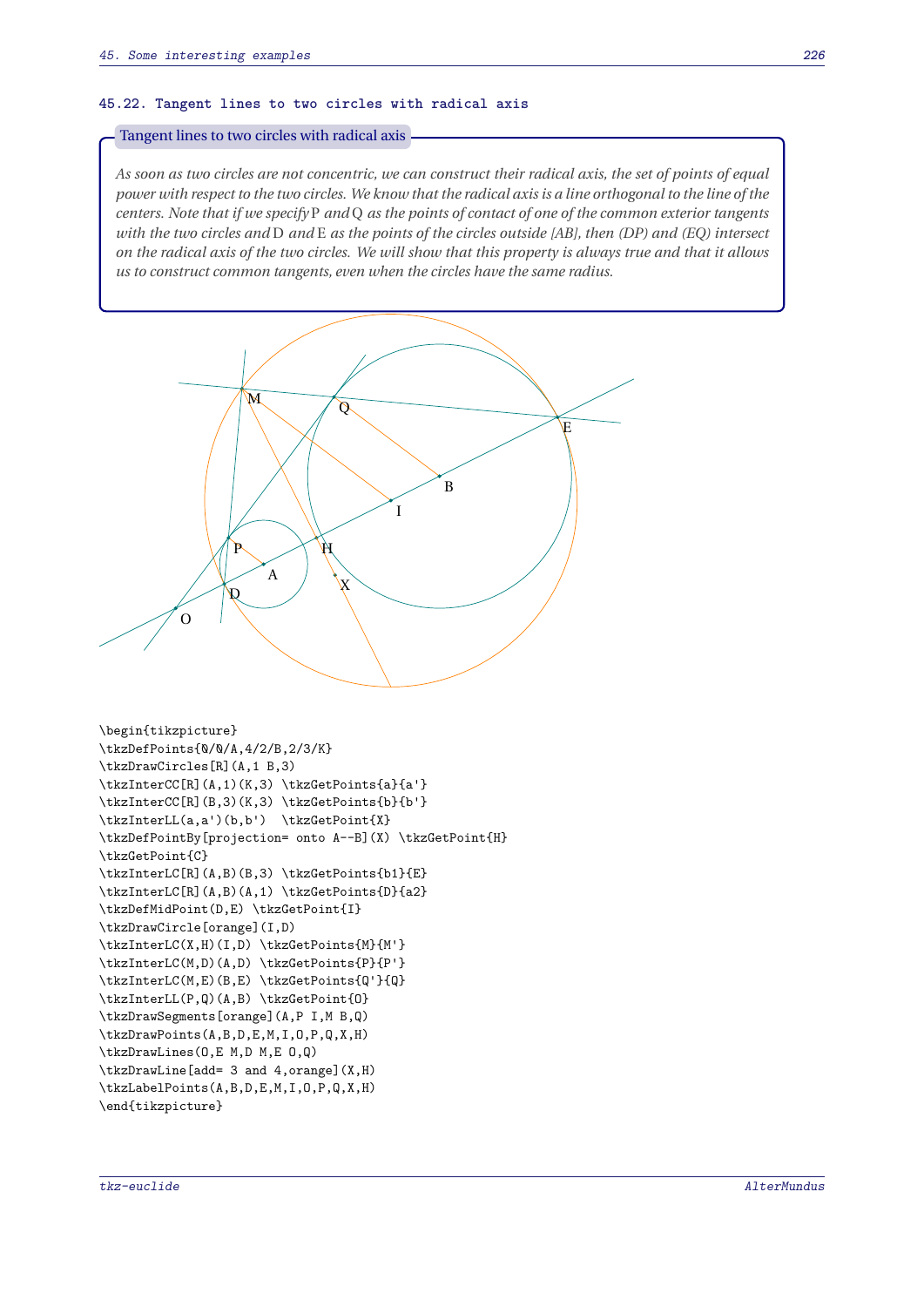### **45.23. Middle of a segment with a compass**

Tangent lines to two circles with radical axis

*This example involves determining the middle of a segment, using only a compass.*

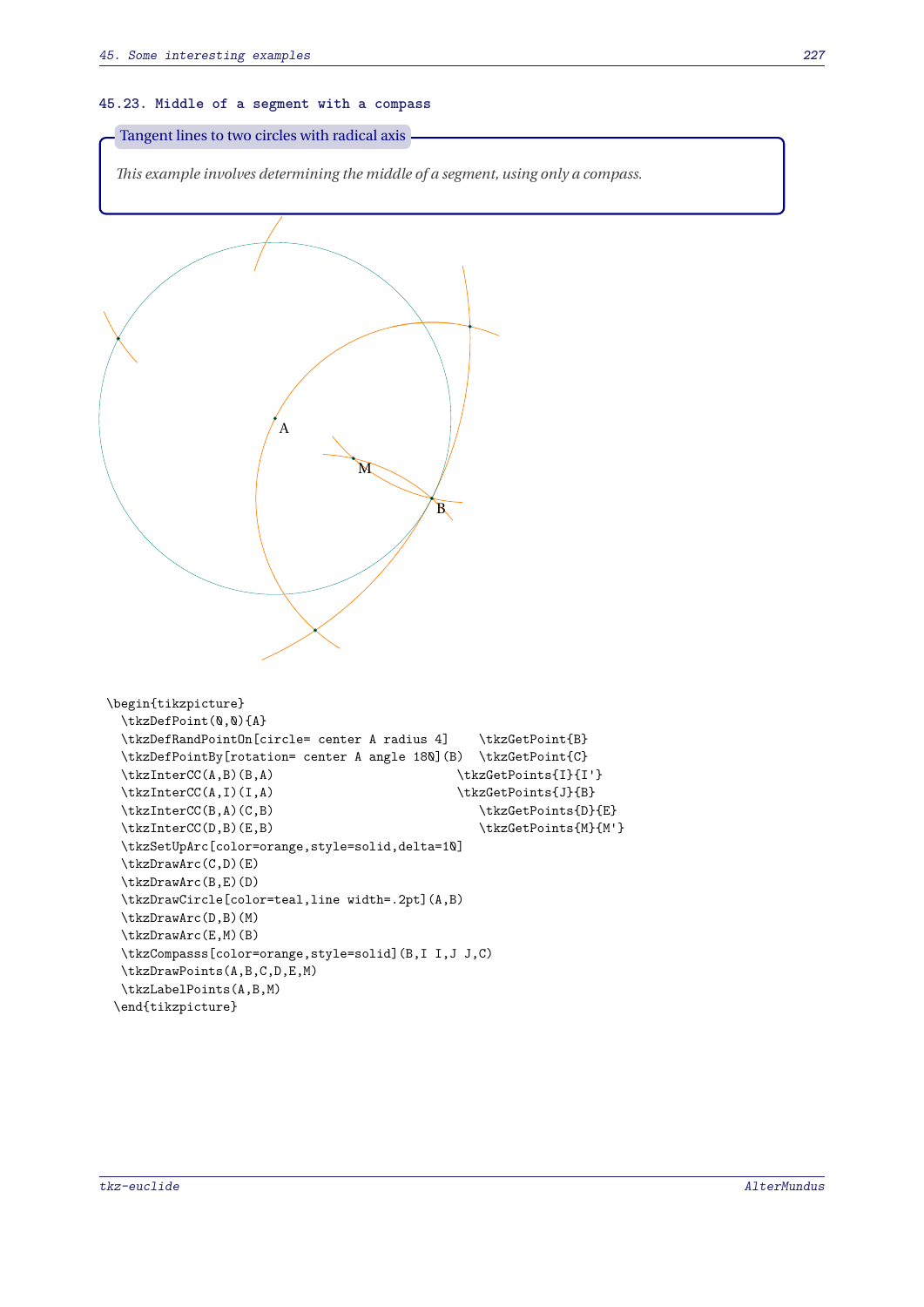#### **45.24. Definition of a circle \_Apollonius\_**

#### Definition of a circle \_Apollonius\_

From Wikipedia : *Apollonius showed that a circle can be defined as the set of points in a plane that have a specified ratio of distances to two fixed points, known as foci. This Apollonian circle is the basis of the Apollonius pursuit problem. ... The solutions to this problem are sometimes called the circles of Apollonius.*

Explanation

A circle is the set of points in a plane that are equidistant from a given point O. The distance r from the center is called the radius, and the point O is called the center. It is the simplest definition but it is not the only one. Apollonius of Perga gives another definition : The set of all points whose distances from two fixed points are in a constant ratio is a circle.

With tkz-euclide is easy to show you the last definition

#### **The code and the analyse**

```
\documentclass{standalone}
    % Excellent class to show the result and to verify the bounding box.
\usepackage{tkz-euclide}
    % no need to use \usetkzobj !
\begin{document}
\begin{tikzpicture}[scale=1.5]
    % Firstly we defined two fixed point.
   % The figure depends of these points and the ratio K
\tkzDefPoint(0,0){A}
\tkzDefPoint(4,0){B}
   % tkz-euclide.sty knows about the apollonius's circle
   % with K=2 we search some points like I such as IA=2 x IB
\tkzDefCircle[apollonius,K=2](A,B) \tkzGetPoint{K1}
\tkzGetLength{rAp}
\tkzDefPointOnCircle[R= angle 30 center K1 radius \rAp]
\tkzGetPoint{I}
\tkzDefPointOnCircle[R= angle 280 center K1 radius \rAp]
\tkzGetPoint{J}
\tkzDrawSegments[new](A,I I,B A,J J,B)
\tkzDrawCircle[R,color = teal,fill=teal!20,opacity=.4](K1,\rAp pt)
\tkzDrawPoints(A,B,K1,I,J)
\tkzDrawSegment(A,B)
\tkzLabelPoints[below,font=\scriptsize](A,B,K1,I,J)
\end{tikzpicture}
\end{document}
```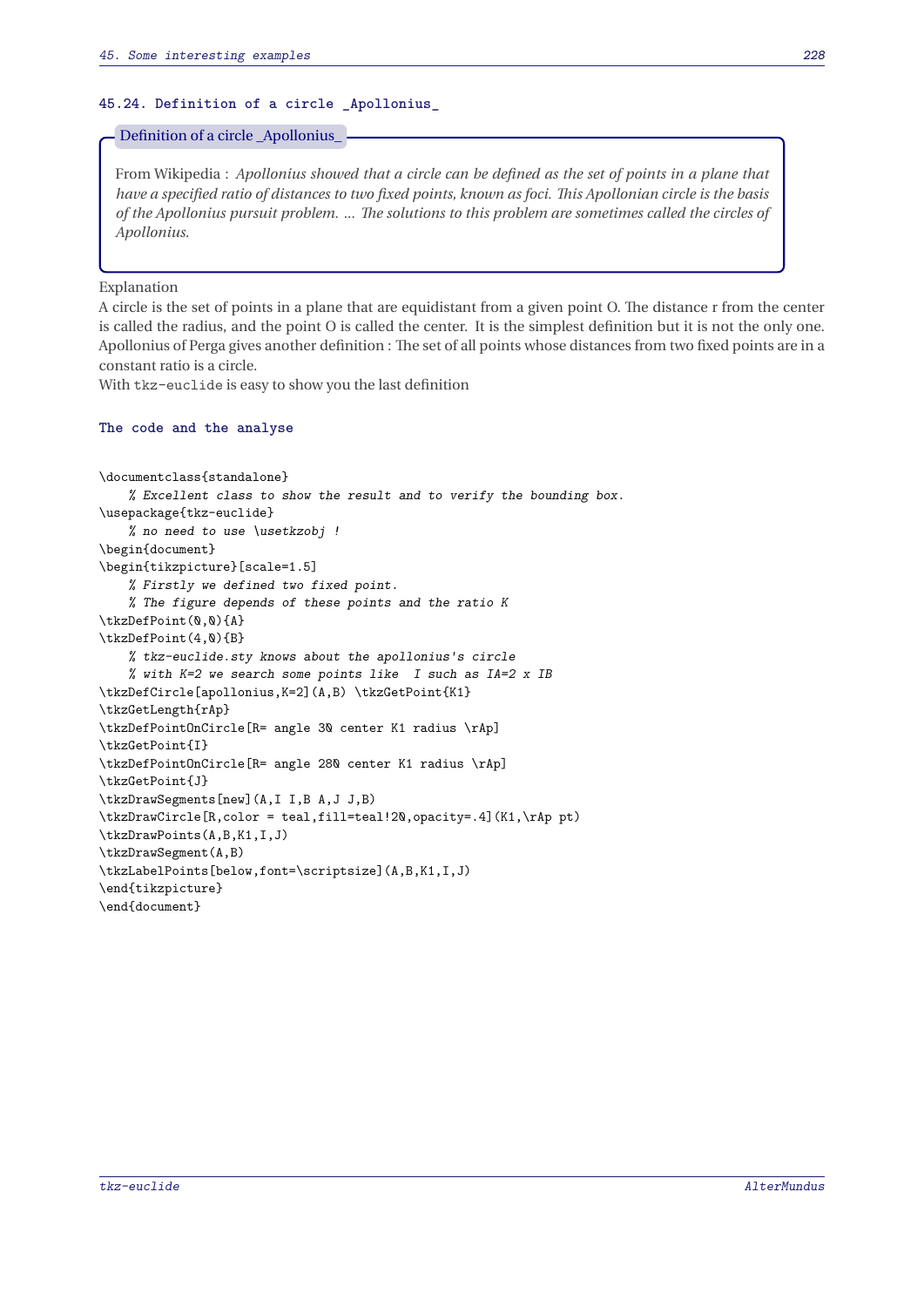## **The result**



# **45.25. Application of Inversion : Pappus chain**

# Pappus chain

From Wikipedia *In geometry, the Pappus chain is a ring of circles between two tangent circles investigated by Pappus of Alexandria in the 3rd century AD.*

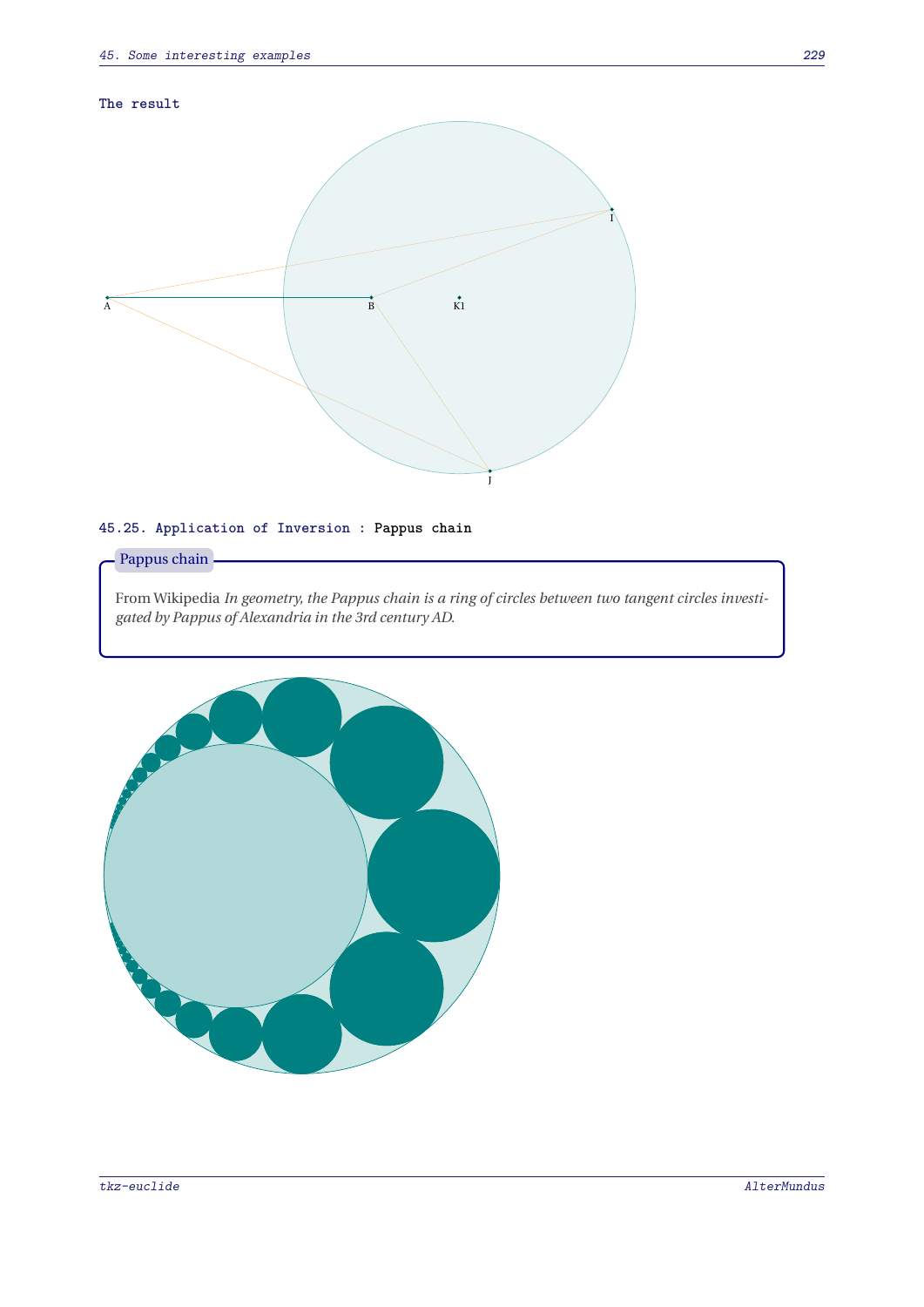```
\pgfmathsetmacro{\xB}{6}%
  \pgfmathsetmacro{\xC}{9}%
  \pgfmathsetmacro{\xD}{(\xC*\xC)/\xB}%
  \pgfmathsetmacro{\xJ}{(\xC+\xD)/2}%
  \pgfmathsetmacro{\r}{\xD-\xJ}%
  \pgfmathsetmacro{\nc}{16}%
\begin{tikzpicture}[ultra thin]
  \tkzDefPoints{0/0/A,\xB/0/B,\xC/0/C,\xD/0/D}
 \tkzDrawCircle[diameter,fill=teal!20](A,C)
 \tkzDrawCircle[diameter,fill=teal!30](A,B)
 \label{eq:cond} $$\text{or} \i in {-\nc, \ldots, \n, \ldots} $${\text{\tt \xJ,2*\r*\i}/J}\tkzDefPoint(\xJ,2*\r*\i-\r){H}
  \tkzDefCircleBy[inversion = center A through C](J,H)
   \tkzDrawCircle[diameter,fill=teal](tkzFirstPointResult,tkzSecondPointResult)}
\end{tikzpicture}
```
## **45.26. Book of lemmas proposition 1 Archimedes**



*If two circles touch at* <sup>A</sup>*, and if* [CD]*,* [EF] *be parallel diameters in them,* <sup>A</sup>*,* <sup>C</sup> *and* <sup>E</sup> *are aligned.*



(CD)  $\parallel$  (EF) (AO<sub>1</sub>) is secant to these two lines so  $\widehat{A0}_2\widehat{C} = \widehat{A0}_1\widehat{E}$ . Since the triangles AO<sub>2</sub>C and AO<sub>1</sub>E are isosceles the angles at the base are equal widehatACO<sub>2</sub> =  $\widehat{AB0_1} = \widehat{C}AD_2$  =  $\widehat{\mathsf{EAO}}_1$ . Thus A,C and E are aligned

## **45.27. Book of lemmas proposition 6 Archimedes**

## Book of lemmas proposition 6 Archimedes

*Let* AC*, the diameter of a semicircle, be divided at* <sup>B</sup> *so that* AC/AB = *or in any ratio]. Describe semicircles within the first semicircle and on* AB*,* BC *as diameters, and suppose a circle drawn touching the all three semicircles. If* GH *be the diameter of this circle, to find relation between* GH *and* AC*.*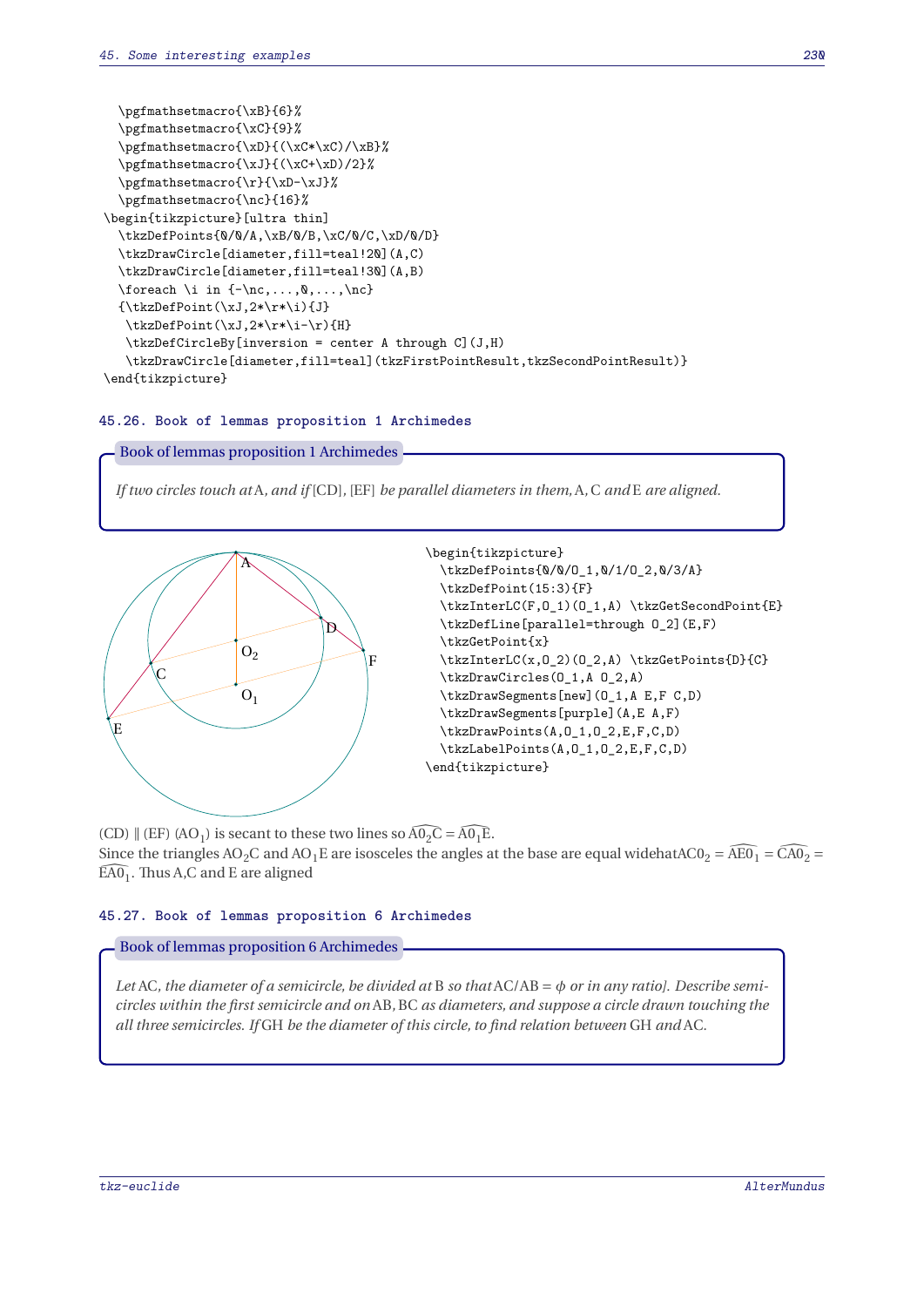

Let GH be the diameter of the circle which is parallel to AC, and let the circle touch the semicircles on AC, AB, BC in <sup>D</sup>, <sup>E</sup>, <sup>F</sup> respectively.

Then, by Prop. 1 <sup>A</sup>,<sup>G</sup> and <sup>D</sup> are aligned, ainsi que <sup>D</sup>, <sup>H</sup> and <sup>C</sup>.

For a like reason A E and <sup>H</sup> are aligned, C F and <sup>G</sup>are aligned, as also are B E and <sup>G</sup>, B F and <sup>H</sup>.

Let (AD) meet the semicircle on [AC] at <sup>I</sup>, and let (BD) meet the semicircle on [BC] in <sup>K</sup>. Join CI, CK meeting AE, BF in L, M, and let GL, HM produced meet AB in N, P respectively.

Now, in the triangle AGB, the perpendiculars from <sup>A</sup>, <sup>C</sup> on the opposite sides meet in <sup>L</sup>. Therefore by the properties of triangles, (GN) is perpendicular to (AC). Similarly (HP) is perpendicular to (BC).

Again, since the angles at <sup>I</sup>, <sup>K</sup>, <sup>D</sup> are right, (CK) is parallel to (AD), and (CI) to (BD). Therefore

$$
\frac{AB}{BC} = \frac{AL}{LH} = \frac{AN}{NP} \quad \text{and} \quad \frac{BC}{AB} = \frac{CM}{MG} = \frac{PC}{NP}
$$

hence

$$
\frac{\text{AN}}{\text{NP}} = \frac{\text{NP}}{\text{PC}} \quad \text{so} \quad \text{NP}^2 = \text{AN} \times \text{PC}
$$

Now suppose that B divides [AC] according to the divine proportion that is :

$$
\phi = \frac{AB}{BC} = \frac{AC}{AB} \quad \text{then} \quad AN = \phi NP \text{and} NP = \phi PC
$$

We have

$$
AC = AN + NP + PC \quad either \quad AB + BC == AN + NP + PC \quad or \quad (\phi + 1)BC = AN + NP + PC
$$

we get

$$
(\phi + 1)BC = \phi NP + NP + PC = (\phi + 1)NP + PC = \phi(\phi + 1)PC + PC = \phi^2 + \phi + 1)PC
$$

as

$$
\phi^2 = \phi + 1
$$
 then  $(\phi + 1)BC = 2(\phi + 1)PC$  i.e. BC = 2PC

That is, <sup>p</sup> is the middle of the segment BC. Part of the proof from <https://www.cut-the-knot.org>

#### **45.28. "The" Circle of APOLLONIUS**

The Apollonius circle of a triangle \_Apollonius\_

*The circle which touches all three excircles of a triangle and encompasses them is often known as "the" Apollonius circle (Kimberling 1998, p. 102)*

tkz-euclide AlterMundus et al. AlterMundus et al. AlterMundus et al. AlterMundus et al. AlterMundus et al. AlterMundus et al. AlterMundus et al. AlterMundus et al. AlterMundus et al. AlterMundus et al. AlterMundus et al. A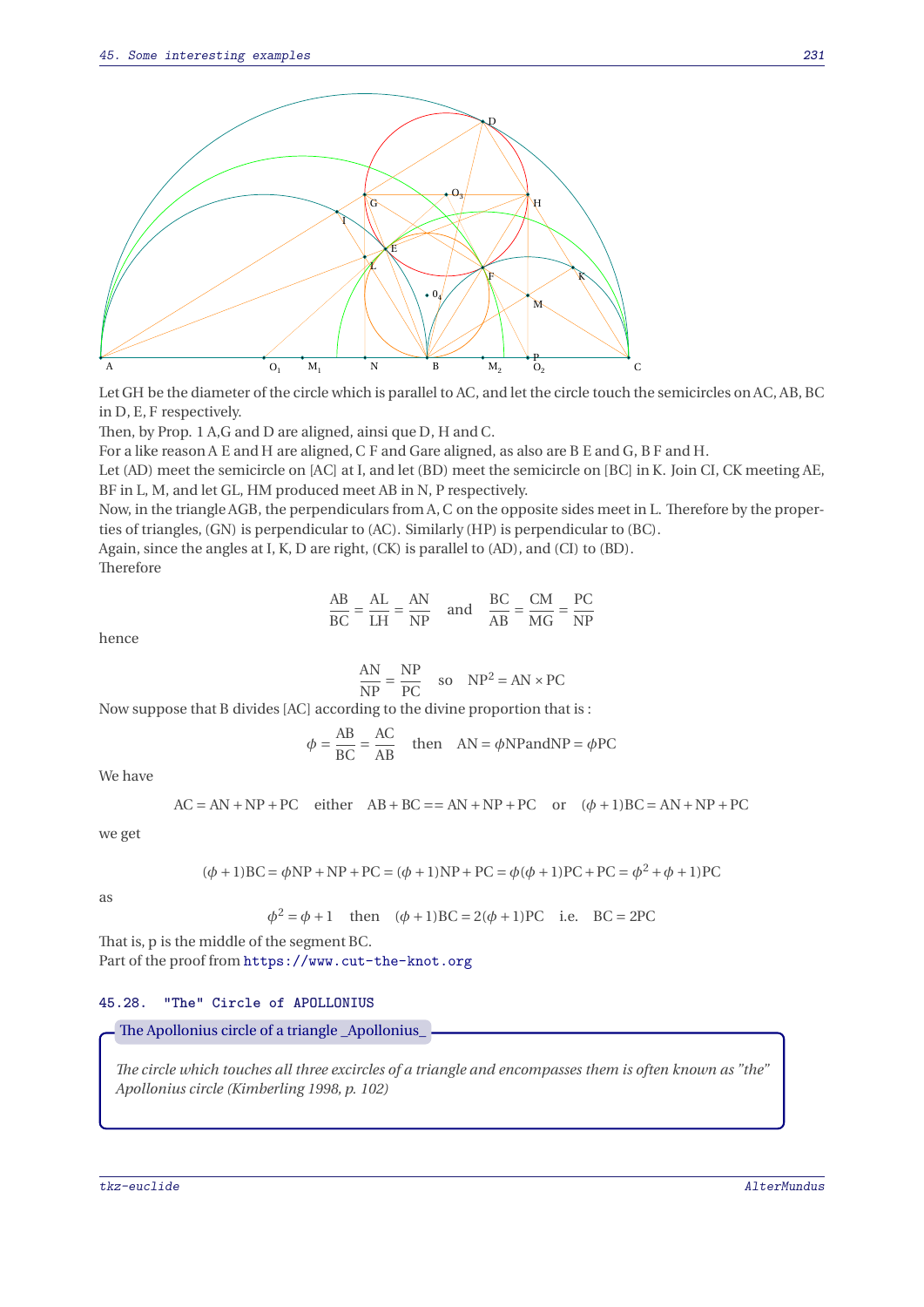Explanation

The purpose of the first examples was to show the simplicity with which we could recreate these propositions. With TikZ you need to do calculations and use trigonometry while with tkz-euclide you only need to build simple objects

But don't forget that behind or far above tkz-euclide there is TikZ. I'm only creating an interface between TikZ and the user of my package.

The last example is very complex and it is to show you all that we can do with tkz-euclide.

## **The code and the analyse**

```
% !TEX TS-program = lualatex
\documentclass{standalone}
\usepackage{tkz-euclide}
\tkzSetUpColors[background=white,text=black]
\tkzSetUpCompass[color=orange, line width=.4pt,delta=10]
\tkzSetUpArc[color=gray,line width=.4pt]
\tkzSetUpPoint[size=2,color=teal]
\tkzSetUpLine[line width=.4pt,color=teal]
\tkzSetUpStyle[orange]{new}
\tikzset{every picture/.style={line width=.4pt}}
\begin{document}
\begin{tikzpicture}[scale=.75]
\tkzDefPoints{0/0/A,6/0/B,0.8/4/C}
% we need some special points if the triangle, tkz-euclide.sty knows about them
\tkzDefTriangleCenter[euler](A,B,C) \tkzGetPoint{N} % or \tkzEulerCenter(A,B,C)
\tkzDefTriangleCenter[circum](A,B,C) \tkzGetPoint{O} % \tkzCircumCenter(A,B,C)
\tkzDefTriangleCenter[lemoine](A,B,C) \tkzGetPoint{K}
\tkzDefTriangleCenter[ortho](A,B,C) \tkzGetPoint{H}
```

```
% \tkzDefSpcTriangle new macro to define new triangle in relation wth ABC
\tkzDefSpcTriangle[excentral,name=J](A,B,C){a,b,c}
\tkzDefSpcTriangle[centroid,name=M](A,B,C){a,b,c}
\tkzDefCircle[in](Ma,Mb,Mc) \tkzGetPoint{Sp} % Sp Spieker center
```

```
% here I used the definition but tkz-euclide knows this point
% \tkzDefTriangleCenter[spieker](A,B,C) \tkzGetPoint{Sp}
% each center has three projections on the sides of the triangle ABC
% We can do this with one macro
\tkzDefProjExcenter[name=J](A,B,C)(a,b,c){Y,Z,X}
```

```
% but possible is
% \tkzDefPointBy[projection=onto A--C ](Ja) \tkzGetPoint{Za}
\tkzDefLine[parallel=through Za](A,B) \tkzGetPoint{Xc}
\tkzInterLL(Za,Xc)(C,B) \tkzGetPoint{C'}
\tkzDefLine[parallel=through Zc](B,C) \tkzGetPoint{Ya}
\tkzInterLL(Zc,Ya)(A,B) \tkzGetPoint{A'}
\tkzDefPointBy[reflection= over Ja--Jc](C')\tkzGetPoint{Ab}
\tkzDefPointBy[reflection= over Ja--Jc](A')\tkzGetPoint{Cb}
% Now we can get the center of THE CIRCLE : Q
% BUT we need to find the radius or a point on the circle
\tkzInterLL(K,0)(N,Sp) \tkzGetPoint{Q}
\tkzInterLC(A,B)(Q,Cb) \tkzGetFirstPoint{Ba}
```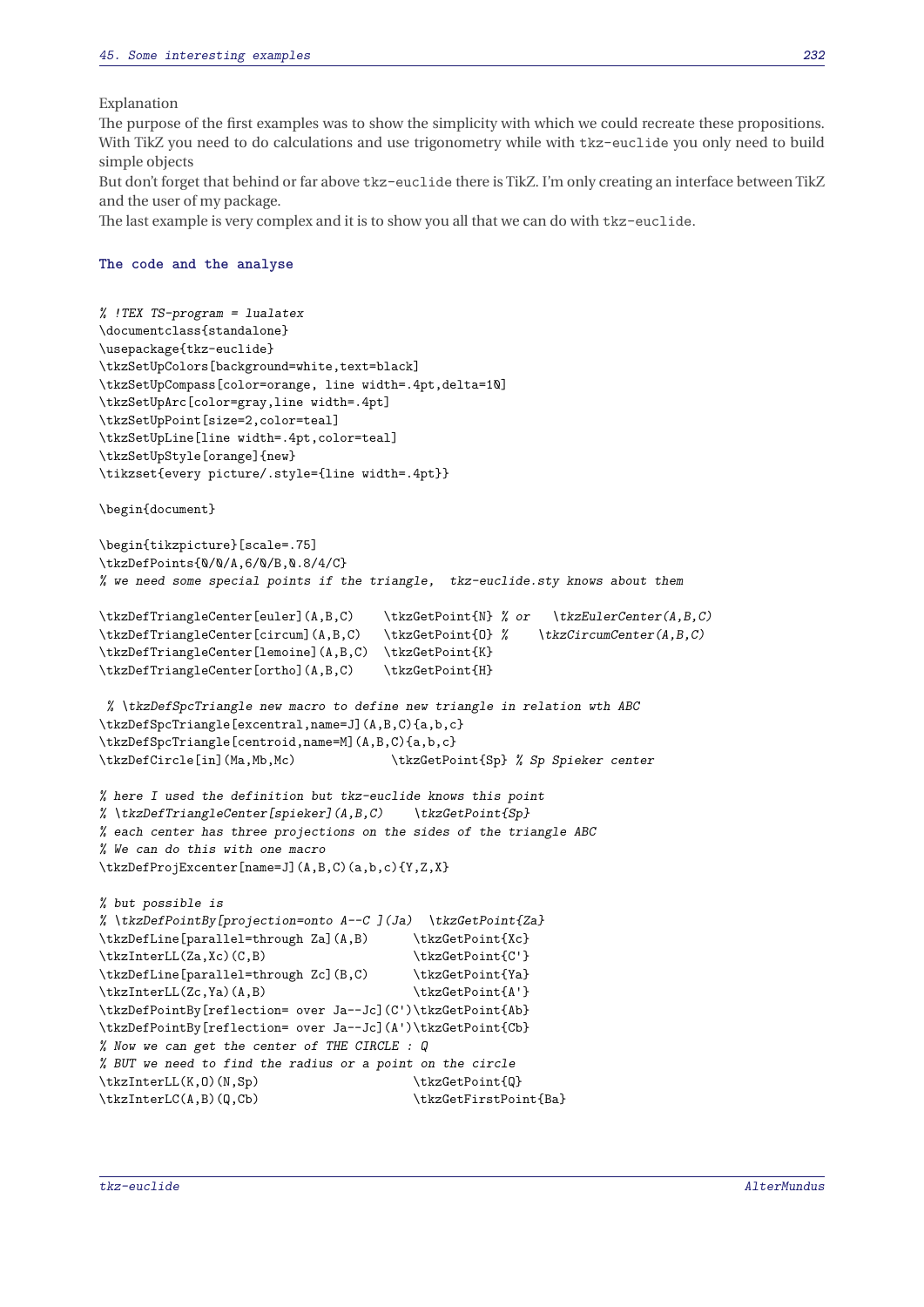```
\tkzInterLC(A,C)(Q,Cb) \tkzGetPoints{Ac}{Ca}
\tkzInterLC(B,C')(Q,Cb) \tkzGetFirstPoint{Bc}
\tkzInterLC(Ja,Q)(Q,Cb) \tkzGetSecondPoint{F'a}
\tkzInterLC(Jc,Q)(Q,Cb) \tkzGetFirstPoint{F'c}
\tkzInterLC(Jb,Q)(Q,Cb) \tkzGetSecondPoint{F'b}
\tkzInterLC[common=F'a](Sp,F'a)(Ja,F'a) \tkzGetFirstPoint{Fa}
\tkzInterLC[common=F'b](Sp,F'b)(Jb,F'b) \tkzGetFirstPoint{Fb}
\tkzInterLC[common=F'c](Sp,F'c)(Jc,F'c) \tkzGetFirstPoint{Fc}
\tkzInterLC(Mc,Sp)(Q,Cb) \tkzGetFirstPoint{A''}
\tkzDefLine[parallel=through A''](N,Mc) \tkzGetPoint{q}
% Calculations are done, now you can draw, mark and label
\tkzDrawPolygon(A,B,C)
\tkzDrawCircle(Q,Bc)%
\tkzDrawCircle[euler,lightgray](A,B,C)
\tkzDrawCircles[ex](A,B,C B,C,A C,A,B)
\tkzDrawSegments[dashed](A,A' C,C' A',Zc Za,C' B,Cb B,Ab A,Ca C,Ac
                      Ja,Xa Jb,Yb Jc,Zc)
\begin{scope}
   \tkzClipCircle(Q,Cb) % We limit the drawing of the lines
   \tkzDrawLine[add=5 and 12,orange](K,O)
  \tkzDrawLine[add=12 and 28,red!50!black](N,Sp)
\end{scope}
\tkzDrawPoints(A,B,C,K,Ja,Jb,Jc,Q,N,O,Sp,Mc,Xa,Xb,Yb,Yc,Za,Zc)
\tkzDrawPoints(A',C',A'',Ab,Cb,Bc,Ca,Ac,Ba,Fa,Fb,Fc,F'a,F'b,F'c)
\tkzLabelPoints(Ja,Jb,Jc,Q,Xa,Xb,Za,Zc,Ab,Cb,Bc,Ca,Ac,Ba,F'b)
\tkzLabelPoints[above](O,K,F'a,Fa,A'')
\tkzLabelPoints[below](B,F'c,Yc,N,Sp,Fc,Mc)
\tkzLabelPoints[left](A',C',Fb)
\tkzLabelPoints[right](C)
\tkzLabelPoints[below right](A)
\tkzLabelPoints[above right](Yb)
\tkzDrawSegments[color=green!50!black](Mc,N Mc,A'' A'',Q)
\tkzDrawSegments[color=red,dashed](Ac,Ab Ca,Cb Ba,Bc Ja,Jc A',Cb C',Ab)
\tkzDrawSegments[color=red](Cb,Ab Bc,Ac Ba,Ca A',C')
\tkzMarkSegments[color=red,mark=|](Cb,Ab Bc,Ac Ba,Ca)
\tkzMarkRightAngles(Jc,Zc,A Ja,Xa,B Jb,Yb,C)
\tkzDrawSegments[green,dashed](A,F'a B,F'b C,F'c)
\end{tikzpicture}
\end{document}
```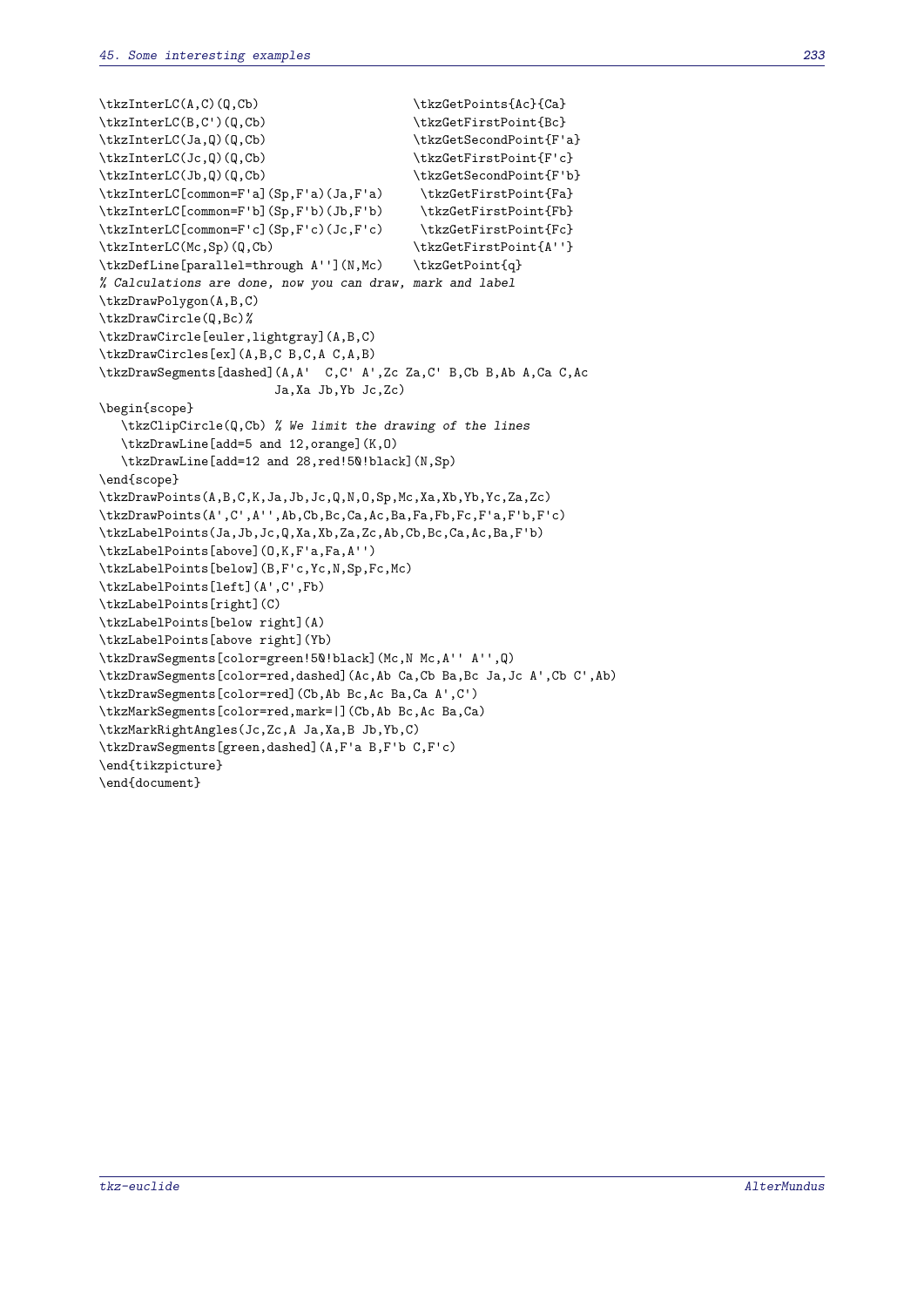## **The result**

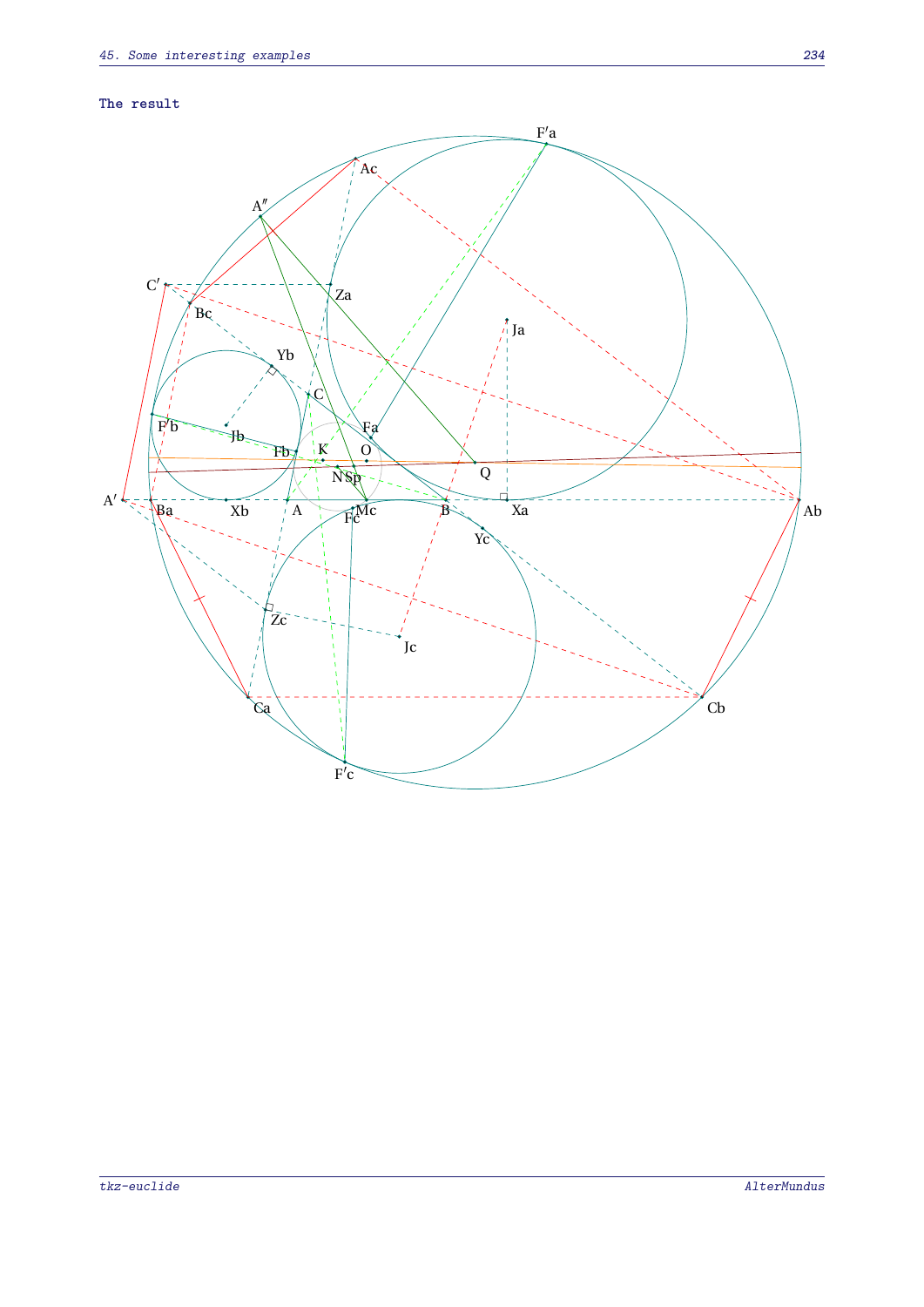**Part X.**

**FAQ**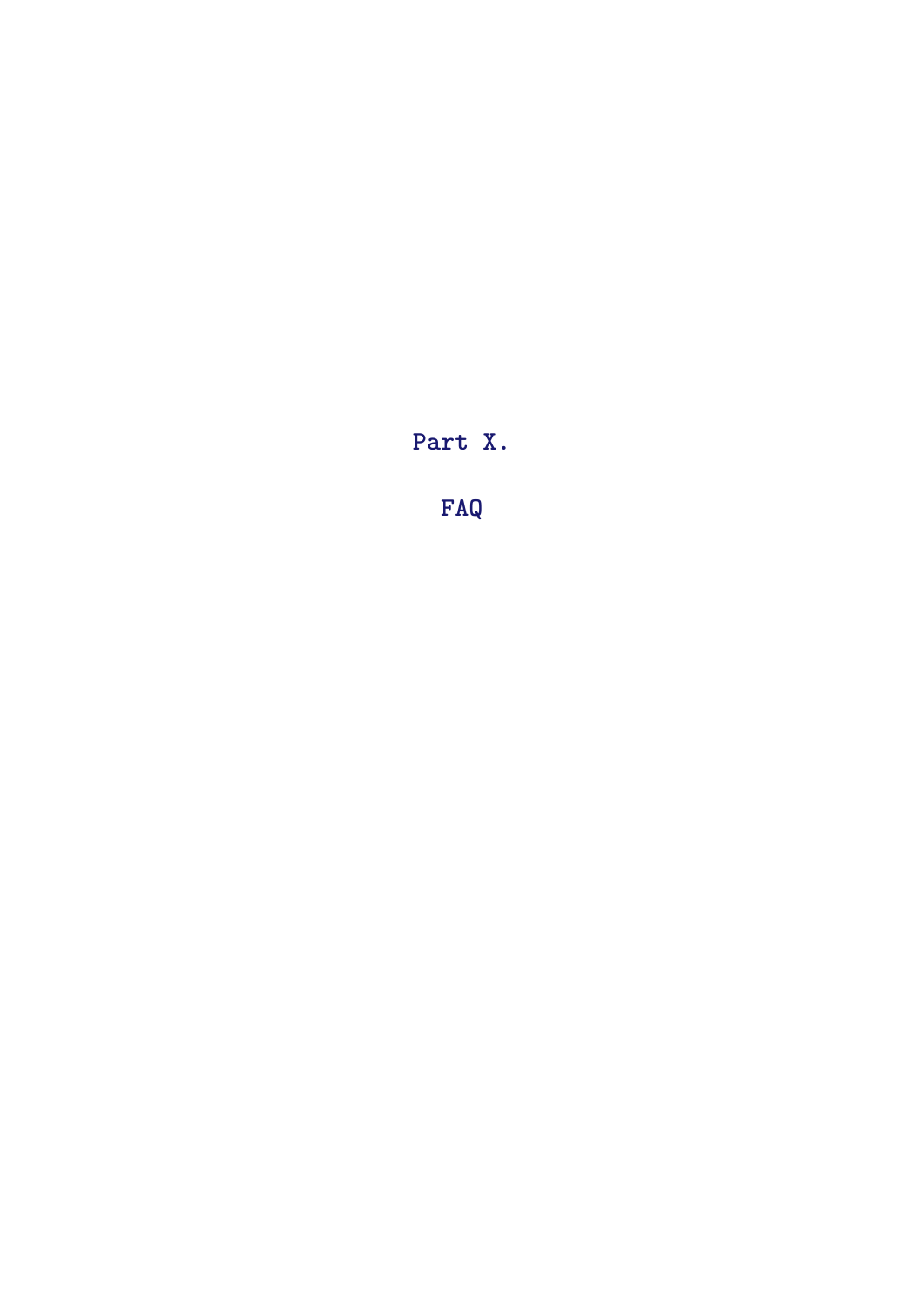# <span id="page-235-0"></span>**46. FAQ**

## **46.1. Most common errors**

For the moment, I'm basing myself on my own, because having changed syntax several times, I've made a number of mistakes. This section is going to be expanded. With version 4.05 new problems may appear.

- The mistake I make most often is to forget to put an "s" in the macro used to draw more than one object: like **\tkzDrawSegment(s)** or **\tkzDrawCircle(s)** ok like in this example **\tkzDrawPoint(A,B)** when you need **\tkzDrawPoints(A,B)**;
- Don't forget that since version 4 the unit is obligatorily the "cm" it is thus necessary to withdraw the unit like here **\tkzDrawCircle[R](O,3cm)** which becomes **\tkzDrawCircle[R](O,3)**. The traditional options of **TikZ** keep their units example**below right = 12pt** on the other hand one will write **size=1.2** to position an arc in **\tkzMarkAngle**;
- The following error still happens to me from time to time. A point that is created has its name in brackets while a point that is used either as an option or as a parameter has its name in braces. Example **\tkzGetPoint(A)** When defining an object, use braces and not brackets, so write: **\tkzGetPoint{A}**;
- The changes in obtaining the points of intersection between lines and circles sometimes exchange the solutions, this leads either to a bad figure or to an error.
- **\tkzGetPoint{A}** in place of **\tkzGetFirstPoint{A}**. When a macro gives two points as results, either we retrieve these points using **\tkzGetPoints{A}{B}**, or we retrieve only one of the two points, using **\tkzGetFirstPoint{A}** or **\tkzGetSecondPoint{A}**. These two points can be used with the reference **tkzFirstPointResult** or **tkzSecondPointResult**. It is possible that a third point is given as **tkzPointResult**;
- Mixing options and arguments; all macros that use a circle need to know the radius of the circle. If the radius is given by a measure then the option includes a **R**.
- The angles are given in degrees, more rarely in radians.
- If an error occurs in a calculation when passing parameters, then it is better to make these calculations before calling the macro.
- Do not mix the syntax of pgfmath and xfp. I've often chosen xfp but if you prefer pgfmath then do your calculations before passing parameters.
- Error "dimension too large" : In some cases, this error occurs. One way to avoid it is to use the "**xfp**" option. When this option is used in an environment, the "veclen" function is replaced by a function dependent on "xfp". For example, an error occurs if you use the macro **\tkzDrawArc** with too small an angle. The error is produced by the decoration library when you want to place a mark on an arc. Even if the mark is absent, the error is still present.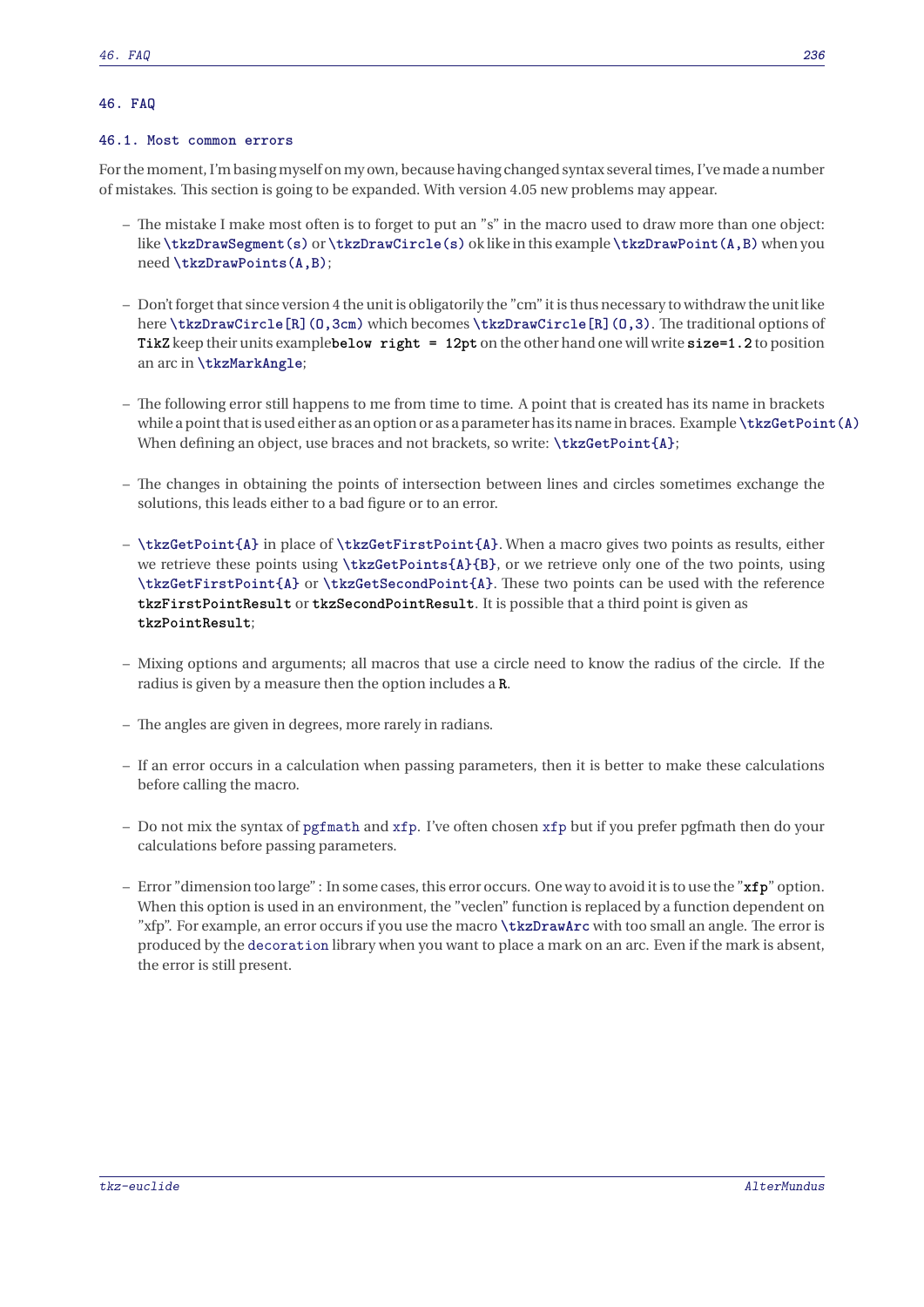### **Index**

\add, [125](#page-124-0) \ang, [116](#page-115-0) \Ax, [181](#page-180-0) \Ay, [181](#page-180-0) \coordinate, [33](#page-32-0) \dAB, [179](#page-178-0) \Delta, [167](#page-166-0)  $\d$ raw  $(A)$  --(B);, [126](#page-125-0) \endpgfinterruptboundingbox, [154](#page-153-0) Environment scope, [35,](#page-34-0) [185](#page-184-0) tikzpicture, [185](#page-184-0) tikzspicture, [185](#page-184-0) \foreach, [108](#page-107-0) \fpeval, [110](#page-109-0) \iftkzFlagCC, [111](#page-110-0) \iftkzFlagLC, [106](#page-105-0) \len, [180,](#page-179-0) [181](#page-180-0) Operating System Windows, [15](#page-14-0) Package fp, [30](#page-29-0) pgfmath, [236](#page-235-0) tkz-euclide, [148](#page-147-0) xfp, [15,](#page-14-0) [30,](#page-29-0) [33,](#page-32-0) [35,](#page-34-0) [179,](#page-178-0) [236](#page-235-0) \pgfinterruptboundingbox, [154](#page-153-0) \pgflinewidth, [123,](#page-122-0) [124](#page-123-0) \pgfmathsetmacro, [110](#page-109-0) \pgfresetboundingbox, [148](#page-147-0) \px, [181](#page-180-0) \py, [181](#page-180-0)  $\trth 40$  $\trth 40$ \rAp, [45](#page-44-0) standalone, [20](#page-19-0) TeX Distributions MiKTeX, [15](#page-14-0) TeXLive, [15](#page-14-0) Ti*k*Z Library angles, [30](#page-29-0) babel, [25](#page-24-0) decoration, [236](#page-235-0) quotes, [30](#page-29-0) \tikzset, [184](#page-183-0) \tkzAngleResult, [116](#page-115-0)[–118](#page-117-0) \tkzAutoLabelPoints, [165](#page-164-0) \tkzCalcLength, [179](#page-178-0) \tkzCalcLength: arguments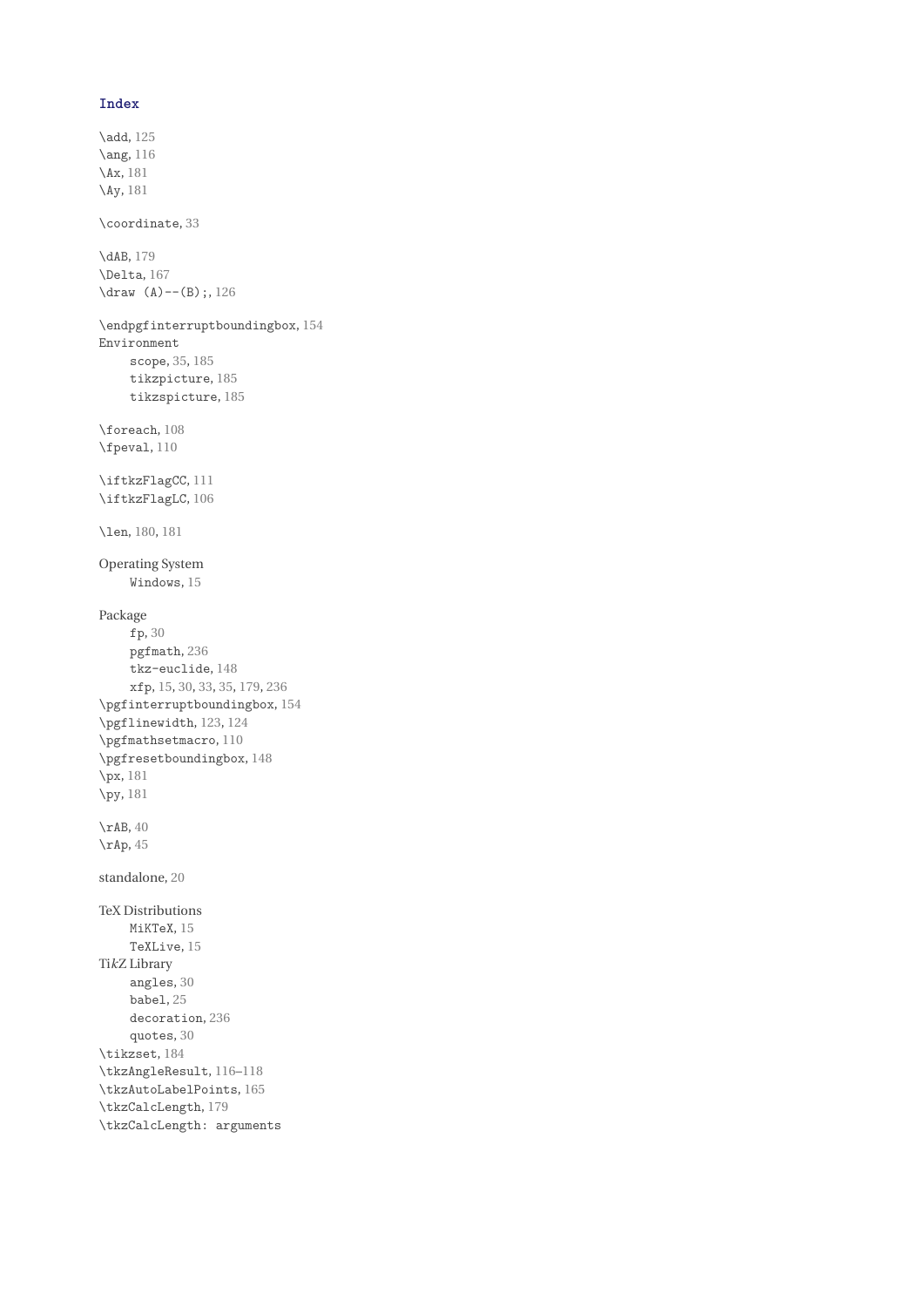```
(pt1,pt2){name of macro}
, 179
\tkzCalcLength: options
     cm
, 179
\tkzCalcLength[
⟨local options
⟩](
⟨pt1,pt2
⟩
)
, 179
\tkzCentroid
, 42
2530148149
\tkzClip: options
     space
, 149
\tkzClipBB
, 30
, 150
\tkzClipCircle[out]
, 155
\tkzClipCircle
, 93
, 152
\tkzClipCircle: arguments (\langle A,B\rangle) or (\langle A,r\rangle)152
\tkzClipCircle: options R, 152
     out
, 152
     radius
, 152
\tkzClipCircle[\langle \text{local options} \rangle](\langle A, B \rangle) or (\langle A, r \rangle)152
\tkzClipPolygon[out]
, 151
, 155
\tkzClipPolygon
, 151
\tkzClipPolygon: arguments (⟨pt1,pt2,pt3,…⟩), 151
\tkzClipPolygon: options
     out
, 151
\tkzClipPolygon[
⟨local options
⟩](
⟨points list
⟩
)
, 151
\tkzClipSector(O,A)(B)
, 153
\tkzClipSector[R](O,2)(30,90)
, 153
\tkzClipSector[rotate](O,A)(90)
, 153
\tkzClipSector
, 153
\tkzClipSector: options R, 153
     rotate
, 153
     towards
, 153
\tkzClipSector[
⟨local options
⟩](
⟨O,…
⟩)(
⟨
…
⟩
)
, 153
\tkzClip[
⟨local options
⟩
]
, 149
\tkzcmtopt
, 181
\tkzcmtopt: arguments
     (number){name of macro}
, 181
\tkzcmtopt(
⟨number
⟩){
⟨name of macro
⟩
}
, 181
\tkzCompass
, 137
, 172
\tkzCompass: options
     delta
, 172
     length
, 172
\tkzCompasss
, 172
\tkzCompasss: options
     delta
, 172
     length
, 172
\tkzCompasss[
⟨local options
⟩](
⟨pt1,pt2 pt3,pt4,…
⟩
)
, 172
\tkzCompass[
⟨local options
⟩](
⟨A,B
⟩
)
, 172
41-43
\tkzDefBarycentricPoint: arguments
     (pt1 = \alpha_1, pt2 = \alpha_2, ...)41
\tkzDefBarycentricPoint(\thetat1=\alpha_1,pt2=\alpha_2,...\rangle41
\tkzDefCircle[radius](A,B)
, 180
\tkzDefCircle
, 93
\tkzDefCircle: arguments (⟨pt1,pt2⟩) or (⟨pt1,pt2,pt3
⟩
)
, 93
\tkzDefCircle: options
```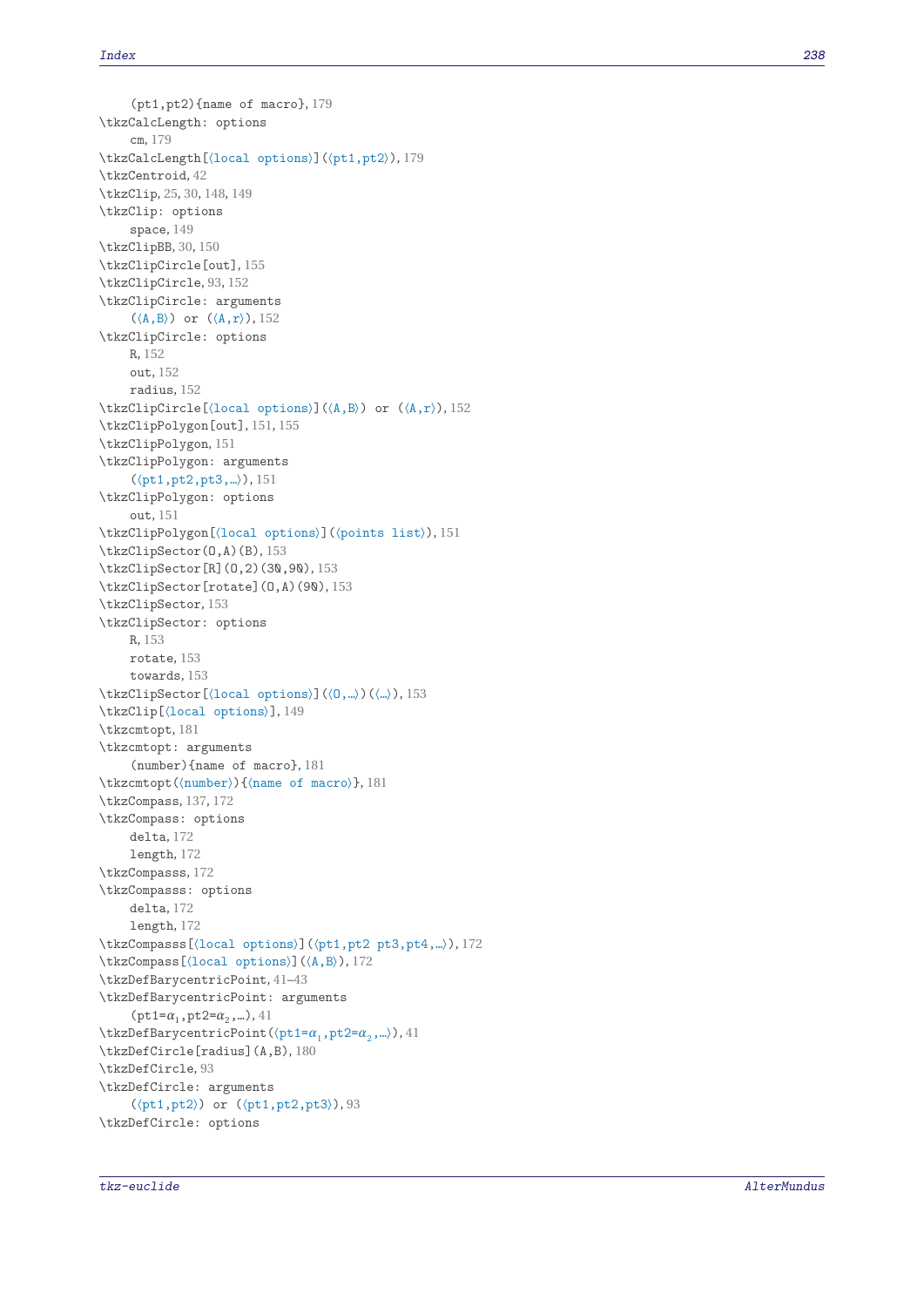K, [93](#page-92-0) apollonius, [93](#page-92-0) circum, [93](#page-92-0) diameter, [93](#page-92-0) euler or nine, [93](#page-92-0) ex, [93](#page-92-0) in, [93](#page-92-0) spieker, [93](#page-92-0) through, [93](#page-92-0) \tkzDefCircleBy, [101](#page-100-0) \tkzDefCircleBy: arguments pt1,pt2, [101](#page-100-0) \tkzDefCircleBy: options homothety, [101](#page-100-0) inversion, [101](#page-100-0) orthogonal from, [101](#page-100-0) orthogonal through, [101](#page-100-0) projection , [101](#page-100-0) reflection, [101](#page-100-0) rotation , [101](#page-100-0) symmetry , [101](#page-100-0) translation, [101](#page-100-0) \tkzDefCircleBy[⟨local options⟩](⟨pt1,pt2⟩), [101](#page-100-0) \tkzDefCirclesBy, [101](#page-100-0) \tkzDefCircle[⟨local options⟩](⟨A,B⟩) or (⟨A,B,C⟩), [93](#page-92-0) \tkzDefEquiPoints, [44,](#page-43-0) [45](#page-44-0) \tkzDefEquiPoints: arguments (pt1,pt2), [44](#page-43-0) \tkzDefEquiPoints: options /compass/delta, [44](#page-43-0) dist, [44](#page-43-0) from=pt, [44](#page-43-0) show, [44](#page-43-0) \tkzDefEquiPoints[⟨local options⟩](⟨pt1,pt2⟩), [44](#page-43-0) \tkzDefExtSimilitudeCenter, [42](#page-41-0) \tkzDefGoldenRatio(A,C), [41](#page-40-0) \tkzDefGoldenRatio, [41](#page-40-0) \tkzDefGoldenRatio: arguments (pt1,pt2), [41](#page-40-0) \tkzDefGoldenRatio(⟨pt1,pt2⟩), [41](#page-40-0) \tkzDefGoldenRectangle, [90](#page-89-0) \tkzDefGoldenRectangle: arguments (⟨pt1,pt2⟩), [90](#page-89-0) \tkzDefGoldenRectangle(⟨point,point⟩), [90](#page-89-0) \tkzDefGoldRectangle, [90](#page-89-0) \tkzDefHarmonic, [44](#page-43-0) \tkzDefHarmonic: options both, [44](#page-43-0) ext, [44](#page-43-0) int, [44](#page-43-0) \tkzDefHarmonic[⟨options⟩](⟨pt1,pt2,pt3⟩) or (⟨pt1,pt2⟩), [44](#page-43-0) \tkzDefIntSimilitudeCenter, [42](#page-41-0) \tkzDefLine, [70](#page-69-0) \tkzDefLine: arguments (⟨pt1,pt2,pt3⟩), [70](#page-69-0) (⟨pt1,pt2⟩), [70](#page-69-0) \tkzDefLine: options K, [70](#page-69-0)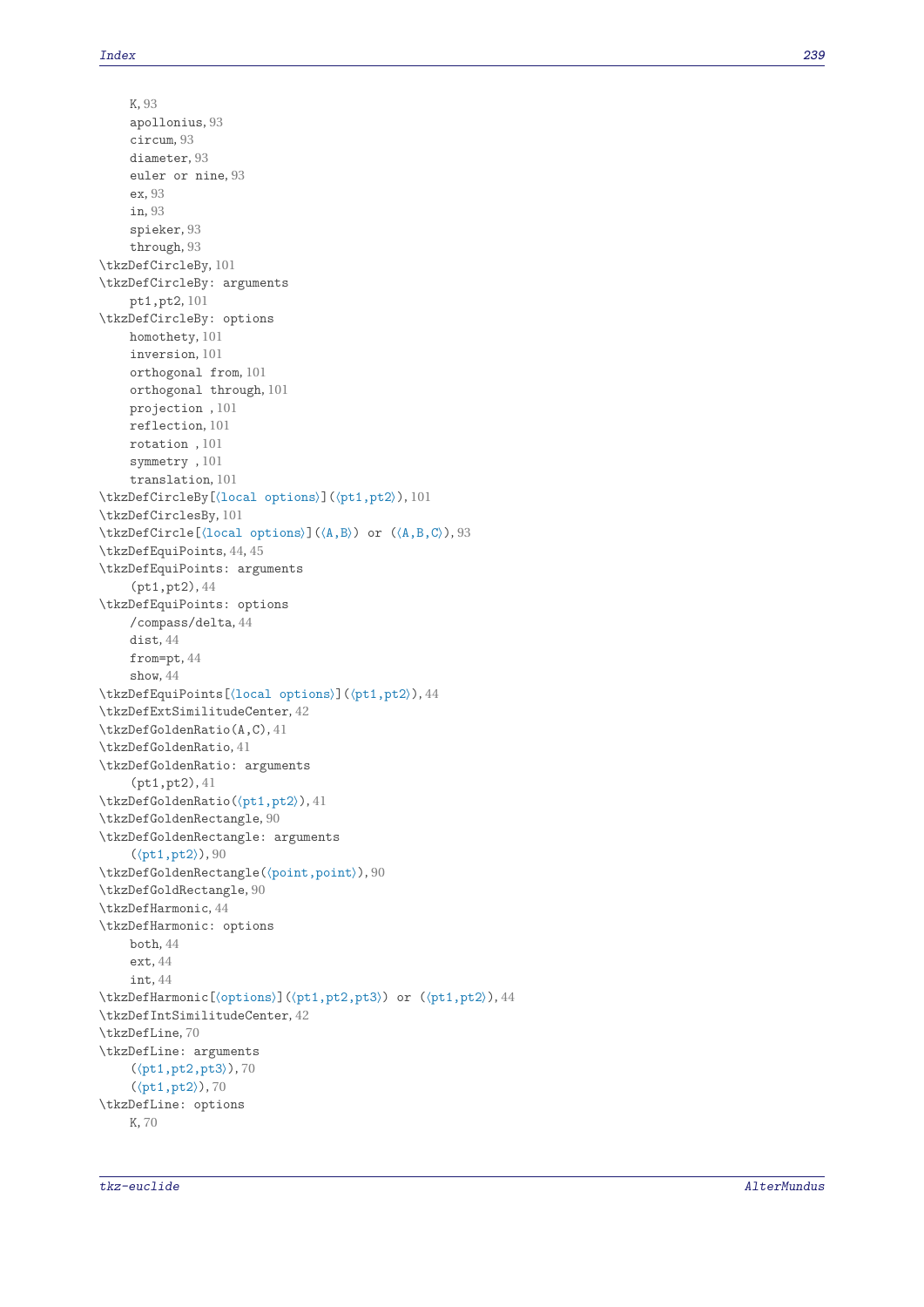bisector out, [70](#page-69-0) bisector, [70](#page-69-0) mediator, [70](#page-69-0) normed, [70](#page-69-0) orthogonal=through…, [70](#page-69-0) parallel=through…, [70](#page-69-0) perpendicular=through…, [70](#page-69-0) \tkzDefLine[⟨local options⟩](⟨pt1,pt2⟩) or (⟨pt1,pt2,pt3⟩), [70](#page-69-0) \tkzDefMidPoint, [18,](#page-17-0) [40](#page-39-0) \tkzDefMidPoint: arguments (pt1,pt2), [40](#page-39-0) \tkzDefMidPoint(⟨pt1,pt2⟩), [40](#page-39-0) \tkzDefParallelogram, [89](#page-88-0) \tkzDefParallelogram: arguments (⟨pt1,pt2,pt3⟩), [89](#page-88-0) \tkzDefParallelogram(⟨pt1,pt2,pt3⟩), [89](#page-88-0) \tkzDefPoint, [33,](#page-32-0) [34,](#page-33-0) [40,](#page-39-0) [105,](#page-104-0) [116](#page-115-0) \tkzDefPoint: arguments  $(\alpha:d), 34$  $(\alpha:d), 34$  $(x, y)$ , [34](#page-33-0) {ref}, [34](#page-33-0) \tkzDefPoint: options label, [34](#page-33-0) shift, [34](#page-33-0) \tkzDefPointBy[rotation = …], [116](#page-115-0) \tkzDefPointBy, [53](#page-52-0) \tkzDefPointBy: arguments pt, [53](#page-52-0) \tkzDefPointBy: options homothety, [53](#page-52-0) inversion negative, [53](#page-52-0) inversion, [53](#page-52-0) projection , [53](#page-52-0) reflection, [53](#page-52-0) rotation in rad, [53](#page-52-0) rotation with nodes, [53](#page-52-0) rotation , [53](#page-52-0) symmetry , [53](#page-52-0) translation, [53](#page-52-0) \tkzDefPointBy[⟨local options⟩](⟨pt⟩), [53](#page-52-0) \tkzDefPointOnCircle, [45,](#page-44-0) [46](#page-45-0) \tkzDefPointOnCircle: options R, [45](#page-44-0) through, [45](#page-44-0) \tkzDefPointOnCircle[⟨local options⟩], [45](#page-44-0) \tkzDefPointOnLine, [45](#page-44-0) \tkzDefPointOnLine: arguments pt1,pt2, [45](#page-44-0) \tkzDefPointOnLine: options pos=nb, [45](#page-44-0) \tkzDefPointOnLine[⟨local options⟩](⟨A,B⟩), [45](#page-44-0) \tkzDefPoints{0/0/O,2/2/A}, [37](#page-36-0) \tkzDefPoints, [33,](#page-32-0) [37](#page-36-0) \tkzDefPoints: arguments  $x_i / y_i / r_i$ , [37](#page-36-0) \tkzDefPoints: options shift, [37](#page-36-0) \tkzDefPointsBy, [53,](#page-52-0) [62](#page-61-0)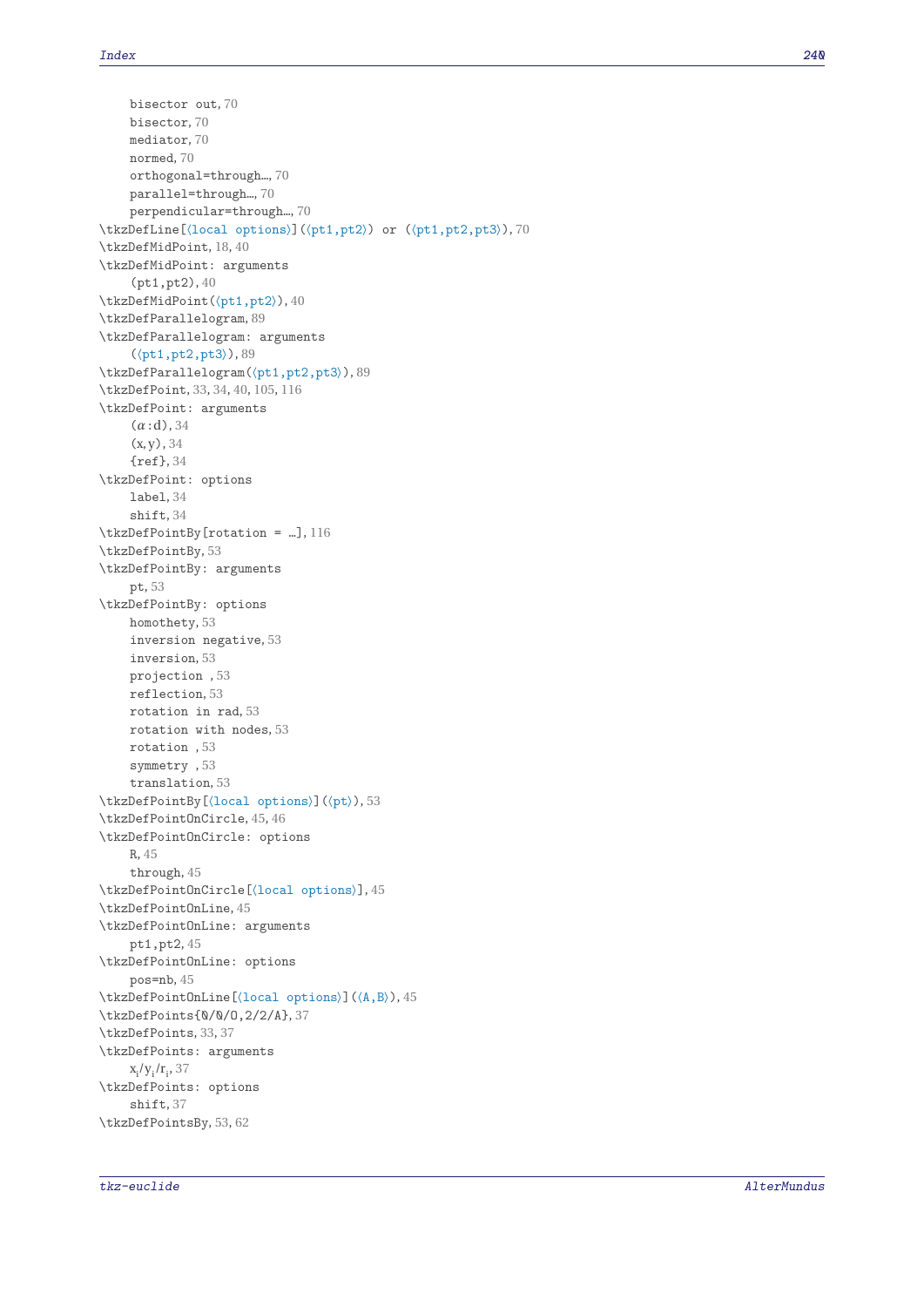```
\tkzDefPointsBy: arguments
    (⟨list of points⟩){⟨list of pts⟩}, 62
\tkzDefPointsBy: options
   homothety = center #1 ratio #2, 62
    inversion = center #1 through #2, 62
   inversion negative = center #1 through #2, 62
   projection = onto #1--#2, 62
   reflection = over 6262
   62
   62
    symmetry = center 6262
\tkzDefPointsBy[⟨local options⟩](⟨list of points⟩){⟨list of points⟩}, 62
\tkzDefPoints[\lambdaoptions)]\{(x_1/y_1/n_1, x_2/y_2/r_2, \ldots)\}37
\tkzDefPointWith, 64
\tkzDefPointWith: arguments
    (pt1,pt2), 64
\tkzDefPointWith: options
    K, 64
    colinear normed= at #1, 64
    colinear= at #1, 64
    linear normed, 64
   linear, 64
   orthogonal normed, 64
    orthogonal, 64
\tkzDefPointWith(⟨pt1,pt2⟩), 64
\tkzDefPoint[\langlelocal options\rangle](\langle x, y \rangle){\langle ref \rangle} or (\langle a:d \rangle){\langle ref \rangle34
\tkzDefProjExcenter[name=J](A,B,C)(a,b,c){Y,Z,X}, 98
\tkzDefProjExcenter, 98
\tkzDefProjExcenter: arguments
    (pt1=\alpha_1, pt2=\alpha_2, ...)98
\tkzDefProjExcenter: options
   name, 98
\tkzDefProjExcenter[⟨local options⟩](⟨A,B,C⟩)(⟨a,b,c⟩){⟨X,Y,Z⟩}, 98
\tkzDefRandPointOn, 31, 120
\tkzDefRandPointOn: options
    circle =center pt1 radius dim, 120
    circle through=center pt1 through pt2, 120
    disk through=center pt1 through pt2, 120
    line=pt1--pt2, 120
    rectangle=pt1 and pt2, 120
    segment= pt1--pt2, 120
\tkzDefRandPointOn[⟨local options⟩], 120
\tkzDefRectangle, 89
\tkzDefRectangle: arguments
    (⟨pt1,pt2⟩), 89
\tkzDefRectangle(⟨pt1,pt2⟩), 89
\tkzDefRegPolygon, 91
\tkzDefRegPolygon: arguments
    91\tkzDefRegPolygon: options
    Options TikZ, 91
    center, 91
   name, 91
    sides, 91
    side, 91
\tkzDefRegPolygon[⟨local options⟩](⟨pt1,pt2⟩), 91
```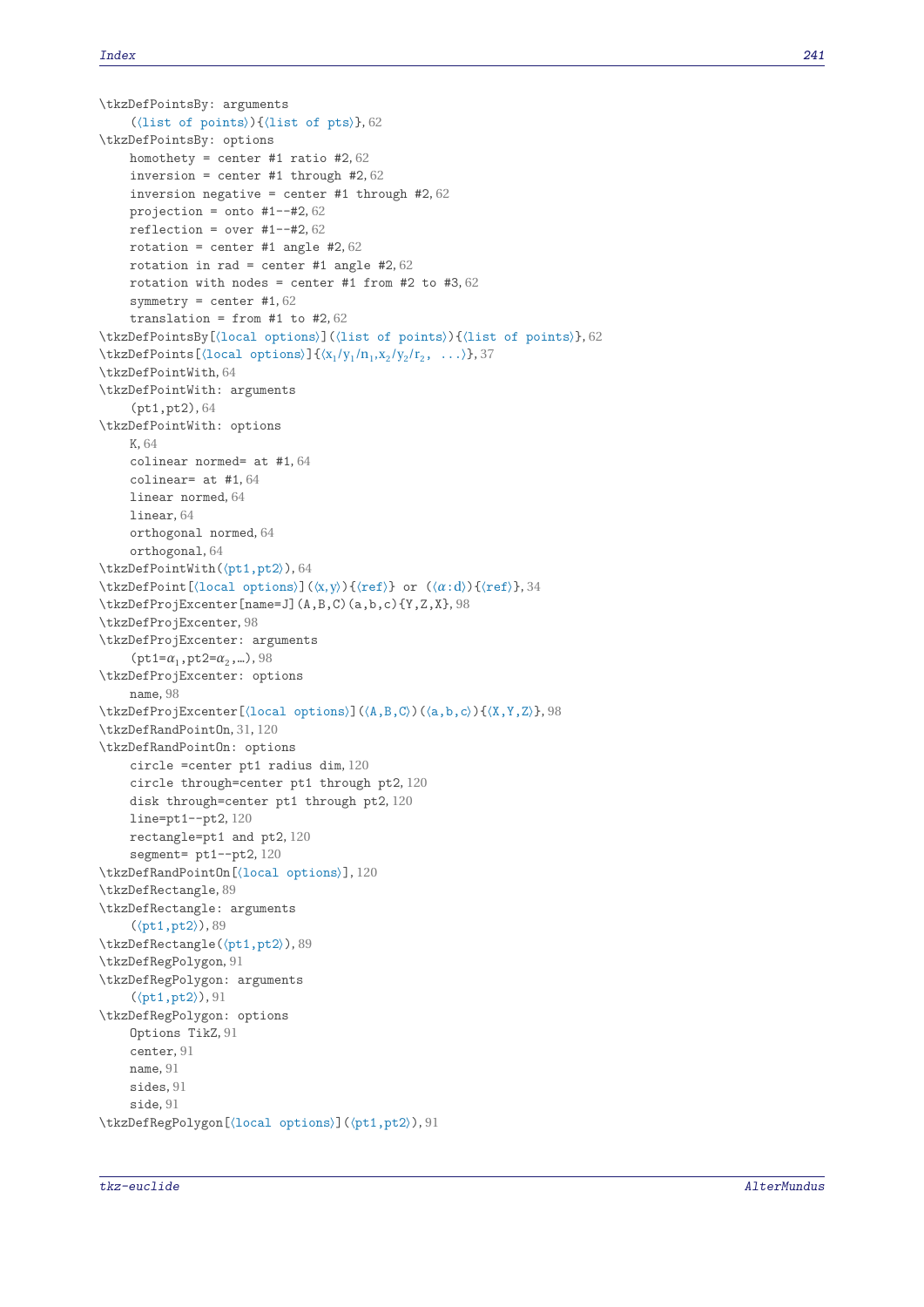```
\tkzDefShiftPoint, 35, 36
\tkzDefShiftPoint: arguments
    36(x,y), 36
    {ref}, 36
\tkzDefShiftPoint: options
    [pt], 36
\tkzDefShiftPoint[\langle Point \rangle](\langle x, y \rangle){\langle ref \rangle} or (\langle \alpha : d \rangle){\langle ref \rangle36
\tkzDefSimilitudeCenter, 42
\tkzDefSimilitudeCenter: arguments
    4242\tkzDefSimilitudeCenter: options
    R, 42
    ext, 42
    int, 42
    node, 42
\tkzDefSimilitudeCenter[⟨options⟩](⟨O,A⟩)(⟨O',B⟩) or (⟨O,r⟩)(⟨O',r'⟩), 42
\tkzDefSpcTriangle[medial,name=M_](A,B,C){A,B,C}, 80
\tkzDefSpcTriangle[medial,name=M](A,B,C){_A,_B,_C}, 80
\tkzDefSpcTriangle[medial](A,B,C){a,b,c}, 80
\tkzDefSpcTriangle, 79
\tkzDefSpcTriangle: options
    centroid or medial, 79
    euler, 79
    ex or excentral, 79
    extouch, 79
    feuerbach, 79
    in or incentral, 79
    intouch or contact, 79
    name, 79
    orthic, 79
    symmedial, 79
    tangential, 79
    , 79
\tkzDefSpcTriangle[⟨local options⟩](⟨p1,p2,p3⟩){⟨r1,r2,r3⟩}, 79
\tkzDefSquare, 88, 89
\tkzDefSquare: arguments
    (⟨pt1,pt2⟩), 88
\tkzDefSquare(⟨pt1,pt2⟩), 88
\tkzDefTangent, 72
\tkzDefTangent: arguments
    (\langle pt1, pt2 \text{ or } (\langle pt1, \text{dim} \rangle))73
\tkzDefTangent: options
    at=pt, 73
    from with R=pt, 73
    from=pt, 73
\tkzDefTangent[⟨local options⟩](⟨pt1,pt2⟩) or (⟨pt1,dim⟩), 72
\tkzDefTriangle, 31, 76
\tkzDefTriangle: options
    cheops, 76
    egyptian, 76
    equilateral, 76
    euclid, 76
    golden, 76
    gold, 76
    half, 76
    isosceles right, 76
```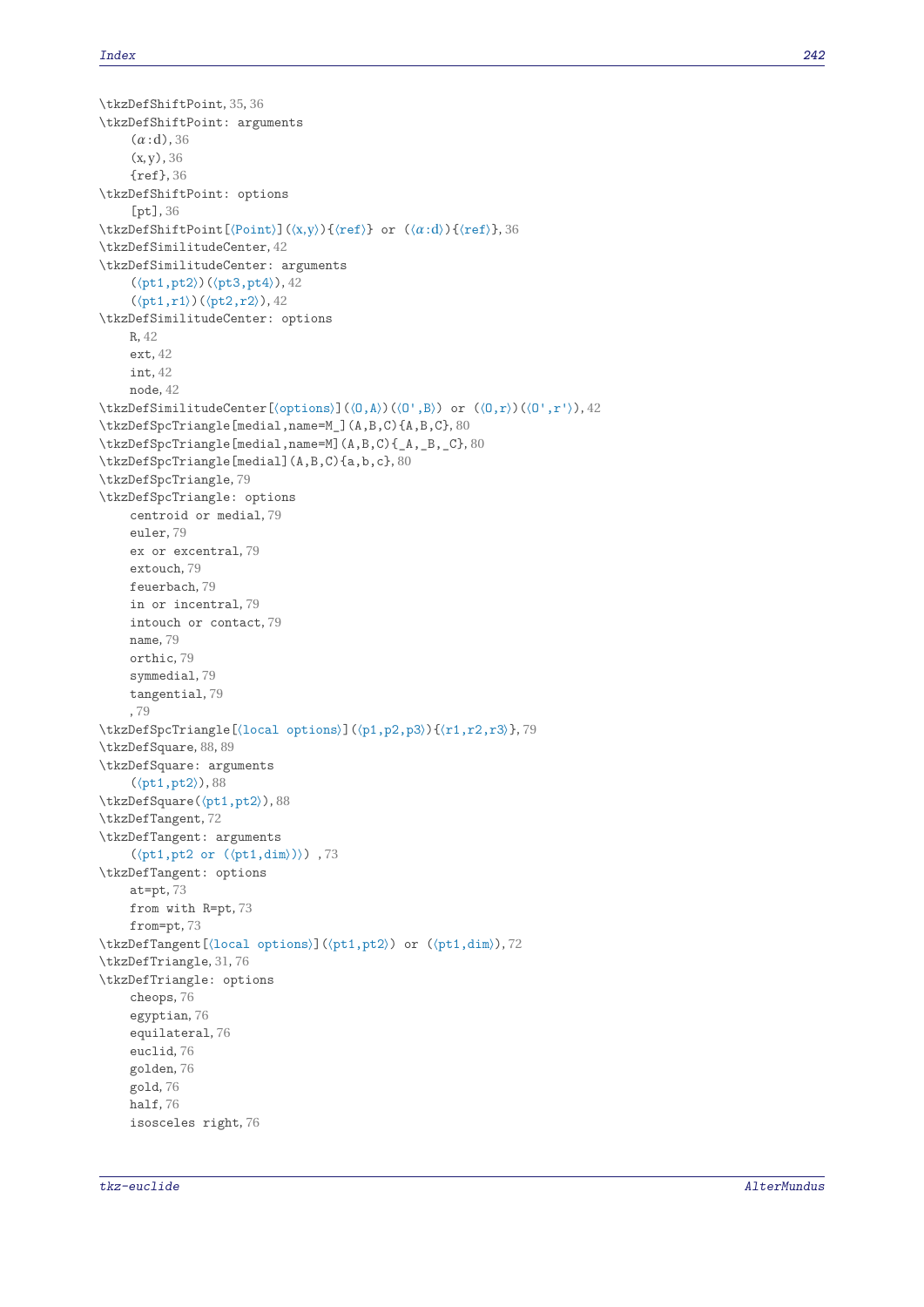```
pythagoras
, 76
     pythagore
, 76
     school
, 76
     swap
, 76
     two angles= #1 and 76\tkzDefTriangleCenter[ortho](B,C,A)
, 47
\tkzDefTriangleCenter
, 47
\tkzDefTriangleCenter: arguments
     (pt1,pt2,pt3)
, 47
\tkzDefTriangleCenter: options
     centroid
, 47
     circum
, 47
     euler
, 47
     ex
, 47
     feuerbach
, 47
     gergonne
, 47
     grebe
, 47
     in
, 47
     lemoine
, 47
     median
, 47
     mittenpunkt
, 47
     47
     orthic
, 47
     ortho
, 47
     spieker
, 47
     symmedian
, 47
47\tkzDefTriangle[
⟨local options
⟩](
⟨A,B
⟩
)
, 76
\tkzDrawArc[angles](O,A)(0,90)
, 136
\tkzDrawArc[delta=10](O,A)(B)
, 136
\tkzDrawArc[R with nodes](O,2)(A,B)
, 136
\tkzDrawArc[R](O,2)(30,90)
, 136
\tkzDrawArc[rotate,color=red](O,A)(90)
, 136
\tkzDrawArc
, 116
, 136
, 236
\tkzDrawArc: options
     R with nodes
, 136
     R
, 136
     angles
, 136
     delta
, 136
     rotate
, 136
     towards
, 136
\tkzDrawArc[(local options)](\langle 0, ...\rangle)(\langle ... \rangle136
\tkzDrawCircle(s)
, 236
\tkzDrawCircle[R](O,3)
, 236
\tkzDrawCircle[R](O,3cm)
, 236
\tkzDrawCircle
, 93
, 131
, 142
\tkzDrawCircle: arguments (⟨pt1,pt2⟩), 131
\tkzDrawCircle: options R, 131
     diameter
, 131
     through
, 131
\tkzDrawCircles
, 132
\tkzDrawCircles: arguments (⟨pt1,pt2 pt3,pt4 ...⟩)
, 132
\tkzDrawCircles: options R, 132
     132
```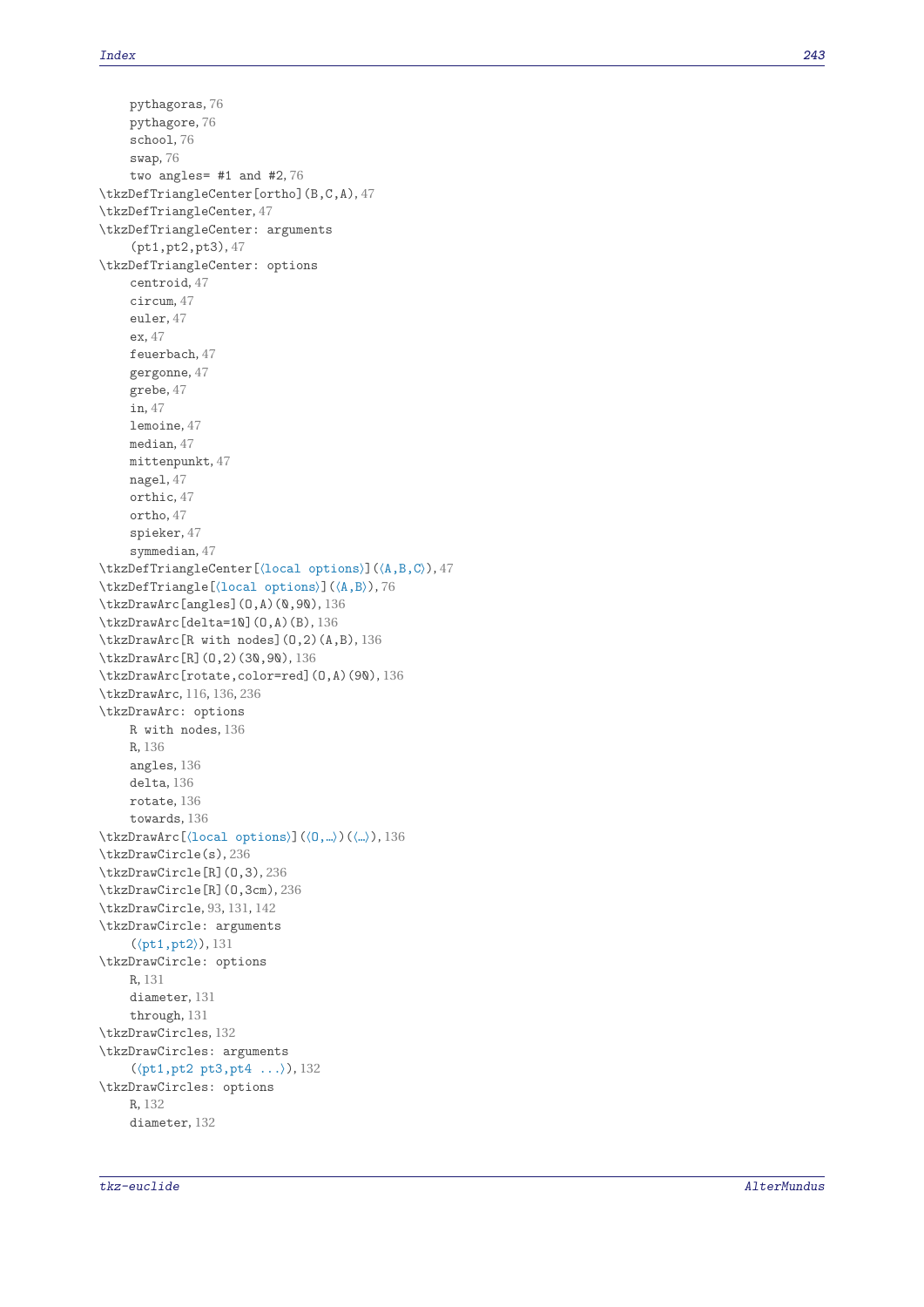```
through, 132
\tkzDrawCircles[⟨local options⟩](⟨A,B C,D …⟩), 132
\tkzDrawCircle[⟨local options⟩](⟨A,B⟩), 131
\tkzDrawLine, 125
\tkzDrawLine: options
   TikZ options, 125
    …, 125
    add, 125
125
\tkzDrawLines[⟨local options⟩](⟨pt1,pt2 pt3,pt4 ...⟩), 125
\tkzDrawLine[⟨local options⟩](⟨pt1,pt2⟩) , 125
\tkzDrawPoint(A,B), 236
\tkzDrawPoint, 123
\tkzDrawPoint: arguments
    name of point, 123
\tkzDrawPoint: options
    TikZ options, 123
    color, 123
    shape, 123
    size, 123
\tkzDrawPoints(A,B), 236
\tkzDrawPoints(A,B,C), 124
\tkzDrawPoints, 123, 124
\tkzDrawPoints: arguments
   points list, 124
\tkzDrawPoints: options
    color, 124
    shape, 124
    size, 124
\tkzDrawPoints[⟨local options⟩](⟨liste⟩), 124
\tkzDrawPoint[⟨local options⟩](⟨name⟩), 123
\tkzDrawPolygon, 129
\tkzDrawPolygon: arguments
    (⟨pt1,pt2,pt3,...⟩), 129
\tkzDrawPolygon: options
    Options TikZ, 129
\tkzDrawPolygons, 31
\tkzDrawPolygon[⟨local options⟩](⟨points list⟩), 129
\tkzDrawPolySeg, 130
\tkzDrawPolySeg: arguments
    130\tkzDrawPolySeg: options
    Options TikZ, 130
\tkzDrawPolySeg[⟨local options⟩](⟨points list⟩), 130
\tkzDrawSector(O,A)(B), 139
\tkzDrawSector[R with nodes](O,2)(A,B), 139
139
\tkzDrawSector[rotate,color=red](O,A)(90), 139
\tkzDrawSector, 139–141
\tkzDrawSector: options
    R with nodes, 139
    R, 139
    rotate, 139
    towards, 139
\tkzDrawSector[⟨local options⟩](⟨O,…⟩)(⟨…⟩), 139
\tkzDrawSegment(s), 236
\tkzDrawSegment, 30, 125, 126
\tkzDrawSegment: arguments
```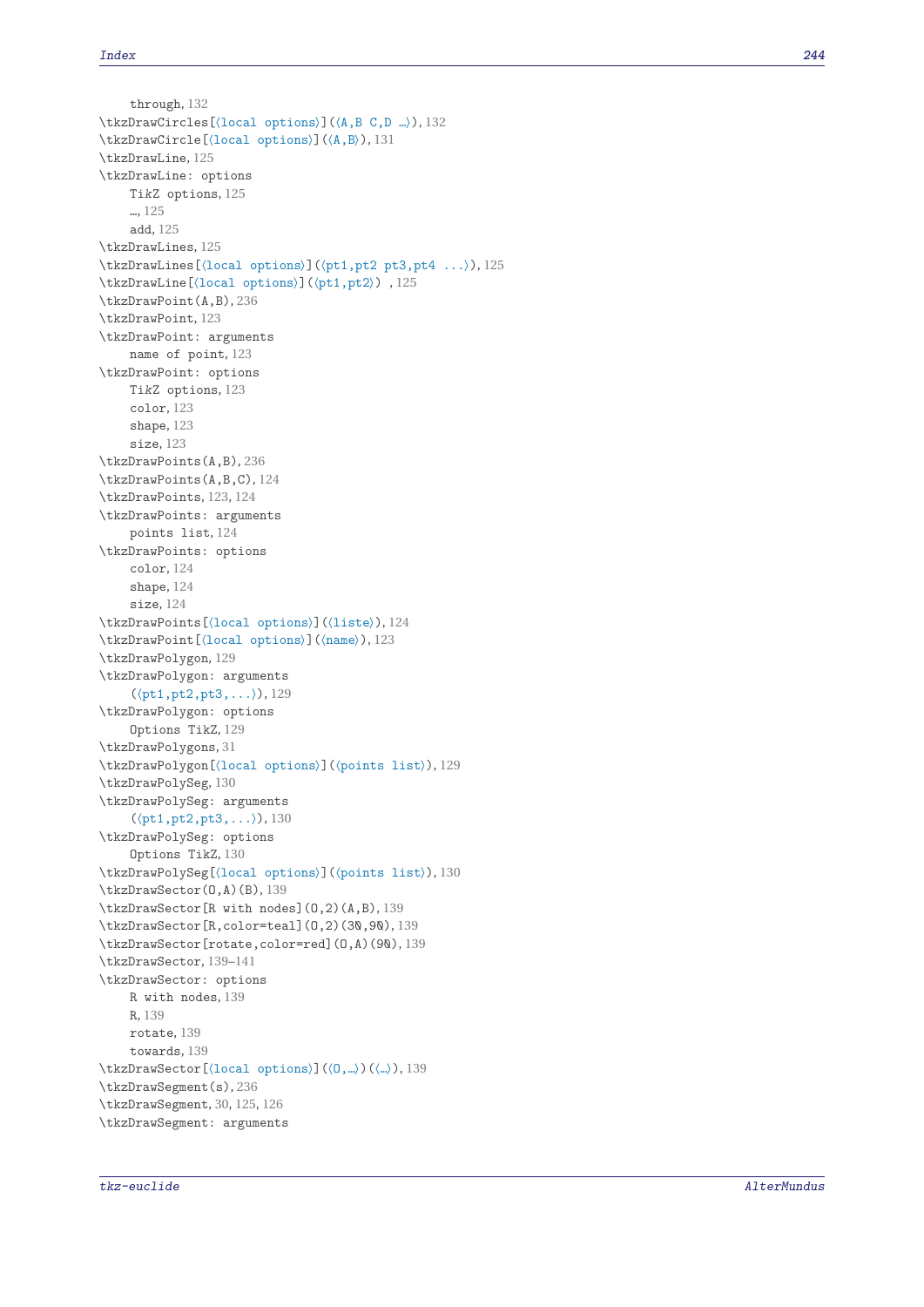```
(pt1,pt2), 126
\tkzDrawSegment: options
   TikZ options, 126
    …, 126
    dim, 126
128
\tkzDrawSegments[⟨local options⟩](⟨pt1,pt2 pt3,pt4 ...⟩), 128
\tkzDrawSegment[⟨local options⟩](⟨pt1,pt2⟩), 126
\tkzDrawSemiCircle, 135
\tkzDrawSemiCircle: arguments
    (⟨pt1,pt2⟩), 135
\tkzDrawSemiCircle: options
    diameter, 135
    through, 135
\tkzDrawSemiCircles, 31, 135
\tkzDrawSemiCircles: arguments
    (⟨pt1,pt2 pt3,pt4 ...⟩), 135
\tkzDrawSemiCircles: options
    diameter, 135
    through, 135
\tkzDrawSemiCircles[⟨local options⟩](⟨A,B C,D …⟩), 135
\tkzDrawSemiCircle[⟨local options⟩](⟨A,B⟩), 135
\tkzDrawTriangles, 31
\tkzDuplicateLen, 178
\tkzDuplicateLength, 178
\tkzDuplicateSegment, 178
\tkzDuplicateSegment: arguments
    (pt1,pt2)(pt3,pt4){pt5}, 178
\tkzDuplicateSegment(⟨pt1,pt2⟩)(⟨pt3,pt4⟩){⟨pt5⟩}, 178
\tkzFillAngle, 145, 146, 195
\tkzFillAngle: options
    size, 146
\tkzFillAngles, 146
\tkzFillAngles[⟨local options⟩](⟨A,O,B⟩)(⟨A',O',B'⟩)etc., 146
\tkzFillAngle[⟨local options⟩](⟨A,O,B⟩), 146
\tkzFillCircle, 93, 142
\tkzFillCircle: options
    R, 142
    radius, 142
\tkzFillCircle[⟨local options⟩](⟨A,B⟩), 142
\tkzFillPolygon, 144
\tkzFillPolygon: arguments
    (⟨pt1,pt2,…⟩), 144
\tkzFillPolygon[⟨local options⟩](⟨points list⟩), 144
\tkzFillSector(O,A)(B), 145
\tkzFillSector[R with nodes](O,2)(A,B), 145
\tkzFillSector[R,color=blue](O,2)(30,90), 145
\tkzFillSector[rotate,color=red](O,A)(90), 145
\tkzFillSector, 140, 144, 145
\tkzFillSector: options
    R with nodes, 145
   R, 145
    rotate, 145
    towards, 145
\tkzFillSector[⟨local options⟩](⟨O,…⟩)(⟨…⟩), 145
\tkzFindAngle, 116, 117
\tkzFindAngle: arguments
    (pt1,pt2,pt3), 117
```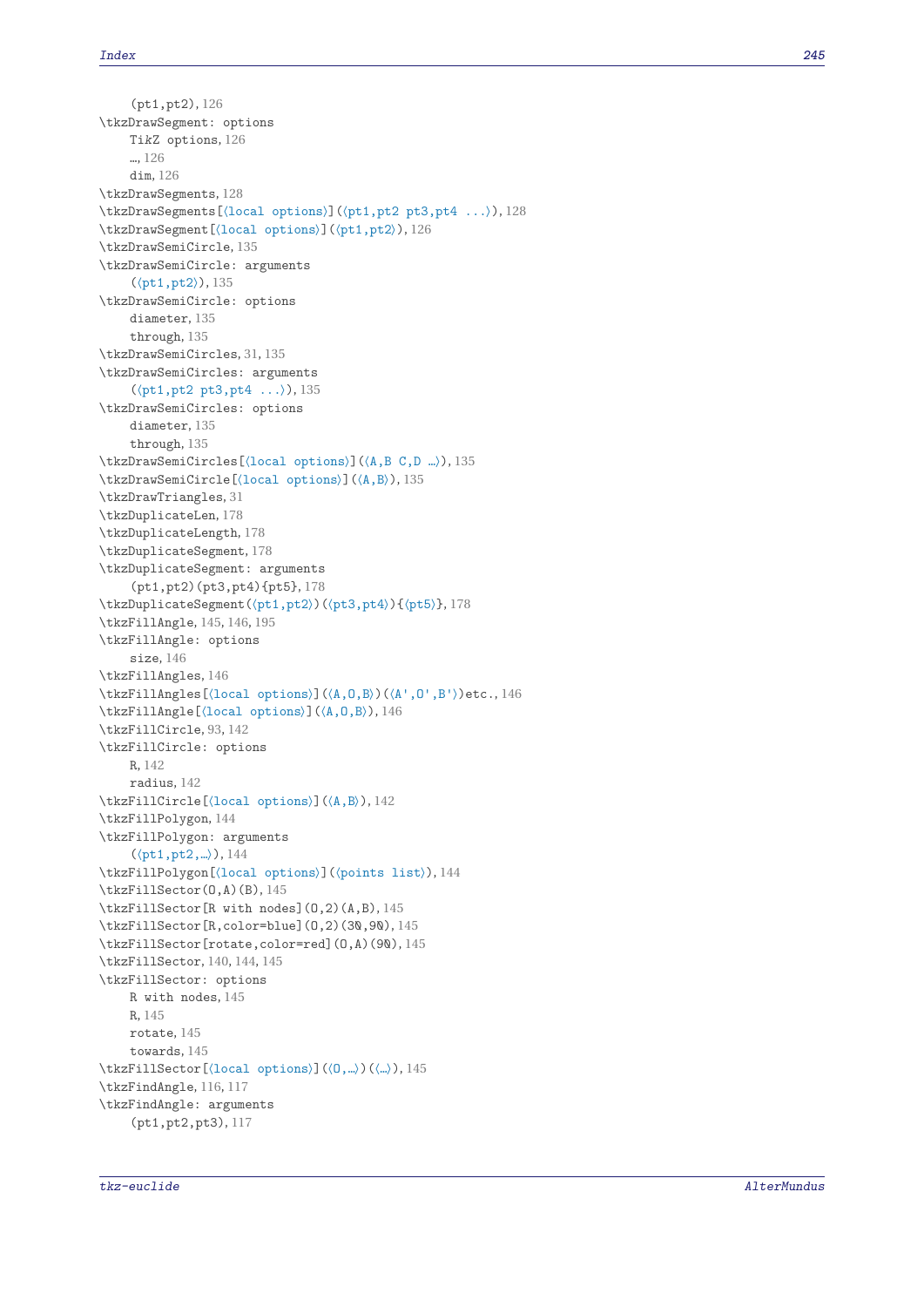```
117\tkzFindSlopeAngle
, 118
, 119
\tkzFindSlopeAngle: arguments
    (pt1,pt2)
, 118
\tkzFindSlopeAngle(
⟨A,B
⟩
)
, 118
\tkzGetAngle
, 116
–118
\tkzGetAngle: arguments
    name of macro
, 116
\tkzGetAngle(
⟨name of macro
⟩
)
, 116
\tkzGetFirstPoint{A}
, 236
\tkzGetFirstPoint{Jb}
, 96
\tkzGetFirstPoint{M}
, 39
\tkzGetFirstPoint
, 39
, 88
\tkzGetFirstPoint: arguments
    ref1
, 39
39\tkzGetLength{dAB}
, 179
4093179180
\tkzGetLength: arguments
    40
40\tkzGetPoint(A)
, 236
\tkzGetPoint{A}
, 236
\tkzGetPoint{C}
, 64
\tkzGetPoint{M}
, 39
\tkzGetPoint{M}
, 53
183139476470769093120
\tkzGetPoint: arguments
    ref
, 39
\tkzGetPointCoord
, 181
\tkzGetPointCoord: arguments
    (point){name of macro}
, 181
\text{CostPointCoord}(\langle A \rangle) {\text{name of macro}}181
\tkzGetPoints{A}{B}
, 236
\tkzGetPoints{M,N}
, 39
\tkzGetPoints{O'}{M'}
, 101
\tkzGetPoints{z1}{z2}
, 103
397088101
\tkzGetPoints: arguments
    {ref1,ref2}
, 39
\text{kzGetPoints} {\ref1} {\ref239
\text{CetPoint} {\ref}39
\tkzGetRandPointOn
, 31
, 120
\tkzGetSecondPoint{A}
, 236
\tkzGetSecondPoint{M}
, 40
\tkzGetSecondPoint{Tb}
, 96
\tkzGetSecondPoint
, 40
, 88
\tkzGetSecondPoint: arguments
    ref2
, 40
\text{kzGetSecondPoint}\{\text{ref2}\}\,40
\tkzGetVectxy
, 68
, 69
\tkzGetVectxy: arguments
    (point){name of macro}
, 68
\tkzGetVectxy(⟨A,B⟩){
⟨text
⟩
}
, 68
202530148
\tkzInit: options
    xmax
, 148
    xmin
, 148
```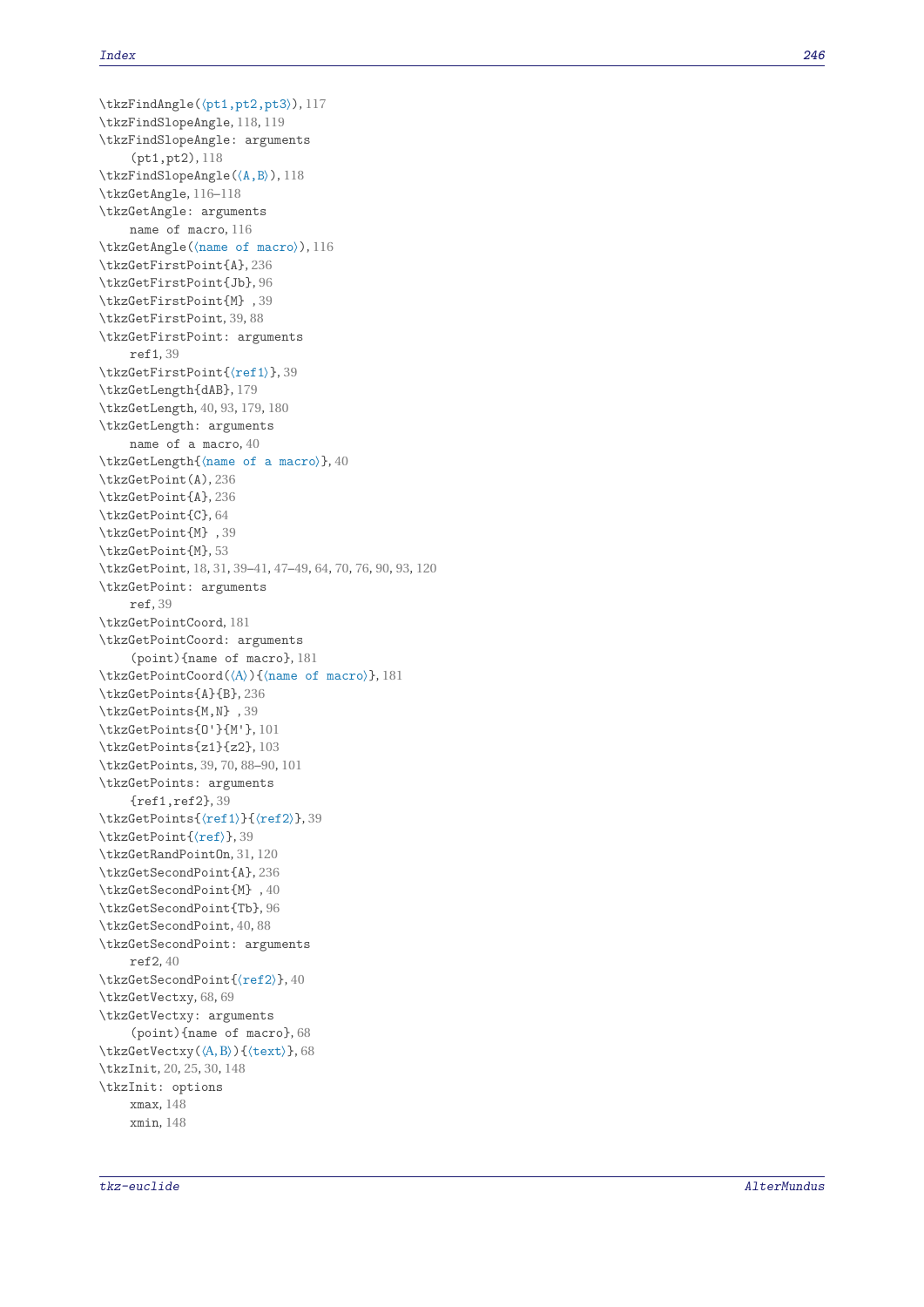xstep, [148](#page-147-0) ymax, [148](#page-147-0) ymin, [148](#page-147-0) ystep, [148](#page-147-0) \tkzInit[⟨local options⟩], [148](#page-147-0) \tkzInterCC, [39,](#page-38-0) [111](#page-110-0) \tkzInterCC: options N, [111](#page-110-0) R, [111](#page-110-0) common=pt, [111](#page-110-0) with nodes, [111](#page-110-0) \tkzInterCC[⟨options⟩](⟨O,A⟩)(⟨O′ ,A′ ⟩) or (⟨O, r⟩)(⟨O′ , r′ ⟩) or (⟨O,A,B⟩) (⟨O′ ,C,D⟩), [111](#page-110-0) \tkzInterLC, [105](#page-104-0) \tkzInterLC: options N, [105](#page-104-0) R, [105](#page-104-0) common=pt, [105](#page-104-0) near, [105](#page-104-0) with nodes, [105](#page-104-0)  $\text{tkzInterLC}(\operatorname{options})(\langle A, B \rangle)(\langle O, C \rangle)$  or  $(\langle O, T \rangle)$  or  $(\langle O, C, D \rangle)$ , [105](#page-104-0) \tkzInterLL, [105](#page-104-0) \tkzInterLL(⟨A,B⟩)(⟨C,D⟩), [105](#page-104-0) \tkzLabelAngle, [167](#page-166-0) \tkzLabelAngle: options pos, [168](#page-167-0) \tkzLabelAngles, [169](#page-168-0) \tkzLabelAngles[⟨local options⟩](⟨A,O,B⟩)(⟨A',O',B'⟩)etc., [169](#page-168-0) \tkzLabelAngle[⟨local options⟩](⟨A,O,B⟩), [167](#page-166-0) \tkzLabelArc, [170](#page-169-0) \tkzLabelArc: arguments (pt1,pt2,pt3), [170](#page-169-0) label, [170](#page-169-0) \tkzLabelArc: options pos, [170](#page-169-0) \tkzLabelArc[⟨local options⟩](⟨pt1,pt2,pt3⟩){⟨label⟩}, [170](#page-169-0) \tkzLabelCircle, [93,](#page-92-0) [169](#page-168-0) \tkzLabelCircle: options R, [169](#page-168-0) radius, [169](#page-168-0) \tkzLabelCircle[⟨local options⟩](⟨A,B⟩)(⟨angle⟩){⟨label⟩}, [169](#page-168-0) \tkzLabelLine(A,B), [167](#page-166-0) \tkzLabelLine, [30,](#page-29-0) [167](#page-166-0) \tkzLabelLine: arguments label, [167](#page-166-0) \tkzLabelLine: options pos, [167](#page-166-0) \tkzLabelLine[⟨local options⟩](⟨pt1,pt2⟩){⟨label⟩}, [167](#page-166-0) \tkzLabelPoint(A){\$A\_1\$}, [164](#page-163-0) \tkzLabelPoint(A,B,C), [165](#page-164-0) \tkzLabelPoint, [164](#page-163-0) \tkzLabelPoint: arguments point, [164](#page-163-0) \tkzLabelPoint: options TikZ options, [164](#page-163-0) \tkzLabelPoints(A,B,C), [164](#page-163-0) \tkzLabelPoints, [164,](#page-163-0) [165](#page-164-0) \tkzLabelPoints: arguments list of points, [164,](#page-163-0) [165](#page-164-0)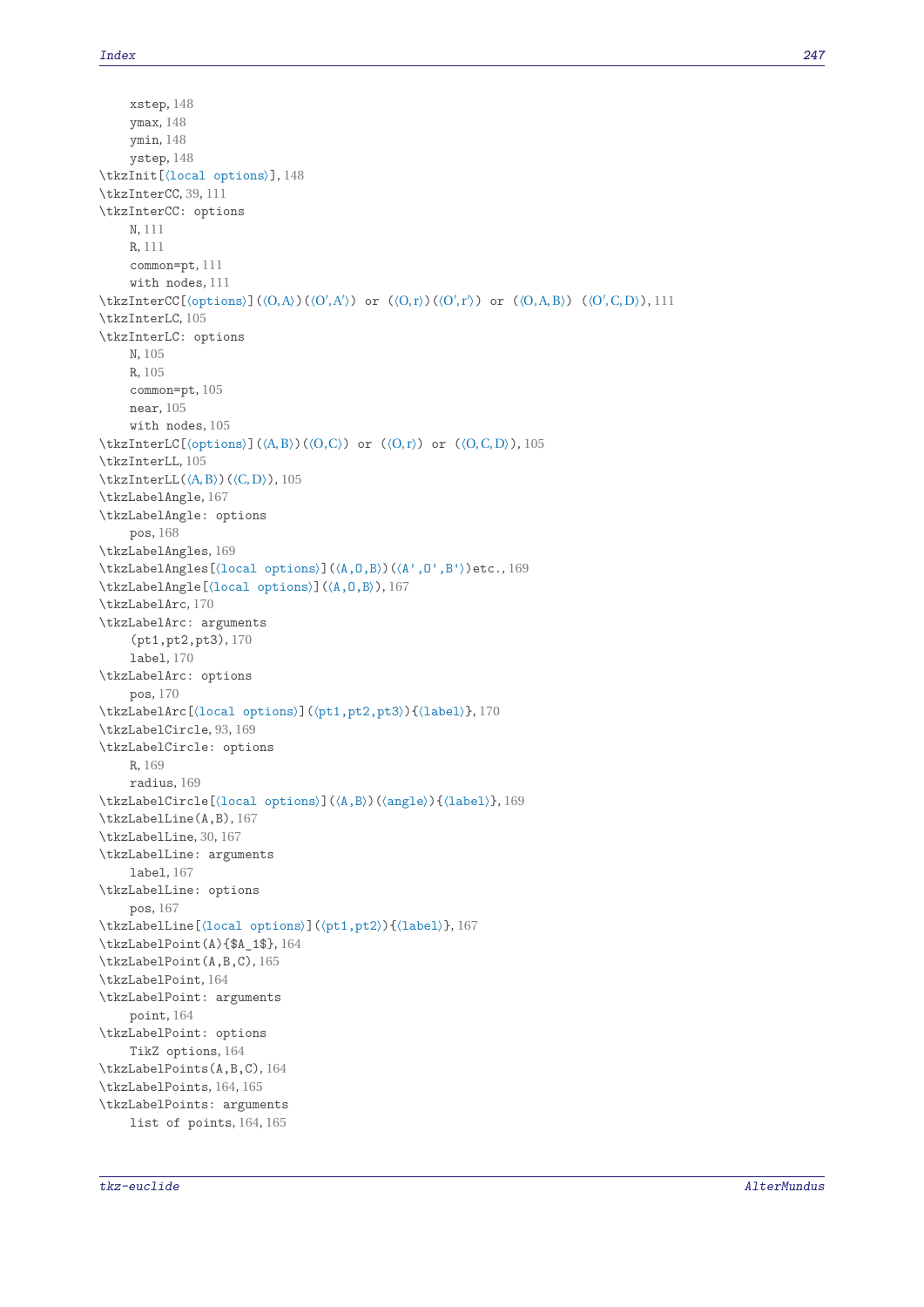```
164,165\tkzLabelPoint[⟨local options⟩](⟨point⟩){⟨label⟩}, 164
\tkzLabelSegment(A,B){5}, 165, 170
\tkzLabelSegment, 165
\tkzLabelSegment: arguments
    (pt1,pt2), 165
    label, 165
\tkzLabelSegment: options
    pos, 165
\tkzLabelSegments, 167
\tkzLabelSegments[⟨local options⟩](⟨pt1,pt2 pt3,pt4 ...⟩), 167
\tkzLabelSegment[⟨local options⟩](⟨pt1,pt2⟩){⟨label⟩}, 165
\tkzMarkAngle, 159, 160, 195, 236
\tkzMarkAngle: options
    arc, 160
    mark, 160
    mkcolor, 160
    mkpos, 160
    mksize, 160
    size, 160
\tkzMarkAngles, 160
\tkzMarkAngles[⟨local options⟩](⟨A,O,B⟩)(⟨A',O',B'⟩)etc., 160
\tkzMarkAngle[⟨local options⟩](⟨A,O,B⟩), 160
\tkzMarkArc, 159
\tkzMarkArc: options
    color, 159
    mark, 159
    pos, 159
    size, 159
\tkzMarkArc[⟨local options⟩](⟨pt1,pt2,pt3⟩), 159
\tkzMarkRightAngle, 160
\tkzMarkRightAngle: options
    german, 160
    size, 160
\tkzMarkRightAngles, 162
\tkzMarkRightAngles[⟨local options⟩](⟨A,O,B⟩)(⟨A',O',B'⟩)etc., 162
\tkzMarkRightAngle[⟨local options⟩](⟨A,O,B⟩), 160
\tkzMarkSegment, 158
\tkzMarkSegment: options
    color, 158
    mark, 158
    pos, 158
    size, 158
\tkzMarkSegments, 158
\tkzMarkSegments[⟨local options⟩](⟨pt1,pt2 pt3,pt4 ...⟩), 158
\tkzMarkSegment[⟨local options⟩](⟨pt1,pt2⟩), 158
\tkzPermute, 86
\tkzPermute: arguments
    (pt1,pt2,pt3), 86
\tkzPermute(⟨pt1,pt2,pt3⟩), 86
\tkzProtractor, 177
\tkzProtractor: options
    lw, 177
    return, 177
    scale, 177
\tkzProtractor[⟨local options⟩](⟨O,A⟩), 177
\tkzpttocm, 180
\tkzpttocm: arguments
```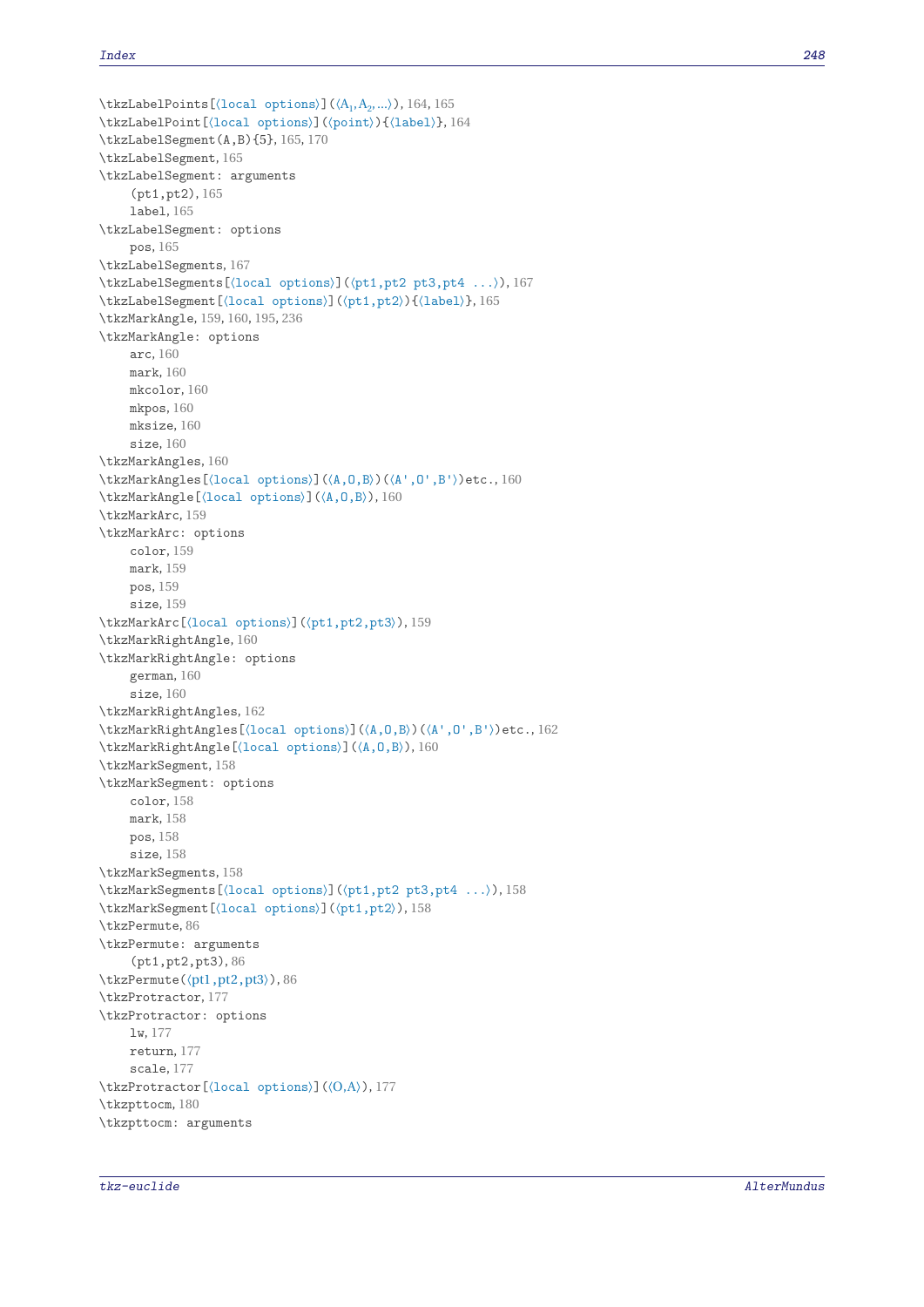(number){name of macro}, [180](#page-179-0) \tkzpttocm(⟨number⟩){⟨name of macro⟩}, [180](#page-179-0) \tkzSaveBB, [30](#page-29-0) \tkzSetUpArc, [31,](#page-30-0) [187](#page-186-0) \tkzSetUpArc: options color, [187](#page-186-0) line width, [187](#page-186-0) style, [187](#page-186-0) \tkzSetUpArc[⟨local options⟩], [187](#page-186-0) \tkzSetUpColors, [184](#page-183-0) \tkzSetUpCompass, [31,](#page-30-0) [188,](#page-187-0) [189](#page-188-0) \tkzSetUpCompass: options color, [188](#page-187-0) delta, [188](#page-187-0) line width, [188](#page-187-0) style, [188](#page-187-0) \tkzSetUpCompass[⟨local options⟩], [188](#page-187-0) \tkzSetUpLabel, [31,](#page-30-0) [189](#page-188-0) \tkzSetUpLine, [31,](#page-30-0) [124,](#page-123-0) [186](#page-185-0) \tkzSetUpLine: options add, [186](#page-185-0) color, [186](#page-185-0) line width, [186](#page-185-0) style, [186](#page-185-0) \tkzSetUpLine[⟨local options⟩], [186](#page-185-0) \tkzSetUpPoint, [31,](#page-30-0) [184](#page-183-0)[–186](#page-185-0) \tkzSetUpPoint: options color, [184](#page-183-0) fill, [184](#page-183-0) shape, [184](#page-183-0) size, [184](#page-183-0) \tkzSetUpPoint[⟨local options⟩], [184](#page-183-0) \tkzSetUpStyle, [31,](#page-30-0) [189](#page-188-0) \tkzSetUpStyle[⟨local options⟩], [189](#page-188-0) \tkzShowBB, [149,](#page-148-0) [150](#page-149-0) \tkzShowBB[⟨local options⟩], [149](#page-148-0) \tkzShowLine, [174,](#page-173-0) [175,](#page-174-0) [189](#page-188-0) \tkzShowLine: options K, [174](#page-173-0) bisector, [174](#page-173-0) gap, [174](#page-173-0) length, [174](#page-173-0) mediator, [174](#page-173-0) orthogonal, [174](#page-173-0) perpendicular, [174](#page-173-0) ratio, [174](#page-173-0) size, [174](#page-173-0) \tkzShowLine[⟨local options⟩](⟨pt1,pt2⟩) or (⟨pt1,pt2,pt3⟩), [174](#page-173-0) \tkzShowTransformation, [175,](#page-174-0) [176](#page-175-0) \tkzShowTransformation: options K, [175](#page-174-0) gap, [175](#page-174-0) length, [175](#page-174-0) projection=onto pt1--pt2, [175](#page-174-0) ratio, [175](#page-174-0) reflection= over pt1--pt2, [175](#page-174-0) size, [175](#page-174-0) symmetry=center pt, [175](#page-174-0)